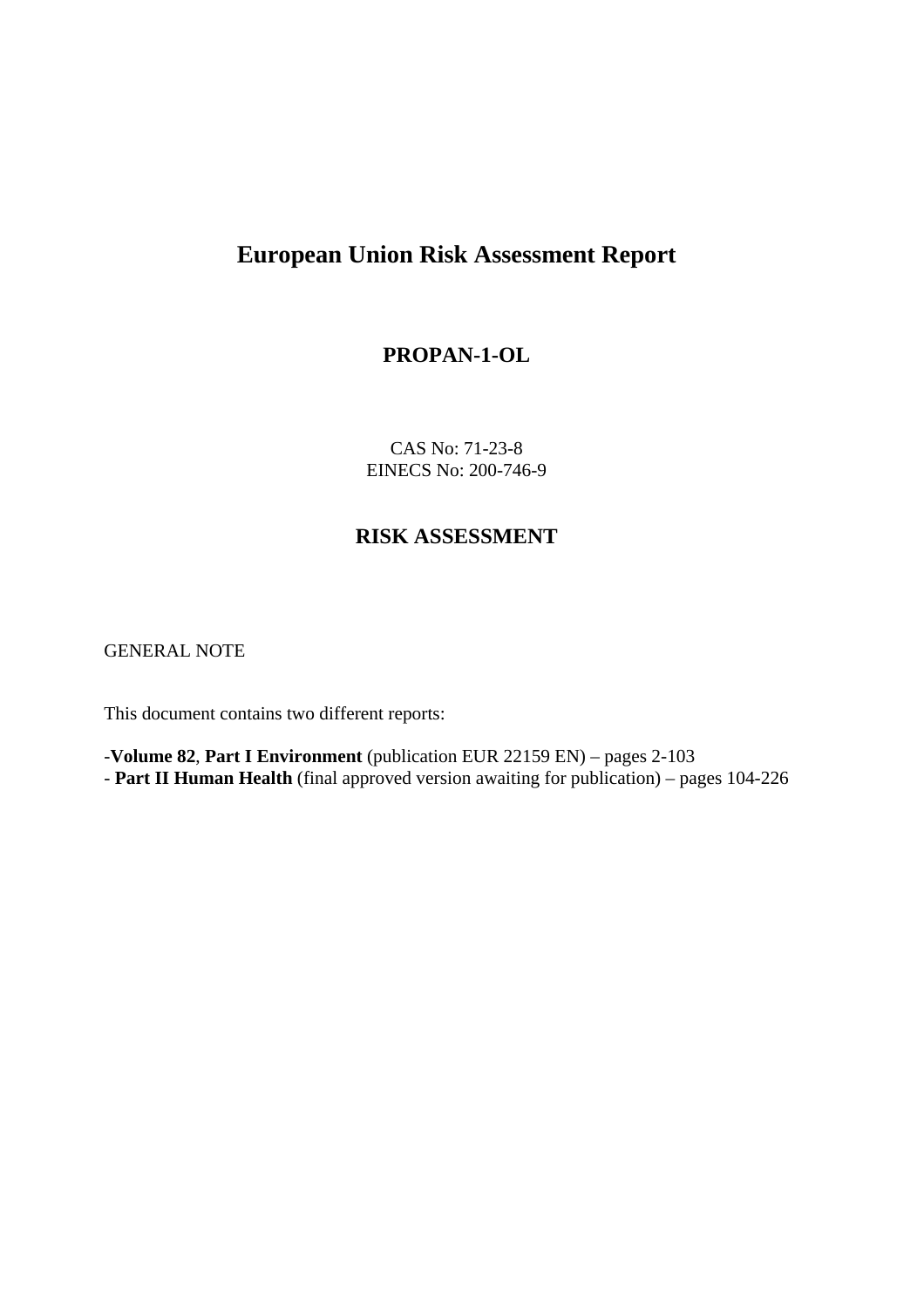**pro**

**pan-1-ol –**

**part I - environment**

European Union Risk Assessment Report

**Institute for Health and Consumer Protection** 

**European Chemicals Bureau**

 **Existing Substances**

# **European Union Risk Assessment Report**

**CAS No: 71-23-8**

**EINECS No: 200-746-9**

**propan-1-ol part I - environment**



**EC: CAS:**  200-746-9 **200-746-9 71-23-8** 

 **PL-2 82** **2<sup>nd</sup> Priority List** 

 **Volume: 82**

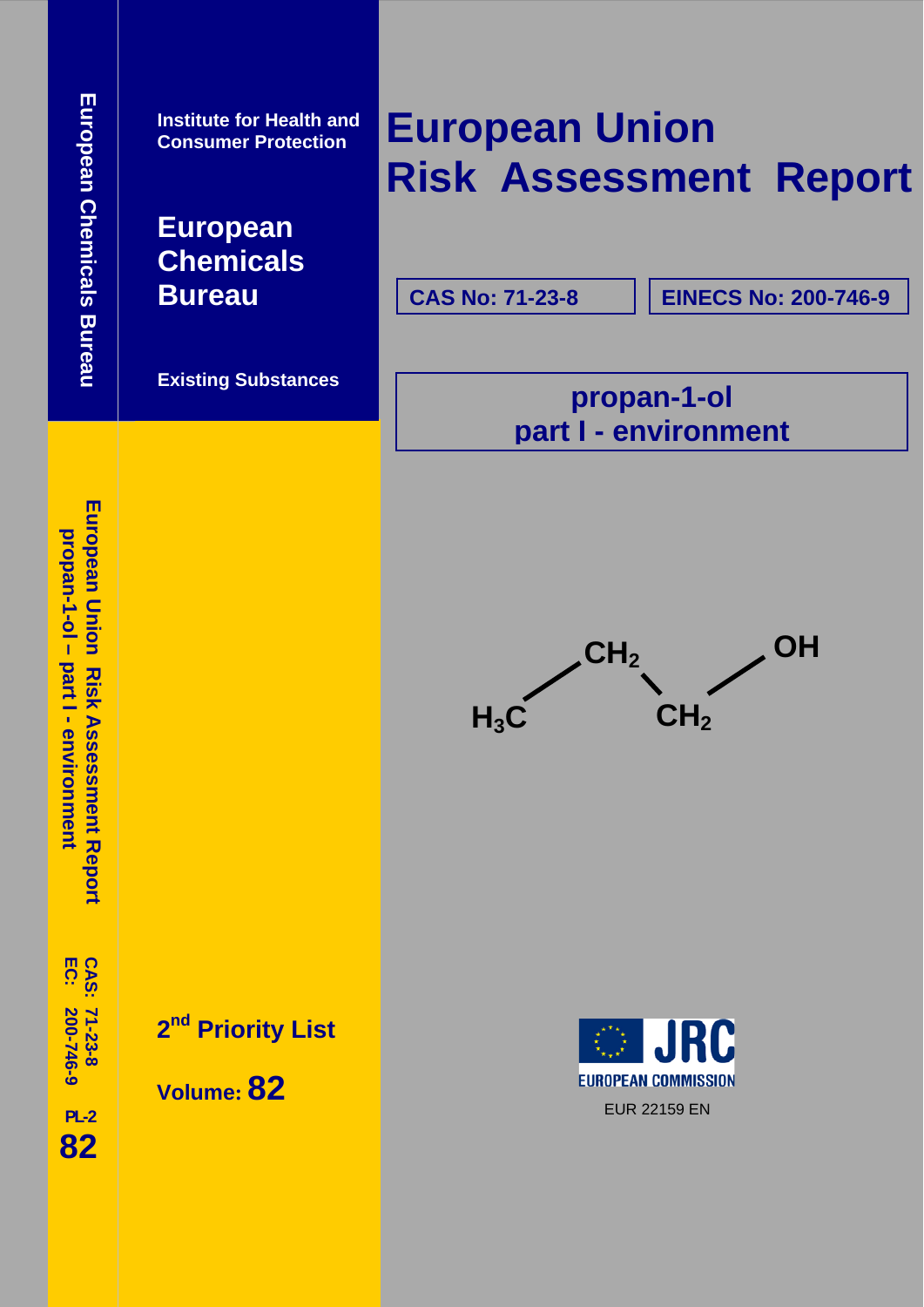The mission of the IHCP is to provide scientific support to the development and implementation of EU polices related to health and consumer protection. The IHCP carries out research to improve the understanding of potential health risks posed by chemical, physical and biological agents from various sources to which consumers are exposed.

The Toxicology and Chemical Substances Unit (TCS), commonly known as the European Chemicals Bureau (ECB), provides scientific and technical input and know-how to the conception, development, implementation and monitoring of EU policies on dangerous chemicals including the co-ordination of EU Risk Assessments. The aim of the legislative activity of the ECB is to ensure a high level of protection for workers, consumers and the environment against dangerous chemicals and to ensure the efficient functioning of the internal market on chemicals under the current Community legislation. It plays a major role in the implementation of REACH through development of technical guidance for industry and new chemicals agency and tools for chemical dossier registration (IUCLID5). The TCS Unit ensures the development of methodologies and software tools to support a systematic and harmonised assessment of chemicals addressed in a number of European directives and regulation on chemicals. The research and support activities of the TCS are executed in close co-operation with the relevant authorities of the EU Member States, Commission services (such as DG Environment and DG Enterprise), the chemical industry, the OECD and other international organisations.

European Commission Joint Research Centre Institute of Health and Consumer Protection (IHCP) Toxicology and Chemical Substances (TCS) European Chemicals Bureau (ECB)

#### **Contact information:**

#### **Institute of Health and Consumer Protection (IHCP**)

Address: Via E. Fermi 1 – 21020 Ispra (Varese) – Italy E-mail: ihcp-contact@jrc.it Tel.: +39 0332 785959 Fax: +39 0332 785730 <http://ihcp.jrc.cec.eu.int/>

#### **Toxicology and Chemical Substances (TCS)**

#### **European Chemicals Bureau (ECB)**

E-mail:esr.tm@jrc.it http://ecb.jrc.it/

#### **Joint Research Centre**

http://www.jrc.cec.eu.int

#### **Legal Notice**

Neither the European Commission nor any person acting on behalf of the Commission is responsible for the use which might be made of the following information. A great deal of additional information on the European Union is available on the Internet. It can be accessed through the Europa Server (http://europa.eu.int).

EUR 22159 EN ISSN 1018-5593 Luxembourg: Office for Official Publications of the European Communities, 2008 © European Communities, 2008 Reproduction is authorised provided the source is acknowledged. Printed in Italy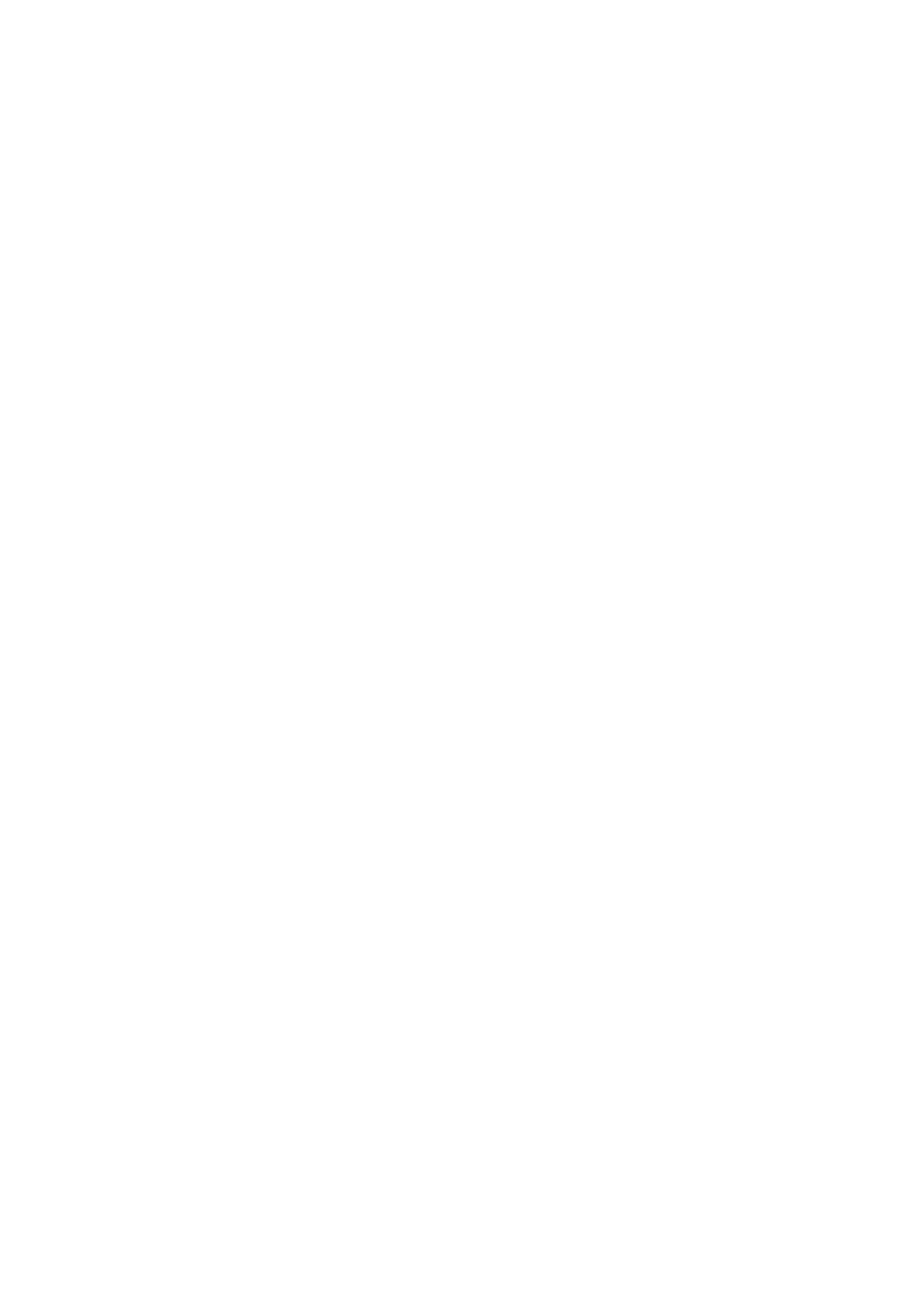# **European Union Risk Assessment Report**

# **PROPAN-1-OL**

Part I – environment

CAS-No: 71-23-8 EINECS-No: 200-746-9

# **RISK ASSESSMENT**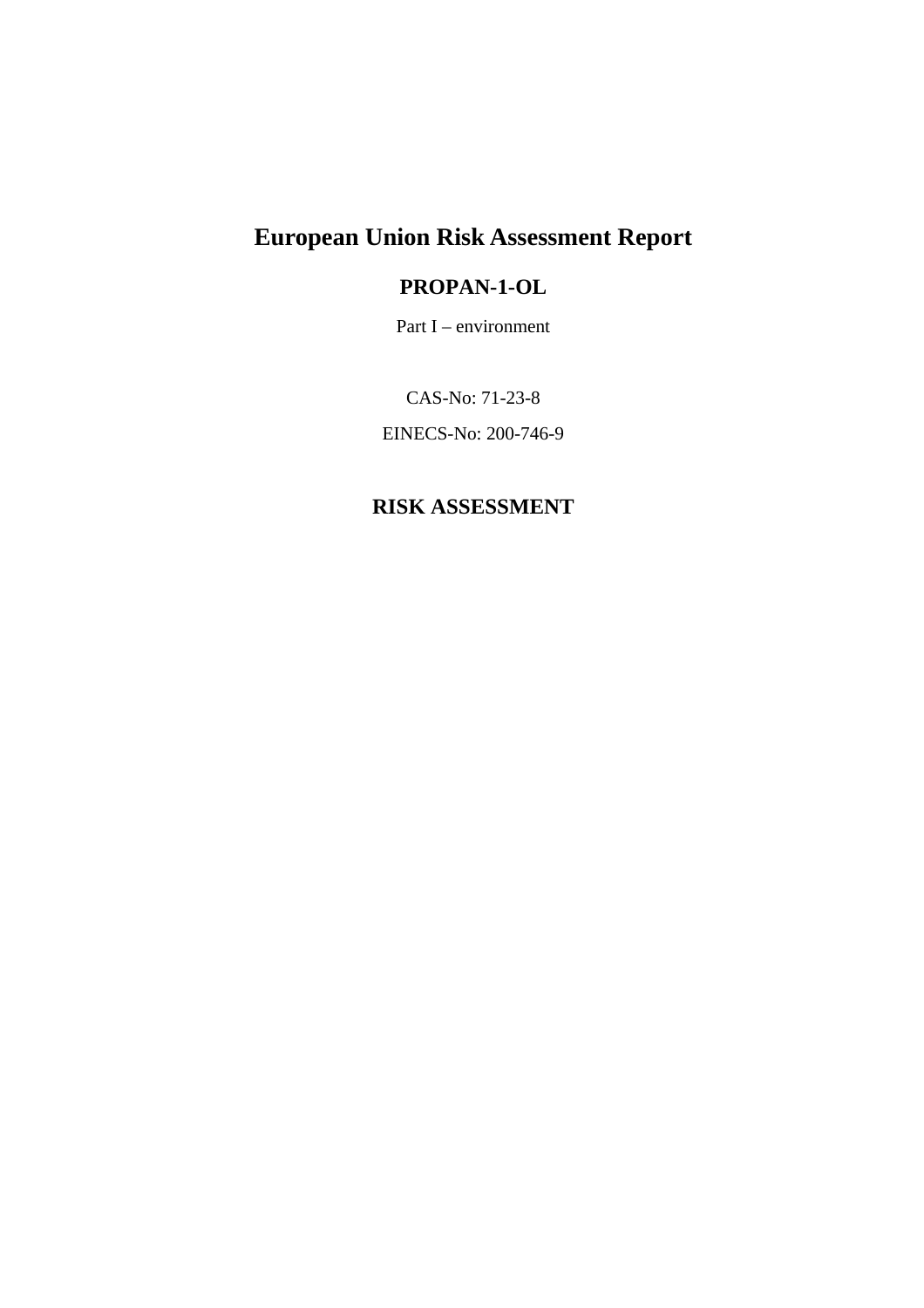### **LEGAL NOTICE**

Neither the European Commission nor any person acting on behalf of the Commission is responsible for the use which might be made of the following information

A great deal of additional information on the European Union is available on the Internet. It can be accessed through the Europa Server (http://europa.eu.int).

Cataloguing data can be found at the end of this publication Luxembourg: Office for Official Publications of the European Communities, 2008

© European Communities, 2008 Reproduction is authorised provided the source is acknowledged. *Printed in Italy*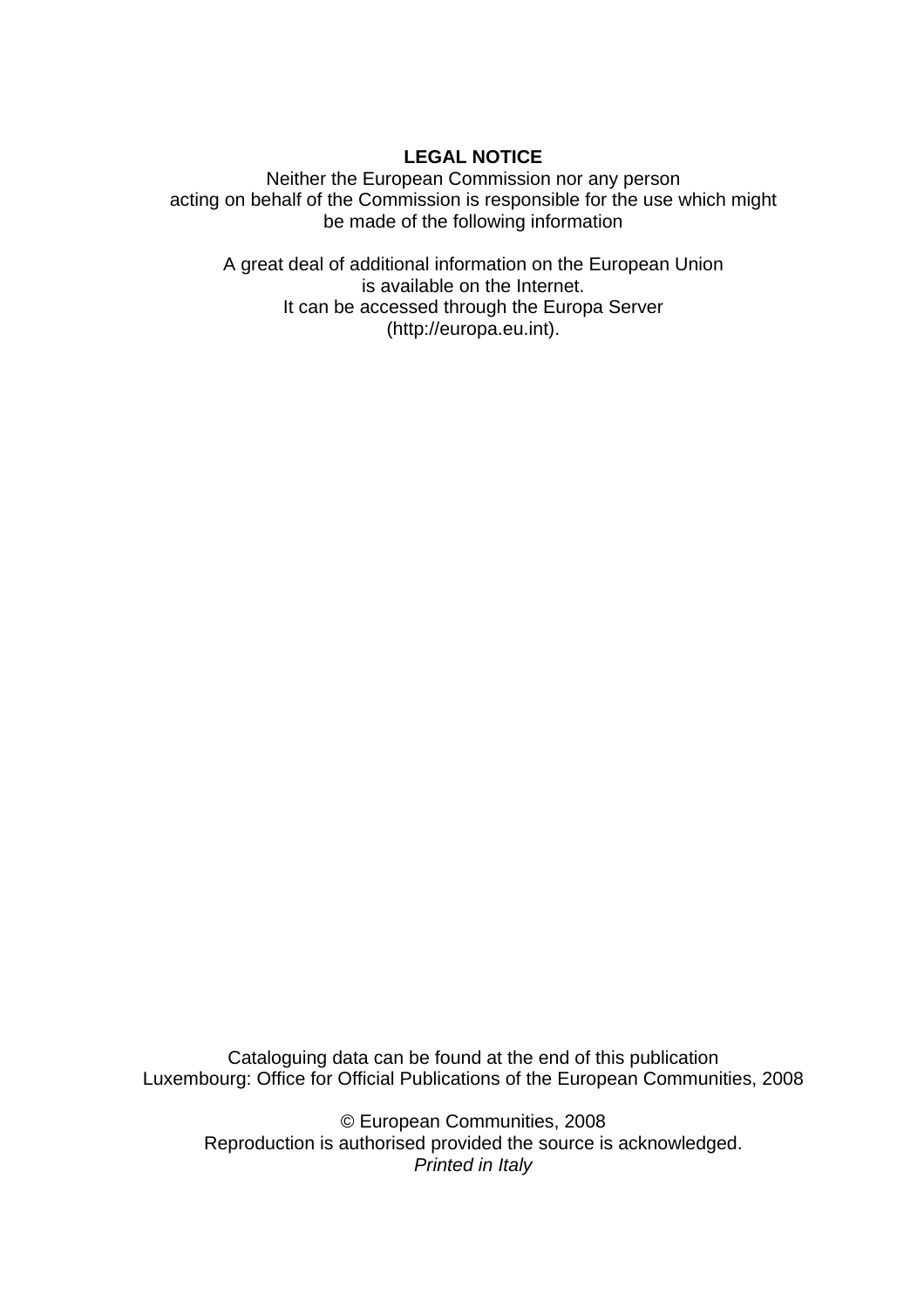### **PROPAN-1-OL**

CAS No: 71-23-8

EINECS No: 200 -746-9

## **RISK ASSESSMENT**

*Final Report, 2008* 

Germany

The first draft of the Comprehensive Risk Assessment Report of propan-1-ol, a substance chosen from the EU  $2<sup>nd</sup>$  priority list in 1995 was distributed for the preliminary written procedure in June 2002.

The "in depth discussion" was at the Technical Meeting in March 2003 (TM I'03).

This document is a revised draft of the environmental part of the Risk Assessment Report which is intended to be discussed as "final written approval" at the Technical Meeting in September 2003 (TM III´03).

Contact point:

Bundesanstalt für Arbeitsschutz und Arbeitsmedizin Anmeldestelle Chemikaliengesetz (BAuA) (Federal Institute for Occupational Safety and Health Notification Unit) Friedrich-Henkel-Weg 1-25 44149 Dortmund (Germany)

fax: +49(231)9071-679 e-mail[: chemg@baua.bund.de](mailto:amst@baua.do.shuttle.de)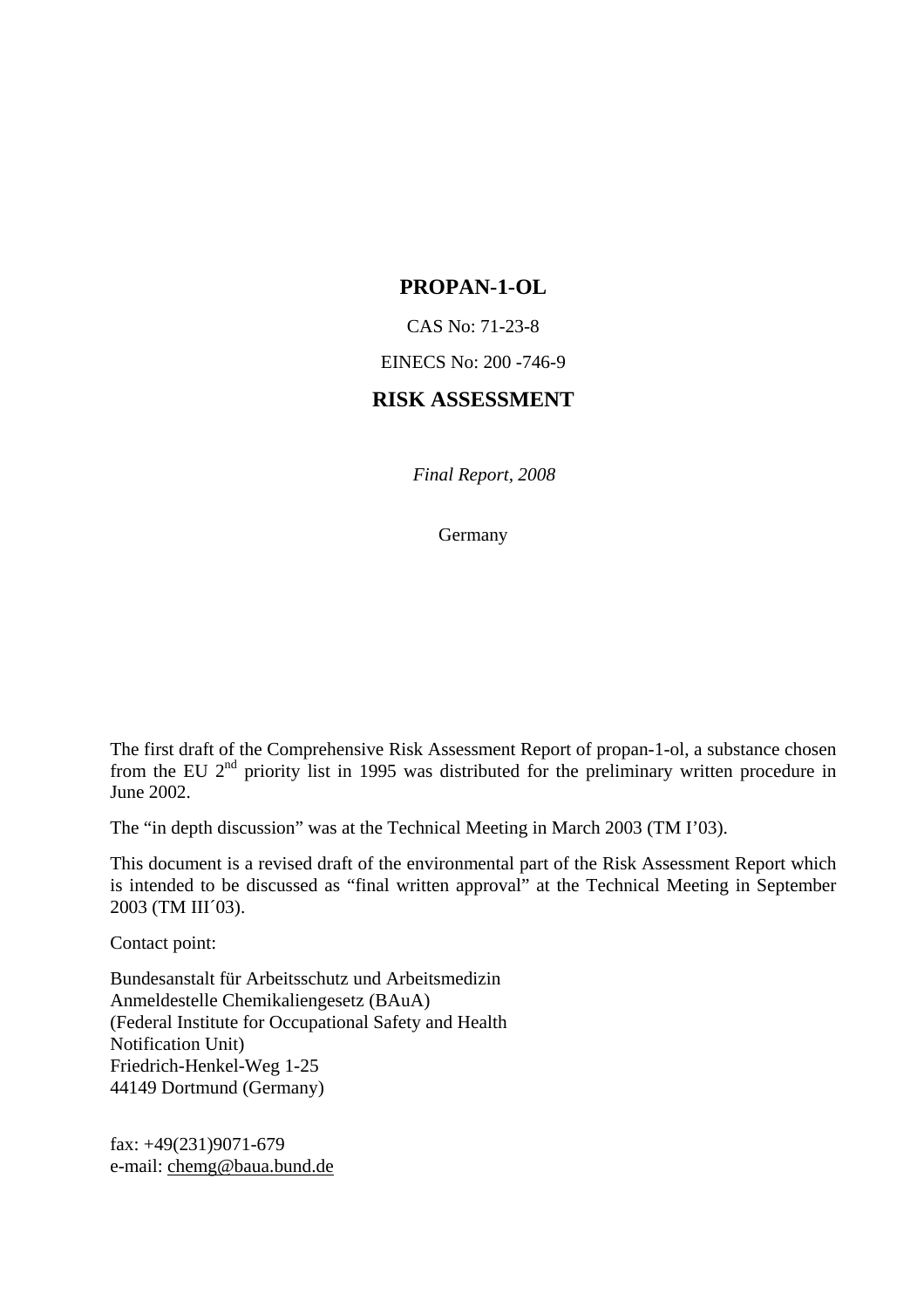| Date of Last Literature Search:                            | 2001               |
|------------------------------------------------------------|--------------------|
| <b>Review of report by MS Technical Experts finalised:</b> | <b>August 2003</b> |
| <b>Final report:</b>                                       | 2008               |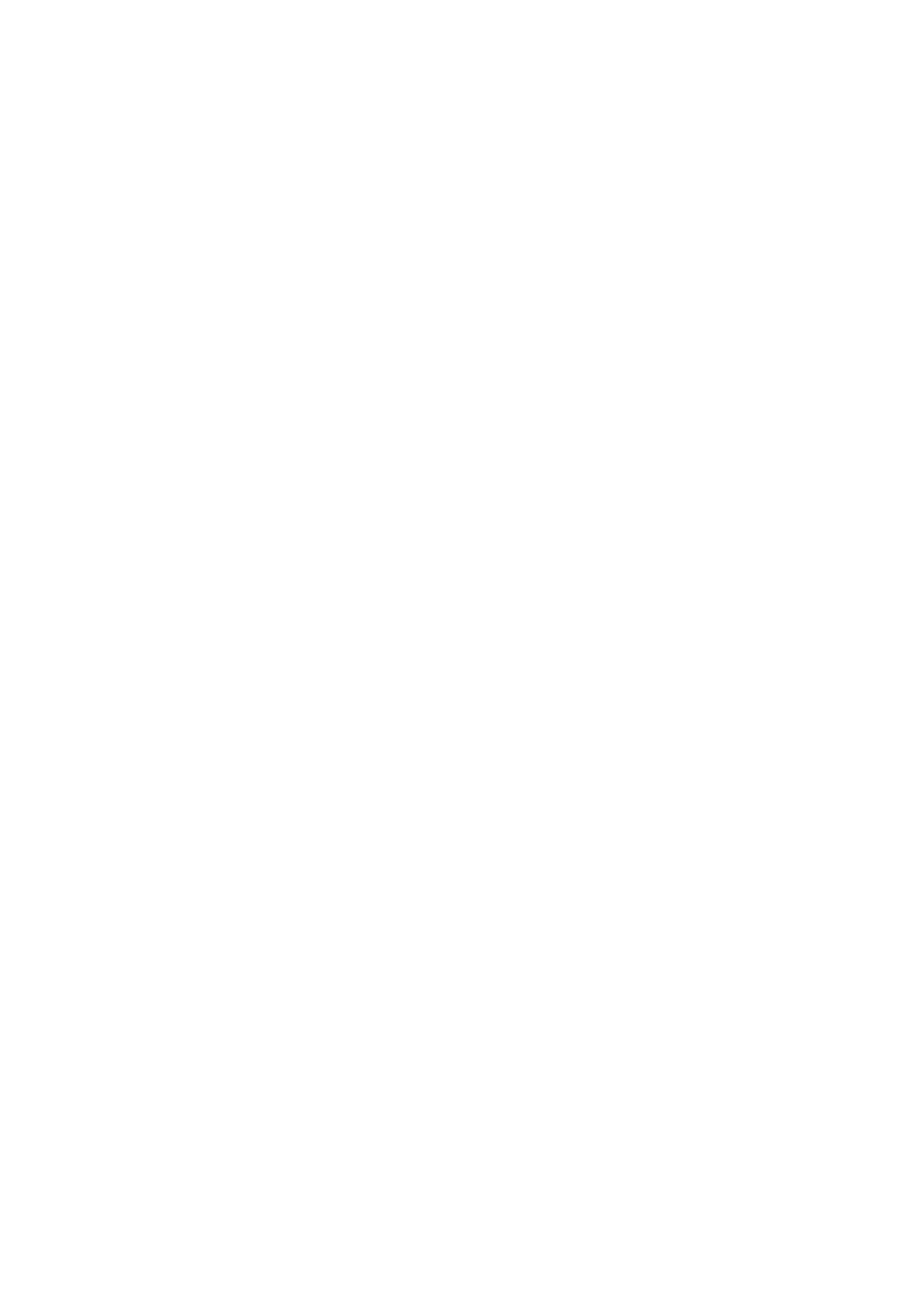# Foreword

We are pleased to present this Risk Assessment Report which is the result of in-depth work carried out by experts in one Member State, working in co-operation with their counterparts in the other Member States, the Commission Services, Industry and public interest groups.

The Risk Assessment was carried out in accordance with Council Regulation (EEC) 793/931 on the evaluation and control of the risks of "existing" substances. "Existing" substances are chemical substances in use within the European Community before September 1981 and listed in the European Inventory of Existing Commercial Chemical Substances. Regulation 793/93 provides a systematic framework for the evaluation of the risks to human health and the environment of these substances if they are produced or imported into the Community in volumes above 10 tonnes per year.

There are four overall stages in the Regulation for reducing the risks: data collection, priority setting, risk assessment and risk reduction. Data provided by Industry are used by Member States and the Commission services to determine the priority of the substances which need to be assessed. For each substance on a priority list, a Member State volunteers to act as "Rapporteur", undertaking the in-depth Risk Assessment and recommending a strategy to limit the risks of exposure to the substance, if necessary.

The methods for carrying out an in-depth Risk Assessment at Community level are laid down in Commission Regulation (EC) 1488/942, which is supported by a technical guidance document<sup>3</sup>. Normally, the "Rapporteur" and individual companies producing, importing and/or using the chemicals work closely together to develop a draft Risk Assessment Report, which is then presented at a meeting of Member State technical experts for endorsement. The Risk Assessment Report is then peer-reviewed by the Scientific Committee on Health and Environmental Risks (SCHER) which gives its opinion to the European Commission on the quality of the risk assessment.

If a Risk Assessment Report concludes that measures to reduce the risks of exposure to the substances are needed, beyond any measures which may already be in place, the next step in the process is for the "Rapporteur" to develop a proposal for a strategy to limit those risks.

The Risk Assessment Report is also presented to the Organisation for Economic Co-operation and Development as a contribution to the Chapter 19, Agenda 21 goals for evaluating chemicals, agreed at the United Nations Conference on Environment and Development, held in Rio de Janeiro in 1992 and confirmed in the Johannesburg Declaration on Sustainable Development at the World Summit on Sustainable Development, held in Johannesburg, South Africa in 2002.

This Risk Assessment improves our knowledge about the risks to human health and the environment from exposure to chemicals. We hope you will agree that the results of this in-depth study and intensive co-operation will make a worthwhile contribution to the Community objective of reducing the overall risks from exposure to chemicals.

**Roland Schenkel** Director General DG Joint Research Centre

**Mogens Peter Carl** Director General **DG**<sub>*Environment*</sub>

 $1$  O.J. No L 084, 05/04/199 p.0001 - 0075

 $2$  O.J. No L 161, 29/06/1994 p. 0003 - 0011

 $3$  Technical Guidance Document, Part I – V, ISBN 92-827-801 [1234]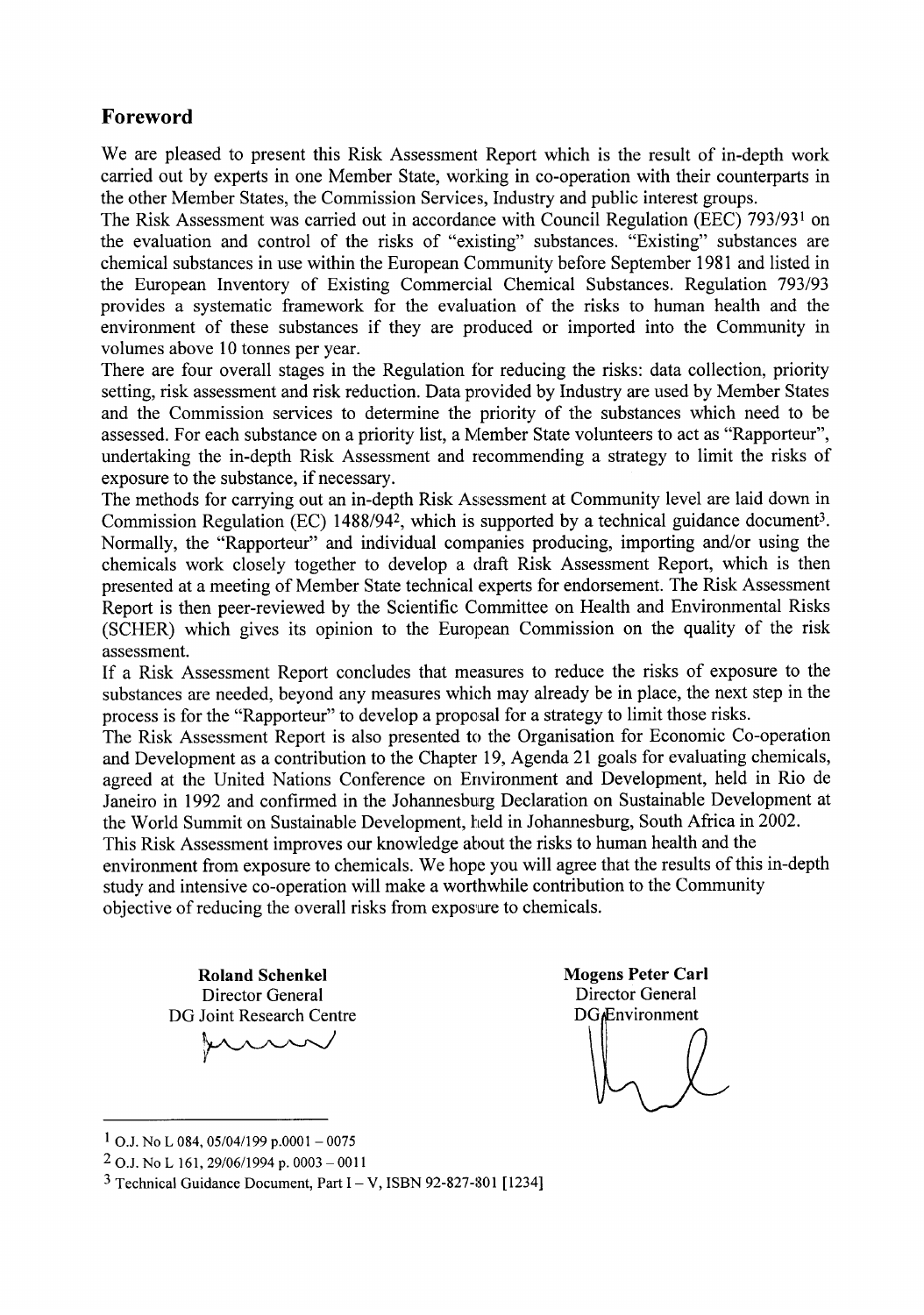# **0 OVERALL RESULTS OF THE RISK ASSESSMENT**

| CAS No:            | 71-23-8     |
|--------------------|-------------|
| EINECS No:         | 200-746-9   |
| <b>IUPAC</b> Name: | propan-1-ol |

Overall results of the risk assessment:

- **Conclusion (i)** There is need for further information and/or testing.
- **Conclusion (ii)** There is at present no need for further information and/or testing and no need for risk reduction measures beyond those, which are being applied already.
- **Conclusion (iii)** There is a need for limiting the risks; risk reduction measures which are already being applied shall be taken into account.

Summary of conclusions:

#### **Environment**

From the intrinsic properties it is expected that propan-1-ol is of low concern for the environment. The environmental risk assessment was performed, using conservative estimates based on worst-case assumptions at the exposure and effects side. The risk assessment results in the following conclusion:

**Conclusion (ii)** There is at present no need for further information and/or testing and no need for risk reduction measures beyond those, which are being applied already.

Based on the currently available data, propan-1-ol represents no risk to the environment for the area of production, processing, formulation and use.

#### **Human Health**

*Workers* 

**Conclusion (i)** There is need for further information and/or testing.

For mutagenicity the base set data have to be completed, risk assessment concerning carcinogenicity will be delayed until the mutagenicity data are available.

**Conclusion (iii)** There is a need for limiting the risks; risk reduction measures which are already being applied shall be taken into account.

Summary of conclusions:

There is a need for limiting the risks of propan-1-ol for several scenarios with short-term and repeated exposures. The most critical exposure route is inhalation, dermal contact being of minor importance. In detail concern is expressed for use of paints, use of cleaning formulations without LEV, short term exposures during use of printing inks.

The toxic effects leading to concern are respiratory depression according to stimulation of the trigeminus nerve, local effects in the airways after repeated exposure and reproductive toxicity concerning fertility as well as developmental toxicity. Risk reduction measures especially for the inhalative exposure situation have to be initiated.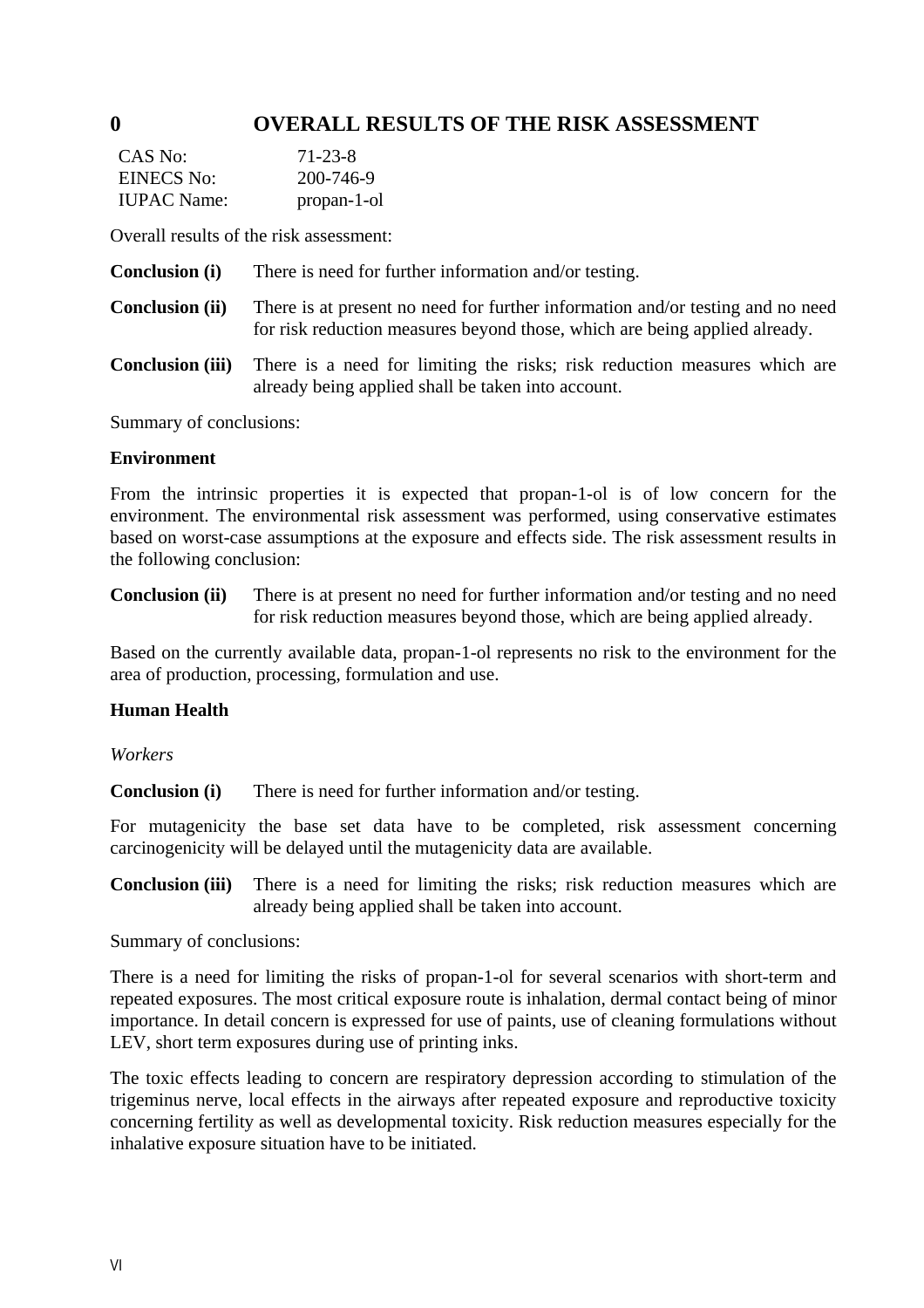#### *Consumers*

**Conclusion (i)** There is need for further information and/or testing.

#### Mutagenicity

The minimum requirements in mutagenic testing are not met. An *in vitro* study on chromosome aberration in Chinese hamster cells is currently ongoing.

The producer has to be requested to make available existing studies.

#### Carcinogenicity

There is no valid carcinogenicity study available. The present data base gives no indication for carcinogenic effects. For performing the risk assessment on carcinogenicity, however, the completed data on mutagenicity have to be taken into account.

#### *Humans exposed indirectly via the environment*

**Conclusion (ii)** There is at present no need for further information and/or testing and no need for risk reduction measures beyond those, which are being applied already.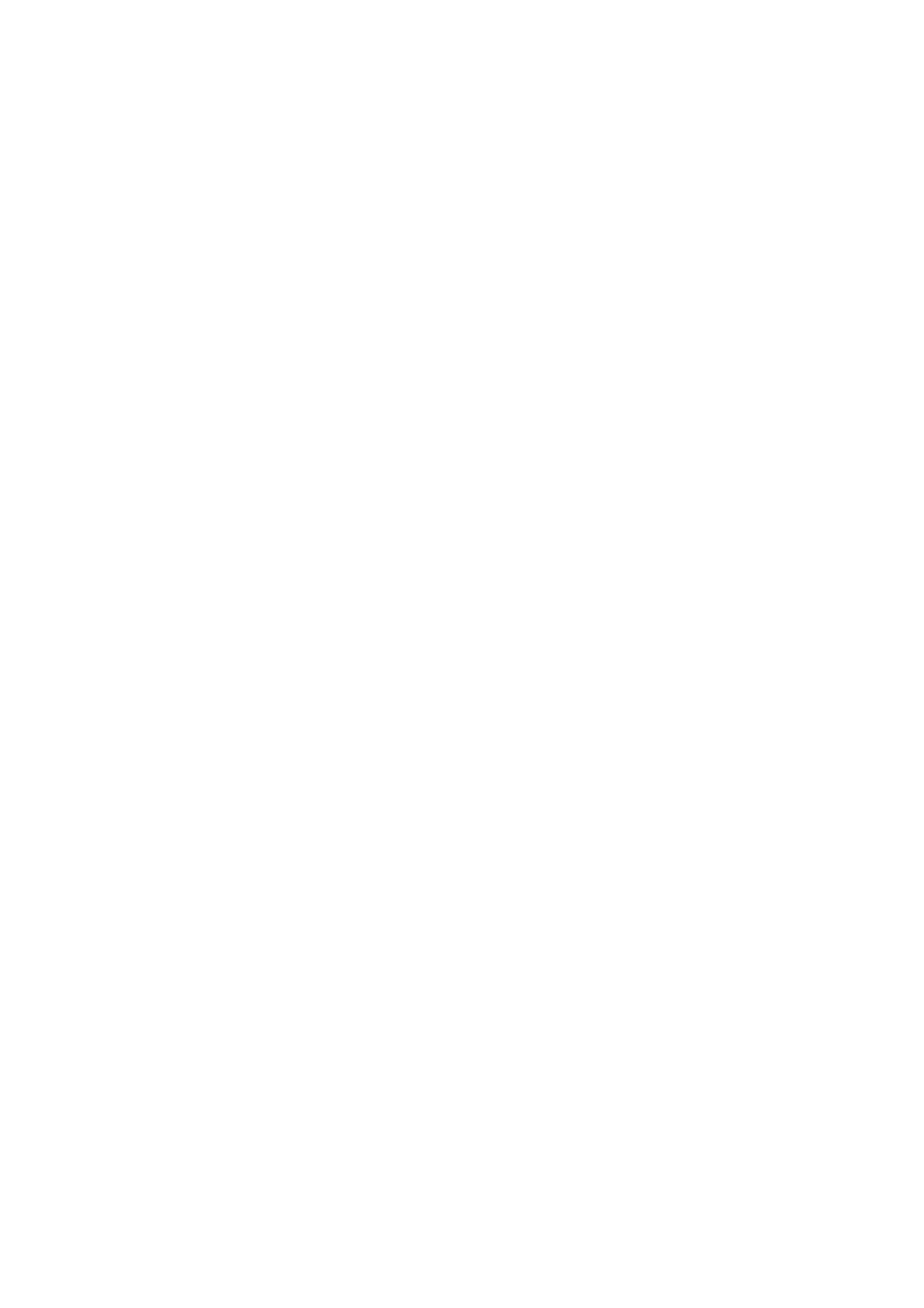# **CONTENTS**

| 1 |     | 3                                                                                                             |  |  |  |
|---|-----|---------------------------------------------------------------------------------------------------------------|--|--|--|
|   | 1.1 | 3                                                                                                             |  |  |  |
|   |     | 3                                                                                                             |  |  |  |
|   |     | 5                                                                                                             |  |  |  |
| 2 |     | 6                                                                                                             |  |  |  |
|   |     | 6                                                                                                             |  |  |  |
|   |     | 6                                                                                                             |  |  |  |
| 3 |     | 8                                                                                                             |  |  |  |
|   |     | 8                                                                                                             |  |  |  |
|   |     | 8                                                                                                             |  |  |  |
|   |     |                                                                                                               |  |  |  |
|   |     | 11                                                                                                            |  |  |  |
|   |     | 3.1.2.1 Determination of the Clocal <sub>water</sub> / generic approach with regard to production and         |  |  |  |
|   |     | 11                                                                                                            |  |  |  |
|   |     | 3.1.2.2 Determination of the Clocal <sub>water</sub> / site-specific approach with regard to production<br>11 |  |  |  |
|   |     | 11                                                                                                            |  |  |  |
|   |     | 16                                                                                                            |  |  |  |
|   |     | 16                                                                                                            |  |  |  |
|   |     | 16                                                                                                            |  |  |  |
|   |     | 18                                                                                                            |  |  |  |
|   |     | 18                                                                                                            |  |  |  |
|   |     |                                                                                                               |  |  |  |
|   |     | 18                                                                                                            |  |  |  |
|   |     | 18                                                                                                            |  |  |  |
|   | 3.2 | EFFECTS ASSESSMENT: HAZARD IDENTIFICATION AND DOSE                                                            |  |  |  |
|   |     | 20                                                                                                            |  |  |  |
|   |     | 20                                                                                                            |  |  |  |
|   |     | 23                                                                                                            |  |  |  |
|   |     | 23                                                                                                            |  |  |  |
|   |     | 24                                                                                                            |  |  |  |
|   |     |                                                                                                               |  |  |  |
|   |     | 24                                                                                                            |  |  |  |
|   |     | 24                                                                                                            |  |  |  |
|   |     | 25                                                                                                            |  |  |  |
|   |     | 25                                                                                                            |  |  |  |
|   |     | 25                                                                                                            |  |  |  |
|   |     | 26                                                                                                            |  |  |  |
|   |     | 26                                                                                                            |  |  |  |
|   |     | 26                                                                                                            |  |  |  |
|   |     | 26                                                                                                            |  |  |  |
|   |     |                                                                                                               |  |  |  |
|   |     | 26                                                                                                            |  |  |  |
|   |     | 26                                                                                                            |  |  |  |
|   |     | 26                                                                                                            |  |  |  |
|   |     | 28                                                                                                            |  |  |  |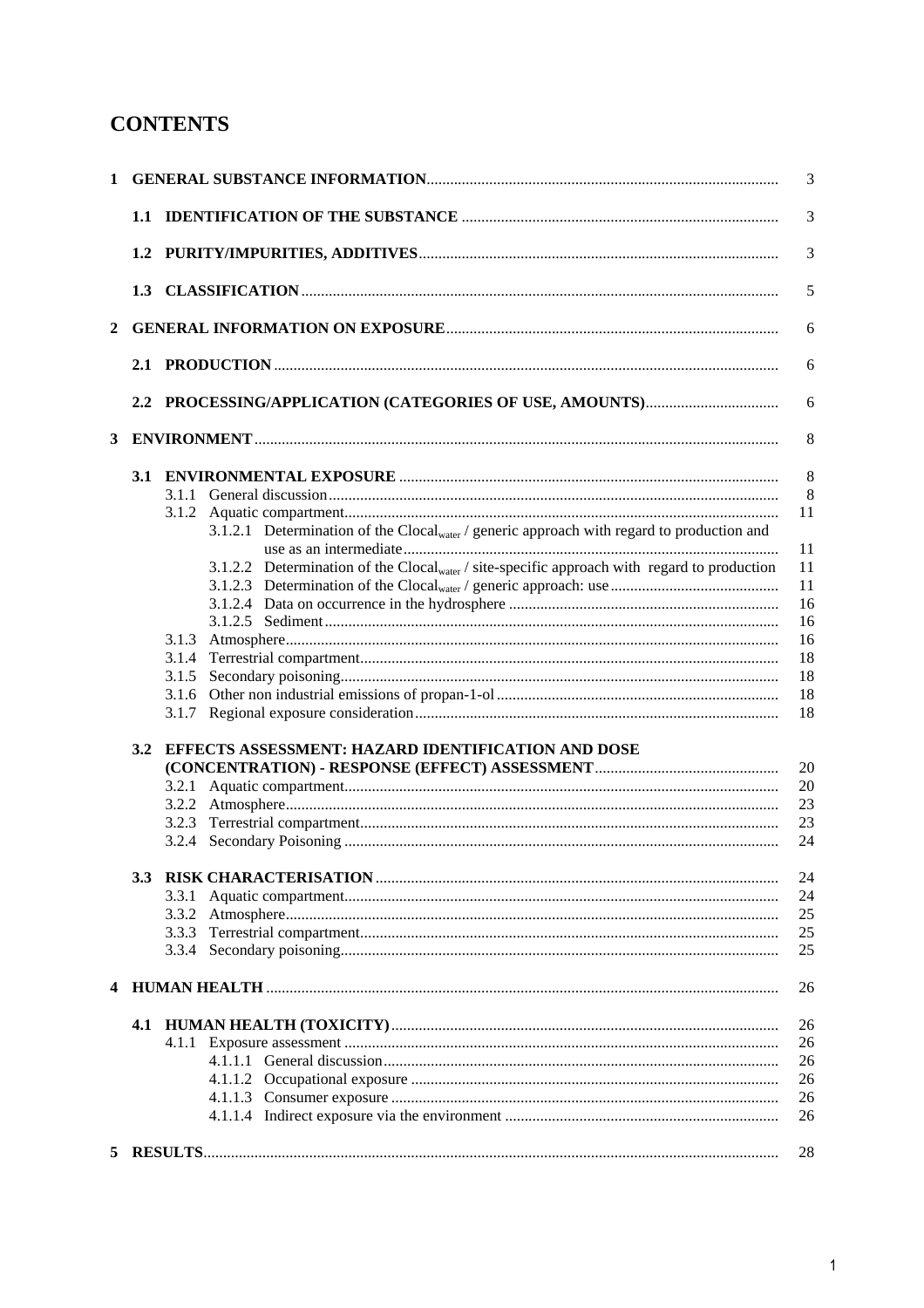# **TABLES**

| Table 1.1 |                                                                                                                       | 4  |
|-----------|-----------------------------------------------------------------------------------------------------------------------|----|
| Table 2.1 | Information on propan-1-ol in consumer products in the Nordic countries obtained from                                 |    |
|           |                                                                                                                       | 7  |
| Table 2.2 |                                                                                                                       | 7  |
| Table 3.1 |                                                                                                                       | 9  |
| Table 3.2 |                                                                                                                       | 10 |
| Table 3.3 |                                                                                                                       | 10 |
| Table 3.4 |                                                                                                                       | 10 |
| Table 3.5 |                                                                                                                       | 12 |
| Table 3.6 |                                                                                                                       | 12 |
| Table 3.7 | Results of calculations of Clocal <sub>water</sub> according to TGD for use of propan-1-ol as solvent                 | 14 |
| Table 3.8 | Results of calculations of Clocal <sub>air</sub> and DEPtotal <sub>ann.</sub> according to TGD for use of propan-1-ol |    |
|           |                                                                                                                       | 17 |
| Table 3.9 |                                                                                                                       | 18 |
|           |                                                                                                                       | 19 |
|           |                                                                                                                       | 20 |
|           |                                                                                                                       | 20 |
|           |                                                                                                                       | 21 |
|           |                                                                                                                       | 22 |
|           |                                                                                                                       | 22 |
|           |                                                                                                                       | 23 |
|           |                                                                                                                       | 24 |
| Table 4.1 |                                                                                                                       | 26 |
| Table 4.2 |                                                                                                                       | 27 |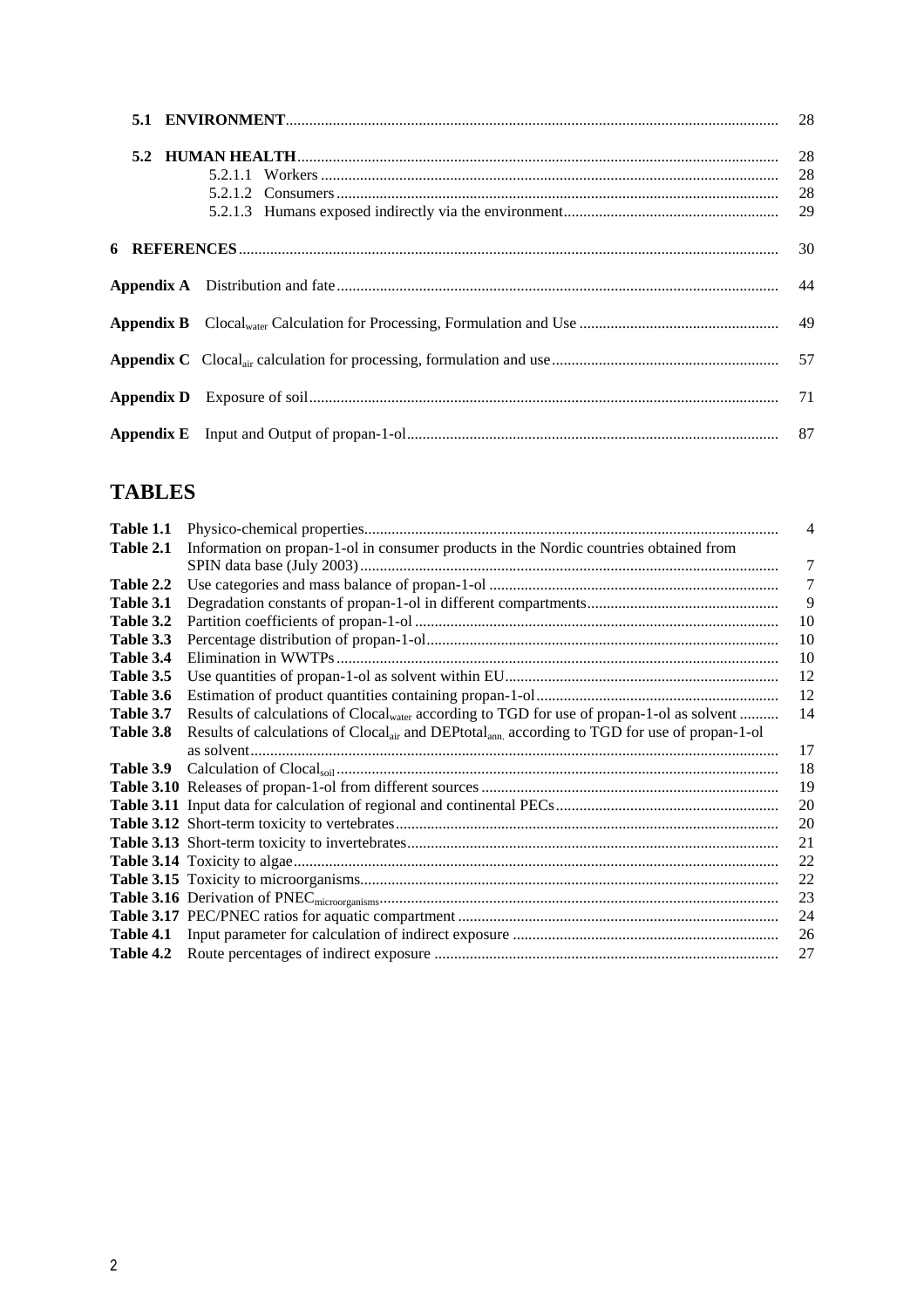# <span id="page-15-0"></span>**1 GENERAL SUBSTANCE INFORMATION**

#### <span id="page-15-1"></span>**1.1 IDENTIFICATION OF THE SUBSTANCE**

CAS No: 71-23-8 EINECS No: 200-746-9 IUPAC Name: Propan-1-ol

Structural formula:

Synonyms: 1-hydroxypropane, 1-propanol, ethylcarbinol, n-propanol, n-propyl alcohol, propanol-1, alcohol  $C_3$ Empirical formula:  $C_3H_8O$ Molecular weight: 60.1 g/mol



# <span id="page-15-2"></span>**1.2 PURITY/IMPURITIES, ADDITIVES**

Purity:  $>99\%$ Impurities: methanol

 ethanol C6 aldehydes propyl propionate 2-methylvaleraldehyde  $\leq$  0.2% w/w aldehyde  $< 0.1$  w/w dipropyl ether  $\leq 0.1\%$  w/w water  $\leq 0.003\%$  w/w acetic acid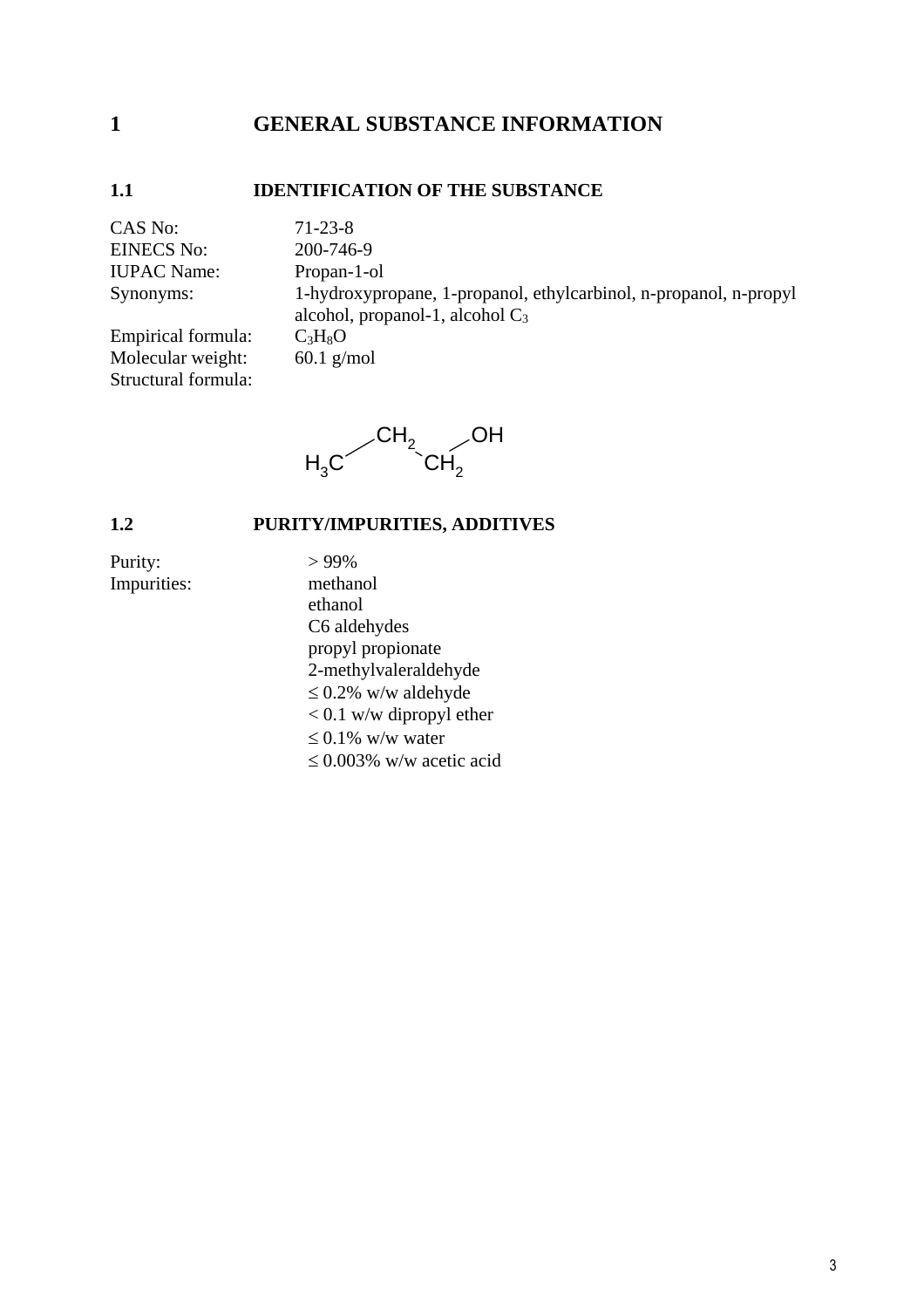| Property              | Result                                               | <b>References</b>                   |
|-----------------------|------------------------------------------------------|-------------------------------------|
| Physical state        | clear colourless liquid with<br>characteristic odour |                                     |
| Melting point         | $-126.5^{\circ}$ C                                   | CRC Handbook (1991/92)              |
| Boiling point         | 97.1°C at 1,013 hPa                                  | Hiaki et al. (1994)                 |
| Density               | $0.803$ g/cm <sup>3</sup> at 20 $^{\circ}$ C         | Wilhoit and Zwolinski (1973)        |
| Vapour pressure       | 19.4 hPa at 20°C                                     | Hiaki et al. (1994)                 |
| Surface tension       | $67.1$ mN/m at 25 $^{\circ}$ C<br>$c=1$ g/l          | CRC Handbook (1991/92)              |
| Partition coefficient | 0.34<br>(shake flask method)                         | Hansch and Anderson (1967)          |
| Water solubility      | completely soluble                                   | Yaws et al. (1990)                  |
| Flash point           | 22°C (corrected to the presence of                   | <b>CHEMSAFE</b>                     |
|                       | iso-propanol)<br>23.5°C (99.9% pure)                 | DIN 51755, ISO 3679                 |
| Auto flammability     | $385^{\circ}$ C                                      | <b>CHEMSAFE</b><br><b>DIN 51794</b> |
| Flammability          | flammable                                            | <b>CHEMSAFE</b>                     |
| Explosive properties  | not explosive                                        | due to structural reasons           |
| Oxidising properties  | no oxidising properties                              | due to structural reasons           |

<span id="page-16-0"></span>**Table 1.1** Physico-chemical properties

#### Vapour pressure

The values given for the vapour pressure at 20°C vary between 19 and 20.3 hPa. In the safety data sheet of the BASF AG a value of 19.4°C is quoted, in the data sheet of the Hoechst AG the vapour pressure is quoted with 20 hPa. In both cases no other information is given. Also without any further information Sasol has quoted a value of 20 hPa at 20°C. For the risk assessment the value of 19.4 hPa at 20°C is recommended. This value is derived from the Antoine equation determined by Boublik T, Fried V and Hala E (1984).

#### Partition coefficient n-octanol/water

The values for the partition coefficient n-octanol/water are varying between 0.25 and 0.38. The safety data sheets of the BASF AG, Hoechst AG and Union Carbide are quoting values between 0.25 and 0.34 without further information. Furthermore the partition coefficients are calculated. The following values are found: 0.271 (according to Rekker with program PRO-LOGP, ver.2 from CompuDrug Ltd.), 0.38 (Abraham MH, Chadha HS, Whiting GS and Mitchell RC (1994)). Further undocumented values are quoted by Petrasol BV, Gorinchem and BASF AG (1989): Labor fuer Umweltanalytik by 0.25 and 0.271, respectively. Other values from literature are in the above mentioned range.

For risk assessment the value of 0.34 of Hansch C and Anderson SM is recommended. The authors have great experience in the field of measuring and calculating octanol/water partition coefficients. They used some kind of shake flask method (Hansch C and Anderson SM (1967)).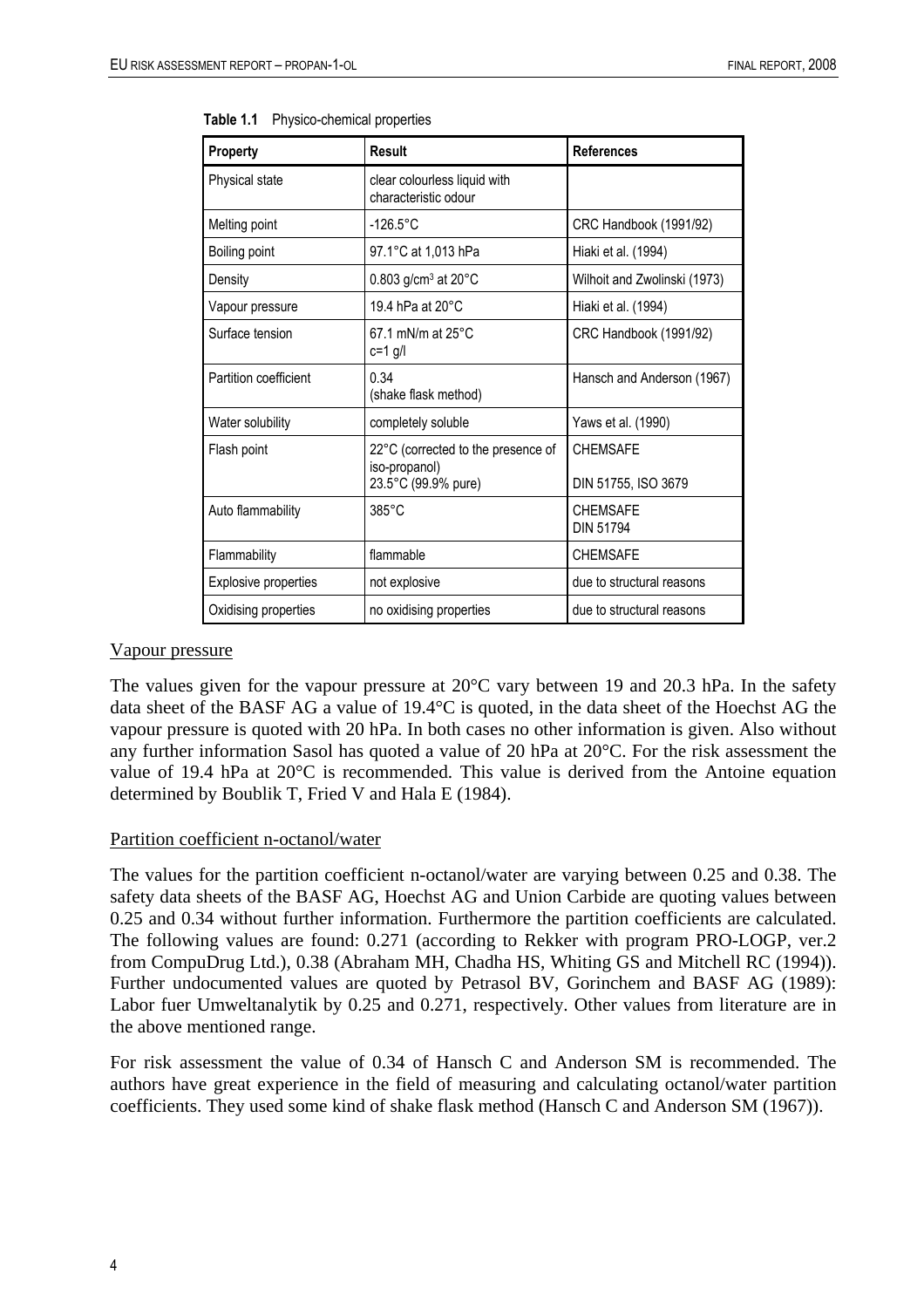## Flash point

 $\overline{a}$ 

The value of 23.5°C was determined for n-propanol with a purity of 99.9%. The tests were conducted according to DIN 51755 (Testing of mineral oils and other combustible liquids; determination of flash point by the closed tester according to Abel-Pensky) and ISO 3679 (Paints, varnishes, petroleum and related products - determination of flashpoint – rapid equilibrium method). The value of 23.5°C was corrected for commercial n-propanol to 22°C because of iso-propanol which is usually present as an impurity.

# <span id="page-17-0"></span>**1.3 CLASSIFICATION**

(Classification according to Annex  $I$ )<sup>4</sup>

| Highly flammable | R 11 | Highly flammable                           |
|------------------|------|--------------------------------------------|
| Irritant         | R 41 | Risk of serious damage to eyes             |
|                  | R 67 | Vapours may cause drowsiness and dizziness |

• (Proposal of the rapporteur)

| Flammable | R 10 | Flammable                      |
|-----------|------|--------------------------------|
| Irritant  | R 41 | Risk of serious damage to eyes |

A value of 23.5°C was determined for the flash point of n-propanol with a purity of 99.9%. This value of 23.5°C was corrected for commercial n-propanol which usually contains iso-propanol as an impurity to 22°C.

The classification for liquid substances with a flash point between 21 and 55<sup>o</sup>C is "flammable".

Therefore the legal classification according to Annex I for propan-1-ol which is at the moment "highly flammable" must be corrected. The original classification resulted from measurements of n-propanol contaminated with impurities (flash point < 21°C).

According to the data presented below and the criteria of Directive 93/21/EEC propan-1-ol has not to be classified as dangerous for the environment.

Propan-1-ol is classified according to water-hazard class 1 (slightly hazardous to water).

<sup>4</sup> The classification of the substance is established by Commission Directive 98/98/EC of 15 December 1998 adapting to technical progress for the  $25<sup>th</sup>$  time Council Directive 67/548/EEC on the approximation of the laws, regulations and administrative provisions relating to the classification, packaging and labelling of dangerous substances (OJ L 355, 30.12.98, p.1).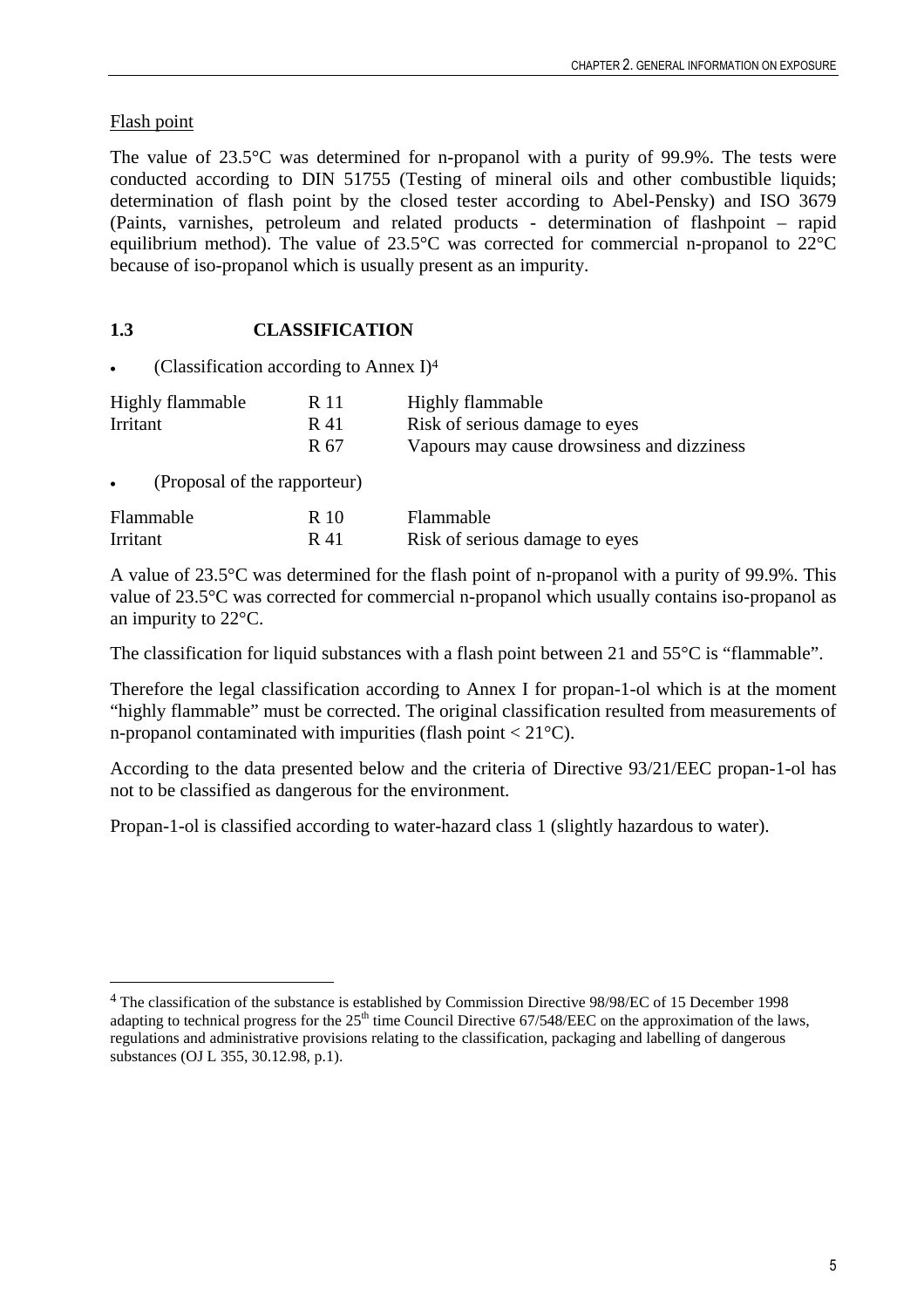# <span id="page-18-0"></span>**2 GENERAL INFORMATION ON EXPOSURE**

### <span id="page-18-1"></span>**2.1 PRODUCTION**

According to the information from the currently available IUCLID data sets there is one production site of propan-1-ol in the EU. The chemical is imported by 5 other companies from outside of the EU. There is no information on possible exports of propan-1-ol.

Based on the production and import quantities approximately 30,100 tonnes/annum of propa-1-ol are used in the EU.

Propan-1-ol is produced almost exclusively by the reaction of ethene with synthesis gas. Reaction is performed at 25-30 MPa and 140-180°C in the liquid phase in the presence of cobalt carbonyl hydrogen as catalyst. After the separation of the catalyst the raw mixture obtained can be hydrogenated in the gaseous phase on the nickel catalyst (0.2-0.3 MPa, 115°C) or on the copper catalyst (3-5 MPa, 130-160°C) and in the liquid phase (8 MPa, 115°C) on the nickel catalyst. By means of subsequent distillation the production of pure propan-1-ol is achieved (Weissermel and Arpe, 1988; Falbe et al., 1980).

#### <span id="page-18-2"></span>**2.2 PROCESSING/APPLICATION (CATEGORIES OF USE, AMOUNTS)**

In Western Europe propan-1-ol is mainly used as solvent for the formulation of disinfectants, pharmaceutical products, cleaning agents, paints, coating materials, enamel and lacquer paints, printing inks and cosmetics (GDCh, 1997).

Propan-1-ol is processed chemically to intermediates such as propylamines, carboxylic acid esters and halogenated hydrocarbons, which in turn are needed for the synthesis of herbicides, aroma and perfume substances, cosmetics and pharmaceuticals (GDCh, 1997).

Of the propan-1-ol produced by BASF AG, 10% were processed to intermediates and 90% were used as solvent; application areas as solvent were paints, surface coatings and inks, cosmetics and pharmaceuticals, detergents and other (BASF, 1994).

Hoechst AG manufactured 5,000 tonnes of propan-1-ol in 1993; about 3,500 tonnes were processed to n-propylamines, 1,500 tonnes of propan-1-ol were sold. In 1995, the production of propan-1-ol was ceased; the requisite amounts of propan-1-ol for the production of the n-propylamine derivatives are supplied from Bay City, USA (Hoechst AG, 1994 and 1995b).

Based on the available information the following consumption's of propan-1-ol are estimated for Western EU (CEH, 1995):

• 55% were used as solvent, hereof:

| approximately | 20% | to cosmetics,                  |
|---------------|-----|--------------------------------|
| approximately | 35% | pharmaceutics (disinfectants), |
| approximately | 5%  | cleaning/washing agents and    |
| approximately | 5%  | to other.                      |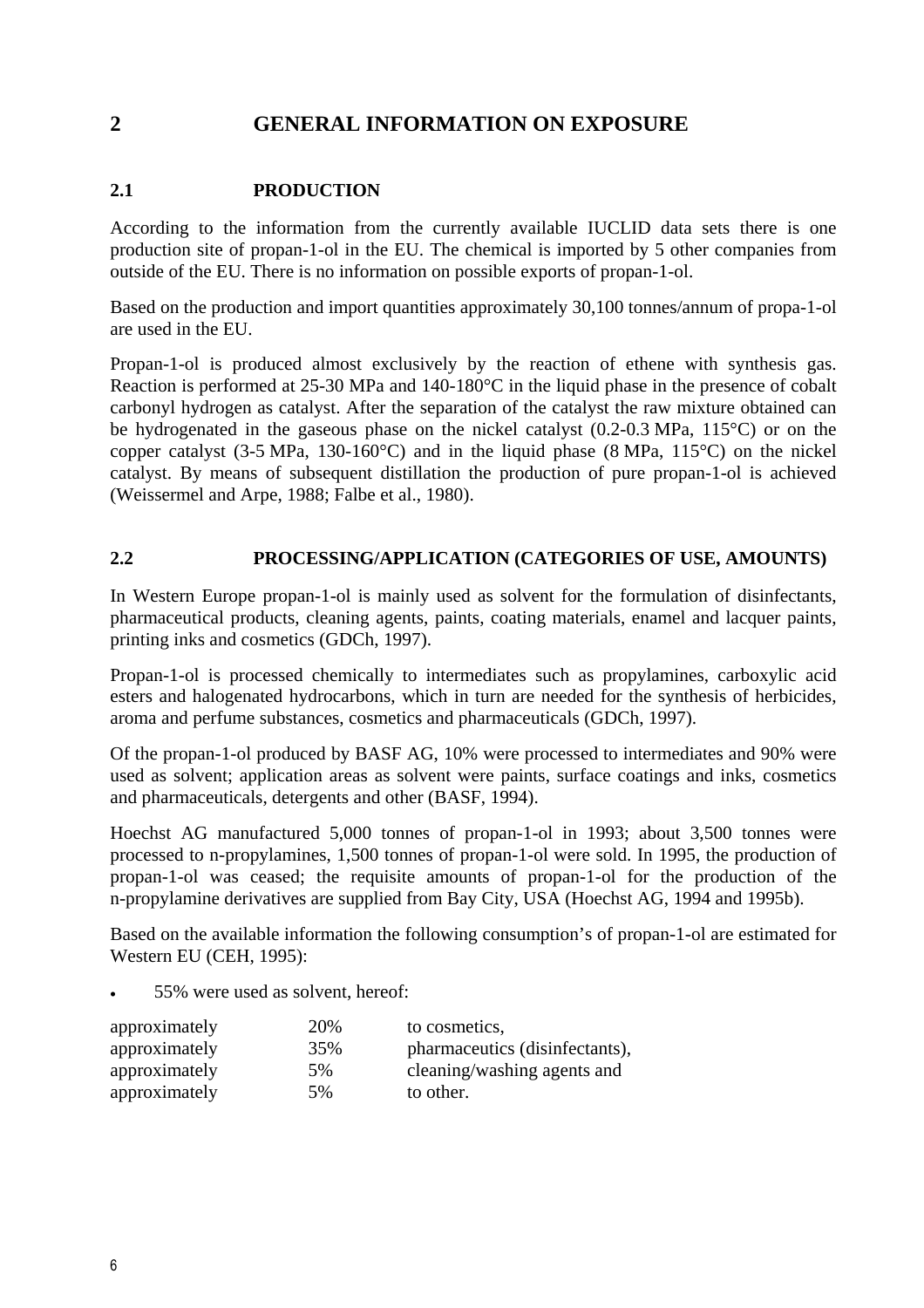• 45% were processed as an intermediate for the production of:

| approximately | 75% | to n-propylacetate,        |
|---------------|-----|----------------------------|
| approximately | 20% | to propylchlorformiate and |
| approximately | 5%  | to reactive resins.        |

Because of the various direct applications of propan-1-ol in end products it has to be expected that the handled amount of propan-1-ol in Europe may increase through import. No further information is available on import or export, as well as on residual content of propan-1-ol in end products.

The use of propan-1-ol in cleaning agents, pesticides, thinners, paints, printing inks and solvents is described in SPIN – Substances in Preparations in the Nordic countries data base. The information contained in SPIN is listed in **Table 2.1**.

| <b>Country</b> | Year |     | Number of preparations   Quantity of propan-1-ol contained in preparations [tonnes] |
|----------------|------|-----|-------------------------------------------------------------------------------------|
| <b>FIN</b>     | 2001 | 181 | 3,341                                                                               |
| ١N             | 2001 | 110 | 2,675                                                                               |
| <b>DK</b>      | 2001 | 208 | 1.925                                                                               |
| ۱S             | 2000 | 202 | 743                                                                                 |

<span id="page-19-0"></span>**Table 2.1** Information on propan-1-ol in consumer products in the Nordic countries obtained from SPIN data base (July 2003)

The main use categories of the preparations containing propan-1-ol are cleaning/washing agents (N), reprographic agents and solvents (DK), activators and dyestuffs (FIN), solvents and de-icing agents (S).There are also non-industrial sources of propan-1-ol: It is contained in landfill gas; it is formed from plants and animals through putrefaction and decomposition; alcohol-forming bacteria are involved here. The substance is contained in aromas of fruits and other foodstuffs. It is a natural component of alcoholic beverages that have been obtained through fermentation of plant raw materials (GDCh, 1997). The quantity of formed propan-1-ol and the resultant environmental concentration in the different compartments cannot be quantified. However, it is assumed that these are very low and can be neglected.

<span id="page-19-1"></span>The following table shows the main, industrial and use categories and the mass balance of propan-1-ol for the EU.

| Main category (MC)      | Industrial category (IC)                    | Use category (UC) | Mass balance [in % of use] |
|-------------------------|---------------------------------------------|-------------------|----------------------------|
| Non-dispersive use (3)  | Chemical industry (3)                       | Intermediate (33) | 45                         |
| Non-dispersive use (3)  | Other $(0)$                                 | Solvent (48)      |                            |
| Wide dispersive use (4) | Personal/domestic (5)*                      | Solvent (48)      | 33                         |
| Wide dispersive use (4) | Paint, lacquers and varnishes industry (14) | Solvent (48)      | 19                         |

**Table 2.2** Use categories and mass balance of propan-1-ol

Sum of quantity used as solvent for cosmetics, pharmaceutics (disinfectants) and cleaning/washing agents.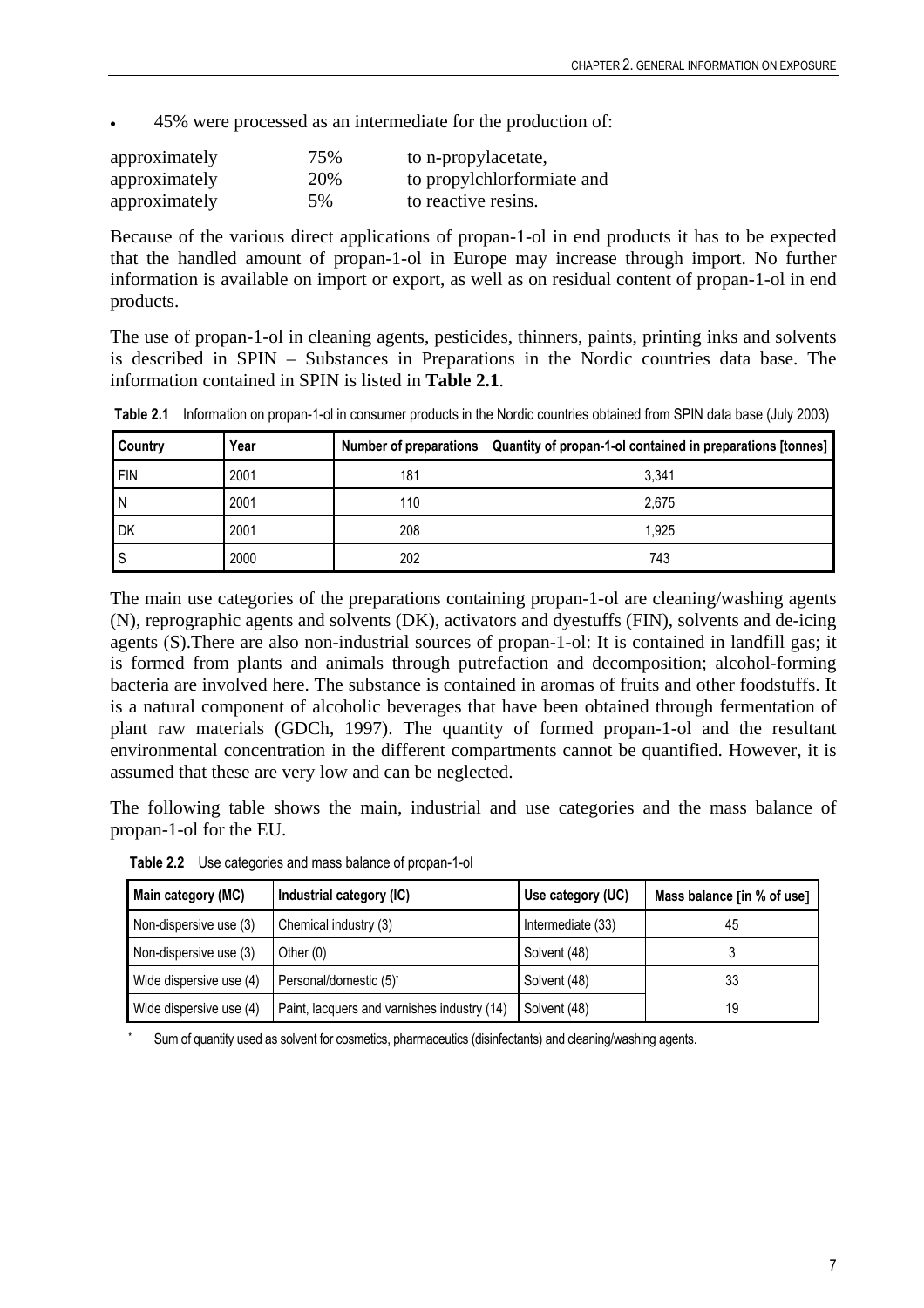### <span id="page-20-0"></span>**3 ENVIRONMENT**

From the intrinsic properties it is expected that propan-1-ol is of low concern for the environment. Conservative estimates based on worst-case assumptions at the exposure and effects side were used. If the risk assessment performed in that way does not indicate any risk, no further work is considered to be necessary.

#### <span id="page-20-1"></span>**3.1 ENVIRONMENTAL EXPOSURE**

#### <span id="page-20-2"></span>**3.1.1 General discussion**

#### Release into the environment

During production, processing (use as an intermediate), formulation of products (containing propan-1-ol) and further use as a solvent, propan-1-ol is expected to enter the environment via the waste water and the exhaust air.

#### Degradation

#### *Biodegradation*

The biodegradability of propan-1-ol in water has been shown in a number of investigations under most varied conditions. However, no standardised tests for ready biodegradability are available. The most relevant test results for the risk assessment are presented below. Only tests are cited in which propan-1-ol was the only carbon source.

Vaishnav et al. (1987) and Babeu and Vaishnav (1987) found a BOD<sub>5</sub>/THOD ratio of 60% with an acclimated microbial culture from a domestic sewage (1 ml/bottle).

A BOD5/COD ratio of 73% was determined with industrial activated sludge (BASF, 1978).

Pitter (1976) achieved an elimination of propan-1-ol of 98.8% measured as COD after 20 days with adapted activated sludge in a concentration of 100 mg/l.

Only one study is available that used unadapted and unacclimated inoculum (Price et al., 1974). In this study BOD/TOD ratios of 64, 76, 81 and 75% were found after 5, 10, 15 and 20 days. As the pass level of 60% as well as the 10-day window criterion was reached in this study, propan-1-ol can be regarded as readily biodegradable.

There are no results from simulation tests for biodegradation in waste water treatment plants, in the aquatic compartment and in soil. Consequently, taking account of the above-mentioned study, the following rate constants may be considered for biodegradation in accordance with the TGD.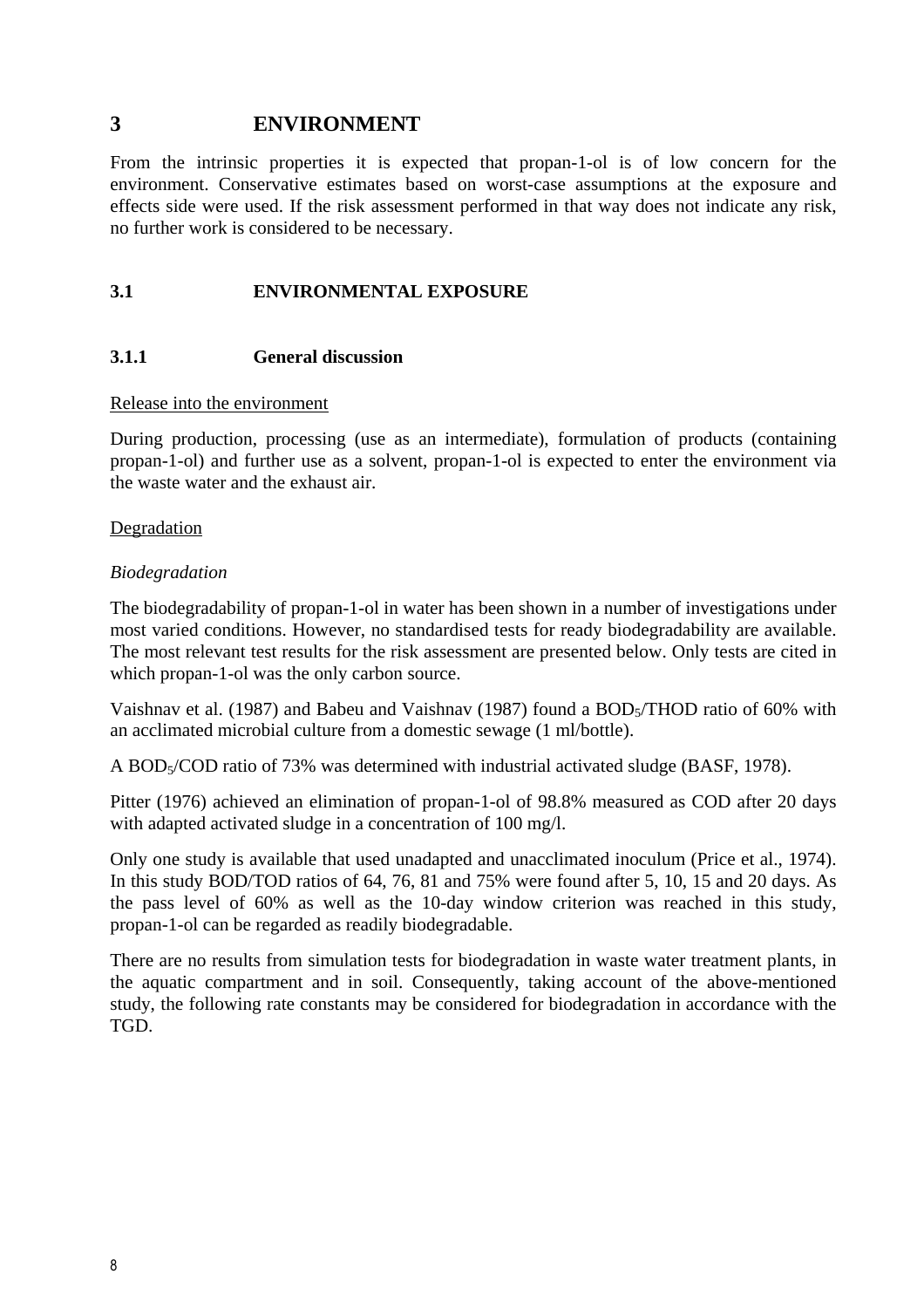| <b>Compartment</b>          | <b>Degradation constant</b> |                            |  |
|-----------------------------|-----------------------------|----------------------------|--|
| Waste water treatment plant | kbio <sub>WWTP</sub>        | $= 1 h^{-1}$               |  |
| Aquatic environment         | kbioSW                      | $= 0.047$ d <sup>-1</sup>  |  |
| Soil                        | kbiosoll                    | $= 0.023$ d <sup>-1</sup>  |  |
| Sediment                    | kbioSED                     | $= 0.0023$ d <sup>-1</sup> |  |

<span id="page-21-0"></span>**Table 3.1** Degradation constants of propan-1-ol in different compartments

(see Appendix A1 for calculation)

#### *Photodegradation*

Direct photolysis of propan-1-ol in the atmosphere is not to be expected. However, in the atmosphere gaseous propan-1-ol reacts with hydroxyl radicals which are formed photochemically. Wallington and Kurylo (1987) determined a rate constant (kdeg<sub>air</sub>) of 5.34  $\cdot$  $10^{-12}$  cm<sup>3</sup> molecule<sup>-1</sup> s<sup>-1</sup> for this reaction at 296 K. Using an atmospheric concentration of the OH-radicals amounting to  $5 \cdot 10^5$  OH/cm<sup>3</sup>, a half-life of 3 days is calculated for the photochemical degradation in the atmosphere.

An estimation of the half-life for the atmospheric reaction of propan-1-ol with hydroxyl radicals with the program AOP 1.65 yields a value of 77.3 h (24-hour day,  $5 \cdot 10^5$  OH/cm<sup>3</sup>). This estimated half-life is used for the further calculations (see Appendix A1 for calculation).

### *Hydrolysis and Photolysis*

A direct hydrolysis or photolysis in water is not expected due to the molecular structure of propan-1-ol, i.e. there is no relevant absorption above a wavelength of 290 nm.

#### **Distribution**

On account of the vapour pressure of 19.4 hPa, propan-1-ol is expected to evaporate quickly from surfaces.

A Henry's law constant of 0.117 Pa m<sup>3</sup>/mol at 20 $^{\circ}$ C is calculated from the data on the vapour pressure and water solubility of propan-1-ol given in Section 1. There are some experimentally determined Henry's law constants available in the literature. These vary from  $0.377$  Pa m<sup>3</sup>/mol to  $0.779$  Pa m<sup>3</sup>/mol (Altschuh et al., 1999; Betterton, 1992; Welke et al., 1998). Checks showed that these measured values although higher than the calculated one have no impact on the distribution in the WWTP. Since data are partly cited from secondary literature only and originating mainly from 1963 to 1985, the calculated Henry's law constant is used further in the RAR. Based on above mentioned data propan-1-ol can be considered as moderately volatile from an aqueous solution. (see Appendices for the calculation).

No bioaccumulation potential is to be expected due to the measured log  $P_{ow}$  value of 0.34. Based on this value the  $K_{\infty}$  is calculated as 4.291 l/kg and the partition coefficients can be calculated according to the organic carbon content in the individual environmental compartments.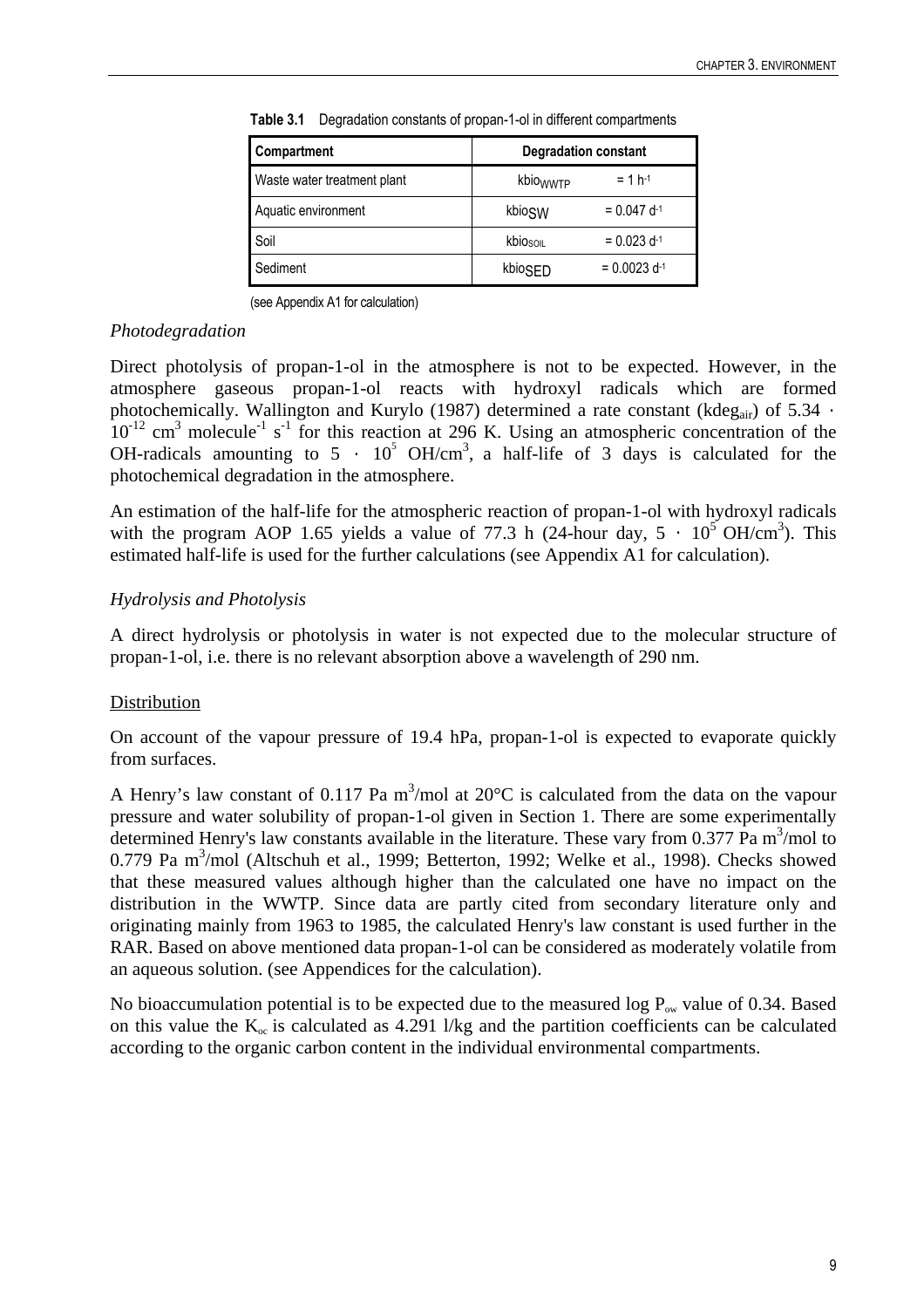<span id="page-22-0"></span>

| Compartment            | <b>Partition coefficient</b>         |  |  |
|------------------------|--------------------------------------|--|--|
| Soil-water             | $= 0.086$ I/kg<br>Kpsoil             |  |  |
| Sediment-water         | $= 0.215$ I/kg<br>Kp <sub>sed</sub>  |  |  |
| Suspended matter-water | $= 0.429$ I/kg<br>Kp <sub>susp</sub> |  |  |
| Sewage sludge-water    | $Kp$ sludge = 1.588 l/kg             |  |  |

**Table 3.2** Partition coefficients of propan-1-ol

(see Appendices for the calculation)

<span id="page-22-1"></span>The following theoretical distribution is the environment results for propan-1-ol using the distribution model according to Mackay (Level 1) and the physico-chemical properties given in Section 1.

|  | Table 3.3 Percentage distribution of propan-1-ol |  |  |  |
|--|--------------------------------------------------|--|--|--|
|--|--------------------------------------------------|--|--|--|

| Compartment | Percentage |
|-------------|------------|
| Air         | 3.87       |
| Water       | 96.13      |
| Soil        | 0.0        |
| Sediment    | 0.0        |

Consequently, the hydrosphere is the target compartment for propan-1-ol in the environment.

#### *Elimination in waste water treatment plants*

<span id="page-22-2"></span>Based on the physico-chemical properties of propan-1-ol and in consideration of the rate constant for biodegradation of  $0.1 \text{ h}^{-1}$ , the elimination in waste water treatment plants can be determined using the SIMPLETREAT model in accordance with the TGD as follows (see Appendices):

| Evaporation to air $(\%)$        | 0.1  |
|----------------------------------|------|
| Release (dissolved) to water (%) | 12.6 |
| Adsorption to sewage sludge (%)  |      |
| Degradation (%)                  | 87.3 |
| Total elimination from water (%) |      |

**Table 3.4** Elimination in WWTPs

#### Accumulation

No investigations on bioaccumulation are available. The measured log  $P_{\text{ow}}$  of 0.34 does not provide any indication of a relevant bioaccumulation potential.

The calculated  $K_{oc}$  value of 4.29 l/kg (see Appendix A1 for the calculation) also does not indicate that a significant geoaccumulation potential is to be expected for propan-1-ol. The substance may be washed out from soil to groundwater by rainwater depending on the elimination in soil by degradation and distribution.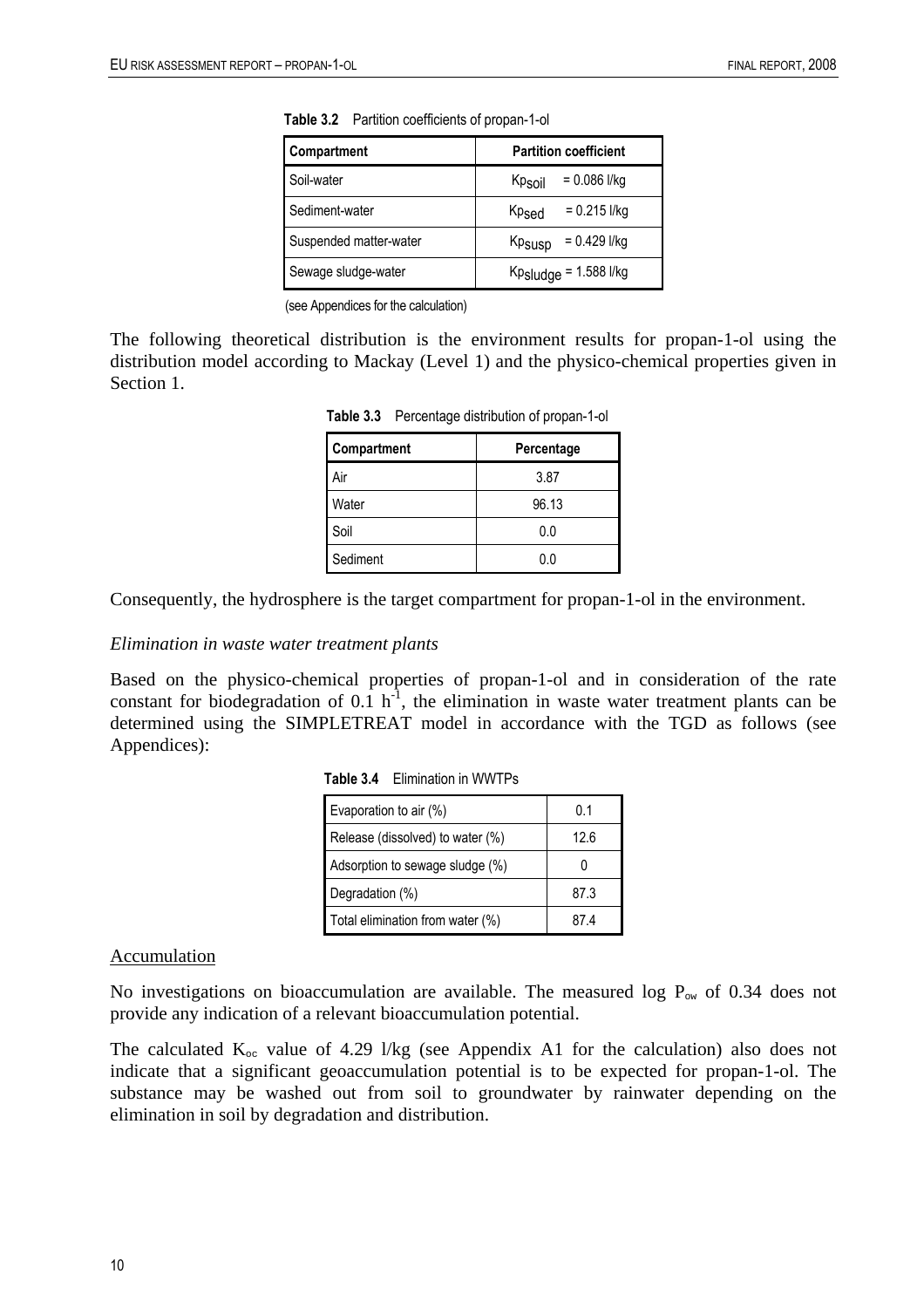#### <span id="page-23-0"></span>**3.1.2 Aquatic compartment**

Releases into the waste water occur during production, use as an intermediate and use in products. The exposure data submitted by the company for production of propan-1-ol is used for the calculation of environmental concentration of propan-1-ol in surface water.

Since no exposure data have been submitted by the companies for further processing of propan-1-ol, in accordance with the ESD (Emission Scenario Documents, TGD Chapter 7), releases into the waste water amounting to 0.7% of the processing quantity are considered.

The exposure scenario for the formulation and use of propan-1-ol in products is based on the A and B Tables of the TGD.

#### <span id="page-23-1"></span>**3.1.2.1 Determination of the Clocalwater / generic approach with regard to production and use as an intermediate**

A generic exposure scenario for the entry of propan-1-ol into the waste water during production is not used because the producer has submitted the necessary exposure information.

Taking into consideration a maximum processing quantity at one site of 5,000 tonnes/annum (typical quantity for a company) a Clocalwater of approximately 2.84 µg/l results for use of propan-1-ol as an intermediate at one processing site (see Appendices for the calculation, river flow rate = 60  $\text{m}^3 \text{ s}^{-1}$ ).

#### <span id="page-23-2"></span>**3.1.2.2 Determination of the Clocalwater / site-specific approach with regard to production**

Using the currently available information on the individual manufacturer, site specific exposure calculation can be performed for this site (BASF AG, 1996).

Recently provided monitoring data (364 individual measurements in waste water effluent from 2000, 90 percentile) result in a Clocalwater of 0.14 µg/l for the producer of propan-1-ol in the EU (see Appendices for the calculation).

#### <span id="page-23-3"></span>**3.1.2.3 Determination of the Clocalwater / generic approach: use**

Propan-1-ol is used as a solvent for disinfectants, pharmaceutical products, cleaning agents, paints, coating materials, enamel and lacquer paints, printing inks and cosmetics. The quantitative distribution of the application areas described in Section 2.2 is used for the exposure assessment.

A total amount of ca. 16,600 tonnes/annum is used as a solvent in the EU. Since it can be assumed that there are a large number of formulators and users involved, the 10% rule is applied to the calculation of Clocalwater for these life cycles. The following quantities are considered for the calculation of the Clocalwater.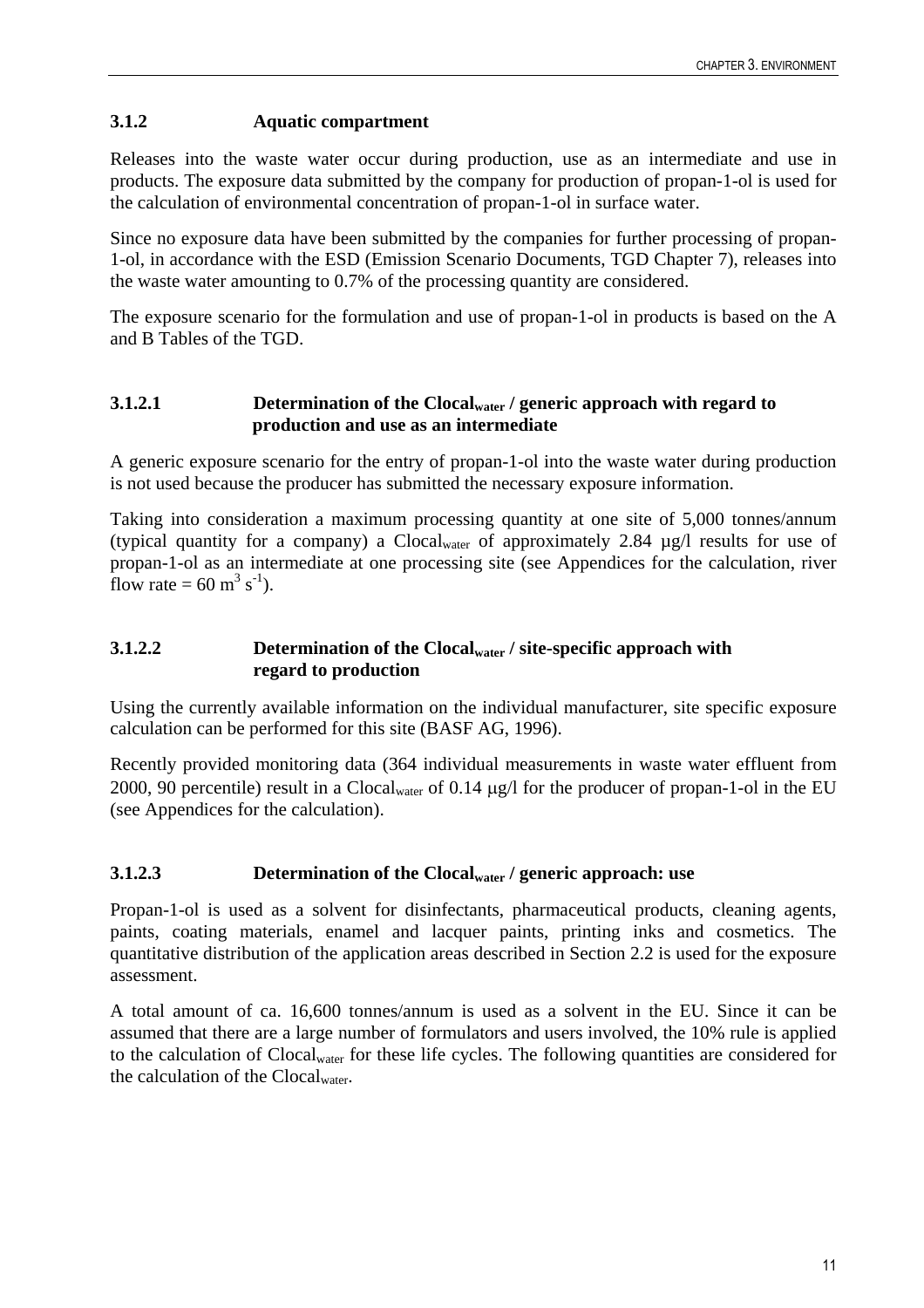| Application                   | <b>Distribution</b> | Quantity           |
|-------------------------------|---------------------|--------------------|
| cosmetics                     | 20%                 |                    |
| pharmaceutics (disinfectants) | 35%                 |                    |
| cleaning/washing agents       | 5%                  |                    |
| for IC 5 (personal/domestic)  | 60%                 | 9,960 tonnes/annum |
| for IC 14 (lacquer, paints)   | 35%                 | 5,810 tonnes/annum |
| for IC 0 (other)              | 5%                  | 830 tonnes/annum   |

<span id="page-24-0"></span>**Table 3.5** Use quantities of propan-1-ol as solvent within EU

Use as a solvent in cosmetics, pharmaceutics (disinfectants) and cleaning/washing agents

If the substance is used as a solvent in cosmetics, pharmaceutics (disinfectants) and cleaning/washing agents, exposure is to be expected during the formulation of the products in the relevant companies. In addition, releases are expected during use of the products.

For the release estimations based on the use of propan-1-ol as a solvent in cosmetics, pharmaceutics (disinfectants) and cleaning/washing agents it is assumed that these 3 use categories are summarised for the formulation in companies and for the use as products in private households. This assumption is the conservative "worst case" and is used for the exposure calculation on the basis of default values.

<span id="page-24-1"></span>The product quantity is estimated according to different fields of application (input B Tables).

| application                   | quantity of used propan-1-ol | concentration in products | quantity of products                 |
|-------------------------------|------------------------------|---------------------------|--------------------------------------|
| cosmetics                     | 3,320 tonnes/annum           | 10%                       | 33,200 tonnes/annum                  |
| pharmaceutics (disinfectants) | 5,810 tonne/annum            | 25%                       | 23,240 tonnes/annum                  |
| cleaning/washing agents       | 830 tonne/annum              | 15%                       | 5,530 tonnes/annum                   |
| total quantity                | 9,960 tonne/annum            | $\overline{\phantom{0}}$  | Approximately<br>61,970 tonnes/annum |

**Table 3.6** Estimation of product quantities containing propan-1-ol

In the case of use as a solvent in different products it is assumed that the total quantity used is released either to household waste water or to the atmosphere as a result of evaporation.

#### Use as a solvent in paints and lacquers

If the substance is used as a solvent in paints and lacquers exposure is to be expected during the formulation of the final products in the relevant companies. In addition, releases are expected during use of the paints and lacquers.

For the release estimations based on the use of propan-1-ol as a solvent in paints and lacquers a content of 50 % of the substance in the products is used for the derivation of the fraction of main source (input B Table) for the formulation of the products. The use of propan-1-ol in solvent based products specified as quick-drying paints and lacquers is assumed.

In the risk assessment the "worst case" exposure scenarios for both, paints for private and industrial use are calculated side by side (based on the used quantity of 5,810 tonnes/annum). With these two calculations one can identify the exposure scenario, leading to the maximum Clocalwater. For the continental and regional exposure calculation only the private use is taken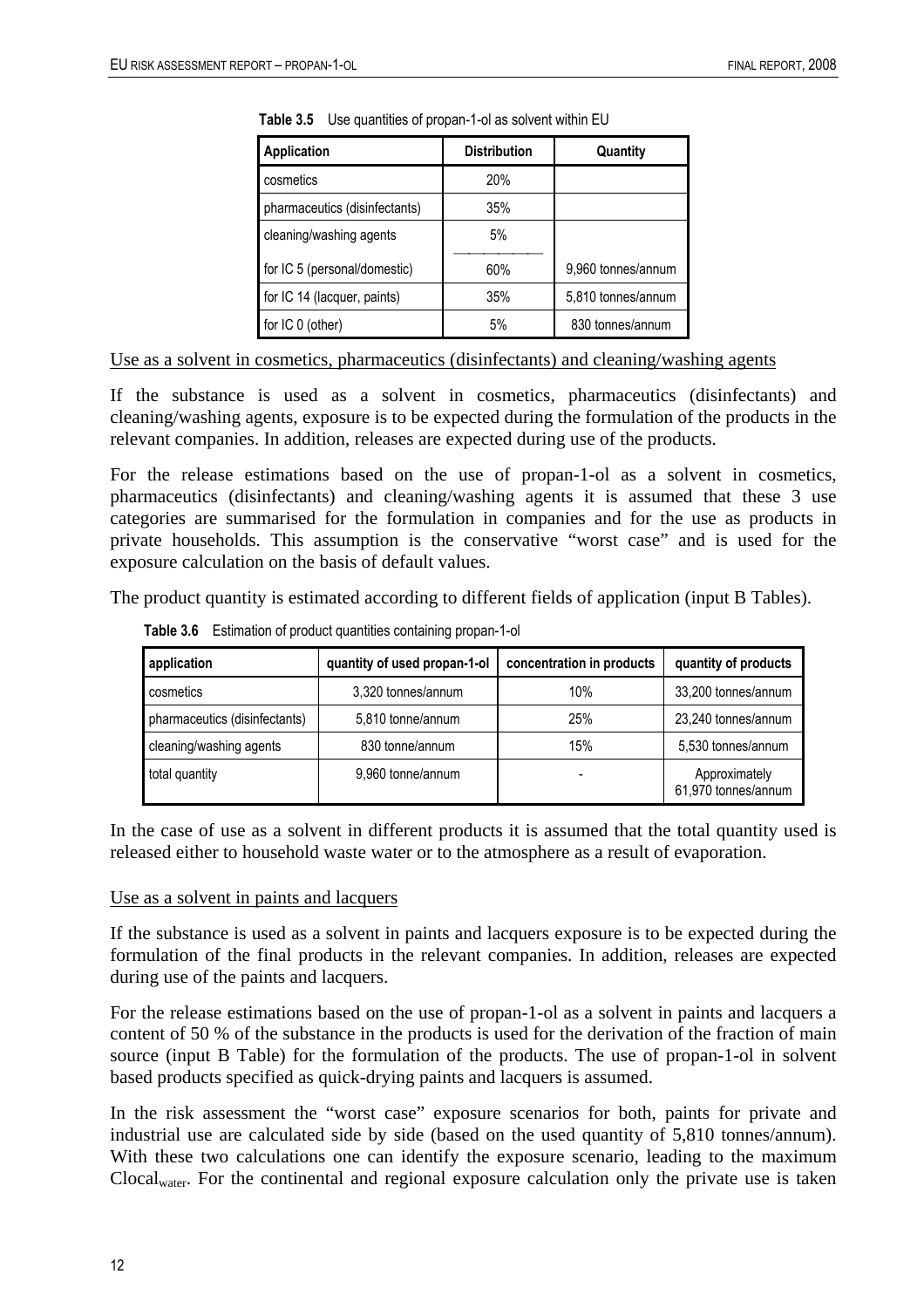into consideration (based on the maximum release of propan-1-ol to the environment). There is no information to be able to assign the total volume to one of these two uses.

#### Use as a solvent in other non specified products

If the substance is used as a solvent for different non specified products exposure is to be expected during the formulation of the final products in the relevant companies. In addition, releases are expected during use of the solvent.

For the release estimations based on the use of propan-1-ol as a solvent a content of approximately 100% of the substance in the products are used for the derivation of the fraction of main source (input B Table) for the formulation (manufacture) of the products. The use of propan-1-ol as solvent is located in industrial area.

The results of the calculations of the Clocalwater are summarised in the following table. Since it can be assumed that there are a large number of formulators and users involved, the 10% rule is applied to the calculation of Clocalwater in these solvent scenarios.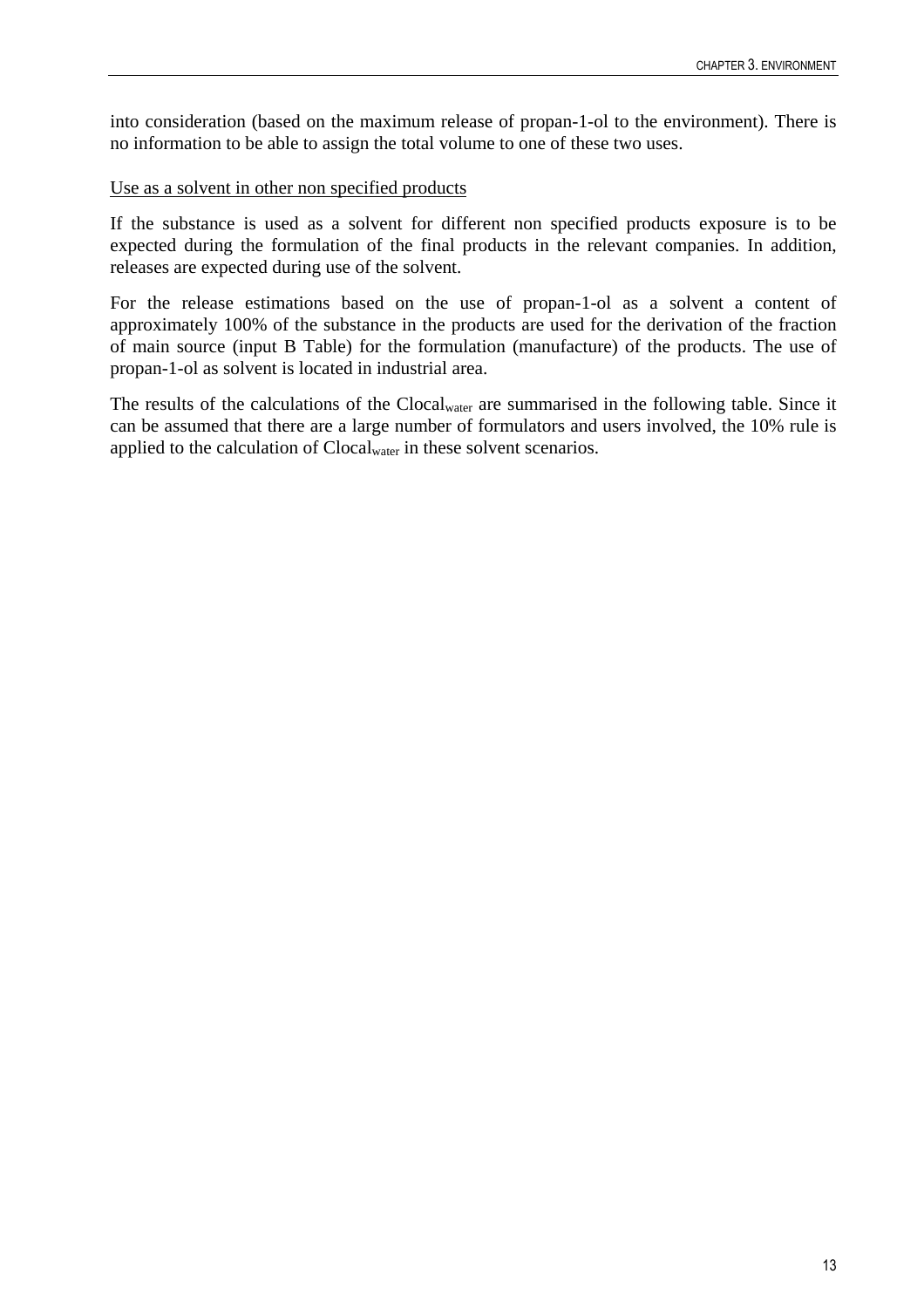| Types of use                           | Solvent in household chemicals         | (pharmaceutics, disinfectants, cosmetics<br>and cleaning / washing agents) | Solvent in paints and lacquers |                              |                              | Solvent not specified        |                              |
|----------------------------------------|----------------------------------------|----------------------------------------------------------------------------|--------------------------------|------------------------------|------------------------------|------------------------------|------------------------------|
| Tonnage a) (t/a)                       | 1,000                                  | 1,000                                                                      | 600                            | 600                          | 600                          | 100                          | 100                          |
| Main category                          | non-dispersive use (3)                 | wide dispersive use                                                        | non-dispersive use (3)         | wide dispersive use          | non-dispersive use           | non-dispersive use (3)       | non-dispersive use (3)       |
| Industrial category<br>Use category    | 5 (personal/domestic)<br>48 (solvents) | 5 (personal/domestic)<br>48 (solvents)                                     | 14 (paints)<br>48 (solvents)   | 14 (paints)<br>48 (solvents) | 14 (paints)<br>48 (solvents) | $0$ (other)<br>48 (solvents) | $0$ (other)<br>48 (solvents) |
| Life cycle step                        | formulation                            | private use                                                                | formulation                    | private use                  | processing                   | formulation                  | processing                   |
| Number of days                         | 300 (B-table 2.1)                      | 365 (B-table 4.1)                                                          | 300 (B-table 2.10)             | 300 (B-table 4.5)            | 300 (B-table 3.13)           | 200 (B-table 2.8)            | 32 (B-table 3.14)            |
| Release factor to<br>water             | 0.003 (A-table 2.1)                    | 0.6 (A-table 4.1)                                                          | 0.02 (A-table 2.1)             | 0.04 (A-table 4.5)           | 0.02 (A-table 3.15)          | 0.02 (A-table 2.1)           | 0.01 (A-table 3.16)          |
| Fraction of main<br>source             | 0.4 (B-table 2.3)                      | 0.002 (B-table 4.1)                                                        | 1 (B-table 2.10)               | 0.0004 (B-table 4.5)         | 0.15 (B-table 3.13)          | 1 (B-table 2.8)              | 0.8 (B-table 3.14)           |
| total emission to<br>waste water (t/a) | 3                                      | 600                                                                        | 12                             | 24                           | 12                           | $\overline{c}$               |                              |
| Size of STP (m <sup>3</sup> /d)        | 2,000                                  | 2,000                                                                      | 2,000                          | 2,000                        | 2,000                        | 2,000                        | 2,000                        |
| Dilution in receive.<br>water          | 10                                     | 10                                                                         | 10                             | 10                           | 10                           | 10                           | 10                           |
| Clocaleffi. (mg/l)                     | 0.252                                  | 0.207                                                                      | 2.52                           | $2.02 \cdot 10^{-3}$         | 0.38                         | 0.63                         | 1.58                         |
| Clocal <sub>water</sub> (µg/l)         | 25.2                                   | 20.7                                                                       | 252                            | 0.202                        | 37.8                         | 63                           | 158                          |

#### **Table 3.7** Results of calculations of Clocalwater according to TGD for use of propan-1-ol as solvent

<span id="page-26-0"></span>a) Tonnages result from application of 10% rule. See Appendices for the calculation.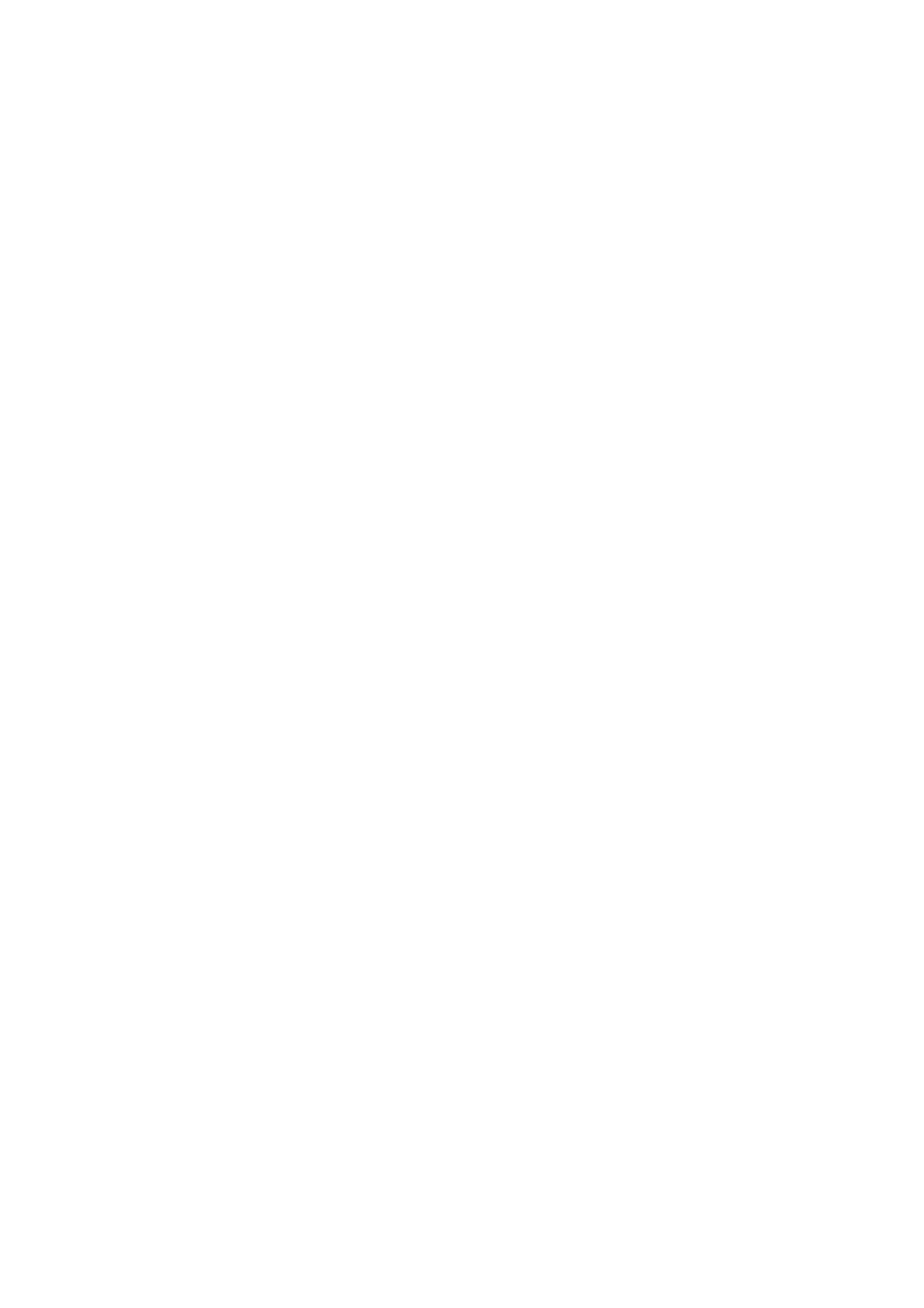#### <span id="page-28-0"></span>**3.1.2.4 Data on occurrence in the hydrosphere**

No measured values relating to the occurrence of propan-1-ol in the hydrosphere are available.

#### <span id="page-28-1"></span>**3.1.2.5 Sediment**

Data on the occurrence in sediment do not exist for propan-1-ol. According to the known physico-chemical properties, there is no indication that propan-1-ol accumulates in sediment.

#### <span id="page-28-2"></span>**3.1.3 Atmosphere**

In the case of the production of propan-1-ol in the EU, the release into the atmosphere is estimated as being 0.8 tonnes/annum (BASF AG, 1996). No further information is available with regard to the release into the atmosphere during the processing, formulation and use of the substance.

Since no exposure data have been submitted by the companies for further processing and formulation of propan-1-ol, the releases into the atmosphere are calculated in accordance with the TGD (A and B Tables in Chapter 3 Appendix I).

Using the SIMPLETREAT model, with regard to propan-1-ol, release from industrial waste water treatment plants as a result of evaporation into the air is estimated as approximately 0.1% of the quantity of the substance entering the waste water treatment plant. Consequently, an additional release into the atmosphere results for the individual production and processing and formulation sites. The same release route is also to be expected for use of the substance.

Based on the site specific exposure data of the one production site in the EU the resultant air concentration of 0.74  $\mu$ g/m<sup>3</sup> and deposition quantity of 0.89  $\mu$ g/m<sup>2</sup>/day are calculated (see Appendices for the calculation).

For the further processing of approximately 5,000 tonnes/annum propan-1-ol at one site (typical quantity for a company) the resultant air concentration of 116  $\mu$ g/m<sup>3</sup> and deposition quantity of  $137 \mu$ g/m<sup>2</sup>/day are calculated based on the A and B Tables of the TGD (see Appendices for the calculation).

By taking into consideration the current formulation quantities, the exposure tables in Chapter 3, Appendix I of the TGD and the SIMPLETREAT model, it is possible to calculate the releases into the atmosphere and the resultant deposition quantities according to the physico-chemical properties of the substance and the quantities of it which are used. The results of the calculations are summarised in the following table.

Please note, that releases resulting from use of propan-1-ol in household chemicals are expected mainly to waste water. Although environmental exposure is possible this route is neglected in the assessment.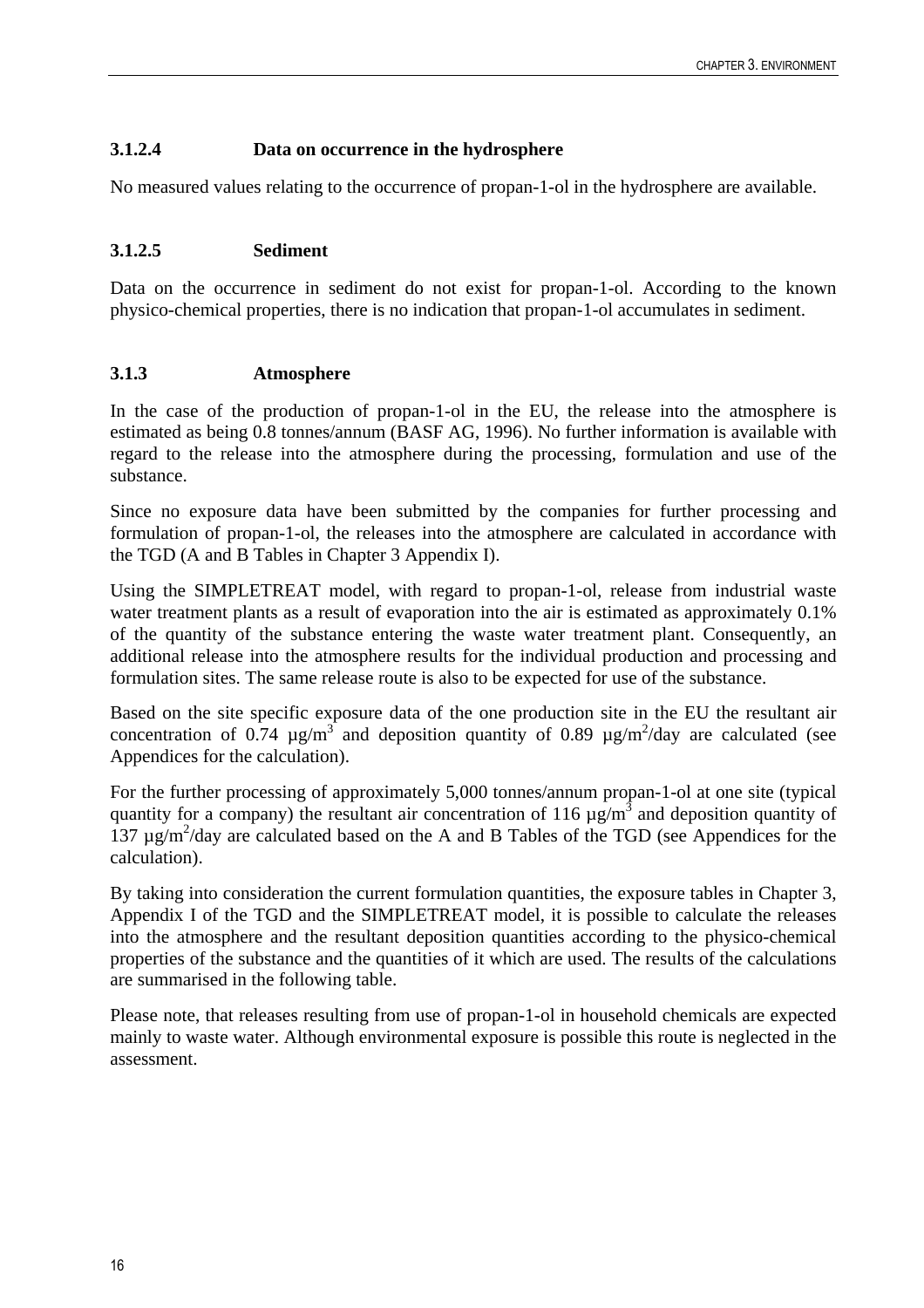| )<br>)<br>)<br>ì              |  |
|-------------------------------|--|
|                               |  |
|                               |  |
|                               |  |
|                               |  |
| コミニコリソン<br>FINAL REPORT, 2008 |  |
|                               |  |

| Types of use                         |                                        | Solvent in household chemicals<br>(pharmaceutics, disinfectants, cosmetics)<br>and cleaning / washing agents) | Solvent in paints and lacquers |                              | Solvent not specified        |                              |                              |
|--------------------------------------|----------------------------------------|---------------------------------------------------------------------------------------------------------------|--------------------------------|------------------------------|------------------------------|------------------------------|------------------------------|
| Tonnage a) (t/a)                     | 1.000                                  | 1.000                                                                                                         | 600                            | 600                          | 600                          | 100                          | 100                          |
| Main category                        | non-dispersive use (3)                 | wide dispersive use                                                                                           | non-dispersive use (3)         | wide dispersive use          | non-dispersive use           | non-dispersive use (3)       | non-dispersive use (3)       |
| Industrial category<br>Use category  | 5 (personal/domestic)<br>48 (solvents) | 5 (personal/domestic)<br>48 (solvents)                                                                        | 14 (paints)<br>48 (solvents)   | 14 (paints)<br>48 (solvents) | 14 (paints)<br>48 (solvents) | $0$ (other)<br>48 (solvents) | $0$ (other)<br>48 (solvents) |
| Life cycle step                      | formulation                            | private use                                                                                                   | formulation                    | private use                  | processing                   | formulation                  | processing                   |
| Number of days                       | 300 (B-table 2.1)                      |                                                                                                               | 300 (B-table 2.10)             | 300 (B-table 4.5)            | 300 (B-table 3.13)           | 200 (B-table 2.8)            | 32 (B-table 3.14)            |
| Release factor to air                | $0.025(A$ -table $2.1)$                |                                                                                                               | 0.025 (A-table 2.1)            | 0.95 (A-table 4.5)           | 0.9 (A-table 3.15)           | 0.025 (A-table 2.1)          | 0.01 (A-table 3.16)          |
| Fraction of main<br>source           | $0.4$ (B-table 2.1)                    |                                                                                                               | 1 (B-table 2.10)               | 0.0004 (B-table 4.5)         | $0.15$ (B-table $3.13$ )     | 1 (B-table 2.8)              | 0.8 (B-table 3.14)           |
| Direct emission to<br>air (t/a)      | 25                                     |                                                                                                               | 15                             | 5,520                        | 570                          | 2.5                          |                              |
| Annual deposition<br>$(\mu g/m^2 d)$ | 11                                     |                                                                                                               | 16                             | 0.25                         | 89                           | 2.7                          | 0.88                         |
| Clocalair ( $\mu$ g/m <sup>3</sup> ) | 9.3                                    |                                                                                                               | 14                             | 0.21                         | 75                           | 3.5                          | 7.0                          |

**Table 3.8** Results of calculations of Clocalair and DEPtotalann. according to TGD for use of propan-1-ol as solvent

<span id="page-29-0"></span>a) Tonnages result from application of 10% rule. See Appendix A4 for the calculation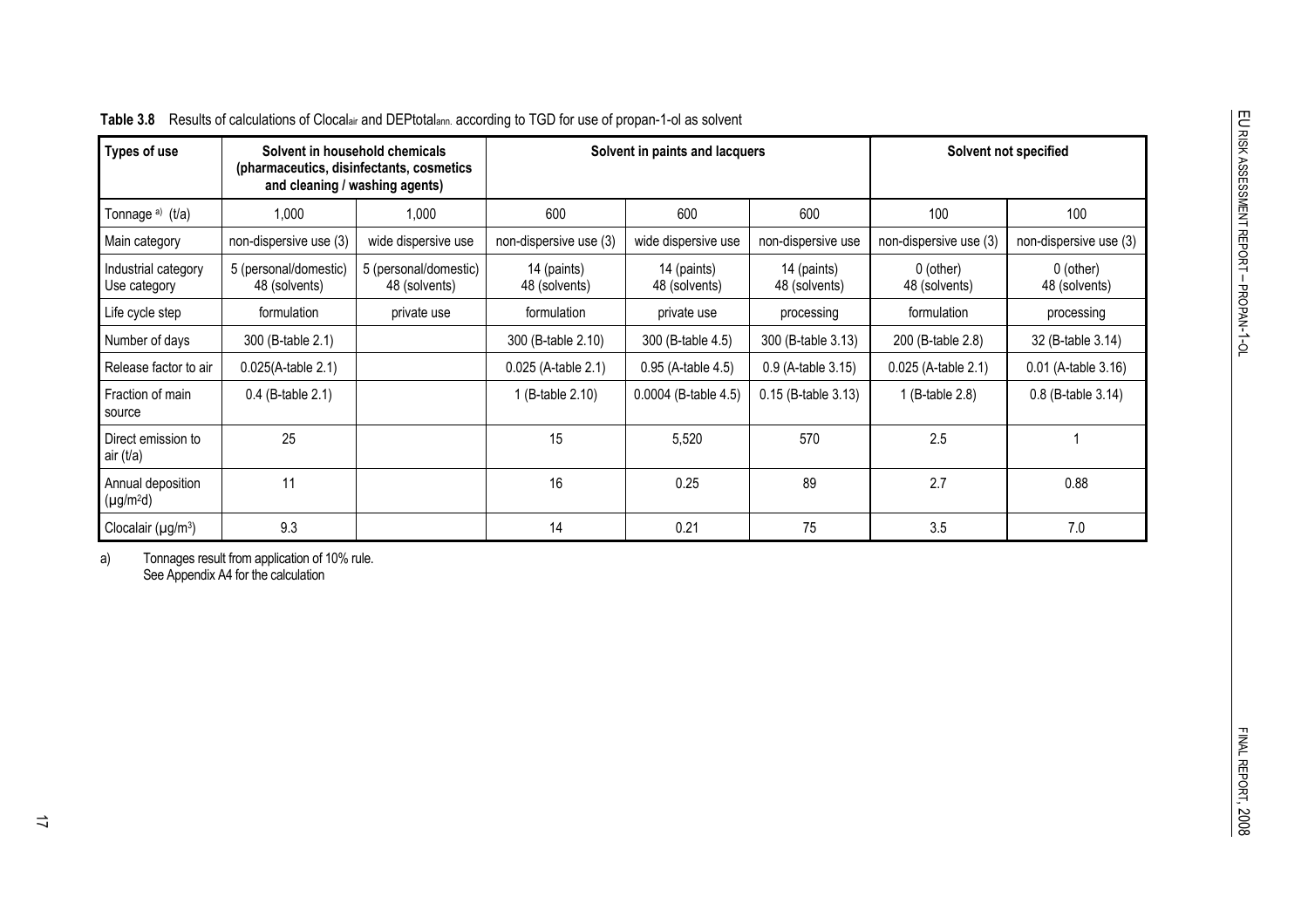#### <span id="page-30-0"></span>**3.1.4 Terrestrial compartment**

Propan-1-ol is expected to enter the soil as a result of deposition from the atmosphere. In this regard, the point sources of the production and the use of the substance as an intermediate as well as a solvent involving the highest amount of air pollution are considered (see Section 3.1.3).

<span id="page-30-4"></span>The release of propan-1-ol to the soil according to these scenarios are summarised in the following table.

|  | Table 3.9 | Calculation of Clocalsoil |
|--|-----------|---------------------------|
|--|-----------|---------------------------|

| Type of use                                                             | Route of exposure | PEClocalsoil-porew in µg/l | Clocal <sub>soil</sub> in ug/kg |
|-------------------------------------------------------------------------|-------------------|----------------------------|---------------------------------|
| Production                                                              | deposition        | 3.15                       | 0.08                            |
| Processing of 5 000 t/a at one site<br>(typical quantity for a company) | deposition        | 69.1                       | 12.9                            |
| Formulation of household chemicals                                      | deposition        | 8.04                       | 1.03                            |
| Processing of paints in paint shops                                     | deposition        | 45.8                       | 8.35                            |
| Formulation of solvents (not specified)                                 | deposition        | 4.04                       | 0.26                            |

See Appendices for the calculation.

Based on the SIMPLETREAT model (see Section 3.1.1) there is no adsorption of propan-1-ol at sewage sludge to be expected and the release to soil with sewage sludge application in agriculture is not considered in the risk assessment.

#### <span id="page-30-1"></span>**3.1.5 Secondary poisoning**

Since there is no indication of propan-1-ol possessing a bioaccumulation potential, a risk characterisation for exposure via the food chain is not necessary.

#### <span id="page-30-2"></span>**3.1.6 Other non industrial emissions of propan-1-ol**

Propan-1-ol is contained in landfill gas; it is formed from plants and animals through putrefaction and decomposition; alcohol-forming bacteria are involved here. The substance is contained in aromas of fruits and other foodstuffs. It is a natural component of alcoholic beverages that have been obtained through fermentation of plant raw materials (GDCh, 1997).

The quantity of formed propan-1-ol and the resultant environmental concentration in the different compartments cannot be quantified.

#### <span id="page-30-3"></span>**3.1.7 Regional exposure consideration**

One production site and a processing site with a capacity of 5,000 tonnes/annum propan-1-ol (typical quantity for a company) are located in the considered region. The emission from the processing of the remaining approximately 8,500 tonnes/annum propan-1-ol is located in the continent.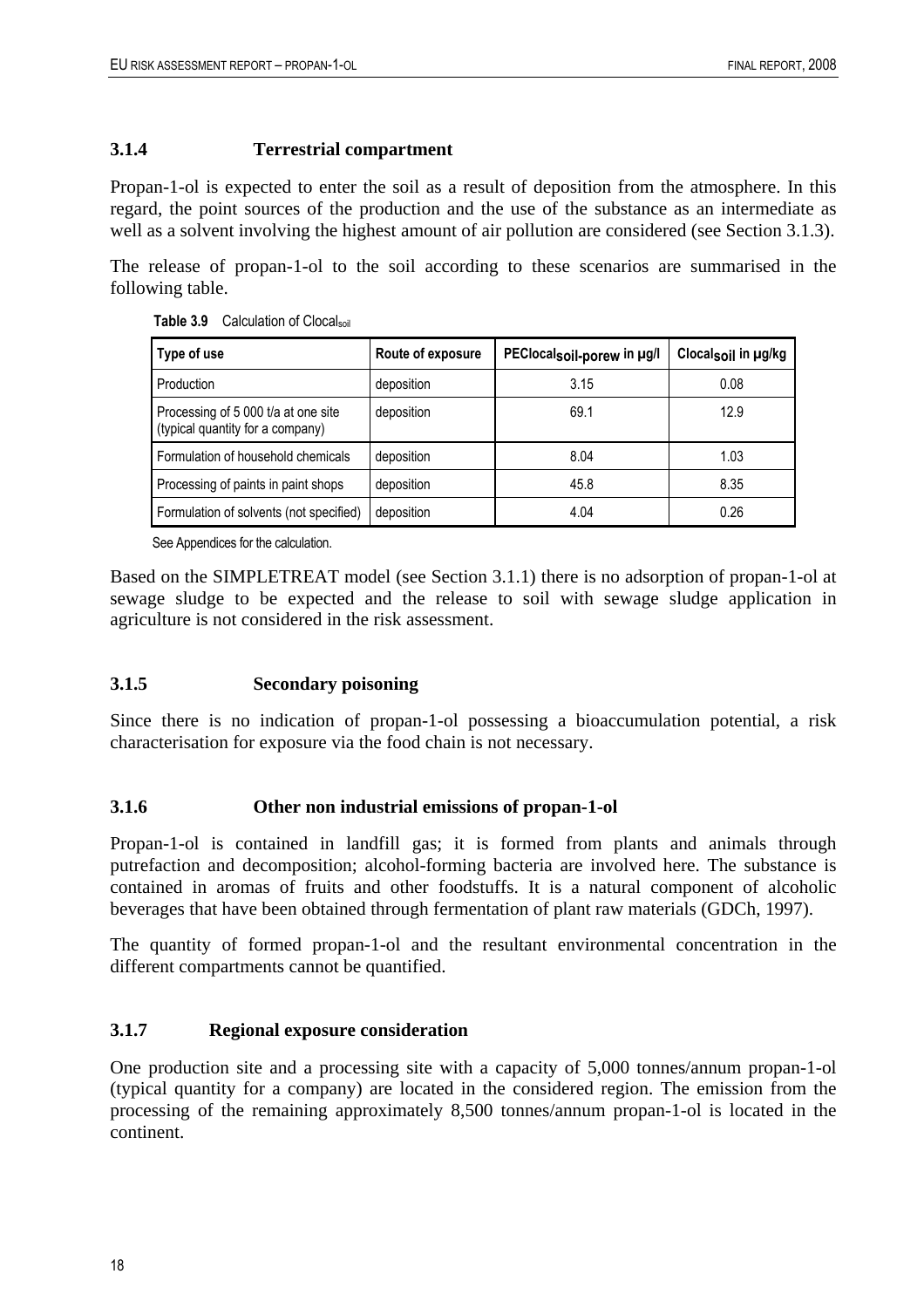In the determination of a regional background concentration all releases, from point and diffuse sources of the formulation and use of propan-1-ol, are considered. Two third (67%) of the total exposure quantity are taken into account for the continental model and one third (33%) of it for the defined regional EU standard model (densely populated area of  $200 \cdot 200$  km with 20 million inhabitants). This conservative assumption is used for the first exposure assessment.

No direct release into the soil was identified. Diffuse release only occurs as a result of dispersal processes. Release is therefore to be expected as a result of deposition from the air (see Section 3.1.4).

Information is available according to which approximately 55% of the production volume is used as a solvent. Releases into the hydrosphere (see Section 3.1.2.3) and the atmosphere (see Section 3.1.3) are to be expected here.

Since not all of the previously mentioned releases arising from use of the substance enter the hydrosphere directly, but instead primarily via the waste water which is possibly purified in municipal waste water treatment plants, a 70% connection to waste water treatment plants, in which 67.4% of the substance is biodegraded and 0.1% volatilised, is assumed for this scenario. The remaining 30% of the water is discharged directly into the hydrosphere.

<span id="page-31-0"></span>The individual environmental releases are summarised in the following table.

| field of application                       | Ratio<br>reg./cont. | release to WWTPs<br>(t/a) | direct release to the<br>hydrosphere (t/a) | release into the<br>atmosphere (t/a) |
|--------------------------------------------|---------------------|---------------------------|--------------------------------------------|--------------------------------------|
| production                                 | 100/0               | 9.8                       |                                            | 0.8                                  |
| use as intermediate<br>approx. 13,500 t/a  | 37/63               | 94.5                      |                                            | 337.5                                |
| formulation of household<br>chemicals      | 33/67               | 30                        |                                            | 249                                  |
| private use of household<br>chemicals      | 33/67               | 4,186                     | 1,794                                      |                                      |
| formulation of paints                      | 33/67               | 17.4                      |                                            | 145.3                                |
| private use of paints                      | 33/67               | 162.4                     | 69.6                                       | 5,520                                |
| processing of paints*                      | (33/67)             | (116)                     | $(\textnormal{-})$                         | (5, 229)                             |
| formulation of solvents (not<br>specified) | 33/67               | 16.6                      |                                            | 20.8                                 |
| use of solvents (not specified)            | 33/67               | 8.3                       |                                            | 8.3                                  |
| total                                      |                     | 4,525                     | 1.864                                      | 6,282                                |

**Table 3.10** Releases of propan-1-ol from different sources

Not considered for the regional PEC, since the more release-relevant life-cycle stage "private use of paints" is already involved

In the calculation for the continental and regional model the individual releases are as follows.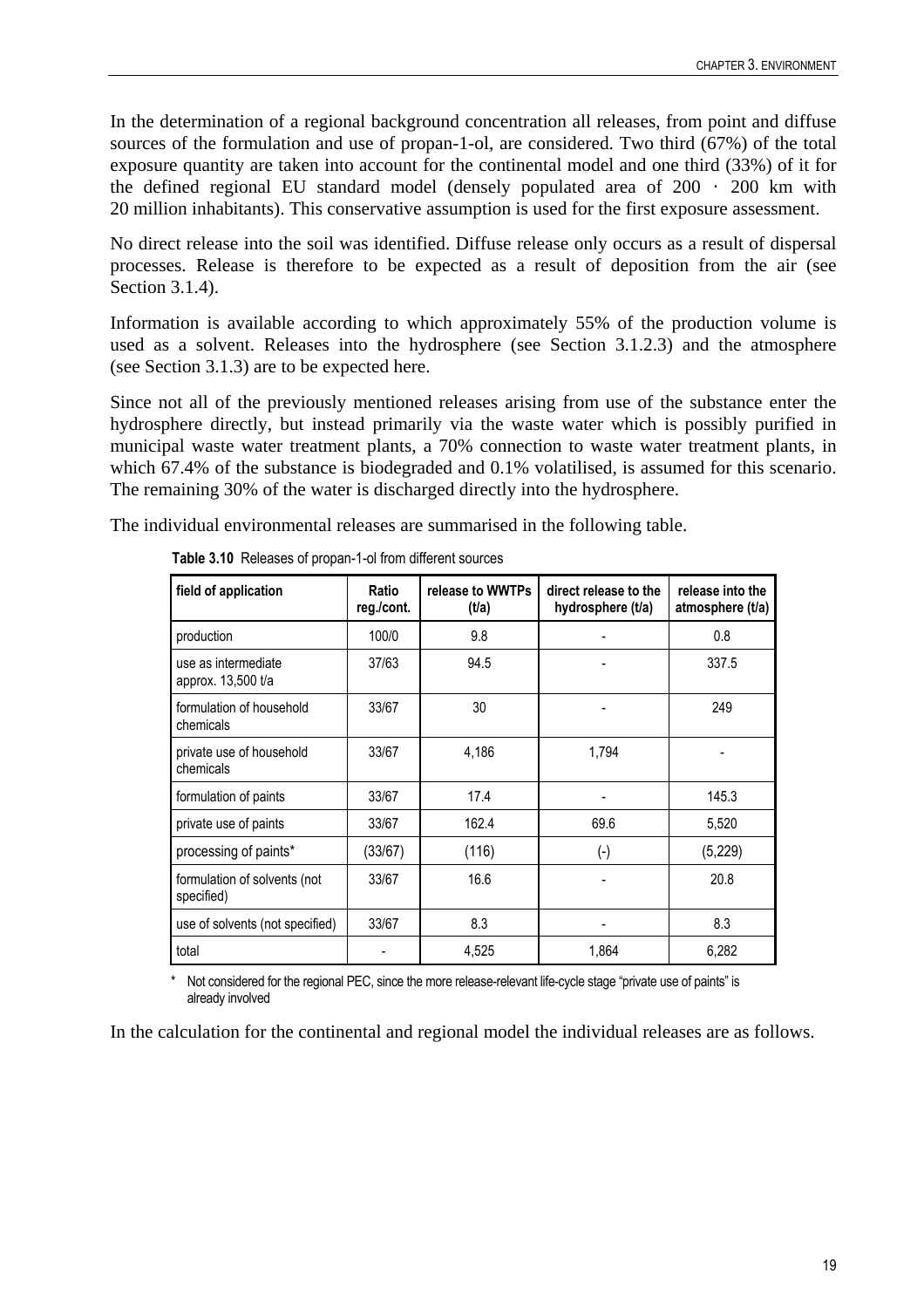<span id="page-32-2"></span>**Table 3.11** Input data for calculation of regional and continental PECs

|                         | release (tonnes/annum)<br>continental model | release (tonnes/annum)<br>regional model |
|-------------------------|---------------------------------------------|------------------------------------------|
| to air                  | 4,174                                       | 2,107                                    |
| to soil                 |                                             |                                          |
| to hydrosphere (direct) | 1.249                                       | 615                                      |
| to WWTPs                | 3,016                                       | 1.509                                    |

The figures given in the tables above were included exactly as they were estimated in the previous sections in order to ensure comprehensibility. The exactitude of the figures is not, however, intended as an indication of the absolute correctness.

The regional PECs resulting from the SimpleBox 2.0 calculations are (further details are presented in the Appendix A6):

| $PEC$ regional $_{water}$      | $= 8.59 \mu g/l$           |
|--------------------------------|----------------------------|
| $PEC$ regional <sub>soil</sub> | $= 0.525 \mu g/kg$         |
| $PEC$ regional <sub>air</sub>  | $= 94.5$ ng/m <sup>3</sup> |

#### <span id="page-32-0"></span>**3.2 EFFECTS ASSESSMENT: HAZARD IDENTIFICATION AND DOSE (CONCENTRATION) - RESPONSE (EFFECT) ASSESSMENT**

#### <span id="page-32-1"></span>**3.2.1 Aquatic compartment**

#### Available effect data

<span id="page-32-3"></span>The propan-1-ol short-term toxicity studies to fish are summarised in the following table.

| Test organism                            | <b>Criterion</b> | Duration [h] | <b>Test system</b> | Result [mg/l]         | Reference                   |
|------------------------------------------|------------------|--------------|--------------------|-----------------------|-----------------------------|
| Oncorhynchus mykiss<br>(Salmo gairdneri) | Mortality        | 48           | static             | $LC_{50} = 3,200$ (n) | Slooff et al. 1983          |
| Pimephales promelas                      | Mortality        | 48           | static             | $LC_{50} = 5,000$ (n) | Slooff et al. 1983          |
| Oryzias latipes                          | Mortality        | 48           | static             | $LC_{50} = 5,900$ (n) | Slooff et al. 1983          |
| Leuciscus idus<br>melanotus              | Mortality        | 48           | static             | $LC_{50} = 4,320$ (n) | Juhnke/<br>Lüdemann<br>1978 |
| Leuciscus idus<br>melanotus              | Mortality        | 48           | static             | $LC_{50} = 4,560$ (n) | Juhnke/<br>Lüdemann<br>1978 |
| Pimephales promelas                      | Mortality        | 96           | flow-through       | $LC_{50} = 4,480$ (m) | Brooke et al. 1984          |
| Pimephales promelas                      | Mortality        | 96           | flow-through       | $LC_{50} = 4,630$ (m) | Brooke et al. 1984          |
| Alburnus alburnus                        | Mortality        | 96           | flow-through       | $LC_{50} = 3,800$ (n) | Bengtsson et al. 1984       |

**Table 3.12** Short-term toxicity to vertebrates

Table 3.12 continued overleaf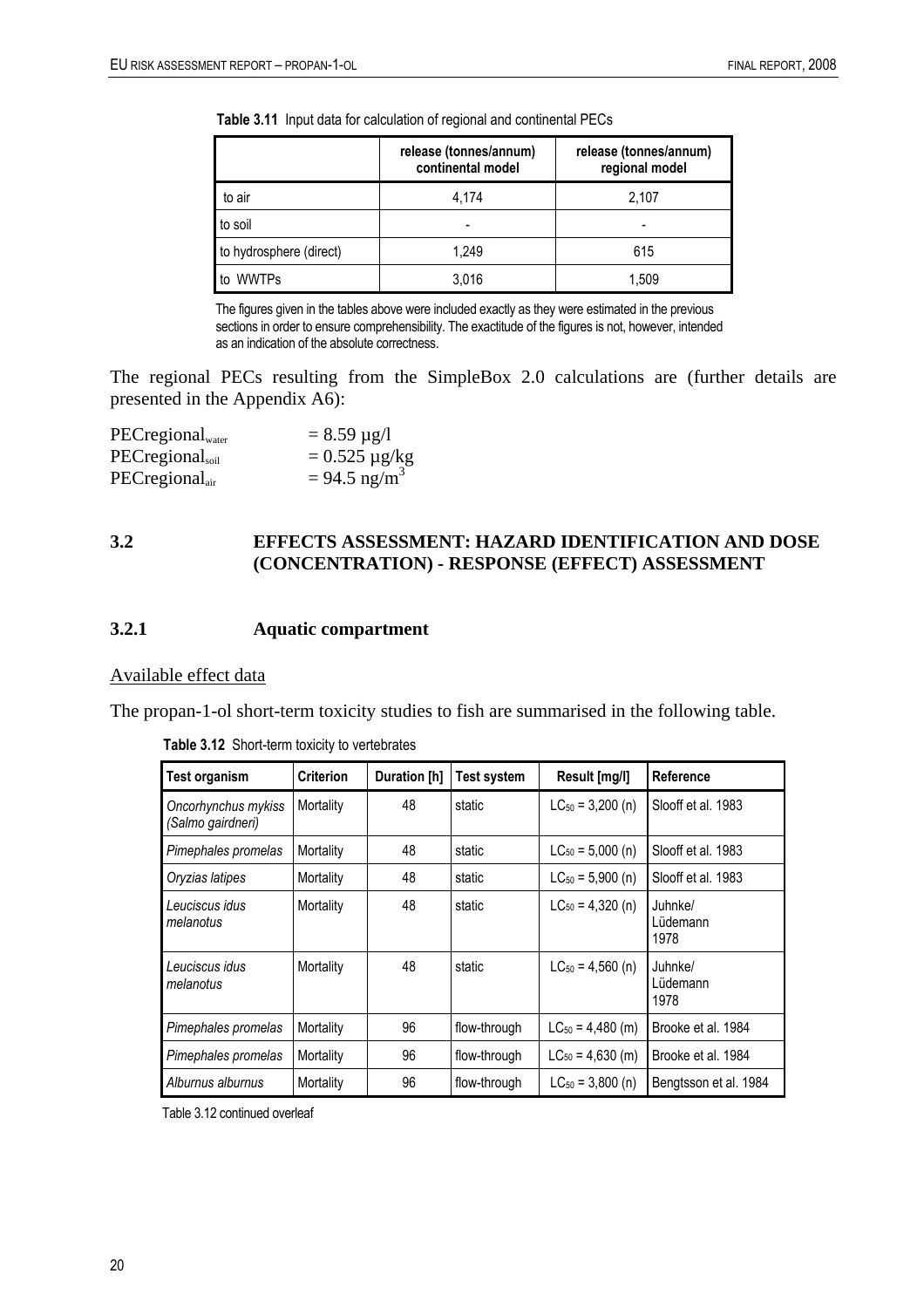| Test organism          | <b>Criterion</b> | Duration [h] | Test system | Result [mg/l]                                                                                          | Reference                  |
|------------------------|------------------|--------------|-------------|--------------------------------------------------------------------------------------------------------|----------------------------|
| Oryzias latipes        | Mortality        | 48           | static      | $LC_{50}$ > 1,000 (n)<br>$(T: 10^{\circ}C, 20^{\circ}C)$<br>$LC_{50} = 640$ (n) (T:<br>$30^{\circ}$ C) | Tsuji et al. 1986          |
| Ambystoma<br>mexicanum | Mortality        | 48           | static      | $LC_{50} = 4,000$ (n)                                                                                  | Slooff/<br>Baerselman 1980 |
| Xenopus laevis         | Mortality        | 48           | static      | $LC_{50} = 4,000$ (n)                                                                                  | Slooff/Baerselman<br>1980  |

**Table 3.12 continued** Short-term toxicity to vertebrates

n nominal;

m measured

The reported effect values for fish show similar sensitivity of the tested species without considerable influence of the exposure duration (48 or 96 hours). Most tests were performed in open static systems without analytical monitoring of the test substance concentration. As propan-1-ol is moderately volatile (Henry's law constant 0.117 Pa m<sup>3</sup>/mol) it cannot be excluded that a decrease in test substance concentration may have occurred and the real effect values are therefore lower. However, from the two tests performed in flow-through systems with analytical monitoring, that found effect values in the same order of magnitude like the other available tests, it can be concluded that volatilisation will not have influenced the test results to a great extent.

Generally the observed effects reveal no serious toxicity of propan-1-ol to fish and amphibians. The lowest reported  $LC_{50}$ -value for fish was 640 mg/l. However, as this value was found at a temperature of 30°C it is not used for the further risk assessment. Instead, the value of 3,200 mg/l found for *Oncorhynchus mykiss* is interpreted as lowest available effect value for fish.

<span id="page-33-0"></span>The following table shows the propan-1-ol short-term toxicity studies for invertebrates.

| <b>Test organism</b>  | <b>Criterion</b> | Duration [h] | Result [mg/l]     | Reference                      |
|-----------------------|------------------|--------------|-------------------|--------------------------------|
| Daphnia magna         | Immobilisation   | 24           | $EC_{50} = 4,262$ | Kühn et al.1989                |
|                       |                  | 48           | $EC_{50} = 3,644$ |                                |
| Daphnia magna         | Immobilisation   | 24           | $EC_{50} = 4,450$ | Bringmann/<br>Kühn 1977a       |
| Artemia salina        | Mortality        | 24           | $LC_{50} = 4,200$ | <b>Price 1974</b>              |
| Daphnia magna IRCHA   | Immobilisation   | 24           | $EC_{50} = 4,415$ | Bringmann/<br><b>Kühn 1982</b> |
| Gammarus pulex        | Mortality        | 48           | $EC_{50} = 1,000$ | Slooff 1983                    |
| Corixa punctata       | Mortality        | 48           | $EC_{50} = 2,000$ | Slooff 1983                    |
| Ischnura elegans      | Mortality        | 48           | $LC_{50} = 4,200$ | Slooff 1983                    |
| Nemoura cinerea       | Mortality        | 48           | $LC_{50} = 1,520$ | Slooff 1983                    |
| Erpobdella octoculata | Mortality        | 48           | $LC_{50} = 1,400$ | Slooff 1983                    |
| Nitocra spinipes      | Mortality        | 96           | $LC_{50} = 2,300$ | Bengtsson et al.<br>1984       |

**Table 3.13** Short-term toxicity to invertebrates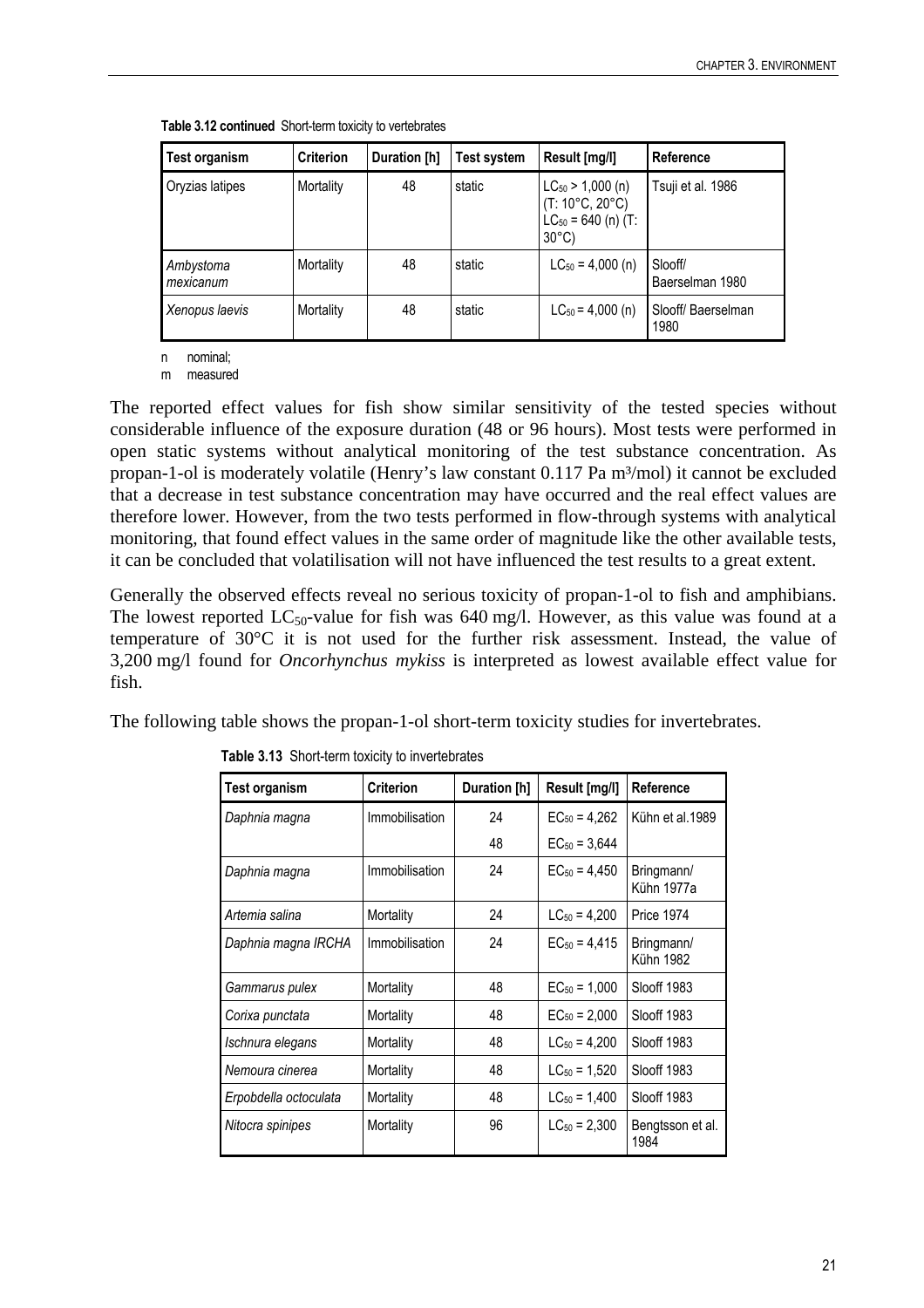All tests were performed without analytical monitoring of the test substance concentration. As discussed above, no significant decrease in test substance concentration due to volatilisation is expected. The lowest effect value of 1,000 mg/l was found for *Gammarus pulex*.

<span id="page-34-0"></span>The following table shows the toxicity of propan-1-ol to different algae species. The results are given as nominal concentrations.

| Test organism             | <b>Criterion</b>               | Duration [h] | Result [mg/l] | Reference                         |
|---------------------------|--------------------------------|--------------|---------------|-----------------------------------|
| Selenastrum capricornutum | Growth                         | 96           |               | NOEC = $2,000$ Slooff et al. 1983 |
| Scenedesmus pannonicus    | Growth                         | 48           |               | NOEC = 2,900 Slooff et al. 1983   |
| Chlorella pyrenoidosa     | Growth                         | 48           |               | NOEC = 1,150 Slooff et al. 1983   |
| Microcystis aeruginosa    | Cell multiplication inhibition | 192          | $TTC = 255$   | Bringmann 1975                    |
| Scenedesmus quadricauda   | Cell multiplication inhibition | 192          | $TTC = 3,100$ | Bringmann/<br>Kühn 1977b          |

**Table 3.14** Toxicity to algae

All tests were performed in open systems without analytical monitoring of the test substance concentration. Again, as discussed above it is not expected that the concentration of propan-1-ol significantly decreases due to volatilisation. Only NOEC-values or toxic threshold concentrations are available. The lowest TTC of 255 mg/l was found in a test with the blue-green algae *Microcystis aeruginosa*. However, due to the long exposure period of 8 days it can be assumed the growth of the algal culture is no longer in the exponential phase and therefore the test is regarded as not valid. The same is true for the 192-hour test with *Scenedesmus quadricauda*. Therefore, the lowest valid effect value for algae is the NOEC of 1,150 mg/l found for *Chlorella pyrenoidosa*.

<span id="page-34-1"></span>The propan-1-ol microbial toxicity studies are shown in the following table.

| <b>Test organism</b>         | <b>Criterion</b>                     | Duration [h] | Result [mg/l]                      | Reference                |
|------------------------------|--------------------------------------|--------------|------------------------------------|--------------------------|
| Activated sludge             | Resp. inhibition                     | 12           | $EC_{50} = 9,600$ (closed system)  | Blum/Speece 1991         |
| Nitrosomonas sp.             | Inhibition of ammonia<br>consumption | 12           | $EC_{50} = 980$ (closed system)    | Blum/Speece 1991         |
| Methanogens                  | Inhibition of gas production         | $ 12\rangle$ | $EC_{50} = 34,000$ (closed system) | Blum/Speece 1991         |
| Activated sludge (municipal) | Resp. inhibition                     | 3            | $IC_{50} > 1,000$                  | Klecka et al. 1985       |
| Pseudomonas putida           | Resp. inhibition                     | 0.5          | $EC_{10} = 11,421$                 | Robra 1979               |
| Pseudomonas putida           | Cell multiplication                  | 16           | $TTC = 2.700$                      | Bringmann/<br>Kühn 1977b |
| Entosiphon sulcatum          | Cell multiplication                  | 72           | $TTC = 38$                         | <b>Bringmann</b><br>1978 |
| Uronema parduczi             | Cell multiplication                  | 20           | $TTC = 568$                        | Bringmann/ Kühn<br>1980  |
| Chilomonas paramaecium       | Cell multiplication                  | 48           | $TTC = 175$                        | Bringmann et al.<br>1980 |

**Table 3.15** Toxicity to microorganisms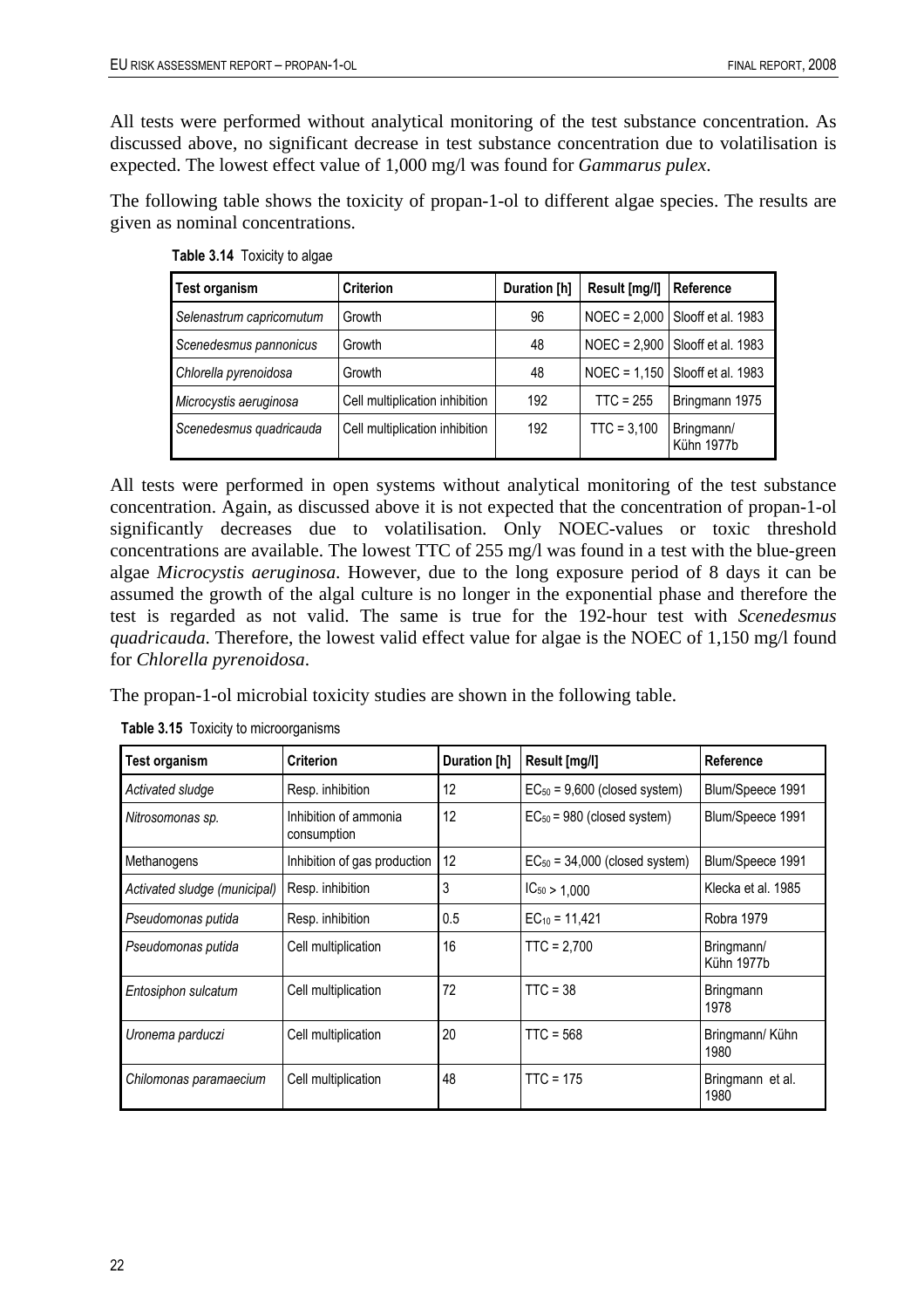#### Determination of PNEC<sub>aqua</sub>

The lowest available effect value of 1,000 mg/l was obtained with the invertebrate species *Gammarus pulex*. As no long-term tests with invertebrates and fish are available, an assessment factor of 1,000 has normally to be applied for the PNEC derivation. However, according to the TGD the usage of a lower assessment factor of 100 is justified because a) data from a wide selection of species covering additional taxonomic groups other than those represented by the base-set species (e.g. amphibians) are available (which additionally cross three trophic levels) and b) the mode of action law can be implemented (non-polar narcosis).

Therefore:  $\text{PNEC}_{\text{aqua}} = 1,000 \text{ mg}/1 / 100 = 10 \text{ mg}/1$ 

#### Determination of PNEC<sub>microorganisms</sub>

<span id="page-35-2"></span>The most sensitive species to propan-1-ol was the protozoan *Entosiphon sulcatum*. However, the TTC of 38 mg/l found with this species is not used for the derivation of the PNEC<sub>microorganisms</sub> as *Entosiphon sulcatum* is not a typical representative of sewage treatment plants. The application of the following assessment factors according to the TGD to the other lowest available effect values gives the following PNEC<sub>microorganisms</sub>:

| Chilomonas paramaecium | $TTC = 175$ mg/l    | AF 1   | $PNEC = 175$ mg/l   |
|------------------------|---------------------|--------|---------------------|
| Activated sludge       | $IC50 = 9,600$ mg/l | AF 100 | $PNEC = 96$ mg/l    |
| Nitrosomonas sp        | $IC50 = 980$ mg/l   | AF 10  | $PNEC = 98$ mg/l    |
| Pseudomonas putida     | $TTC = 2,700$ mg/l  | AF 1   | $PNEC = 2,700$ mg/l |

**Table 3.16** Derivation of PNECmicroorganisms

The PNEC derived from the effect values of activated sludge and *Nitrosomonas* are in the same order. The lowest derived value is 96 mg/l.

Therefore:  $PNEC_{microorganisms} = 96$  mg/l

#### Sediment

No risk assessment is required for this compartment since there are no indications of adsorption of the substance to sediments and neither measured concentrations of propan-1-ol for sediments nor experimental investigations with sediment organisms are available.

#### <span id="page-35-0"></span>**3.2.2 Atmosphere**

No ecotoxicological data are available for this environmental compartment.

#### <span id="page-35-1"></span>**3.2.3 Terrestrial compartment**

No ecotoxicological data are available for terrestrial organisms. In approximation, the aquatic PNEC can be used for the purpose of a risk assessment for the terrestrial compartment and compared with the concentration determined for the soil pore water:

 $PNEC<sub>soil</sub> = 10$  mg/l (soil pore water)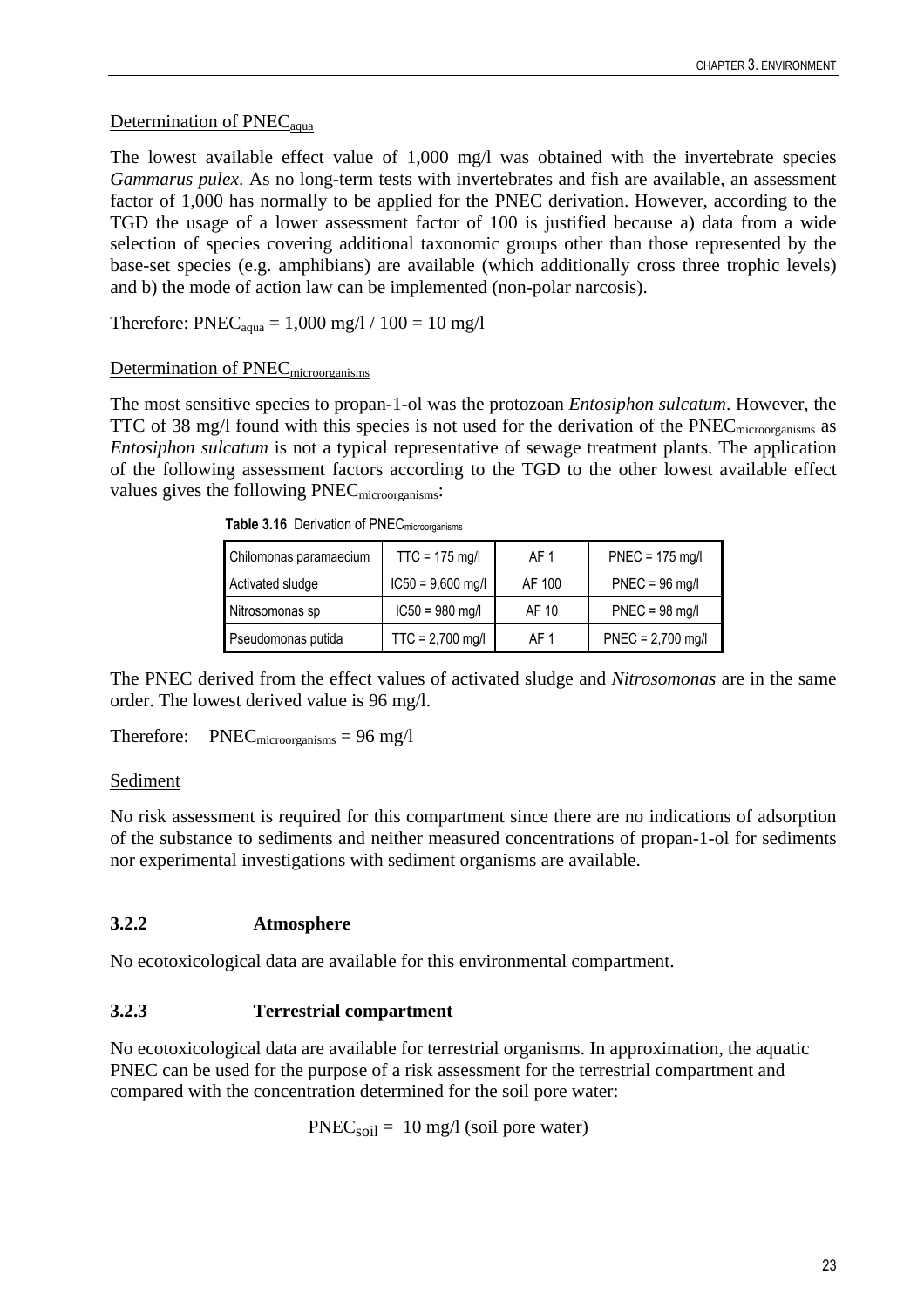### **3.2.4 Secondary Poisoning**

Since propan-1-ol does not possess a bioaccumulation potential and is neither classified as "toxic" nor "harmful", it is not necessary for a PNEC to be derived.

# **3.3 RISK CHARACTERISATION**

### **3.3.1 Aquatic compartment**

#### Waste water treatment plants

The highest discharge concentration for waste water treatment plants is calculated as 2.52 mg/l for the formulation of solvents in paints and lacquers. A value of 1.58 mg/l was derived for the industrial processing of solvents (not specified); all other Clocal<sub>eff</sub> are in the µg/l range. Generic models are used for the calculation of the  $Clocal_{\text{eff}}$  since no specific information is available.

Taking into consideration a PNEC microorganisms of 96 mg/l, maximum Clocal  $_{\text{eff1}}$ . PNEC ratios of 0.03 and  $\sim$ 0.02 result for these life cycle steps of propan-1-ol. Since the Clocal<sub>sm</sub>./PNEC ratios < 1, there is no risk to the microorganism population in the WWTP. **Conclusion (ii)**.

#### Aquatic environments

The PEC/PNEC ratios for all of the areas of production, processing and use are summarised in the following table (PECregional=  $8.59 \mu g/l$ ; PNEC<sub>aqua</sub>= 10 mg/l).

| Company/area of use                                                                                                                 | PEC <sub>local</sub> [µg/l] | PEC/PNEC <sub>aqua</sub> |
|-------------------------------------------------------------------------------------------------------------------------------------|-----------------------------|--------------------------|
| • Production at Site $-$ A<br>• Use as intermediate at Site - B<br>(typical quantity for a company)                                 | 8.73<br>11.4                | ${}_{0.01}$<br>< 0.01    |
| Formulation of household chemicals<br>(used as a solvent in cosmetics, pharmaceutics,<br>disinfectants and cleaning/washing agents) | 33.8                        | < 0.01                   |
| Use of household chemicals<br>(used as a solvent in cosmetics, pharmaceutics,<br>disinfectants and cleaning/washing agents)         | 29.3                        | < 0.01                   |
| Formulation of paints                                                                                                               | 261                         | 0.03                     |
| Use of paints in the private domain                                                                                                 | 8.79                        | < 0.01                   |
| Processing of paints in paint shops<br>(e.g. car painting)                                                                          | 46.4                        | ${}_{0.01}$              |
| Formulation of solvents<br>(for industrial use)                                                                                     | 71.6                        | < 0.01                   |
| Processing of solvents<br>(for industrial use)                                                                                      | 166                         | 0.02                     |

**Table 3.17** PEC/PNEC ratios for aquatic compartment

Based on the conservative approaches for the exposure assessment all PEC/PNEC ratios < 1. On the currently available data there is no risk to aquatic organisms. **Conclusion (ii)**.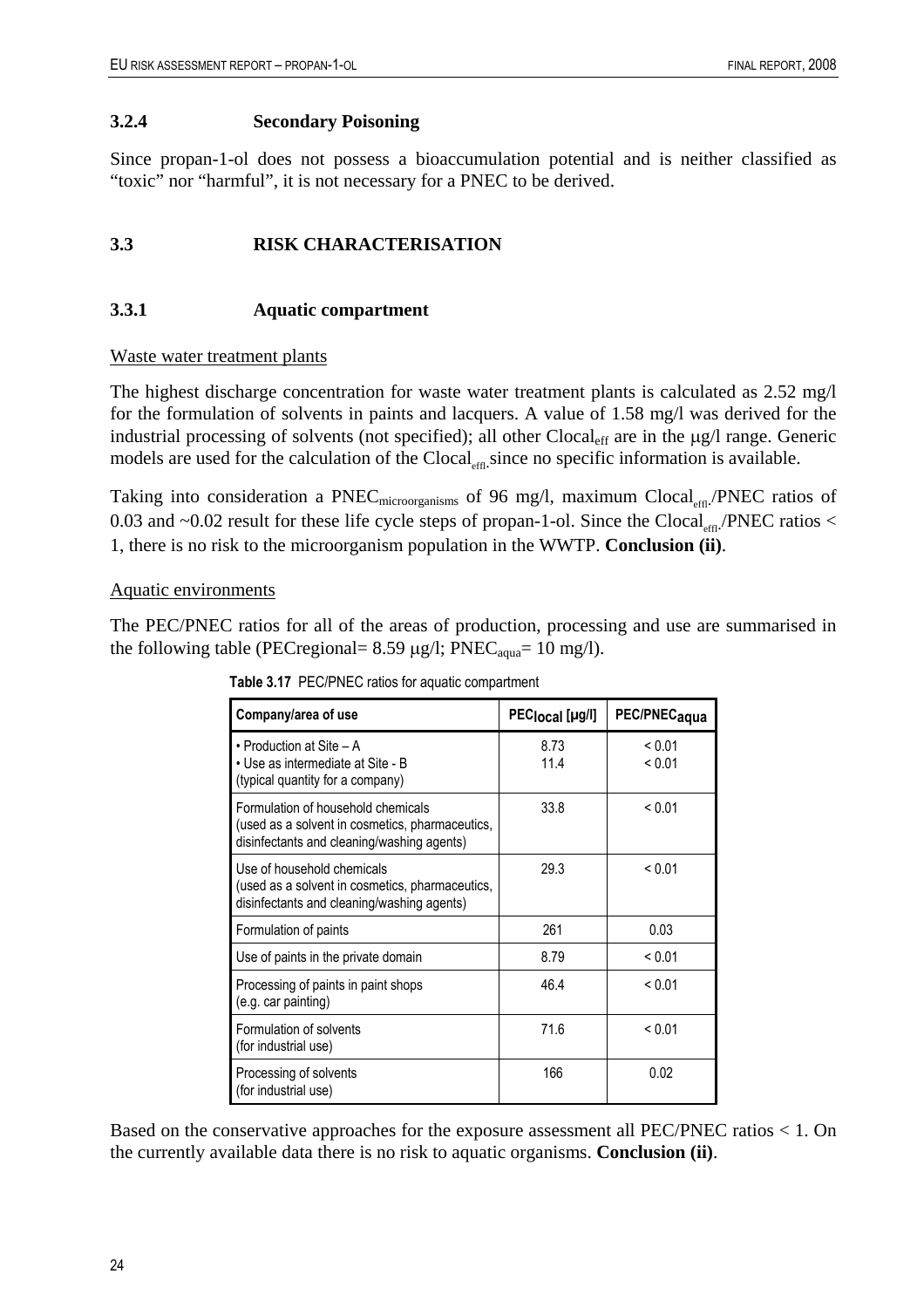# Sediment

No data on the occurrence in sediment or investigations of the effect on benthic organisms are available in connection with propan-1-ol. According to the available physico-chemical properties of the substance, there is no indication that propan-1-ol accumulates in sediment. Consequently, there is no need for a risk consideration for this compartment. **Conclusion (ii)**.

# **3.3.2 Atmosphere**

Due to the atmospheric half-life ( $t_{1/2}$  = approximately 77 hours), abiotic effects on the atmosphere, such as global warming and ozone depletion, are not to be expected in connection with propan-1-ol. The highest calculated air concentration is around 75  $\mu$ g/m<sup>3</sup> for the processing of paints in paint shops (propan-1-ol is used as a solvent). Since no data are available on the ecotoxicological effect of the substance in connection with this environmental compartment, it is not possible to undertake a quantitative assessment of this environmental compartment. On the basis of the available information on the substance, the performance of tests is not considered necessary. **Conclusion (ii)**.

# **3.3.3 Terrestrial compartment**

Releases into the terrestrial compartment as a result of deposition from the atmosphere are to be expected. The highest deposition rates result from the processing of propan-1-ol (generic approach) and the processing of paints in paint shops (propan-1-ol is used as a solvent). Soil concentrations for propan-1-ol amounting to

| processing (generic) | 13 $\mu$ g/kg and 70 $\mu$ g/l soil pore water   |
|----------------------|--------------------------------------------------|
| processing (paints)  | 8.4 $\mu$ g/kg and 47 $\mu$ g/l soil pore water. |

Since no ecotoxicological data are available for terrestrial organisms, in approximation, the aquatic PNEC (10,000 µg/) is considered for the purpose of the risk assessment of the terrestrial compartment and compared with the concentration determined for the soil pore water. With these data a maximum PEC/PNEC ratio of  $< 0.01$  is calculated. Therefore, there is no indication of a risk to the terrestrial environmental compartment at present. **Conclusion (ii)**.

# **3.3.4 Secondary poisoning**

Since there is no indication that propan-1-ol possesses a bioaccumulation potential, a risk characterisation for exposure via the food chain is not necessary.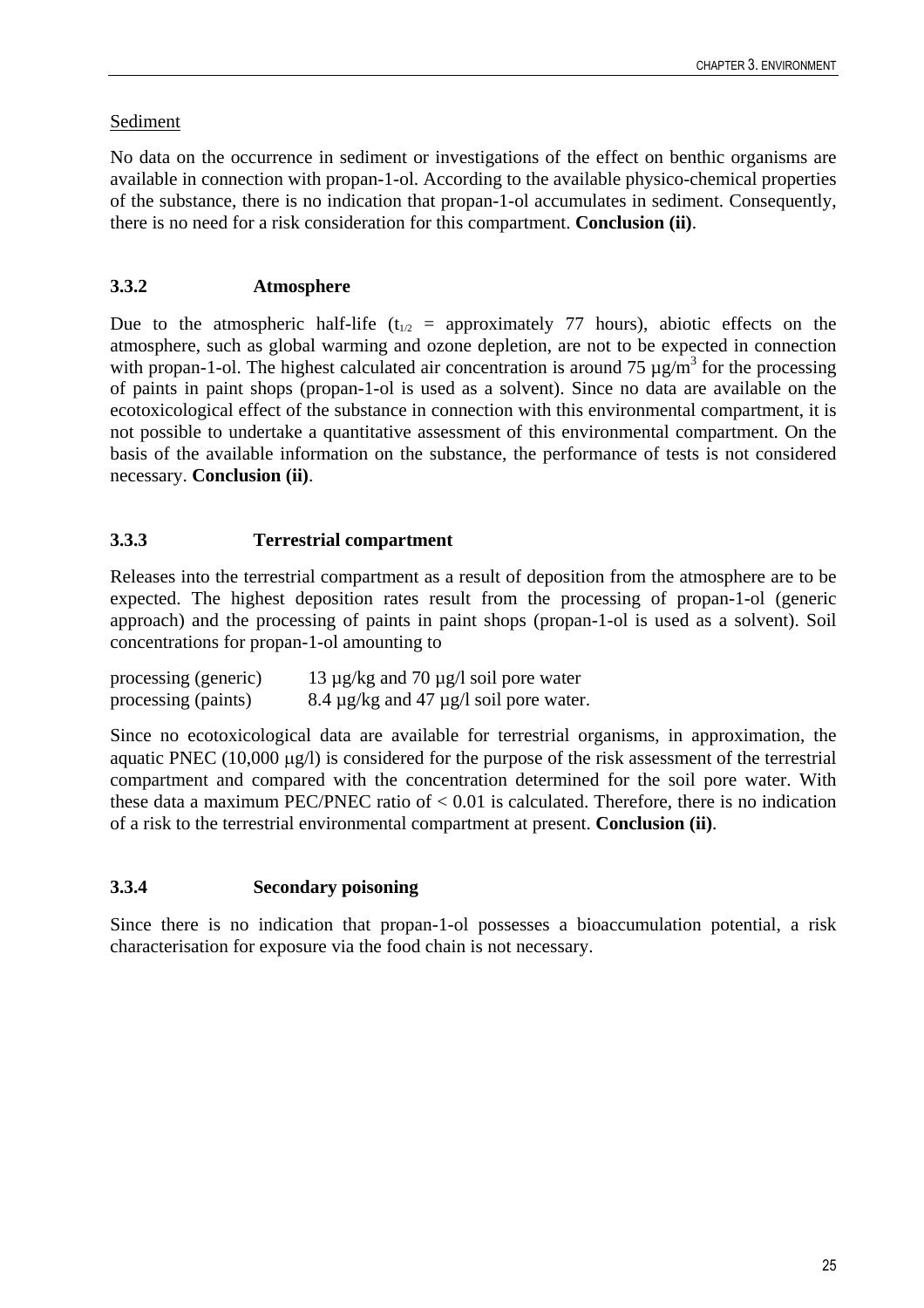# **4 HUMAN HEALTH**

# **4.1 HUMAN HEALTH (TOXICITY)**

- **4.1.1 Exposure assessment**
- **4.1.1.1 General discussion**
- **4.1.1.2 Occupational exposure**
- **4.1.1.3 Consumer exposure**

## **4.1.1.4 Indirect exposure via the environment**

In accordance with the TGD, the indirect exposure of man to propan-1-ol via the environment, e.g. via food, drinking water and air, must be determined. In the form of a worst-case scenario, the most significant point source (in this case: propan-1-ol as solvent; processing of paints) is considered for calculation purposes. This result is then compared with a second calculation which is based on the regional background concentrations (see Section 3.1.7).

The results of these calculations with the corresponding input values are summarised in the Appendices. It is necessary to note, however, that the calculation model applied is as yet only provisional. It requires revision as soon as further information is available.

| <b>Parameters</b>                                           | Local scenario | Regional scenario    |
|-------------------------------------------------------------|----------------|----------------------|
| Annual average PEC in surface water <sup>1</sup> [mg/l]     | 0.040          | $8.59 \cdot 10^{-3}$ |
| Annual average PEC in air <sup>1</sup> [mg/m <sup>3</sup> ] | 0.062          | $9.45 \cdot 10^{-5}$ |
| PEC in grassland [mg/kg]                                    | 0.014          |                      |
| PEC in agricultural soil [mg/kg]                            |                | $2.91 \cdot 10^{-4}$ |
| PEC in porewater of agricultural soil [mg/l]                | 0.046          | $1.50 \cdot 10^{-3}$ |
| PEC in porewater of grassland [mg/l]                        | 0.071          |                      |
| PEC in groundwater under agricultural soil [mg/l]           | 0.046          |                      |

**Table 4.1** Input parameter for calculation of indirect exposure

1) For the estimation of indirect exposure via the environment, the local concentrations calculated for the emission period have to be averaged over the whole year.

The resultant daily doses for the substance are as follows:

- $DOSEtot = 0.036$  mg/kg<sub>body weight</sub> day (local scenario)
- $DOSEtot = 3.119 \cdot 10^{-4}$  mg/kg<sub>body weight</sub> day (regional background concentrations)

The calculated uptake quantities result via the following routes.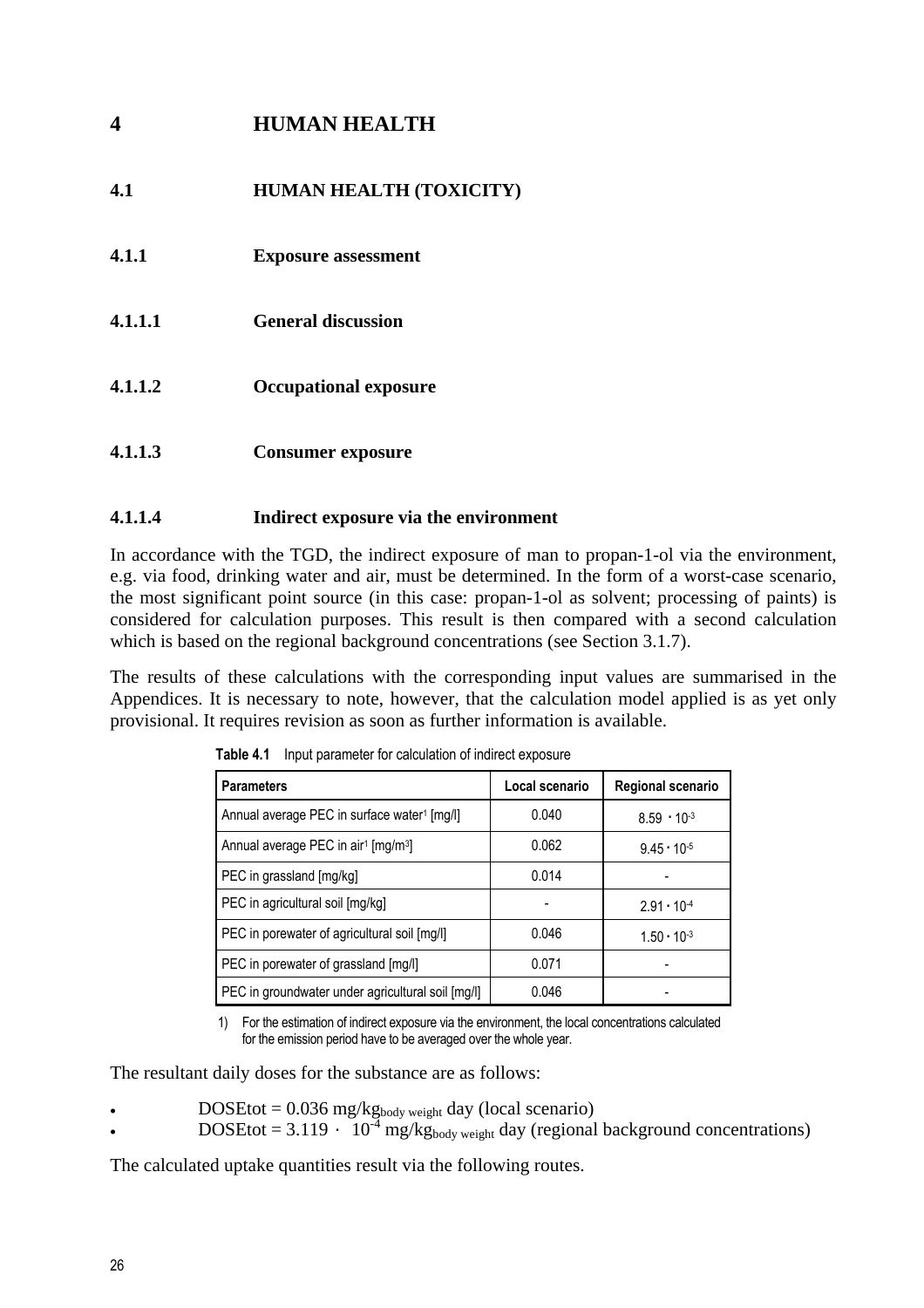| Uptake route   | % of total uptake |             |
|----------------|-------------------|-------------|
|                | local             | regional    |
| drinking water | 3.61              | 78.7        |
| fish           | 0.07              | 1.76        |
| plant shoot    | 58.8              | 10.5        |
| root           | 0.67              | 2.53        |
| meat           | ${}_{0.01}$       | ${}_{0.01}$ |
| milk           | 0.02              | 0.01        |
| air            | 36.8              | 6.49        |

**Table 4.2** Route percentages of indirect exposure

Drinking water is the most significant route of uptake when using the regional approach. However, the local model indicates consumption of leaf crops and inhalation as main routes for indirect exposure.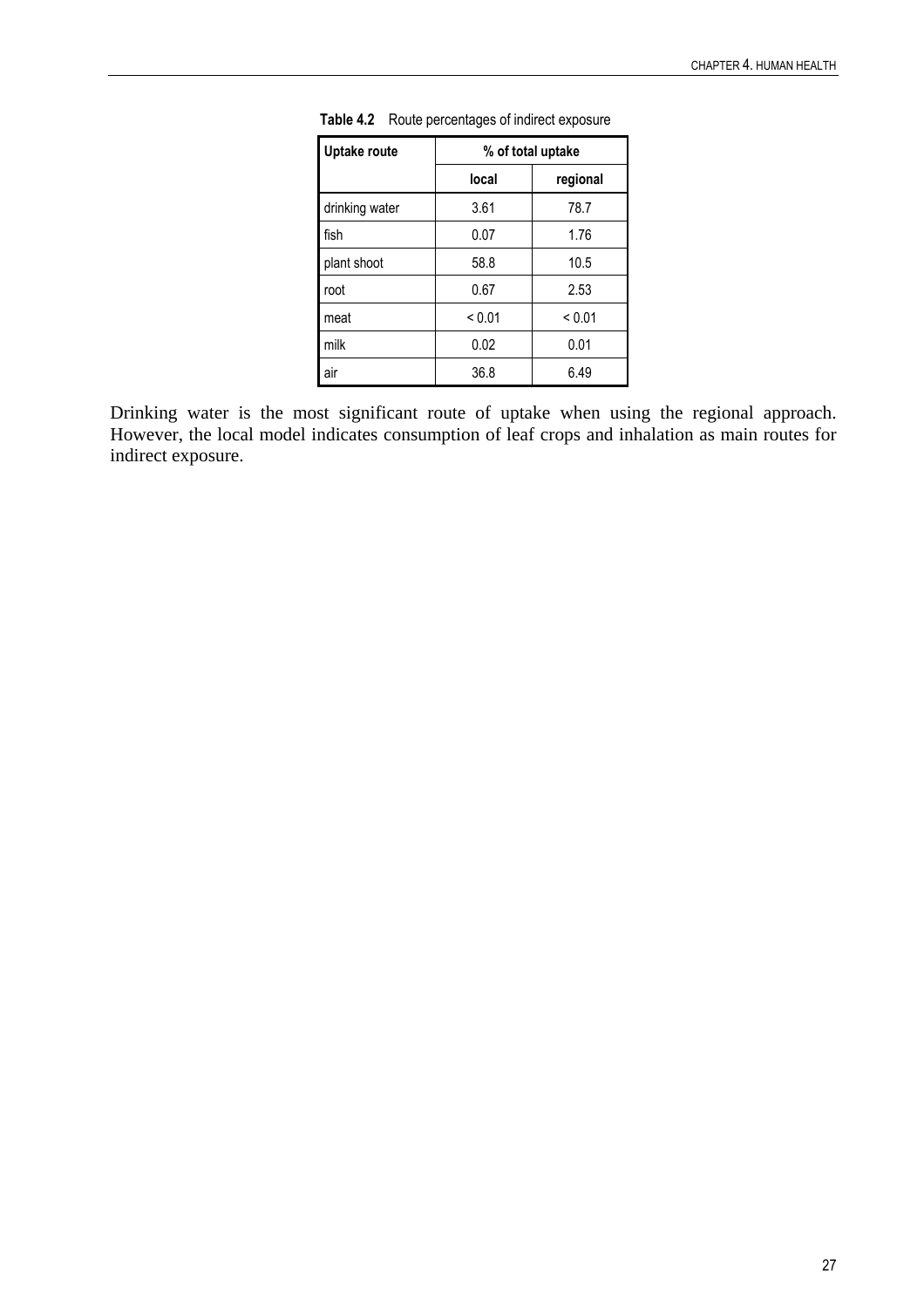# **5 RESULTS**

# **5.1 ENVIRONMENT**

From the intrinsic properties it is expected that propan-1-ol is of low concern for the environment. Therefore, a targeted environmental risk assessment was performed. Using conservative estimates based on worst-case assumptions at the exposure and effects side. The targeted risk assessment results in the following conclusion:

**Conclusion (ii)** There is at present no need for further information and/or testing and no need for risk reduction measures beyond those, which are being applied already.

Based on the currently available data, propan-1-ol represents no risk to the environment for the area of production, processing, formulation and use (see Section 3.3).

Although the exposure calculation is based on conservative "worst case" assumptions the calculated environmental concentrations remain clearly under the predicted no effect concentrations.

# **5.2 HUMAN HEALTH**

## **5.2.1.1 Workers**

**Conclusion (i)** There is a need for further information and/or testing.

For mutagenicity the base set data have to be completed, risk assessment concerning carcinogenicity will be delayed until the mutagenicity data are available.

**Conclusion (iii)** There is a need for limiting the risks; risk reduction measures which are already being applied shall be taken into account.

There is a need for limiting the risks of propan-1-ol for several scenarios with short-term and repeated exposures. The most critical exposure route is inhalation, dermal contact being of minor importance. In detail concern is expressed for use of paints, use of cleaning formulations without LEV, short term exposures during use of printing inks.

The toxic effects leading to concern are respiratory depression according to stimulation of the trigeminus nerve, local effects in the airways after repeated exposure and reproductive toxicity concerning fertility as well as developmental toxicity. Risk reduction measures especially for the inhalative exposure situation have to be initiated.

## **5.2.1.2 Consumers**

**Conclusion** (i) There is a need for further information and/or testing.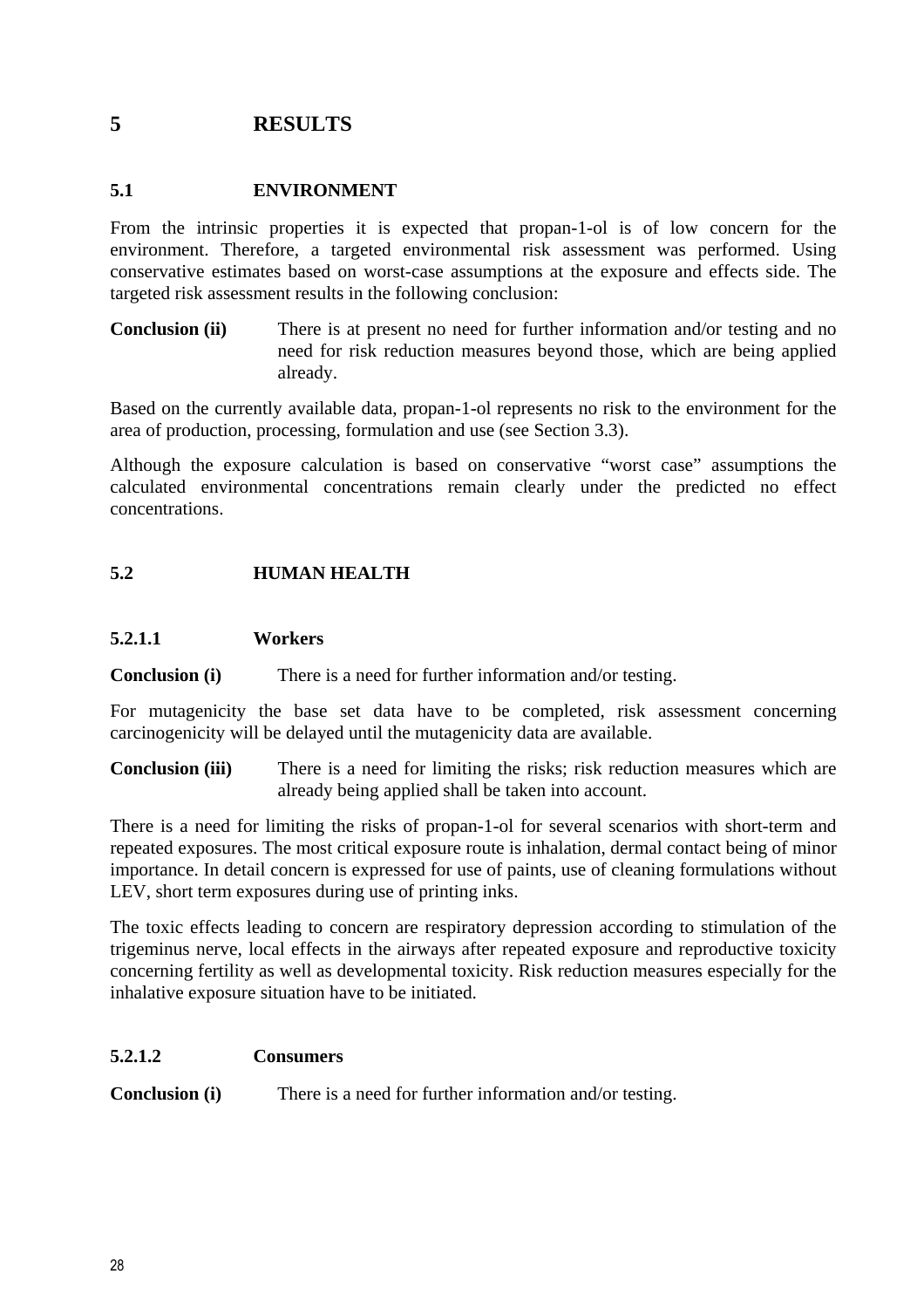# **Mutagenicity**

The minimum requirements in mutagenic testing are not met. An *in vitro* study on chromosome aberration in Chinese hamster cells is currently ongoing.

The producer has to be requested to make available existing studies.

# Carcinogenicity

There is no valid carcinogenicity study available. The present data base gives no indication for carcinogenic effects. For performing the risk assessment on carcinogenicity, however, the completed data on mutagenicity have to be taken into account.

# **5.2.1.3 Humans exposed indirectly via the environment**

**Conclusion (ii)** There is at present no need for further information and/or testing and no need for risk reduction measures beyond those, which are being applied already.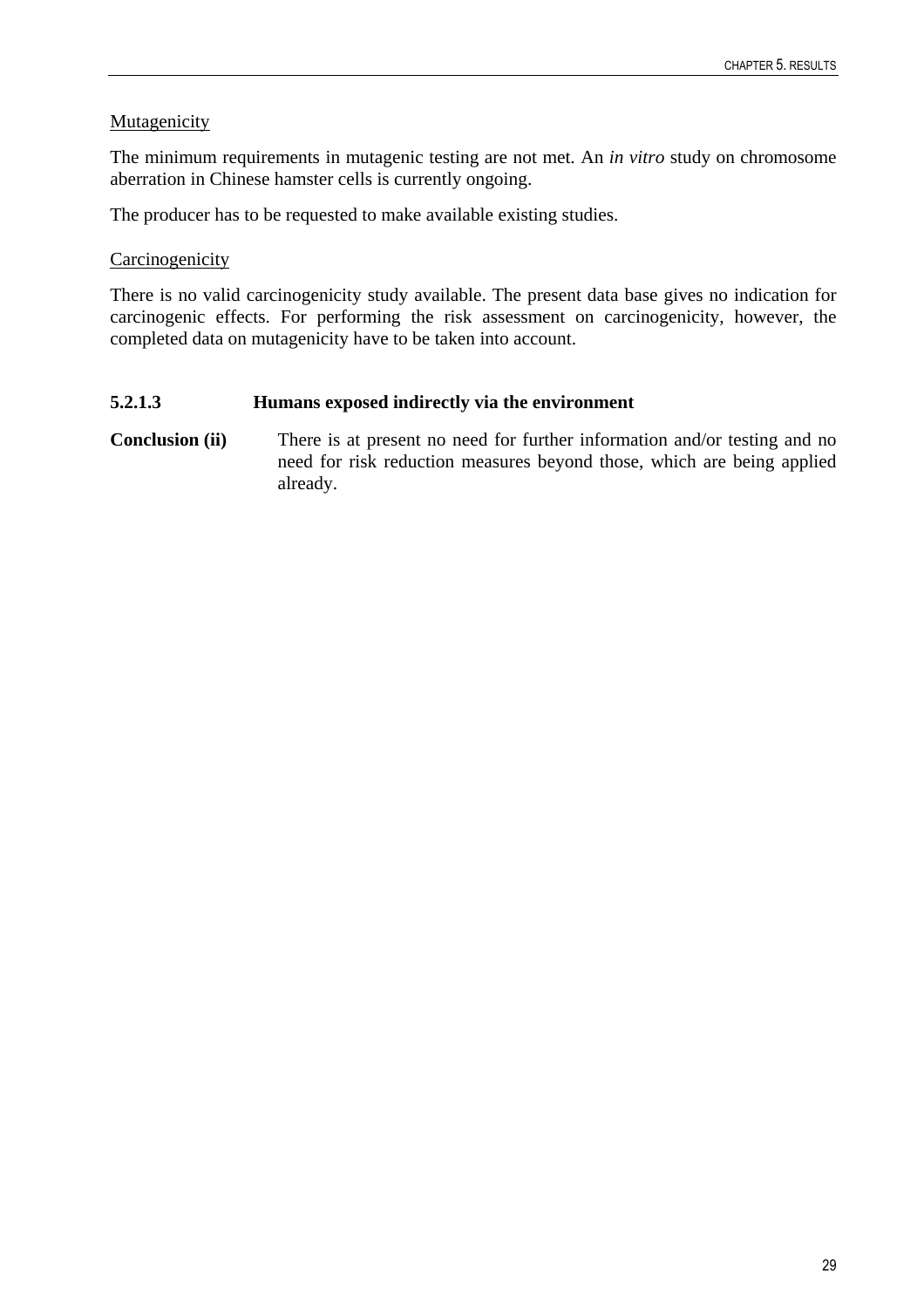# **6 REFERENCES**

Abraham MH, Chadha HS, Whiting GS and Mitchell RC (1994). J.Pharm.Sci. **83**, (8), 1085- 1100.

Ahrens W and Jöckel K-H (1996). Stoffbelastung in der Papierindustrie. Schriftenreihe der Bundesanstalt für Arbeitsschutz – GA 48, S.68-71, Wirtschaftsverlag NW, Bremerhaven.

Alarie Y (1981). Dose response analysis in animal studies: Prediction of human responses. Env. Health Perspect **42**, 9-13.

Ariel (2000). Ariel Insight 2.0: For survival in a world of expanding chemical regulations, April 2000.

Altschuh J, Brüggemann R, Santl H, Eichinger G and Piringer OG (1999). Henry's law constants for a diverse set of organic chemicals: experimental dtermination and comparison of estimation methods. Chemosphere **39**, 1871-1887

Auty RM and Branch RA (1976). The elimination of ethyl, n-propyl, n-butyl and iso-amyl alcohols by the isolated perfused rat liver. J. Pharmacol. Exp. Ther. **197**, 669-674

Babeu L and Vaishnav DD (1987). Prediction of biodegradability for selected organic chemicals. J. Ind. Microbiol. **2**, 107-115.

Bariljak IP and Kozachuk CJ (1988). Untersuchung der cytogenetischen Wirkung einer Reihe einwertiger Alkohole auf Zellen des Knochenmarks von Ratten. Citologija i genetika **22**, 49-52.

BASF AG (1974). Unpublished report XXIV 522.

BASF AG (1978). Bestimmung der biologischen Abbaubarkeit von n-Propanol - Prüfergebnis, BASF AG DUU/OM - Z 570, 16.3.1978, unpublished.

BASF AG (1980). Unpublished results; 78/647.

BASF AG (1989). Labor fuer Umweltanalytik; unveroeffentlichte Untersuchung, 09.01.1989.

BASF AG (1994). Unpublished information from 19.01.1994.

BASF AG (1995). Safety data sheet "n-Propanol", 23.05.1995.

BASF AG (1996). Unpublished information from 19.04.1996.

BASF AG (1999). Unpublished information from 18.10.1999.

BAU (1994). Neue Stoffe am Arbeitsplatz: Ein Bewertungskonzept, Amtliche Mitteilungen der Bundesanstalt für Arbeitsschutz, Sonderdruck März 1994, Dortmund, Germany.

Baumann W and Muth A (1997). Farben und Lacke 1 - Daten und Fakten zum Umweltschutz, S. 143-146, Springer Verlag, Berlin.

Baumann W and Herberg-Liedtke B (1991). Druckereichemikalien - Daten und Fakten zum Umweltschutz, Springer Verlag, Berlin.

Beaugé F, Clément M, Nordmann J and Nordmann R (1979). Comparative effects of ethanol, n-propanol and isopropanol on lipid disposal by rat liver. Chem. Biol. Interact **26**, 155-166.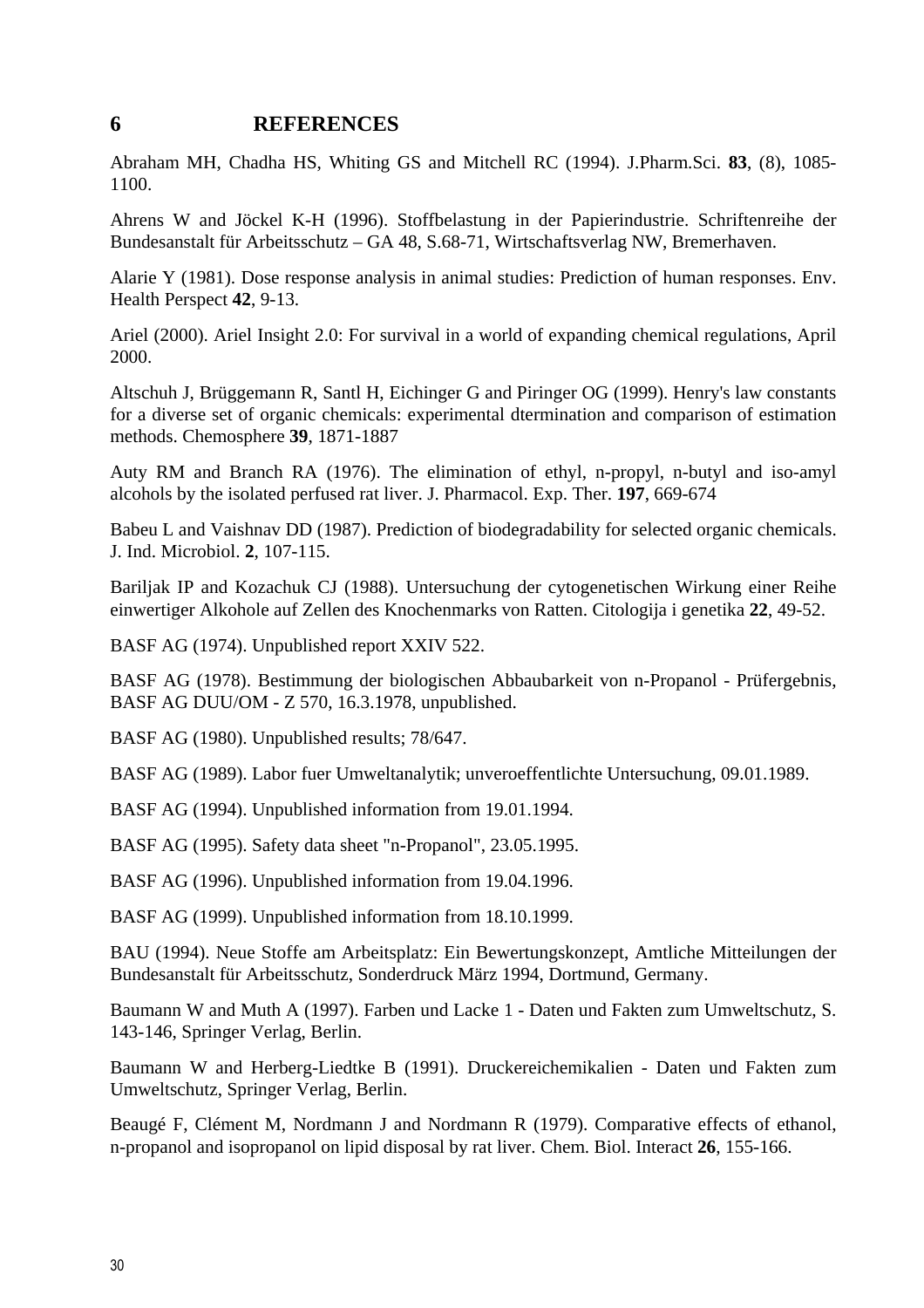Bengtsson B-E, Renberg L and Tarkpea M (1984). Molecular structure and aquatic toxicity - an example with C1-C13 aliphatic alcohols. Chemosphere **13**,. 613-622.

Betterton EA (1992). Henry's law constants of soluble and moderately soluble organic gases: effects on aqueous phase chemistry. **In**: Gaseous pollutants, Wiley Series: Advances in Environmental Science and Technology, Vol. 24, Nriagu JO (ed.), John Wiley & Sons, New York.

BGAA (1997). Altstoffe – Exposition am Arbeitsplatz – 1-Propanol **In**: Berufsgenossenschaftlicher Arbeitskreis Altstoffe (BGAA) Report 1/99, Hauptverband der gewerblichen Berufsgenossenschaften, Sankt Augustin.

Bilzer N and Penners B-M (1985). Zur Frage der Abbau- und Ausscheidungsgeschwindigkeit der Begleitstoffe Propanol-1 und Isobutanol nach Genuß von Whisky der Marke "Chivas Regal". Blutalkohol **22**, 140-145.

Bilzer N, Schmutte P, Jehs M and Penners B-M (1990). Kinetik aliphatischer Alkohole (Methanol, Propanol-1 und Isobutanol) bei Anwesenheit von Äthanol im menschlichen Körper. Blutalkohol **27**, 385-409.

Blum DJW and Speece RE (1991). A database of chemical toxicity to environmental bacteria and its use in interspecies comparison and correlations. Res. J. Water Poll. Contr. Fed. **63** (3), 198-207.

Bonte W, Rüdell E, Sprung R, Frauenrath C, Blanke E, Kupilas G, Wochnik J and Zäh G (1881a). Experimentelle Untersuchungen zum Nachweis geringer Dosen höherer aliphatischer Alkohole im Urin von Versuchsteilnehmern. Blutalkohol **18**, 399-411.

Bonte W, Sprung R, Rüdell E, Frauenrath C, Blanke E, Kupilas G, Wochnik J and Zäh G (1981b). Experimentelle Untersuchungen zum Nachweis geringer Dosen höherer aliphatischer Alkohole im Urin von Versuchsteilnehmern. Blutalkohol **18**, 412-426.

Bos PMJ, Zwart A, Reuzel PGJ and Bragt PC (1992). Evaluation of the sensory irritation test for the assessment of occupational health risk. Crit. Rev. Toxicol. **21** (6), 423-450.

Boublik T, Fried V and Hala E (1984). The vapour pressure of pure substances.  $2^{nd}$  ed., Elsevier, Amsterdam.

Bremmer HJ and van Veen MP (2000). Factsheet algemeen. RIVM report 612810 009.

Bringmann G (1975). Bestimmung der biologischen Schadwirkung wassergefährdender Stoffe aus der Hemmung der Zellvermehrung der Blaualge Microcystis. Gesundheitsingenieur **96**, 238- 241.

Bringmann G (1978). Bestimmung der biologischen Schadwirkung wassergefährdender Stoffe gegen Protozoen. Mitt. I. Bakterienfressende Flagellaten. Z. Wasser Abwasser Forsch. **11**, 210- 215.

Bringmann G and Kühn R (1977a). Befunde der Schadwirkung wassergefährdender Stoffe gegen Daphnia magna. Z. Wasser Abwasser Forsch. **10**, 161-166.

Bringmann G and Kühn R (1977b). Grenzwerte der Schadwirkung wassergefährdender Stoffe gegen Bakterien (Pseudomonas putida) und Grünalgen (Scenedesmus quadricauda) im Zellvermehrungshemmtest. Z. Wasser Abwasser Forsch. **10**, 87-98.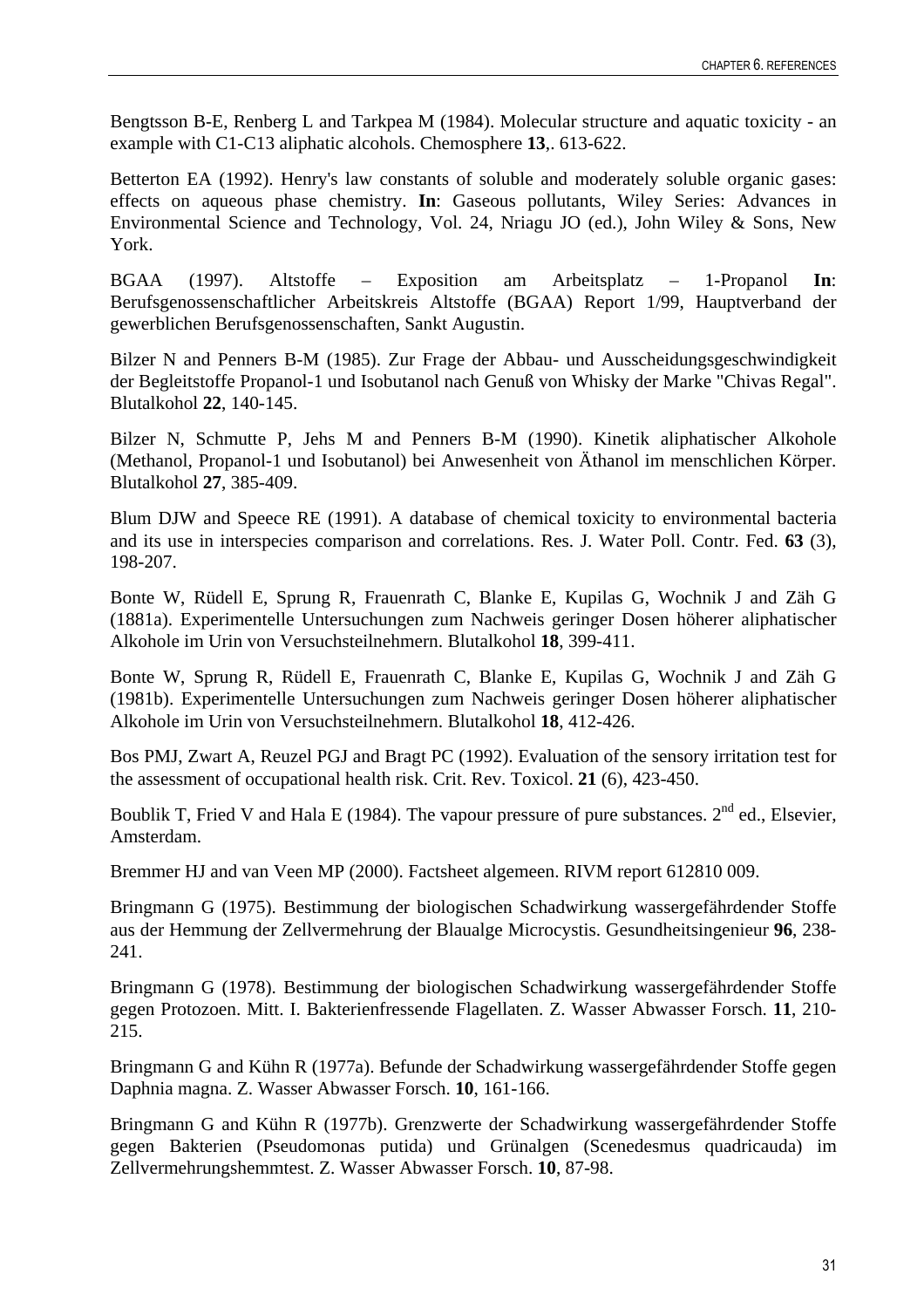Bringmann G and Kühn R (1980). Bestimmung der biologischen Schadwirkung wassergefährdender Stoffe gegen Protozoen. Mitt. II. Bakterienfressende Ciliaten. Z. Wasser Abwasser Forsch. **13**, 26-31.

Bringmann G, Kühn R and Winter A (1980). Bestimmung der biologischen Schadwirkung wassergefährdender Stoffe gegen Protozoen. Mitt. III. Saprozoische Flagellaten. Z. Wasser Abwasser Forsch. **13**, 170-173.

Bringmann G and Kühn R (1982). Ergebnisse der Schadwirkung wassergefährdender Stoffe gegen Daphnia magna in einem weiterentwickelten standardisierten Testverfahren. Z. Wasser Abwasser Forsch. **15**, 1-6.

Brooke LT, Call DJ, Geiger DL and Northcott CE (1984). Acute toxicities of organic chemicals to fathead minnows (Pimephales promelas). Center for Laker Superior Environmental Studies, University of Wisconsin-Superior. **1** (3), 5-16, 65-68.

Bushy Run Research Center (1979). Evaluation of the dermal carcinogenic potential of n-propanol.

Bushy Run Research Center (1980). Evaluation of the dermal cancerogenic potential of n-propanol. Project Report 42-96; March 14, 1980. **In**: EUCLID Data Sheet Union Carbide Benelux N V; 07.12.1995.

Bushy Run Research Center (1992). n-Propyl Alcohol (n-Propanol): Nine-Day-Vapor Inhalation in Rats. Project Report 54-87, March 5.

Carlson GP (1993). Formation of fatty acid propyl esters in liver, lung and pancreas of rats administered propan-1-ol. Res. Comm. Chem. Pathol. Pharmacol. **81** (1), 121-124.

CEH (1995). Oxochemicals. **In**: Chemical Economics Handbook, S. 682.7002S, 682.7002T, 684.7001C; SRI International.

CHEMSAFE: national database for safety data of the Physikalisch-technische Bundesanstalt Braunschweig, established by expert judgement

Cometto-Muniz JE and Cain WS (1990). Thresholds for odor and pungency. Physiol. and Behavior **48**, 719-725.

CRC handbook of chemistry and physics, 72nd ed., 1991-1992, CRC Press.

Crebelli R, Conti G and Carere A (1989). A comparative study on ethanol and acetaldehyde as inducers of chromosome malsegregation in aspergillus nidulans. Mutation Res. **215**, 187-195.

Delogu B (2000). Understanding the Precautionary Principle. Presentation at the International Conference on Chemical Control Regulations as representative of EU DG SANCO, 10/12 May 2000, Documentation ChemCon 2000, Austrian Federal Economic Chamber, Salzburg, Austria.

Dürwald W and Degen W (1956). Eine tödliche Vergiftung mit n-Propylakohol. Arch. Toxikol. **16**, 84-88.

ECB4/TR2/98: Technical Recommendation "The use of the 10% rule in emission estimations", ECB, Joint Research Centre, 1998.

EHC (1990). International Programme on Chemical Safety (IPCW), Environmental Health Criteria 102, propan-1-ol, World Health Organization, Geneva, 98 pages.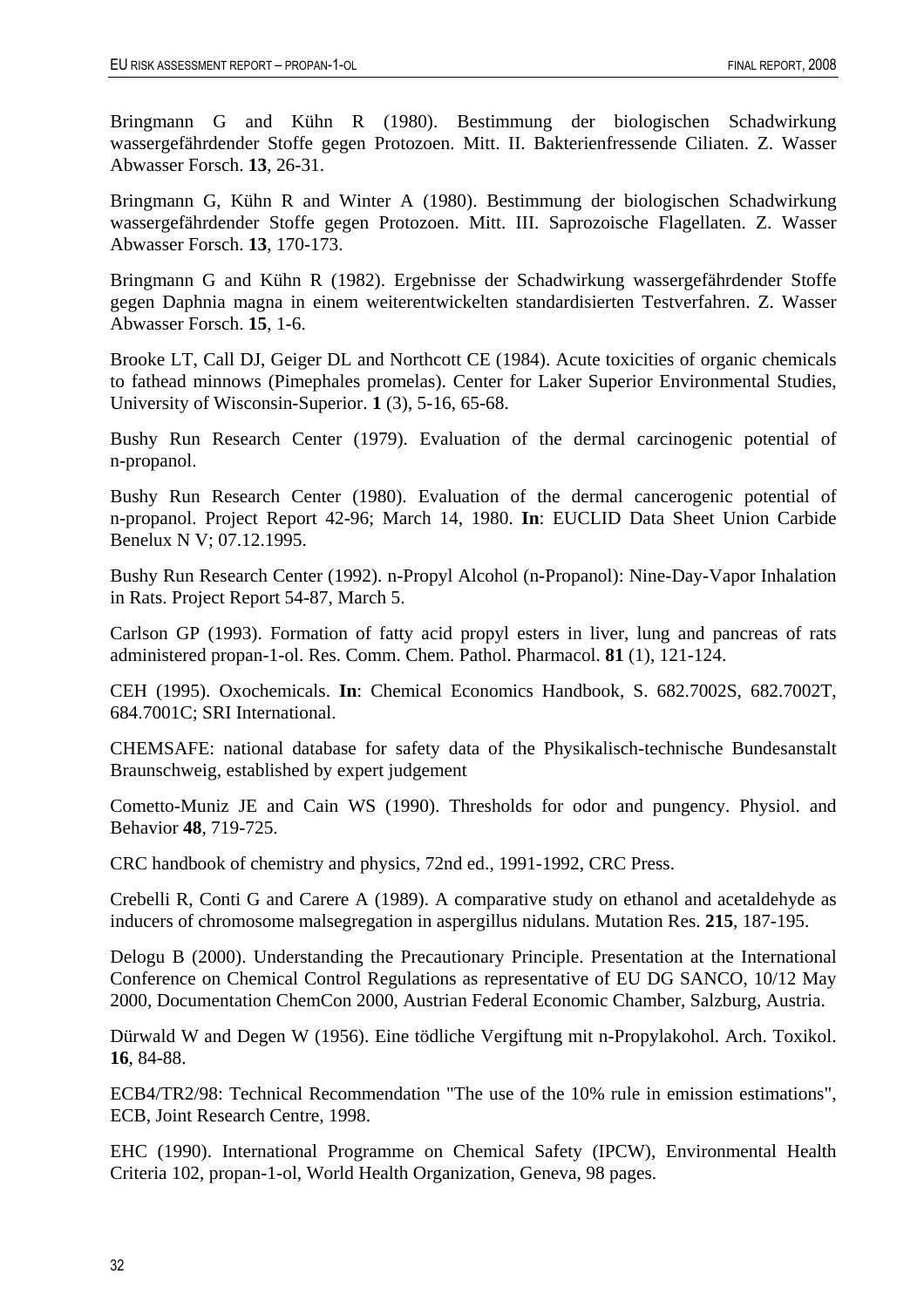Ehrig T, Bohren KM, Wermuth B and von Wartburg JP (1988). Degradation of aliphatic alcohols by human liver alcohol dehydrogenase: Effect of ethanol and pharmacokinetic implications. Alcoholism: Clin. Exp. Res. **12**, 789-794.

Fahelbum IMS and James SP (1979). Absorption, distribution and metabolism of propyl anthranilate. Toxicol. **12**, 75-87.

Falbe J et al. (1980). Propanol. **In**: Ullmanns Enzyklopädie der technischen Chemie, 4. Auflage, Bd.19, 443-451, Verlag Chemie, Weinheim, Deerfield Beach, Basel.

Fiserova-Bergerova V (1985). Toxicokinetics of organic solvents. Scand. J. Work Environ. Health **1**, 7-21.

Fiserova-Bergerova V and Diaz ML (1986). Determination and prediction of tissue-gas partition coefficients. Int. Arch. Occup. Environ. Health **58**, 75-87.

Gad SC, Dunn BJ, Dobbs DW, Reilly C and Walsh RD (1986). Development and validation of an alternative dermal sensitization test: The mouse ear swelling test (MEST). Toxicol. Appl. Pharmacol. **84**, 93-114.

GDCh (1997). BUA report 190, 1-propanol, S. Hirzel Wissenschaftliche Verlagsgesellschaft

Gerner, Muhl, Rühl, Teich and Waßmann (1997). Beschichtungsarbeiten, BAU BG Hamburg.

Grant KA and Samson HH (1984). n-Propanol induced microcephaly in neonatal rat. Neurobehav. Toxicol. Teratol. **6**, 165-169.

Gulati A, Nath C, Shanker K, Srimal RC, Dhawan KN and Bhargava KP (1985). Effect of alcohols on the permeability of blood-brain barrier. Pharmacol. Res. Comm. **17**, 85-93.

Guo Z, Sparks LE and Bero MR (1995). Air exchange rate measurements in an IAQ test house. Engeneering Solutions to Indoor Air Quality Problems, Research Triangle Park, 498-510.

Haddock NF and Wilkin JK (1982). Cutaneous reactions to lower aliphatic alcohols before and during disulfiram therapy. Arch. Dermatol. **118**, 157-159.

Halarnkar PP and Blomquist GJ (1989). Comparative aspects of propionate metabolism. Comp. Biochem. Physiol. **92** (B), 227-231.

Hansch C and Anderson SM (1967). J. Org. Chem. **32**, 2583.

Harke P (1998). Disinfectants – Uses. **In**: Ullmann's Encylopedia of Industrial Chemistry, Sixth Ed., Edition Release, Wiley VCH, Weinheim.

Hayes S, Hayes C, Duncan D, Bennett V and Blushke J (1990). Stimulation of mutations suppressing the loss of replication control by small alcohols. Mutation. Res. **231**, 151-163.

Hein PM, Magerl H and Schulz E (1989). Detection of alcohols in saliva. J. Clin. Chem. Clin. Biochem. **27**, 231.

Heydenreich A (1966). Chemisch-toxische Schäden der Augen (Vergiftungen, Berufskrankheiten) Monatsblätter für Augenheilkunde **149**, 145-165.

Hiaki T, Takahashi K, Tsuji T, Hongo M and Kojima K (1994). J. Chem. Eng. Data **39**, 602-604.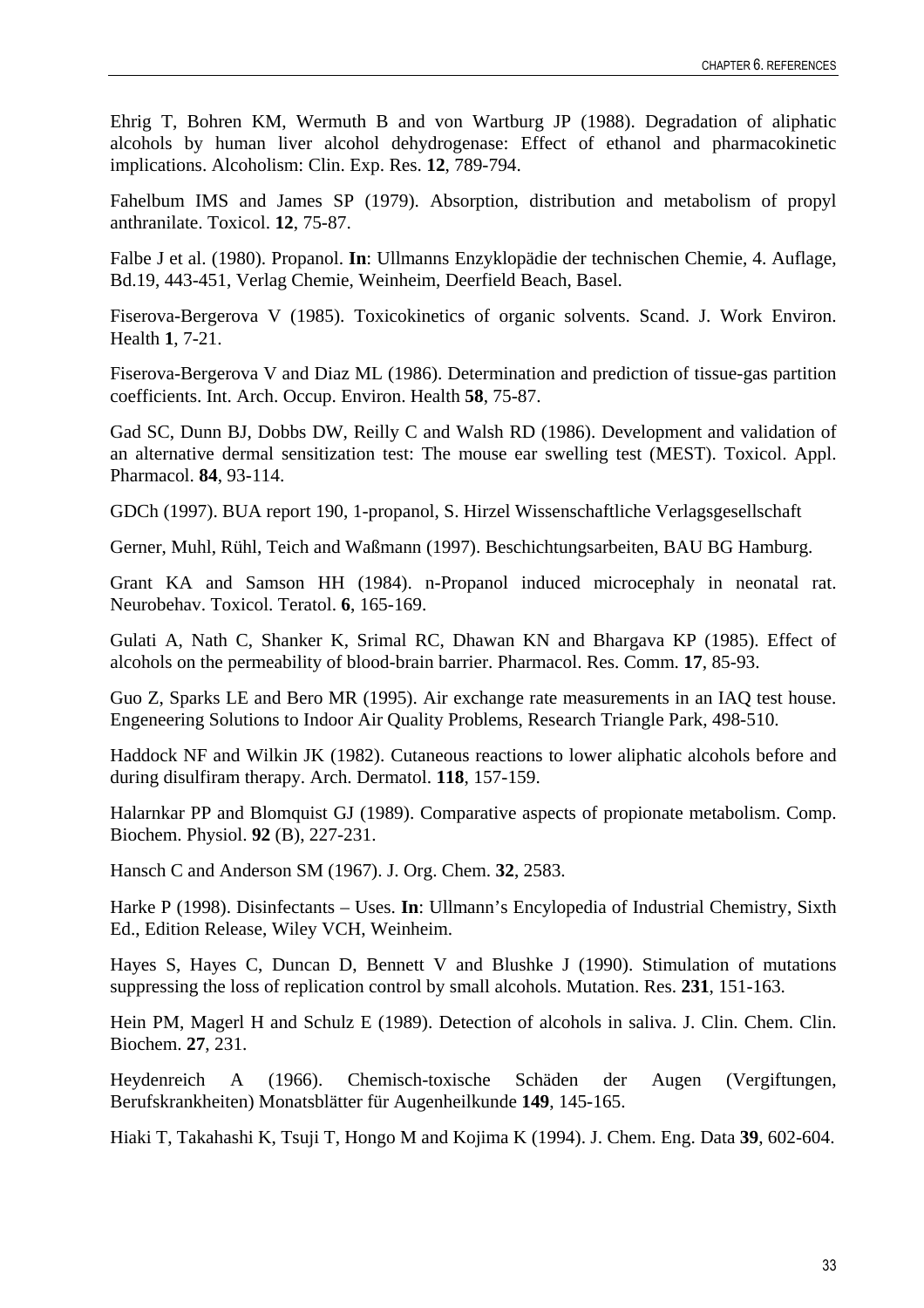Hillbom ME, Franssila K and Forsander OA (1974). Effects of chronic ingestion of some lower aliphatic alcohols in rats. Res. Comm. Pathol. Pharmacol. **9**, 177-180.

Hilscher H, Geissler E, Lohs K and Gibel W (1969). Untersuchungen zur Toxizität und Mutagenität einzelner Fuselöl-Komponenten an E.coli. Acta. Biol. Med. Germ. **23**, 843-852.

Hoechst AG (1994). Unpublished information from 14.06.1994.

Hoechst AG (1995a). Safety data sheet "n-Propanol", 20.07.1995.

Hoechst AG (1995b). Unpublished information from 15.12.1995.

Hoechst AG (1997). Unpublished information from 20.03.1997.

Hude von der et al. (1987). Genotoxicity of three-carbon compounds evaluated in the SCE test in vitro. Environ. Mutag. 1987 **9**, 401-410.

Hude von der et al. (1988). Evaluation of the SOS chromotest. Mutation Res. 1988 **203**, 81-94.

Iffland R, Balling P, Oehmichen M, Lieder F and Norpoth Th (1989). Methanol, Isopropanol, n-propanol - endogene Bildung unter Äthanoleinfluß? Blutalkohol. **26**, 87-97.

INRS (2000). Results of occupational exposure measurements to 1-propanol, COLCHIC database, No. 38/2000.

Juhnke I and Lüdemann D (1978). Ergebnisse der Untersuchung von 200 chemischen Verbindungen auf akute Fischtoxizität mit dem Goldorfentest. Z. Wasser Abwasser Forsch. **5**, 161-164.

Kalberlah F et al. (1999). Zeitextrapolation und Interspeziesextrapolation bei lokal wirksamen Stoffen mit begrenzter Datenlage, Endbericht des Forschungsvorhabens F1719 der BauA, Bundesanstalt für Arbeitsschutz und Arbeitsmedizin, Schriftenreihe -Forschung- Fb 862.

Kalberlah F and Schneider K (1998). Quantifizierung von Extrapolationsfaktoren, Endbericht des Forschungsvorhabens Nr. 116 06 113 des Umweltbundesamtes, Bundesanstalt für Arbeitsschutz und Arbeitsmedizin, Schriftenreihe -Forschung- Fb 796.

Kamil IA, Smith JN and Wiliams RT (1953). Studies in detoxication. 46. The metabolism of aliphatic alcohols. The glucuronic acid conjugation of acyclic aliphatic alcohols. Biochem J. **53**, 129-137.

Kane LE, Dombroke R and Alarie Y (1980). Evaluation of sensory irritation from some common industrial solvents. Am. Ind. Hyg. Ass. **41**, 451-455.

Kaneko T, Wang P-Y and Sato A (1994). Partition coefficients of some acetate esters and alcohols in water, blood, olive oil, and rat tissues. Occupat. Environ. Med. **51**, 68-72.

Kennedy GL and Graepel GJ (1991). Acute toxicity in the rat following either oral or inhalation exposure. Toxicol. Letters **56**, 317-326.

Khudoley et al. (1987). The study of mutagenic activity of carcinogens and other chemical agents with Salmonella typhimurium assays: Testing of 126 compounds. Arch. F. Geschwulstforschung **57**, 453-462.

Klecka GM, Land LP and Bodner KM (1985). Evaluation of the OECD activated sludge respiration inhibition test. Chemosphere **14**, 1239-1251.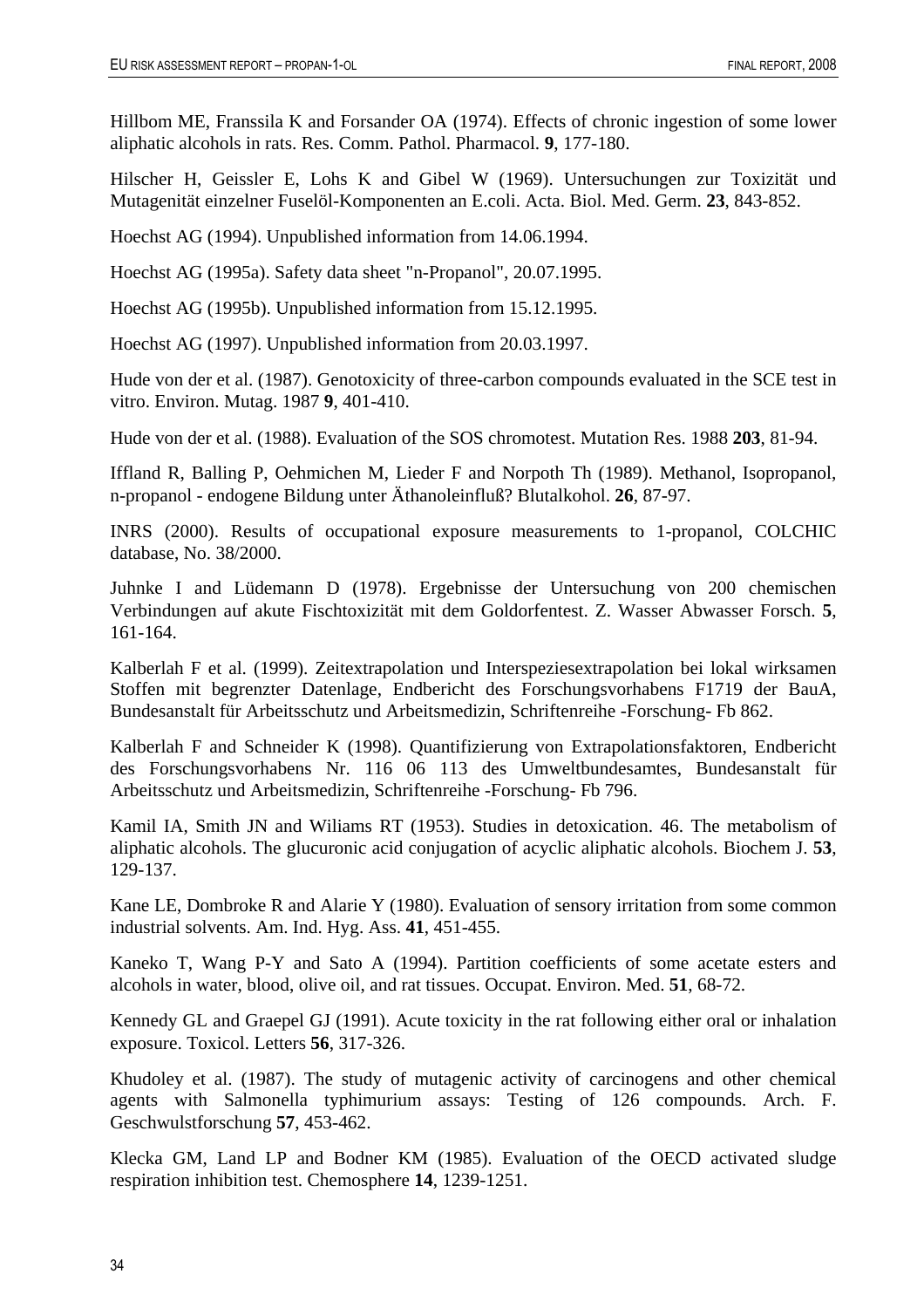Kristiansen U, Hansen L, Nielsen GD and Holst E (1986). Sensory irritation and pulmonary irritation of cumene and n-propanol: Mechanisms of receptor activation and desentitization. Acta. Pharmacol. et Toxicol. **59**, 60-72.

Kühn R, Pattard M, Pernak K-D and Winter A (1989). Results of the harmful effects of selected water pollutants (anilines, phenols, aliphatic compounds) to Daphnia magna. Water Res. **23**, 495-499.

Kühnholz B, Wehner HD and Bonte W (1984). In-vitro-Untersuchungen zur Löslichkeit aliphatischer Alkohole in Körpergeweben. Blutalkohol. **21**, 308-318.

Lasne et al. (1984). The in vitro micronucleus for detection of cytogenetic effects induced by mutagen-arcinogens:comperison with in vitro sister-chromatid exchange assay. Mutation Res. **130**, 273-282.

Ludwig E and Hausen BM (1977). Sensitivity to isopropyl alcohol. Contact Dermatitis; **3**, 240- 244.

Maickel RP and Nash JF Jr (1985). Differing effects of short-chain alcohols on body temperature and coordinated muscular activity in mice. Neuropharmacology; **24**, 83-89.

Morgan ET, Koop DR and Coon MJ (1982). Catalytic activity of cytochrome P-450 isozyme 3a isolated from liver microsomes of ethanol-treated rabbits. J. Biol. Chem. **257**, 13951-13957.

Morris JB and Cavanagh DG (1987). Metabolism and deposition of propanol and acetone vapors in the upper respiratory tract of the hamster. Fund. Appl. Toxicol. **9**, 34-40.

Munch JC (1972). Aliphatic alcohols and alkyl esters: narcotic and lethal potencies to tadpoles and rabbits. Ind. Med. **41**, 31-33.

Nelson BK, Brightwell WS, Taylor and Burg JR (1985). Comparison of behavioral teratogenic effects of ethanol and N-propanol administered by inhalation to rats. Neurobehavioral Toxicol. and Teratol. **7**, 779-783.

Nelson BK, Brightwell WS, MacKenzie-Taylor DR, Khan A, Burg JR and Weigel WW (1988). Teratogenicity of n-propanol and isopropanol administered at high inhalation concentration to rats. Fd. Chem. Toxicol. **26**, 247-254.

Nelson BK, Brightwell WS, Taylor BJ, Khan A, Burg JR, Krieg EF, JR and Massari VJ (1989). Behavioral teratology investigation of propan-1-ol administered by inhalation to rats. Neurotoxicol. and Teratol. **11**, 153-159.

Nelson BK, Brightwell WS and Krieg EF (1989). Developmental toxicology of industrial alcohols: a summary of 13 alcohols administered by inhalation to rats. Teratol. **39**, 471.

Nelson BK, Brightwell WS and Krieg EF (1990). Developmental toxicology of industrial alcohols: a summary of 13 alcohols administered by inhalation to rats. Toxicol. Ind.l Health **6**, 373-387.

Nelson BK, Brightwell WS and Krieg EF (1996). Developmental toxicology of industrial alcohols: a summary of 13 alcohols administered by inhalation to rats. Int. J. Occup. Med. Immunol. Toxicol. **5**, 29-42.

Nielsen GD and Bakbo JC (1985). Exposure limits for irritants. Ann. Am. Conf. Ind. Hyg. **12**, 119-133.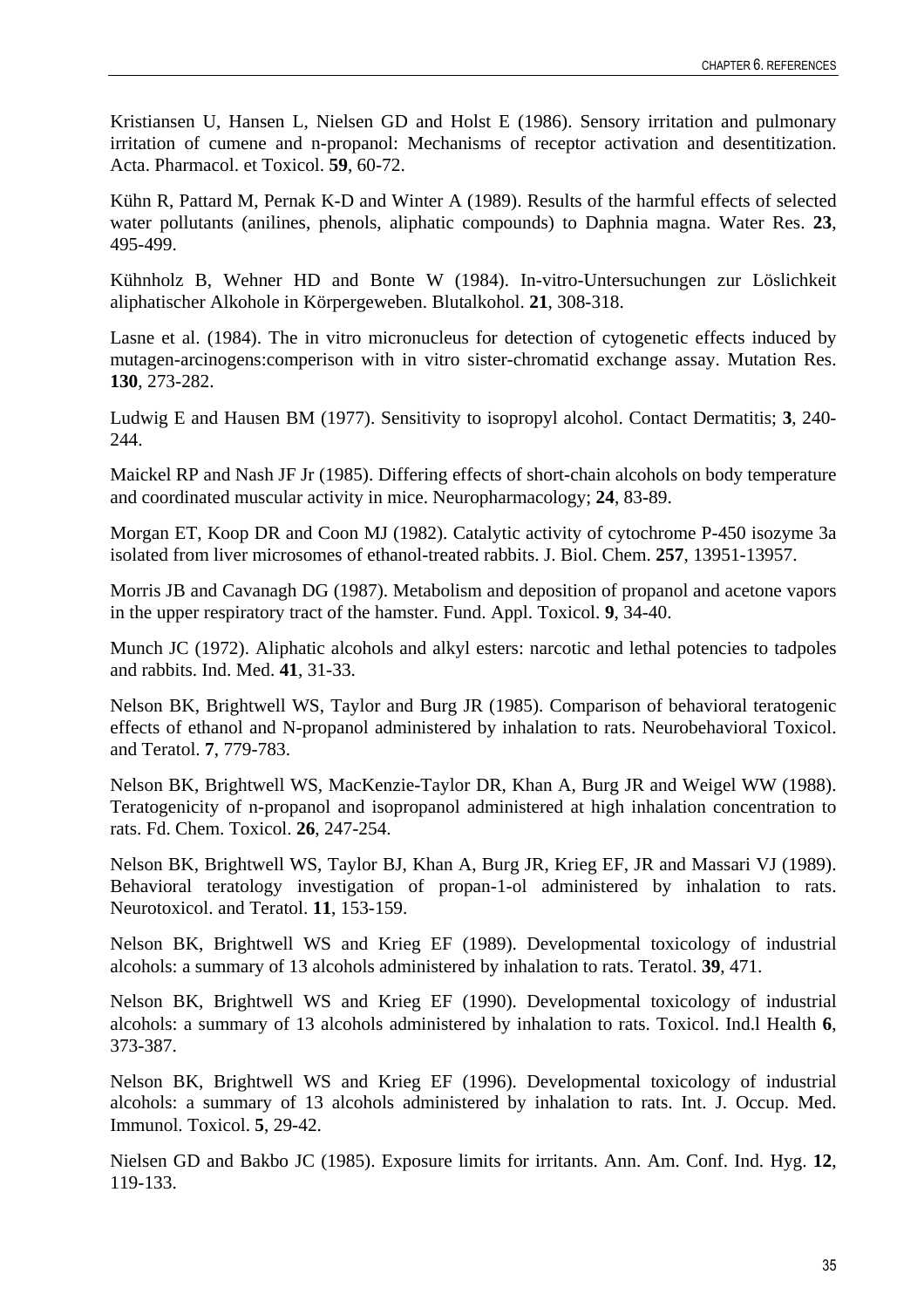NO\_NL (1999). Guidelines for quantitative risk characterisation of non-threshold carcinogens in the framework of existing chemicals following Council Regulation (EEC) 793/93, Draft 09.08.99, Commission Working Group on the Technical Meetings for Risk Assessment for Existing Substances, NO\_NL/01/99.

Nordman R (1980). Metabolism of some higher alcohols. INSERM (Les Colloques de l`INSERM: Alcohol and the gastrointestinal tract) **95**, 187-205.

Obe G and Ristow H (1977). Acetaldehyde, but not ethanol, induces sister chromatid exchanges in Chinese hamster cells in vitro. Mutation Res. **56**, 211-213.

Pedersen LM (1987). Biological Studies in human exposure to and poisoning with organic solvents: Kinetics, haemotology, and serum chemistry. Phamacol. Toxicol. **61** (III), 1-38.

Peschel O, Bauer MF, Gilg T, v Meyer L (1992). Veränderung von Begleitstoffanalysen durch percutane Resorption propanolhaltiger Antiseptika. Blutalkohol. **29**, 172-184.

Petrasol B.V. Gorinchem, HSDB (Hazardous Substances Data Bank), on-line via STN.

Pitter P (1976). Determination of biological degradability of organic substances. Water Res. **10**, 231-235.

Price KS, Waggy GT and Conway RA (1974). Brine shrimp bioassay and seawater BOD of petrochemicals. J. Water Pollut. Contr. Fed. **46**, 63-77.

Rietbrock N and Abshagen U (1971). Pharmakokinetik und Stoffwechsel aliphatischer Alkohole. Arzneimittelforsch **21**, 1309-1319.

Robra KH (1979). Akute Bakterientoxizität: Auswertung von Ringversuchen mit einer Reinkultur im Vergleich zu Untersuchungen an Mischpopulationen. Vom Wasser **53**, 267-282.

Rotter ML, Koller W and Neumann R (1991). The influence of cosmetic additives on the acceptability of alcohol-based hand disinfectants. J. Hospital Inf. **18**, 57-63.

Savini EC (1968). Estimation of the LD50 in Mol/kg. Proceedings of the European Society for the Study of Drug. Toxicity **9**, 276-278.

Schaper M (1993). Development of a database for sensory irritants and its use in establishing occupational exposure limits. Am. Ind. Hyg. Assoc. **54**, 488-495.

Scheuplein RJ and Blank IH (1973). Mechanism of percutaneous absorption. IV. Penetration of nonelectrolytes (alcohols) from aqueous solutions and from pure liquids. J. Invest. Dermatol. **60**, 286-296.

Schmutte P, Bilzer N and Penners BM (1988). Zur Nüchternkinetik der Begleitalkohole Methanol und Propanol-1. Blutalkohol. **25**, 137-142.

Shehata M and Saad S (1978). The effect of aliphatic alcohols on certein vitamins of the Bcomplex group in the liver of the rat. Po. J. Pharmacol. Pharm. **30**, 35-39.

Siegel IA, Izutsu KT and Watson E (1981). Mechanisms of non-electrolyte penetration across dog and rabbit oral mucosa in vitro. Arch. Oral Biol. **26**, 357-361.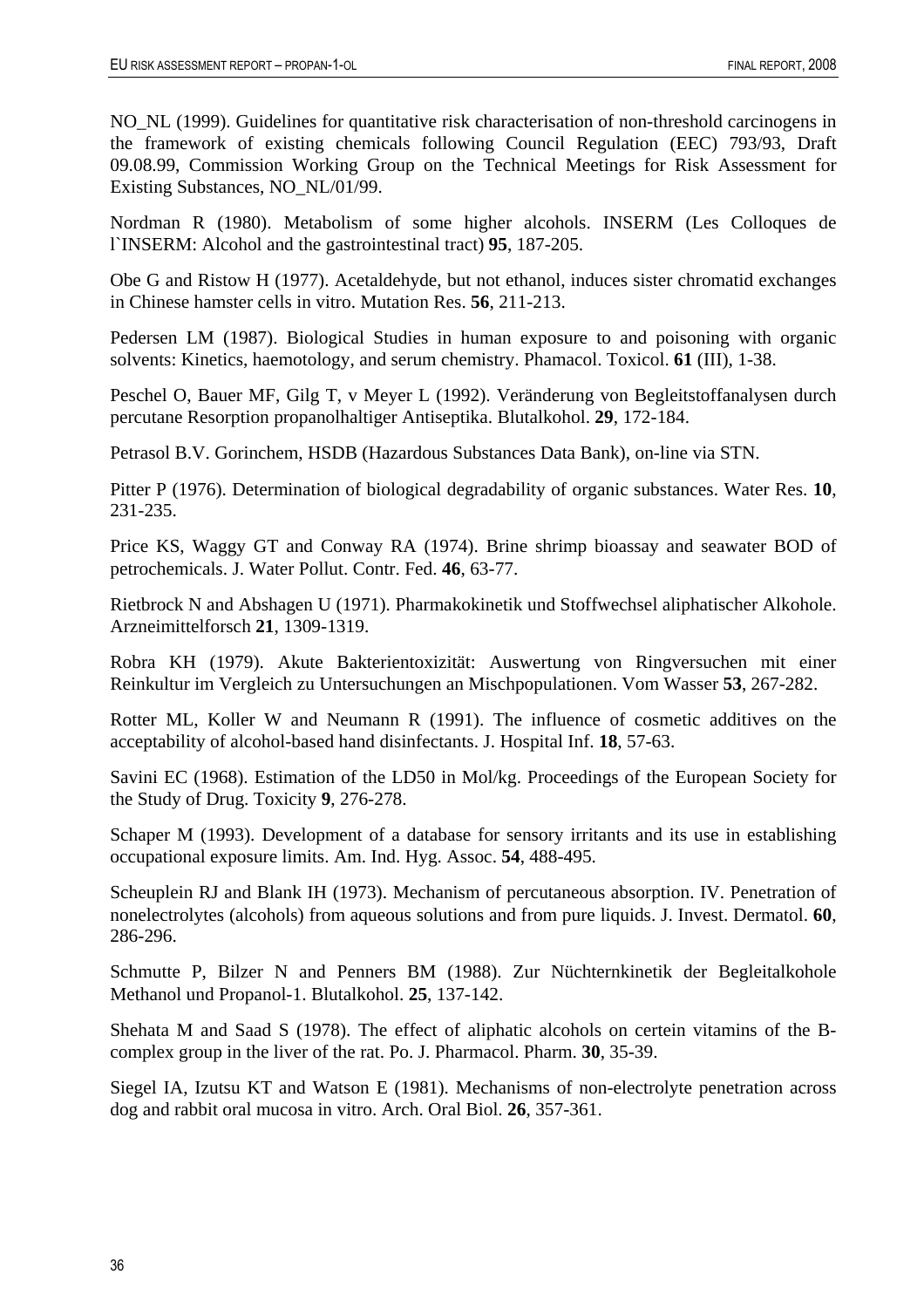Sinclair J, Lambrecht L and Smith EL (1990). Hepatic alcohol dehydrogenase activity in chick hepatocytes towards the major alcohols present in commercial alcoholic beverages: Comparison with activities in rat and human liver. Comp. Biochem. Physiol. **96** (B), 677-682.

Slooff W (1983). Benthic macroinvertebrates and water quality assessment: some toxical considerations. Aquatic Toxicol. **4**, 73-82.

Slooff W and Baerselman R (1980). Comparison of the usefulness of the mexican Axolotl (Ambystoma mexicanum) and the Clawed Toad (Xenopus laevis) in toxicological bioassays. Bull. Environ. Contam. Toxicol. **24**, 439-443.

Slooff W, Canton JH and Hermens JLM (1983). Comparison of the susceptibility of 22 freshwater species to 15 chemical compounds. I. (Sub)acute toxicity tests. Aquatic Toxicol. **4**, 113-128.

Smyth HF, Carpenter CP, Weil CS and Pozzani UC (1954). Range-finding toxicity data, List V. Arch. Ind. Hyg. Occup. Med. 1954 **10**, 61-68.

Stolzenberg SJ and Hine CH (1979). Mutagenicity of halogenated and oxygenated three-carbon compounds. J. Toxicol. Environ. Health **5**, 1149-1158.

Stoye D, Funke W, Hoppe L, Hasselkus J, Curtis L, Hoehne K, Zech H-J, Heiling P and Yamabe M (1998). Paints and Coatings – Production Technology. **In**: Ullmann's Encylopedia of Industrial Chemistry, Sixth Ed., Edition Release, Wiley VCH, Weinheim.

Taylor JM, Jenner PN and Jones WI (1964). A comparison of the toxicity of some allyl, propenyl, and propyl compounds in the rat. Toxicol. Appl. Pharmacol. **6**, 378-387.

Union Carbide Corporation (1991). Safety data sheet "n-Propanol".

Union Carbide Corporation (1992). N-propyl alcohol (n-propanol): acute inhalation toxicity in rats. Bushy Run Research Center; Project Report 54-48 (BRRC No. 90-13-40281).

Vaishnav DD, Boethling RS and Babeu L (1987). Quantitative structure-biodegradability relationships for alcohols, ketones and alicyclic compounds. Chemosphere 16/4, 695-703.

van Veen MP, Fortezza F, Bloemens HJTh and Kliest JJ (1999). Indoor air exposure to volatile compounds emitted by paints: Model and experiment. J. Expo. Anal. Epidem. **9**, 569-574.

Wakabayashi KA, Kayo A and Popinigis J (1991). Effects of alkyl alcohols and related chemicals in rat liver structure and function. Acta. Pathol. Jap. **41**, 405-413.

Wallington TJ and Kurylo MJ (1987). The gas phase reaction of hydroxyl radicals with a series of aliphatic alcohols over the temperature range 240 - 440 K. Intern. J. Chem. Kinet. **19**, 1015-1023.

Wehner HD and Schieffer MC (1989). Eliminationseigenschaften des Begleitstoffes n-Propanol. Blutalkohol. **26**, 28-41.

Weissermel K and Arpe H-J (1988). Synthesen mit Kohlenmonoxid. In: Industrielle organische Chemie, bedeutende Vor- und Zwischenprodukte. 3. Auflage, 133-145, VCH Verlagsgesellschaft mbH, Weinheim.

Welke B, Ettlinger K and Riederer M (1998). Sorption of Volatile Organic Chemicals in Plant Surfaces. Environ. Sci. Technol. **32**, 1099-1104.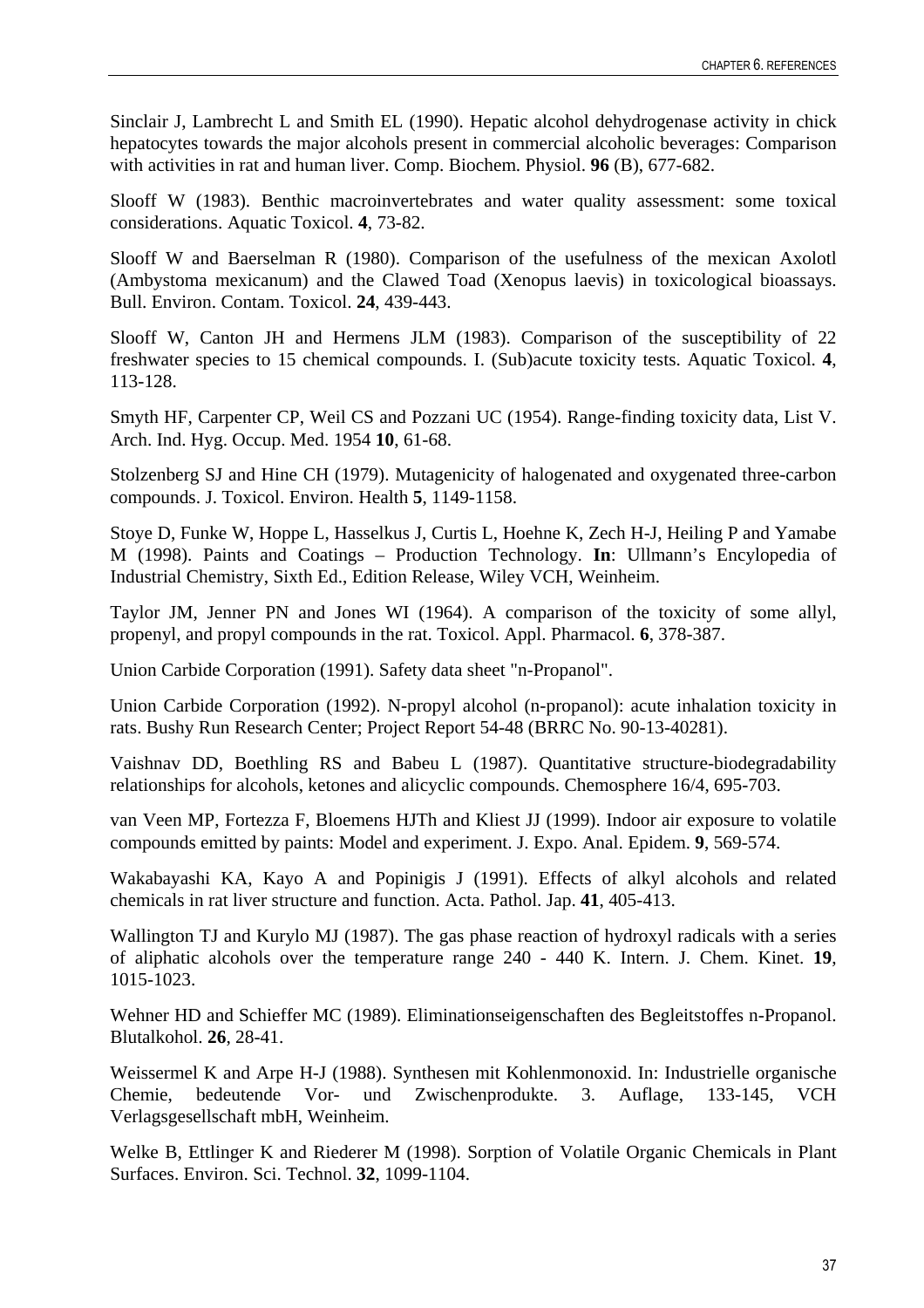Wilhoit RC and Zwolinski BJ (1973). J. Phys. Chem. Reference Data 2 (Suppl.1) 1-1, 1-5, 1-66, 1-68 bis 1-72, 1-76, 1-389 bis 1-408.

Wilkin JK and Fortner G (1985a). Cutaneous vascular sensitivity to lower aliphatic alcohols and aldehydes in Orientals. Clin. Exp. Res. **9**, 522-525.

Wilkin JK and Fortner G (1985b). Ethnic contact urticaria to alcohol. Contact Dermatitis **12**, 118-120.

Yaws CL, Yang H-C, Hopper JR and Hansen KC (1990). Chemical Enginieering **7**, 116.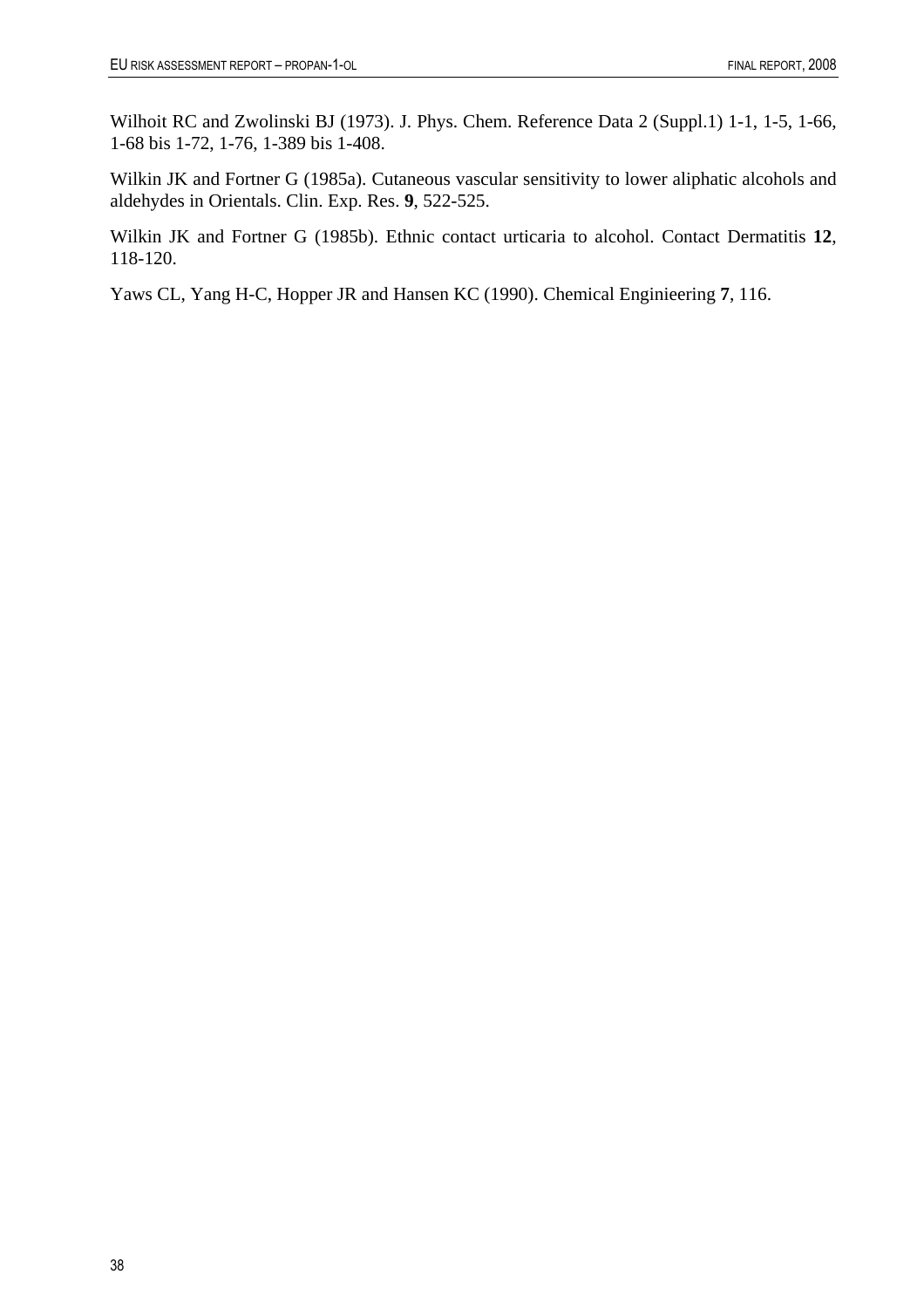# **ABBREVIATIONS**

| ADI             | Acceptable Daily Intake                                                                                                                  |
|-----------------|------------------------------------------------------------------------------------------------------------------------------------------|
| AF              | <b>Assessment Factor</b>                                                                                                                 |
| Ann             | Annex                                                                                                                                    |
| <b>ASTM</b>     | American Society for Testing and Materials                                                                                               |
| ATP             | <b>Adaptation to Technical Progress</b>                                                                                                  |
| <b>AUC</b>      | Area Under The Curve                                                                                                                     |
| B               | <b>Bioaccumulation</b>                                                                                                                   |
| <b>BBA</b>      | Biologische Bundesanstalt für Land- und Forstwirtschaft                                                                                  |
| <b>BCF</b>      | <b>Bioconcentration Factor</b>                                                                                                           |
| <b>BMC</b>      | <b>Benchmark Concentration</b>                                                                                                           |
| <b>BMD</b>      | <b>Benchmark Dose</b>                                                                                                                    |
| <b>BMF</b>      | <b>Biomagnification Factor</b>                                                                                                           |
| <b>BOD</b>      | Biochemical Oxygen Demand                                                                                                                |
| bw              | body weight / $Bw$ , bw                                                                                                                  |
| $\mathcal{C}$   | Corrosive (Symbols and indications of danger for dangerous substances and<br>preparations according to Annex II of Directive 67/548/EEC) |
| $\rm ^{\circ}C$ | degrees Celsius (centigrade)                                                                                                             |
| $C_{50}$        | median immobilisation concentration or median inhibitory<br>concentration 1 / explained by a footnote if necessary                       |
| <b>CA</b>       | <b>Chromosome Aberration</b>                                                                                                             |
| CA              | <b>Competent Authority</b>                                                                                                               |
| CAS             | <b>Chemical Abstract Services</b>                                                                                                        |
| <b>CEC</b>      | Commission of the European Communities                                                                                                   |
| <b>CEN</b>      | European Standards Organisation / European Committee for Normalisation                                                                   |
| <b>CEPE</b>     | European Committee for Paints and Inks                                                                                                   |
| <b>CMR</b>      | Carcinogenic, Mutagenic and toxic to Reproduction                                                                                        |
| <b>CNS</b>      | Central Nervous System                                                                                                                   |
| COD             | Chemical Oxygen Demand                                                                                                                   |
| <b>CSTEE</b>    | Scientific Committee for Toxicity, Ecotoxicity and the Environment (DG SANCO)                                                            |
| $CT_{50}$       | Clearance Time, elimination or depuration expressed as half-life                                                                         |
| d               | Day(s)                                                                                                                                   |
| d.wt            | dry weight / dw                                                                                                                          |
| dfi             | daily food intake                                                                                                                        |
| DG              | Directorate General                                                                                                                      |
| <b>DIN</b>      | Deutsche Industrie Norm (German norm)                                                                                                    |
| <b>DNA</b>      | DeoxyriboNucleic Acid                                                                                                                    |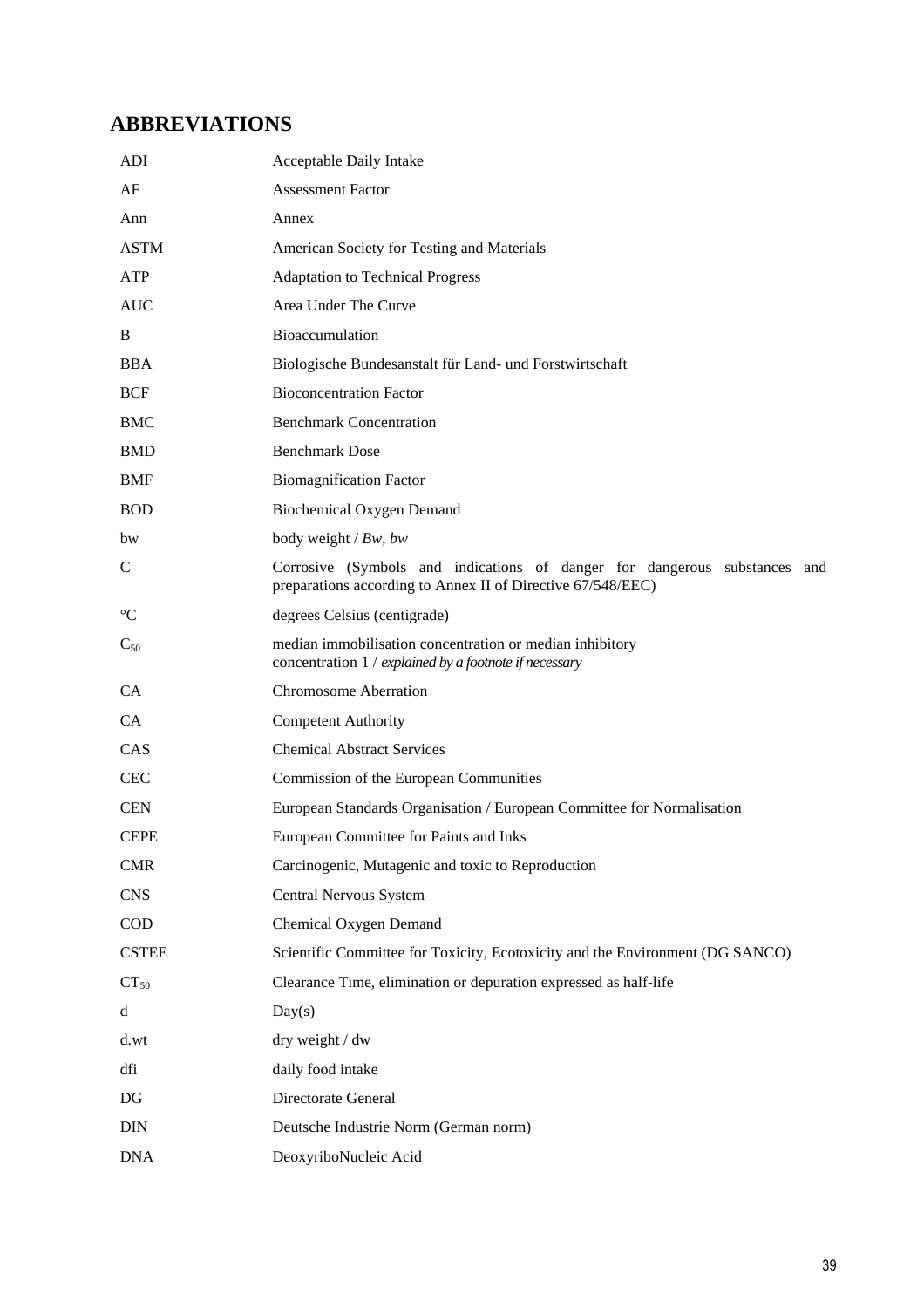| <b>DOC</b>            | Dissolved Organic Carbon                                                                                                                          |
|-----------------------|---------------------------------------------------------------------------------------------------------------------------------------------------|
| $DT_{50}$             | Degradation half-life or period required for 50 percent dissipation / degradation                                                                 |
| $DT_{50lab}$          | Period required for 50 percent dissipation<br>under laboratory conditions<br>(define method of estimation)                                        |
| $DT_{90}$             | Period required for 90 percent dissipation / degradation                                                                                          |
| DT <sub>90field</sub> | Period required for 90 percent dissipation under field conditions<br>(define method of estimation)                                                |
| E                     | Explosive (Symbols and indications of danger for dangerous substances and<br>preparations according to Annex II of Directive 67/548/EEC)          |
| <b>EASE</b>           | Estimation and Assessment of Substance Exposure Physico-chemical properties [Model]                                                               |
| $EbC_{50}$            | Effect Concentration measured as 50% reduction in biomass growth in algae tests                                                                   |
| EC                    | <b>European Communities</b>                                                                                                                       |
| $EC_{10}$             | Effect Concentration measured as 10% effect                                                                                                       |
| $EC_{50}$             | median Effect Concentration                                                                                                                       |
| <b>ECB</b>            | European Chemicals Bureau                                                                                                                         |
| <b>ECETOC</b>         | European Centre for Ecotoxicology and Toxicology of Chemicals                                                                                     |
| <b>ECVAM</b>          | European Centre for the Validation of Alternative Methods                                                                                         |
| <b>EDC</b>            | <b>Endocrine Disrupting Chemical</b>                                                                                                              |
| <b>EEC</b>            | <b>European Economic Communities</b>                                                                                                              |
| <b>EINECS</b>         | European Inventory of Existing Commercial Chemical Substances                                                                                     |
| <b>ELINCS</b>         | European List of New Chemical Substances                                                                                                          |
| EN                    | European Norm                                                                                                                                     |
| EPA                   | Environmental Protection Agency (USA)                                                                                                             |
| ErC50                 | Effect Concentration measured as 50% reduction in growth rate in algae tests                                                                      |
| <b>ESD</b>            | <b>Emission Scenario Document</b>                                                                                                                 |
| EU                    | European Union                                                                                                                                    |
| <b>EUSES</b>          | European Union System for the Evaluation of Substances [software tool in support of<br>the Technical Guidance Document on risk assessment]        |
| $F(+)$                | (Highly) flammable (Symbols and indications of danger for dangerous substances and<br>preparations according to Annex II of Directive 67/548/EEC) |
| FAO                   | Food and Agriculture Organisation of the United Nations                                                                                           |
| <b>FELS</b>           | Fish Early Life Stage                                                                                                                             |
| foc                   | Organic carbon factor (compartment depending)                                                                                                     |
| G                     | Gram(s)                                                                                                                                           |
| <b>GLP</b>            | Good Laboratory Practice                                                                                                                          |
| h                     | hour(s)                                                                                                                                           |
| ha                    | Hectares/ $h$                                                                                                                                     |
| <b>HEDSET</b>         | EC/OECD Harmonised Electronic Data Set (for data collection of existing substances)                                                               |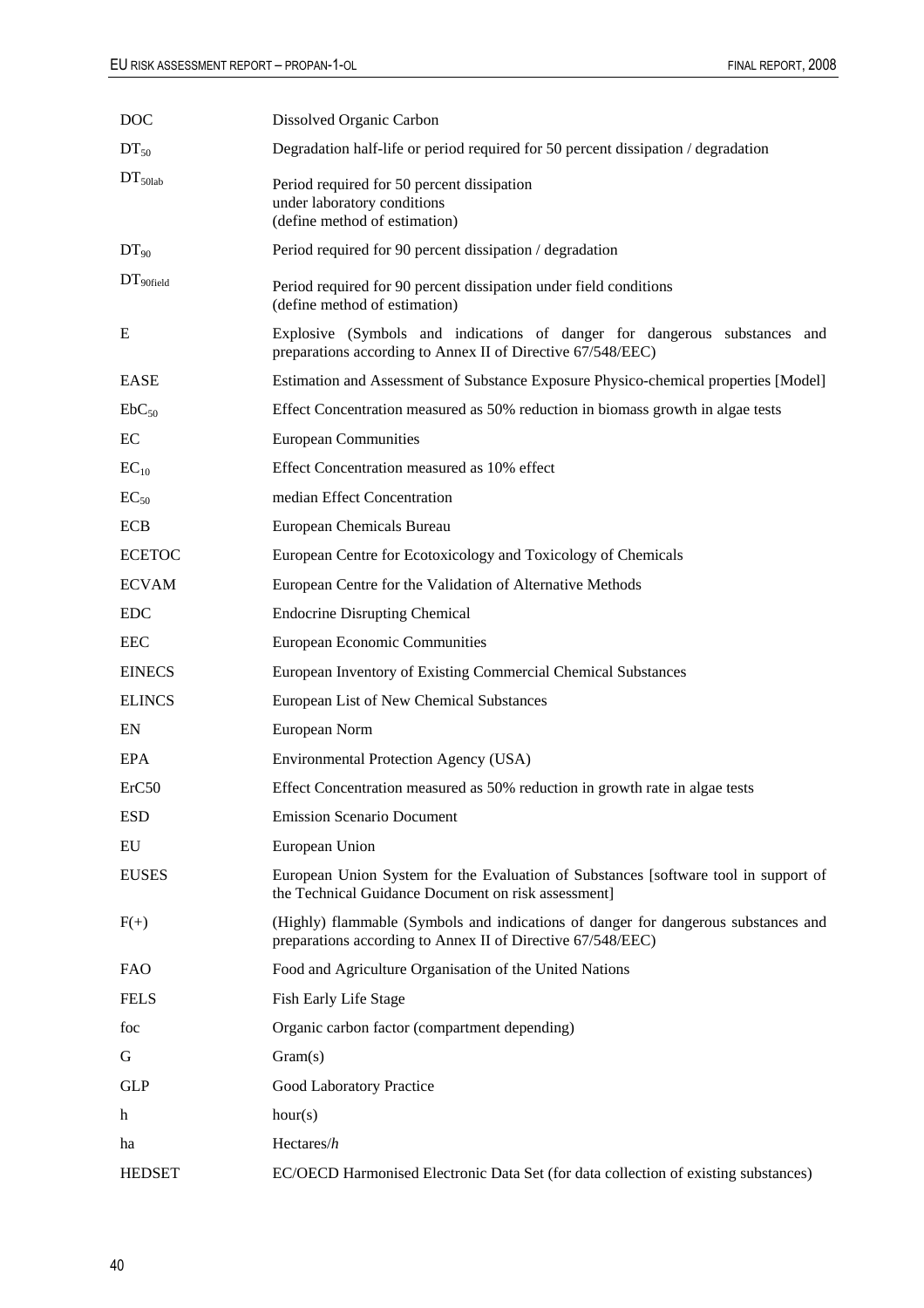| <b>HELCOM</b>    | Helsinki Commission -Baltic Marine Environment Protection Commission      |
|------------------|---------------------------------------------------------------------------|
| <b>HPLC</b>      | High Pressure Liquid Chromatography                                       |
| <b>HPVC</b>      | High Production Volume Chemical (> 1000 tonnes/annum)                     |
| <b>IARC</b>      | International Agency for Research on Cancer                               |
| IC               | <b>Industrial Category</b>                                                |
| IC <sub>50</sub> | median Immobilisation Concentration or median Inhibitory Concentration    |
| <b>ILO</b>       | <b>International Labour Organisation</b>                                  |
| <b>IPCS</b>      | International Programme on Chemical Safety                                |
| <b>ISO</b>       | International Organisation for Standardisation                            |
| <b>IUCLID</b>    | International Uniform Chemical Information Database (existing substances) |
| <b>IUPAC</b>     | International Union for Pure and Applied Chemistry                        |
| <b>JEFCA</b>     | Joint FAO/WHO Expert Committee on Food Additives                          |
| <b>JMPR</b>      | Joint FAO/WHO Meeting on Pesticide Residues                               |
| kg               | kilogram(s)                                                               |
| Koc              | organic carbon normalised distribution coefficient                        |
| Kow              | octanol/water partition coefficient                                       |
| Kp               | solids-water partition coefficient                                        |
| kPa              | kilo Pascals                                                              |
| 1                | litre(s)                                                                  |
| $L(E)C_{50}$     | median Lethal (Effect) Concentration                                      |
| LAEL             | Lowest Adverse Effect Level                                               |
| $LC_{50}$        | median Lethal Concentration                                               |
| $LD_{50}$        | median Lethal Dose                                                        |
| LEV              | <b>Local Exhaust Ventilation</b>                                          |
| <b>LLNA</b>      | Local Lymph Node Assay                                                    |
| <b>LOAEL</b>     | Lowest Observed Adverse Effect Level                                      |
| LOEC             | <b>Lowest Observed Effect Concentration</b>                               |
| <b>LOED</b>      | <b>Lowest Observed Effect Dose</b>                                        |
| <b>LOEL</b>      | Lowest Observed Effect Level                                              |
| log              | logarithm to the basis 10                                                 |
| m                | Meter                                                                     |
| <b>MAC</b>       | Maximum Allowable Concentration                                           |
| <b>MATC</b>      | Maximum Acceptable Toxic Concentration                                    |
| MC               | Main Category                                                             |
| mg               | Milligram(s)                                                              |
| MITI             | Ministry of International Trade and Industry, Japan                       |
| <b>MOE</b>       | Margin of Exposure                                                        |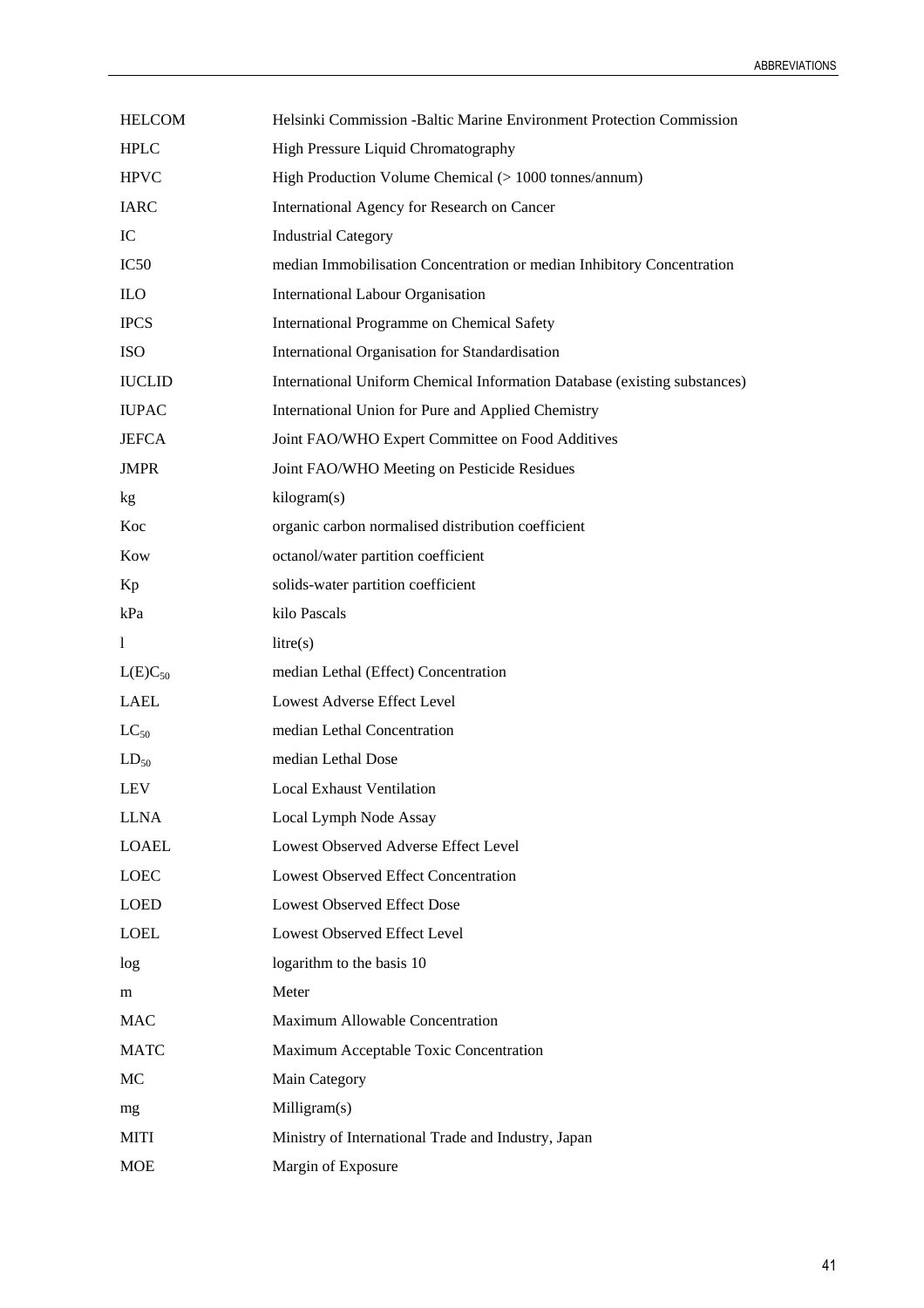| <b>MOS</b>            | Margin of Safety                                                                                                                                            |
|-----------------------|-------------------------------------------------------------------------------------------------------------------------------------------------------------|
| MW                    | Molecular Weight                                                                                                                                            |
| N                     | Dangerous for the environment (Symbols and indications of danger for dangerous<br>substances and preparations according to Annex II of Directive 67/548/EEC |
| <b>NAEL</b>           | No Adverse Effect Level                                                                                                                                     |
| <b>NOAEL</b>          | No Observed Adverse Effect Level                                                                                                                            |
| <b>NOEL</b>           | No Observed Effect Level                                                                                                                                    |
| <b>NOEC</b>           | No Observed Effect Concentration                                                                                                                            |
| <b>NTP</b>            | National Toxicology Program (USA)                                                                                                                           |
| O                     | Oxidising (Symbols and indications of danger for dangerous substances and<br>preparations according to Annex II of Directive 67/548/EEC)                    |
| <b>OC</b>             | Organic Carbon content                                                                                                                                      |
| <b>OECD</b>           | Organisation for Economic Cooperation and Development                                                                                                       |
| <b>OEL</b>            | Occupational Exposure Limit                                                                                                                                 |
| OJ                    | Official Journal                                                                                                                                            |
| <b>OSPAR</b>          | Oslo and Paris Convention for the protection of the marine environment of the Northeast<br>Atlantic                                                         |
| P                     | Persistent                                                                                                                                                  |
| <b>PBT</b>            | Persistent, Bioaccumulative and Toxic                                                                                                                       |
| <b>PBPK</b>           | Physiologically Based PharmacoKinetic modelling                                                                                                             |
| <b>PBTK</b>           | Physiologically Based ToxicoKinetic modelling                                                                                                               |
| <b>PEC</b>            | Predicted Environmental Concentration                                                                                                                       |
| pH                    | logarithm (to the base 10) (of the hydrogen ion concentration ${H+}$                                                                                        |
| pKa                   | logarithm (to the base 10) of the acid dissociation constant                                                                                                |
| pKb                   | logarithm (to the base 10) of the base dissociation constant                                                                                                |
| <b>PNEC</b>           | Predicted No Effect Concentration                                                                                                                           |
| PNEC <sub>water</sub> | Predicted No Effect Concentration in Water                                                                                                                  |
| <b>POP</b>            | Persistent Organic Pollutant                                                                                                                                |
| PPE                   | Personal Protective Equipment                                                                                                                               |
| QSAR                  | (Quantitative) Structure-Activity Relationship                                                                                                              |
| R phrases             | Risk phrases according to Annex III of Directive 67/548/EEC                                                                                                 |
| <b>RAR</b>            | <b>Risk Assessment Report</b>                                                                                                                               |
| RC                    | <b>Risk Characterisation</b>                                                                                                                                |
| <b>RfC</b>            | <b>Reference Concentration</b>                                                                                                                              |
| <b>RfD</b>            | Reference Dose                                                                                                                                              |
| <b>RNA</b>            | RiboNucleic Acid                                                                                                                                            |
| <b>RPE</b>            | <b>Respiratory Protective Equipment</b>                                                                                                                     |
| <b>RWC</b>            | Reasonable Worst-Case                                                                                                                                       |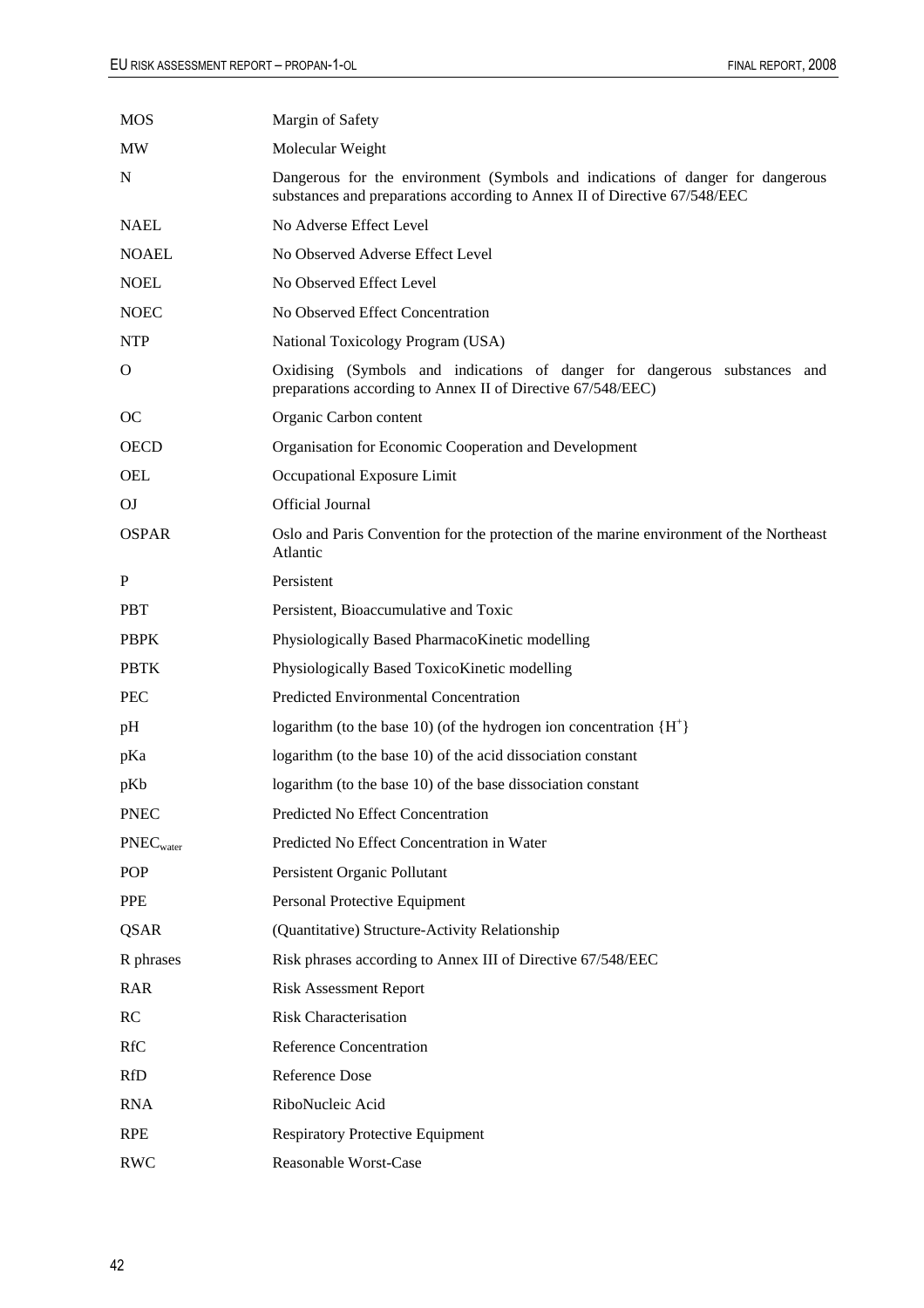| S phrases     | Safety phrases according to Annex IV of Directive 67/548/EEC                                                                                |
|---------------|---------------------------------------------------------------------------------------------------------------------------------------------|
| <b>SAR</b>    | <b>Structure-Activity Relationships</b>                                                                                                     |
| <b>SBR</b>    | Standardised birth ratio                                                                                                                    |
| <b>SCE</b>    | Sister Chromatic Exchange                                                                                                                   |
| <b>SDS</b>    | <b>Safety Data Sheet</b>                                                                                                                    |
| <b>SETAC</b>  | Society of Environmental Toxicology And Chemistry                                                                                           |
| <b>SNIF</b>   | Summary Notification Interchange Format (new substances)                                                                                    |
| <b>SSD</b>    | Species Sensitivity Distribution                                                                                                            |
| <b>STP</b>    | <b>Sewage Treatment Plant</b>                                                                                                               |
| $T(+)$        | (Very) Toxic (Symbols and indications of danger for dangerous substances and<br>preparations according to Annex II of Directive 67/548/EEC) |
| TDI           | Tolerable Daily Intake                                                                                                                      |
| TG            | <b>Test Guideline</b>                                                                                                                       |
| <b>TGD</b>    | <b>Technical Guidance Document</b>                                                                                                          |
| <b>TNsG</b>   | Technical Notes for Guidance (for Biocides)                                                                                                 |
| <b>TNO</b>    | The Netherlands Organisation for Applied Scientific Research                                                                                |
| ThOD          | Theoritical Oxygen Demand                                                                                                                   |
| <b>UC</b>     | Use Category                                                                                                                                |
| <b>UDS</b>    | Unscheduled DNA Synthesis                                                                                                                   |
| <b>UN</b>     | <b>United Nations</b>                                                                                                                       |
| <b>UNEP</b>   | United Nations Environment Programme                                                                                                        |
| <b>US EPA</b> | Environmental Protection Agency, USA                                                                                                        |
| UV            | <b>Ultraviolet Region of Spectrum</b>                                                                                                       |
| <b>UVCB</b>   | Unknown or Variable composition, Complex reaction products of Biological material                                                           |
| μg            | microgram(s)                                                                                                                                |
| vB            | very Bioaccumulative                                                                                                                        |
| <b>VOC</b>    | Volatile Organic Compound                                                                                                                   |
| vP            | very Persistent                                                                                                                             |
| vPvB          | very Persistent and very Bioaccumulative                                                                                                    |
| V/V           | volume per volume ratio                                                                                                                     |
| W             | gram weight                                                                                                                                 |
| W/W           | weight per weight ratio                                                                                                                     |
| <b>WHO</b>    | World Health Organisation                                                                                                                   |
| <b>WWTP</b>   | Waste Water Treatment Plant                                                                                                                 |
| Xn            | Harmful (Symbols and indications of danger for dangerous substances and preparations<br>according to Annex II of Directive 67/548/EEC)      |
| Xi            | Irritant (Symbols and indications of danger for dangerous substances and preparations<br>according to Annex II of Directive 67/548/EEC)     |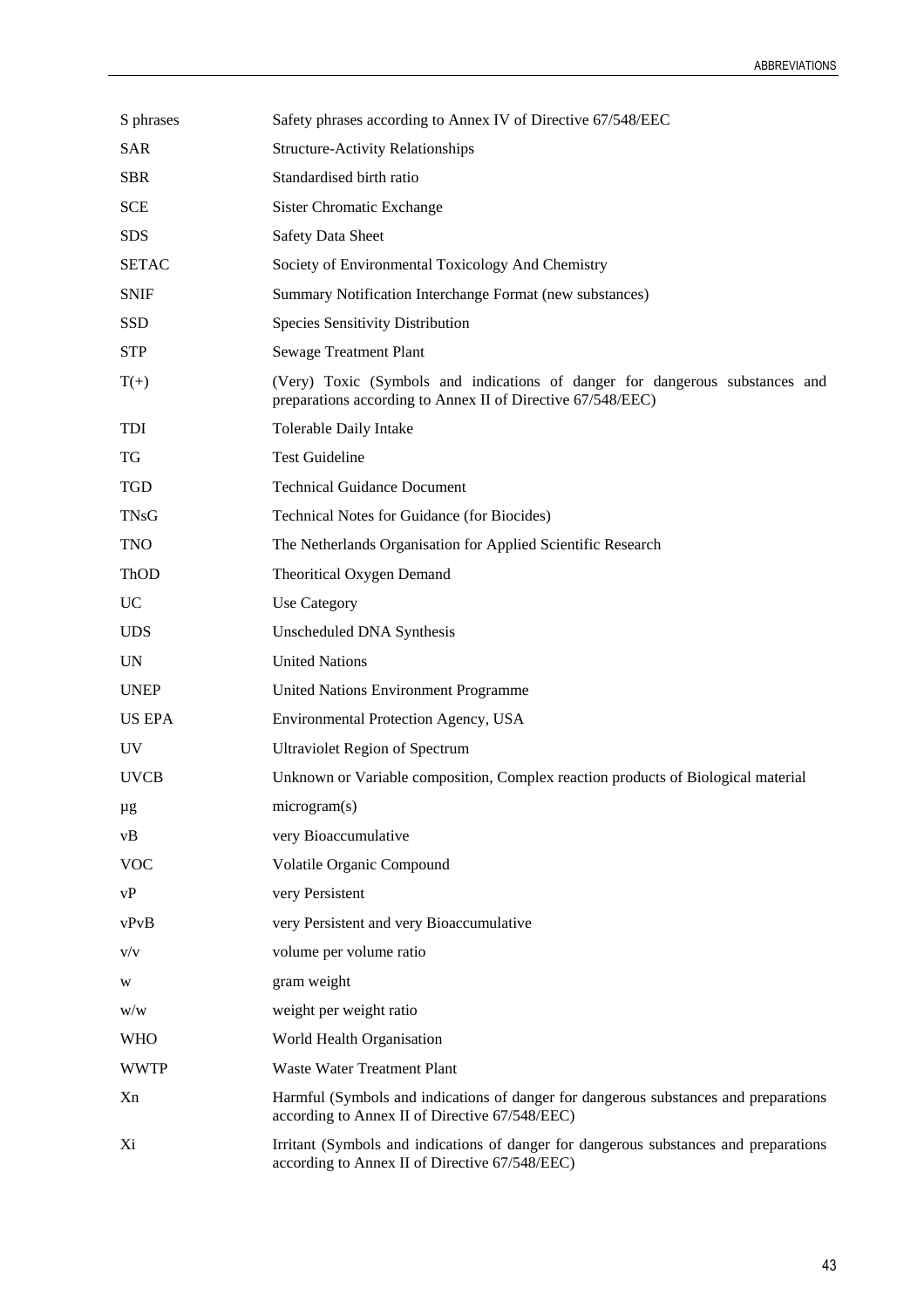# **Appendix A Distribution and fate**

# Distribution and Fate

 $d := Tag$ 

| Substance:                                                 | Propanol CAS Nr. 71-23-8                |                                                                                                |
|------------------------------------------------------------|-----------------------------------------|------------------------------------------------------------------------------------------------|
| melting point:                                             |                                         | $MP := 146.65 \cdot K$                                                                         |
| vapour pressure:                                           |                                         | $VP = 1940 \cdot Pa$                                                                           |
| water solubility:                                          |                                         | SOL := 1000000 · mg · $I^{-1}$                                                                 |
| part. coefficient octanol/water:                           |                                         | LOGP $_{\text{OW}}$ = 0.34                                                                     |
| molecular weight:                                          |                                         | MOLW $:= 0.06009$ kg mol <sup>-1</sup>                                                         |
| gas constant:<br>temperature:<br>conc. of suspended matter |                                         | R := 8.3143 · Pa · m <sup>3</sup> · mol <sup>-1</sup> · K <sup>-1</sup><br>$T := 293 \cdot K$  |
| in the river:<br>density of the solid phase:               |                                         | SUSP water $:= 15 \cdot mg \cdot l^{-1}$<br>RHO solid $:= 2500 \text{ kg} \cdot \text{m}^{-3}$ |
|                                                            | volume fraction water in susp. matter:  | Fwater $_{\text{susp}}$ := 0.9                                                                 |
|                                                            | volume fraction solids in susp.matter:  | Fsolid<br>susp $:= 0.1$                                                                        |
|                                                            | volume fraction of water in sediment:   | Fwater $_{\text{sed}}$ = 0.8                                                                   |
|                                                            | volume fraction of solids in sediment:  | Fsolid sed $:= 0.2$                                                                            |
| volume fraction of air in soil:                            |                                         | Fair $\text{soil} = 0.2$                                                                       |
| volume fraction of water in soil:                          |                                         | Fwater $\text{soil} = 0.2$                                                                     |
| volume fraction of solids in soil:                         |                                         | Fsolid $\text{soil}$ = 0.6                                                                     |
|                                                            | aerobic fraction of the sediment comp.: | Faer sed $:= 0.1$                                                                              |
| product of CONjunge and SURF                               | air                                     | product $= 10^{-4}$ Pa                                                                         |

#### **distribution air/water: Henry-constant**

| HENRY $:=\frac{\text{VP} \cdot \text{MOLW}}{}$<br><b>SOL</b>                                         | HENRY = $0.117$ $\sigma$ Pa · m <sup>3</sup> · mol <sup>-1</sup> |
|------------------------------------------------------------------------------------------------------|------------------------------------------------------------------|
| $\log \left( \frac{\text{HENRY}}{\text{Pa} \cdot \text{m}^3 \cdot \text{mol}^{-1}} \right) = -0.933$ |                                                                  |
| K $_{\text{air}\_\text{water}}$ = $\frac{\text{HENRY}}{\text{R} \cdot \text{T}}$                     | K $_{\text{air\_water}}$ = 4.785 $\cdot 10^{-5}$                 |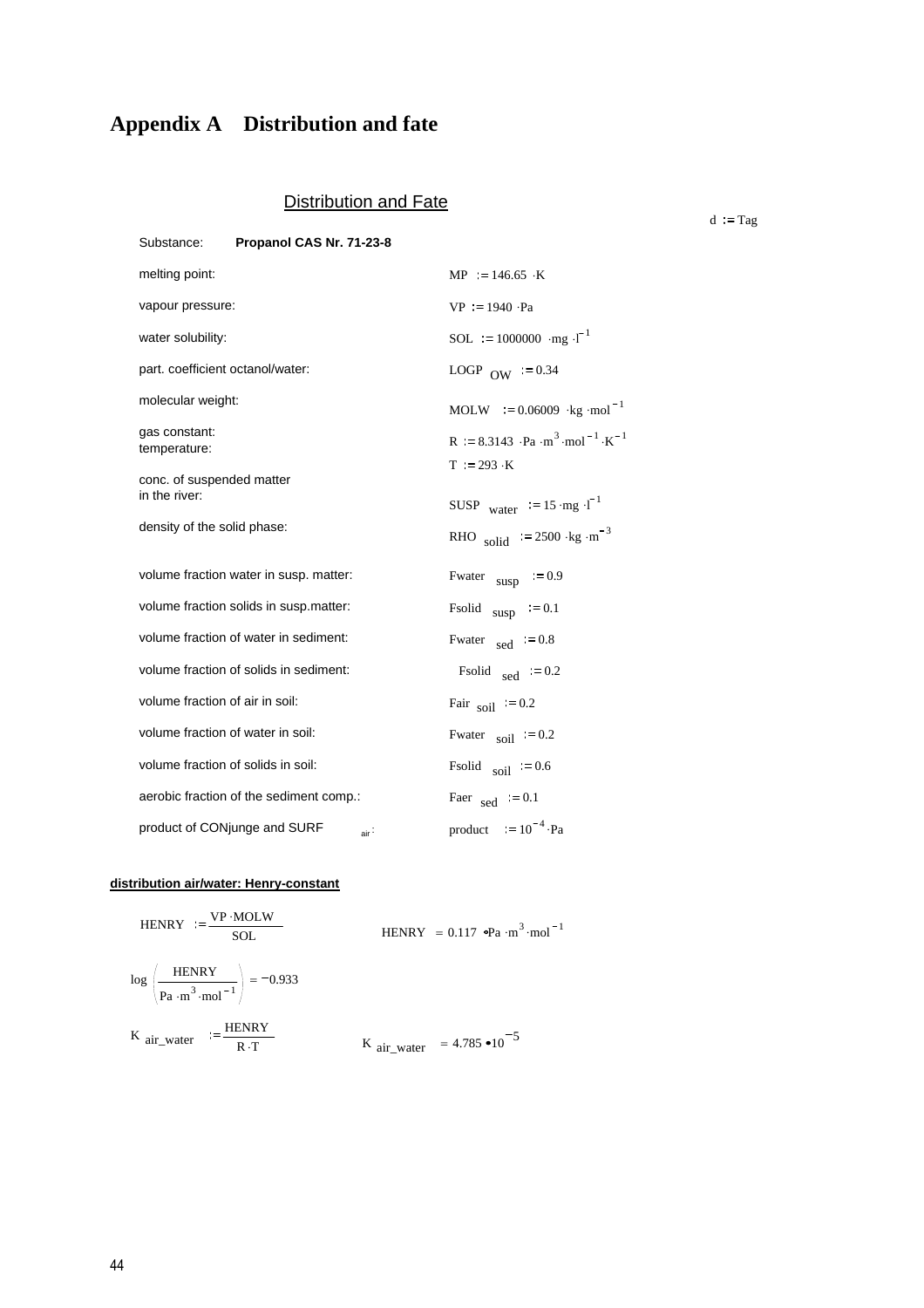### **solid/water-partition ceefficient Kp comp and total compartment/water-partition**  <u>coefficient K<sub>comp\_water</u></u></sub>

| alcohols<br>$a := 0.39$ (a,b from TGD, p. 539)                                                                                                                                              |                                                          |
|---------------------------------------------------------------------------------------------------------------------------------------------------------------------------------------------|----------------------------------------------------------|
| $b := 0.5$<br>$K_{OC} := 10^{a \text{ LOGP}}$ ow $+$ <sup>b</sup> $\cdot$ <sub>1</sub> $\cdot$ kg <sup>-1</sup>                                                                             | $K_{OC} = 4.291$ ol·kg <sup>-1</sup>                     |
| Suspended matter                                                                                                                                                                            |                                                          |
| $Kp$ <sub>susp</sub> = 0.1. $K$ <sub>OC</sub>                                                                                                                                               | $Kp$ <sub>susp</sub> = 0.429 $q \cdot kg^{-1}$           |
| $K_{\text{susp\_water}} :=$ Fwater $_{\text{susp}}$ + Fsolid $_{\text{susp}}$ · Kp $_{\text{susp}}$ · RHO solid                                                                             | $K$ <sub>susp_water</sub> = 1.007                        |
| factor for the calculation of Clocal state                                                                                                                                                  |                                                          |
| $faktor := 1 + Kp$ <sub>susp</sub> · SUSP <sub>water</sub>                                                                                                                                  | $faktor = 1$                                             |
|                                                                                                                                                                                             |                                                          |
| Sediment                                                                                                                                                                                    |                                                          |
| $Kp_{sed}$ = 0.05 K OC                                                                                                                                                                      | $Kp_{sed} = 0.215$ ol·kg <sup>-1</sup>                   |
| $K_{\text{sed\_water}} :=$ Fwater $_{\text{sed}} +$ Fsolid $_{\text{sed}} \cdot$ Kp $_{\text{sed}} \cdot$ RHO $_{\text{solid}}$                                                             | $K_{\text{sed\_water}} = 0.907$                          |
| <u>Soil</u>                                                                                                                                                                                 |                                                          |
| $Kp$ <sub>soil</sub> = 0.02 K <sub>OC</sub>                                                                                                                                                 | $Kp_{\text{soil}} = 0.086 \text{d} \cdot \text{kg}^{-1}$ |
| $K_{\text{soil\_water}} := \text{Fair}_{\text{soil}} \cdot K_{\text{air\_water}} + \text{Fwater}_{\text{soil}} + \text{Fsolid}_{\text{soil}} \cdot K_{\text{P}} + \text{RHO}_{\text{soil}}$ |                                                          |
|                                                                                                                                                                                             | K soil_water = $0.329$                                   |
| Sludge (activated sludge)                                                                                                                                                                   |                                                          |
| $K_{p \text{sludge}}$ = 0.37 $K_{OC}$                                                                                                                                                       | $K_{p\_sludge} = 1.5889 \cdot kg^{-1}$                   |
| Raw sewage                                                                                                                                                                                  |                                                          |
| $K_{p$ _sewage = 0.30 $K_{OC}$                                                                                                                                                              | $K_{p\_sewage} = 1.287 \text{e} \cdot \text{kg}^{-1}$    |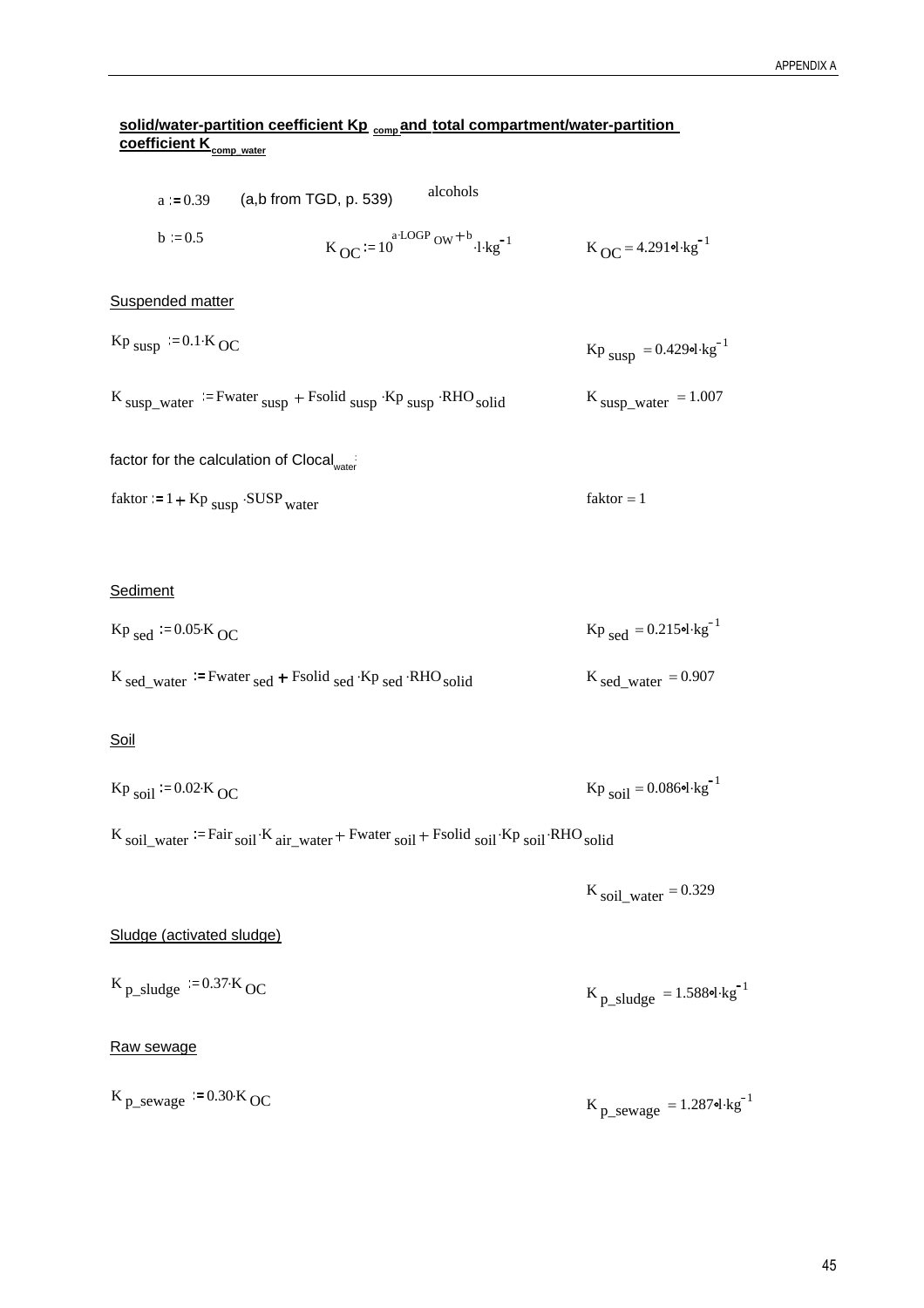#### **Elimination in STPs**

rate constant in STP:  $k = 1 h^{-1}$  elimination P = f ( k, logpow, logH) = 0.678

fraction directed to surface water  $Fstp_{water} = 0.322$ 

#### **biodegradation in different compartments**

surface water

kbio <sub>water</sub>  $:= 0.047 d^{-1}$  (cTGD, table 5)

soil

 $DT50bio$ <sub>soil</sub>  $:= 30 \cdot d$  (cTGD, table 6)

kbio <sub>soil</sub> :=  $\frac{\ln(2)}{\text{DT50}}$ DT50bio <sub>soil</sub> kbio <sub>soil</sub> = 0.023 od<sup>-1</sup>

#### sediment

kbio sed  $:=\frac{\ln(2)}{\text{DT50kio}}$ DT50bio <sub>soil</sub> Faer <sub>sed</sub> . kbio <sub>sed</sub> = 2.31  $\cdot 10^{-3}$   $\cdot d^{-1}$ 

#### **degradation in surface waters**

khydr water  $= 0 \cdot h^{-1}$ 

kphoto water  $= 0 \cdot h^{-1}$ 

kdeg water  $k$ khydr water + kphoto water + kbio water

kdeg  $_{\text{water}} = 0.047$   $\text{d}^{-1}$ 

#### **Atmosphere**

calculation of CONjunge \* SURFaer for the OPS-model

$$
VPL := \frac{VP}{\exp\left(6.79 \cdot \left(1 - \frac{MP}{285 \cdot K}\right)\right)}
$$
 
$$
VP := \text{wenn} (MP > 285 \cdot K, VPL, VP)
$$
 
$$
VP = 1.94 \cdot 10^3 \text{ Pa}
$$
  
Pass 
$$
\text{are} := \frac{\text{product}}{\text{VP} + \text{product}}
$$

degradation in the atmosphere Fass  $_{\text{aer}} = 5.155 \times 10^{-8}$ 

kdeg<sub>air</sub> =  $0.00896$  h<sup>-1</sup> (see AOP-calculation)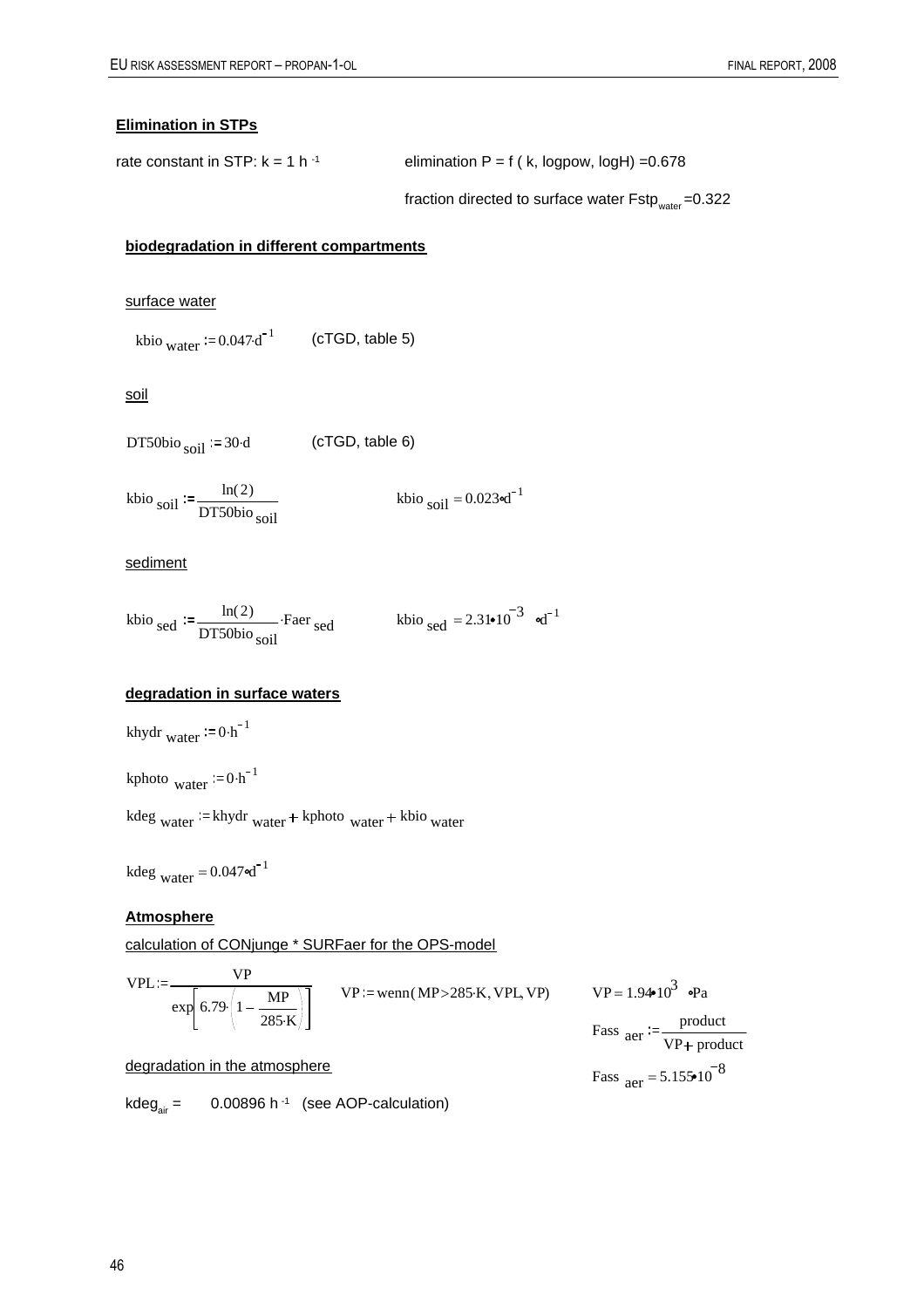| SimpleTreat 3.0 (debugged version, 7 Feb 97)                                                                                                                                                                                    |            |    |                                                                          |                                                                            |             |                                                                         | today is | 20. Jun 07                                                   |               |            |            |               |
|---------------------------------------------------------------------------------------------------------------------------------------------------------------------------------------------------------------------------------|------------|----|--------------------------------------------------------------------------|----------------------------------------------------------------------------|-------------|-------------------------------------------------------------------------|----------|--------------------------------------------------------------|---------------|------------|------------|---------------|
| input                                                                                                                                                                                                                           |            |    |                                                                          |                                                                            |             |                                                                         |          |                                                              |               |            |            |               |
|                                                                                                                                                                                                                                 |            |    |                                                                          | Characterization of the chemical                                           |             |                                                                         |          |                                                              |               |            |            |               |
| Name compound = Propanol                                                                                                                                                                                                        |            |    |                                                                          |                                                                            |             |                                                                         |          |                                                              |               |            |            |               |
|                                                                                                                                                                                                                                 |            |    |                                                                          | <b>Physico-chemical properties</b>                                         |             |                                                                         |          | table 1:                                                     |               |            |            |               |
| Molecular weight =                                                                                                                                                                                                              | 60 T       |    | 1E+02 $\left  \right $ g mol <sup>-1</sup>                               |                                                                            |             | $0,06$ kg mol <sup>-1</sup>                                             |          | Sludge loading rate (SLR) related to hydraulic retentiontime |               |            |            |               |
| $K_{ow} =$                                                                                                                                                                                                                      | $2,19E+00$ |    | $1E+03$ ] $  \cdot \rangle$                                              |                                                                            | $2,188$ (-) |                                                                         |          | (HRT) and sludge retention time (SRT). HRT with primary      |               |            |            |               |
| Vapour pressure =                                                                                                                                                                                                               | 1,94E+03   |    | 1E+00 ]Pa                                                                |                                                                            | 1940 Pa     |                                                                         |          | sedimentation (PS) and without; PS has no influence on SR    |               |            |            |               |
| Solubility $=$                                                                                                                                                                                                                  | 1,00E+06   |    | 1E+02 ] mg $L^{-1}$                                                      |                                                                            |             | $16639 \text{ mol m}^3$                                                 |          | <b>SLR</b>                                                   | HRT (PS)      | <b>HRT</b> | <b>SRT</b> | nitrification |
| $K_a =$                                                                                                                                                                                                                         |            |    | $1E-20$ $ $ $ $ $($ - $)$                                                |                                                                            | $1E-20$ (-) |                                                                         |          | $(kg_{\text{BOD}}kg_{\text{dwt}}^{1} d^{1})$                 | (hr)          | (hr)       | (d)        | $(-)$         |
| $K_b =$                                                                                                                                                                                                                         |            |    | $1E-20$ $ $ $ $ $($ - $)$                                                |                                                                            | $1E-20$ (-) |                                                                         |          | $0.04$ (low)                                                 | 25,9          | 40,5       | 37,0       | yes           |
| Henry constant $(H) =$                                                                                                                                                                                                          | 1,17E-01   |    |                                                                          | 1E-01   $\sqrt{Pa}$ m <sup>3</sup> mol <sup>-1</sup>                       |             | $0,117$ Pa m <sup>3</sup> mol <sup>-1</sup>                             |          | $0.06$ (low)                                                 | 17,3          | 27         | 24,1       | yes           |
| $K_{p}$ (raw sewage) =                                                                                                                                                                                                          |            |    |                                                                          | 7E-01 $\sqrt{\frac{1}{1 + \log_{\text{dwt}}{}}}$                           |             | $0,656$ L kg <sub>dwt</sub>                                             |          | $0.1$ (low)                                                  | 10,4          | 16,2       | 14,1       | yes           |
| $Ko$ (activated sludge) =                                                                                                                                                                                                       |            |    |                                                                          | $8E-01$     L kg <sub>dwt</sub>                                            |             | $0,81$ L kg <sub>dwt</sub>                                              |          | $0.15$ (medium)                                              | 6,9           | 10,8       | 9,2        | yes           |
|                                                                                                                                                                                                                                 |            |    |                                                                          |                                                                            |             |                                                                         |          | 0.2 (medium)                                                 | 5,2           | 8,1        | 6,8        | no            |
|                                                                                                                                                                                                                                 |            |    | <b>Emission scenario</b>                                                 |                                                                            |             |                                                                         |          | 0.3 (high)                                                   | 3,5           | 5,4        | 4,5        | no            |
| $T$ air $=$                                                                                                                                                                                                                     |            |    |                                                                          | 15 ] centigrade                                                            |             | 288 Kelvin                                                              |          | $0.6$ high)                                                  | 1,7           | 2,7        | 2,2        | no            |
| $T$ water $=$                                                                                                                                                                                                                   |            |    |                                                                          | 15 ] centigrade                                                            |             | 288 Kelvin                                                              |          |                                                              |               |            |            |               |
| $Windowspeed =$                                                                                                                                                                                                                 |            |    |                                                                          | $3$ 1 m s <sup>-1</sup>                                                    |             | $3 \text{ m s}^{-1}$                                                    |          |                                                              |               |            |            |               |
| Sewage flow =                                                                                                                                                                                                                   |            |    |                                                                          | 200   $ $   person <sup>-1</sup> d <sup>-1</sup>                           |             | $0,2 \mid m^3$ person <sup>-1</sup> d <sup>-1</sup>                     |          |                                                              |               |            |            |               |
| Number inhabitants =                                                                                                                                                                                                            |            |    |                                                                          | $1E+04$   person                                                           |             | 10000 person                                                            |          |                                                              |               |            |            |               |
| Sludge loading rate (table 1) =                                                                                                                                                                                                 |            |    |                                                                          | $0,15$ ] kg <sub>BOD</sub> kg <sub>dwt</sub> <sup>-1</sup> d <sup>-1</sup> |             | $0,15$ kg <sub>BOD</sub> kg <sub>dwt</sub> <sup>1</sup> d <sup>-1</sup> |          |                                                              |               |            |            |               |
| Bubble or surface aeration: b/s                                                                                                                                                                                                 |            |    |                                                                          | $s \mid  (-)$                                                              |             | $s(-)$                                                                  |          |                                                              |               |            |            |               |
| Emission rate chemical =                                                                                                                                                                                                        |            |    |                                                                          | 1 1 kg $d^1$                                                               |             | $1$ kg d <sup>-1</sup>                                                  |          |                                                              |               |            |            |               |
|                                                                                                                                                                                                                                 |            |    |                                                                          |                                                                            |             |                                                                         |          |                                                              |               |            |            |               |
| table 2: chosen operation parameters                                                                                                                                                                                            |            |    |                                                                          |                                                                            |             |                                                                         |          | table 3:                                                     |               |            |            |               |
| Sludge loading rate $=$                                                                                                                                                                                                         |            |    | $0,15$ kg <sub>BOD</sub> kg <sub>dwt</sub> <sup>-1</sup> d <sup>-1</sup> |                                                                            |             |                                                                         |          | Concentration in raw sewage calculated from                  |               |            |            |               |
| with primary sedimentation                                                                                                                                                                                                      |            |    |                                                                          |                                                                            |             |                                                                         |          | the default emission rate of the chemical                    |               |            |            |               |
| $HRT =$                                                                                                                                                                                                                         | $6,9$ hr   |    |                                                                          |                                                                            |             |                                                                         |          | C total raw sewage= $\frac{5,0E-01}{mg}$ $\Gamma$            |               |            |            |               |
| $SRT =$                                                                                                                                                                                                                         | $9,2$ d    |    |                                                                          |                                                                            |             |                                                                         |          | $Dis solved =$                                               | 100 %         |            |            |               |
| without primary sedimentation                                                                                                                                                                                                   |            |    |                                                                          |                                                                            |             |                                                                         |          | C dissolved = $\frac{5,0E-01}{mg}$ i <sup>-1</sup>           |               |            |            |               |
| $HRT =$                                                                                                                                                                                                                         | $10,8$ hr  |    |                                                                          |                                                                            |             |                                                                         |          | C in solids $=$                                              | 3,3E-01 mg kg |            |            |               |
| $SRT =$                                                                                                                                                                                                                         | $9,2$ d    |    |                                                                          |                                                                            |             |                                                                         |          |                                                              |               |            |            |               |
|                                                                                                                                                                                                                                 |            |    |                                                                          |                                                                            |             |                                                                         |          |                                                              |               |            |            |               |
|                                                                                                                                                                                                                                 |            |    |                                                                          | <b>Biodegradation in activated sludge</b>                                  |             |                                                                         |          |                                                              |               |            |            |               |
| Temperature dependence (y/n)                                                                                                                                                                                                    |            |    |                                                                          | $n \mid \cdot \mid (-)$                                                    | n           |                                                                         |          |                                                              |               |            |            |               |
|                                                                                                                                                                                                                                 |            |    |                                                                          |                                                                            |             |                                                                         |          |                                                              |               |            |            |               |
| Method 1: estimated from OECD/EU standardized biodegradability tests (USES 2.0)                                                                                                                                                 |            |    |                                                                          |                                                                            |             |                                                                         |          |                                                              |               |            |            |               |
| Assumption: degradation according to first order kinetics with respect to the concentration in the aqueous                                                                                                                      |            |    |                                                                          |                                                                            |             |                                                                         |          |                                                              |               |            |            |               |
| phase of activated sludge, implying that the chemical adsorbed to solids is not available for biodegradation.                                                                                                                   |            |    |                                                                          |                                                                            |             |                                                                         |          |                                                              |               |            |            |               |
| The following values are recommended:                                                                                                                                                                                           |            |    |                                                                          |                                                                            |             |                                                                         |          |                                                              |               |            |            |               |
| Readily biodegradable, fulfilling 10 d window criterion: range is 1 to 3 hr <sup>-1</sup> (TGD-EU: 1 hr <sup>-1</sup> )                                                                                                         |            |    |                                                                          |                                                                            |             |                                                                         |          |                                                              |               |            |            |               |
| Readily biodegradable, not fulfilling 10 d window criterion: range is 0.3 to 1 hr <sup>-1</sup> (TGD-EU: 0.3 hr <sup>-1</sup> )                                                                                                 |            |    |                                                                          |                                                                            |             |                                                                         |          |                                                              |               |            |            |               |
| Inherently biodegradable in MITI II and within 10 d in the Zahn-Wellens (window = 3 d): range is 0.1 to 0.3 hr <sup>1</sup><br>Inherently biodegradable: range is 0 .01 to 0.1 hr <sup>-1</sup> (TGD-EU: 0.1 hr <sup>-1</sup> ) |            |    |                                                                          |                                                                            |             |                                                                         |          |                                                              |               |            |            |               |
|                                                                                                                                                                                                                                 |            |    |                                                                          |                                                                            |             |                                                                         |          |                                                              |               |            |            |               |
| k biodeg $1 =$                                                                                                                                                                                                                  | 1          |    |                                                                          | $0$   $hr-1$                                                               |             | $3E-04$ s <sup>-1</sup> , T water = 15 C                                |          |                                                              |               |            |            |               |
|                                                                                                                                                                                                                                 |            |    |                                                                          |                                                                            |             |                                                                         |          |                                                              |               |            |            |               |
| Method 2: chemical is biodegradable in activated sludge batch test (draft ISO test)                                                                                                                                             |            |    |                                                                          |                                                                            |             |                                                                         |          |                                                              |               |            |            |               |
| Assumption: degradation according to first order kinetics with respect to the concentration in the slurry phase,                                                                                                                |            |    |                                                                          |                                                                            |             |                                                                         |          |                                                              |               |            |            |               |
| implying that biodegradation occurs both in the aqueous and the solids phase of activated sludge.                                                                                                                               |            |    |                                                                          |                                                                            |             |                                                                         |          |                                                              |               |            |            |               |
|                                                                                                                                                                                                                                 |            |    |                                                                          |                                                                            |             |                                                                         |          |                                                              |               |            |            |               |
| k biodeg $2 =$                                                                                                                                                                                                                  |            |    |                                                                          | $0$ ] $hr1$                                                                |             | ,T water = 15 $ C $<br>$0 s^{-1} $                                      |          |                                                              |               |            |            |               |
| Method 3: chemical is biodegradable in activated sludge, Monod Kinetics                                                                                                                                                         |            |    |                                                                          |                                                                            |             |                                                                         |          |                                                              |               |            |            |               |
| Assumption: biodegradation in the aqueous phase of activated sludge, however, the rate constant is                                                                                                                              |            |    |                                                                          |                                                                            |             |                                                                         |          |                                                              |               |            |            |               |
| a function of the influent concentration, 8max and Ks and the sludge retention time. Default values                                                                                                                             |            |    |                                                                          |                                                                            |             |                                                                         |          |                                                              |               |            |            |               |
| for 8max and Ks pertain to readily biodegradable chemicals.                                                                                                                                                                     |            |    |                                                                          |                                                                            |             |                                                                         |          |                                                              |               |            |            |               |
|                                                                                                                                                                                                                                 |            |    |                                                                          |                                                                            |             |                                                                         |          |                                                              |               |            |            |               |
| $8_{\text{max}} =$                                                                                                                                                                                                              |            |    | 2                                                                        | 1 <sup>d</sup>                                                             |             | $2 d^T$                                                                 |          |                                                              |               |            |            |               |
| $K_s =$                                                                                                                                                                                                                         |            | I. |                                                                          | $0,5$ ] mg L                                                               |             | $0.5 \, \text{mg L}$                                                    |          |                                                              |               |            |            |               |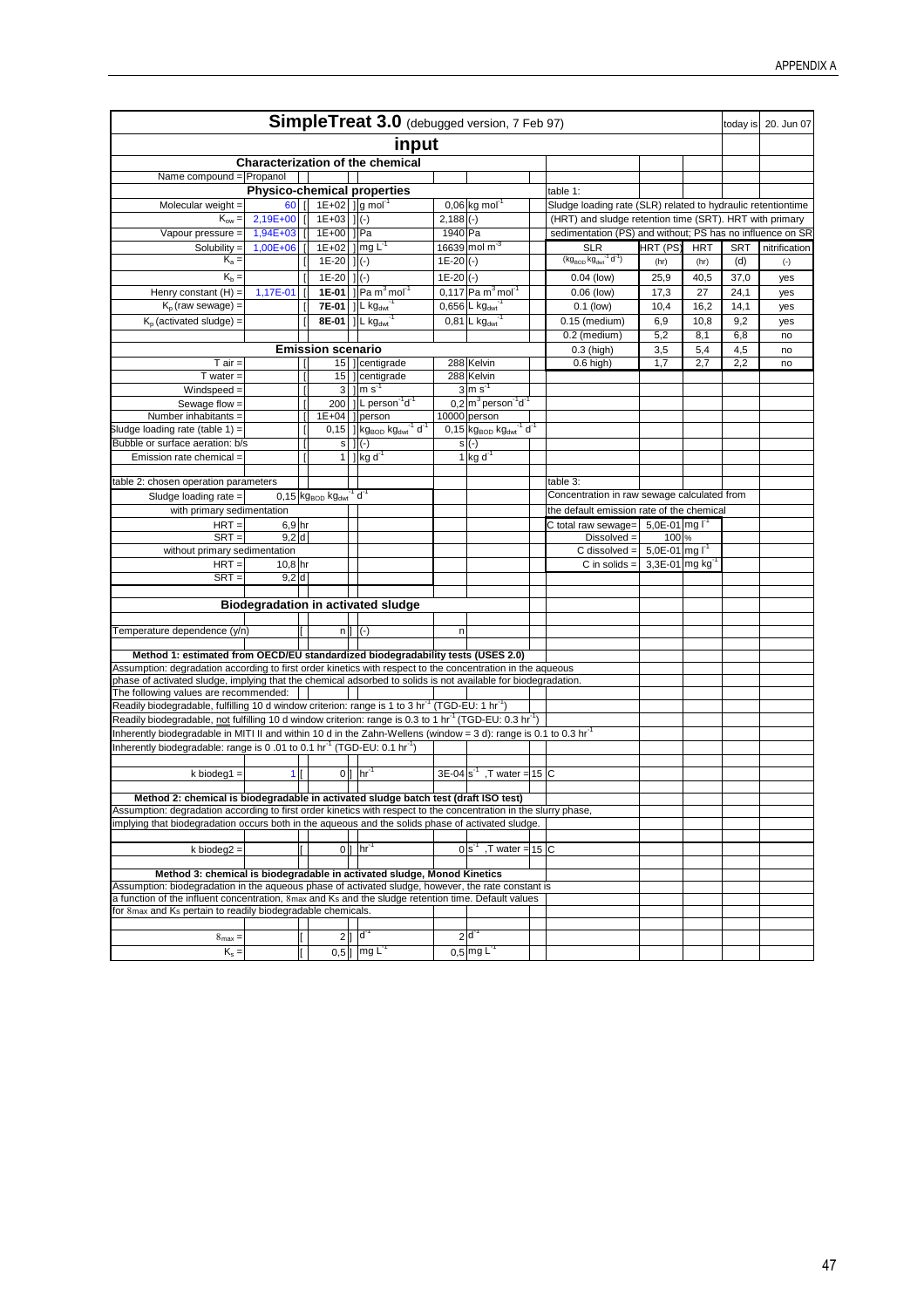|                                            | <b>output of SimpleTreat 3.0</b> (debugged version, 7 Feb 97) |                                                     |                                |                   |                                            |                                                |                                        | today is ########             |                   |  |
|--------------------------------------------|---------------------------------------------------------------|-----------------------------------------------------|--------------------------------|-------------------|--------------------------------------------|------------------------------------------------|----------------------------------------|-------------------------------|-------------------|--|
|                                            | report of Propanol                                            |                                                     |                                |                   |                                            |                                                |                                        |                               |                   |  |
| including primary sedimentation            |                                                               |                                                     |                                |                   |                                            |                                                |                                        |                               |                   |  |
| Elimination in the primary settler         |                                                               |                                                     |                                |                   |                                            |                                                |                                        |                               |                   |  |
|                                            | volatilization                                                | 0.0                                                 |                                |                   |                                            |                                                |                                        |                               |                   |  |
|                                            | via primary sludge                                            | 0.0                                                 |                                |                   |                                            |                                                |                                        |                               |                   |  |
|                                            | total                                                         | $0.0\%$                                             |                                |                   |                                            |                                                |                                        |                               |                   |  |
|                                            |                                                               |                                                     |                                |                   | without primary sedimentation              |                                                |                                        |                               |                   |  |
| Elimination in the aerator                 |                                                               |                                                     |                                |                   | Elimination in the aerator                 |                                                |                                        |                               |                   |  |
|                                            | stripping                                                     | 0.0                                                 |                                |                   |                                            | stripping                                      | 0.0                                    |                               |                   |  |
|                                            | biodegradation                                                | 87,3                                                |                                |                   |                                            | biodegradation                                 | 91,5                                   |                               |                   |  |
|                                            | total                                                         | 87,3 %                                              |                                |                   |                                            | total                                          | 91,5%                                  |                               |                   |  |
|                                            |                                                               |                                                     |                                |                   |                                            |                                                |                                        |                               |                   |  |
| Elimination in the solids liquid separator |                                                               |                                                     |                                |                   | Elimination in the solids liquid separator |                                                |                                        |                               |                   |  |
|                                            | volatilization                                                | 0.0                                                 |                                |                   |                                            | volatilization                                 | 0.0                                    |                               |                   |  |
|                                            | via surplus sludge                                            | 0.0                                                 |                                |                   |                                            | via surplus sludge                             | 0,0                                    |                               |                   |  |
|                                            | total                                                         | $0,0\%$                                             |                                |                   |                                            | total                                          | $0.0\%$                                |                               |                   |  |
|                                            |                                                               |                                                     |                                |                   |                                            |                                                |                                        |                               |                   |  |
| Total elimination from waste water         |                                                               | 87,4 %                                              |                                |                   | Total elimination from waste water         |                                                | 91,5%                                  |                               |                   |  |
| Total emission via effluent                |                                                               |                                                     | 12,6 %------ V                 |                   | Total emission via effluent                |                                                |                                        | $8,5$ %------V                |                   |  |
|                                            |                                                               |                                                     |                                | 12,64 % dissolved |                                            |                                                |                                        |                               | 8,46 % dissolved  |  |
|                                            |                                                               |                                                     |                                | 0,00 % associated |                                            |                                                |                                        |                               | 0.00 % associated |  |
|                                            | balance                                                       | 100.0 %                                             |                                |                   |                                            | balance                                        | 100.0%                                 |                               |                   |  |
|                                            |                                                               |                                                     |                                |                   |                                            |                                                |                                        |                               |                   |  |
| Summary of distribution                    |                                                               |                                                     |                                |                   | Summary of distribution                    |                                                |                                        |                               |                   |  |
|                                            | to air                                                        | 0.1                                                 |                                |                   |                                            | to air                                         | 0.0                                    |                               |                   |  |
|                                            | to water                                                      | 12.6                                                |                                |                   |                                            | to water                                       | 8.5                                    |                               |                   |  |
|                                            | via primary sludge                                            | 0,0                                                 |                                |                   |                                            | via surplus sludge                             | 0,0                                    |                               |                   |  |
|                                            | via surplus sludge                                            | 0,0                                                 |                                |                   |                                            | degraded                                       | 91,5                                   |                               |                   |  |
|                                            | degraded                                                      | 87,3                                                |                                |                   |                                            | total                                          | 100.0%                                 |                               |                   |  |
|                                            | total                                                         | 100,0 %                                             |                                |                   |                                            |                                                |                                        |                               |                   |  |
|                                            |                                                               |                                                     |                                |                   |                                            |                                                |                                        |                               |                   |  |
| Concentrations                             |                                                               |                                                     |                                |                   | Concentrations                             |                                                |                                        |                               |                   |  |
|                                            | in air                                                        | 9,79E-09 g m <sup>-3</sup>                          |                                |                   |                                            | in air                                         | 4,13E-09 $g m3$                        |                               |                   |  |
|                                            | in combined sludge                                            | 2,62E-01 mg kg <sup>-1</sup>                        |                                |                   |                                            | in surplus sludge                              | 3,48E-02 mg kg <sup>-1</sup>           |                               |                   |  |
|                                            |                                                               | in primary sludge: 3,28E-01 mg kg <sup>-1</sup>     |                                |                   |                                            | in effluent (total)                            | 4,23E-02 mg l <sup>1</sup>             |                               |                   |  |
|                                            |                                                               | in surplus sludge: 5,14E-02 mg kg <sup>-1</sup>     |                                |                   |                                            |                                                |                                        | dissolved $4,23E-02$ mg $I^1$ |                   |  |
|                                            | in effluent (total)                                           | $0.06319$ mg $I^1$                                  |                                |                   |                                            |                                                | associated 1,04E-06 mg I <sup>-1</sup> |                               |                   |  |
|                                            |                                                               |                                                     | dissolved 6,32E-02 mg $I^{-1}$ |                   |                                            | in solids effluent                             | 3,48E-02 mg kg <sup>-1</sup>           |                               |                   |  |
|                                            |                                                               | associated 1,54E-06 mg l <sup>-1</sup>              |                                |                   |                                            |                                                |                                        |                               |                   |  |
|                                            | in solids effluent                                            | 5,14E-02 mg kg <sup>-1</sup>                        |                                |                   |                                            |                                                |                                        |                               |                   |  |
|                                            |                                                               |                                                     |                                |                   |                                            |                                                |                                        |                               |                   |  |
|                                            |                                                               |                                                     |                                |                   |                                            |                                                |                                        |                               |                   |  |
|                                            | Operation of the plant equipped with a primary settler        |                                                     |                                |                   |                                            | Operation of the plant without primary settler |                                        |                               |                   |  |
| Sludge loading rate =                      |                                                               | $0,15$ kg BOD (kg dw) <sup>-1</sup> d <sup>-1</sup> |                                |                   | Sludge loading rate =                      |                                                | 0,15 kg BOD (kg dw) $^{-1}$ d $^{-1}$  |                               |                   |  |
| $HRT =$                                    | 6.9h                                                          |                                                     |                                |                   | $HRT =$                                    | $10,8$ h                                       |                                        |                               |                   |  |
| $SRT =$                                    | 9.20 d                                                        |                                                     |                                |                   | $SRT =$                                    | 9.20 <sub>d</sub>                              |                                        |                               |                   |  |
| Aeration mode =                            | surface aeration                                              |                                                     |                                |                   | Aeration mode =                            | surface aeration                               |                                        |                               |                   |  |
| Primary sludge =                           |                                                               | 6,00E+02 kg dry weight $d^1$                        |                                |                   | Surplus sludge =                           |                                                | 3,31E+02 kg dry weight $d-1$           |                               |                   |  |
| Surplus sludge =                           |                                                               | 1,90E+02 kg dry weight $d^1$                        |                                |                   | Total wastewater =                         | $2,00E+03 \text{ m}^3 \text{ d}^1$             |                                        |                               |                   |  |
| Total sludge $=$                           |                                                               | 7,90E+02 kg dry weight $d^1$                        |                                |                   |                                            |                                                |                                        |                               |                   |  |
| Total wastewater =                         | $2.00E + 03 m3 d-1$                                           |                                                     |                                |                   |                                            |                                                |                                        |                               |                   |  |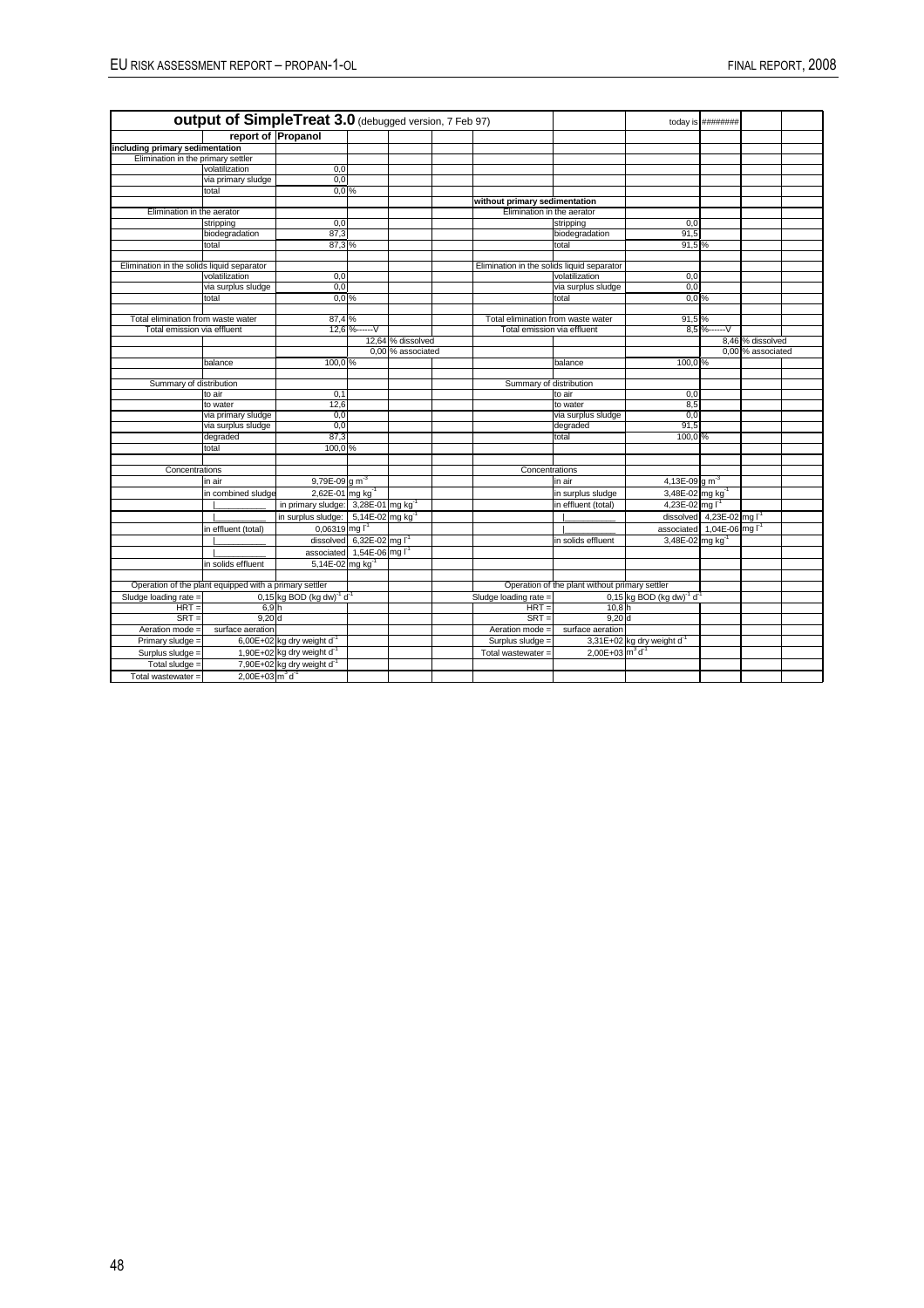# **Appendix B Clocalwater Calculation for Processing, Formulation and Use**

#### **Estimation of Clocal water at formulation of household chemicals (pharmaceutics, disinfectants, cosmetics and cleaning/washing agents) status: formulation, IC:5 UC:48**  $\mu$ g := 10<sup>-9</sup>·kg

|                                                               | $  -$                                                             |
|---------------------------------------------------------------|-------------------------------------------------------------------|
| chemical: Propanol CAS-Nr.: 71-23-8                           | $d := 86400s$                                                     |
|                                                               | $a := 365 \text{ d}$                                              |
| Total annual tonnage of chemical:                             | TONNAGE:= $1000$ tonne $\cdot a^{-1}$                             |
| Release factor (TGD, table A2.1):                             | $f_{\text{emission}} := 0.003$                                    |
| Fraction of main source (B-table: 2.1, 10% rule):             | Fmainsource $:= 0.4$                                              |
| Waste water flow of wwtp:                                     | EFFLUENT <sub>stp</sub> $:= 2000 \text{ m}^3 \cdot \text{d}^{-1}$ |
| Duration of emission (B-table:2.1):                           |                                                                   |
| Fraction of emission directed to water:                       | Temission $:= 300 \cdot d \cdot a^{-1}$                           |
| (SimpleTreat; k:1 h <sup>-1</sup> ; logPow:0.34 ; logH:-0.93) | Fstp water $= 12.6\%$                                             |
| Dilution factor (TGD):                                        | $DILUTION = 10$                                                   |
| Factor (1+Kp * SUSPwater):                                    |                                                                   |

#### *Emission per day*:



#### *Influent concentration:*

Clocal <sub>inf</sub> Elocal <sub>water</sub> EFFLUENT<sub>stp</sub>

Clocal  $_{\text{inf}} = 2$  mg $\cdot$  $\overline{I}^{-1}$ 

 $FACTOR := 1$ 

#### *Effluent concentration:*

Clocal  $_{\text{eff}}$ :=Clocal  $_{\text{inf}}$ ·Fstp water . Clocal  $_{\text{eff}}$  = 0.252 mg · $\Gamma$ <sup>1</sup>

**Concentration in surface water:**

Clocal water  $\frac{Clocal_{\text{eff}}}{\text{FACTOR-DILUTION}}$   $\frac{Clocal_{\text{water}}}{\text{Clocal}_{\text{water}}} = 25.2 \text{kg} \cdot \text{L}^{-1}$ 

#### *Total release for the regional model ( without elimination in STPs ):*

RELEASE = TONNAGE  $f_{emission}$  RELEASE = 3  $\phi$  and  $a^{-1}$ 

## *Annual average local concentration in water:*

 $\text{Clocal}_{\text{water\_ann}}$  = Clocal <sub>water</sub>  $\frac{\text{Temission}}{\text{Coul}_{\text{water\_ann}}}$  $365 \cdot d \cdot a^{-1}$ 

Clocal water\_ann =  $0.021$  mg  $I^{-1}$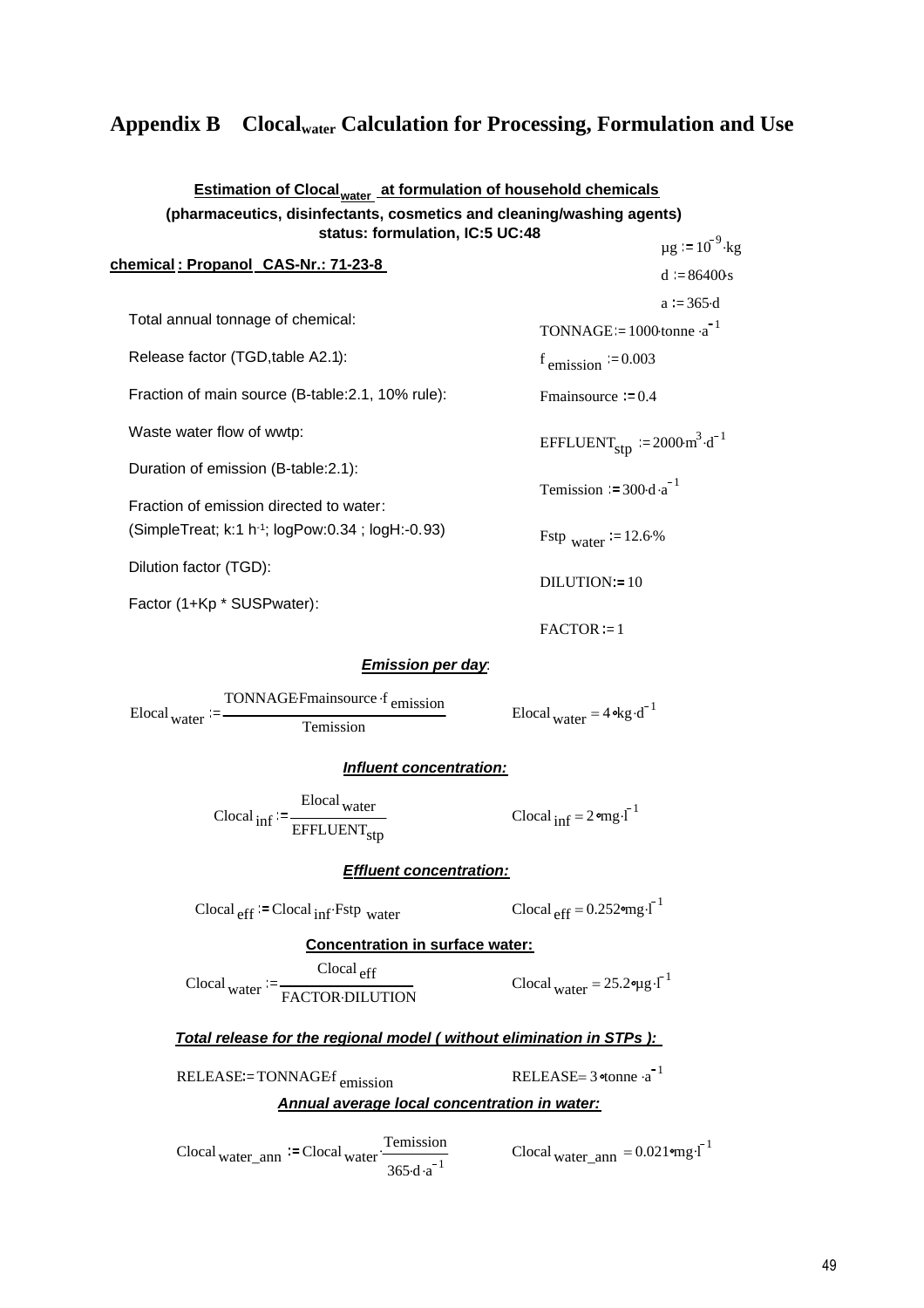# <u>Estimation of Clocal<sub>water</sub>\_at formulation of\_solvent\_(IC = other)</u>

 **status: TGD,A+B table, IC - 0**

| chemical: Propanol CAS-Nr.: 71-23-8                                                                     |                                                                   | $\mu$ g = 10 <sup>-9</sup> ·kg<br>$d := 86400s$ |
|---------------------------------------------------------------------------------------------------------|-------------------------------------------------------------------|-------------------------------------------------|
| Total annual tonnage of chemical:                                                                       | TONNAGE:= $100$ ·tonne ·a <sup>-1</sup>                           | $a := 365 \cdot d$                              |
| Release factor (A 2.1):                                                                                 | f emission $= 0.02$                                               |                                                 |
| Fraction of main source (B 2.8):                                                                        | Fmainsource $:= 1$                                                |                                                 |
| Waste water flow of wwtp:                                                                               | EFFLUENT <sub>stp</sub> := $2000 \text{ m}^3 \cdot \text{d}^{-1}$ |                                                 |
| Duration of emission (B 2.8):                                                                           | Temission $:= 200 \cdot d \cdot a^{-1}$                           |                                                 |
| Fraction of emission directed to water:<br>(SimpleTreat; k:1h-1; logPow:0.34; logH:-0.93)               | Fstp water $= 12.6\%$                                             |                                                 |
| Dilution factor (TGD):                                                                                  | $DILUTION = 10$                                                   |                                                 |
| Factor (1+Kp * SUSPwater):                                                                              | $FACTOR := 1$                                                     |                                                 |
| <b>Emission per day</b>                                                                                 |                                                                   |                                                 |
| Elocal <sub>water</sub> := $\frac{TONNAGEF \text{man} source \cdot f \text{ emission}}{T}$<br>Temission | Elocal <sub>water</sub> = $10 \text{ kg} \cdot d^{-1}$            |                                                 |
| Influent concentration:                                                                                 |                                                                   |                                                 |
| Clocal <sub>inf</sub> := $\frac{\text{Elocal water}}{\text{EFFLUENT}_{\text{stp}}}$                     | Clocal $_{\text{inf}} = 5$ omg.                                   |                                                 |
| <b>Effluent concentration:</b>                                                                          |                                                                   |                                                 |
| $\text{Clocal}_{\text{eff}}$ := Clocal <sub>inf</sub> $\text{Fstp}_{\text{water}}$                      | Clocal $_{eff}$ = 0.63 $_{cm}$ g.                                 |                                                 |
| <b>Concentration in surface water:</b>                                                                  |                                                                   |                                                 |
| $\text{Clocal}_{\text{eff}}$<br>$\text{Closed}_{\text{water}} := \frac{1}{\text{FACTOR-DILUTION}}$      | Clocal <sub>water</sub> = $63 \text{ erg} \cdot l^{-1}$           |                                                 |
| Total release for the regional model (without elimination in STPs):                                     |                                                                   |                                                 |
| RELEASE = TONNAGEf emission                                                                             | RELEASE= $2 \times 2 \times 1$                                    |                                                 |
| Annual average local concentration in water:                                                            |                                                                   |                                                 |
| Temission<br>Clocal water ann $=$ Clocal water $\frac{1}{2}$<br>$365 \cdot d \cdot a^{-1}$              | Clocal <sub>water_ann</sub> = $34.5 \mu g \cdot \overline{I}^1$   |                                                 |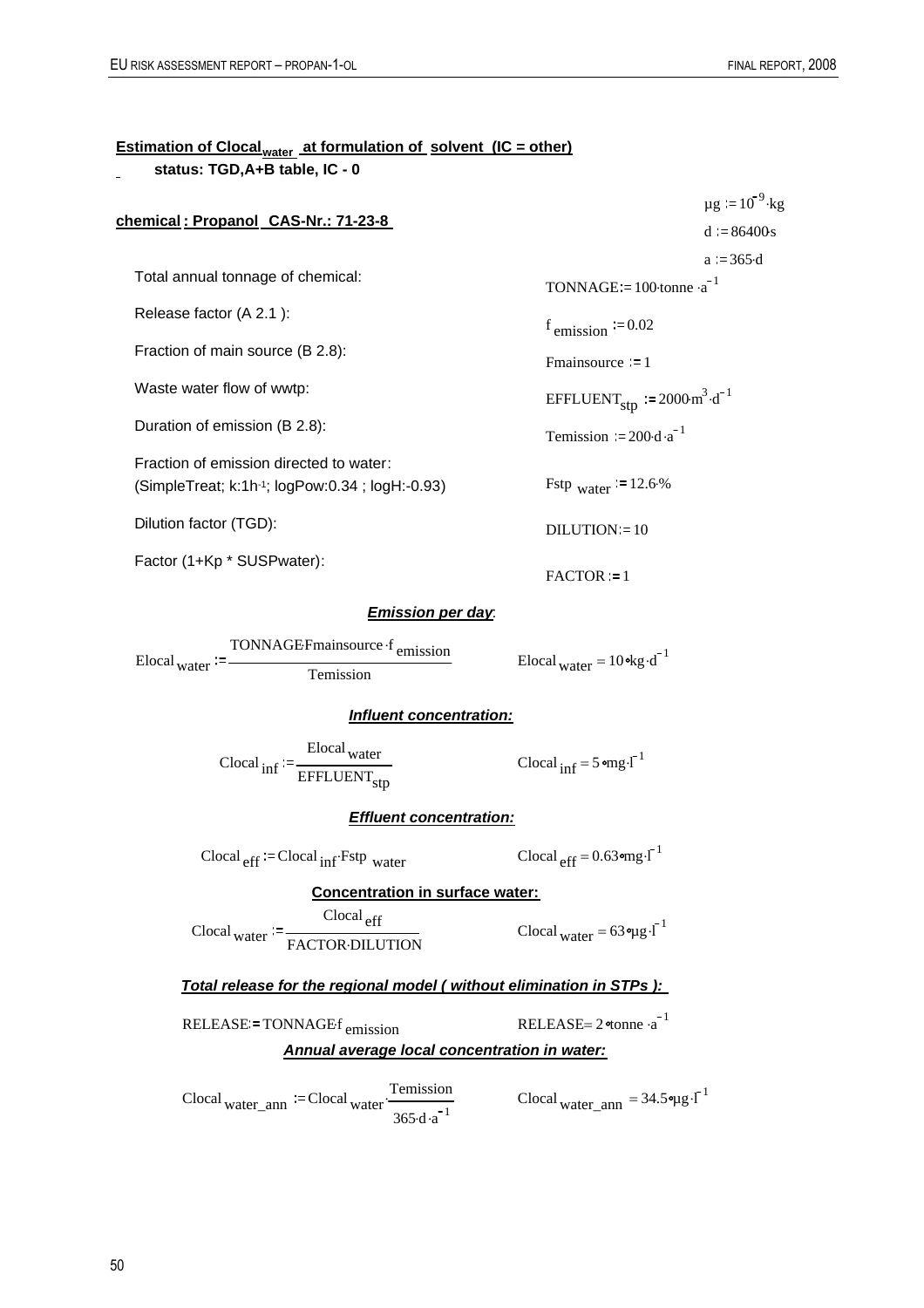#### **Estimation of Clocal<sub>water</sub> at formulation of chemicals for paints, laques and varnishes (used as a solvent) status: TGD,A+B table, IC:14,UC:48**

| chemical: Propanol CAS-Nr.: 71-23-8                                                                  |                                                                            | $\mu$ g := 10 <sup>-9</sup> ·kg |
|------------------------------------------------------------------------------------------------------|----------------------------------------------------------------------------|---------------------------------|
|                                                                                                      |                                                                            | $d := 86400s$                   |
| Total annual tonnage of chemical:                                                                    | TONNAGE:= $600$ -tonne $\cdot a^{-1}$                                      | $a := 365 \text{ d}$            |
| Release factor (A 2.1):                                                                              | $f_{\text{emission}} := 0.02$                                              |                                 |
| Fraction of main source (B 2.10):                                                                    | Fmainsource $:= 1$                                                         |                                 |
| Waste water flow of wwtp:                                                                            | EFFLUENT <sub>stp</sub> $:= 2000 \text{ m}^3 \cdot \text{d}^{-1}$          |                                 |
| Duration of emission (B 2.10):                                                                       | Temission := $300 \cdot d \cdot a^{-1}$                                    |                                 |
| Fraction of emission directed to water:<br>(SimpleTreat; k:1h-1; logPow:0.34; logH:-0.93)            | Fstp water $= 12.6\%$                                                      |                                 |
| Dilution factor (TGD):                                                                               | $DILUTION = 10$                                                            |                                 |
| Factor (1+Kp * SUSPwater):                                                                           | $FACTOR := 1$                                                              |                                 |
| <b>Emission per day</b>                                                                              |                                                                            |                                 |
| TONNAGEFmainsource f emission<br>Elocal $_{\text{water}} :=$<br>Temission                            | Elocal water = $40$ %g $\cdot d^{-1}$                                      |                                 |
| Influent concentration:                                                                              |                                                                            |                                 |
| Clocal $_{\text{inf}} := \frac{\text{Elocal water}}{\text{EFFLUENT}_{\text{stp}}}$                   | Clocal $_{\text{inf}} = 20 \text{ erg} \cdot \overline{1}^{-1}$            |                                 |
| <b>Effluent concentration:</b>                                                                       |                                                                            |                                 |
| $\text{Clocal}_{\text{eff}}$ = Clocal $_{\text{inf}}$ Fstp water                                     | Clocal $_{\text{eff}}$ = 2.52 $\text{mg·l}^{-1}$                           |                                 |
| <b>Concentration in surface water:</b>                                                               |                                                                            |                                 |
| $\frac{Clocal_{\text{eff}}}{\text{FACTOR-DILUTION}}$                                                 | Clocal <sub>water</sub> = $252$ $\mu$ g · $I^{-1}$                         |                                 |
| Total release for the regional model (without elimination in STPs):                                  |                                                                            |                                 |
| RELEASE = TONNAGEf emission                                                                          | RELEASE= $12$ <sup><math>\sigma</math></sup> tonne $\cdot$ a <sup>-1</sup> |                                 |
| Annual average local concentration in water:                                                         |                                                                            |                                 |
| $\text{Clocal}_{\text{water\_ann}}$ = Clocal <sub>water</sub> $\frac{\text{Temission}}{\text{Coul}}$ | Clocal water ann = $207.1$ $\mu$ g · $I^{-1}$                              |                                 |

 $365 \cdot d \cdot a^{-1}$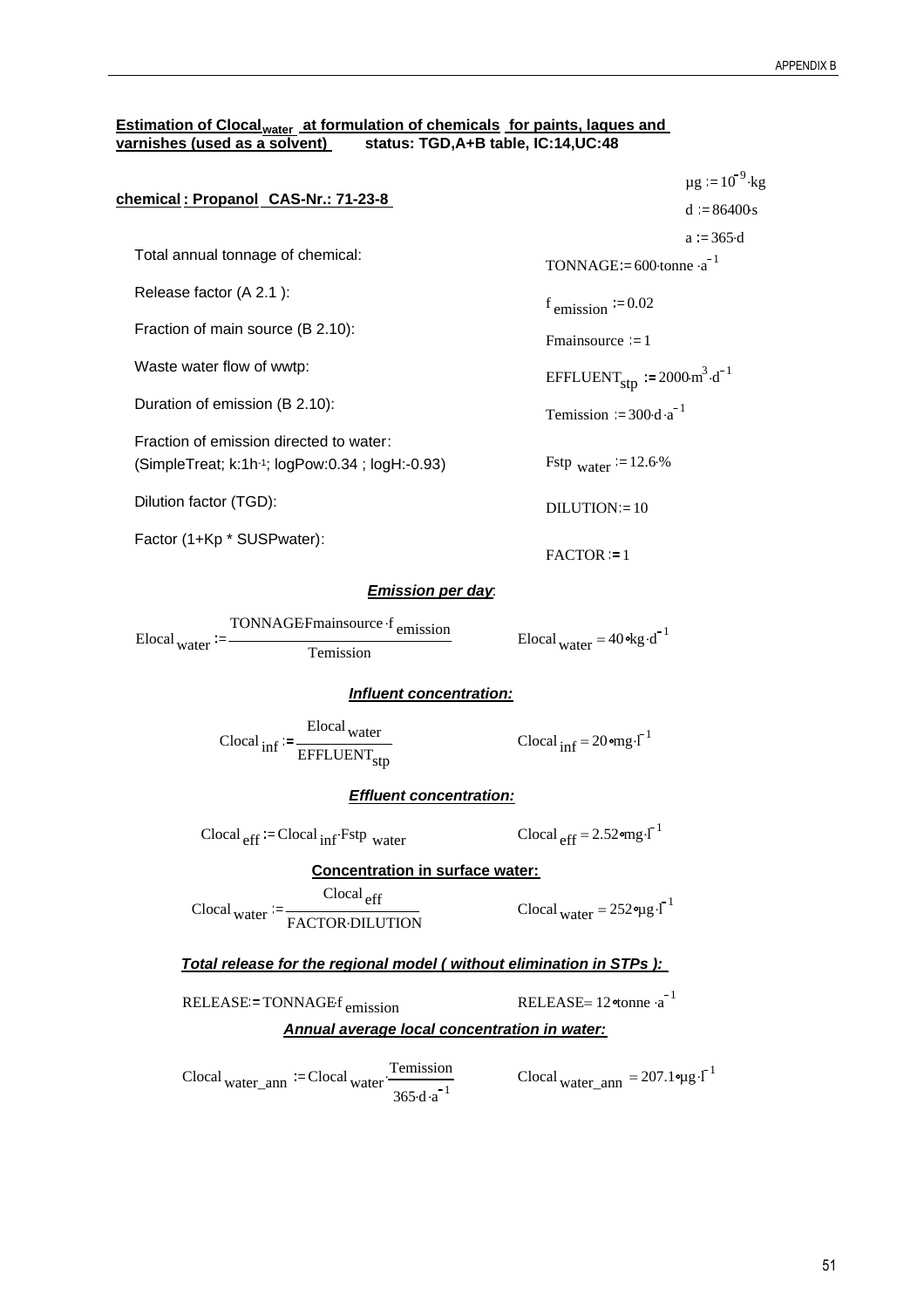# **Calculation of PEC<sub>local</sub> for aquatic compartment during processing of Propanol generic scenario (without specific wwtp) status: TGD,ESD, IC-3**

|                                                                                                         |                                         | $d := 86400s$                   |
|---------------------------------------------------------------------------------------------------------|-----------------------------------------|---------------------------------|
| chemical:<br><b>Propanol</b>                                                                            |                                         | $a := 365 \cdot d$              |
|                                                                                                         |                                         | $\mu$ g := 10 <sup>-9</sup> ·kg |
| Processing volume:                                                                                      | T := 5000-tonne $\cdot a^{-1}$          |                                 |
| Emission factor for processing; (TGD, tab. A3.3):                                                       | f:= $0.7\%$                             |                                 |
| Fraction of the main source - processing (on-site)                                                      | $f_{\text{mainsource}} := 1$            |                                 |
| Duration of emission for processing; (on-site):                                                         | Temission $:= 300 \cdot d \cdot a^{-1}$ |                                 |
| Fraction of emission directed to water:<br>(Simple-Treat, k:1h-1; $logH$ :-0,93; $logK_{\infty}$ :0,34) | Fstp water $= 12.6\%$                   |                                 |
| River flow rate for processing (TGD):                                                                   | FLOW:= $60 \cdot m^3 \cdot s^{-1}$      |                                 |
| Factor $(1 + K_p * SUBPwater)$ :                                                                        | $FACTOR := 1$                           |                                 |
|                                                                                                         |                                         |                                 |

Release RELEASE:=T.f

RELEASE= $95.89$ <sup>d</sup> kg·d<sup>-1</sup>

#### **processing**

Emission per day:

 $T \cdot f$ Temission

Elocal water =  $116.67$  kg $\cdot$ d<sup>-1</sup>

#### **Concentration in surface water:**

Clocal water Elocal <sub>water</sub> Fstp water FLOW FACTOR

Clocal <sub>water</sub> =  $2.84$   $\mu$ g ·l<sup>-1</sup>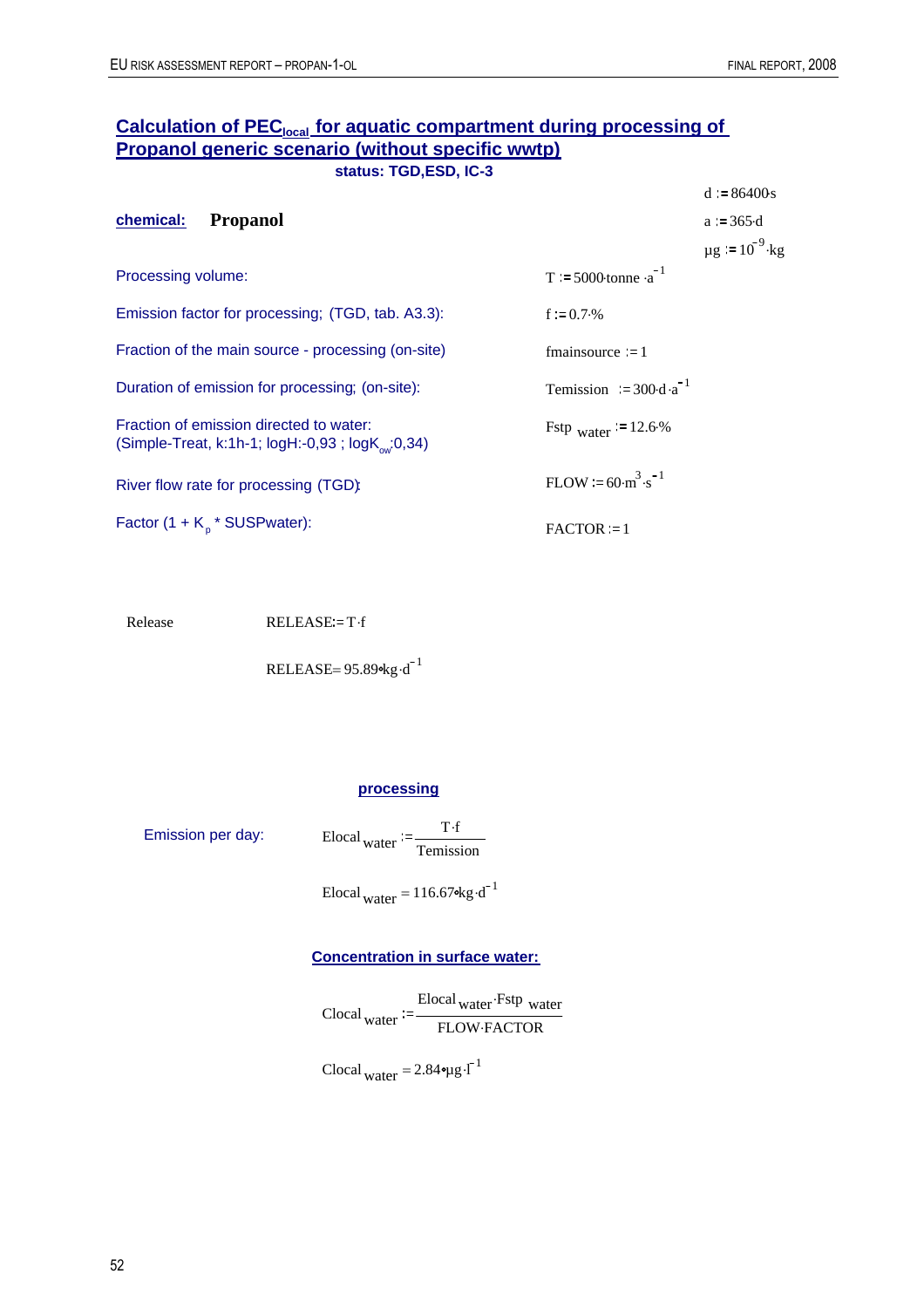| Estimation of Clocal <sub>water</sub> of chemicals for processing of solvents (IC = 0)<br>status: TGD, A+B table, IC - 0, MC:3 |                                                                        |  |  |  |
|--------------------------------------------------------------------------------------------------------------------------------|------------------------------------------------------------------------|--|--|--|
|                                                                                                                                | $d := 86400s$                                                          |  |  |  |
| chemical: Propanol CAS-Nr.: 71-23-8                                                                                            | $a := 365 \cdot d$                                                     |  |  |  |
|                                                                                                                                |                                                                        |  |  |  |
| Total annual tonnage of chemical:                                                                                              | TONNAGE:= $100$ -tonne $\cdot a^{-1}$                                  |  |  |  |
| Release factor (A 3.16):                                                                                                       | $f_{\text{emission}} := 0.01$                                          |  |  |  |
| Fraction of main source (B 3.14):                                                                                              | Fmainsource $:= 0.8$                                                   |  |  |  |
| Waste water flow of wwtp:                                                                                                      | EFFLUENT <sub>stp</sub> $:= 2000 \text{ m}^3 \cdot \text{d}^{-1}$      |  |  |  |
| Duration of emission (B 3.14):                                                                                                 | Temission := $32 \cdot d \cdot a^{-1}$                                 |  |  |  |
| Fraction of emission directed to water:                                                                                        |                                                                        |  |  |  |
| (SimpleTreat; k:1h-1; logPow:0.34; logH:-0.93)                                                                                 | Fstp water $= 12.6\%$                                                  |  |  |  |
| Dilution factor (TGD):                                                                                                         | DILUTION:=10                                                           |  |  |  |
| Factor (1+Kp * SUSPwater):                                                                                                     | $FACTOR := 1$                                                          |  |  |  |
| <b>Emission per day</b>                                                                                                        |                                                                        |  |  |  |
| TONNAGEFmainsource f <sub>emission</sub><br>Elocal $_{\text{water}}$ := —<br>Temission                                         | Elocal <sub>water</sub> = $25 \text{ kg} \cdot \text{d}^{-1}$          |  |  |  |
| <b>Influent concentration:</b>                                                                                                 |                                                                        |  |  |  |
| $\text{Clocal}_{\text{inf}} := \frac{\text{Elocal}_{\text{water}}}{\text{EFFLUENT}_{\text{stp}}}$                              | Clocal $_{\text{inf}} = 12.5$ mg·l <sup>-1</sup>                       |  |  |  |
| <b>Effluent concentration:</b>                                                                                                 |                                                                        |  |  |  |
| $\text{Clocal}_{\text{eff}}$ = Clocal $_{\text{inf}}$ Fstp water                                                               | Clocal $_{eff}$ = 1.58 $_{cm}$ . $I^{-1}$                              |  |  |  |
| <b>Concentration in surface water:</b>                                                                                         |                                                                        |  |  |  |
| $\frac{Clocal_{\text{eff}}}{\text{FACTOR-DILUTION}}$                                                                           | Clocal <sub>water</sub> = $157.5$ <sup>o</sup> $\mu$ g·l <sup>-1</sup> |  |  |  |
| Total release for the regional model (without elimination in STPs ):                                                           |                                                                        |  |  |  |
| RELEASE:=TONNAGEf <sub>emission</sub>                                                                                          | RELEASE= $1$ otonne $\cdot a^{-1}$                                     |  |  |  |
| <b>Annual average local concentration in water:</b>                                                                            |                                                                        |  |  |  |
| Temission<br>Clocal water ann $=$ Clocal water $\frac{16}{16}$<br>$365 \cdot d \cdot a^{-1}$                                   | Clocal water ann = $13.8$ °ug $\cdot$ [ <sup>1</sup>                   |  |  |  |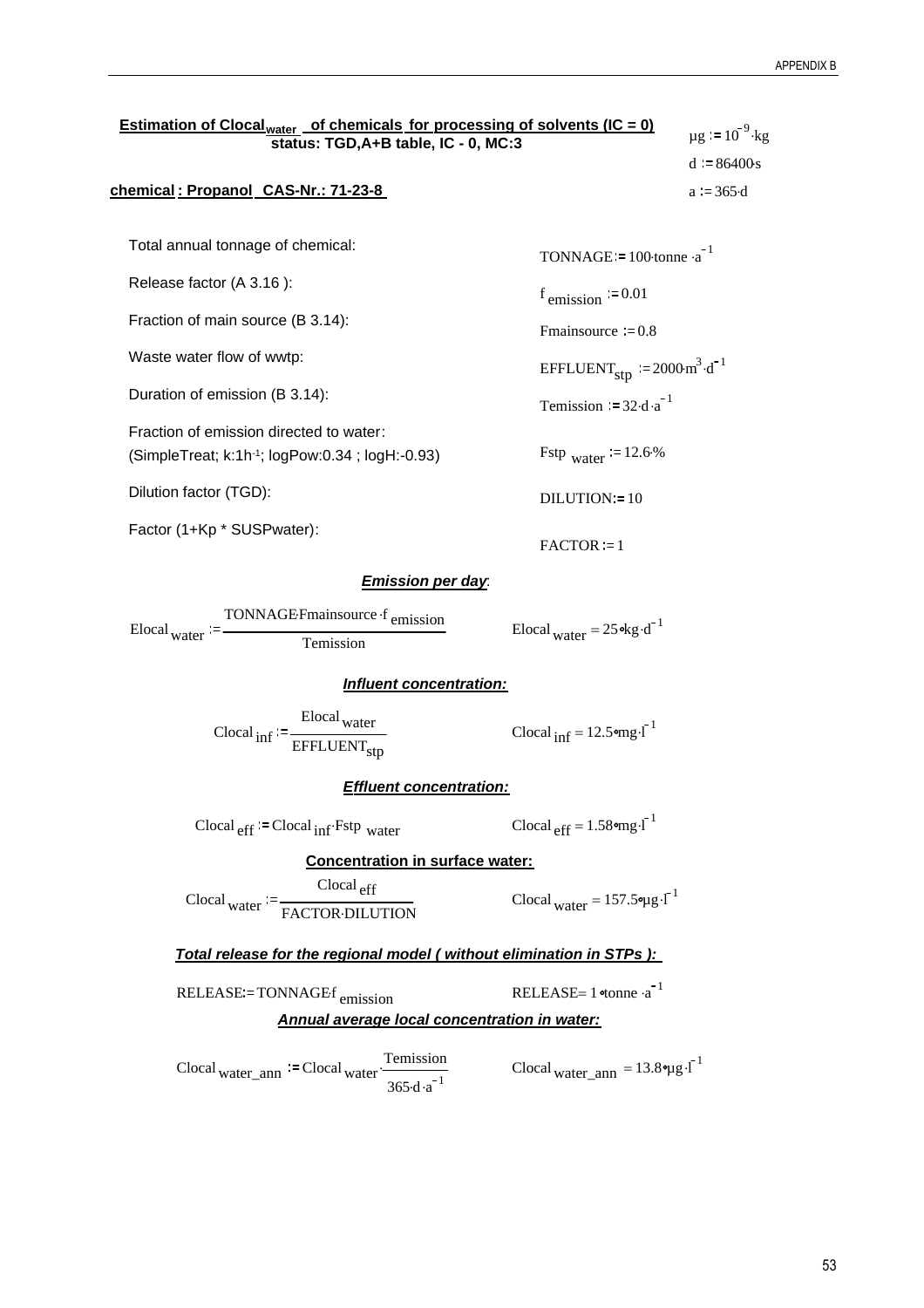| <b>Estimation of Clocal<sub>water</sub> of chemicals for paints, laques and varnishes</b><br>at processing in paint shops  | status: TGD, A+B table, IC-14 UC:48                               | $\mu$ g := 10 <sup>-9</sup> ·kg |
|----------------------------------------------------------------------------------------------------------------------------|-------------------------------------------------------------------|---------------------------------|
|                                                                                                                            |                                                                   | $d := 86400s$                   |
| chemical: Propanol CAS-Nr.: 71-23-8                                                                                        |                                                                   | $a := 365 \cdot d$              |
|                                                                                                                            |                                                                   |                                 |
| Total annual tonnage of chemical:                                                                                          | TONNAGE:= $600$ -tonne $a^{-1}$                                   |                                 |
| Release factor (A 3.15):                                                                                                   | $f_{\text{emission}} := 0.02$                                     |                                 |
| Fraction of main source (B 3.13):                                                                                          | Fmainsource $:= 0.15$                                             |                                 |
| Waste water flow of wwtp:                                                                                                  | EFFLUENT <sub>stp</sub> $:= 2000 \text{ m}^3 \cdot \text{d}^{-1}$ |                                 |
| Duration of emission (B 3.13):                                                                                             | Temission := $300 \text{ d} \cdot \text{a}^{-1}$                  |                                 |
| Fraction of emission directed to water:                                                                                    |                                                                   |                                 |
| (SimpleTreat; k:1h-1; logPow:0.34; logH:-0.93)                                                                             | Fstp water $= 12.6\%$                                             |                                 |
| Dilution factor (TGD):                                                                                                     | $DILUTION = 10$                                                   |                                 |
| Factor (1+Kp * SUSPwater):                                                                                                 | $FACTOR := 1$                                                     |                                 |
| <b>Emission per day.</b>                                                                                                   |                                                                   |                                 |
| TONNAGEFmainsource f emission<br>$\text{Elocal}_{\text{water}} :=$<br>Temission                                            | Elocal water = $6 \text{ kg} \cdot d^{-1}$                        |                                 |
| <b>Influent concentration:</b>                                                                                             |                                                                   |                                 |
| Clocal $_{\text{inf}} := \frac{\text{Elocal water}}{\text{EFFLUENT}_{\text{stp}}}$                                         | Clocal $_{\text{inf}} = 3$ omg. $\overline{1}^1$                  |                                 |
| <b>Effluent concentration:</b>                                                                                             |                                                                   |                                 |
| $\text{Clocal}_{\text{eff}}$ = Clocal $_{\text{inf}}$ Fstp water                                                           | Clocal $_{eff}$ = 0.38 $_{mg}$ . $I^{-1}$                         |                                 |
| <b>Concentration in surface water:</b>                                                                                     |                                                                   |                                 |
| $\frac{Clocal_{\text{eff}}}{\text{FACTOR-DILUTION}}$                                                                       | Clocal <sub>water</sub> = 37.8 $9\mu$ g·l <sup>-1</sup>           |                                 |
| Total release for the regional model (without elimination in STPs):                                                        |                                                                   |                                 |
| RELEASE:=TONNAGEf <sub>emission</sub>                                                                                      | RELEASE= $12$ <sup>otonne ·a<sup>-1</sup></sup>                   |                                 |
| Annual average local concentration in water:                                                                               |                                                                   |                                 |
| $\text{Clocal}_{\text{water\_ann}}$ := Clocal <sub>water</sub> $\frac{\text{Temission}}{\text{}}$<br>$365 \cdot d \cdot a$ | Clocal water_ann = $31.1$ $\mu$ g · $I^{-1}$                      |                                 |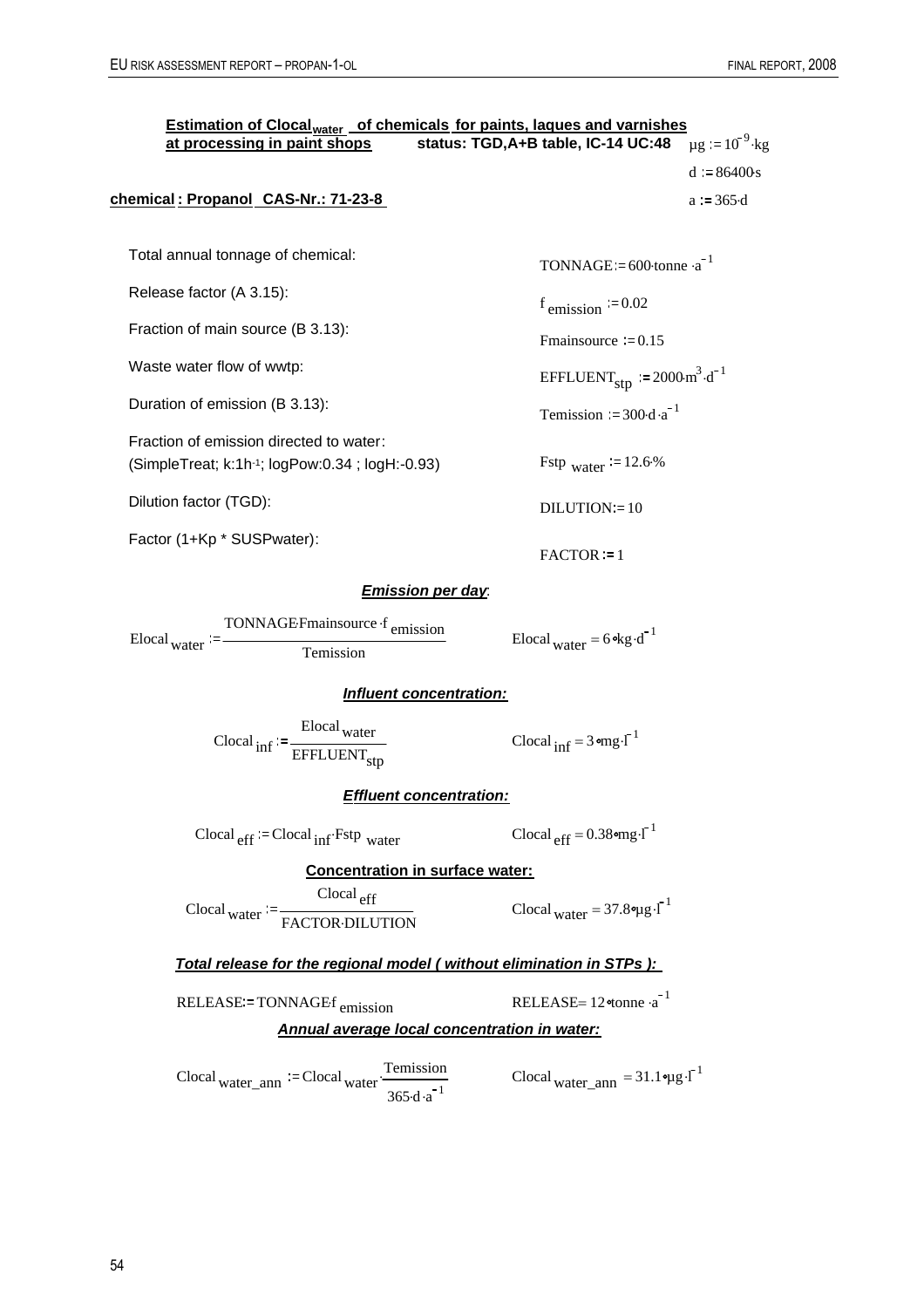#### <u>Estimation of Clocal<sub>water</sub> at use of household chemicals</u>

|                                                                                                 | <u>Estimation of Clocal<sub>water</sub> at use of nousenoid chemicals</u>                                |                                                         |  |  |  |  |
|-------------------------------------------------------------------------------------------------|----------------------------------------------------------------------------------------------------------|---------------------------------------------------------|--|--|--|--|
|                                                                                                 | (pharmaceutics, disinfectants, cosmetics and cleaning/washing agents)<br>status: private use, IC:5 UC:48 |                                                         |  |  |  |  |
| chemical: Propanol CAS-Nr.: 71-23-8                                                             |                                                                                                          | $a := 365 \text{ d}$<br>$\mu$ g := 10 <sup>-9</sup> ·kg |  |  |  |  |
| Tonnage of chemical:                                                                            | TONNAGE:= $1000000$ kg $\cdot$ a <sup>-1</sup>                                                           |                                                         |  |  |  |  |
| Fraction of main source (B 4.1):                                                                | $F_{\text{mainsource}} := 0.002$                                                                         |                                                         |  |  |  |  |
| Release factor (A 4.1):                                                                         | $f_{\text{emission}} := 0.6$                                                                             |                                                         |  |  |  |  |
| Duration of emission (B 4.1):                                                                   | T emission $:= 365 \cdot d \cdot a^{-1}$                                                                 |                                                         |  |  |  |  |
| Fraction of emission directed to water:<br>(SimpleTreat; $k:1h^{-1}$ ; logPow:0.34; logH:-0.93) | Fstp water $= 12.6\%$                                                                                    |                                                         |  |  |  |  |
| Waste water flow of wwtp:                                                                       | EFFLUENT <sub>stn</sub> := $2000 \text{ m}^3 \cdot \text{d}^{-1}$                                        |                                                         |  |  |  |  |
| Dilution factor (TGD):                                                                          | $DILUTION = 10$                                                                                          |                                                         |  |  |  |  |
| Factor (1+K * SUSPwater):                                                                       | $FACTOR := 1$                                                                                            |                                                         |  |  |  |  |

#### *Emission per day:*

Elocal <sub>water</sub> TONNAGEF mainsource f emission  $T$  emission Elocal <sub>water</sub> = 3.288 kg \cd<sup>-1</sup>

#### *Influent concentration***:**

Clocal <sub>inf</sub> Elocal <sub>water</sub> EFFLUENT<sub>stp</sub>

Clocal  $_{\text{inf}} = 1.644$  mg  $\cdot$   $\overline{I}^1$ 

*Effluent concentration:*

Clocal  $_{eff}$  = Clocal  $_{inf}$  Fstp water . Clocal  $_{eff}$  = 207.123 $_{eff}$  1<sup>-1</sup>

#### **Concentration in receiving water:**

Clocal water  $\overline{P} = \frac{C_1 C_2 C_3}{\text{DILUTION} F \text{ACTOR}}$  Clocal water = 20.7 ° µg · [<sup>-1</sup> Clocal eff

*<u>Emission for PEC<sub>regional</u>* (without wwtp):</u></sub>

RELEASE = TONNAGE  $f_{\text{emission}}$  RELEASE = 600  $\gamma$  conne  $a^{-1}$ 

#### *annual average local concentration in surface water:*

Clocal water\_ann := Clocal water Clocal water Clocal water ann =  $20.79 \mu g \cdot l^{-1}$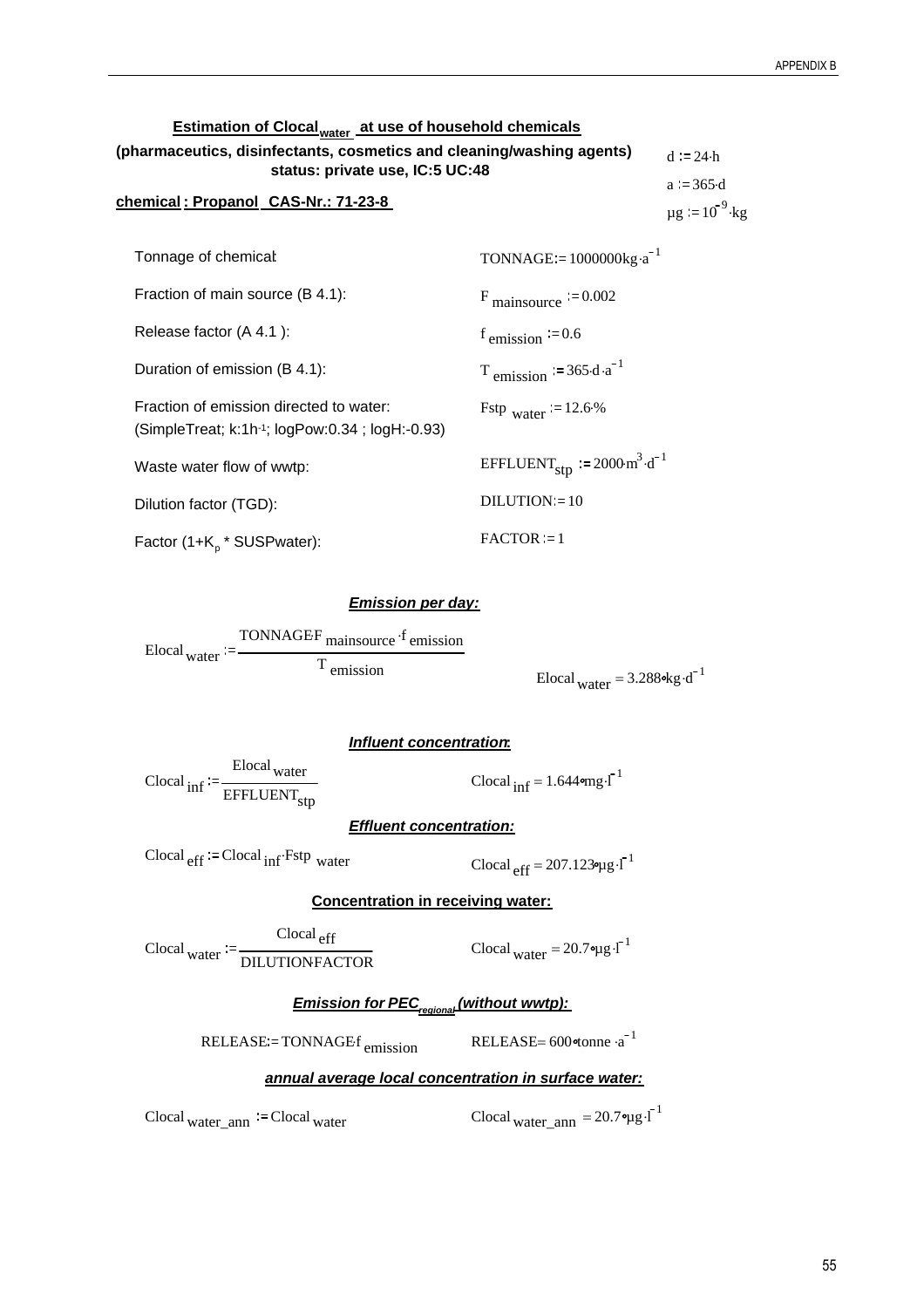| <b>Estimation of Clocal<sub>water</sub> of chemicals for paints, laques and varnishes</b><br>status: TGD, A+B table, IC-14, UC:48<br>at privat use | $\mu$ g := 10 <sup>-9</sup> ·kg                                   |
|----------------------------------------------------------------------------------------------------------------------------------------------------|-------------------------------------------------------------------|
|                                                                                                                                                    | $d := 86400s$                                                     |
| chemical: Propanol CAS-Nr.: 71-23-8                                                                                                                | $a := 365 \cdot d$                                                |
|                                                                                                                                                    |                                                                   |
| Total annual tonnage of chemical:                                                                                                                  | TONNAGE:= $600$ ·tonne $\cdot a^{-1}$                             |
| Release factor (A 4.5):                                                                                                                            | $f_{\text{emission}} := 0.04$                                     |
| Fraction of main source (B 4.5):                                                                                                                   | Fmainsource $:= 0.0004$                                           |
| Waste water flow of wwtp:                                                                                                                          | EFFLUENT <sub>stp</sub> $:= 2000 \text{ m}^3 \cdot \text{d}^{-1}$ |
| Duration of emission (B 4.5):                                                                                                                      | Temission := $300 \text{ d} \cdot \text{a}^{-1}$                  |
| Fraction of emission directed to water:<br>(SimpleTreat; k:1h-1; logPow:0.34; logH:-0.93)                                                          | Fstp water $:= 12.6\%$                                            |
| Dilution factor (TGD):                                                                                                                             | $DILUTION = 10$                                                   |
| Factor (1+Kp * SUSPwater):                                                                                                                         | $FACTOR := 1$                                                     |
| <b>Emission per day</b>                                                                                                                            |                                                                   |
| TONNAGEFmainsource f <sub>emission</sub><br>Elocal $_{\text{water}}$ := -<br>Temission                                                             | Elocal water = $0.03$ kg·d <sup>-1</sup>                          |
| Influent concentration:                                                                                                                            |                                                                   |
| $\text{Closed}_{\text{ inf}} := \frac{\text{Elocal}_{\text{water}}}{\text{EFFLUENT}_{\text{stp}}}$                                                 | Clocal $_{\text{inf}} = 0.016$ omg.                               |
| <b>Effluent concentration:</b>                                                                                                                     |                                                                   |
| $\text{Clocal}_{\text{eff}}$ := Clocal <sub>inf</sub> Fstp <sub>water</sub>                                                                        | Clocal $_{\text{eff}}$ = 2.016 10 <sup>-3</sup> omg. <sup>1</sup> |
| <b>Concentration in surface water:</b>                                                                                                             |                                                                   |
| $\frac{Clocal_{\text{eff}}}{\text{FACTOR-DILUTION}}$                                                                                               | Clocal <sub>water</sub> = $0.2$ $\mu$ g · $\overline{I}^1$        |
| Total release for the regional model (without elimination in STPs):                                                                                |                                                                   |
| RELEASE:=TONNAGEf <sub>emission</sub><br>Annual average local concentration in water:                                                              | RELEASE= $24$ $\epsilon$ tonne $\cdot$ a <sup>-1</sup>            |
|                                                                                                                                                    |                                                                   |

 $\text{Clocal}_{\text{water\_ann}}$  = Clocal <sub>water</sub>  $\frac{\text{Temission}}{\text{Coul}_{\text{water\_ann}}}$  $365 \cdot d \cdot a^{-1}$ 

Clocal  $\text{water\_ann} = 0.2$   $\text{g I}^{-1}$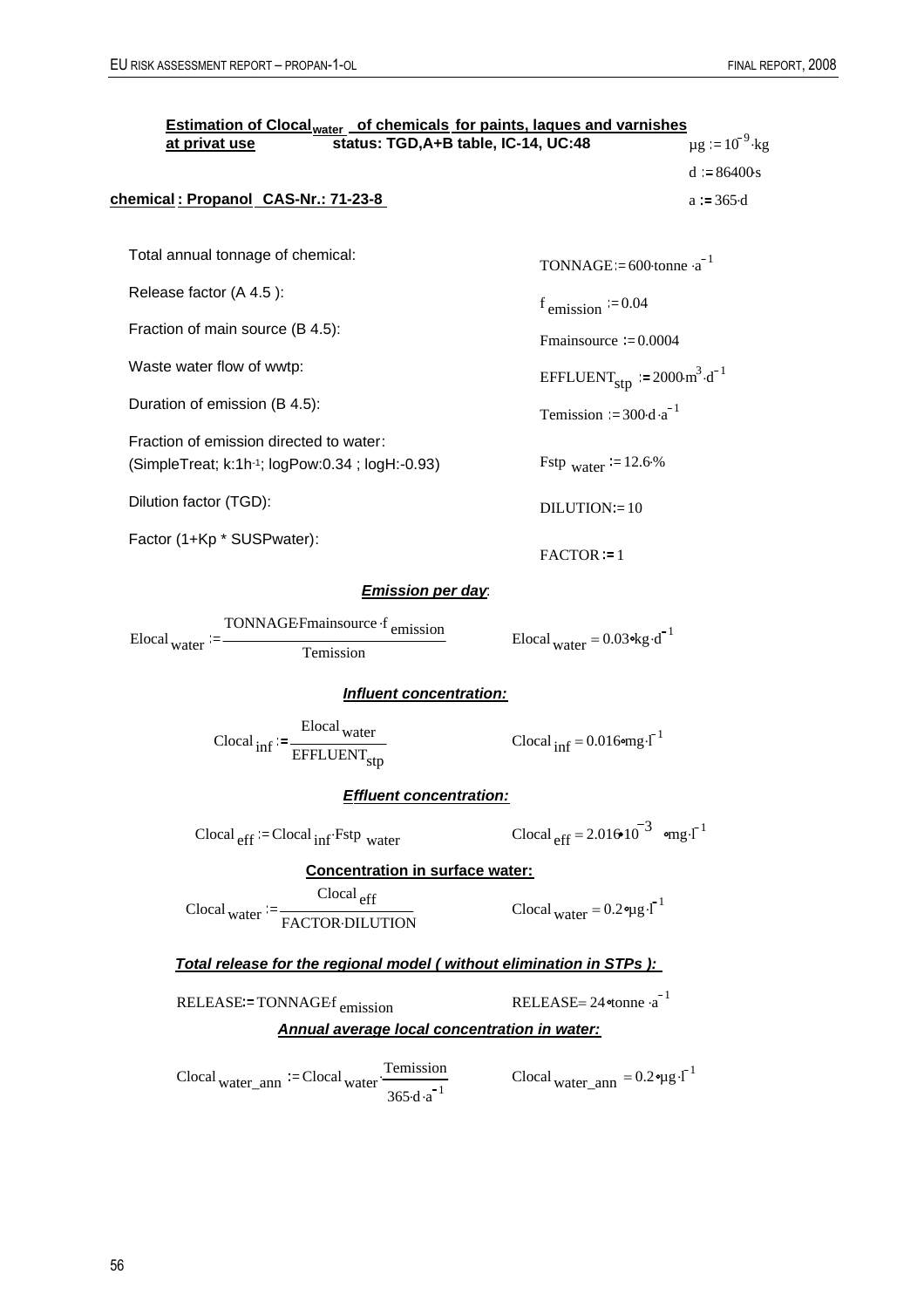**Appendix C Clocalair calculation for processing, formulation and use**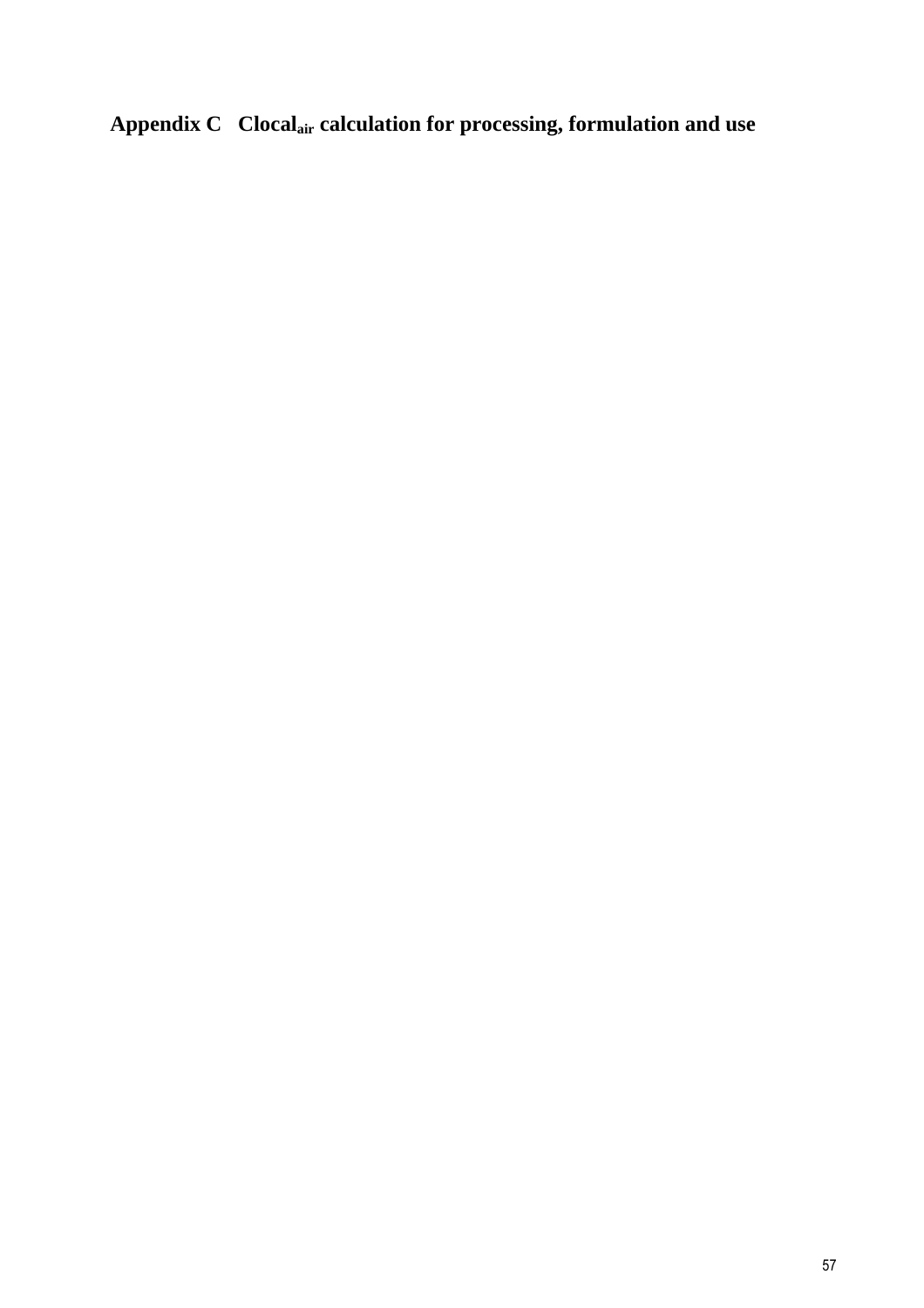# **Atmosphere (OPS-model)**

|                                                                                          | <b>Calculation of Clocal</b>           | air and PEC local |                                     | air                                                             |                                                                                                   |                                                                                                                              |
|------------------------------------------------------------------------------------------|----------------------------------------|-------------------|-------------------------------------|-----------------------------------------------------------------|---------------------------------------------------------------------------------------------------|------------------------------------------------------------------------------------------------------------------------------|
| chemical : Propanol CAS-Nr.: 71-23-8                                                     |                                        |                   |                                     |                                                                 |                                                                                                   | $d := 86400 \cdot s$                                                                                                         |
| stage of life cycle:formulation household chemical                                       |                                        |                   |                                     |                                                                 |                                                                                                   | $a := 365 \cdot d$                                                                                                           |
| (pharmaceutics, disinfectants, cosmetics and cleaning/washing agents)<br>IC:5 UC:48 MC:3 |                                        |                   |                                     |                                                                 |                                                                                                   | $mg = 1.10^{-6}$ kg                                                                                                          |
| tonnage for specific scenario:                                                           |                                        |                   |                                     | TONNAGE $:= 1000$ tonne $\cdot a^{-1}$                          |                                                                                                   |                                                                                                                              |
| release factor (table A-2.1):                                                            |                                        |                   |                                     | f emission $\approx 0.025$                                      |                                                                                                   |                                                                                                                              |
| fraction of main source (table B-2.1):                                                   |                                        |                   |                                     | Fmainsource $:= 0.4$                                            |                                                                                                   |                                                                                                                              |
| days of use per year (table B-2.1):                                                      |                                        |                   |                                     | Temission $:= 300 \cdot d \cdot a^{-1}$                         |                                                                                                   |                                                                                                                              |
| release during life cycle to air:                                                        |                                        |                   |                                     |                                                                 | RELEASE := TONNAGE $\cdot$ f emission                                                             |                                                                                                                              |
|                                                                                          |                                        |                   |                                     | RELEASE = $25 \text{°tonne} \text{°a}^{-1}$                     |                                                                                                   |                                                                                                                              |
| local emission during episode to air:                                                    |                                        |                   |                                     |                                                                 | Elocal $_{\text{air}} := \frac{\text{Fmainsource}}{\text{Temission}}$                             |                                                                                                                              |
|                                                                                          |                                        |                   |                                     | Elocal $_{\text{air}}$ = 33.333 $\text{kg} \cdot \text{d}^{-1}$ |                                                                                                   |                                                                                                                              |
| concentration in air at source<br>strength of 1kg/d                                      |                                        |                   |                                     |                                                                 | Cstd $_{\text{air}}$ := 2.78 · 10 <sup>-4</sup> · mg · m <sup>-3</sup> · kg <sup>-1</sup> · d     |                                                                                                                              |
| fraction of the emission to air from STP                                                 |                                        |                   | Fstp $_{\text{air}} := 0.1 \cdot %$ |                                                                 |                                                                                                   |                                                                                                                              |
| local emission rate to water during<br>emission episode                                  |                                        |                   |                                     | Elocal water $:= 4 \cdot \text{kg} \cdot \text{d}^{-1}$         |                                                                                                   |                                                                                                                              |
| local emission to air from STP during<br>emission episode                                |                                        |                   |                                     |                                                                 | Estp $_{air}$ := Fstp $_{air}$ Elocal water                                                       |                                                                                                                              |
|                                                                                          |                                        |                   |                                     | Estp $_{\text{air}} = 4 \cdot 10^{-3}$ okg $d^{-1}$             |                                                                                                   |                                                                                                                              |
| local concentation in air<br>during emission episode:                                    |                                        |                   |                                     |                                                                 |                                                                                                   | Clocal $_{air}$ := wenn (Elocal $_{air}$ > Estp $_{air}$ , Elocal $_{air}$ , Cstd $_{air}$ , Estp $_{air}$ , Cstd $_{air}$ ) |
|                                                                                          |                                        |                   |                                     |                                                                 | Clocal $_{air} = 9.267 \cdot 10^{-3}$ omg ·m <sup>-3</sup>                                        |                                                                                                                              |
| annual average concentration in air,<br>100m from point source                           |                                        |                   |                                     |                                                                 | Clocal $air_{\text{ann}}$ := Clocal $air \cdot \frac{\text{Temission}}{365 \cdot d \cdot a^{-1}}$ |                                                                                                                              |
|                                                                                          |                                        |                   |                                     |                                                                 | Clocal $_{air\_ann}$ = 7.616 $\cdot 10^{-3}$ $_{cmg}$ $\cdot m^{-3}$                              |                                                                                                                              |
| regional concentration in air                                                            |                                        |                   |                                     |                                                                 | PECregional $_{\text{air}}$ = 9.45 · 10 <sup>-5</sup> · mg · m <sup>-3</sup>                      |                                                                                                                              |
| concentration in air                                                                     | annual average predicted environmental |                   |                                     |                                                                 |                                                                                                   | PEClocal $\arctan$ = Clocal $\arctan$ + PECregional $\arctan$                                                                |
|                                                                                          |                                        |                   |                                     |                                                                 | PEClocal $\arctan \frac{x}{2} = 7.711 \cdot 10^{-3}$ ong m <sup>-3</sup>                          |                                                                                                                              |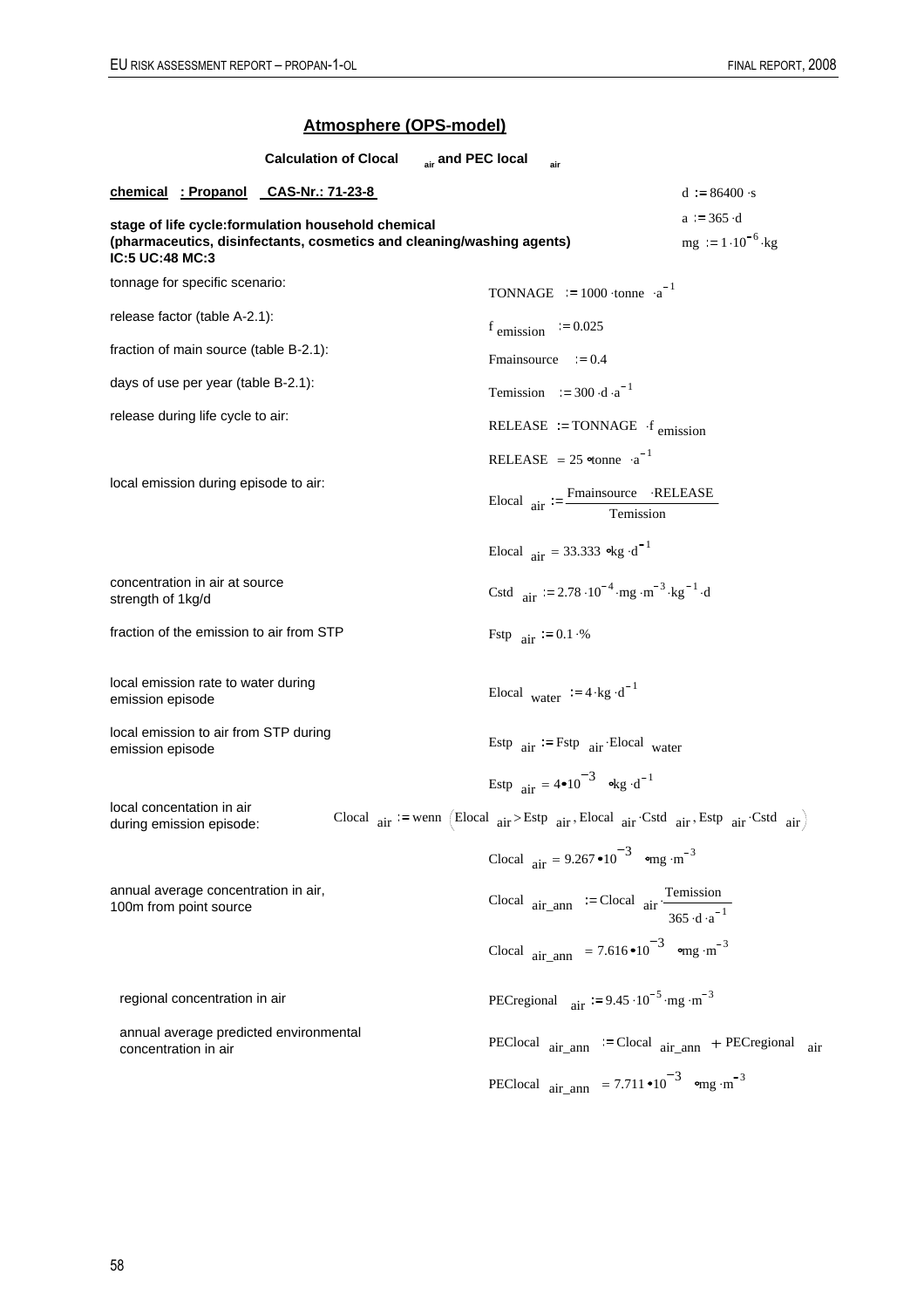#### **Calculation of the deposition rate**

| standard deposition flux of aerosol-bound |  |
|-------------------------------------------|--|
| compounds at a source strength of 1kg/d   |  |

DEPstd  $_{\text{aer}}$  := 1.10<sup>-2</sup> · mg · m<sup>-2</sup> · d<sup>-1</sup> · kg<sup>-1</sup> · d

Fass  $_{\text{aer}}$  := 5.155.10<sup>-8</sup>

fraction of the chemical bound to aerosol (see: Distribution and Fate)

deposition flux of gaseous compounds as a function of Henry`s Law coefficient,at a source strength of 1kg/d

| loaH<-2                                                                                              | $5*10$ -4 mg*m-2*d-1                                      | DEPstd $_{\text{gas}}$ := 4.10 <sup>-4</sup> mg·m <sup>-2</sup> ·d <sup>-1</sup> ·kg <sup>-1</sup> ·d |
|------------------------------------------------------------------------------------------------------|-----------------------------------------------------------|-------------------------------------------------------------------------------------------------------|
| -2 <logh<2< td=""><td><math>4*10-4</math> mg<sup>*</sup>m<sup>-2*</sup>d<sup>-1</sup></td></logh<2<> | $4*10-4$ mg <sup>*</sup> m <sup>-2*</sup> d <sup>-1</sup> |                                                                                                       |
| logH>2                                                                                               | $3*10-4$ mg <sup>*</sup> m <sup>-2*</sup> d <sup>-1</sup> |                                                                                                       |

total deposition flux during emission episode

DEPtotal :=  $\left($ Elocal <sub>air</sub> + Estp <sub>air</sub>  $\right)$   $\left[$  Fass <sub>aer</sub> DEPstd <sub>aer</sub> +  $\left($ 1 – Fass <sub>aer</sub> $\right)$  DEPstd gas  $\left]$ DEPtotal =  $0.013$  mg $\cdot$ m<sup>-2</sup> $\cdot$ d<sup>-1</sup>

annual average total depostion flux

 $\text{DEPtotal}_{ann} \coloneqq \text{DEPtotal} \cdot \frac{\text{Temission}}{\text{I}}$  $365 \cdot d \cdot a^{-1}$ .

DEPtotal  $_{\text{ann}} = 0.011$  mg ·  $\text{m}^{-2}$  · d<sup>-1</sup>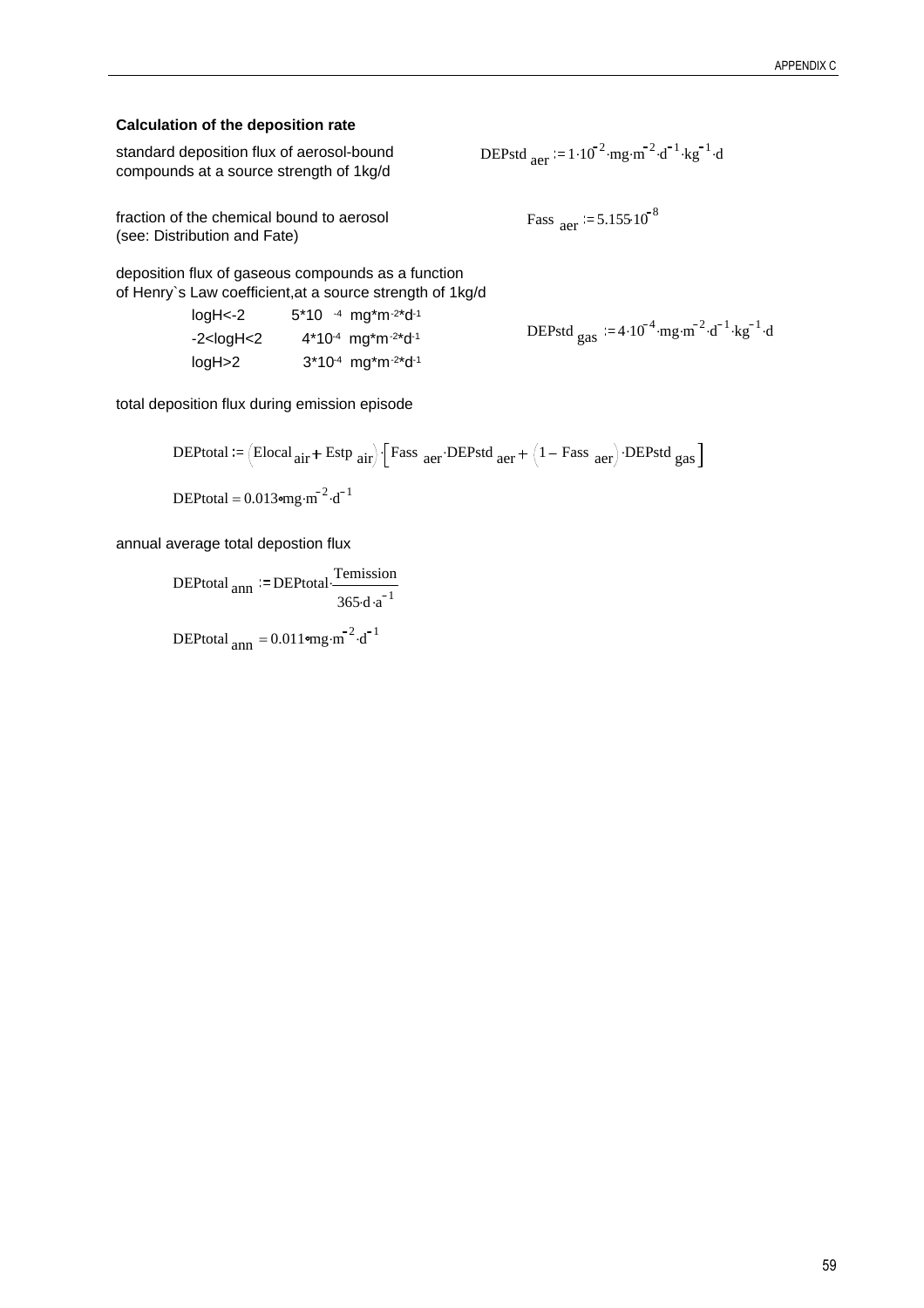### **Atmosphere (OPS-model)**

| Calculation of Clocal air and PEC local air                                  |                                                                                                                          |                                    |
|------------------------------------------------------------------------------|--------------------------------------------------------------------------------------------------------------------------|------------------------------------|
| chemical: Propanol CAS-Nr.: 71-23-8                                          |                                                                                                                          | $d = 86400s$                       |
| stage of life cycle: formulation of solvent not specified<br>IC:0 UC:48 MC:3 |                                                                                                                          | $a = 365d$<br>$mg := 1.10^{-6}$ kg |
|                                                                              |                                                                                                                          |                                    |
| tonnage for specific scenario:                                               | TONNAGE:= $100$ -tonne $\cdot a^{-1}$                                                                                    |                                    |
| release factor (A 2.1):                                                      | $f_{\text{emission}} := 0.025$                                                                                           |                                    |
| fraction of main source (table B 2.8):                                       | Fmainsource $= 1$                                                                                                        |                                    |
| days of use per year (table B 2.8):                                          | Temission $:= 200 \text{ d} \cdot \text{a}^{-1}$                                                                         |                                    |
| release during life cycle to air:                                            | RELEASE:=TONNAGEf <sub>emission</sub>                                                                                    |                                    |
|                                                                              | RELEASE= $2.5$ <sup>otonne ·a<sup>-1</sup></sup>                                                                         |                                    |
| local emission during episode to air:                                        | $\text{Elocal}_{\text{air}} := \frac{\text{Fmainsource} \cdot \text{RELEASE}}{\text{Temission}}$                         |                                    |
|                                                                              | Elocal $_{air}$ = 12.5 ° kg · d <sup>-1</sup>                                                                            |                                    |
| concentration in air at source<br>strength of 1kg/d                          | Cstd air: = 2.78.10 <sup>-4</sup> mg·m <sup>-3</sup> kg <sup>-1</sup> d                                                  |                                    |
| fraction of the emission to air from STP<br>(App.II)                         | Fstp $_{\text{air}}$ = 0.1.%                                                                                             |                                    |
| local emission rate to water during<br>emission episode                      | Elocal water $= 10 \text{ kg} \cdot d^{-1}$                                                                              |                                    |
| local emission to air from STP during<br>emission episode                    | Estp $_{air}$ = Fstp $_{air}$ Elocal <sub>water</sub>                                                                    |                                    |
|                                                                              | Estp $_{\text{air}} = 0.01$ okg $\cdot d^{-1}$                                                                           |                                    |
| local concentation in air<br>during emission episode:                        | Clocal $_{air}$ : = wenn (Elocal $_{air}$ >Estp $_{air}$ , Elocal $_{air}$ Cstd $_{air}$ , Estp $_{air}$ Cstd $_{air}$ ) |                                    |
|                                                                              | Clocal $_{air} = 3.475 \times 10^{-3}$ emg $\cdot$ m <sup>-3</sup>                                                       |                                    |
| annual average concentration in air,<br>100m from point source               | Clocal $air_{\text{ann}}$ := Clocal $air \frac{\text{Temission}}{365 \cdot d \cdot a^{-1}}$                              |                                    |
|                                                                              | Clocal $_{\text{air} \text{ ann}} = 1.904 \times 10^{-3} \text{ erg} \cdot \text{m}^{-3}$                                |                                    |
| regional concentration in air                                                | PECregional $_{\text{air}}$ = 9.45 $10^{-5}$ mg·m <sup>-3</sup>                                                          |                                    |
| annual average predicted environmental<br>concentration in air               | PEClocal <sub>air</sub> ann $=$ Clocal <sub>air</sub> ann + PECregional <sub>air</sub>                                   |                                    |
|                                                                              | PEClocal <sub>air_ann</sub> = $1.999 \times 10^{-3}$ omg·m <sup>-3</sup>                                                 |                                    |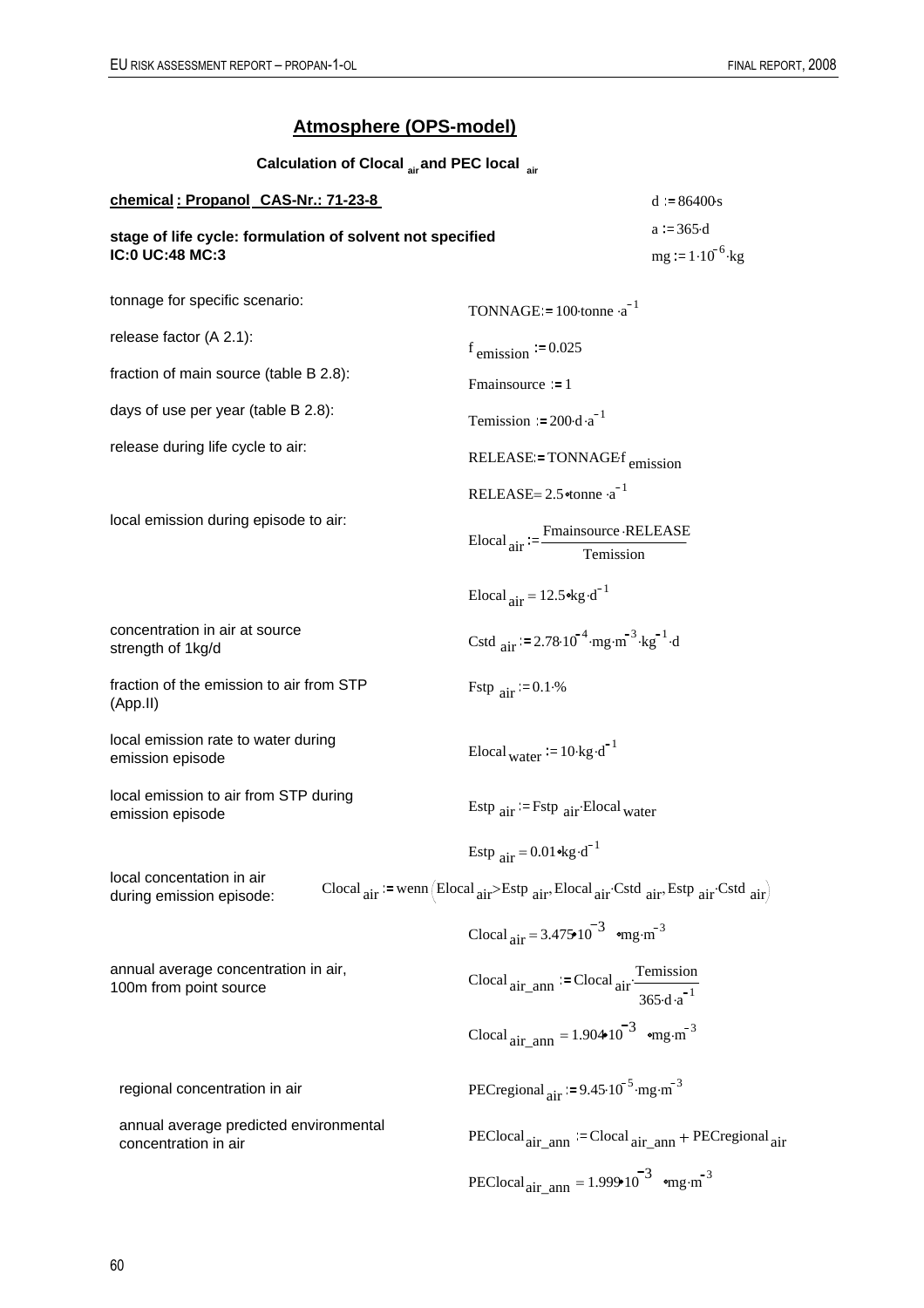#### **Calculation of the deposition rate**

| standard deposition flux of aerosol-bound |  |
|-------------------------------------------|--|
| compounds at a source strength of 1kg/d   |  |

DEPstd  $_{\text{aer}}$  := 1.10<sup>-2</sup> mg m<sup>-2</sup>  $d^{-1}$   $kg^{-1}$  d

Fass  $_{\text{aer}}$  := 5.155.10<sup>-8</sup>

fraction of the chemical bound to aerosol (see: Distribution and Fate)

deposition flux of gaseous compounds as a function of Henry`s Law coefficient,at a source strength of 1kg/d

| loaH<-2                                                                                                                                                                                                               | $5*10$ -4 mg*m-2*d-1                                      |                                                                                                      |
|-----------------------------------------------------------------------------------------------------------------------------------------------------------------------------------------------------------------------|-----------------------------------------------------------|------------------------------------------------------------------------------------------------------|
| -2 <logh<2< td=""><td><math>4*10-4</math> mg<sup>*</sup>m<sup>-2*</sup>d<sup>-1</sup></td><td>DEPstd <math>_{\text{gas}}</math> = 4.10<sup>-4</sup> mg·m<sup>-2</sup>·d<sup>-1</sup>·kg<sup>-1</sup>·d</td></logh<2<> | $4*10-4$ mg <sup>*</sup> m <sup>-2*</sup> d <sup>-1</sup> | DEPstd $_{\text{gas}}$ = 4.10 <sup>-4</sup> mg·m <sup>-2</sup> ·d <sup>-1</sup> ·kg <sup>-1</sup> ·d |
| logH>2                                                                                                                                                                                                                | $3*10-4$ mg*m $-2*d-1$                                    |                                                                                                      |

total deposition flux during emission episode

DEPtotal :=  $\left($ Elocal <sub>air</sub> + Estp <sub>air</sub> $\right)$   $\left[$  Fass <sub>aer</sub>  $\cdot$  DEPstd <sub>aer</sub>  $+$   $\left(1 -$  Fass <sub>aer</sub> $\right)$   $\cdot$  DEPstd <sub>gas</sub> $\left[$ DEPtotal =  $5.004 \times 10^{-3}$   $\sigma_{\text{mg} \cdot \text{m}}^2$   $\cdot d^{-1}$ 

annual average total depostion flux

 $\text{DEPtotal}_{ann} \coloneqq \text{DEPtotal} \cdot \frac{\text{Temission}}{\text{I}}$  $365 \cdot d \cdot a^{-1}$ .

DEPtotal  $_{\text{ann}} = 2.742 \cdot 10^{-3}$   $_{\text{eng}} \cdot \text{m}^{-2} \cdot \text{d}^{-1}$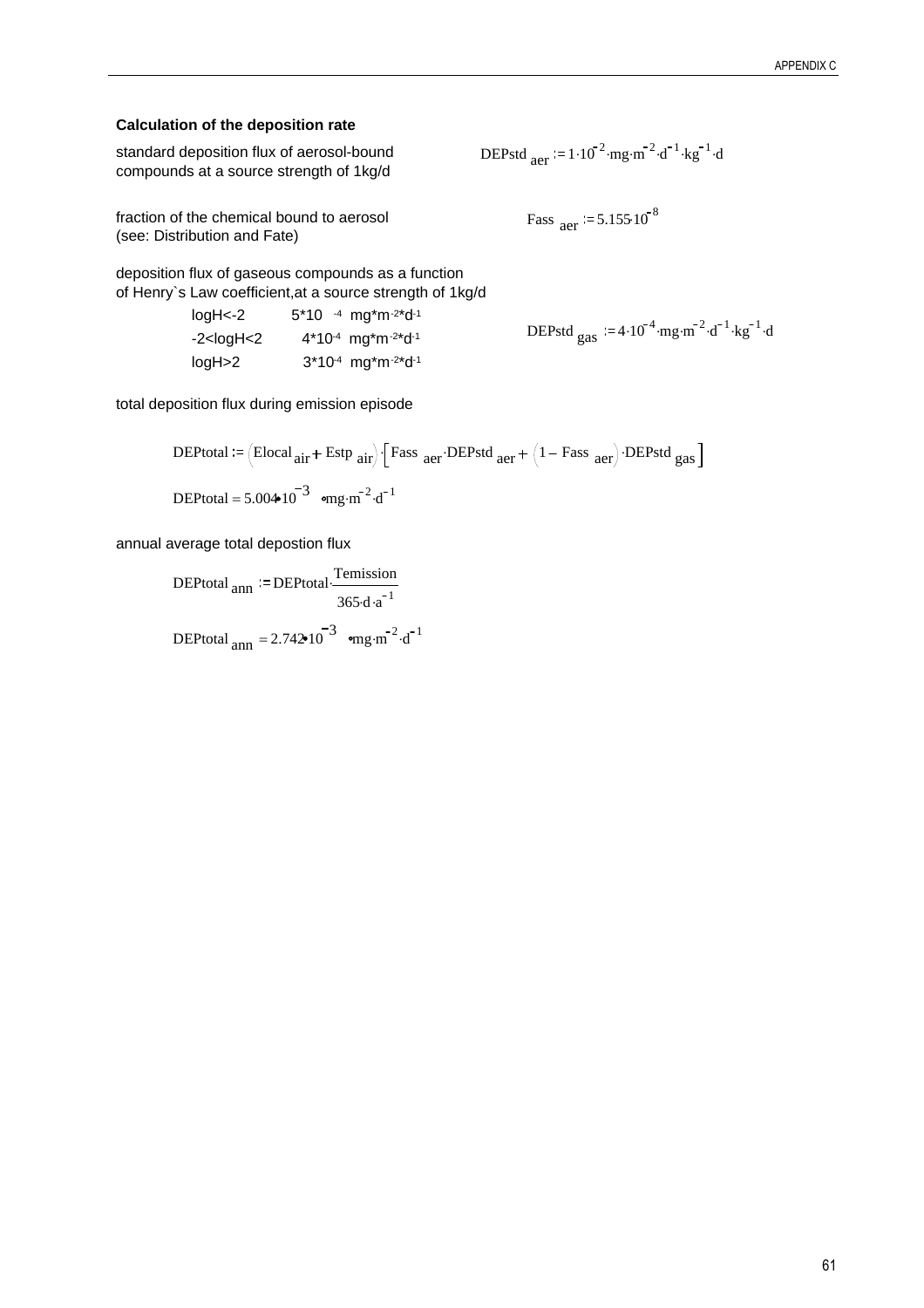### **Atmosphere (OPS-model)**

**Calculation of Clocal air and PEC local air**

| chemical: Propanol CAS-Nr.: 71-23-8                              |                                                                                                                        | $d = 86400s$                        |
|------------------------------------------------------------------|------------------------------------------------------------------------------------------------------------------------|-------------------------------------|
| stage of life cycle: formulation of paints<br>IC:5,6 UC:48 MC:Ic |                                                                                                                        | $a = 365d$<br>$mg := 1.10^{-6}$ ·kg |
| tonnage for specific scenario:                                   | TONNAGE:= $600$ ·tonne ·a <sup>-1</sup>                                                                                |                                     |
| release factor (A 2.1):                                          | $f_{\text{emission}} := 0.025$                                                                                         |                                     |
| fraction of main source (table B 2.10):                          | Fmainsource $= 1$                                                                                                      |                                     |
| days of use per year (table B 2.10):                             | Temission := $300 \cdot d \cdot a^{-1}$                                                                                |                                     |
| release during life cycle to air:                                | $RELEASE = TONNAGEf$ <sub>emission</sub>                                                                               |                                     |
|                                                                  | RELEASE= $15$ etonne $a^{-1}$                                                                                          |                                     |
| local emission during episode to air:                            | $\text{Elocal}_{\text{air}} := \frac{\text{Fmainsource} \cdot \text{RELEASE}}{\text{Temission}}$                       |                                     |
|                                                                  | Elocal $_{air}$ = 50 $\text{kg} \cdot \text{d}^{-1}$                                                                   |                                     |
| concentration in air at source<br>strength of 1kg/d              | Cstd air: = 2.78.10 <sup>-4</sup> mg·m <sup>-3</sup> kg <sup>-1</sup> d                                                |                                     |
| fraction of the emission to air from STP<br>(App.II)             | Fstp $_{\text{air}}$ = 0.1.%                                                                                           |                                     |
| local emission rate to water during<br>emission episode          | Elocal <sub>Water</sub> $:= 40 \text{ kg} \cdot d^{-1}$                                                                |                                     |
| local emission to air from STP during<br>emission episode        | Estp $_{air}$ = Fstp $_{air}$ Elocal <sub>water</sub>                                                                  |                                     |
|                                                                  | Estp $_{\text{air}} = 0.04$ * kg $\cdot$ d <sup>-1</sup>                                                               |                                     |
| local concentation in air<br>during emission episode:            | Clocal $_{air}$ = wenn (Elocal $_{air}$ >Estp $_{air}$ , Elocal $_{air}$ Cstd $_{air}$ , Estp $_{air}$ Cstd $_{air}$ ) |                                     |
|                                                                  | Clocal $_{\text{air}} = 0.014$ mg·m <sup>-3</sup>                                                                      |                                     |
| annual average concentration in air,<br>100m from point source   | Clocal $air_{\text{ann}}$ = Clocal $air \frac{\text{Temission}}{365 \cdot d \cdot a^{-1}}$                             |                                     |
|                                                                  | Clocal $_{\text{air}$ ann = 0.011 $_{\text{mg} \cdot \text{m}}^{-3}$                                                   |                                     |
| regional concentration in air                                    | PECregional $_{\text{air}}$ = 9.45 $10^{-5}$ mg·m <sup>-3</sup>                                                        |                                     |
| annual average predicted environmental<br>concentration in air   | $\text{PEClosed}_{\text{air\_ann}} := \text{Closed}_{\text{air\_ann}} + \text{PEC regional}_{\text{air}}$              |                                     |
|                                                                  | PEClocal $_{\text{air\_ann}} = 0.012$ mg·m <sup>-3</sup>                                                               |                                     |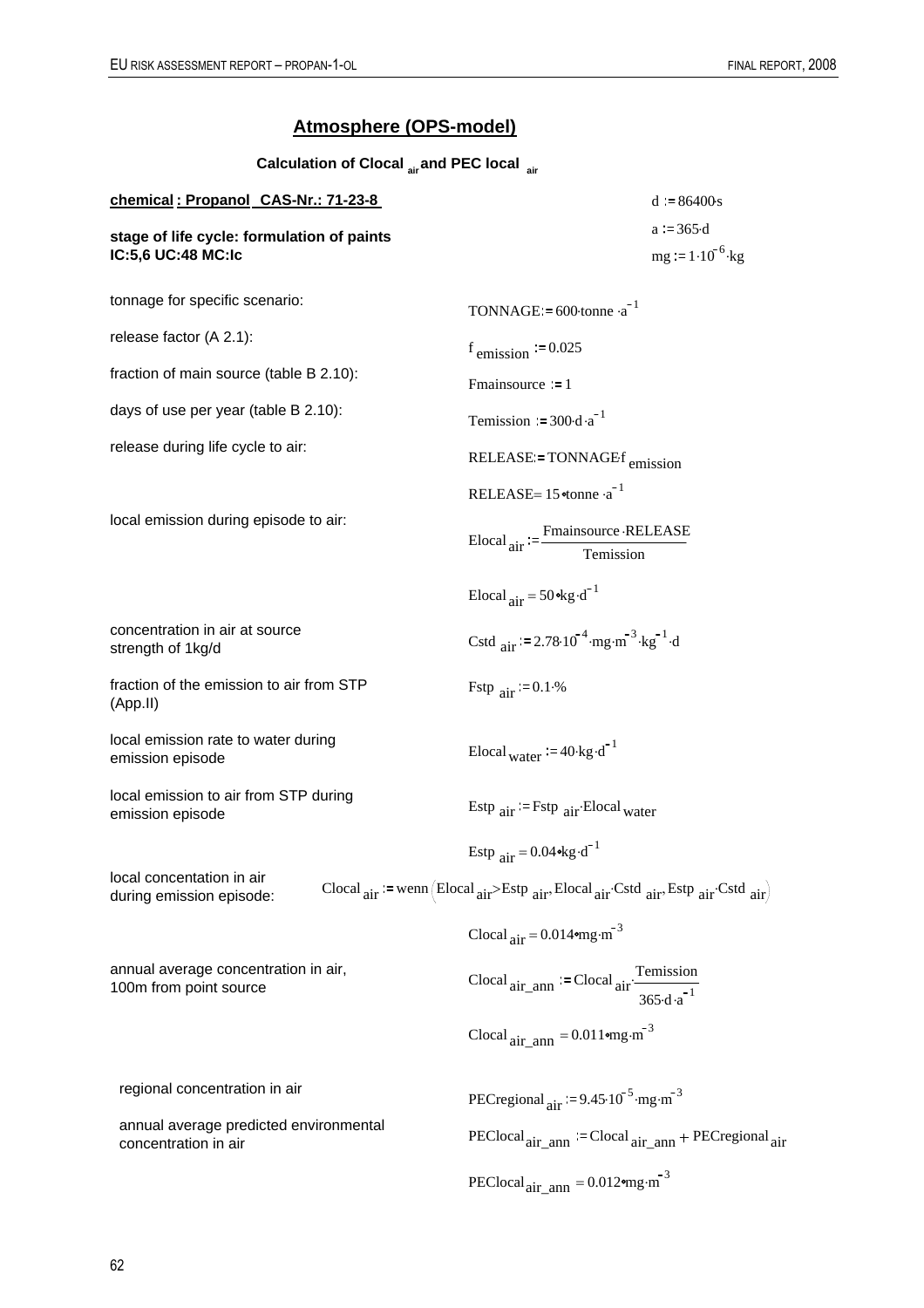#### **Calculation of the deposition rate**

| standard deposition flux of aerosol-bound |  |
|-------------------------------------------|--|
| compounds at a source strength of 1kg/d   |  |

DEPstd  $_{\text{aer}}$  := 1.10<sup>-2</sup> · mg · m<sup>-2</sup> · d<sup>-1</sup> · kg<sup>-1</sup> · d

Fass  $_{\text{aer}}$  := 5.155.10<sup>-8</sup>

fraction of the chemical bound to aerosol (see: Distribution and Fate)

deposition flux of gaseous compounds as a function of Henry`s Law coefficient,at a source strength of 1kg/d

| loaH<-2                                                                                                                                                                                                                | $5*10$ -4 mg*m-2*d-1                                      |                                                                                                       |
|------------------------------------------------------------------------------------------------------------------------------------------------------------------------------------------------------------------------|-----------------------------------------------------------|-------------------------------------------------------------------------------------------------------|
| -2 <logh<2< td=""><td><math>4*10-4</math> mg<sup>*</sup>m<sup>-2*</sup>d<sup>-1</sup></td><td>DEPstd <math>_{\text{gas}}</math> := 4.10<sup>-4</sup> mg·m<sup>-2</sup>·d<sup>-1</sup>·kg<sup>-1</sup>·d</td></logh<2<> | $4*10-4$ mg <sup>*</sup> m <sup>-2*</sup> d <sup>-1</sup> | DEPstd $_{\text{gas}}$ := 4.10 <sup>-4</sup> mg·m <sup>-2</sup> ·d <sup>-1</sup> ·kg <sup>-1</sup> ·d |
| logH>2                                                                                                                                                                                                                 | $3*10-4$ mg <sup>*</sup> m <sup>-2*</sup> d <sup>-1</sup> |                                                                                                       |

total deposition flux during emission episode

DEPtotal :=  $\left($ Elocal <sub>air</sub> + Estp <sub>air</sub> $\right)$   $\left[$  Fass <sub>aer</sub>  $\cdot$  DEPstd <sub>aer</sub>  $+$   $\left(1 -$  Fass <sub>aer</sub> $\right)$   $\cdot$  DEPstd <sub>gas</sub> $\left[$ DEPtotal =  $0.02$  mg·m<sup>-2</sup>·d<sup>-1</sup>

annual average total depostion flux

 $\text{DEPtotal}_{ann} \coloneqq \text{DEPtotal} \cdot \frac{\text{Temission}}{\text{I}}$  $365 \cdot d \cdot a^{-1}$ .

DEPtotal  $_{\text{ann}} = 0.016$  mg·m<sup>-2</sup>·d<sup>-1</sup>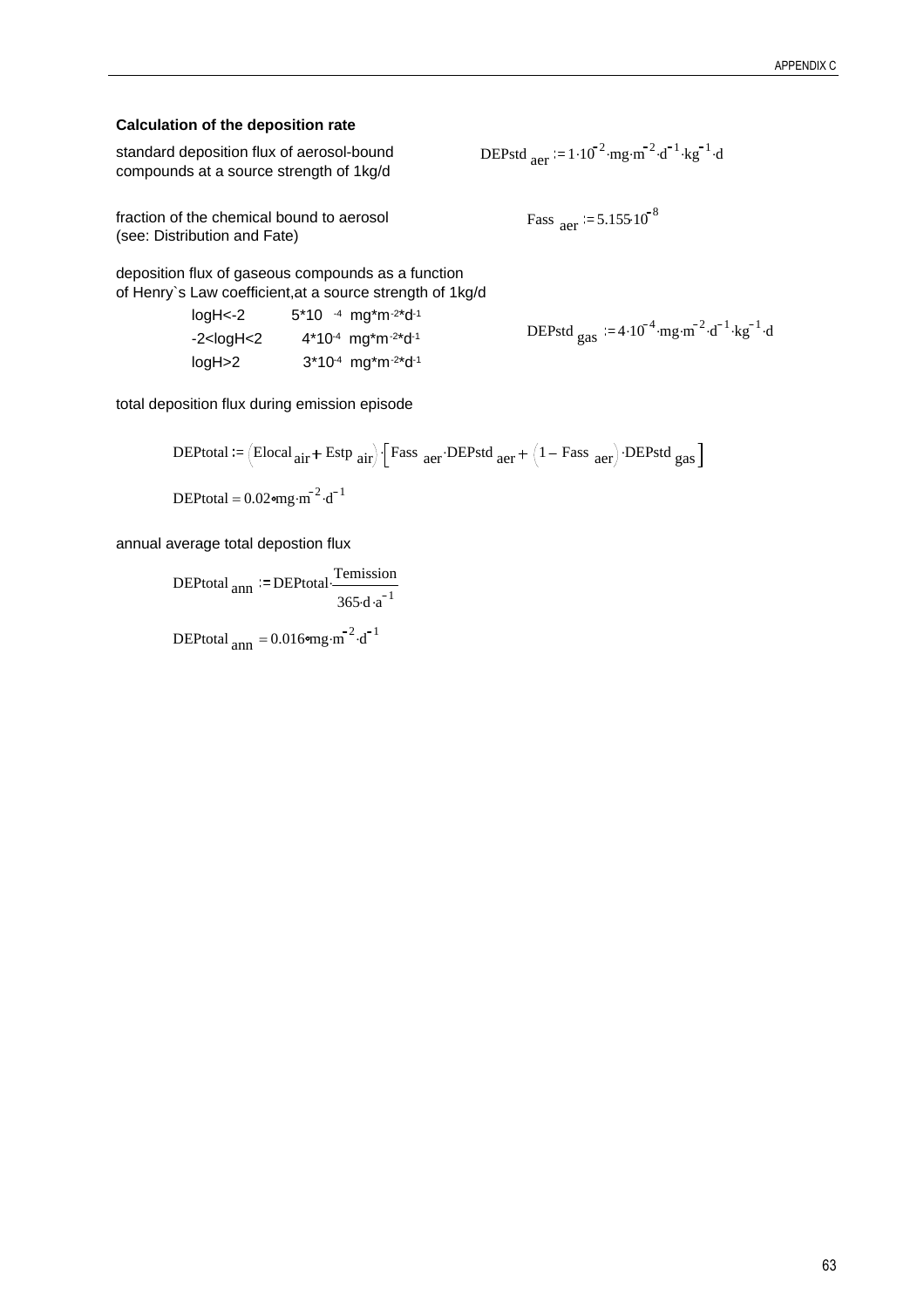### **Atmosphere (OPS-model)**

**Calculation of Clocal air and PEC local air**

| chemical: Propanol CAS-Nr.: 71-23-8                                      | $d := 86400s$                                                                                                                |
|--------------------------------------------------------------------------|------------------------------------------------------------------------------------------------------------------------------|
| stage of life cycle: processing<br>site identification: generic scenario | $a := 365 \cdot d$<br>$mg = 1.10^{-6}$ kg                                                                                    |
| tonnage for scenario:                                                    | TONNAGE:= $5000$ tonne $\cdot a^{-1}$                                                                                        |
| release factor (A 3.3, MC = 3):                                          | $f_{\text{emission}} = 0.025$                                                                                                |
| fraction of main source:                                                 | Fmainsource $= 1$                                                                                                            |
| days of use per year:                                                    | Temission := $300 \cdot d \cdot a^{-1}$                                                                                      |
| release during life cycle to air:                                        | $RELEASE = TONNAGEf$ <sub>emission</sub>                                                                                     |
|                                                                          | RELEASE= $125$ <sup>otonne ·a<sup>-1</sup></sup>                                                                             |
| local emission during episode to air:                                    | $\text{Elocal}_{\text{air}} := \frac{\text{Fmainsource} \cdot \text{RELEASE}}{\text{Temission}}$                             |
|                                                                          | Elocal $_{air}$ = 416.667 kg · d <sup>-1</sup>                                                                               |
| concentration in air at source<br>strength of 1kg/d                      | Cstd $_{air}$ = 2.78.10 <sup>-4</sup> mg·m <sup>-3</sup> kg <sup>-1</sup> d                                                  |
| fraction of the emission to air from STP                                 | Fstp $_{\text{air}}$ = 0.1.%                                                                                                 |
| local emission rate to water during<br>emission episode                  | Elocal <sub>water</sub> = 116.67 kg d <sup>-1</sup>                                                                          |
| local emission to air from STP during<br>emission episode                | Estp $_{air}$ = Fstp $_{air}$ Elocal <sub>water</sub>                                                                        |
|                                                                          | Estp $_{\text{air}} = 0.117$ ekg $\cdot d^{-1}$                                                                              |
| local concentation in air<br>during emission episode:                    | Clocal $_{air}$ : = wenn (Elocal $_{air}$ >Estp $_{air}$ , Elocal $_{air}$ , Cstd $_{air}$ , Estp $_{air}$ , Cstd $_{air}$ ) |
|                                                                          | Clocal $_{\text{air}} = 0.116$ °mg $\cdot$ m <sup>-3</sup>                                                                   |
| annual average concentration in air,<br>100m from point source           | Clocal $air_{\text{ann}}$ = Clocal $air \frac{\text{Temission}}{365 \cdot d \cdot a^{-1}}$                                   |
|                                                                          | Clocal $_{\text{air\_ann}} = 0.095$ °mg $\cdot$ m <sup>-3</sup>                                                              |
| regional concentration in air                                            | PECregional $_{\text{air}}$ = 9.45.10 <sup>-5</sup> · mg·m <sup>-3</sup>                                                     |
| annual average predicted environmental<br>concentration in air           | $\text{PEClosed}_{\text{air\_ann}} := \text{Closed}_{\text{air\_ann}} + \text{PEC regional}_{\text{air}}$                    |
|                                                                          | PEClocal $_{\text{air\_ann}} = 0.095$ mg·m <sup>-3</sup>                                                                     |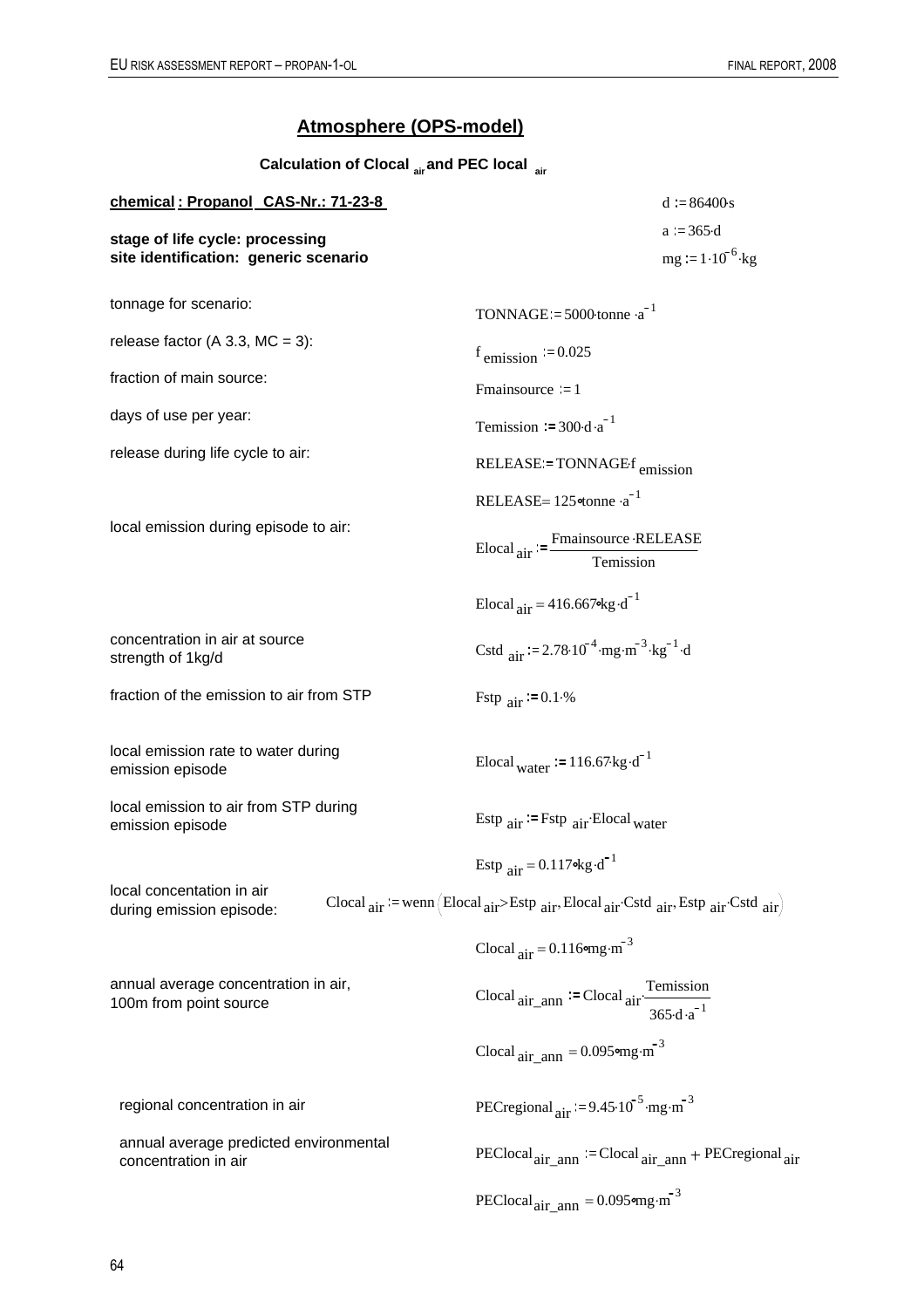### **Atmosphere (OPS-model)**

| Calculation of Clocal air and PEC local air                                 |                                                                                                                          |                                     |
|-----------------------------------------------------------------------------|--------------------------------------------------------------------------------------------------------------------------|-------------------------------------|
| chemical: Propanol CAS-Nr.: 71-23-8                                         |                                                                                                                          | $d = 86400s$                        |
| stage of life cycle: processing of solvent not specified<br>IC:0 UC:48 MC:3 |                                                                                                                          | $a = 365d$<br>$mg := 1.10^{-6}$ ·kg |
| tonnage for specific scenario:                                              | TONNAGE:= $100$ ·tonne ·a <sup>-1</sup>                                                                                  |                                     |
| release factor (A 3.16):                                                    | $f_{\text{emission}} := 0.01$                                                                                            |                                     |
| fraction of main source (table B 3.14):                                     | Fmainsource $= 0.8$                                                                                                      |                                     |
| days of use per year (table B 3.14):                                        | Temission := $32 \cdot d \cdot a^{-1}$                                                                                   |                                     |
| release during life cycle to air:                                           | RELEASE:=TONNAGEf <sub>emission</sub>                                                                                    |                                     |
|                                                                             | RELEASE= $1 \times a^{-1}$                                                                                               |                                     |
| local emission during episode to air:                                       | $\text{Elocal}_{\text{air}} := \frac{\text{Fmainsource} \cdot \text{RELEASE}}{\text{Temission}}$                         |                                     |
|                                                                             | Elocal $_{\text{air}} = 25 \text{ kg} \cdot \text{d}^{-1}$                                                               |                                     |
| concentration in air at source<br>strength of 1kg/d                         | Cstd air = 2.78.10 <sup>-4</sup> mg·m <sup>-3</sup> kg <sup>-1</sup> d                                                   |                                     |
| fraction of the emission to air from STP<br>(App.II)                        | Fstp $_{\text{air}}$ = 0.1.%                                                                                             |                                     |
| local emission rate to water during<br>emission episode                     | Elocal water $\mathcal{F} = 25 \cdot \text{kg} \cdot \text{d}^{-1}$                                                      |                                     |
| local emission to air from STP during<br>emission episode                   | Estp $_{air}$ = Fstp $_{air}$ Elocal <sub>water</sub>                                                                    |                                     |
|                                                                             | Estp $_{air} = 0.025$ kg $\cdot d^{-1}$                                                                                  |                                     |
| local concentation in air<br>during emission episode:                       | Clocal $_{air}$ : = wenn (Elocal $_{air}$ >Estp $_{air}$ , Elocal $_{air}$ Cstd $_{air}$ , Estp $_{air}$ Cstd $_{air}$ ) |                                     |
|                                                                             | Clocal $_{air} = 6.95 \cdot 10^{-3}$ omg·m <sup>-3</sup>                                                                 |                                     |
| annual average concentration in air,<br>100m from point source              | Clocal $_{air\_ann}$ := Clocal $_{air}$ $\frac{\text{Temission}}{365 \cdot d \cdot a^{-1}}$                              |                                     |
|                                                                             | Clocal $_{air\_ann} = 6.093 \cdot 10^{-4}$ omg·m <sup>-3</sup>                                                           |                                     |
| regional concentration in air                                               | PECregional $_{\text{air}}$ = 9.45 10 <sup>-5</sup> mg·m <sup>-3</sup>                                                   |                                     |
| annual average predicted environmental<br>concentration in air              | $\text{PEClosed}_{\text{air\_ann}} := \text{Closed}_{\text{air\_ann}} + \text{PEC regional}_{\text{air}}$                |                                     |
|                                                                             | PEClocal <sub>air_ann</sub> = 7.038 $10^{-4}$ omg·m <sup>-3</sup>                                                        |                                     |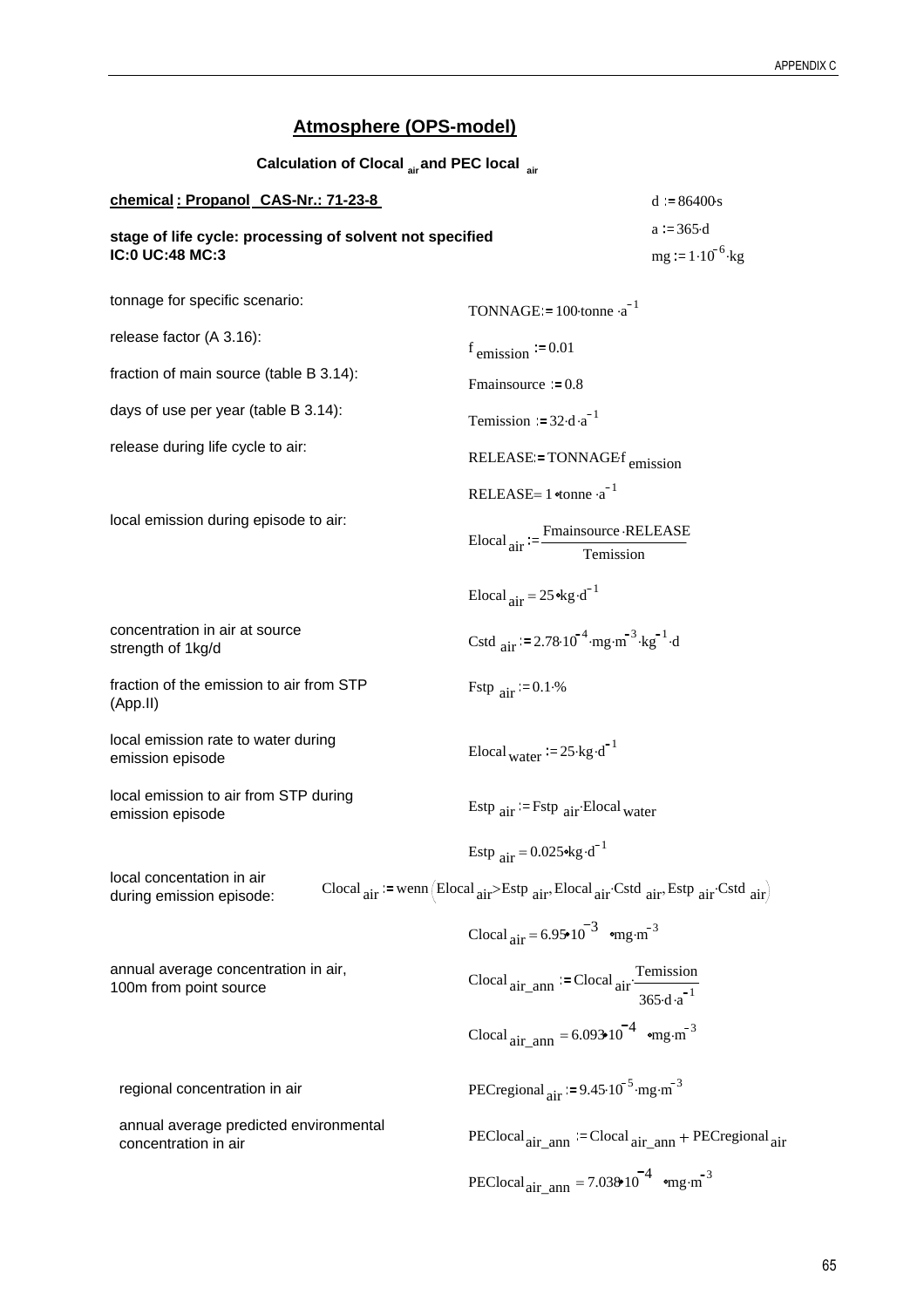### **Calculation of the deposition rate**

| standard deposition flux of aerosol-bound |  |
|-------------------------------------------|--|
| compounds at a source strength of 1kg/d   |  |

DEPstd  $_{\text{aer}}$  := 1.10<sup>-2</sup> ·mg ·m<sup>-2</sup> ·d<sup>-1</sup> ·kg<sup>-1</sup> ·d

Fass  $_{\text{aer}}$  := 5.155.10<sup>-8</sup>

fraction of the chemical bound to aerosol (see: Distribution and Fate)

deposition flux of gaseous compounds as a function of Henry`s Law coefficient,at a source strength of 1kg/d

| loaH<-2                                                                                                                                                                                                                | $5*10$ <sup>-4</sup> mg <sup>*</sup> m <sup>-2*</sup> d <sup>-1</sup> |                                                                                                        |
|------------------------------------------------------------------------------------------------------------------------------------------------------------------------------------------------------------------------|-----------------------------------------------------------------------|--------------------------------------------------------------------------------------------------------|
| -2 <logh<2< td=""><td><math>4*10-4</math> mg<sup>*</sup>m<sup>-2*</sup>d<sup>-1</sup></td><td>DEPstd <math>_{\text{gas}}</math> := 4.10<sup>-4</sup>·mg·m<sup>-2</sup>·d<sup>-1</sup>·kg<sup>-1</sup>·d</td></logh<2<> | $4*10-4$ mg <sup>*</sup> m <sup>-2*</sup> d <sup>-1</sup>             | DEPstd $_{\text{gas}}$ := 4.10 <sup>-4</sup> ·mg·m <sup>-2</sup> ·d <sup>-1</sup> ·kg <sup>-1</sup> ·d |
| logH>2                                                                                                                                                                                                                 | $3*10-4$ mg <sup>*</sup> m <sup>-2*</sup> d <sup>-1</sup>             |                                                                                                        |

total deposition flux during emission episode

DEPtotal :=  $\left($ Elocal <sub>air</sub> + Estp <sub>air</sub> $\right)$   $\left[$  Fass <sub>aer</sub> DEPstd <sub>aer</sub> +  $\left($ 1 – Fass <sub>aer</sub> $\right)$  DEPstd gas  $\left]$ DEPtotal =  $0.01$  mg ·m<sup>-2</sup> ·d<sup>-1</sup>

annual average total depostion flux

 $\text{DEPtotal}_{ann} \coloneqq \text{DEPtotal} \cdot \frac{\text{Temission}}{\text{I}}$  $365 \cdot d \cdot a^{-1}$ .

DEPtotal  $_{\text{ann}} = 8.776 \cdot 10^{-4}$   $_{\text{eng}} \cdot \text{m}^{-2} \cdot \text{d}^{-1}$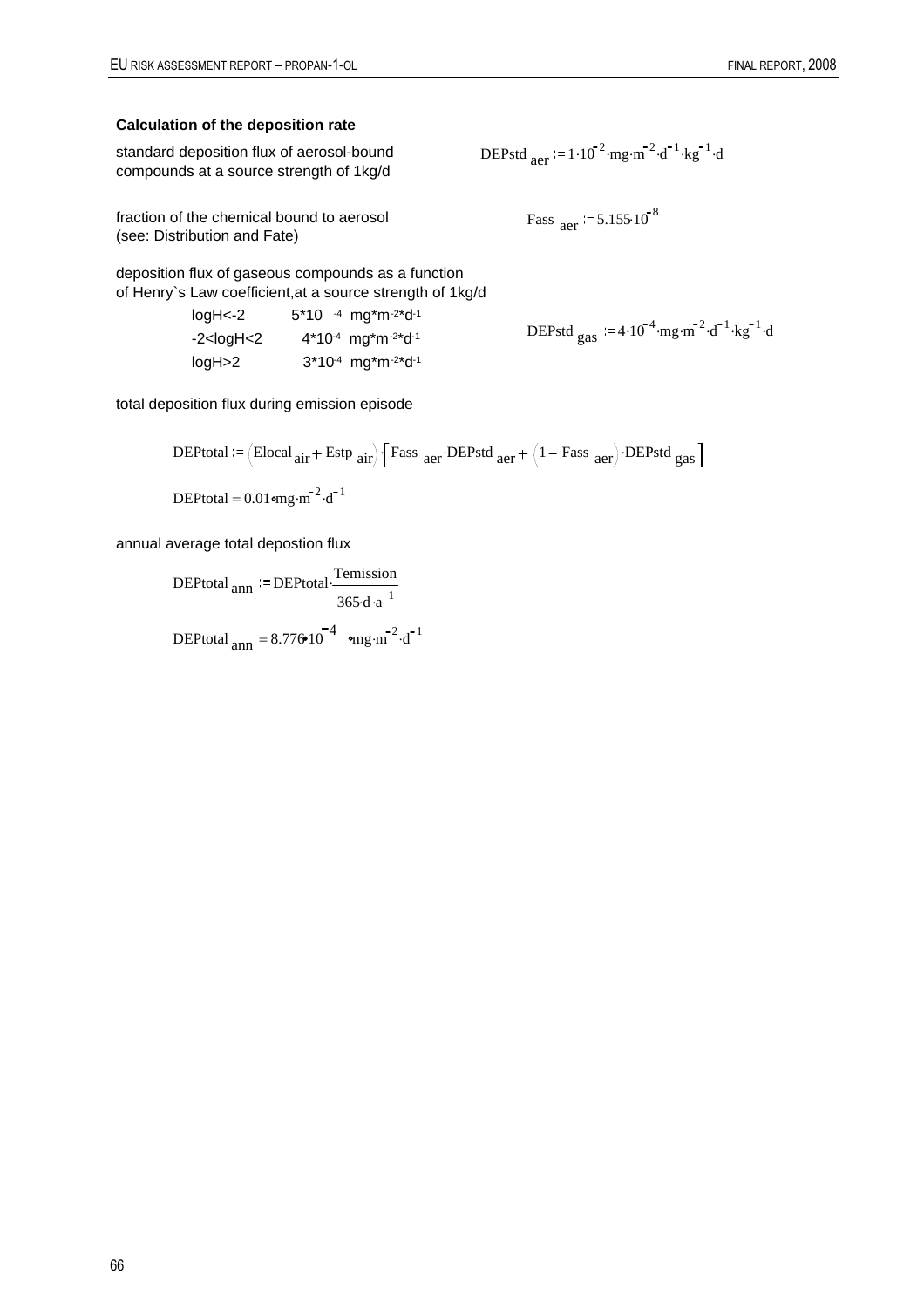### **Atmosphere (OPS-model)**

| Calculation of Clocal air and PEC local air                    |                                                                                                                          |                                              |
|----------------------------------------------------------------|--------------------------------------------------------------------------------------------------------------------------|----------------------------------------------|
| chemical: Propanol CAS-Nr.: 71-23-8                            |                                                                                                                          | $d = 86400s$                                 |
| stage of life cycle: processing of paints in paint shops       |                                                                                                                          | $a = 365 \text{ d}$<br>$mg := 1.10^{-6}$ ·kg |
| tonnage for specific scenario:                                 | TONNAGE:= $600$ -tonne $\cdot a^{-1}$                                                                                    |                                              |
| release factor (table A 3.15):                                 | $f_{\text{emission}} := 0.9$                                                                                             |                                              |
| fraction of main source (table B 3.13):                        | Fmainsource $= 0.15$                                                                                                     |                                              |
| days of use per year (table B 3.13):                           | Temission $:= 300 \cdot d \cdot a^{-1}$                                                                                  |                                              |
| release during life cycle to air:                              | $RELEASE = TONNAGEf_{emission}$                                                                                          |                                              |
|                                                                | RELEASE= $540$ <sup><math>\sigma</math></sup> tonne $a^{-1}$                                                             |                                              |
| local emission during episode to air:                          | Elocal $_{\text{air}} := \frac{\text{Fmainsource} \cdot \text{RELEASE}}{\text{Temission}}$                               |                                              |
|                                                                | Elocal $_{\text{air}} = 270$ ekg $\cdot d^{-1}$                                                                          |                                              |
| concentration in air at source<br>strength of 1kg/d            | Cstd air: = 2.78.10 <sup>-4</sup> mg·m <sup>-3</sup> kg <sup>-1</sup> d                                                  |                                              |
| fraction of the emission to air from STP<br>(App.II)           | Fstp $_{\text{air}}$ = 0.1.%                                                                                             |                                              |
| local emission rate to water during<br>emission episode        | Elocal water $:= 6 \cdot \text{kg} \cdot d^{-1}$                                                                         |                                              |
| local emission to air from STP during<br>emission episode      | Estp $_{air}$ = Fstp $_{air}$ Elocal <sub>water</sub>                                                                    |                                              |
|                                                                | Estp $_{air} = 6 \cdot 10^{-3}$ okg · d <sup>-1</sup>                                                                    |                                              |
| local concentation in air<br>during emission episode:          | Clocal $_{air}$ : = wenn (Elocal $_{air}$ >Estp $_{air}$ , Elocal $_{air}$ Cstd $_{air}$ , Estp $_{air}$ Cstd $_{air}$ ) |                                              |
|                                                                | Clocal $_{\text{air}} = 0.075$ emg $\cdot \text{m}^{-3}$                                                                 |                                              |
| annual average concentration in air,<br>100m from point source | Clocal $_{air\_ann}$ := Clocal $_{air}$ $\frac{\text{Temission}}{365 \cdot d \cdot a^{-1}}$                              |                                              |
|                                                                | Clocal $_{\text{air\_ann}} = 0.062$ omg·m <sup>-3</sup>                                                                  |                                              |
| regional concentration in air                                  | PECregional $_{\text{air}}$ = 9.45 $10^{-5}$ mg·m <sup>-3</sup>                                                          |                                              |
| annual average predicted environmental<br>concentration in air | $\text{PECloud}_{\text{air}}$ ann $\text{:=} \text{Cloud}_{\text{air}}$ ann $\text{+} \text{PEC regional}_{\text{air}}$  |                                              |
|                                                                | PEClocal <sub>air_ann</sub> = $0.062$ <sup>o</sup> mg·m <sup>-3</sup>                                                    |                                              |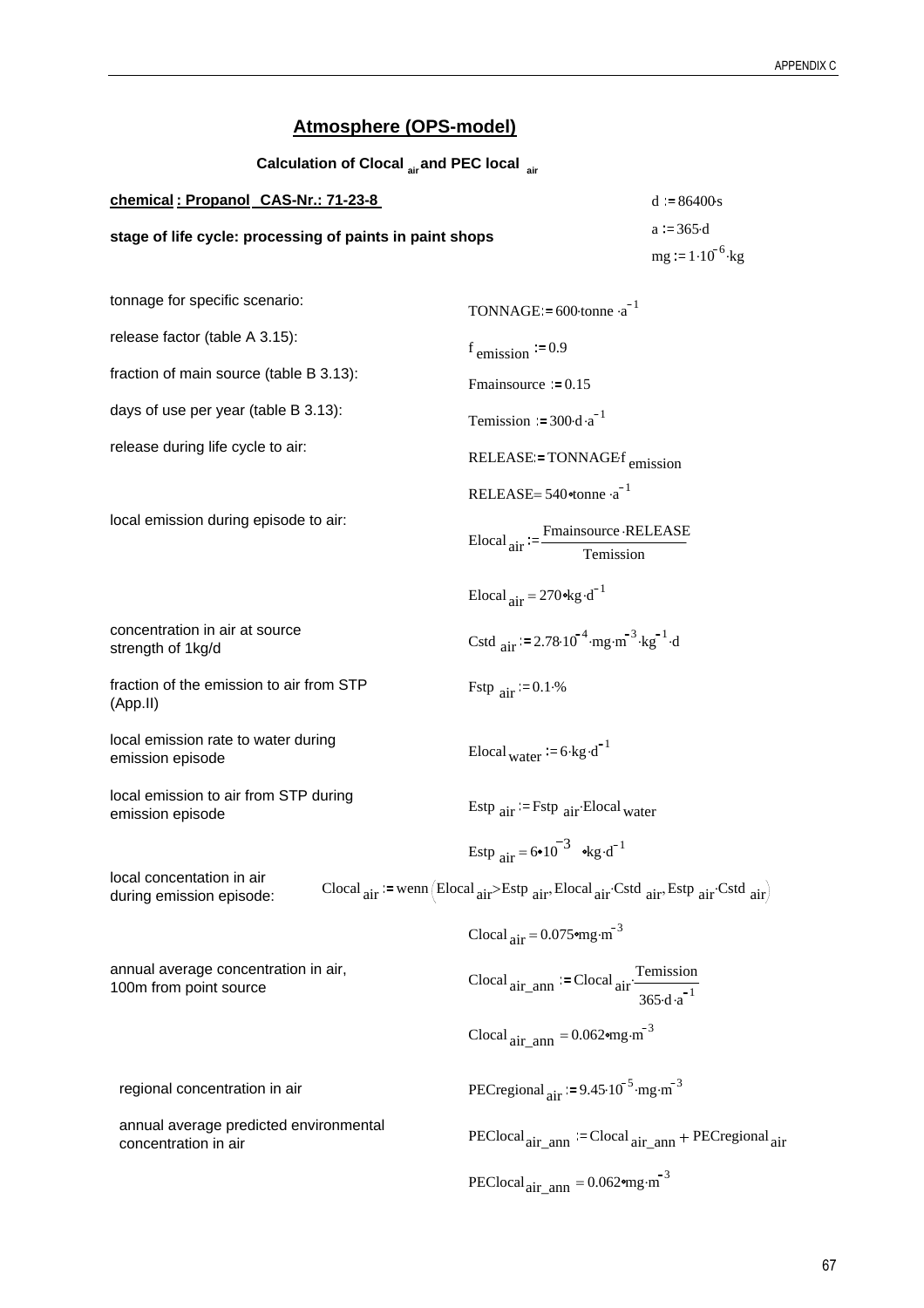### **Calculation of the deposition rate**

| standard deposition flux of aerosol-bound |  |
|-------------------------------------------|--|
| compounds at a source strength of 1kg/d   |  |

DEPstd  $_{\text{aer}}$  := 1.10<sup>-2</sup> ·mg ·m<sup>-2</sup> ·d<sup>-1</sup> ·kg<sup>-1</sup> ·d

Fass  $_{\text{aer}}$  := 5.155.10<sup>-8</sup>

fraction of the chemical bound to aerosol (see: Distribution and Fate)

deposition flux of gaseous compounds as a function of Henry`s Law coefficient,at a source strength of 1kg/d

| loaH<-2                                                                                                                                                                                                        | $5*10$ -4 mg*m-2*d-1                                      |                                                                                                      |
|----------------------------------------------------------------------------------------------------------------------------------------------------------------------------------------------------------------|-----------------------------------------------------------|------------------------------------------------------------------------------------------------------|
| -2 <loah<2< td=""><td><math>4*10-4</math> mg*m<math>-2*</math>d<math>-1</math></td><td>DEPstd <math>_{\text{gas}}</math> = 4.10<sup>-4</sup> mg·m<sup>-2</sup>·d<sup>-1</sup>·kg<sup>-1</sup>·d</td></loah<2<> | $4*10-4$ mg*m $-2*$ d $-1$                                | DEPstd $_{\text{gas}}$ = 4.10 <sup>-4</sup> mg·m <sup>-2</sup> ·d <sup>-1</sup> ·kg <sup>-1</sup> ·d |
| logH>2                                                                                                                                                                                                         | $3*10-4$ mg <sup>*</sup> m <sup>-2*</sup> d <sup>-1</sup> |                                                                                                      |

total deposition flux during emission episode

DEPtotal :=  $\left($ Elocal <sub>air</sub> + Estp <sub>air</sub> $\right)$   $\left[$  Fass <sub>aer</sub> DEPstd <sub>aer</sub> +  $\left($ 1 – Fass <sub>aer</sub> $\right)$  DEPstd gas  $\left]$ DEPtotal =  $0.108$  mg·m<sup>-2</sup>·d<sup>-1</sup>

annual average total depostion flux

 $\text{DEPtotal}_{ann} \coloneqq \text{DEPtotal} \cdot \frac{\text{Temission}}{\text{I}}$  $365 \cdot d \cdot a^{-1}$ .

DEPtotal  $_{\text{ann}} = 0.089$ °mg m<sup>-2</sup> · d<sup>-1</sup>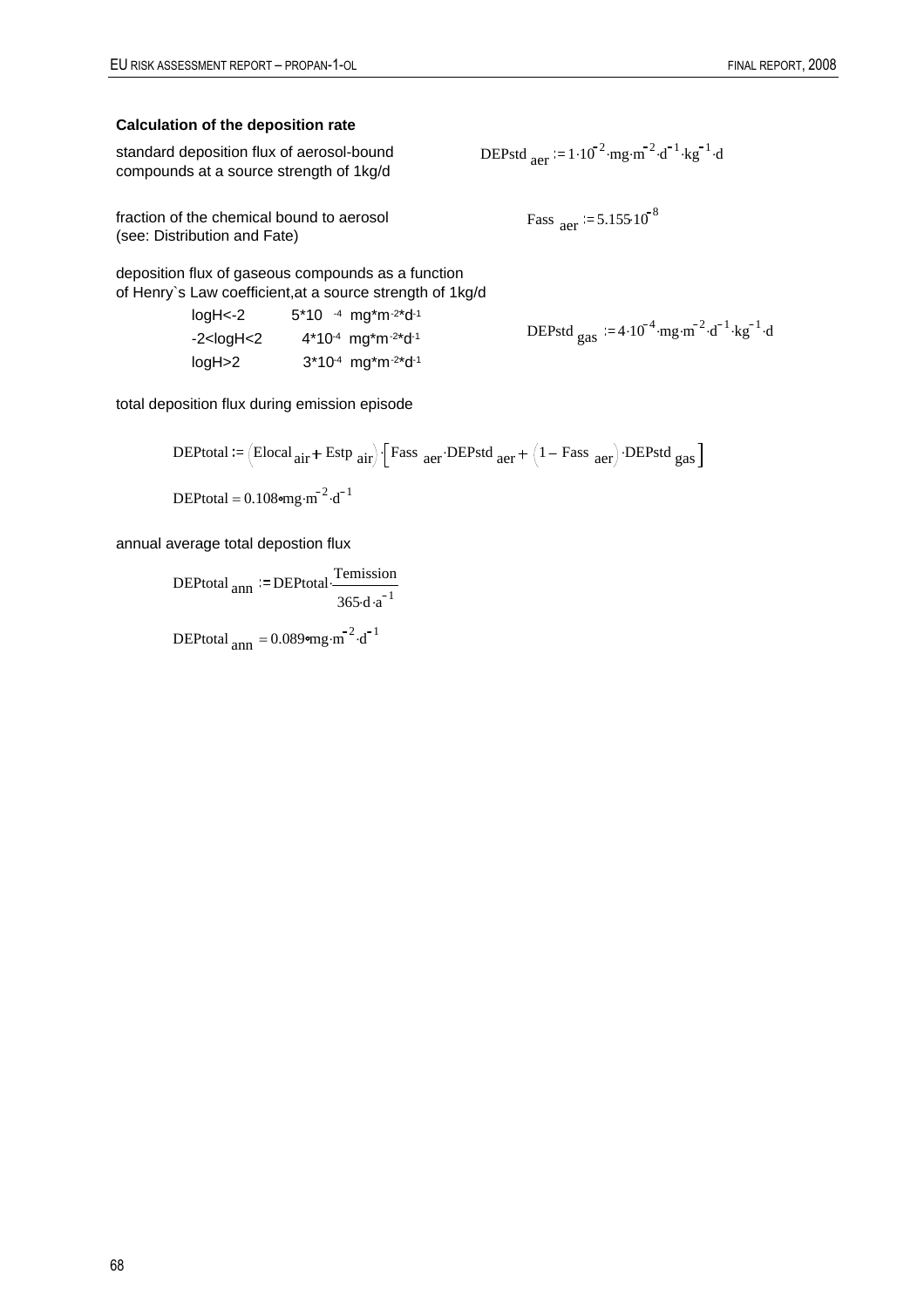### **Atmosphere (OPS-model)**

**Calculation of Clocal air and PEC local air**

| chemical: Propanol CAS-Nr.: 71-23-8       | $d = 86400s$         |
|-------------------------------------------|----------------------|
| stage of life cycle: privat use of paints | $a = 365d$           |
|                                           | $mg := 1.10^{-6}$ kg |

| tonnage for specific scenario:                                 | TONNAGE:= $600$ -tonne $\cdot a^{-1}$                                                      |
|----------------------------------------------------------------|--------------------------------------------------------------------------------------------|
| release factor (table A 4.5):                                  | $f_{\text{emission}} := 0.95$                                                              |
| fraction of main source (table B 4.5):                         | Fmainsource $= 0.0004$                                                                     |
| days of use per year (table B 4.5):                            | Temission := $300 \text{ d} \cdot \text{a}^{-1}$                                           |
| release during life cycle to air:                              | RELEASE:=TONNAGEf <sub>emission</sub>                                                      |
|                                                                | RELEASE= $570$ <sup>otonne ·a<sup>-1</sup></sup>                                           |
| local emission during episode to air:                          | Elocal $_{\text{air}} := \frac{\text{Fmainsource} \cdot \text{RELEASE}}{\text{Temission}}$ |
|                                                                | Elocal $_{\text{air}} = 0.76$ * kg · d <sup>-1</sup>                                       |
| concentration in air at source<br>strength of 1kg/d            | Cstd air = $2.78 \cdot 10^{-4}$ ·mg·m <sup>-3</sup> ·kg <sup>-1</sup> ·d                   |
| fraction of the emission to air from STP<br>(App.II)           | Fstp $_{\text{air}}$ = 0.1.%                                                               |
| local emission rate to water during<br>emission episode        | Elocal water $:= 0.03 \text{ kg} \cdot d^{-1}$                                             |
| local emission to air from STP during<br>emission episode      | Estp $_{air}$ = Fstp $_{air}$ Elocal <sub>water</sub>                                      |
|                                                                | Estp $_{air} = 3 \cdot 10^{-5}$ $\log d^{-1}$                                              |
| local concentation in air<br>during emission episode:          | Clocal air = wenn (Elocal air>Estp air Elocal air Cstd air Estp air Cstd air)              |
|                                                                | Clocal $_{air} = 2.113 \cdot 10^{-4}$ mg·m <sup>-3</sup>                                   |
| annual average concentration in air,<br>100m from point source | Clocal $_{air\_ann}$ := Clocal $_{air}$ Temission<br>$365 \cdot d \cdot a^{-1}$            |
|                                                                | Clocal $_{air\_ann}$ = 1.737 $10^{-4}$ $_{9}$ mg·m <sup>-3</sup>                           |
| regional concentration in air                                  | PECregional $_{\text{air}}$ = 9.45 $10^{-5}$ mg·m <sup>-3</sup>                            |
| annual average predicted environmental<br>concentration in air | PEClocal <sub>air</sub> ann $=$ Clocal <sub>air</sub> ann + PECregional <sub>air</sub>     |
|                                                                | PEClocal <sub>air_ann</sub> = $2.682 \cdot 10^{-4}$ emg·m <sup>-3</sup>                    |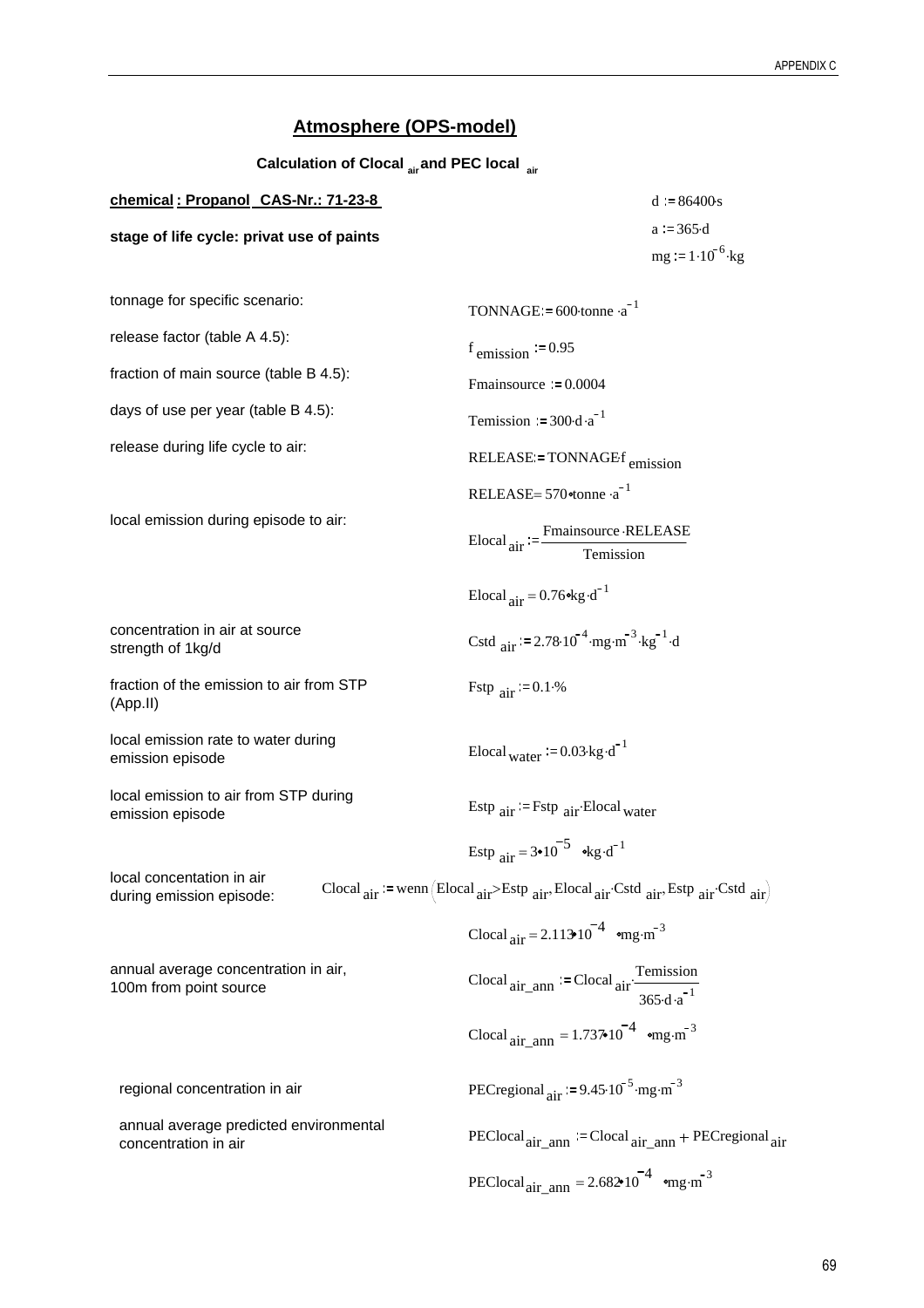### **Calculation of the deposition rate**

| standard deposition flux of aerosol-bound |  |
|-------------------------------------------|--|
| compounds at a source strength of 1kg/d   |  |

DEPstd  $_{\text{aer}}$  := 1.10<sup>-2</sup> ·mg ·m<sup>-2</sup> ·d<sup>-1</sup> ·kg<sup>-1</sup> ·d

Fass  $_{\text{aer}}$  := 5.155.10<sup>-8</sup>

fraction of the chemical bound to aerosol (see: Distribution and Fate)

deposition flux of gaseous compounds as a function of Henry`s Law coefficient,at a source strength of 1kg/d

| $loadK-2$                                                                                                                                                                                                              | $5*10$ <sup>-4</sup> mg <sup>*</sup> m <sup>-2*</sup> d <sup>-1</sup> |                                                                                                    |
|------------------------------------------------------------------------------------------------------------------------------------------------------------------------------------------------------------------------|-----------------------------------------------------------------------|----------------------------------------------------------------------------------------------------|
| -2 <loah<2< td=""><td><math>4*10-4</math> mg<sup>*</sup>m<sup>-2*</sup>d<sup>-1</sup></td><td>DEPstd <math>_{\text{gas}}</math> := 4.10<sup>-4</sup> mg m<sup>-2</sup> d<sup>-1</sup> kg<sup>-1</sup> d</td></loah<2<> | $4*10-4$ mg <sup>*</sup> m <sup>-2*</sup> d <sup>-1</sup>             | DEPstd $_{\text{gas}}$ := 4.10 <sup>-4</sup> mg m <sup>-2</sup> d <sup>-1</sup> kg <sup>-1</sup> d |
| logH>2                                                                                                                                                                                                                 | $3*10-4$ mg <sup>*</sup> m <sup>-2*</sup> d <sup>-1</sup>             |                                                                                                    |

total deposition flux during emission episode

DEPtotal := (Elocal<sub>air</sub> + Estp<sub>air</sub>) · [Fass<sub>aer</sub> · DEPstd<sub>aer</sub> + (1 – Fass<sub>aer</sub>) · DEPstd<sub>gas</sub> ]  
DEPtotal = 3.0410<sup>-4</sup> 
$$
mg \cdot m^2 \cdot d^{-1}
$$

annual average total depostion flux

 $\text{DEPtotal}_{ann} \coloneqq \text{DEPtotal} \cdot \frac{\text{Temission}}{\text{I}}$  $365 \cdot d \cdot a^{-1}$ .

DEPtotal  $_{\text{ann}} = 2.49873 \cdot 10^{-4}$   $_{\text{emg}} \cdot \text{m}^{-2} \cdot \text{d}^{-1}$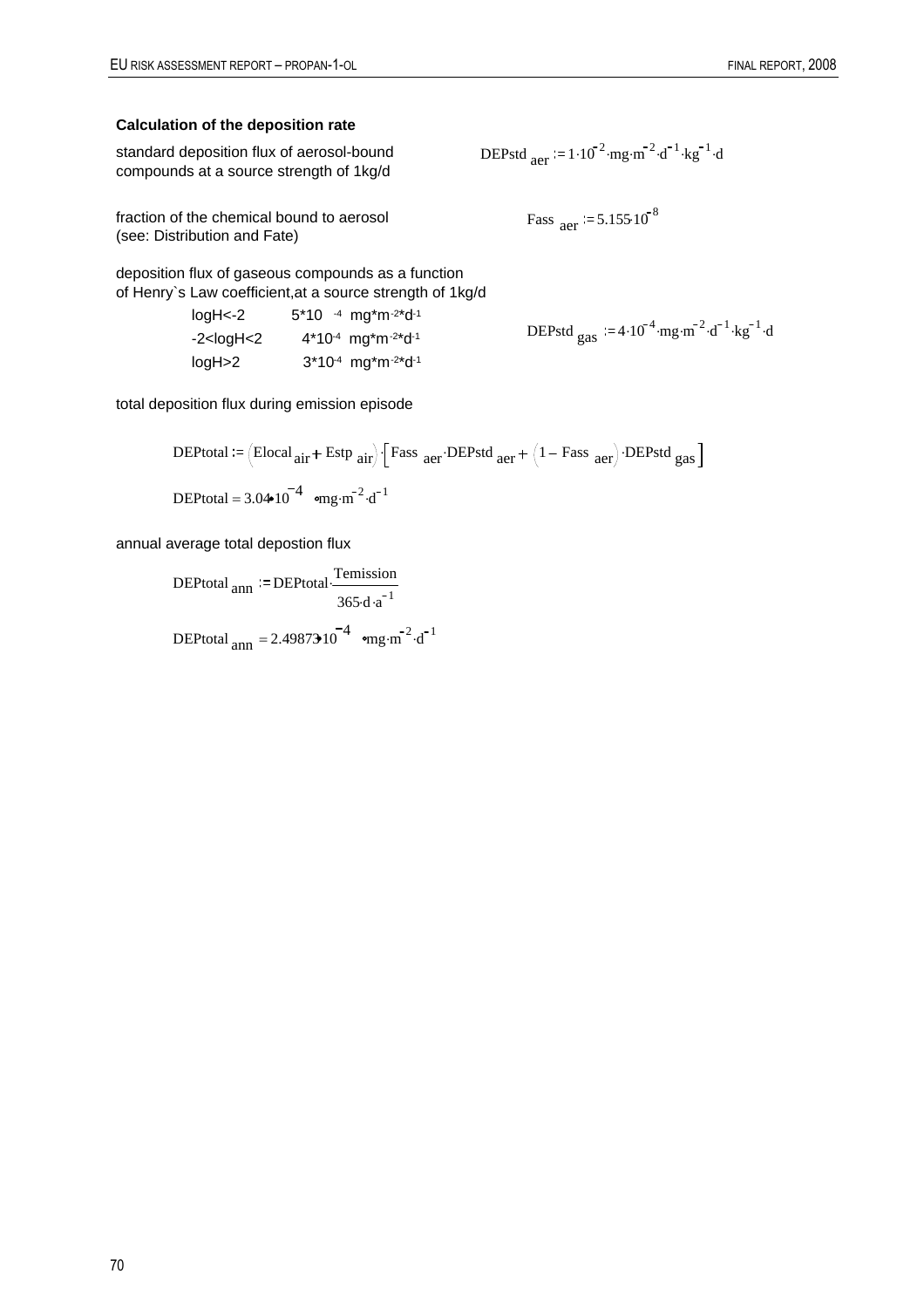### **Appendix D Exposure of soil**

### **chemical : Propanol CAS-Nr.:71-23-8 formulation of household chemicals**

annual average total deposition flux:

soil-water partitioning coefficient:

concentration in dry sewage sludge:

air-water partitioning coefficient:

rate constant for for removal from top soil:

PECregional:

#### **Defaults:**

mixing depth of soil:

bulk density of soil:

average time for exposure:

partial mass transfer coefficient at air-side of the air-soil interface:

partial mass transfer coefficient at soilair-side of the air-soil interface:

partial mass transfer coefficient at soilwater-side of the air-soil interface:

fraction of rain water that infiltrates into soil:

rate of wet precipitation:

**Exposure of Soil** d  $= 86400s$ . ppm =  $mg \cdot kg^{-1}$  a := 365 d.  $i := 1...3$ DEPtotal  $_{\text{ann}} := 0.011 \text{ mg} \cdot \text{m}^{-2} \cdot \text{d}^{-1}$ K soil\_water  $= 0.329$ 

 $C$  sludge  $\coloneqq 0$ ·mg·kg<sup>-1</sup>

K air\_water  $= 0.000048$ 

kbio <sub>soil</sub>  $:= 0.023 d^{-1}$ 

PECregional  $_{\text{natural\_soil}}$  = 5.25 10<sup>-4</sup>  $\cdot$ mg $\cdot$ kg<sup>-1</sup>

 $DEFTHsoil :=$ 

| 'n<br>Г |
|---------|
|         |
| n       |

RHO  $_{\text{soil}}$  := 1700 kg  $\cdot$ m<sup>-3</sup>

 $T_i :=$ 

| 180<br>d |
|----------|
| 81<br>٦  |

kasl  $_{\text{air}}$  := 120 m $\text{d}^{-1}$ 

kasl soilair  $= 0.48$  m $\cdot$ d<sup>-1</sup>

kasl <sub>soilwater</sub>  $:= 4.8 \cdot 10^{-5} \cdot \text{m} \cdot \text{d}^{-1}$ 

Finf<sub>soil</sub>  $:= 0.25$ 

RAINrate  $= 1.92 \cdot 10^{-3} \cdot \text{m} \cdot \text{d}^{-1}$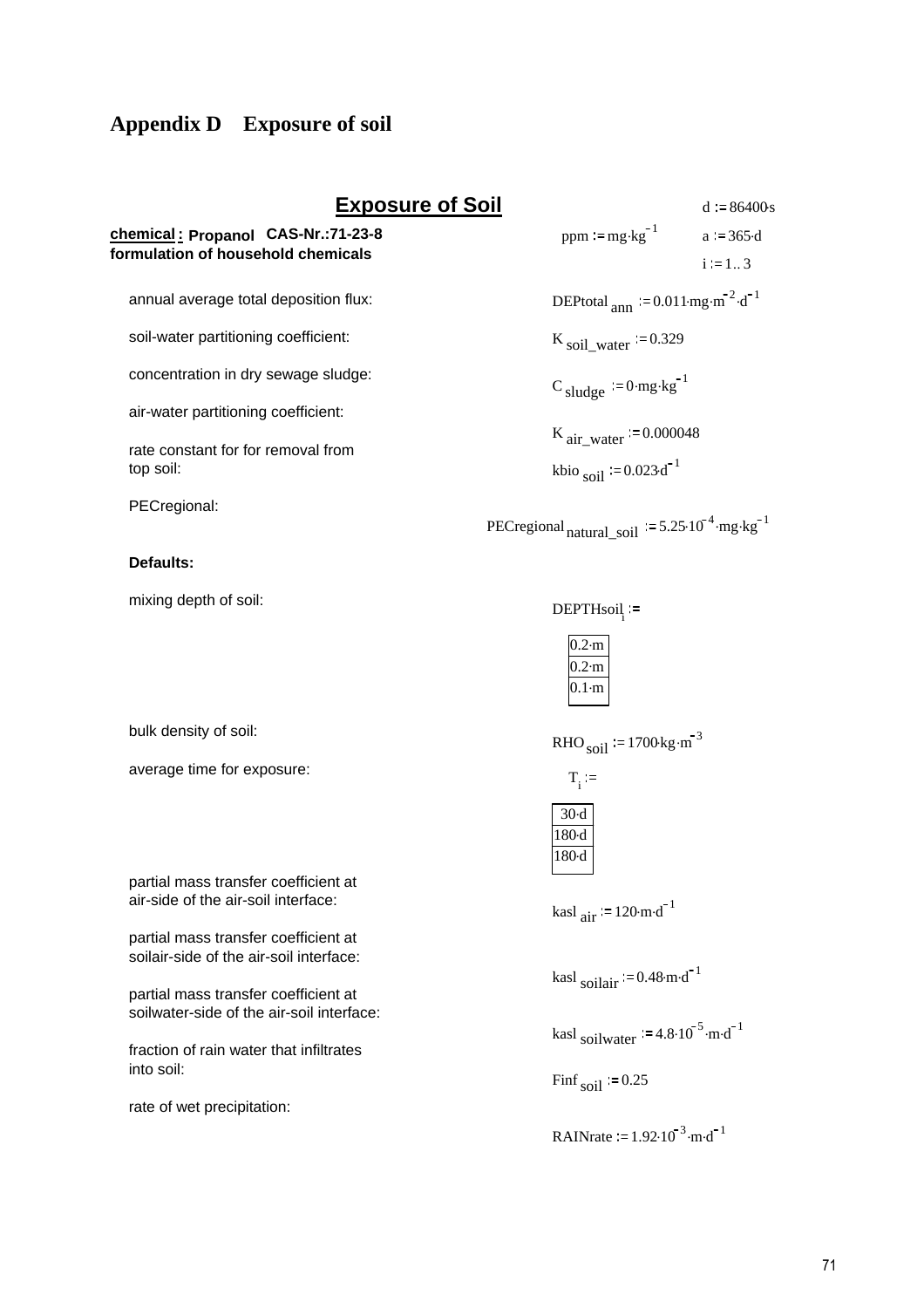dry sludge application rate: APPLsludge<sub>i</sub> :=

| $.5 \cdot$ kg $\cdot$ m          |
|----------------------------------|
| .5∙kg∙m                          |
| $0.1 \,\text{kg} \cdot \text{m}$ |

#### **Calculation:**

aerial deposition flux per kg of soil:

$$
D_{\text{air}_i} := \frac{DEP_{\text{total}}}{DEPTH\text{soi}_i \cdot RHO_{\text{soi}}}
$$

rate constant for valatilisation from soil:

$$
k_{\text{ }volat_i} := \left[ \left( \frac{1}{\text{kasl air} \cdot K_{\text{ air\_water}}} + \frac{1}{\text{kasl } \text{solidair} \cdot K_{\text{ air\_water}} + \text{kasl } \text{solid water}} \right) \cdot K_{\text{ }sol\_water} \cdot \text{DEPTHsoil}_i \right]^{-1}
$$

rate constant for leaching from soil layer:

$$
k_{\text{leach}_i} := \frac{\text{Find } \text{soil} \cdot \text{RAINrate}}{K_{\text{soil\_water}} \cdot \text{DEPTHsoil}_i}
$$

removal from top soil:

 $k_i := k_{\text{volat}_i} + k_{\text{leach}_i} + \text{kbio}_{\text{soil}}$ 

#### **concentration in soil**

concentration in soil due to 10 years of continuous deposition:

Cdep <sub>soil\_10</sub>: 
$$
=\frac{D_{air_i}}{k_i} \cdot (1 - exp(-365 \cdot d \cdot 10 \cdot k_i))
$$

concentration just after the first year of sludge application:

 $Csludge$   $soil_1$ <sub>i</sub>  $C_{sludge}$  APPLsludge<sub>i</sub> a DEPTHsoil<sub>1</sub> RHO<sub>soil</sub>

initial concentration in soil after 10 applications of sludge:

\n
$$
\text{Csludge } \text{soil}_1 \cdot 10_i := \text{Csludge } \text{soil}_1 \cdot 1 \cdot \left[ 1 + \left[ \sum_{n=1}^{9} \left( \exp\left( -365 \cdot d \cdot k_i \right)^n \right) \right] \right]
$$
\n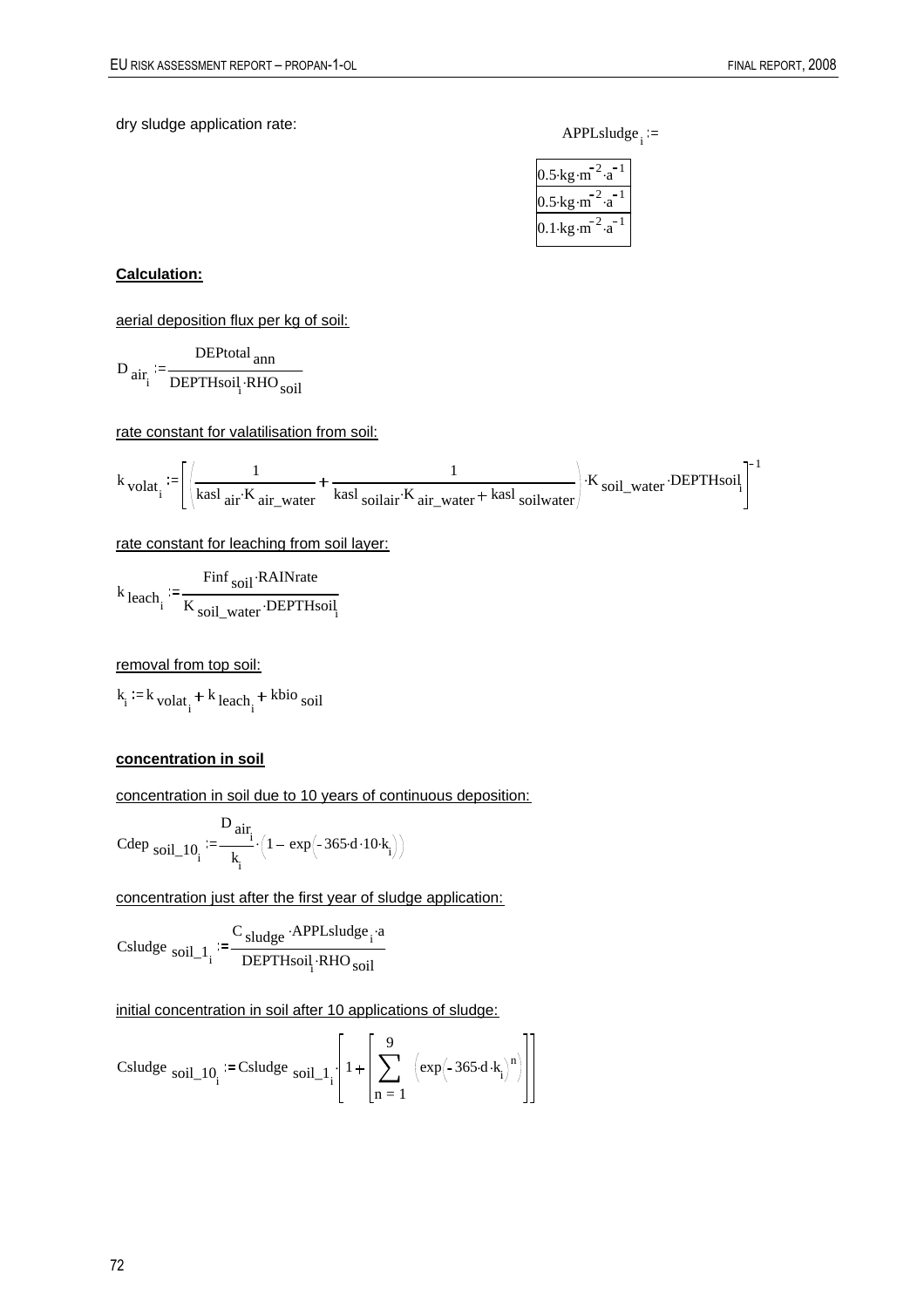#### sum of the concentrations due to both processes:

$$
C_{\text{soil}\_10_i} := \text{Cdep}_{\text{soil}\_10_i} + \text{Csludge}_{\text{soil}\_10_i}
$$

average concentration in soil over T days:

$$
\text{Clocal}_{\text{soil}_i} := \!\! \frac{D_{\text{air}_i}}{k_i} \!+\! \frac{1}{k_i \cdot T_i} \cdot \!\! \left(\!C_{\text{soil}\_\text{10}_i} \!-\! \frac{D_{\text{air}_i}}{k_i}\!\right) \cdot \!\! \left(1 - \exp\!\left(-k_i \cdot T_i\right)\!\right)
$$

PEClocal<sub>soil<sub>i</sub></sub> = Clocal<sub>soil<sub>i</sub></sub> + PECregional<sub>natural\_soil</sub>



**Indicating persistency of the substance in soil**

initial concentration after 10 years: C

| soil 10       |
|---------------|
| pm            |
| 3<br>1.032.10 |
| 1.03210       |
| 3<br>1.629.10 |

initial concentration in steady-state situation:

$$
Facc_i := e^{-365 \cdot d \cdot k_i}
$$

$$
C_{\text{soil}\_ss_i} := \frac{D_{\text{air}_i}}{k_i} + \text{Csludge }_{\text{soil}\_1} \cdot \frac{1}{1 - \text{Face}_i}
$$

| soil ss  |
|----------|
| pm       |
| 1.032.10 |
| 1.032.10 |
| 1.629.10 |

fraction of steady-state in soil achieved:

$$
Fst\_st_i := \frac{C_{\text{soil}\_10_i}}{C_{\text{soil}\_ss}}.
$$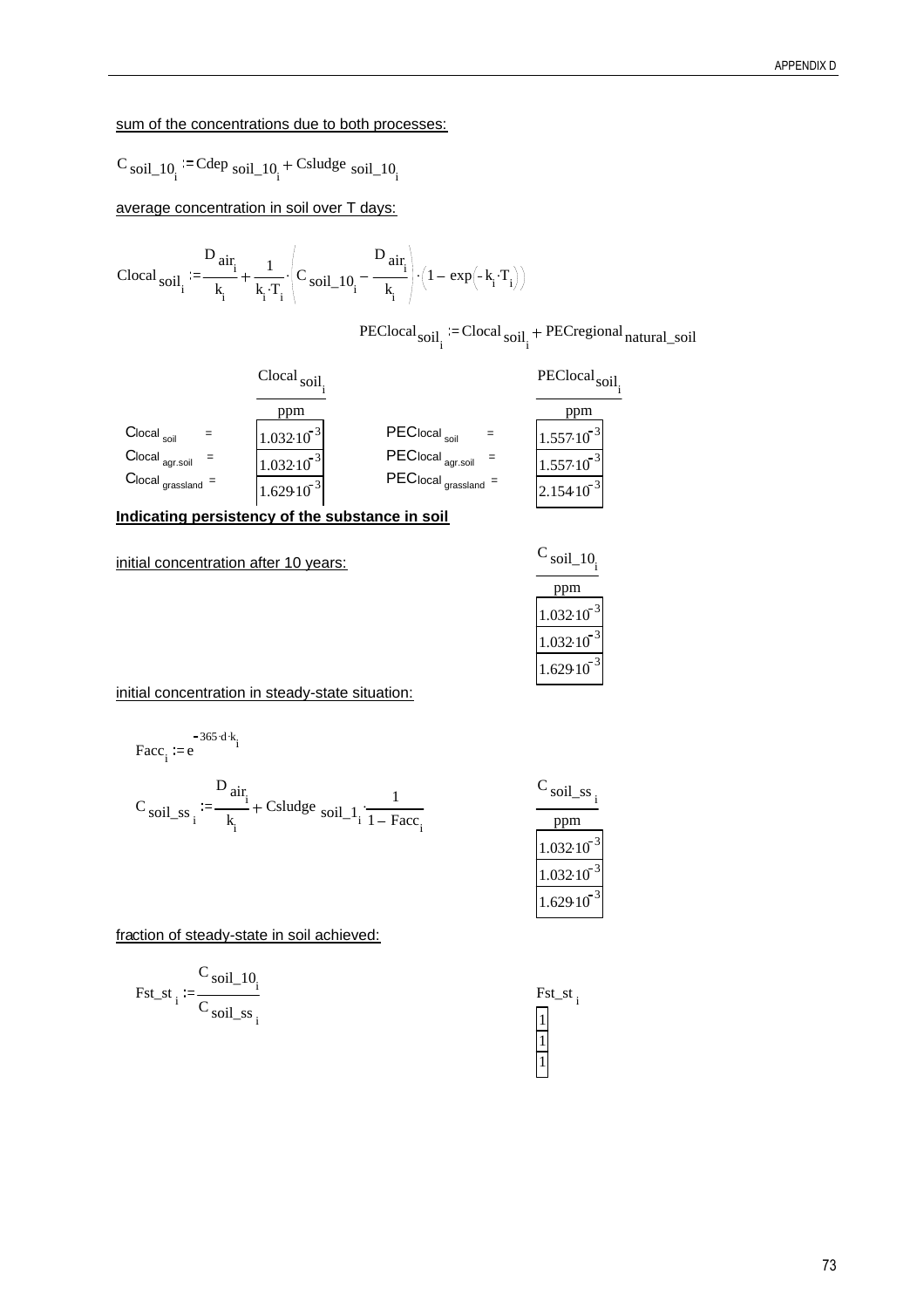### **concentration in pore water**



PEClocal<sub>grw</sub> = PEClocal <sub>agr\_soil\_porew</sub>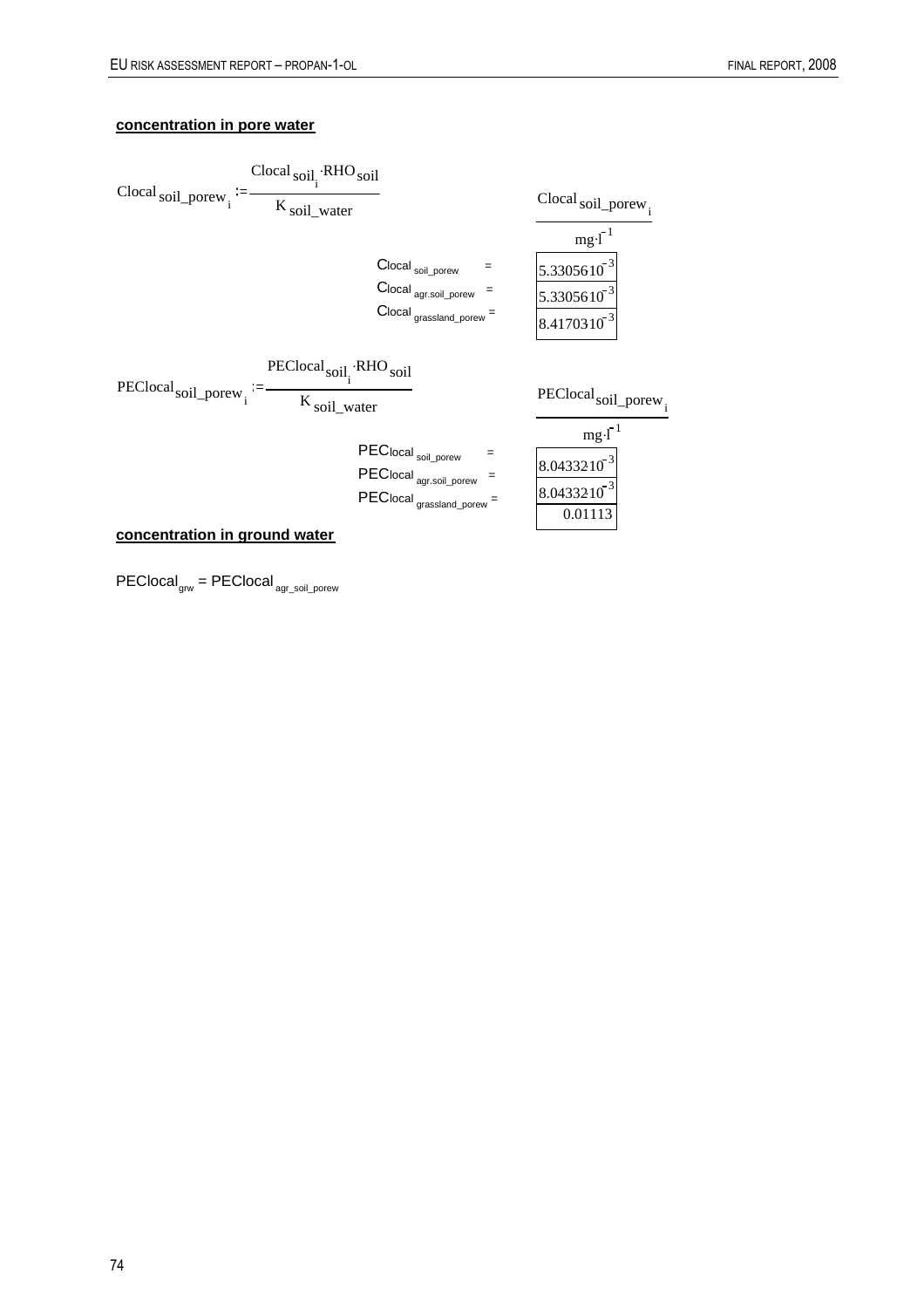### **Exposure of Soil** d  $= 86400s$ .

**chemical : Propanol CAS-Nr.:71-23-8 Formulation of solvents (not specified)**

annual average total deposition flux:

soil-water partitioning coefficient:

concentration in dry sewage sludge:

air-water partitioning coefficient:

rate constant for for removal from top soil:

PECregional:

#### **Defaults:**

mixing depth of soil:

bulk density of soil:

average time for exposure:

partial mass transfer coefficient at air-side of the air-soil interface:

partial mass transfer coefficient at soilair-side of the air-soil interface:

partial mass transfer coefficient at soilwater-side of the air-soil interface:

fraction of rain water that infiltrates into soil:

rate of wet precipitation:

ppm :=  $mg \cdot kg^{-1}$  a := 365 d.  $i := 1...3$ 

DEPtotal  $_{\text{ann}} := 0.00274 \text{mg} \cdot \text{m}^{-2} \cdot \text{d}^{-1}$ 

K soil\_water  $= 0.329$ 

 $C$  sludge  $:= 0$ ·mg·kg<sup>-1</sup>

K air\_water  $= 0.000048$ 

kbio <sub>soil</sub>  $:= 0.023 \text{ d}^{-1}$ 

PECregional<sub>natural\_soil</sub>  $:= 5.25 \cdot 10^{-4}$  mg kg<sup>-1</sup>

 $DEFTHsoil :=$ 

| $0.2 \cdot m$ |  |
|---------------|--|
| $0.2 \cdot m$ |  |
| $0.1 \cdot m$ |  |

RHO  $_{\text{soil}}$  := 1700 kg  $\text{m}^{-3}$ 

 $T_i :=$ 

| 30-d  |  |
|-------|--|
| 180-d |  |
| 180-d |  |

kasl  $_{\text{air}}$  := 120 m $\cdot$  d<sup>-1</sup>

kasl soilair  $= 0.48 \text{ m} \cdot \text{d}^{-1}$ 

kasl soilwater  $:= 4.8 \cdot 10^{-5} \cdot \text{m} \cdot \text{d}^{-1}$ 

Finf<sub>soil</sub>  $:= 0.25$ 

**RAINrate** := 
$$
1.92 \cdot 10^{-3} \cdot \text{m} \cdot \text{d}^{-1}
$$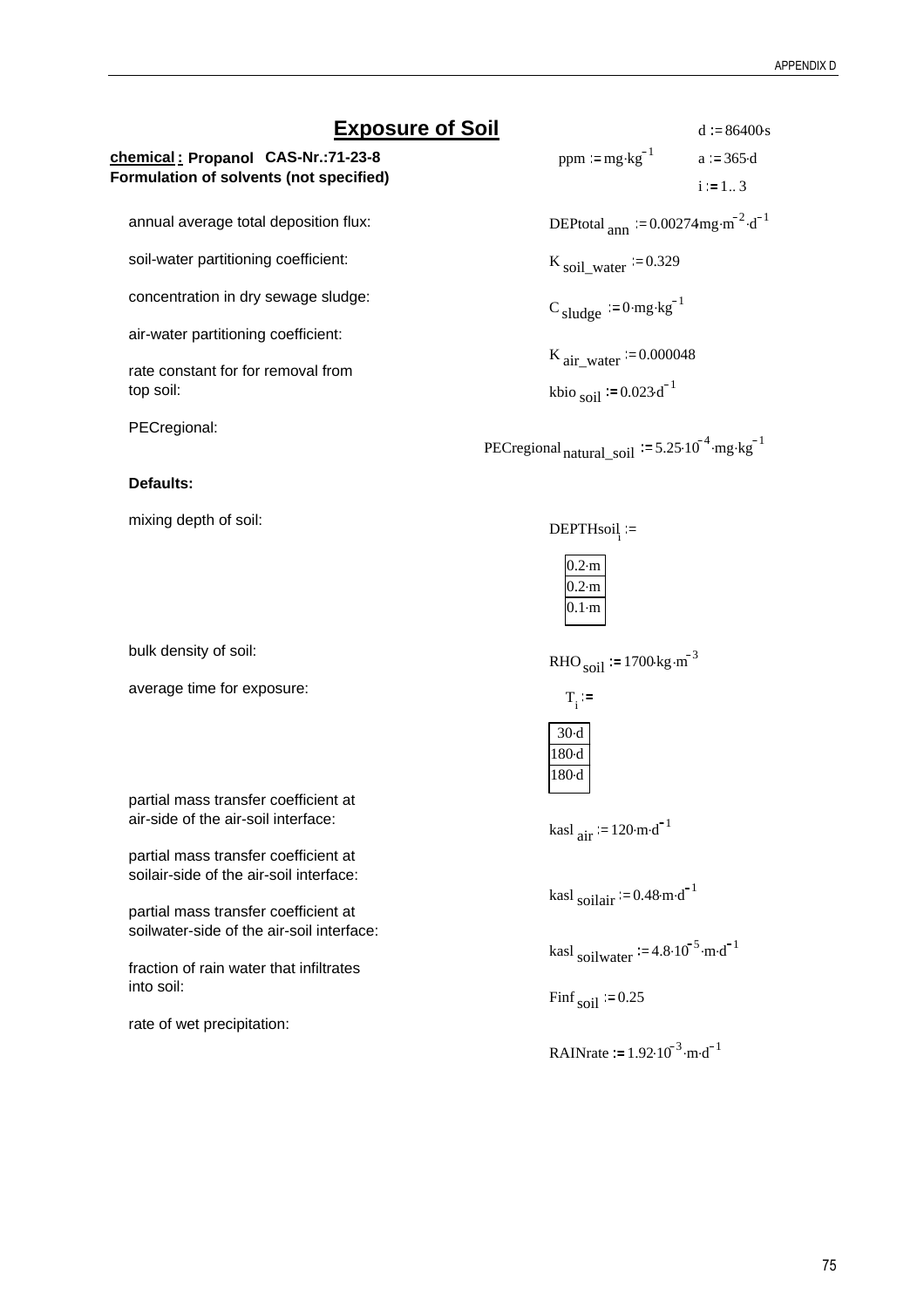dry sludge application rate: APPLsludge<sub>i</sub> :=

| $5 \cdot \text{kg} \cdot \text{m}$ |
|------------------------------------|
| $.5 \cdot$ kg $\cdot$ m            |
| 0.1∙kg∙m                           |

#### **Calculation:**

aerial deposition flux per kg of soil:

$$
D_{\text{air}_i} := \frac{DEP_{\text{total}}}{DEPTH\text{soi}_i \cdot RHO_{\text{soi}}}
$$

rate constant for valatilisation from soil:

$$
k_{\text{ }volat_i} := \left[ \left( \frac{1}{\text{kasl air} \cdot K_{\text{ air\_water}}} + \frac{1}{\text{kasl } \text{solidair} \cdot K_{\text{ air\_water}} + \text{kasl } \text{solid water}} \right) \cdot K_{\text{ }sol\_water} \cdot \text{DEPTHsoil}_i \right]^{-1}
$$

rate constant for leaching from soil layer:

$$
k_{\text{leach}_i} := \frac{\text{Find } \text{soil} \cdot \text{RAINrate}}{K_{\text{soil\_water}} \cdot \text{DEPTHsoil}_i}
$$

removal from top soil:

 $k_i := k_{\text{volat}_i} + k_{\text{leach}_i} + \text{kbio}_{\text{soil}}$ 

#### **concentration in soil**

concentration in soil due to 10 years of continuous deposition:

Cdep <sub>soil\_10</sub>: 
$$
=\frac{D_{air_i}}{k_i} \cdot (1 - exp(-365 \cdot d \cdot 10 \cdot k_i))
$$

concentration just after the first year of sludge application:

 $Csludge$   $soil_1$ <sub>i</sub>  $C_{sludge}$  APPLsludge<sub>i</sub> a DEPTHsoil<sub>1</sub> RHO<sub>soil</sub>

initial concentration in soil after 10 applications of sludge:

\n
$$
\text{Csludge } \text{soil}_1 \cdot 10_i := \text{Csludge } \text{soil}_1 \cdot 1_i \cdot \left[ 1 + \left[ \sum_{n=1}^{9} \left( \exp\left( -365 \cdot d \cdot k_i \right)^n \right) \right] \right]
$$
\n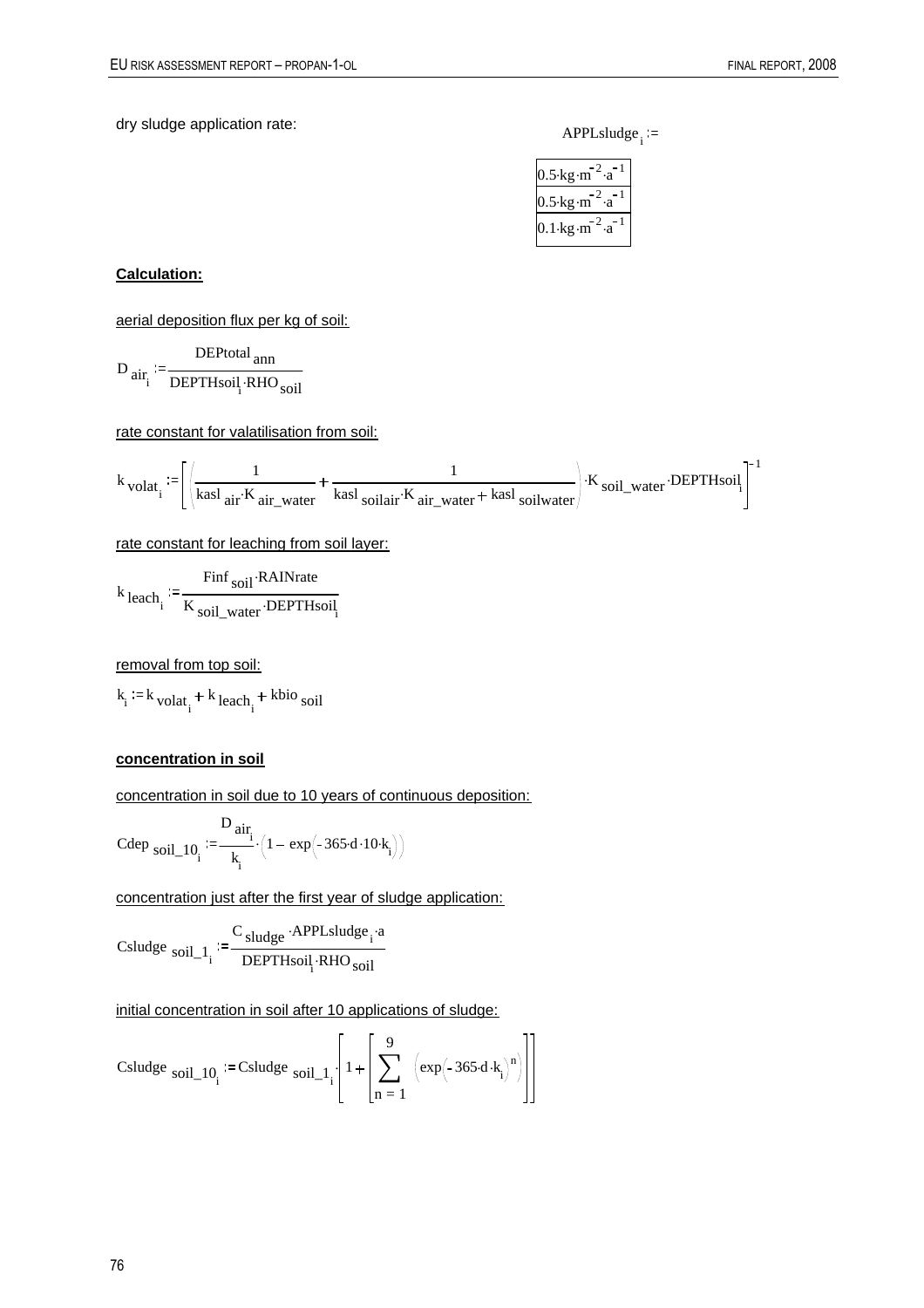### sum of the concentrations due to both processes:

$$
C_{\text{soil}\_10_i} := \text{Cdep}_{\text{soil}\_10_i} + \text{Csludge}_{\text{soil}\_10_i}
$$

average concentration in soil over T days:

$$
Clocal_{\text{soil}_{i}} := \!\frac{D_{\text{air}_{i}}}{k_{i}} + \frac{1}{k_{i} \cdot T_{i}} \cdot \left(C_{\text{soil}_{-}10_{i}} - \frac{D_{\text{air}_{i}}}{k_{i}}\right) \cdot \left(1 - \exp\left(-k_{i} \cdot T_{i}\right)\right)
$$

PEClocal<sub>soil<sub>i</sub></sub> := Clocal<sub>soil<sub>i</sub></sub> + PECregional<sub>natural\_soil</sub>



**Indicating persistency of the substance in soil**

initial concentration after 10 years:  $C_{\text{soil}\_10}$ 

| 8011 TU     |
|-------------|
| pm          |
| $2.57-10$   |
| $2.57 - 10$ |
| 4.058.10    |

initial concentration in steady-state situation:

$$
Facc_i := e^{-365 \cdot d \cdot k_i}
$$

$$
C_{\text{soil}\_ss_i} := \frac{D_{\text{air}_i}}{k_i} + \text{Csludge }_{\text{soil}\_1} \cdot \frac{1}{1 - \text{Face}_i}
$$

| soil ss              |
|----------------------|
| pm                   |
| $2.57 \cdot 10^{-7}$ |
| $2.57 \cdot 10$      |
| 1.05810              |

fraction of steady-state in soil achieved:

$$
Fst\_st_i := \frac{C_{\text{soil}\_10_i}}{C_{\text{soil}\_ss}}.
$$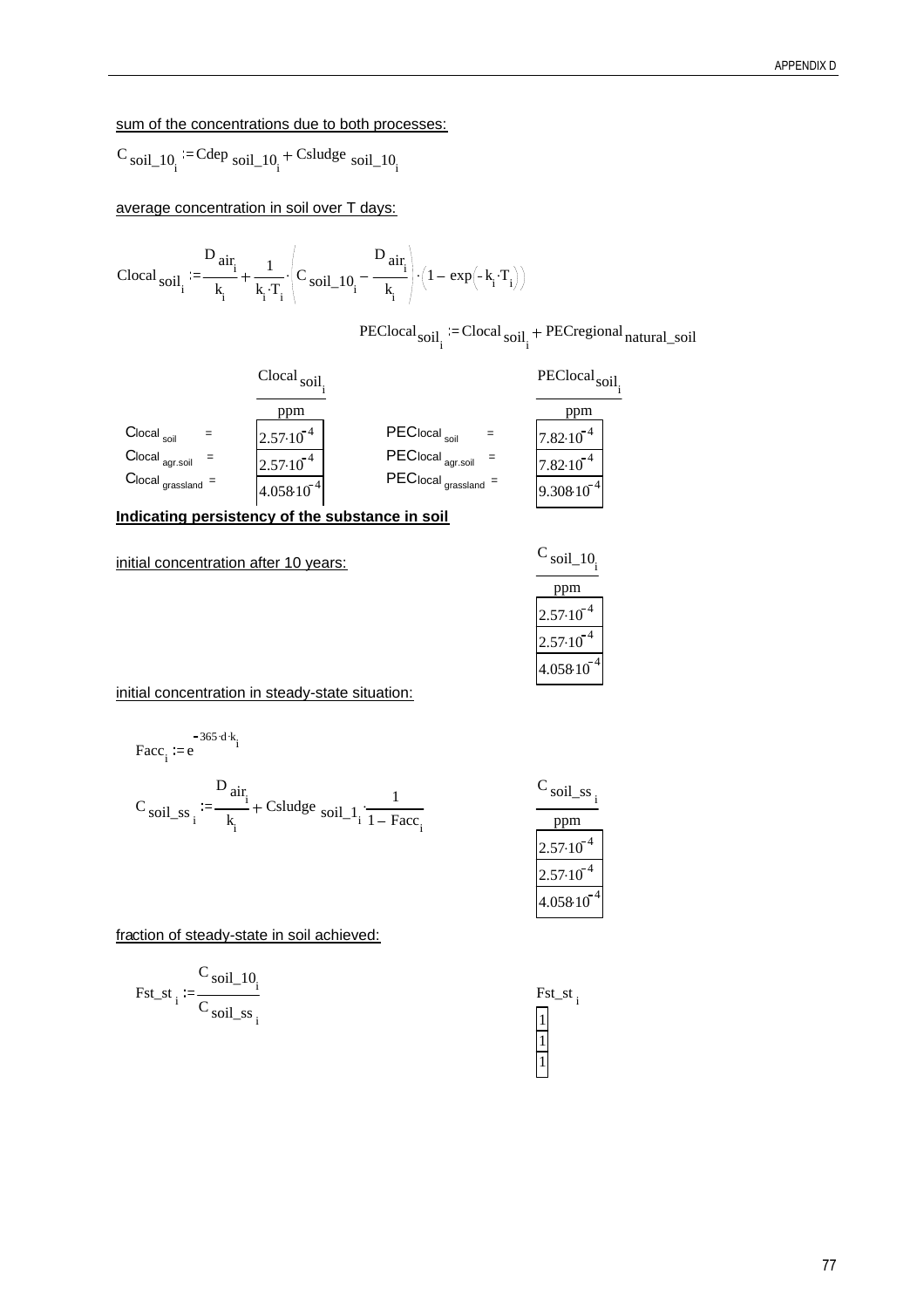### **concentration in pore water**



PEClocal<sub>grw</sub> = PEClocal <sub>agr\_soil\_porew</sub>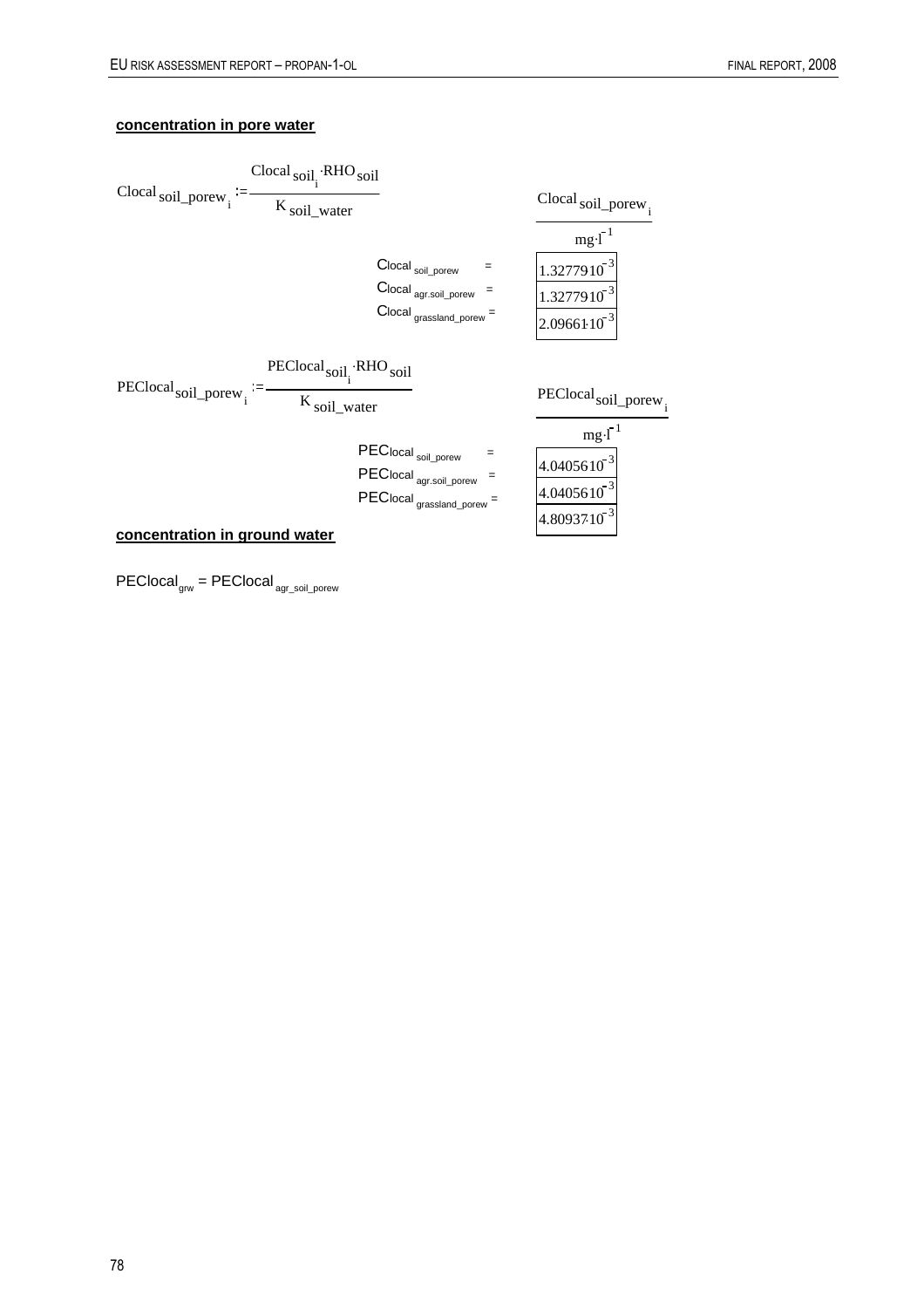### **Exposure of Soil** d  $= 86400s$ .

**chemical : Propanol CAS-Nr.:71-23-8 processing generic**

annual average total deposition flux:

soil-water partitioning coefficient:

concentration in dry sewage sludge:

air-water partitioning coefficient:

rate constant for for removal from top soil:

PECregional:

#### **Defaults:**

mixing depth of soil:

bulk density of soil:

average time for exposure:

partial mass transfer coefficient at air-side of the air-soil interface:

partial mass transfer coefficient at soilair-side of the air-soil interface:

partial mass transfer coefficient at soilwater-side of the air-soil interface:

fraction of rain water that infiltrates into soil:

rate of wet precipitation:

ppm :=  $mg \cdot kg^{-1}$  a := 365 d.  $i := 1..3$ 

DEPtotal  $_{\text{ann}}$  := 0.137 mg  $\text{m}^{-2}$   $\text{d}^{-1}$ 

K soil\_water  $= 0.329$ 

 $C$  sludge  $:= 0$ ·mg·kg<sup>-1</sup>

K air\_water  $= 0.000048$ 

kbio <sub>soil</sub>  $:= 0.023 \text{ d}^{-1}$ 

PECregional<sub>natural\_soil</sub>  $:= 5.25 \cdot 10^{-4}$  mg kg<sup>-1</sup>

 $DEFTHsoil :=$ 

| $0.2 \cdot m$ |  |
|---------------|--|
| $0.2 \cdot m$ |  |
| $0.1 \cdot m$ |  |

RHO  $_{\text{soil}}$  := 1700 kg  $\text{m}^{-3}$ 

 $T_i :=$ 

| 30-d  |  |
|-------|--|
| 180-d |  |
| 180-d |  |

kasl  $_{\text{air}}$  := 120 m $\cdot$  d<sup>-1</sup>

kasl soilair  $= 0.48 \text{ m} \cdot \text{d}^{-1}$ 

kasl soilwater  $:= 4.8 \cdot 10^{-5} \cdot \text{m} \cdot \text{d}^{-1}$ 

Finf<sub>soil</sub>  $:= 0.25$ 

**RAINrate** := 
$$
1.92 \cdot 10^{-3} \cdot \text{m} \cdot \text{d}^{-1}
$$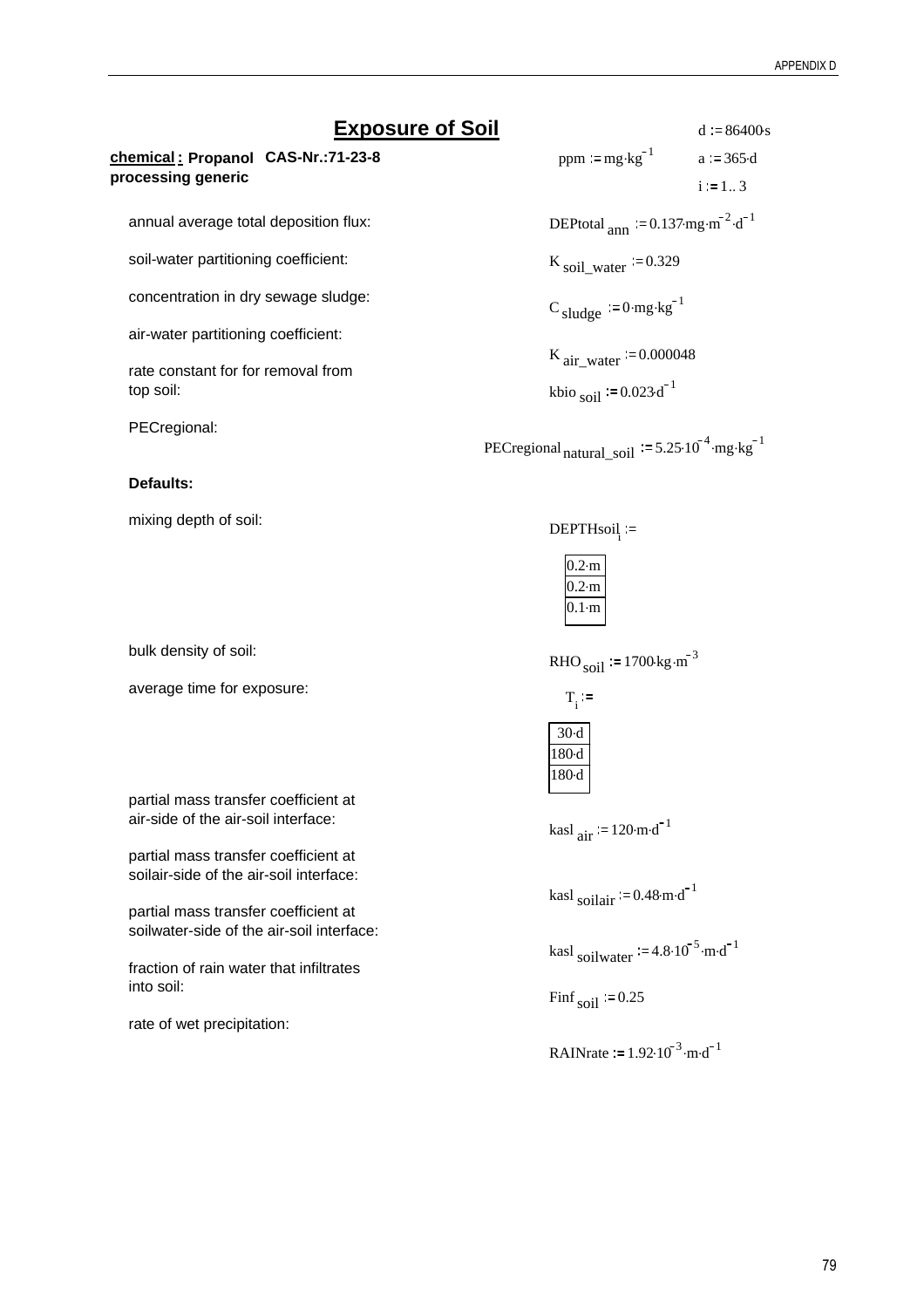dry sludge application rate: APPLsludge<sub>i</sub> :=

| $5 \cdot \text{kg} \cdot \text{m}$ |
|------------------------------------|
| $.5 \cdot$ kg $\cdot$ m            |
| 0.1∙kg∙m                           |

#### **Calculation:**

aerial deposition flux per kg of soil:

$$
D_{\text{air}_i} := \frac{DEP_{\text{total}}}{DEPTH\text{soi}_i \cdot RHO_{\text{soi}}}
$$

rate constant for valatilisation from soil:

$$
k_{\text{ }volat_i} := \left[ \left( \frac{1}{\text{kasl air} \cdot K_{\text{ air\_water}}} + \frac{1}{\text{kasl } \text{solidair} \cdot K_{\text{ air\_water}} + \text{kasl } \text{solid water}} \right) \cdot K_{\text{ }sol\_water} \cdot \text{DEPTHsoil}_i \right]^{-1}
$$

rate constant for leaching from soil layer:

$$
k_{\text{leach}_i} := \frac{\text{Find } \text{soil} \cdot \text{RAINrate}}{K_{\text{soil\_water}} \cdot \text{DEPTHsoil}_i}
$$

removal from top soil:

 $k_i := k_{\text{volat}_i} + k_{\text{leach}_i} + \text{kbio}_{\text{soil}}$ 

#### **concentration in soil**

concentration in soil due to 10 years of continuous deposition:

Cdep <sub>soil\_10</sub>: 
$$
=\frac{D_{air_i}}{k_i} \cdot (1 - exp(-365 \cdot d \cdot 10 \cdot k_i))
$$

concentration just after the first year of sludge application:

 $Csludge$   $soil_1$ <sub>i</sub>  $C_{sludge}$  APPLsludge<sub>i</sub> a DEPTHsoil<sub>1</sub> RHO<sub>soil</sub>

initial concentration in soil after 10 applications of sludge:

\n
$$
\text{Csludge } \text{soil}_1 \cdot 10_i := \text{Csludge } \text{soil}_1 \cdot 1_i \cdot \left[ 1 + \left[ \sum_{n=1}^{9} \left( \exp\left( -365 \cdot d \cdot k_i \right)^n \right) \right] \right]
$$
\n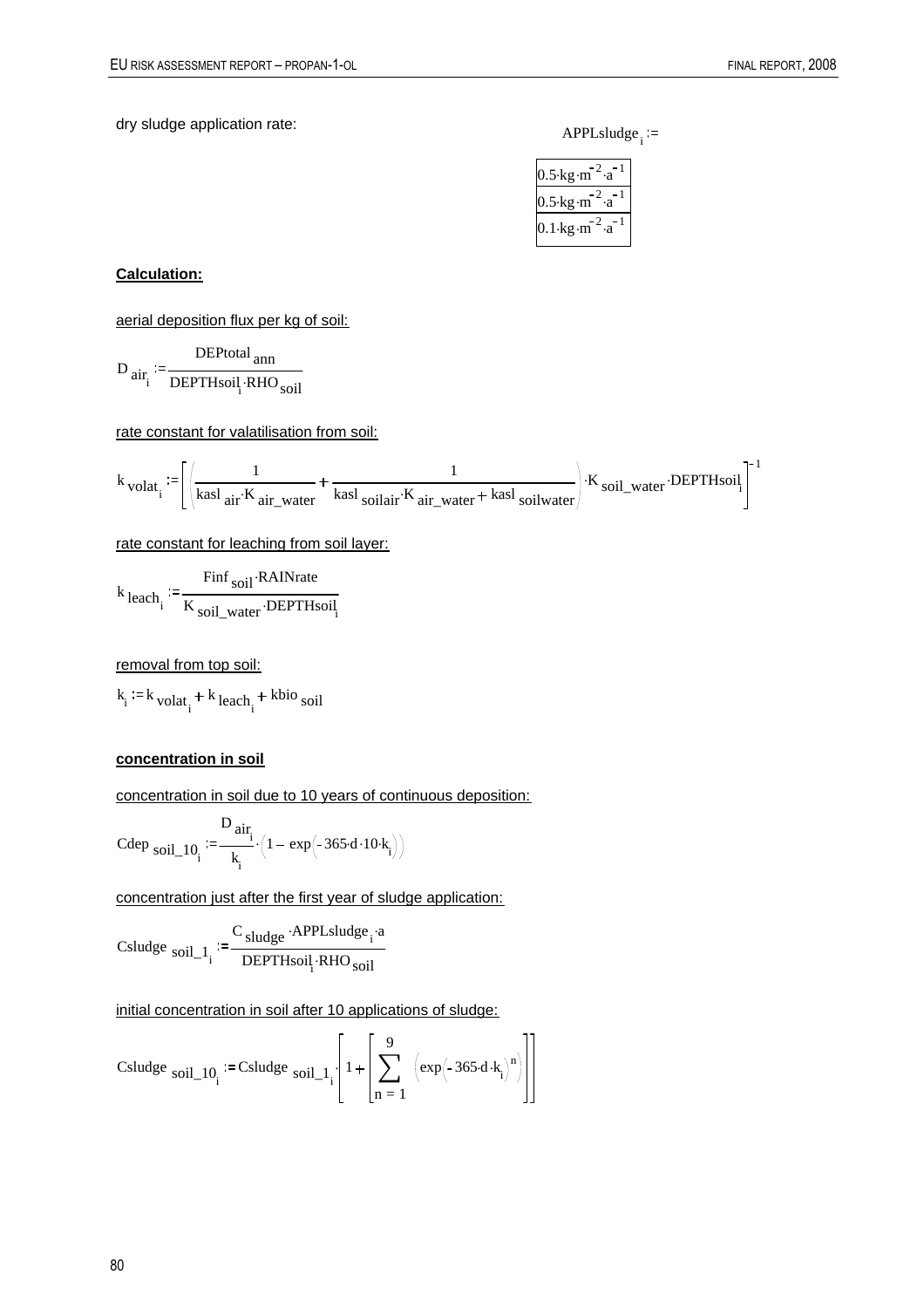### sum of the concentrations due to both processes:

$$
C_{\text{soil}\_10_i} := \text{Cdep}_{\text{soil}\_10_i} + \text{Csludge}_{\text{soil}\_10_i}
$$

average concentration in soil over T days:

$$
Clocal_{\text{soil}_i} := \frac{D_{\text{air}_i}}{k_i} + \frac{1}{k_i \cdot T_i} \cdot \left( C_{\text{soil}\_10_i} - \frac{D_{\text{air}_i}}{k_i} \right) \cdot \left( 1 - \exp\left(-k_i \cdot T_i\right) \right)
$$

PEClocal<sub>soil<sub>i</sub></sub> := Clocal<sub>soil<sub>i</sub></sub> + PECregional<sub>natural\_soil</sub>



**Indicating persistency of the substance in soil**

initial concentration after 10 years:

| soil 10. |  |
|----------|--|
| рm       |  |
| 1.285.10 |  |
| .285.10  |  |
| 2.029.10 |  |

initial concentration in steady-state situation:

$$
-365 \text{ d}^2\text{ k}.
$$
  
Face<sub>i</sub> := e

$$
C_{\text{soil}\_ss_i} := \frac{D_{\text{air}_i}}{k_i} + \text{Csludge }_{\text{soil}\_1} \cdot \frac{1}{1 - \text{Face}_i}
$$

 $C_{\text{soil}\_ss}$ 

| m |          |
|---|----------|
|   | .285.10  |
|   | .285.10  |
|   | 2.029.10 |

fraction of steady-state in soil achieved:

$$
\text{Fst\_st}_{i} := \frac{C_{\text{soil}\_\text{10}_i}}{C_{\text{soil}\_\text{ss}_i}}
$$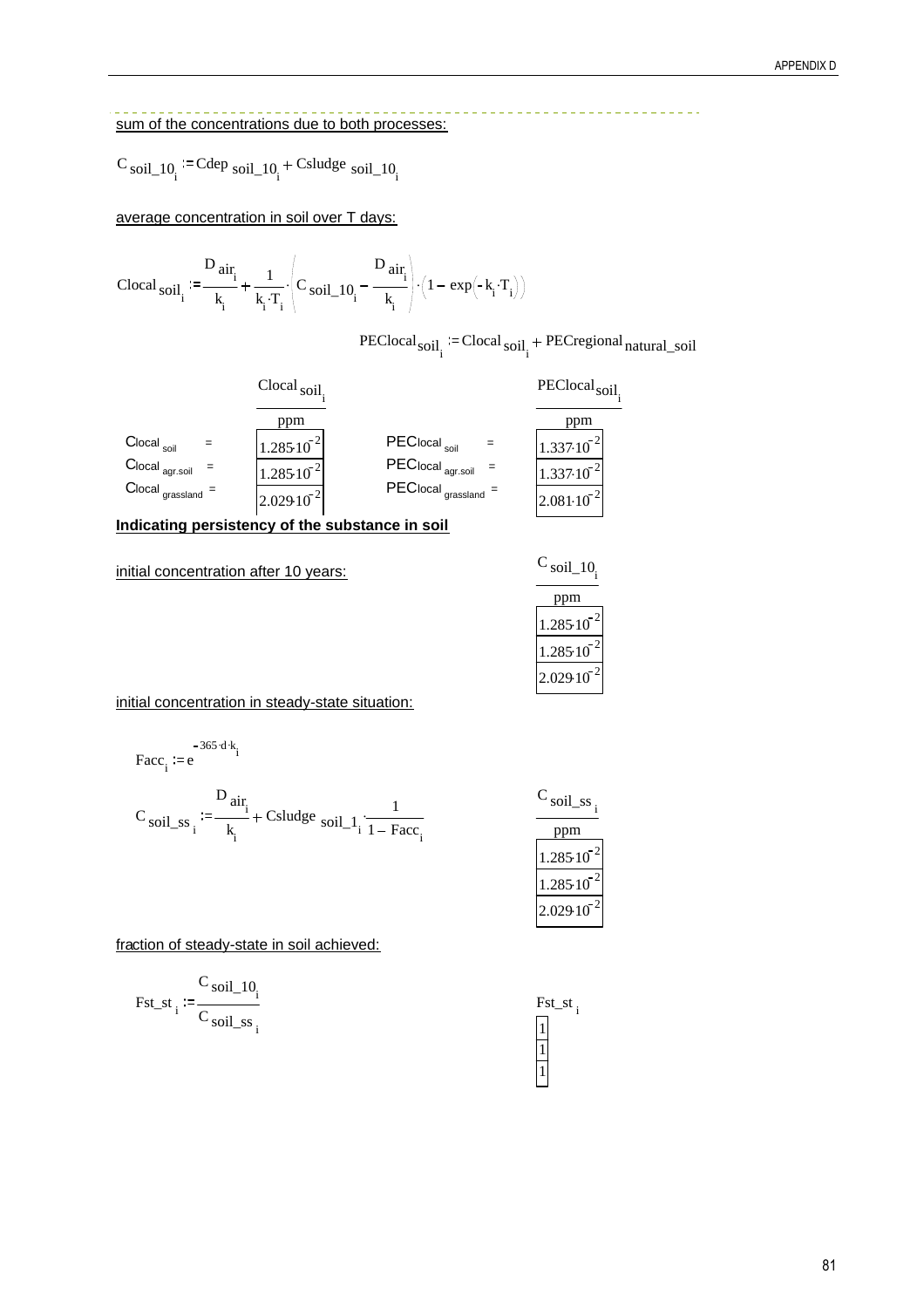### **concentration in pore water**



PEClocal<sub>grw</sub> = PEClocal <sub>agr\_soil\_porew</sub>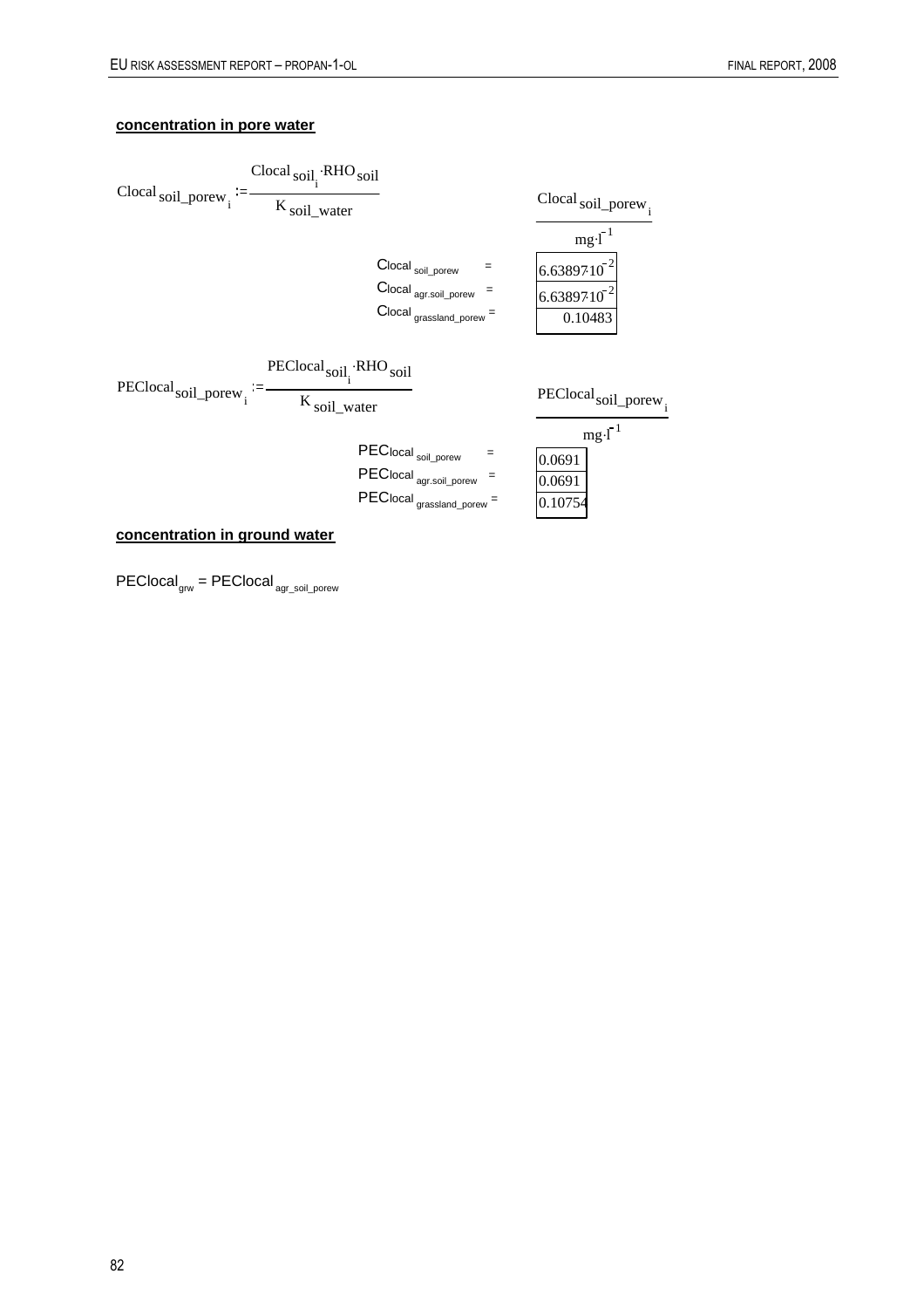### **Exposure of Soil** d  $= 86400s$ .

**chemical : Propanol CAS-Nr.:71-23-8 Processing of paints in paint shops**

annual average total deposition flux:

soil-water partitioning coefficient:

concentration in dry sewage sludge:

air-water partitioning coefficient:

rate constant for for removal from top soil:

PECregional:

#### **Defaults:**

mixing depth of soil:

bulk density of soil:

average time for exposure:

partial mass transfer coefficient at air-side of the air-soil interface:

partial mass transfer coefficient at soilair-side of the air-soil interface:

partial mass transfer coefficient at soilwater-side of the air-soil interface:

fraction of rain water that infiltrates into soil:

rate of wet precipitation:

ppm :=  $mg \cdot kg^{-1}$  a := 365 d.  $i := 1..3$ 

DEPtotal  $_{\text{ann}}$  := 0.089 mg  $\text{m}^{-2} \cdot \text{d}^{-1}$ 

K soil\_water  $= 0.329$ 

 $C$  sludge  $:= 0$ ·mg·kg<sup>-1</sup>

K air\_water  $= 0.000048$ 

kbio <sub>soil</sub>  $:= 0.023 \text{ d}^{-1}$ 

PECregional<sub>natural\_soil</sub>  $:= 5.25 \cdot 10^{-4}$  mg kg<sup>-1</sup>

 $DEFTHsoil :=$ 

| $0.2 \cdot m$ |  |
|---------------|--|
| $0.2 \cdot m$ |  |
| $0.1 \cdot m$ |  |

RHO  $_{\text{soil}}$  := 1700 kg  $\text{m}^{-3}$ 

 $T_i :=$ 

| 30-d  |  |
|-------|--|
| 180-d |  |
| 180-d |  |

kasl  $_{\text{air}}$  := 120 m $\cdot$  d<sup>-1</sup>

kasl soilair  $= 0.48 \text{ m} \cdot \text{d}^{-1}$ 

kasl soilwater  $:= 4.8 \cdot 10^{-5} \cdot \text{m} \cdot \text{d}^{-1}$ 

Finf<sub>soil</sub>  $:= 0.25$ 

**RAINrate** := 
$$
1.92 \cdot 10^{-3} \cdot \text{m} \cdot \text{d}^{-1}
$$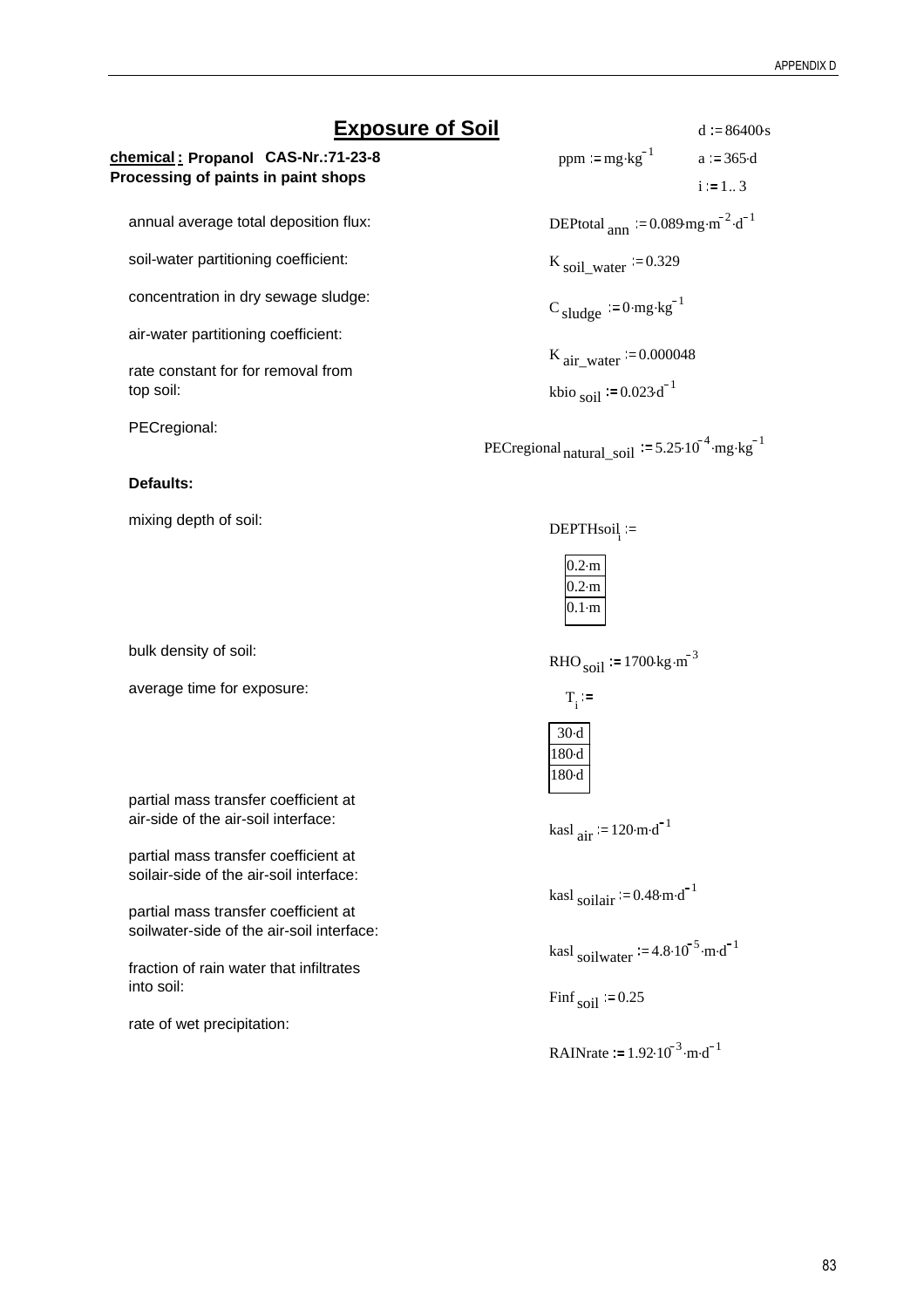dry sludge application rate: APPLsludge<sub>i</sub> :=

| $5 \cdot \text{kg} \cdot \text{m}$ |
|------------------------------------|
| $.5 \cdot$ kg $\cdot$ m            |
| 0.1∙kg∙m                           |

#### **Calculation:**

aerial deposition flux per kg of soil:

$$
D_{\text{air}_i} := \frac{DEP_{\text{total}}}{DEPTH\text{soi}_i \cdot RHO_{\text{soi}}}
$$

rate constant for valatilisation from soil:

$$
k_{\text{ }volat_i} := \left[ \left( \frac{1}{\text{kasl air} \cdot K_{\text{ air\_water}}} + \frac{1}{\text{kasl } \text{solidair} \cdot K_{\text{ air\_water}} + \text{kasl } \text{solid water}} \right) \cdot K_{\text{ }sol\_water} \cdot \text{DEPTHsoil}_i \right]^{-1}
$$

rate constant for leaching from soil layer:

$$
k_{\text{leach}_i} := \frac{\text{Find } \text{soil} \cdot \text{RAINrate}}{K_{\text{soil\_water}} \cdot \text{DEPTHsoil}_i}
$$

removal from top soil:

 $k_i := k_{\text{volat}_i} + k_{\text{leach}_i} + \text{kbio}_{\text{soil}}$ 

#### **concentration in soil**

concentration in soil due to 10 years of continuous deposition:

Cdep <sub>soil\_10</sub>: 
$$
=\frac{D_{air_i}}{k_i} \cdot (1 - exp(-365 \cdot d \cdot 10 \cdot k_i))
$$

concentration just after the first year of sludge application:

 $Csludge$   $soil_1$ <sub>i</sub>  $C_{sludge}$  APPLsludge<sub>i</sub> a DEPTHsoil<sub>1</sub> RHO<sub>soil</sub>

initial concentration in soil after 10 applications of sludge:

\n
$$
\text{Csludge } \text{soil}_1 \cdot 10_i := \text{Csludge } \text{soil}_1 \cdot 1_i \cdot \left[ 1 + \left[ \sum_{n=1}^{9} \left( \exp\left( -365 \cdot d \cdot k_i \right)^n \right) \right] \right]
$$
\n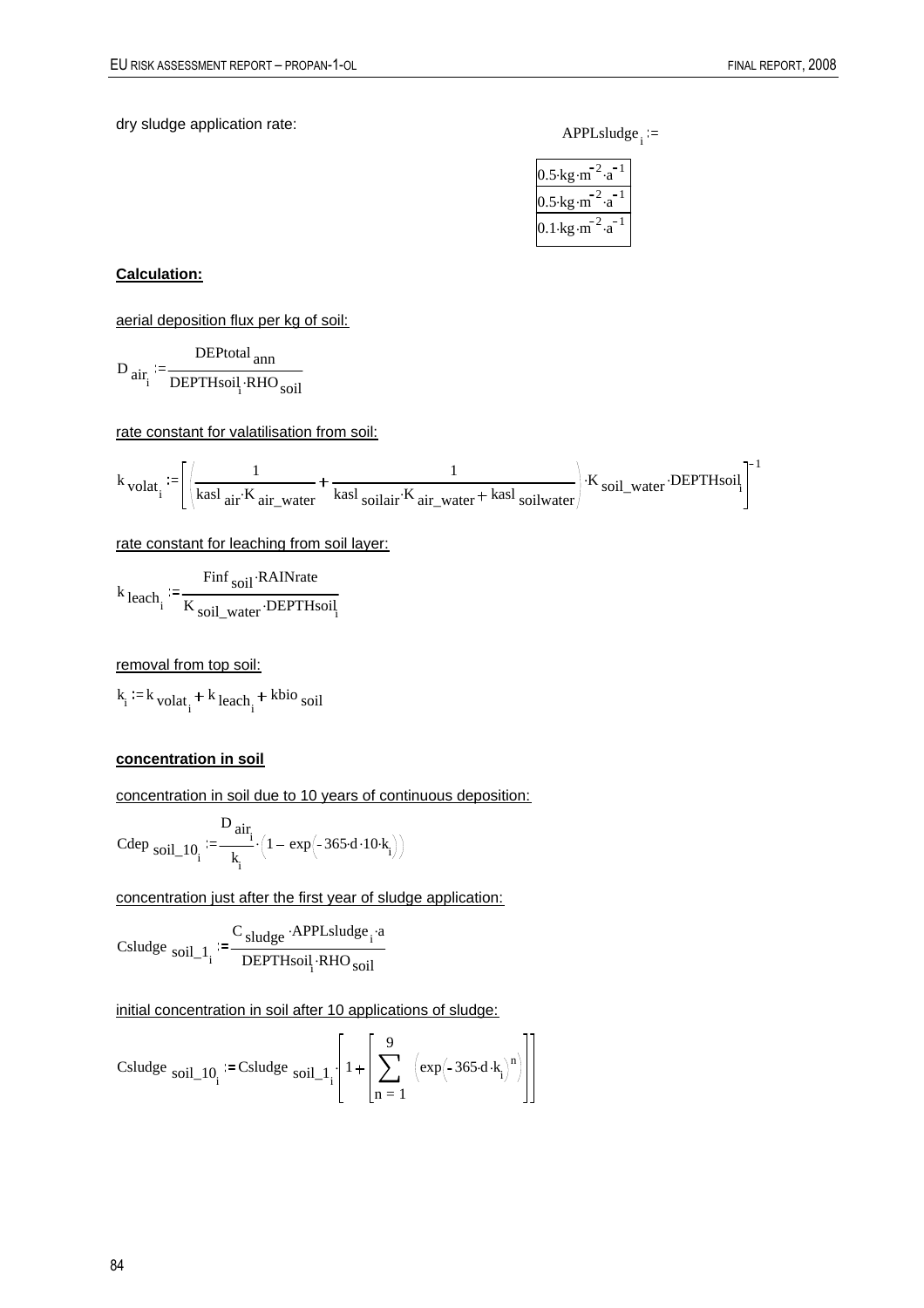### sum of the concentrations due to both processes:

$$
C_{\text{soil}\_10_i} := \text{Cdep}_{\text{soil}\_10_i} + \text{Csludge}_{\text{soil}\_10_i}
$$

average concentration in soil over T days:

$$
Clocal_{\text{soil}_{i}} := \!\frac{D_{\text{air}_{i}}}{k_{i}} + \frac{1}{k_{i} \cdot T_{i}} \cdot \!\left(C_{\text{soil}_{-}10_{i}} - \frac{D_{\text{air}_{i}}}{k_{i}}\right) \cdot \!\left(1 - \exp\!\left(-k_{i} \cdot T_{i}\right)\right)
$$

PEClocal<sub>soil<sub>i</sub></sub> = Clocal<sub>soil<sub>i</sub></sub> + PECregional<sub>natural\_soil</sub>



**Indicating persistency of the substance in soil**

initial concentration after 10 years:  $C_{\text{soil}\_10}$ 

| SO1L.            |
|------------------|
| рm               |
| 8.347.10         |
| $8.347 \cdot 10$ |
| 31810            |

initial concentration in steady-state situation:

$$
Facc_i := e^{-365 \cdot d \cdot k_i}
$$

$$
C_{\text{soil}\_ss} := \frac{D_{\text{air}_i}}{k_i} + \text{Csludge }_{\text{soil}\_1} \cdot \frac{1}{1 - \text{Fac}_i}
$$

| soil ss  |
|----------|
| эm       |
| 8.347.10 |
| 8.347.10 |
| .318.10  |

fraction of steady-state in soil achieved:

$$
Fst\_st_i := \frac{C_{\text{soil}\_10_i}}{C_{\text{soil}\_s}}\frac{10}{i}
$$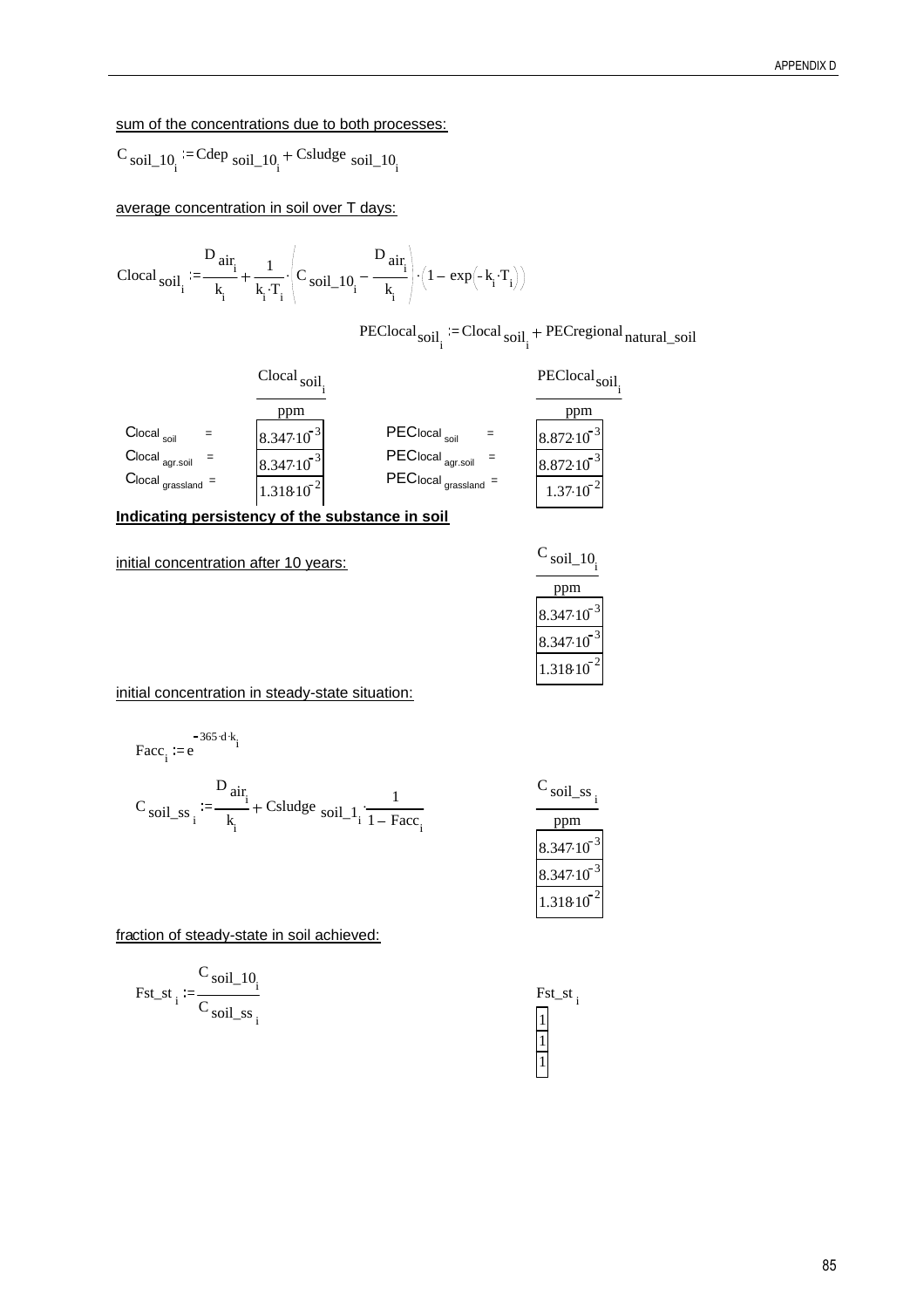### **concentration in pore water**



PEClocal<sub>grw</sub> = PEClocal <sub>agr\_soil\_porew</sub>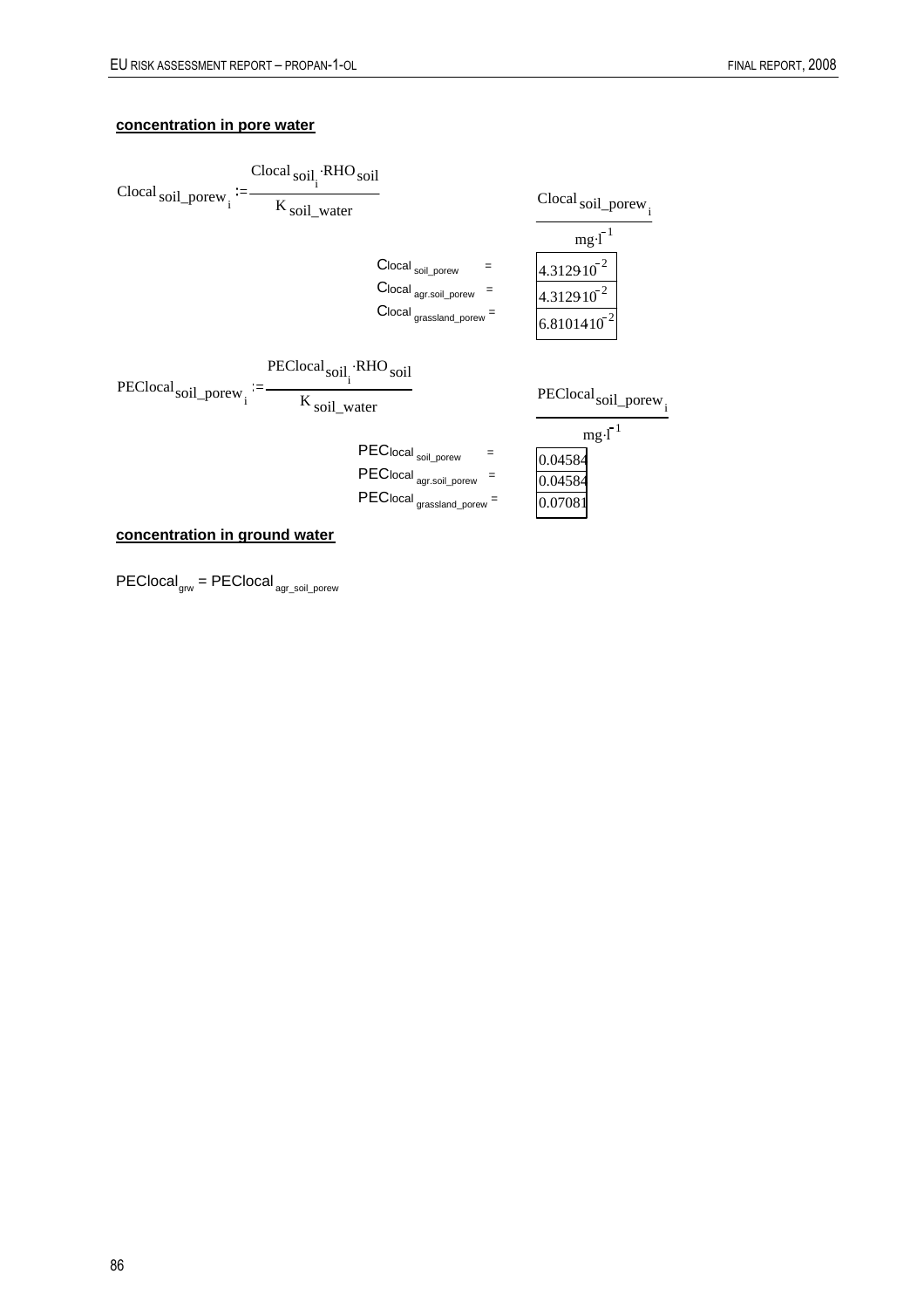### **Appendix E Input and Output of propan-1-ol**

#### **SimpleBox2.0a - Berechnung regionaler + kontinentaler PEC's**

- Anpassung an TGD (1996) / EUSES 1.00: Michael Feibicke (06/98)

| <b>INPUT</b><br><b>Propanol</b><br>٠                        |                                                                                                                                                                                                                                                                                                                                                                                                                                                                                                                                                                                                                                                                                                                                                                                                                                                                                          |             |                                                     |  |  |  |
|-------------------------------------------------------------|------------------------------------------------------------------------------------------------------------------------------------------------------------------------------------------------------------------------------------------------------------------------------------------------------------------------------------------------------------------------------------------------------------------------------------------------------------------------------------------------------------------------------------------------------------------------------------------------------------------------------------------------------------------------------------------------------------------------------------------------------------------------------------------------------------------------------------------------------------------------------------------|-------------|-----------------------------------------------------|--|--|--|
| Parameter names acc. SimpleBox20                            | Unit                                                                                                                                                                                                                                                                                                                                                                                                                                                                                                                                                                                                                                                                                                                                                                                                                                                                                     | Input       | Parameter names according Euses                     |  |  |  |
| <b>Physicochemical properties</b>                           |                                                                                                                                                                                                                                                                                                                                                                                                                                                                                                                                                                                                                                                                                                                                                                                                                                                                                          |             |                                                     |  |  |  |
| <b>COMPOUND NAME</b>                                        | $[\cdot] % \centering \includegraphics[width=0.9\textwidth]{images/TrDiM-Architecture.png} % \caption{The first two different values of $S$ and $S$ are shown in the left.} \label{TrDiS} %$                                                                                                                                                                                                                                                                                                                                                                                                                                                                                                                                                                                                                                                                                             | Propanol    | <b>Substance</b>                                    |  |  |  |
| <b>MOL WEIGHT</b>                                           | $[g$ .mol <sup>-1</sup> ]                                                                                                                                                                                                                                                                                                                                                                                                                                                                                                                                                                                                                                                                                                                                                                                                                                                                | 60,1        | Molecular weight                                    |  |  |  |
| <b>MELTING POINT</b>                                        | [°C]                                                                                                                                                                                                                                                                                                                                                                                                                                                                                                                                                                                                                                                                                                                                                                                                                                                                                     | $-126,5$    | <b>Melting Point</b>                                |  |  |  |
| VAPOR PRESSURE(25)                                          | [Pa]                                                                                                                                                                                                                                                                                                                                                                                                                                                                                                                                                                                                                                                                                                                                                                                                                                                                                     | 1940        | Vapour pressure at 25°C                             |  |  |  |
| log Kow                                                     | [log10]                                                                                                                                                                                                                                                                                                                                                                                                                                                                                                                                                                                                                                                                                                                                                                                                                                                                                  | 0,34        | Octanol-water partition coefficient                 |  |  |  |
| SOLUBILITY(25)                                              | $[mg.I^1]$                                                                                                                                                                                                                                                                                                                                                                                                                                                                                                                                                                                                                                                                                                                                                                                                                                                                               | 1000000     | <b>Water solubility</b>                             |  |  |  |
| <b>Distribution - Partition coefficients</b>                |                                                                                                                                                                                                                                                                                                                                                                                                                                                                                                                                                                                                                                                                                                                                                                                                                                                                                          |             |                                                     |  |  |  |
| - Solids water partitioning (derived from K <sub>oc</sub> ) |                                                                                                                                                                                                                                                                                                                                                                                                                                                                                                                                                                                                                                                                                                                                                                                                                                                                                          |             |                                                     |  |  |  |
| Kp(soil)                                                    | $[1.kgd-1]$                                                                                                                                                                                                                                                                                                                                                                                                                                                                                                                                                                                                                                                                                                                                                                                                                                                                              | 0,086       | Solids-water partitioning in soil                   |  |  |  |
| Kp(sed)                                                     | $[1.kg_d^{-1}]$                                                                                                                                                                                                                                                                                                                                                                                                                                                                                                                                                                                                                                                                                                                                                                                                                                                                          | 0,215       | Solids-water partitioning in sediment               |  |  |  |
| Kp(susp)                                                    | $[1.kg_d^{-1}]$                                                                                                                                                                                                                                                                                                                                                                                                                                                                                                                                                                                                                                                                                                                                                                                                                                                                          | 0,429       | Solids-water partitioning in sudpended matter       |  |  |  |
| - Biota-water                                               |                                                                                                                                                                                                                                                                                                                                                                                                                                                                                                                                                                                                                                                                                                                                                                                                                                                                                          |             |                                                     |  |  |  |
| BCF(fish)                                                   | $[1.kg_w^{-1}]$                                                                                                                                                                                                                                                                                                                                                                                                                                                                                                                                                                                                                                                                                                                                                                                                                                                                          | $\mathbf 1$ | Biocentration factor for aquatic biota              |  |  |  |
|                                                             |                                                                                                                                                                                                                                                                                                                                                                                                                                                                                                                                                                                                                                                                                                                                                                                                                                                                                          |             |                                                     |  |  |  |
| <b>Degradation and Transfromation rates</b>                 |                                                                                                                                                                                                                                                                                                                                                                                                                                                                                                                                                                                                                                                                                                                                                                                                                                                                                          |             |                                                     |  |  |  |
| - Characterisation and STP                                  |                                                                                                                                                                                                                                                                                                                                                                                                                                                                                                                                                                                                                                                                                                                                                                                                                                                                                          |             |                                                     |  |  |  |
| PASSreadytest                                               | [y/n]                                                                                                                                                                                                                                                                                                                                                                                                                                                                                                                                                                                                                                                                                                                                                                                                                                                                                    | y           | Characterization of biodegradability                |  |  |  |
| - Environmental Total Degradation                           |                                                                                                                                                                                                                                                                                                                                                                                                                                                                                                                                                                                                                                                                                                                                                                                                                                                                                          |             |                                                     |  |  |  |
| kdeg(air)                                                   | $[d^{-1}]$                                                                                                                                                                                                                                                                                                                                                                                                                                                                                                                                                                                                                                                                                                                                                                                                                                                                               | $2,15E-01$  | Rate constant for degradation in air                |  |  |  |
| kdeg(water)                                                 | $[d^{-1}]$                                                                                                                                                                                                                                                                                                                                                                                                                                                                                                                                                                                                                                                                                                                                                                                                                                                                               | 4,70E-02    | Rate constant for degradation in bulk surface water |  |  |  |
| kdeg(soil)                                                  | $[d^{-1}]$                                                                                                                                                                                                                                                                                                                                                                                                                                                                                                                                                                                                                                                                                                                                                                                                                                                                               | 2,30E-02    | Rate constant for degradation in bulk soil          |  |  |  |
| kdeg(sed)                                                   | $[d^{-1}]$                                                                                                                                                                                                                                                                                                                                                                                                                                                                                                                                                                                                                                                                                                                                                                                                                                                                               | 2,30E-03    | Rate constant for degradation in bulk sediment      |  |  |  |
| Sewage treatment (e.g. calculated by SimpleTreat)           |                                                                                                                                                                                                                                                                                                                                                                                                                                                                                                                                                                                                                                                                                                                                                                                                                                                                                          |             |                                                     |  |  |  |
| - Continental                                               |                                                                                                                                                                                                                                                                                                                                                                                                                                                                                                                                                                                                                                                                                                                                                                                                                                                                                          |             |                                                     |  |  |  |
| FR(volatstp) [C]                                            | $[\cdot] % \centering \includegraphics[width=0.9\textwidth]{images/TrDiM-Architecture.png} % \caption{The first two different values of $S$ and $S$ are shown in the left, the first two different values of $S$ and $S$ are shown in the right, and the second two different values of $S$ are shown in the right, and the second two different values of $S$ are shown in the right, and the second two different values of $S$ are shown in the right, and the third two different values of $S$ are shown in the right, and the third two different values of $S$ are shown in the right, and the third two different values of $S$ are shown in the right, and the third two different values of $S$ are shown in the right, and the third two different values of $S$ are shown in the right, and the third two different values of $S$ are shown in the right, and the third two$ | 1,00E-03    | Fraction of emission directed to air (STPcont)      |  |  |  |
| FR(effstp) [C]                                              | $[\cdot]$                                                                                                                                                                                                                                                                                                                                                                                                                                                                                                                                                                                                                                                                                                                                                                                                                                                                                | 1,26E-01    | Fraction of emission directed to water (STPcont)    |  |  |  |
| FR(sludgestp) [C]                                           | $[\cdot] % \centering \includegraphics[width=0.9\textwidth]{images/TrDiS/N-Architecture.png} % \caption{The first two different values of $N$ in the \mbox{thick model} and the second two different values of $N$ in the \mbox{thick model} and the second two different values of $N$ in the \mbox{thick model} and the second two different values of $N$ in the \mbox{thick model} and the second two different values of $N$ in the \mbox{thick model} and the second two different values of $N$ in the \mbox{thick model} and the third two different values of $N$ in the \mbox{thick model} and the third two different values of $N$ in the \mbox{thick model} and the third two different values of $N$ in the \mbox{thick model} and the third two different values$                                                                                                         | $0,00E+00$  | Fraction of emission directed to sludge (STPcont)   |  |  |  |
| - Regional                                                  |                                                                                                                                                                                                                                                                                                                                                                                                                                                                                                                                                                                                                                                                                                                                                                                                                                                                                          |             |                                                     |  |  |  |
| FR(volatstp) [R]                                            | $[\cdot] % \centering \includegraphics[width=0.9\textwidth]{images/TrDiM-Architecture.png} % \caption{The first two different values of $S$ and $S$ are shown in the left, the first two different values of $S$ and $S$ are shown in the right, and the second two different values of $S$ are shown in the right, and the second two different values of $S$ are shown in the right, and the second two different values of $S$ are shown in the right, and the third two different values of $S$ are shown in the right, and the third two different values of $S$ are shown in the right, and the third two different values of $S$ are shown in the right, and the third two different values of $S$ are shown in the right, and the third two different values of $S$ are shown in the right, and the third two different values of $S$ are shown in the right, and the third two$ | 1,00E-03    | Fraction of emission directed to air (STPreg)       |  |  |  |
| FR(effstp) [R]                                              | $[\cdot]$                                                                                                                                                                                                                                                                                                                                                                                                                                                                                                                                                                                                                                                                                                                                                                                                                                                                                | 1,26E-01    | Fraction of emission directed to water (STPreg)     |  |  |  |
| FR(sludgestp) [R]                                           |                                                                                                                                                                                                                                                                                                                                                                                                                                                                                                                                                                                                                                                                                                                                                                                                                                                                                          | $0,00E+00$  | Fraction of emission directed to sludge (STPreg)    |  |  |  |
| <b>Release estimation</b>                                   |                                                                                                                                                                                                                                                                                                                                                                                                                                                                                                                                                                                                                                                                                                                                                                                                                                                                                          |             |                                                     |  |  |  |
| - Continental                                               |                                                                                                                                                                                                                                                                                                                                                                                                                                                                                                                                                                                                                                                                                                                                                                                                                                                                                          |             |                                                     |  |  |  |
| Edirect(air) [C]                                            | $[t.y-1]$                                                                                                                                                                                                                                                                                                                                                                                                                                                                                                                                                                                                                                                                                                                                                                                                                                                                                | 4174        | Total continental emission to air                   |  |  |  |
| STPload [C]                                                 | $[t.y^{-1}]$                                                                                                                                                                                                                                                                                                                                                                                                                                                                                                                                                                                                                                                                                                                                                                                                                                                                             | 3016        | Total continental emission to wastewater            |  |  |  |
| Edirect(water1) [C]                                         | $[t.y^{-1}]$                                                                                                                                                                                                                                                                                                                                                                                                                                                                                                                                                                                                                                                                                                                                                                                                                                                                             | 1249        | Total continental emission to surface water         |  |  |  |
| Edirect(soil3) [C]                                          | $[t.y-1]$                                                                                                                                                                                                                                                                                                                                                                                                                                                                                                                                                                                                                                                                                                                                                                                                                                                                                | 0           | Total continental emission to industrial soil       |  |  |  |
| Edirect(soil2) [C]                                          | $[t.y^{-1}]$                                                                                                                                                                                                                                                                                                                                                                                                                                                                                                                                                                                                                                                                                                                                                                                                                                                                             | 0           | Total continental emission to agricultural soil     |  |  |  |
| - Regional                                                  |                                                                                                                                                                                                                                                                                                                                                                                                                                                                                                                                                                                                                                                                                                                                                                                                                                                                                          |             |                                                     |  |  |  |
| Edirect(air) [R]                                            | $[t.y-1]$                                                                                                                                                                                                                                                                                                                                                                                                                                                                                                                                                                                                                                                                                                                                                                                                                                                                                | 2107        | Total regional emission to air                      |  |  |  |
| STPload [R]                                                 | $[t.y^{-1}]$                                                                                                                                                                                                                                                                                                                                                                                                                                                                                                                                                                                                                                                                                                                                                                                                                                                                             | 1509        | Total regional emission to wastewater               |  |  |  |
| Edirect(water1) [R]                                         | $[t.y^{-1}]$                                                                                                                                                                                                                                                                                                                                                                                                                                                                                                                                                                                                                                                                                                                                                                                                                                                                             | 615         | Total regional emission to surface water            |  |  |  |
| Edirect(soil3) [R]                                          | $[t.y^{-1}]$                                                                                                                                                                                                                                                                                                                                                                                                                                                                                                                                                                                                                                                                                                                                                                                                                                                                             | 0           | Total regional emission to industrial soil          |  |  |  |
| Edirect(soil2) [R]                                          | $[t.y^{-1}]$                                                                                                                                                                                                                                                                                                                                                                                                                                                                                                                                                                                                                                                                                                                                                                                                                                                                             | 0           | Total regional emission to agricultural soil        |  |  |  |
|                                                             |                                                                                                                                                                                                                                                                                                                                                                                                                                                                                                                                                                                                                                                                                                                                                                                                                                                                                          |             |                                                     |  |  |  |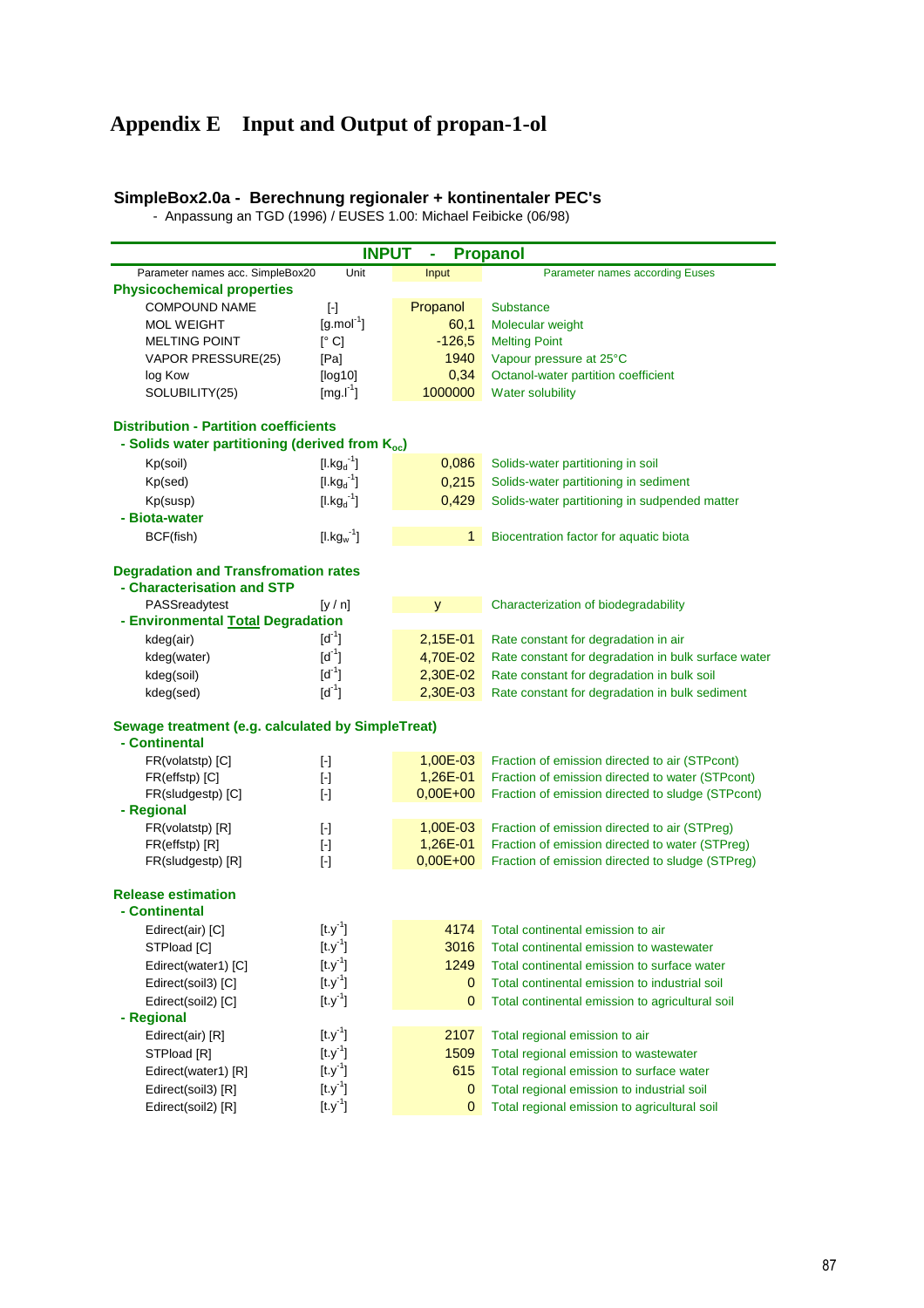| <b>OUTPUT</b><br><b>Propanol</b><br>ä,                                                         |                              |          |                                                     |  |  |  |  |  |
|------------------------------------------------------------------------------------------------|------------------------------|----------|-----------------------------------------------------|--|--|--|--|--|
| Zur Neuberechnung der Daten: ->Extras ->Optionen ->Berechnen -> Datei_berechnen -> F9 drücken, |                              |          |                                                     |  |  |  |  |  |
| sonst keine komplette Neuberechnung aller Bezüge!!                                             |                              |          |                                                     |  |  |  |  |  |
| Parameter names acc. SimpleBox20<br>Unit                                                       |                              | Output   | Parameter names according Euses                     |  |  |  |  |  |
| <b>Physicochemical properties</b>                                                              |                              |          |                                                     |  |  |  |  |  |
| <b>COMPOUND NAME</b>                                                                           | $[\cdot]$                    | Propanol | <b>Substance</b>                                    |  |  |  |  |  |
| <b>Output</b>                                                                                  |                              |          |                                                     |  |  |  |  |  |
| - Continental                                                                                  |                              |          |                                                     |  |  |  |  |  |
| PECsurfacewater (total)                                                                        | [mg. <sup>1</sup> ]          | 2,94E-04 | Continental PEC in surface water (total)            |  |  |  |  |  |
| PECsurfacewater (dissolved)                                                                    | $[mg.l-1]$                   | 2.94E-04 | Continental PEC in surface water (dissolved)        |  |  |  |  |  |
| PECair                                                                                         | $\left[\text{mg.m}^3\right]$ | 1,13E-05 | Continental PEC in air (total)                      |  |  |  |  |  |
| PECagr.soil                                                                                    | $[mg.kgwwt-1]$               | 3,49E-05 | Continental PEC in agricultural soil (total)        |  |  |  |  |  |
| PECporewater agr.soil                                                                          | $[mg.I^1]$                   | 1,80E-04 | Continental PEC in pore water of agricultural soils |  |  |  |  |  |
| PECnat.soil                                                                                    | $[mg.kgwwt-1]$               | 6,30E-05 | Continental PEC in natural soil (total)             |  |  |  |  |  |
| PECind.soil                                                                                    | $[mg.kgwwt]-1]$              | 6,30E-05 | Continental PEC in industrial soil (total)          |  |  |  |  |  |
| PECsediment                                                                                    | $[mg.kgwwt]-1]$              | 1,93E-04 | Continental PEC in sediment (total)                 |  |  |  |  |  |
| - Regional                                                                                     |                              |          |                                                     |  |  |  |  |  |
| PECsurfacewater (total)                                                                        | $[mg.l^1]$                   | 8,59E-03 | Regional PEC in surface water (total)               |  |  |  |  |  |
| PECsurfacewater (dissolved)                                                                    | $[mg.I^1]$                   | 8,59E-03 | Regional PEC in surface water (dissolved)           |  |  |  |  |  |
| PECair                                                                                         | [mg.m $3$ ]                  | 9,45E-05 | Regional PEC in air (total)                         |  |  |  |  |  |
| PECagr.soil                                                                                    | $[mg.kgwwt-1]$               | 2,91E-04 | Regional PEC in agricultural soil (total)           |  |  |  |  |  |
| PECporewater agr.soil                                                                          | $[mg.l^1]$                   | 1.50E-03 | Regional PEC in pore water of agricultural soils    |  |  |  |  |  |
| PECnat.soil                                                                                    | $[mg.kgwwt]-1]$              | 5,25E-04 | Regional PEC in natural soil (total)                |  |  |  |  |  |
| PECind.soil                                                                                    | $[mg.kgwwt-1]$               | 5,25E-04 | Regional PEC in industrial soil (total)             |  |  |  |  |  |
| PECsediment                                                                                    | $[mg.kgwwt-1]$               | 5,73E-03 | Regional PEC in sediment (total)                    |  |  |  |  |  |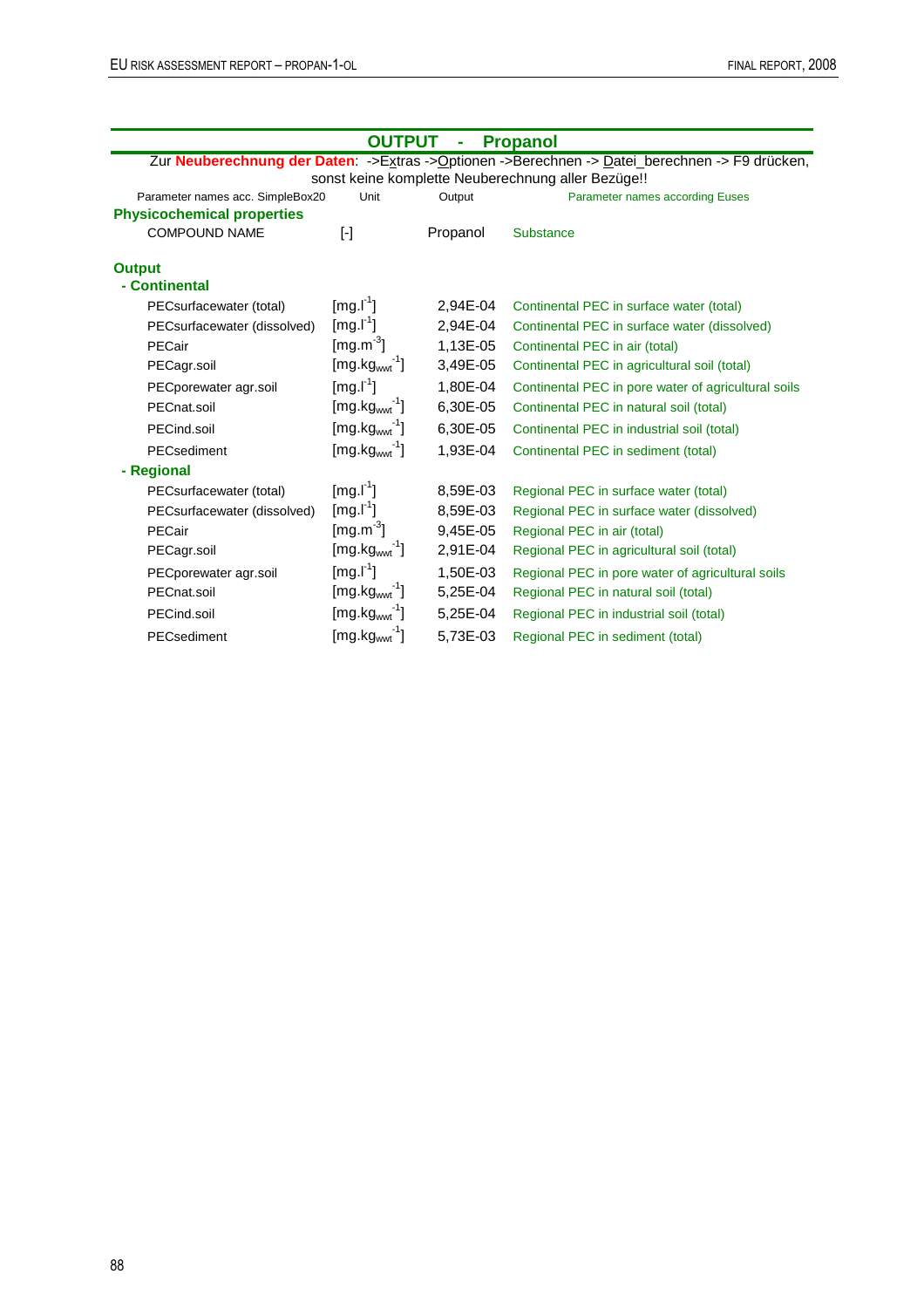European Commission

### **EUR 22159 EN European Union Risk Assessment Report Propan-1-ol, part I – environment, Volume 82**

*Editors: S. Pakalin, K. Aschberger, O. Cosgrove, A. Paya-Perez, S. Vegro.* 

Luxembourg: Office for Official Publications of the European Communities

2008 – VIII pp., 42 pp. – 17.0 x 24.0 cm

EUR - Scientific and Technical Research series - ISSN 1018-5593

The report provides the comprehensive risk assessment of Environment part of the substance propan-1-ol. It has been prepared by Germany in the frame of Council Regulation (EEC) No. 793/93 on the evaluation and control of the risks of existing substances, following the principles for assessment of the risks to humans and the environment, laid down in Commission Regulation (EC) No. 1488/94.

The evaluation considers the emissions and the resulting exposure to the environment and the human populations in all life cycle steps. Following the exposure assessment, the environmental risk characterisation for each protection goal in the aquatic, terrestrial and atmospheric compartment has been determined. For human health the scenarios for occupational exposure, consumer exposure and humans exposed via the environment have been examined and the possible risks have been identified.

The environmental risk assessment for propan-1-ol concludes that there is at present no concern for atmosphere, aquatic ecosystem, terrestrial ecosystem and for microorganisms in the sewage treatment plant. The human health risk assessment for propan-1-ol concludes that there is at present concern for workers and consumers. There is at present no concern for humans exposed via the environment.

The conclusions of this report will lead to risk reduction measures to be proposed by the Commissions committee on risk reduction strategies set up in support of Council Regulation (EEC) No. 793/93.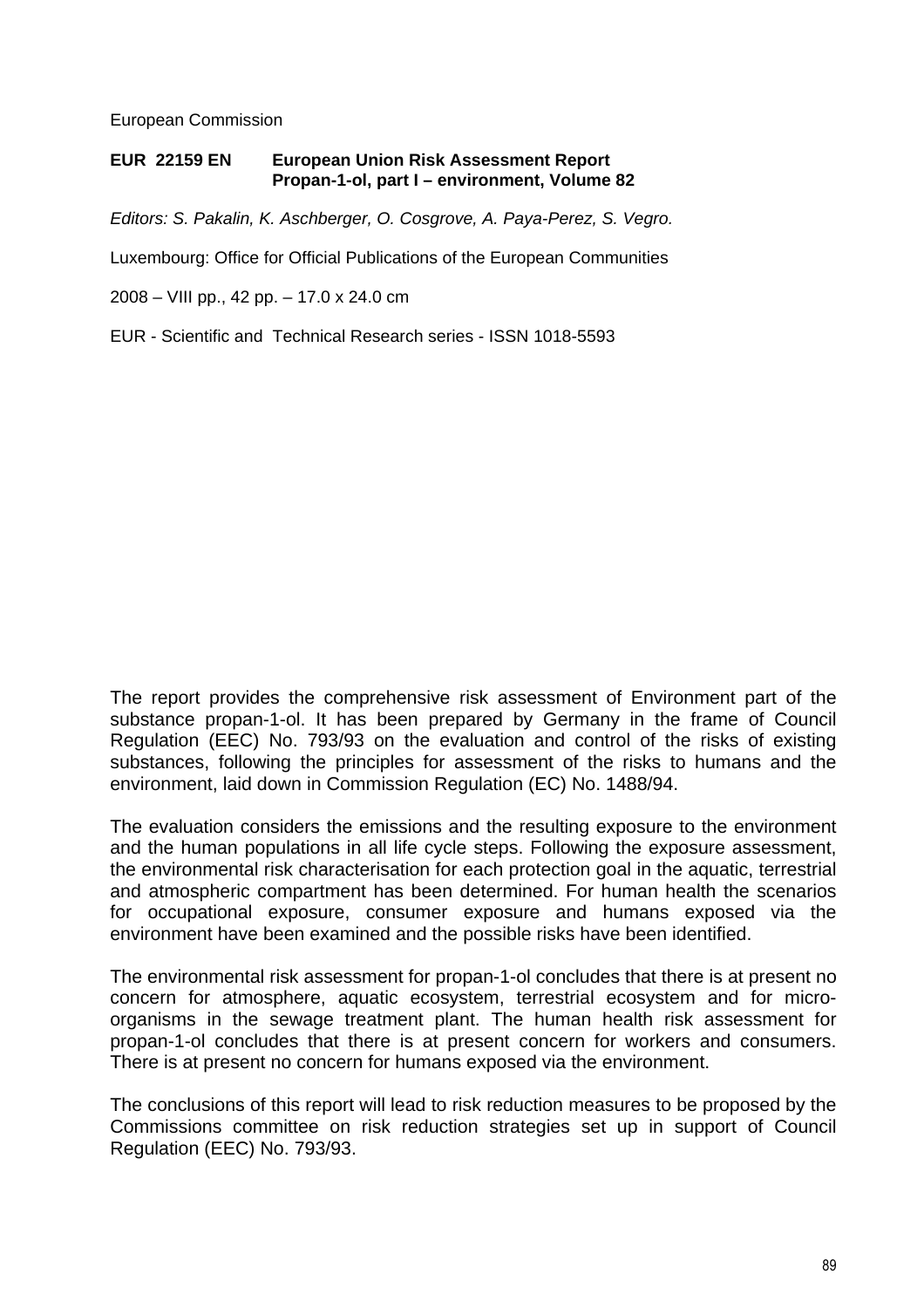The mission of the JRC is to provide customer-driven scientific and technical support for the conception, development, implementation and monitoring of EU policies. As a service of the European Commission, the JRC functions as a reference centre of science and technology for the Union. Close to the policy-making process, it serves the common interest of the Member States, while being independent of special interests, private or national.

European Commission – Joint Research Centre Institute for Health and Consumer Protection (IHCP) Toxicology and Chemical Substances (TCS) European Chemicals Bureau (ECB)

European Union Risk Assessment Report

**propan-1-ol Part I - environment** 

CAS No: 71-23-8 EINECS No: 200-746-9

Series: 2<sup>nd</sup> Priority List Volume: 82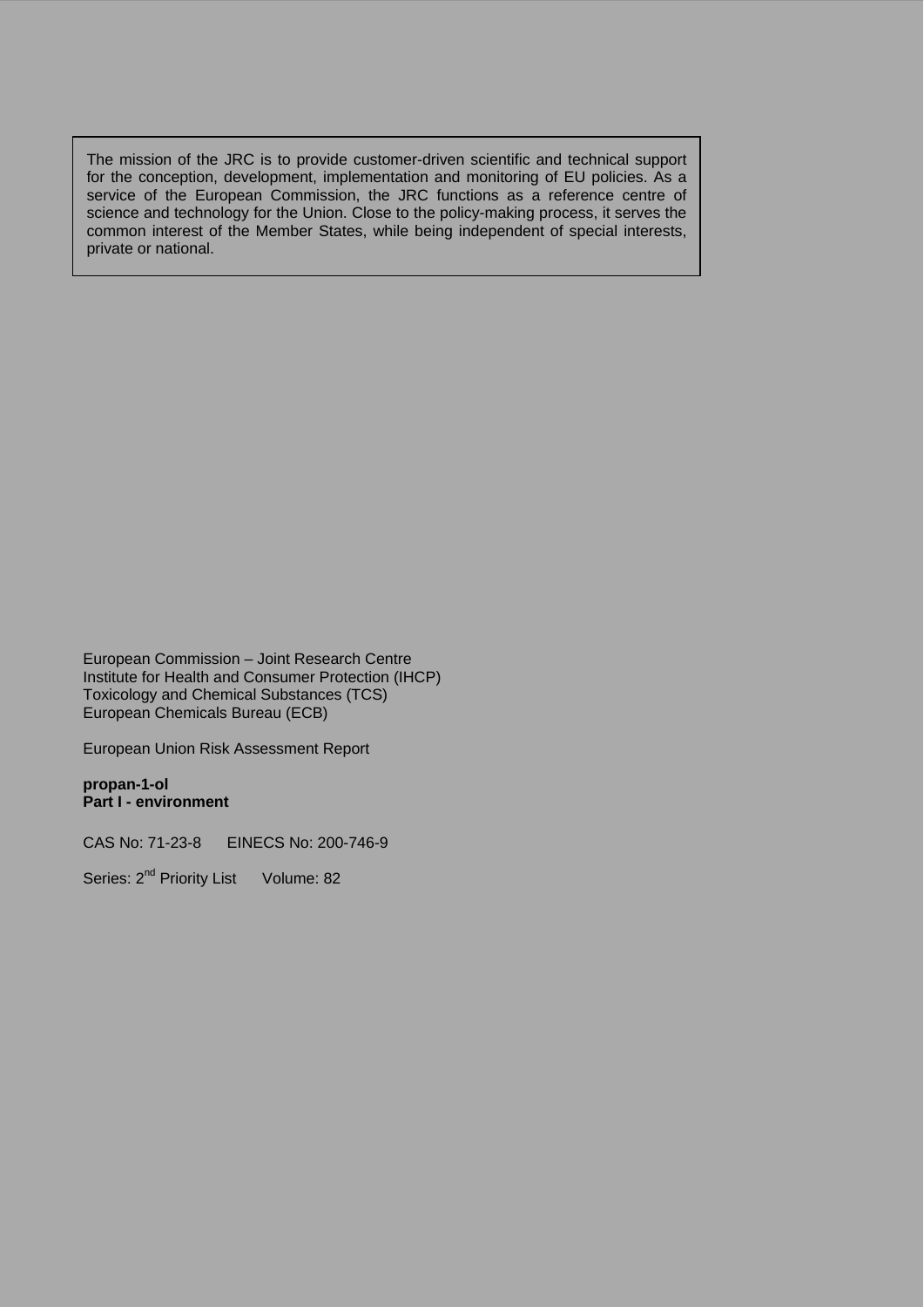# **RISK ASSESSMENT**

## **Propan-1-ol**

CAS-No.: 71-23-8

EINECS-No.: 200-746-9

16.04.2008

### *FINAL APPROVED VERSION*

Information on the rapporteur

### **Contact point:**

Bundesanstalt für Arbeitsschutz und Arbeitsmedizin Anmeldestelle Chemikaliengesetz (BAuA) (Federal Institute for Occupational Safety and Health Notification Unit) Friedrich-Henkel-Weg 1-25

44149 Dortmund (Germany)

fax: +49(231)9071-679 e-mail[: chemg@baua.bund.de](mailto:amst@baua.do.shuttle.de)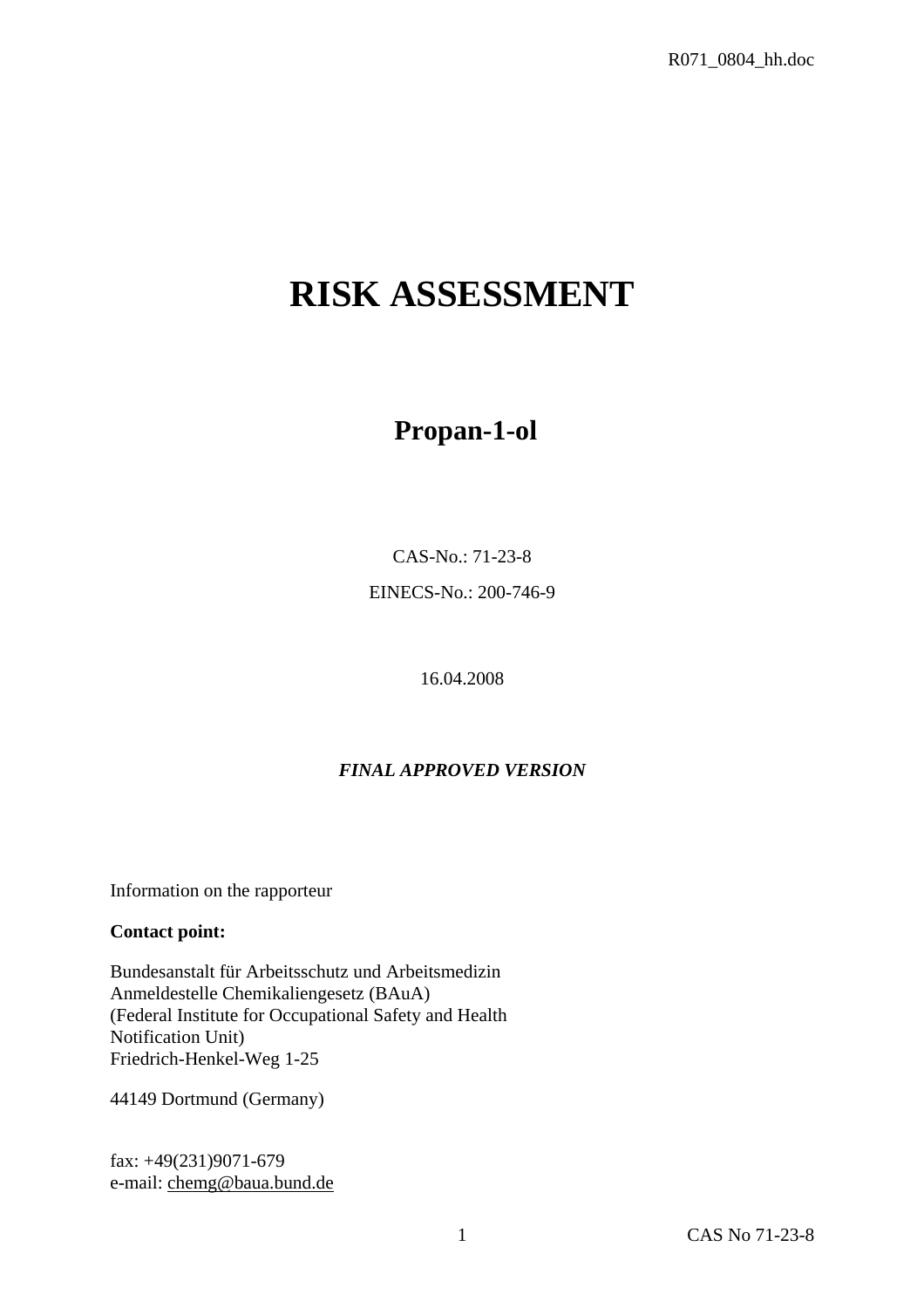The first draft of the Comprehensive Risk Assessment Report of **Propan-1-ol**, a substance chosen from the EU  $2<sup>nd</sup>$  priority list in 1995 was distributed for the preliminary written procedure in June 2002.

The "in depth discussion" was at the Technical Meeting in March 2003 (TM I'03).

This document is a revised draft of the environmental part of the Risk Assessment Report which is intented to be discussed as "final written approval" at the Technical Meeting in September 2003 (TM III´03).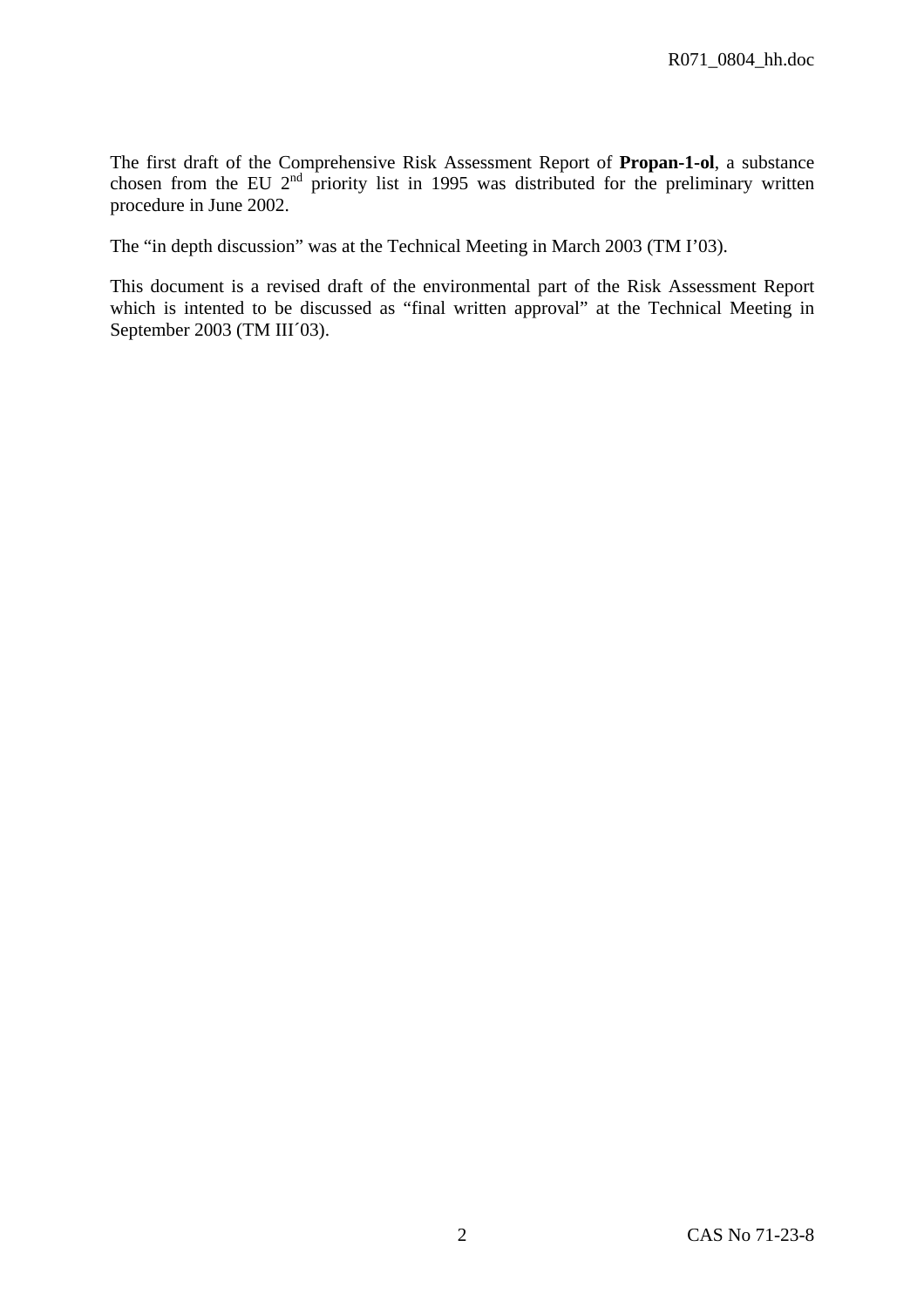### **LEGAL NOTICE**

Neither the European Commission nor any person acting on behalf of the Commission is responsible for the use which might be made of the following information

A great deal of additional information on the European Union is available on the Internet. It can be accessed through the Europa Server (http://europa.eu.int).

Cataloguing data can be found at the end of this publication

Luxembourg: Office for Official Publications of the European Communities, [ECB: year] ISBN [ECB: insert number here]

© European Communities, [ECB: insert year here] Reproduction is authorised provided the source is acknowledged.

*Printed in Italy*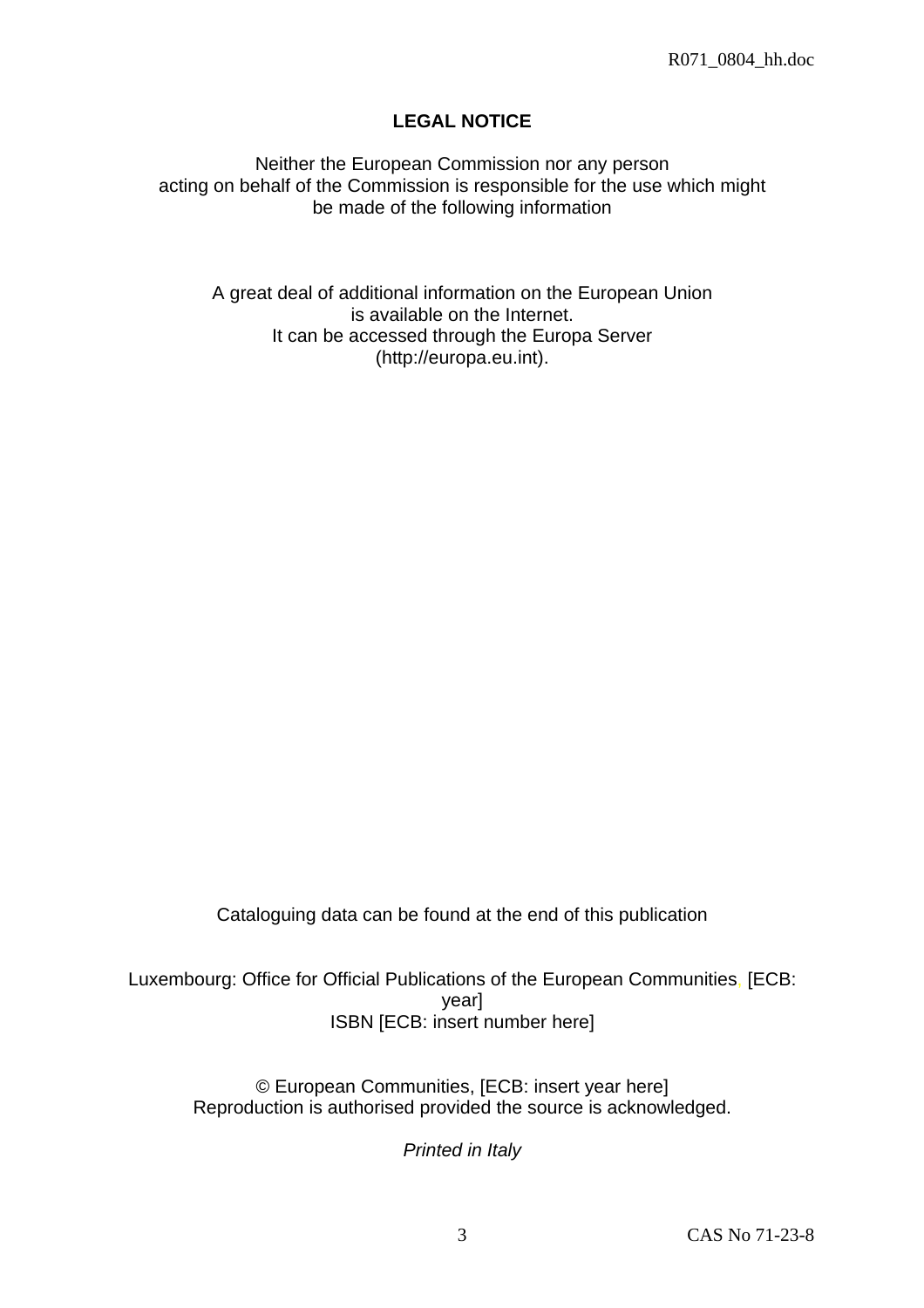### **Foreword**

We are pleased to present this Risk Assessment Report which is the result of in-depth work carried out by experts in one Member State, working in co-operation with their counterparts in the other Member States, the Commission Services, Industry and public interest groups.

The Risk Assessment was carried out in accordance with Council Regulation (EEC) 793/931 on the evaluation and control of the risks of "existing" substances. "Existing" substances are chemical substances in use wihin the European Community before September 1981 and listed in the European Inventory of Existing Commercial Chemical Substances. Regulation 793/93 provides a systematic framework for the evaluation of the risks to human health and the environment of these substances if they are produced or imported into the Community in volumes above 10 tonnes per year.

There are four overall stages in the Regulation for reducing the risks: data collection, priority setting, risk assessment and risk reduction. Data provided by Industry are used by Member States and the Commission services to determine the priority of the substances which need to be assessed. For each substance on a priority list, a Member State volunteers to act as "Rapporteur", undertaking the in-depth Risk Assessment and recommending a strategy to limit the risks of exposure to the substance, if necessary.

The methods for carrying out an in-depth Risk Assessment at Community level are laid down in Commission Regulation (EC) 1488/942, which is supported by a technical guidance document3. Normally, the "Rapporteur" and individual companies producing, importing and/or using the chemicals work closely together to develop a draft Risk Assessment Report, which is then presented at a meeting of Member State technical experts for endorsement. The Risk Assessment Report is then peer-reviewed by the Scientific Committee on Health and Environmental Risks (SCHER) which gives its opinion to the European Commission on the quality of the risk assessment.

If a Risk Assessment Report concludes that measures to reduce the risks of exposure to the substances are needed, beyond any measures which may already be in place, the next step in the process is for the "Rapporteur" to develop a proposal for a strategy to limit those risks.

The Risk Assessment Report is also presented to the Organisation for Economic Co-operation and Development as a contribution to the Chapter 19, Agenda 21 goals for evaluating chemicals, agreed at the United Nations Conference on Environment and Development, held in Rio de Janeiro in 1992 and confirmed in the Johannesburg Declaration on Sustainable Development at the World Summit on Sustainable Development, held in Johannesburg, South Africa in 2002.

This Risk Assessment improves our knowledge about the risks to human health and the environment from exposure to chemicals. We hope you will agree that the results of this indepth study and intensive co-operation will make a worthwhile contribution to the Community objective of reducing the overall risks from exposure to chemicals.

 $\overline{a}$ 

 $^{1}$  O.J. No L 084, 05/04/199 p.0001 – 0075

 $^{2}$  O.J. No L 161, 29/06/1994 p. 0003 – 0011

 $3$  Technical Guidance Document, Part I – V, ISBN 92-827-801 [1234]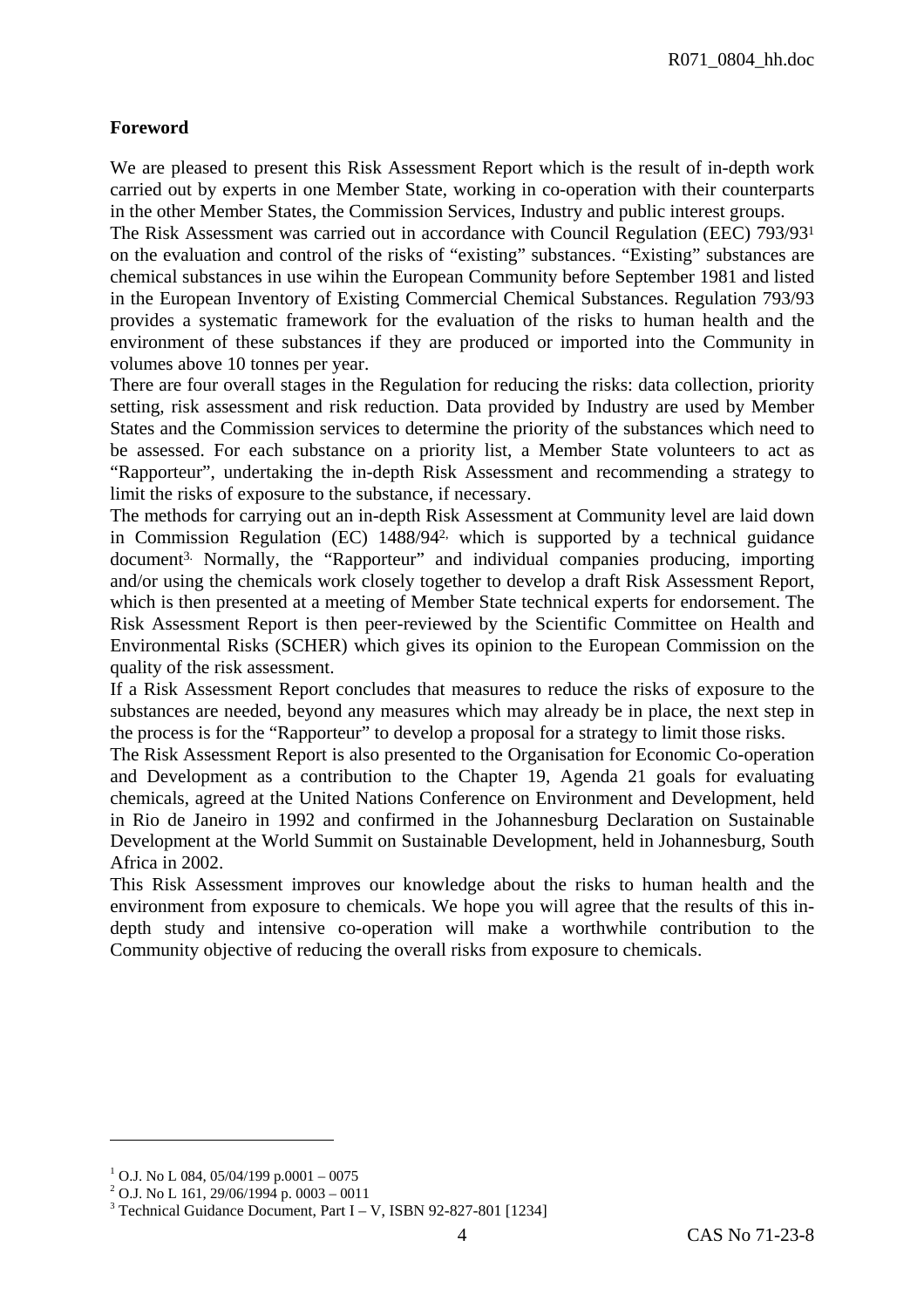R071\_0804\_hh.doc

### **CONTENTS**

| $\boldsymbol{0}$ | <b>OVERALL CONCLUSIONS/RESULTS OF THE RISK ASSESSMENT</b>                                                     | 6   |
|------------------|---------------------------------------------------------------------------------------------------------------|-----|
| $\mathbf{1}$     | <b>GENERAL SUBSTANCE INFORMATION</b>                                                                          | 9   |
| $\overline{2}$   | <b>GENERAL INFORMATION ON EXPOSURE</b>                                                                        | 13  |
|                  | <b>Production</b><br>2.1                                                                                      | 13  |
|                  | 2.2<br>Processing / application (categories of use, amounts)                                                  | 13  |
| $\mathbf{3}$     | <b>ENVIRONMENT</b>                                                                                            | 16  |
| 4                | <b>HUMAN HEALTH</b>                                                                                           | 17  |
|                  | HUMAN HEALTH (TOXICITY)<br>4.1                                                                                | 17  |
|                  | 4.1.1<br>Exposure assessment                                                                                  | 17  |
|                  | Effects assessment: Hazard identification and Dose (concentration) - response<br>4.1.2<br>(effect) assessment | 67  |
|                  | Risk characterisation<br>4.1.3                                                                                | 87  |
|                  | HUMAN HEALTH (PHYSICO-CHEMICAL PROPERTIES)<br>4.2                                                             | 127 |
|                  | 4.2.1<br>Exposure assessment                                                                                  | 127 |
|                  | 4.2.2<br>Effects assessment: Hazard identification and Dose (concentration) - response<br>(effect) assessment | 127 |
|                  | 4.2.3<br>Risk characterisation                                                                                | 127 |
| 5                | <b>CONCLUSIONS / RESULTS</b>                                                                                  | 128 |
| 6                | <b>REFERENCES</b>                                                                                             | 130 |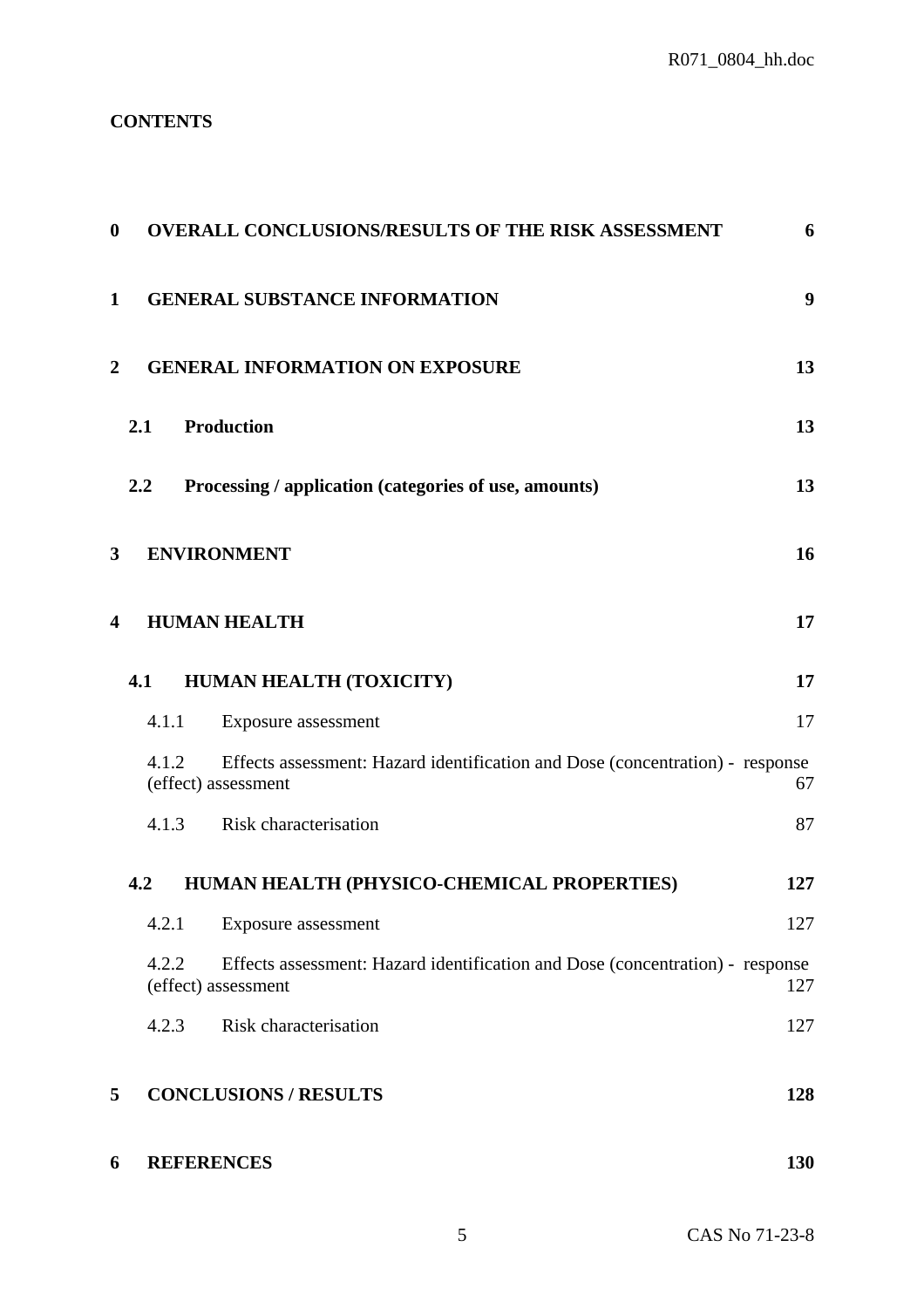# **0 OVERALL CONCLUSIONS/RESULTS OF THE RISK ASSESSMENT**

CAS No. 71-23-8

EINECS No. 200-746-9

IUPAC Name Propan-1-ol

Overall results of the risk assessment:

 $(X)$  i) There is need for further information and/or testing

- $(X)$  ii) There is at present no need for further information and/or testing and for risk reduction measures beyond those which are being applied already
- $(X)$  iii) There is a need for limiting the risks; risk reduction measures which are already being applied shall be taken into account

Summary of conclusions:

#### **Environment**

From the intrinsic properties it is expected that propan-1-ol is of low concern for the environment. The environmental risk assessment was performed, using conservative estimates based on worst-case assumptions at the exposure and effects side. The risk assessment results in the following conclusion:

ii) there is at present no need for further information and/or testing and for risk reduction measures beyond those which are being applied already

Based on the currently available data, propan-1-ol represents no risk to the environment for the area of production, processing, formulation and use.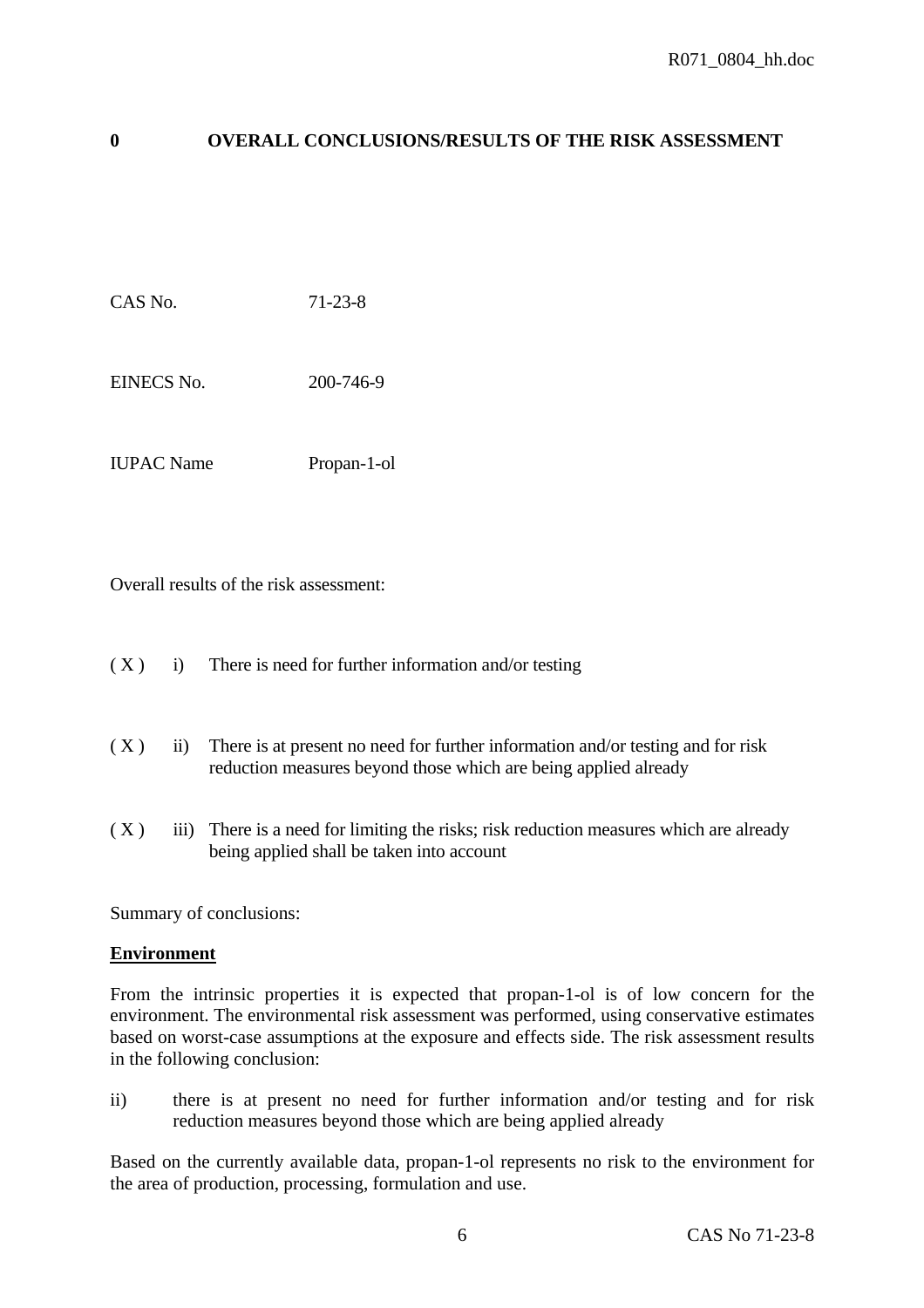# **Human Health**

#### **Workers**

i) There is need for further information and/or testing

Further toxicological data (90-day rat inhalation study) is needed in order to perform a robust occupational risk assessment for repeated dose toxicity (systemic effects).

Propan-1-ol is also notified as an active substance within the scope of the Biocide Directive 98/8/EC. The necessary data on repeated dose toxicity is existing, but is owned by a company who wishes to use it in the framework of other EU regulation (the Biocides Directive). The company is so far not willing to make the study available to support risk assessment in the context of the Existing Substances Regulation, and there are no provisions in the Biocides Directive that would force them to share the data with other companies. The information on repeated dose toxicity is requested for reasons of human health. For the sake of animal protection it is hoped that the companies involved will be able to negotiate and share the data.

iii) There is a need for limiting the risks; risk reduction measures which are already being applied shall be taken into account

Occupational risk assessment reveals that for certain exposure scenarios there is a need for limiting the risks. The toxicological endpoints of concern especially are reprotoxicity (fertility impairment and developmental toxicity) and local effects by inhalation (acute sensory irritation and respiratory tract irritation by repeated exposure). Sensory irritation may occur following high short-term exposure levels. Results from the required 90-day rat inhalation study may have an impact on the risk assessment for fertility impairment and respiratory tract irritation by repeated exposure.

Slight effects to the skin following repeated dermal exposure cannot be excluded. No concern is expressed for eye irritation; it is assumed that corresponding classification of propan-1-ol will result in necessary risk reduction measures.

Concern especially concentrates on the use of paints (scenario 3) and on the use of cleaning formulations (scenario 4a).

# **Consumers**

i) There is need for further information and/or testing

Further toxicological data is needed in order to perform a sound risk assessment for repeated dose toxicity (cf. conclusion i for workers).

iii) There is a need for limiting the risks; risk reduction measures which are already being applied shall be taken into account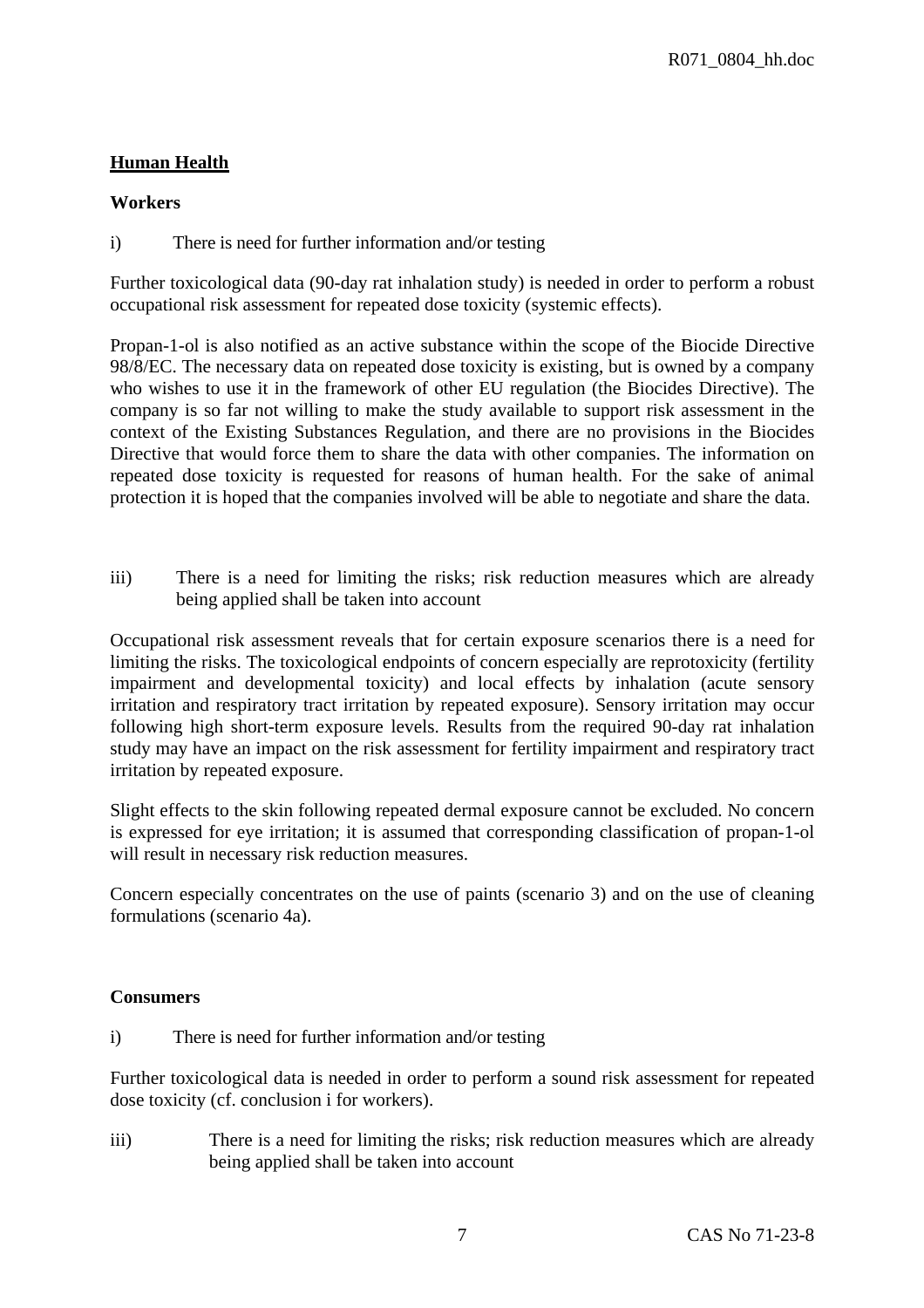The risk characterisation for the oral exposure scenario via mouth hygiene products and the aggregated exposure scenario of consumers via mouth hygiene products, cosmetics, disinfectants and general cleaning products leads to conclusion iii) because of concern for men with respect to fertility impairment.

The risk characterisation for the oral exposure scenario via mouth hygiene products and the aggregated exposure scenario of consumers via mouth hygiene products, cosmetics, disinfectants and general cleaning products leads to conclusion iii) because of concern with respect to developmental toxicity.

Sensory irritation may occur following short-term inhalation exposure during the application of propan-1-ol containing disinfectants, hardener solutions, and wall paper removers.

The provisional risk characterisation for repeated dose toxicity reveals that there may be a need for limiting the risks due to the oral exposure scenario via mouth hygiene products and the aggregated exposure scenario of consumers via mouth hygiene products, cosmetics, disinfectants and general cleaning products. The results of the required inhalation study may influence the outcome of the risk characterisation for consumers.

#### **Man exposed indirectly via the environment**

i) There is need for further information and/or testing

Further toxicological data is needed in order to perform a sound risk assessment for repeated dose toxicity (cf. conclusion i for workers).

ii) There is at present no need for further information and/or testing and for risk reduction measures beyond those which are being applied allready.

Conclusion (ii) is reached for the provisional risk characterisation for repeated dose toxicity and for all other toxicological endpoints for the local and the regional scenario.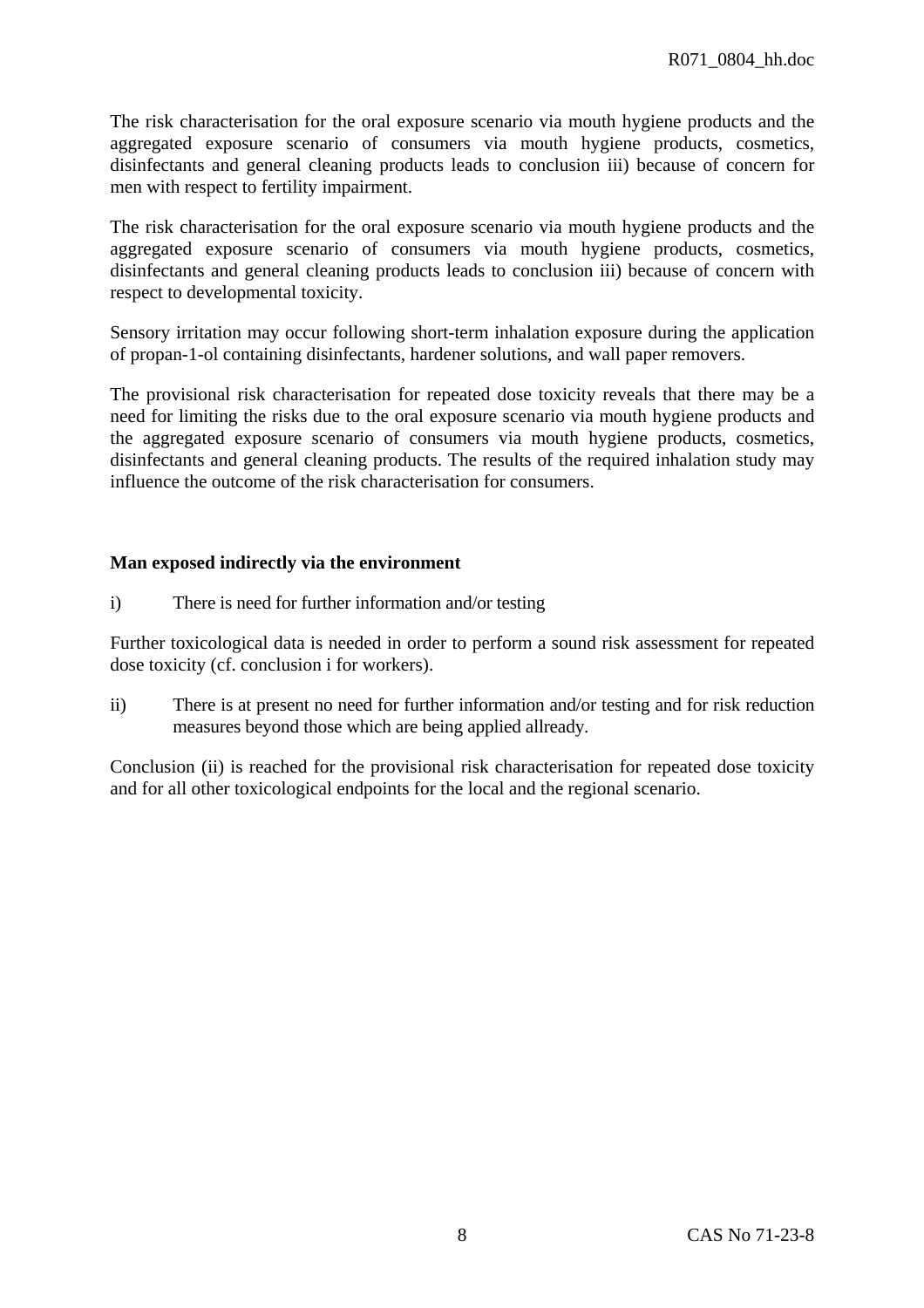# **1 GENERAL SUBSTANCE INFORMATION**

#### **Identification of the substance**

| CAS No.:            | $71 - 23 - 8$    |
|---------------------|------------------|
| <b>EINECS No.:</b>  | 200-746-9        |
| <b>IUPAC Name:</b>  | Propan-1-ol      |
| Synomyma:           | 1-Hydroxypropane |
|                     | 1-Propanol       |
|                     | Ethylcarbinol    |
|                     | n-Propanol       |
|                     | n-Propyl alcohol |
|                     | Propanol-1       |
|                     | Alcohol $C_3$    |
| Empirical formula:  | C3H8O            |
| Structural formula: |                  |



Molecular weight: 60.1 g/mol

# **Purity/impurities, additives**

| Purity: | $>99\%$ |
|---------|---------|
|         |         |

Impurities: methanol

ethanol

C6 aldehydes

propyl propionate

2-methylvaleraldehyde

≤ 0.2% w/w aldehyde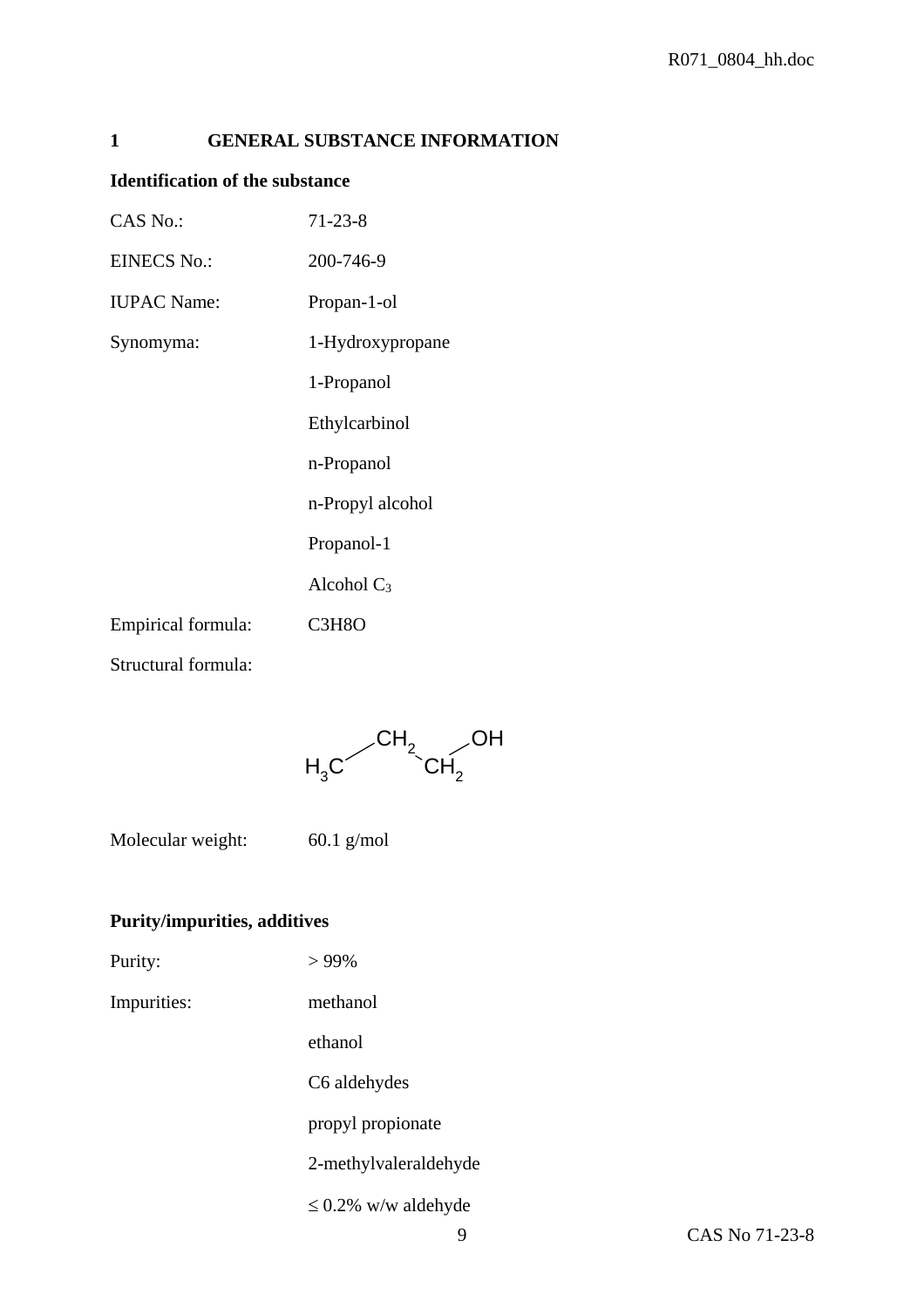- < 0.1 w/w dipropyl ether
- $\leq 0.1\%$  w/w water
- ≤ 0.003% w/w acetic acid

| Table 1.1: Physico-chemical properties |
|----------------------------------------|
|                                        |

| Physical state              | clear colourless liquid with<br>characteristic odour          |                                     |
|-----------------------------|---------------------------------------------------------------|-------------------------------------|
| Melting point               | $-126.5 °C$                                                   | CRC Handbook (1991/92)              |
| Boiling point               | 97.1 °C at 1013 hPa                                           | Hiaki et al. (1994)                 |
| Density                     | 0.803 g/cm <sup>3</sup> at 20 °C                              | Wilhoit & Zwolinski (1973)          |
| Vapour pressure             | 19.4 hPa at 20 °C                                             | Hiaki et al. (1994)                 |
| Surface tension             | 67.1 mN/m at 25 $^{\circ}$ C<br>$c=1$ g/l                     | CRC Handbook (1991/92)              |
| Partition coefficient       | 0.34<br>(shake flask method)                                  | Hansch & Anderson (1967)            |
| Water solubility            | completely soluble                                            | Yaws et al. (1990)                  |
| Flash point                 | 22 $\degree$ C (corrected to the<br>presence of iso-propanol) | <b>CHEMSAFE</b>                     |
|                             | 23.5 °C (99.9% pure)                                          | DIN 51755, ISO 3679                 |
| Auto flammability           | 385 °C                                                        | <b>CHEMSAFE</b><br><b>DIN 51794</b> |
| Flammability                | flammable                                                     | <b>CHEMSAFE</b>                     |
| <b>Explosive properties</b> | not explosive                                                 | due to structural reasons           |
| Oxidizing properties        | no oxidizing properties                                       | due to structural reasons           |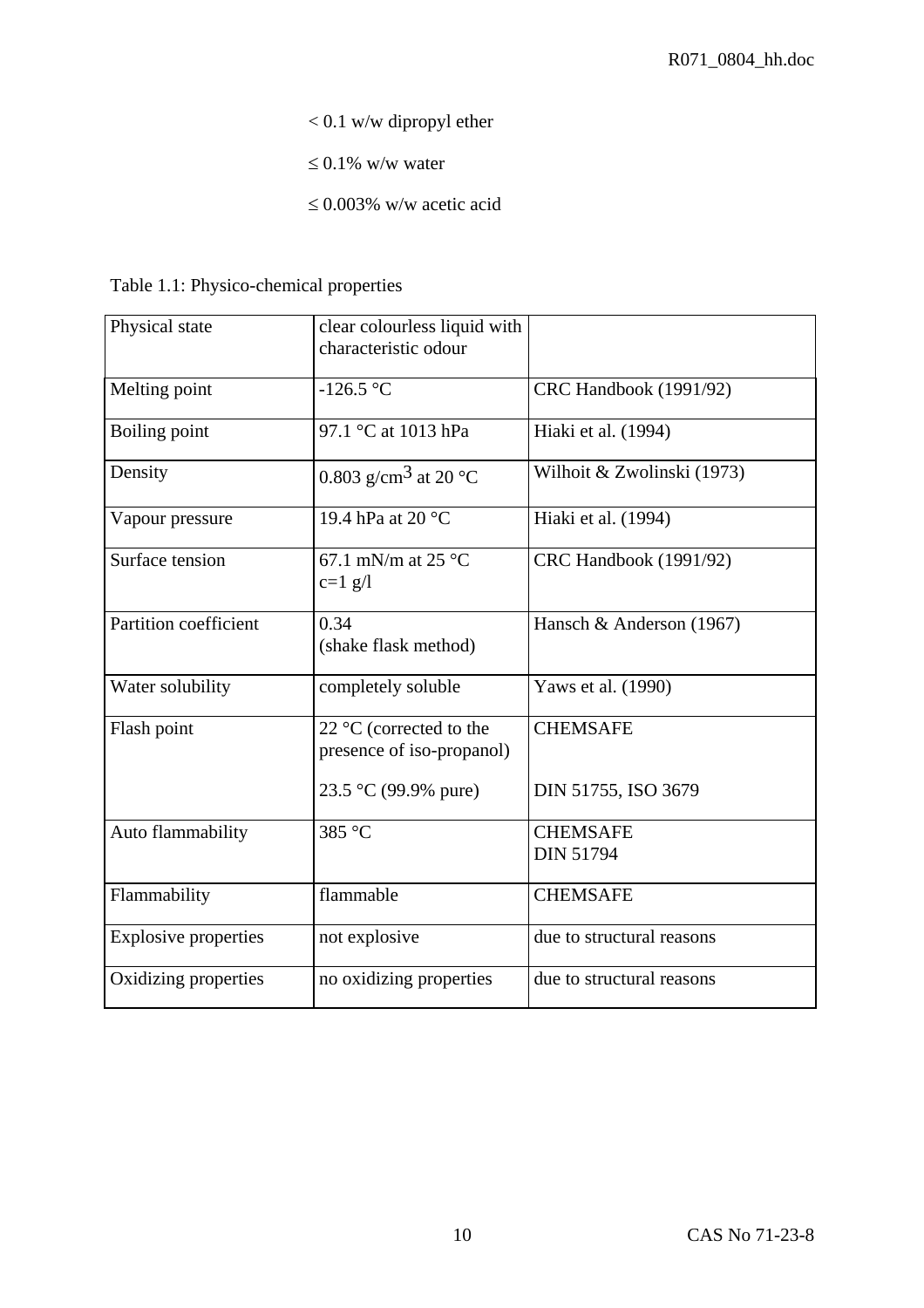R071\_0804\_hh.doc

#### **Vapour pressure**

The values given for the vapour pressure at 20 °C vary between 19 and 20.3 hPa. In the safety data sheet of the BASF AG a value of 19.4 °C is quoted, in the data sheet of the Hoechst AG the vapour pressure is quoted with 20 hPa. In both cases no other information is given. Also without any further information Sasol has quoted a value of 20 hPa at 20 °C. For the risk assessment the value of 19.4 hPa at 20°C is recommended. This value is derived from the Antoine equation determined by Boublik, T., Fried, V. & Hala, E. (1984) "The vapour pressures of pure substances" 2nd ed., Elsevier, Amsterdam.

#### **Partition coefficient n-octanol/water**

The values for the partition coefficient n-octanol/water are varying between 0.25 and 0.38. The safety data sheets of the BASF AG, Hoechst AG and Union Carbide are quoting values between 0.25 and 0.34 without further information. Furthermore the partition coefficients are calculated. The following values are found: 0.271 (according to Rekker with program PRO-LOGP, ver.2 from CompuDrug Ltd.), 0.38 (Abraham M.H., Chadha H.S., Whiting G.S., Mitchell R.C. (1994), J. Pharm. Sci. Vol. 83, No. 8, 1085-1100). Further undocumented values are quoted by Petrasol B.V. Gorinchem and BASF AG (1989): Labor fuer Umweltanalytik by 0.25 and 0.271, respectively. Other values from literature are in the above mentioned range.

For risk assessment the value of 0.34 of Hansch C. & Anderson S.M. is recommended. The authors have great experience in the field of measuring and calculating octanol/water partition coefficients. They used some kind of shake flask method (Hansch C. & Anderson S.M. (1967), J. Org. Chem. 32, 2583).

#### **Flash point**

The value of 23.5 °C was determined for n-propanol with a purity of 99.9%. The tests were conducted according to DIN 51755 (Testing of mineral oils and other combustible liquids; determination of flash point by the closed tester according to Abel-Pensky) and ISO 3679 (Paints, varnishes, petroleum and related products - determination of flashpoint – rapid equilibrium method). The value of 23.5  $\degree$ C was corrected for commercial n-propanol to 22  $\degree$ C because of iso-propanol which is usually present as an impurity.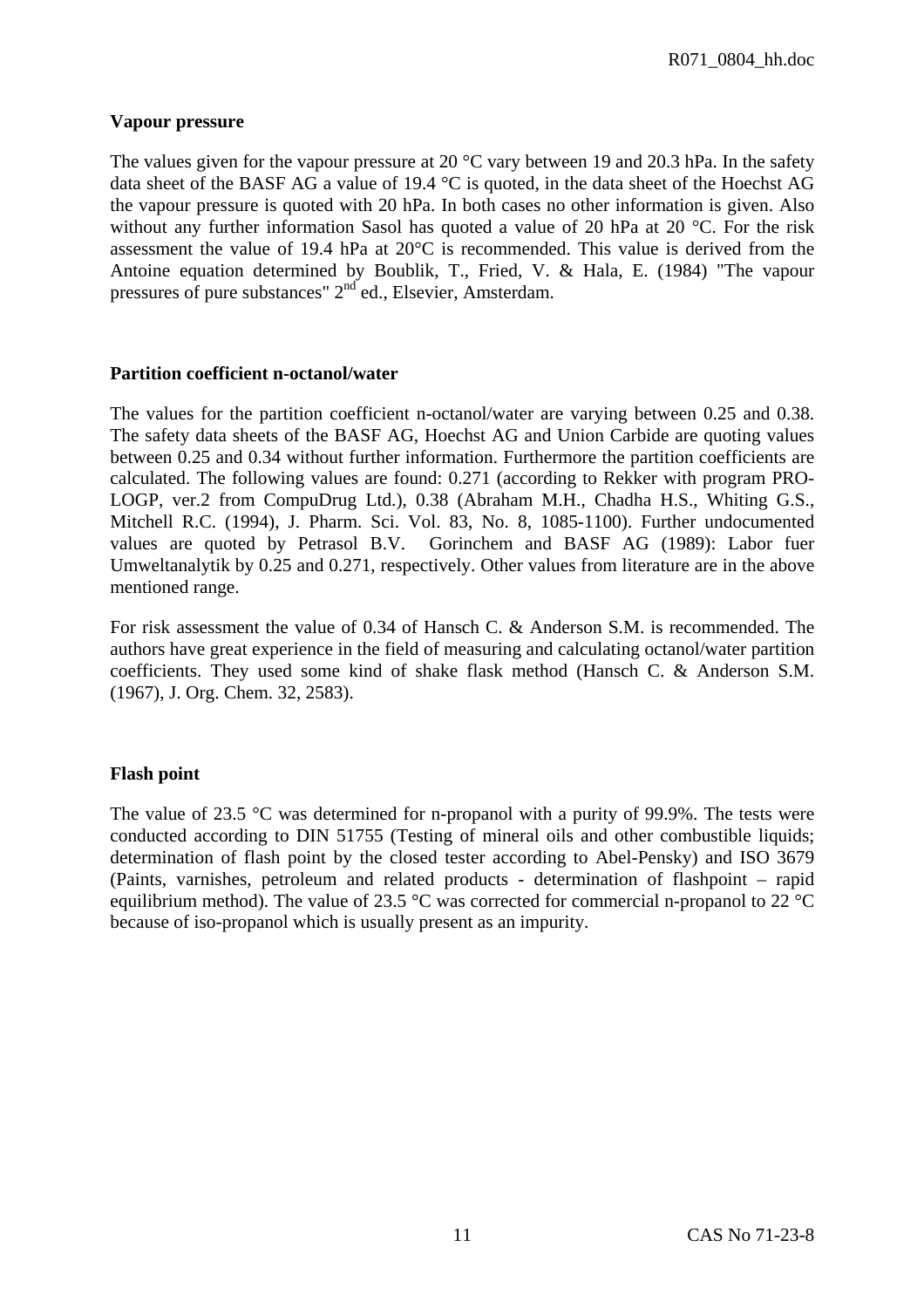#### **Classification**

 $\overline{a}$ 

• (Classification according to Annex I,  $30^{th}$  ATP.<sup>4</sup>)

| Highly flammable R 11 |      | Highly flammable                           |
|-----------------------|------|--------------------------------------------|
| Irritant              | R 41 | Risk of serious damage to eyes             |
|                       | R 67 | Vapours may cause drowsiness and dizziness |

• (Proposal of the rapporteur)

| Flammable | R 10 | Flammable                                   |
|-----------|------|---------------------------------------------|
| Irritant  | R 41 | Risk of serious damage to eyes              |
|           | R 66 | Repeated exposure may cause skin dryness or |
|           |      | cracking                                    |

A value of 23.5 °C was determined for the flash point of n-propanol with a purity of 99.9%. This value of 23.5 °C was corrected for commercial n-propanol which usually contains isopropanol as an impurity to 22 °C.

The classification for liquid substances with a flash point between 21 and 55  $\degree$ C is "flammable".

Therefore the legal classification according to Annex I for propan-1-ol which is at the moment "highly flammable" must be corrected. The original classification resulted from measurements of n-propanol contaminated with impurities (flash point  $< 21 \degree C$ ).

Taking also into account the defatting solvent character of propan-1-ol it is assumed that frequent contact can lead to skin dryness or cracking of skin. Consequently, classification with R 66 (Repeated exposure may cause skin dryness or cracking) is proposed.

According to the data presented below and the criteria of Directive 93/21/EEC propan-1-ol has not to be classified as dangerous for the environment.

Propan-1-ol is classified according to water-hazard class 1 (slightly hazardous to water).

<sup>&</sup>lt;sup>4</sup> The classification of the substance has been established by Commission Directive 2008/58/EC of 21 August 2008 adapting to technical progress for the  $30<sup>th</sup>$  time Council Directive 67/548/EEC on the approximation of the laws, regulations and administrative provisions relating to the classification, packaging and labelling of dangerous substances (OJ L 246, 15.09.2008, p.13).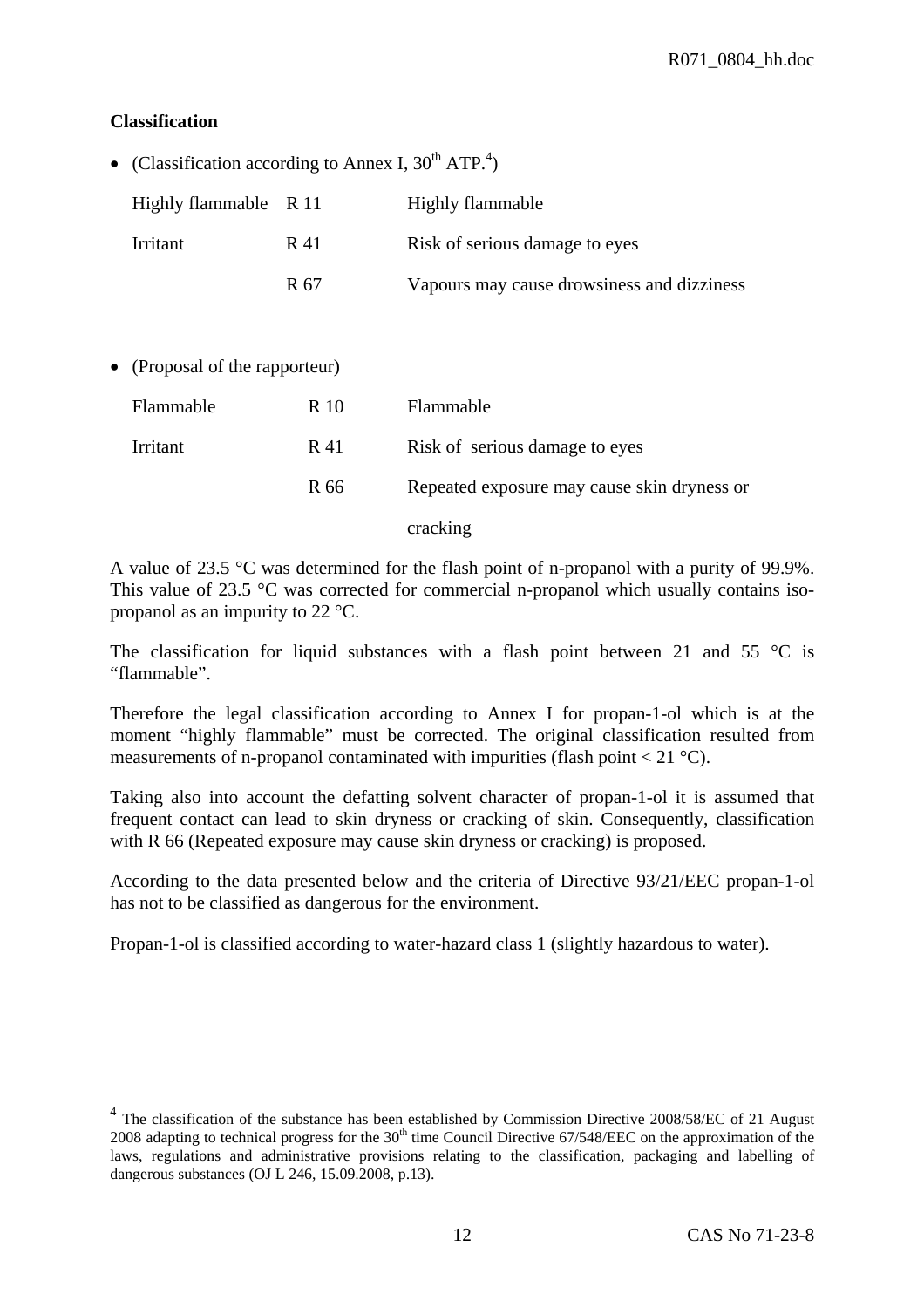# **2 GENERAL INFORMATION ON EXPOSURE**

# **2.1 PRODUCTION**

According to the information from the currently available IUCLID data sets there is one production site of propan-1-ol in the EU. The chemical is imported by 5 other companies from outside of the EU. There is no information on possible exports of propan-1-ol.

Based on the production and import quantities approximately 30 100 t/a of propan-1-ol are used in the EU.

Propan-1-ol is produced almost exclusively by the reaction of ethene with synthesis gas. Reaction is performed at 25-30 MPa and 140-180 °C in the liquid phase in the presence of cobalt carbonyl hydrogen as catalyst. After the separation of the catalyst the raw mixture obtained can be hydrogenated in the gaseous phase on the nickel catalyst (0.2-0.3 MPa, 115 °C) or on the copper catalyst (3-5 MPa, 130-160 °C) and in the liquid phase (8 MPa, 115 °C) on the nickel catalyst. By means of subsequent distillation the production of pure propan-1-ol is achieved (Weissermel and Arpe, 1988; Falbe et al., 1980).

# **2.2 PROCESSING / APPLICATION (CATEGORIES OF USE, AMOUNTS)**

In Western Europe propan-1-ol is mainly used as solvent for the formulation of disinfectants, pharmaceutical products, cleaning agents, paints, coating materials, enamel and lacquer paints, printing inks and cosmetics (GDCh, 1997).

Propan-1-ol is processed chemically to intermediates such as propylamines, carboxylic acid esters and halogenated hydrocarbons, which in turn are needed for the synthesis of herbicides, aroma and perfume substances, cosmetics and pharmaceuticals (GDCh, 1997).

Of the propan-1-ol produced by BASF AG, 10 % were processed to intermediates and 90 % were used as solvent; application areas as solvent were paints, surface coatings and inks, cosmetics and pharmaceuticals, detergents and other (BASF, 1994).

Hoechst AG manufactured 5 000 t of propan-1-ol in 1993; about 3 500 t were processed to n-propylamines, 1 500 t of propan-1-ol were sold. In 1995, the production of propan-1-ol was ceased; the requisite amounts of propan-1-ol for the production of the n-propylamine derivatives are supplied from Bay City, USA (Hoechst AG, 1994 and 1995b).

Based on the available information the following consumption's of propan-1-ol are estimated for Western EU (CEH, 1995):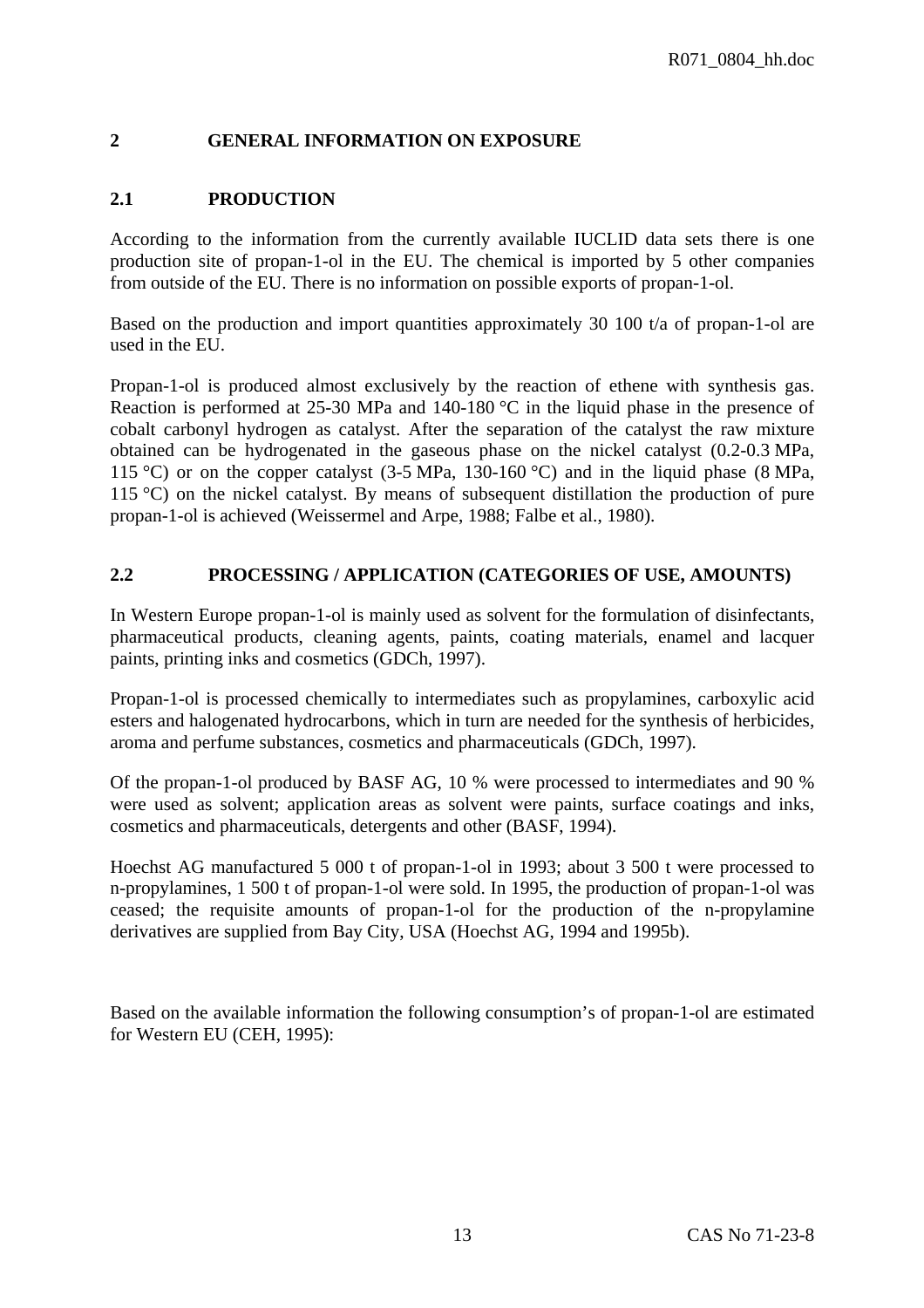• 55 % were used as solvent, hereof:

| approx. | 35 % to lacquer, paints, prints,    |
|---------|-------------------------------------|
| approx. | 20 % to cosmetics,                  |
| approx. | 35 % pharmaceutics (disinfectants), |
| approx. | 5 % cleaning/washing agents,        |
| approx. | 5 % to other                        |

• 45 % were processed as an intermediate for the production of:

|                | approx. $75\%$ to n-propylacetate, |
|----------------|------------------------------------|
| approx. $20\%$ | to propylchlorformiate and         |
| approx. $5\%$  | to reactive resins.                |

Because of the various direct applications of propan-1-ol in end products it has to be expected that the handled amount of propan-1-ol in Europe may increase through import. No further information is available on import or export, as well as on residual content of propan-1-ol in end products.

The use of propan-1-ol in cleaning agents, pesticides, thinners, paints, printing inks and solvents is described in SPIN – Substances in Preparations In the Nordic countries data base. The information contained in SPIN is listed in Table 2.2.1.

| Table 2.2.1 Information on propan-1-ol in consumer products in the nordic countries obtained |  |  |  |  |  |  |
|----------------------------------------------------------------------------------------------|--|--|--|--|--|--|
| from SPIN data base (July 2003)                                                              |  |  |  |  |  |  |

| Country    | Year | Number of<br>preparations | <b>Quantity of propan-1-ol contained</b><br>in preparations [t] |
|------------|------|---------------------------|-----------------------------------------------------------------|
| <b>FIN</b> | 2001 | 181                       | 3341                                                            |
| N          | 2001 | 110                       | 2675                                                            |
| DK         | 2001 | 208                       | 1925                                                            |
| S          | 2000 | 202                       | 743                                                             |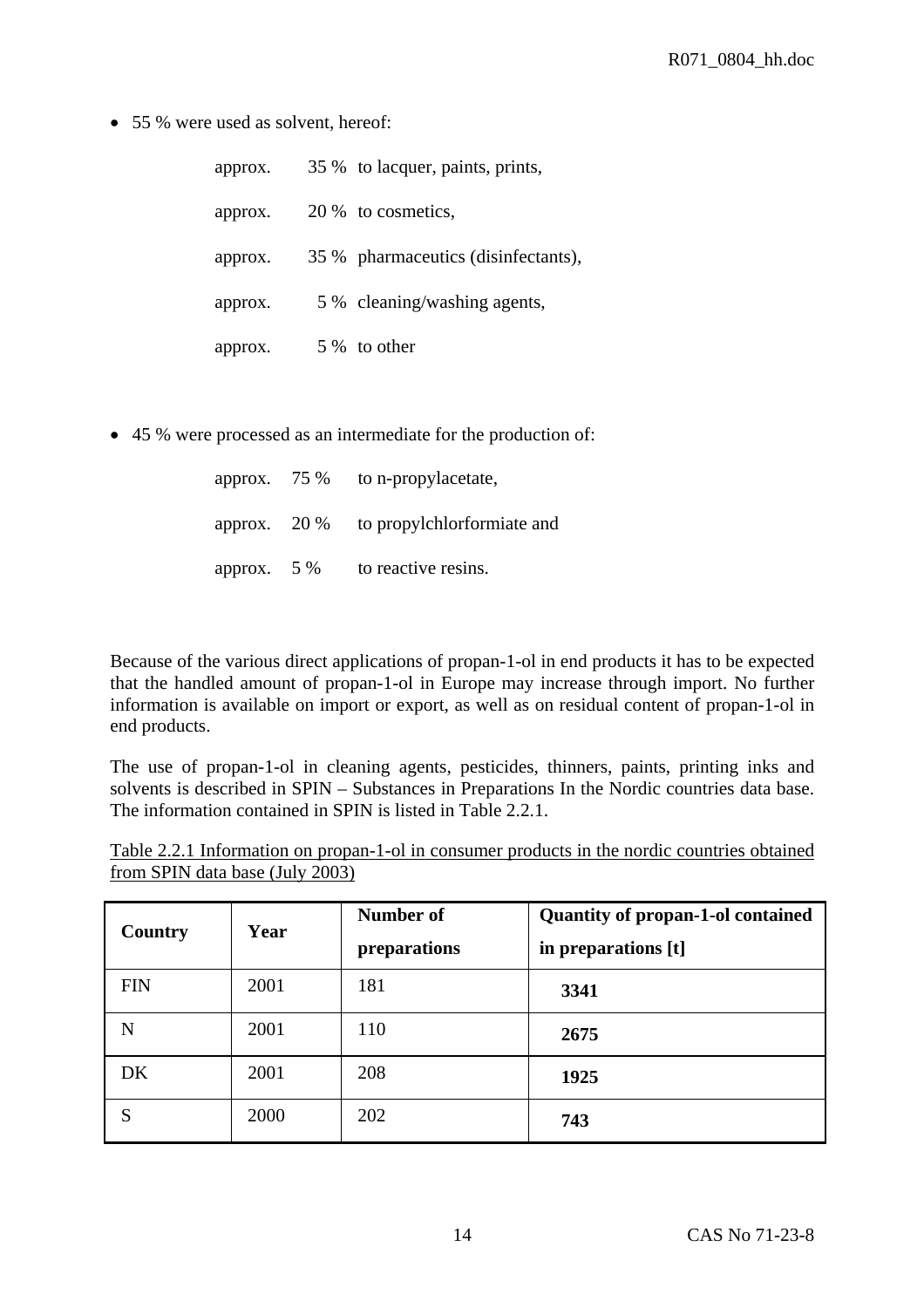The main use categories of the preparations containing propan-1-ol are cleaning/washing agents (N), reprographic agents and solvents (DK), activators and dyestuffs (FIN), solvents and de-icing agents (S).There are also non-industrial sources of propan-1-ol: It is contained in landfill gas; it is formed from plants and animals through putrefaction and decomposition; alcohol-forming bacteria are involved here. The substance is contained in aromas of fruits and other foodstuffs. It is a natural component of alcoholic beverages that have been obtained through fermentation of plant raw materials (GDCh, 1997). The quantity of formed propan-1 ol and the resultant environmental concentration in the different compartments cannot be quantified. However, it is assumed that these are very low and can be neglected.

The following table shows the main, industrial and use categories and the mass balance of propan-1-ol for the EU.

| Main category (MC)        | <b>Industrial category</b>        | Use category      | <b>Mass balance</b>                         |
|---------------------------|-----------------------------------|-------------------|---------------------------------------------|
|                           | (IC)                              | (UC)              | $\left[\text{in } \% \text{ of use}\right]$ |
| Non-dispersive use $(3)$  | Chemical industry (3)             | Intermediate (33) | 45                                          |
| Non-dispersive use $(3)$  | Other $(0)$                       | Solvent (48)      | 3                                           |
| Wide dispersive use $(4)$ | Personal/domestic $(5)^{\degree}$ | Solvent (48)      | 33                                          |
| Wide dispersive use (4)   | Paint, lacquers and               | Solvent (48)      | 19                                          |
|                           | varnishes industry $(14)$         |                   |                                             |

Table 2.2.2 Use categories and mass balance of propan-1-ol

 **\*** Sum of quantity used as solvent for cosmetics, pharmaceutics (disinfectants) and cleaning/washing agents.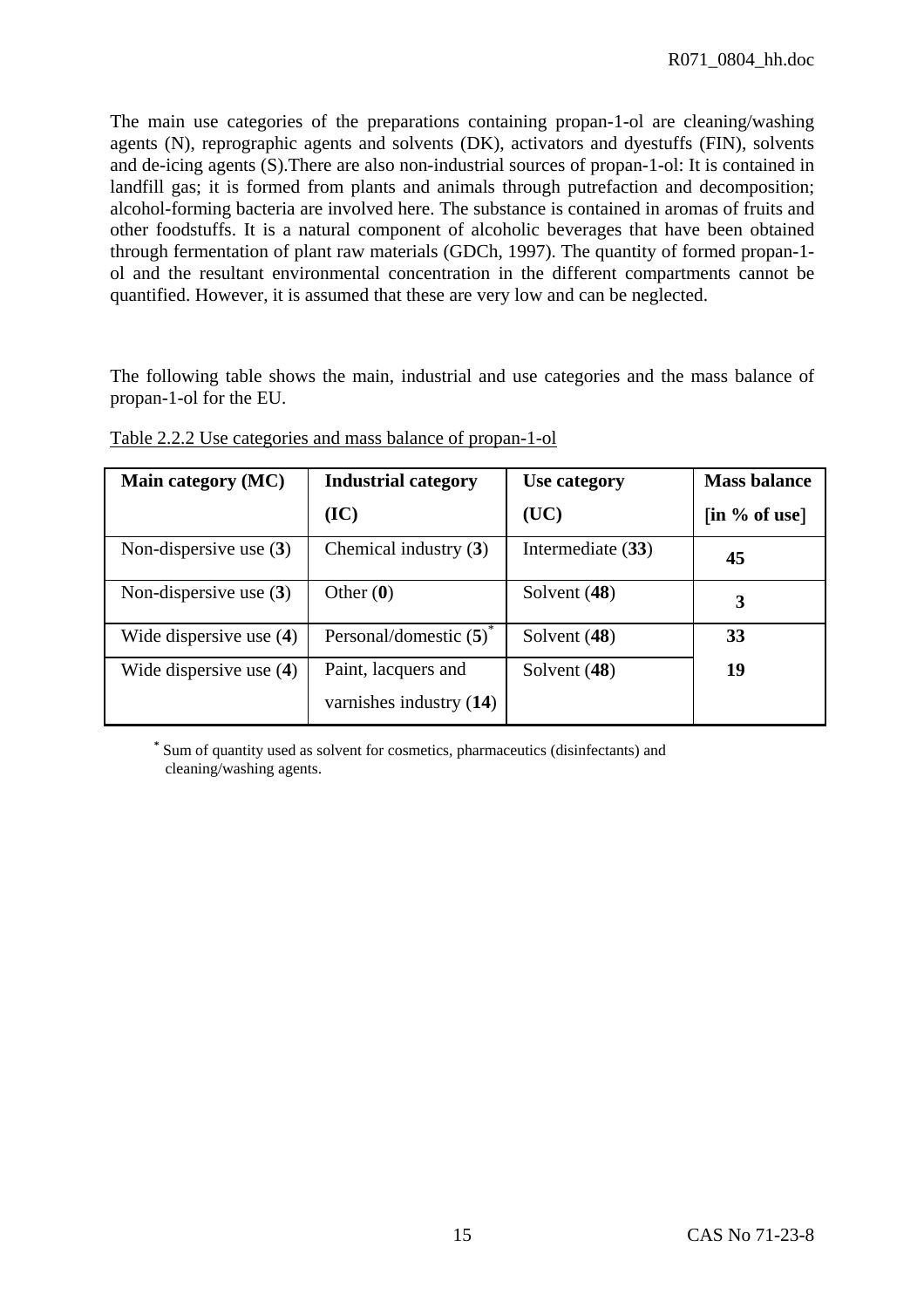# **ENVIRONMENT**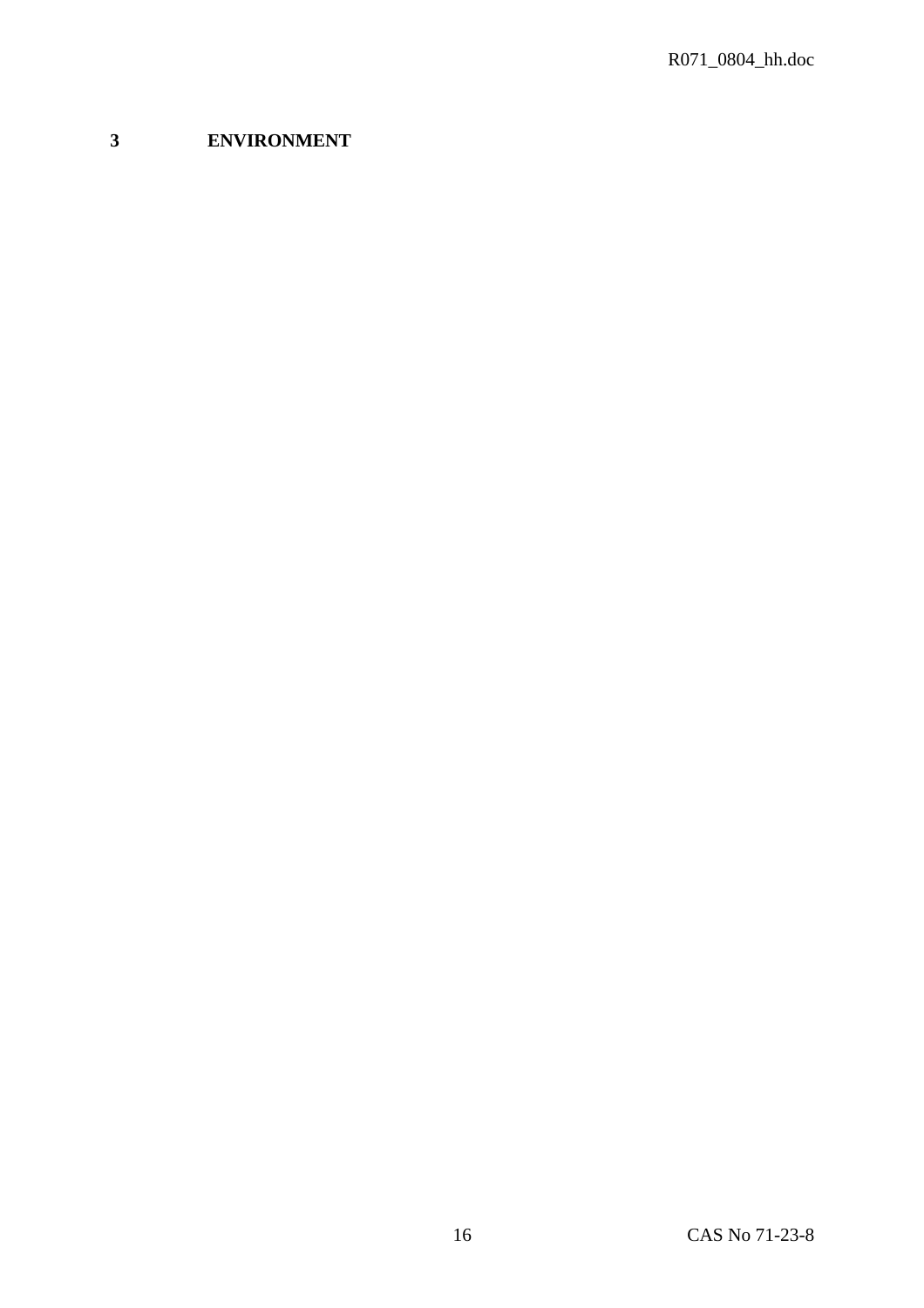# **4 HUMAN HEALTH**

# **4.1 HUMAN HEALTH (TOXICITY)**

# **4.1.1 Exposure assessment**

# **4.1.1.1 General discussion**

The main application of propan-1-ol (approx. 55 %) is its use as a solvent for the formulation of different products. The following use pattern is valid for the EU (CEH, 1995):

approx. 20 % lacquer, paints, printing inks, approx. 20 % pharmaceuticals (disinfectants), approx. 10 % cosmetics (e.g. skin care, mouth hygiene), approx. 2 % cleaning / washing agents, approx. 3 % other.

45 % of the handled propan-1-ol is processed to intermediates such as n-propylacetate, propylchlorformiate and reactive resins, which in turn are needed for the synthesis of herbicides, aroma and perfume substances, cosmetics and pharmaceuticals (GDCh, 1997).

For workers the inhalation and dermal routes of exposure are likely to occur.

According to the Swedish product register, propan-1-ol is used in a variety of products which are listed as consumer products, especially in cosmetics, disinfectants, painting materials, hardeners and in cleaning products. The products reported by industry to the Federal Institute for Health Protection of Consumers and Veterinary Medicine (BgVV) also contain propan-1 ol. A summary is given in the table under 4.1.1.3.

# **4.1.1.2 Occupational exposure**

Industrial activities involving propan-1-ol present opportunities for exposure. In the fields of production and further processing, inhalation and dermal exposure of workers to propan-1-ol may occur during sampling, filling and mixing processes as well as during cleaning, maintenance and repair work. Exposure ranges depend on the particular operation and the risk reduction measures in use.

Occupational exposure limits (OEL) and short term limits (STEL) are established in the EU and the USA (c.f. Table 4.1.1.2.1).

| Country                                         | <b>OEL</b>                                     | STEL                                           |
|-------------------------------------------------|------------------------------------------------|------------------------------------------------|
| Austria, Denmark, France,<br>Netherlands, Swiss | 500 mg/m <sup>3</sup> (200 ml/m <sup>3</sup> ) |                                                |
| Finland, Ireland                                | 500 mg/m <sup>3</sup> (200 ml/m <sup>3</sup> ) | 620 mg/m <sup>3</sup> (250 ml/m <sup>3</sup> ) |

Table 4.1.1.2.1: Occupational exposure levels (ARIEL, 2000)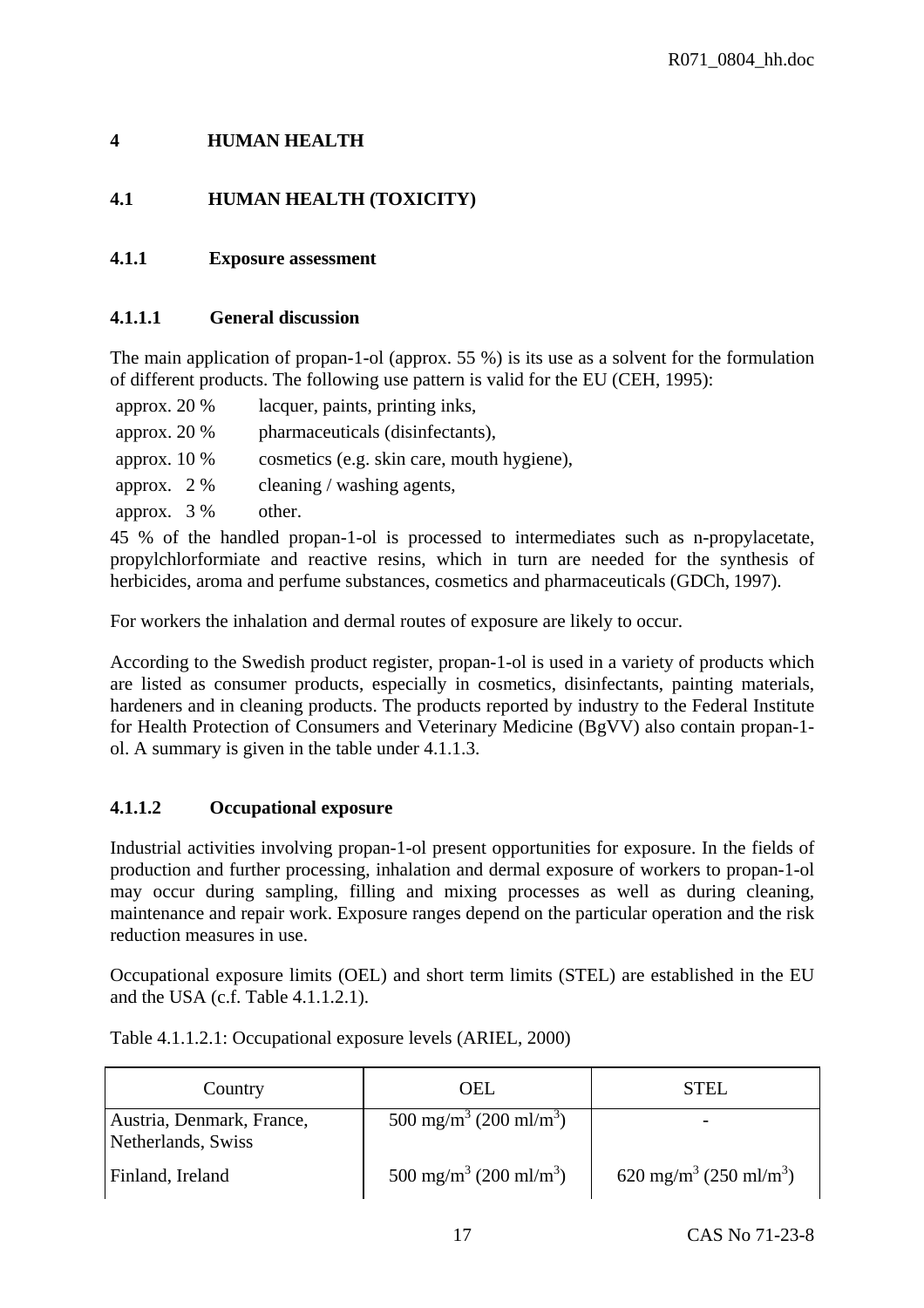| Country                                   | <b>OEL</b>                                     | <b>STEL</b>                                    |
|-------------------------------------------|------------------------------------------------|------------------------------------------------|
| Spain, United Kingdom,<br><b>USA:OSHA</b> | 500 mg/m <sup>3</sup> (200 ml/m <sup>3</sup> ) | 625 mg/m <sup>3</sup> (250 ml/m <sup>3</sup> ) |
| Belgium                                   | 499 mg/m <sup>3</sup> (200 ml/m <sup>3</sup> ) | 623 mg/m <sup>3</sup> (250 ml/m <sup>3</sup> ) |
| <b>USA:ACGIH</b>                          | 492 mg/m <sup>3</sup> (200 ml/m <sup>3</sup> ) | 614 mg/m <sup>3</sup> (250 ml/m <sup>3</sup> ) |
| Norway                                    | $245 \text{ mg/m}^3$ (100 ml/m <sup>3</sup> )  |                                                |
| Germany                                   |                                                |                                                |

The following scenarios are regarded to be relevant for occupational exposure:

- Scenario 1: Production of propan-1-ol and further processing as an intermediate  $(4.1.1.2.1)$
- Scenario 2: Preparation of formulations, e. g. paints, printing inks, disinfectants, cleaners (4.1.1.2.2)
- Scenario 3: Use of paints  $(4.1.1.2.3)$
- Scenario 4: Use of cleaning formulations  $(4.1.1.2.4)$
- Scenario 5: Use of printing inks  $(4.1.1.2.5)$
- Scenario 6: Use of disinfectants  $(4.1.1.2.6)$

Further applications of propan-1-ol are possible, e. g. as a solvent during core making, in hardeners and glues. The situation is often not clear, since in the literature the term "propanols" is used instead of referring to propan-1-ol or propan-2-ol. Since propan-2-ol is of major economic importance, the corresponding exposure situations are judged to be of minor relevance for propan-1-ol.

The assessment of inhalation exposure is mainly based on measured exposure levels from which – if possible –  $90<sup>th</sup>$  percentile are derived as representing reasonable worst case situations. For the purpose of exposure assessment only data measured later than 1990, if available, are taken. Scenarios are clustered as far as possible to make the description transparent. If quantitative exposure data is not available, model estimates are taken.

Beside inhalation exposure, dermal exposure is assessed for each scenario. Two terms can be used to describe dermal exposure:

Potential dermal exposure is an estimate of the amount of a substance landing on the outside of work wear and on the exposed skin.

Actual dermal exposure is an estimate of the amount of a substance actually reaching the skin. There is an agreement between the EU-memberstates, within the framework of existing substance, to assess – as a rule – dermal exposure as exposure to hands and parts of the forearms. In this, the main difference between both terms – potential and actual – is the protection of hands and forearms by work wear and – more important – the protection by gloves. Within this exposure assessment, the exposure reducing effect achievable by gloves is only considered if information is provided, that for a certain scenario gloves are a widely accepted protection measure and that the gloves are fundamentally suitable for protection against the substance under consideration. As a measure for the latter, tests according to DIN En 374 are taken as a criteria. For most down stream uses it is commonly known, that gloves are not generally worn. In these cases, dermal exposure is assessed as actual dermal exposure for the unprotected worker. Since often quantitative information on dermal exposure is not available, the EASE model is used for assessing dermal exposure at the most.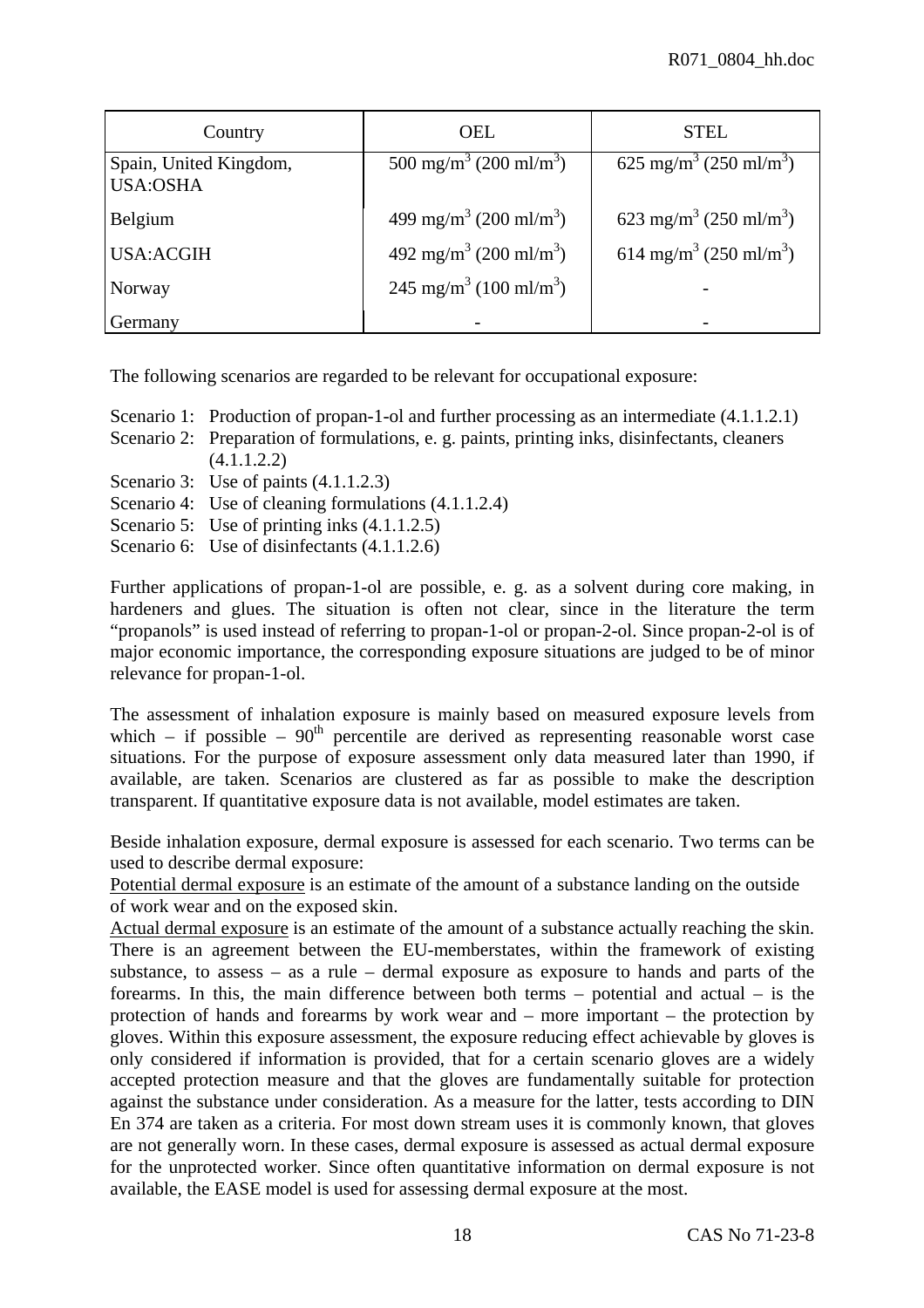# **4.1.1.2.1 Production of propan-1-ol and further processing as an intermediate in the large-scale chemical industry (scenario 1)**

Scenario 1 is related to the production of propan-1-ol and its further processing as a chemical intermediate in the large-scale chemical industry.

Propan-1-ol is continuously produced in closed systems, almost exclusively by the reaction of ethene with synthesis gas  $(H_2, N_2, CO)$ . The reaction is carried out at high pressure and 140-180 °C in the liquid phase in the presence of cobalt carbonyl hydrogen as a catalyst. After the separation of the catalyst the raw mixture is hydrogenated using nickel or copper as a catalyst. By means of subsequent distillation the production of pure propan-1-ol is achieved (Weissermel and Arpe, 1988; Falbe et al., 1980).

The processing to intermediates such as n-propylacetate, propylchlorformiate, reactive resins, and pharmaceuticals also occurs in closed systems. According to information of the producers the residual content of propan-1-ol in the intermediates is 0 - 0.2 %.

The transfer to user companies occurs by means of tank cars, rail tankers or tank containers. A minor amount is filled into drums. According to information provided by a manufacturer, in-company transfer occurs via closed pipelines using gas displacement devices (Hoechst AG, 1997). Another company uses a central filling station for the distribution of propan-1-ol to the reactors (BASF AG, 1999).

Exposure associated with transporting the chemical could result from loading, unloading and drumming operations. For the large-scale chemical industry high standards of control at the workplace are assumed to be practiced even if the containment is breached, e.g. during filling, cleaning, maintenance, repair works and taking of samples. Inhalation exposure in other fields is normally minimized by technical equipment (e.g. special designed filling stations, Local Exhaust Ventilation, LEV).

Daily exposure over the full shift is assumed for production and further processing of propan-1-ol in the large-scale chemical industry.

# **Inhalation Exposure**

# *Workplace measurements*

Table 4.1.1.2.2: Propan-1-ol exposure at workplaces during production and further processing (scenario 1) (provided by one producer, a second user / producer provided short-term values)

| <b>Job</b> category /<br>activities | <b>Years of</b><br>measurement | Number of<br>samples | <b>Technical</b><br>measures | <b>Measurement</b><br>data $[mg/m3]$ | [mg/m <sup>3</sup> ] | $50th$ Percentile   $90th$ Percentile  <br>[mg/m <sup>3</sup> ] |
|-------------------------------------|--------------------------------|----------------------|------------------------------|--------------------------------------|----------------------|-----------------------------------------------------------------|
| 8 h TWA                             |                                |                      |                              |                                      |                      |                                                                 |
| In total                            | 1994-1999                      | 348(p)               | closed<br>system             |                                      | 1.1                  | 2.6                                                             |
| Production                          | 1994–1999                      | 16(p)                | closed<br>system             |                                      | 0.1                  | 0.7                                                             |
| Further processing                  | 1994–1999                      | 218(p)               | closed<br>system             |                                      | 1.1                  | 2.4                                                             |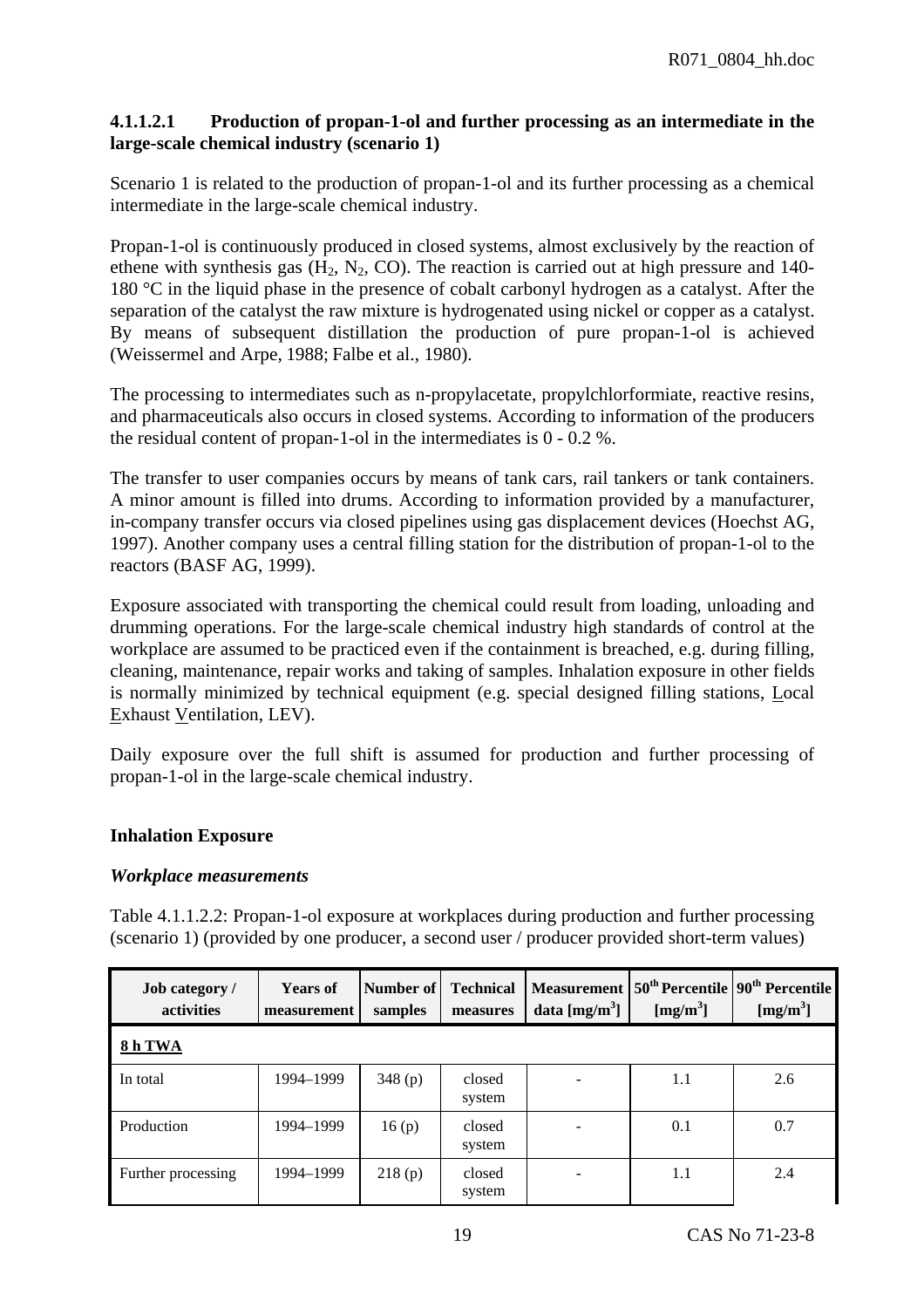| <b>Job category</b> /<br>activities       | <b>Years of</b><br>measurement | Number of<br>samples | <b>Technical</b><br>measures | data $[mg/m3]$ | Measurement 50 <sup>th</sup> Percentile 90 <sup>th</sup> Percentile<br>[mg/m <sup>3</sup> ] | [mg/m <sup>3</sup> ] |  |  |
|-------------------------------------------|--------------------------------|----------------------|------------------------------|----------------|---------------------------------------------------------------------------------------------|----------------------|--|--|
| Pilot plant                               | 1994–1999                      | 32(p)                | <b>LEV</b>                   |                | 1.1                                                                                         | 4.1                  |  |  |
| Laboratory                                | 1994–1999                      | 58 $(p)$             | <b>LEV</b>                   |                | 1.1                                                                                         | 2.75                 |  |  |
| Storage filling                           | 1994–1999                      | 17(p)                | <b>LEV</b>                   |                | 0.75                                                                                        | 3.5                  |  |  |
| <b>Short-term values</b>                  |                                |                      |                              |                |                                                                                             |                      |  |  |
| Further processing<br>filling<br>cleaning | 1994–1999<br>1994–1999         | 1(p)<br>1(p)         | <b>LEV</b><br><b>LEV</b>     | 510<br>550     |                                                                                             |                      |  |  |

p: personal sampling

LEV: local exhaust ventilation

8 h TWA: 8 h time weighted average

For the purpose of measuring propan-1-ol concentration in workplace air the substance is adsorbed to silica gel and then desorbed using ethylenglycole / water and detected gaschromatographically. The detection limit of the method amounts to 0.55 mg/m<sup>3</sup> (sampling volume: 10 l) (BASF AG, 1999). Due to the measurement method and the sampling strategy applied, the measurement results (Table 4.1.1.2.2) are regarded as valid. Since 2 of 3 producers and users submitted measurement results which cover different activities, the measurement results are assumed to be representative.

Based on the available measurement results, 4.1 mg/m<sup>3</sup> is regarded to represent a reasonable worst case situation for all activities during production and further processing in the chemical industry. In addition, the short-term value 550 mg/m<sup>3</sup> (sampling time < 1 h) obtained during cleaning is used for exposure assessment.

It is to be assumed that the substance is processed daily. Consequently, the duration and the frequency of exposure to propan-1-ol are assumed to be daily and for the entire length of shift.

# *Conclusions*

Inhalation exposure has to be assessed for the production and the further processing of propan-1-ol as a chemical intermediate in the large-scale chemical industry (scenario 1).

For the assessment of health risks from daily inhalation exposure to propan-1-ol during the production and further processing an 8 h time weighed average concentration (8 h TWA) of 4.1 mg/m<sup>3</sup> should be taken. Short-term exposure up to 550 mg/m<sup>3</sup> (sampling time < 1 h) is possible during filling and cleaning.

#### *Dermal exposure*

When producing and further processing dermal exposure could occur during activities like drumming, sampling, cleaning, maintenance and repair work. For the unprotected worker, according to the EASE model, potential dermal exposure is assessed as follows: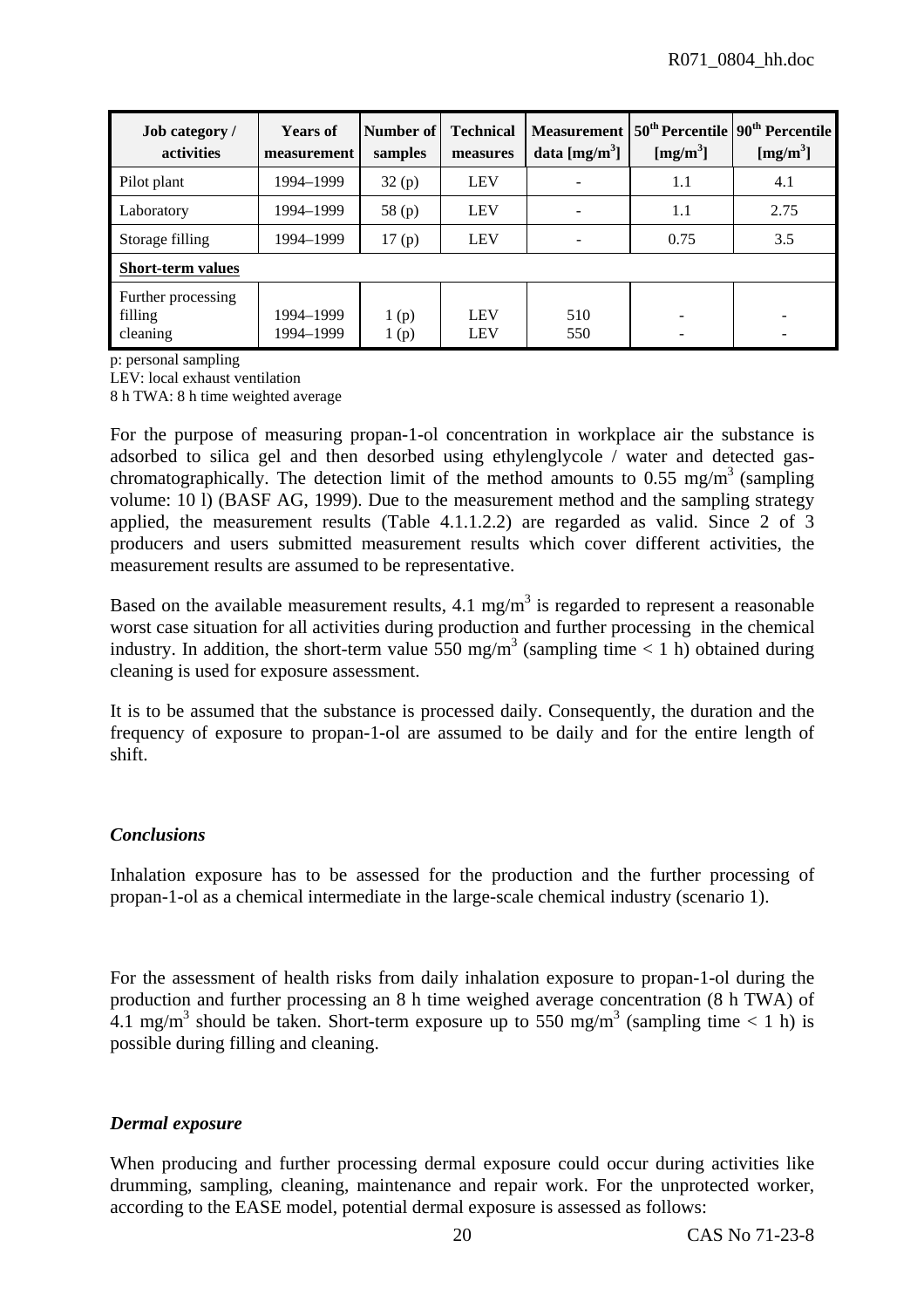Input parameters: Non dispersive use, direct handling, intermittent Level of exposure:  $0.1 - 1$  mg/cm<sup>2</sup>/day.

Considering an exposed area of 210 cm<sup>2</sup> (area corresponds to the surface area of the palms of hands) the model yields an exposure level of 21 - 210 mg/person/day. The extent of protection of the personal protective equipment (here gloves) depends inter alia on the suitability of the recommended glove material with regard to the permeation properties of the substance.

According to information provided by the manufactures (safety data sheets), in the case of propan-1-ol, suitable gloves tested according to EN 374 are worn. For assessing actual dermal exposure levels, it has to be considered that the substance is manufactured and further processed primarily in closed systems and that the use of PPE (here gloves and eye protection) during exposure relevant activities is highly accepted in the large-scale chemical industry. The exposure assessment is made based on the assumption, that a vast majority of workers belonging to scenario 1 are protected by suitable gloves. However, in spite of this, dermal exposure may occur due to e. g.

- unintended contamination during the handling of used gloves,

- limited protection of suitable gloves at real working conditions (e. g. mechanical stress).

As a rule, for the use of suitable gloves, low levels of daily dermal exposure are to be expected. Since no measurement results are available, a protection efficiency of 90 % is taken as a default value leading to an exposure level of 21 mg/person/day.

#### *Conclusions*

For assessing the health risks from daily dermal exposure in the area of production and further processing (scenario 1), an exposure level of 21 mg/person/day should be taken.

Exposure to the eyes is largely avoided by using eye protection.

#### **4.1.1.2.2 Preparation of formulations, e. g. paints, printing inks, disinfectants, cleaners (scenario 2)**

Propan-1-ol is used as an additive (solvent) in different formulations, the main products are paints, printing inks, disinfectants and cleaners. The cleaners are, in part, applied for degreasing purposes.

According to the available information concentrations of propan-1-ol in the mainly applied products are as follows:

| Paints, lacquers:                                         | approx. $< 25 \%$ |
|-----------------------------------------------------------|-------------------|
| Printing inks:                                            | approx. $< 40 %$  |
| Disinfectants:                                            | approx. $< 60 %$  |
| Cleaners (incl. de-icing formulations): approx. $< 90$ %. |                   |

The listed applications of propan-1-ol cannot be regarded as complete. Further uses of the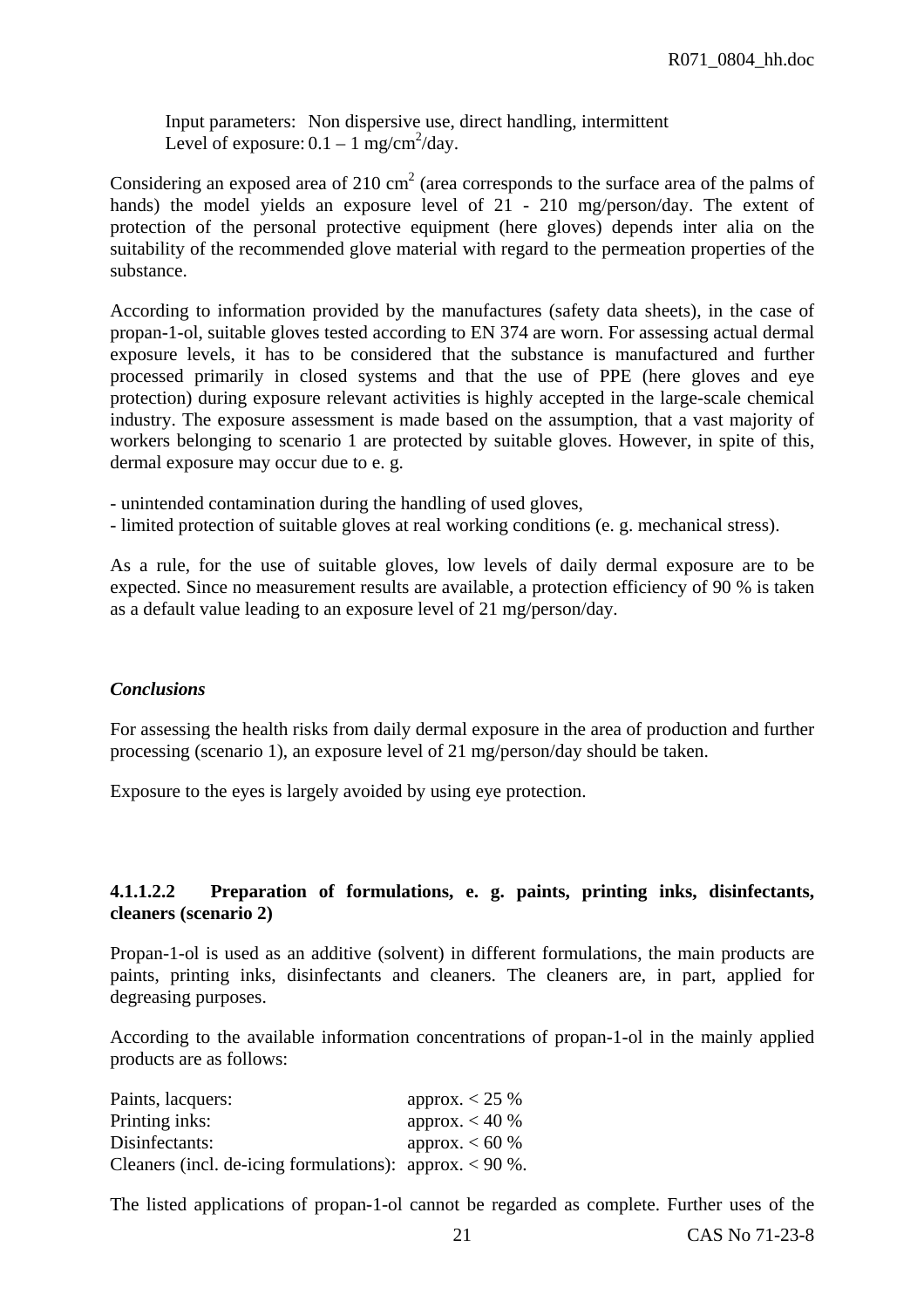substance in formulations are possible, e. g. as a solvent during core making, in hardeners and glues. However detailed information is not available. Therefore, these uses cannot be implemented in this exposure assessment.

It is expected that the formulation processes of paints, printing inks and cleaners have often several steps in common, e.g. filling of starting materials, mixing, adjusting, and filling the products into drums or other containers. Since detailed information on the production of formulations containing propan-1-ol is not available, the formulation of paints is described exemplary (Stoye et al., 1998).

An all-embracing description of paint production processes cannot be given, mainly because paint manufacturers range from small companies producing only a few hundred tones of paint up to large companies producing several hundred thousand tonnes annually. A further difficulty is the multiplicity of formulations which results in widely varying batch sizes. Only a few product lines in the paint industry are highly automated and continuos, e.g. white emulsion paints.

Generally paint-making processes can be subdivided into five main steps:

- 1) The millbase (premixing) is prepared by transferring the liquid or powdery starting material into premixers. The charging and metering steps can be performed manually by dumping sacks or cans or automated via filling stations and fixed pipelines.
- 2) The mixture is dispersed in closed or open devices (agitator mills) and is then fed as a single-pigment paste in paste mixers (Step 2 is not necessary if ready-prepared pigment mixtures are used).
- 3) The formulation of the paste mixture or dispersion is completed in differently sized end product mixers.
- 4) The final product is adjusted by adding film-former solutions or other additives manually or via pipelines.
- 5) The end product is sieved, filtered and dispensed from the mixers via filling lines into containers, drums or small packages.

The above given description shows that a wide variety of paint making processes are practised. Accordingly different levels of protection are realised: closed and open systems, manual or automated charging. In addition, the general use of PPE (here: suitable gloves and eye protection) cannot be presupposed for the paint industry at all, despite the fact that there are single companies with a reasonable high level of protection.

In the view of occupational exposure it is to be assumed, that the production of other formulations (disinfectants, cleaners) is similar to the production of paints. Exposure relevant activities are filling, charging, cleaning, sampling, repair, maintenance activities as well as possibly mixing.

Duration and frequency of exposure are assumed to be full shift and daily, although transfer at the beginning of the process and drumming may be done only during part of the day, especially if production is discontinuously. In this case, duration of inhalation and dermal exposure may be shorter than the shift length.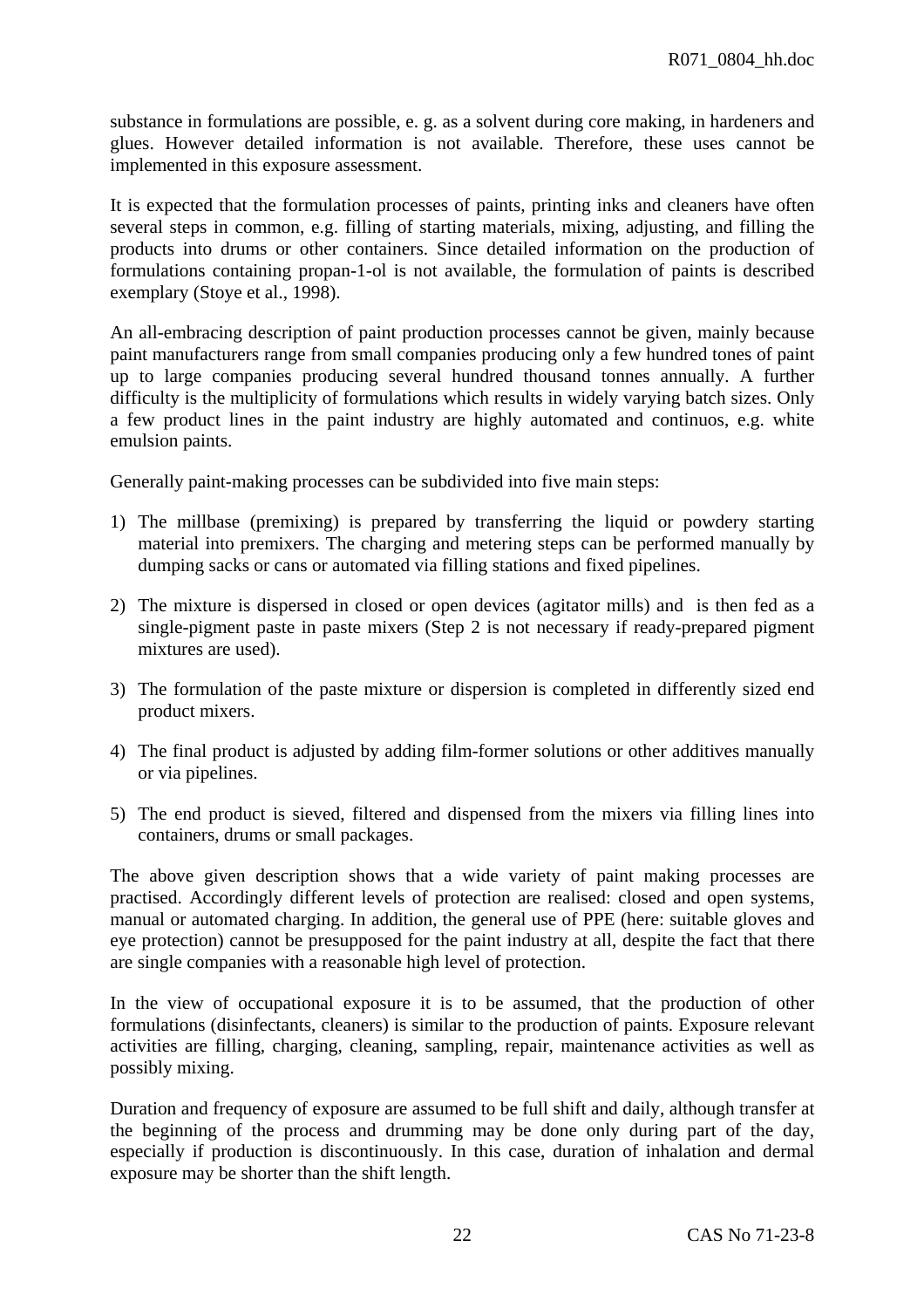#### **Inhalation exposure**

#### *Workplace measurements*

Measurements were performed by the German Worker's Compensation Funds (BGAA 1997, see table 4.1.1.2.3), France (INRS, 2000) and by the Monitoring Authorities (MA) of the Federal States of Germany. Due to the measurement method applied and the measurement strategy, the measurement results from the German Worker's Compensation Funds are regarded as valid. The data from Monitoring Authorities of the Federal States of Germany are taken as an additional description of occupational exposure.

|              | Table 4.1.1.2.3: Exposure to propan-1-ol at workplaces during the production of formulations |  |  |
|--------------|----------------------------------------------------------------------------------------------|--|--|
| (scenario 2) |                                                                                              |  |  |

| <b>Job category</b> /<br><b>activities</b>               | <b>Years of</b><br>measurement | Number of<br>samples | <b>Technical</b><br>measures | <b>Measurement</b><br>data $[mg/m3]$ | [mg/m <sup>3</sup> ] | $50th$ Percentile   $90th$ Percentile  <br>[mg/m <sup>3</sup> ] |
|----------------------------------------------------------|--------------------------------|----------------------|------------------------------|--------------------------------------|----------------------|-----------------------------------------------------------------|
| 8 h TWA                                                  |                                |                      |                              |                                      |                      |                                                                 |
| Production of paints                                     | 1991-1995                      | 41 $(12^{(1)})$      | no LEV                       |                                      | 2.8                  | 15.5                                                            |
| mixing, filling,<br>weighing (BGAA)                      | 1991-1995                      | $25(11^{(1)})$       | <b>LEV</b>                   |                                      | 2.0                  | 14.8                                                            |
| Production of paints,<br>works at mixing<br>tanks (INRS) | 1987 - 2000                    | 43                   | $\overline{\phantom{a}}$     | $0.5 - 132$                          | $1.5^{(2)}$          | 7                                                               |
| Printing plate (MA)                                      | 1992-1995                      | 6(s, p)              |                              | $0.6 - 11$                           |                      |                                                                 |

 $(1)$  number of premises  $(2)$  median; p: personal sampling; s: stationary sampling ; LEV: local exhaust ventilation; 8 h TWA: 8 h time weighted average

Short-term values at the production of paints are located at 10 mg/m<sup>3</sup> (BGAA, 1997). Based on the data provided by INRS  $(0.5 - 132 \text{ mg/m}^3)$  it can be concluded, that higher short-term exposure levels are possible. As a measure for short term exposure, the highest value of 132  $mg/m^3$  is taken.

For the production of paints, similar 8 h TWA were measured at workplaces with and without LEV (see table 4.1.1.2.3). For a better understanding, it should be kept in mind, that occupational exposure levels at similar workplaces (here exposure to propan-1-ol during paint production) depend on the level of technical protection (here: LEV) and on the amount of the substance in use. Often, if the handling of large amounts of a substance is required, workplaces are equipped with LEV, whereas workplaces at which small amounts are handled are possibly not equipped with LEV. This circumstance might lead not only to similar exposure levels at workplaces with and without LEV but also to the situation, that exposure is higher at workplaces with LEV than at those without LEV.

At workplaces without local exhaust ventilation the  $90<sup>th</sup>$  percentile amounts to 15.5 mg/m<sup>3</sup>. This should be considered to represent the reasonable worst case situation for daily inhalation exposure during the preparation of formulations containing propan-1-ol. In addition a shortterm value of 132 mg/m<sup>3</sup> should be considered.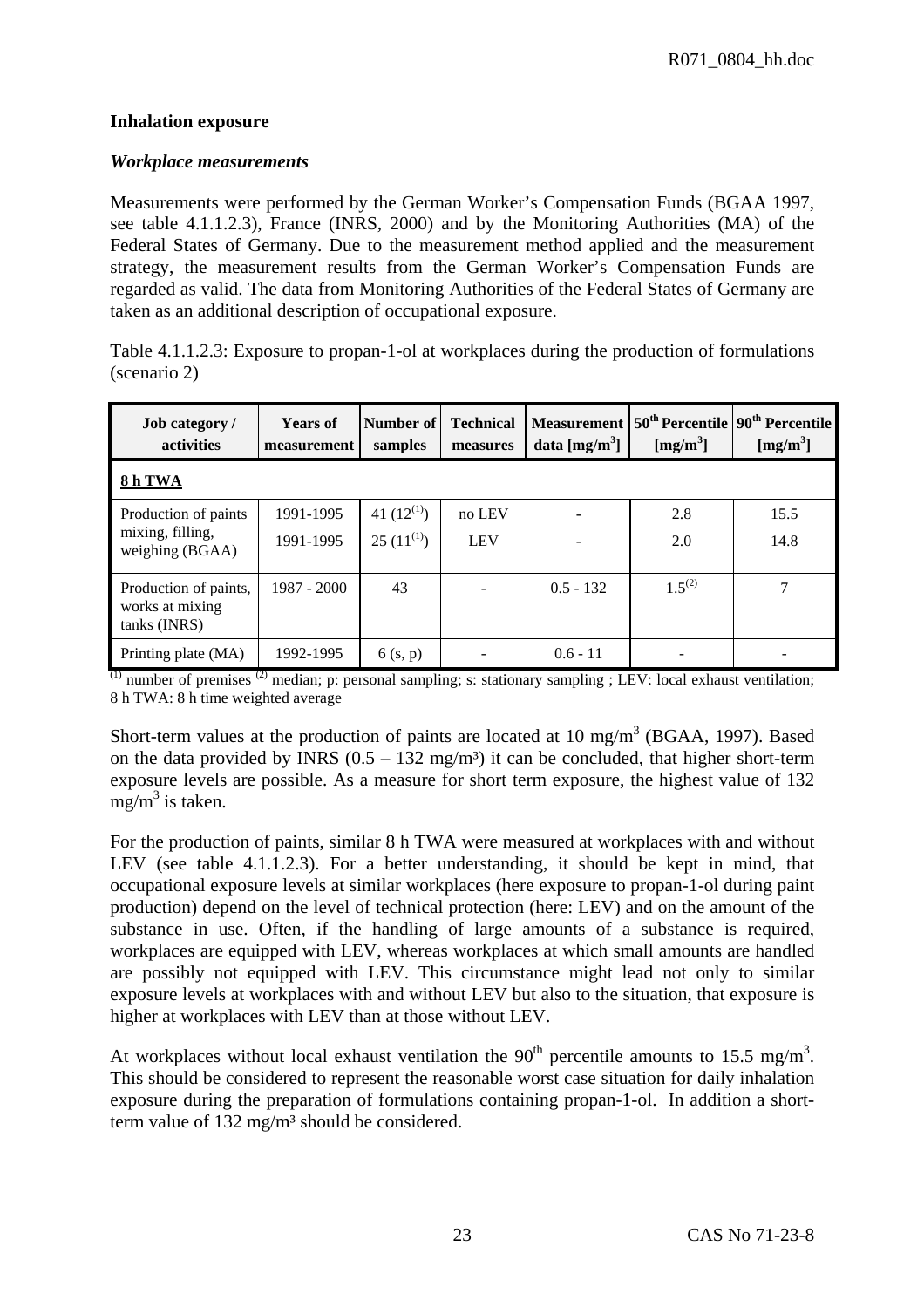### *EASE estimation* (EASE for Windows Version 2.0, Aug. 1997)

Exposure by inhalation to vapour during the preparation of formulations (e.g. paints, printing inks, disinfectants and cleaners) with local exhaust ventilation (vapour pressure: 1940 Pa):

| Input parameters:  | $T = 20$ °C, non dispersive use, LEV present             |
|--------------------|----------------------------------------------------------|
| Level of exposure: | $25 - 50$ mg/m <sup>3</sup> (10 - 20 ml/m <sup>3</sup> ) |

Exposure by inhalation to vapour during the preparation of formulations (e.g. paints, printing inks, disinfectants and cleaners) without local exhaust ventilation (vapour pressure: 1940 Pa):

| Input parameters:  | $T = 20$ °C, non dispersive use, dilution ventilation present |
|--------------------|---------------------------------------------------------------|
| Level of exposure: | 250 - 350 mg/m <sup>3</sup> (100 - 140 ml/m <sup>3</sup> )    |

Representative information on the duration and frequency of exposure is not available. Information provided by the Federal Authorities in Germany indicate, that the daily duration is shorter than shift length  $(< 2.5$  h/day) on a daily basis.

Considering a daily duration of 2.5 hours leads to an 8 h TWA of 8 - 16 mg/m<sup>3</sup> (3.1 – 6.2) ml/m<sup>3</sup>) for workplaces with LEV and 78 - 109 mg/m<sup>3</sup> (31 - 44 ml/m<sup>3</sup>) for workplaces without LEV.

#### *Conclusions*

The preparation of formulations, e.g. paints, printing inks, disinfectants and cleaners are clustered because of the similarity of the exposure scenarios.

A comparison of EASE estimates and measurement results reveals that the EASE model overestimates exposure for workplaces without LEV (with dilution ventilation). For workplaces with LEV, model estimates and workplace measurements are in the same order of magnitude.

For the assessment of the health risks from daily inhalation exposure to propan-1-ol during the production of formulations a 8 h TWA of 15.5 mg/m<sup>3</sup> (90<sup>th</sup> percentile of a measurement collective) should be taken.

#### *Dermal exposure*

For the field of preparation of formulations, e.g. paints, lacquers, disinfectants and cleaners, it is to be assumed, that PPE (here gloves and eye protection) is not regularly worn. The corresponding dermal exposure is assessed for the unprotected worker in application of the EASE model.

| Input parameters:  | $T = 20$ °C, non dispersive use, direct handling, intermittent |
|--------------------|----------------------------------------------------------------|
| Level of exposure: | 0.1 - 1 mg/cm <sup>2</sup> /day                                |

Considering an exposed area of  $420 \text{ cm}^2$  (area corresponds to the surface area of the palms of two hands), this dermal exposure amounts to 42 - 420 mg/person/day for daily dermal exposure during handling (e.g. filling) of the pure substance and of mixtures.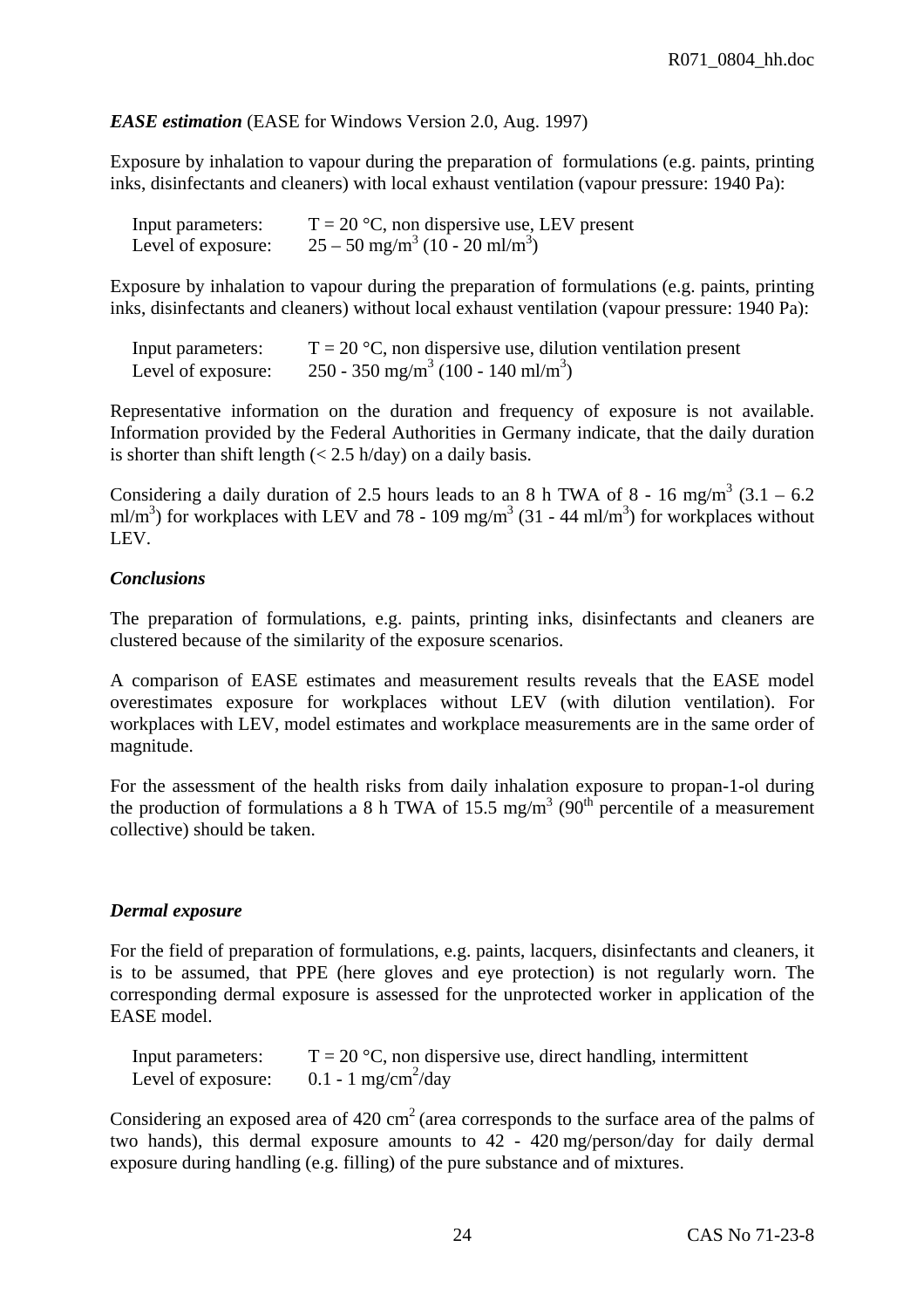### *Conclusions*

For assessing the health risks of daily dermal exposure in the area of production of formulations (scenario 2), an exposure level of  $42 - 420$  mg/person/day should be taken. The higher level is regarded to represent the reasonable worst case situation. This exposure assessment is based on the assumption that suitable gloves are not worn.

It cannot be presupposed that eye protection is regularly used. For assessing the risks, hand eye contacts as well as possible splashes to the eye should be considered.

#### **4.1.1.2.3 Use of paints (scenario 3)**

Lacquers and paints are applied by brushing, rolling, spraying, dipping or covering by pouring in different industrial and skilled trade sectors, e.g. treatment and processing of metal and wood, mechanical engineering, electronic industry, vehicle production and repair as well as building trade.

According to the available information, propan-1-ol is used in a percentage of  $\lt 25$  % in different lacquer systems, e.g. synthetic enamels, in alcohol diluted resins and building paints. In addition propan-1-ol is used as a thinner with probably higher concentrations. In a comprehensive review on paints and lacquers the use of propan-1-ol in lacquers is judged to be of minor economic relevance compared to other solvents like acetone, propan-2-ol, xylole, toluole etc. (Baumann, Muth, 1997).

Spraying can be performed manually or automatically (spray cabins). Regarding the measurement results presented below (table 4.1.1.2.4), no detailed information on the processes is available. In addition to inhalation exposure caused by the evaporation of the substance, droplets aerosols may be a source of exposure.

In the view of occupational exposure, the application of paints by rolling and brushing etc. is relevant as well as the preparation of paints and cleaning after finishing painting. During painting the use of PPE (here respiratory protection, gloves and eye protection) is not regarded to be a general measure to reduce exposure.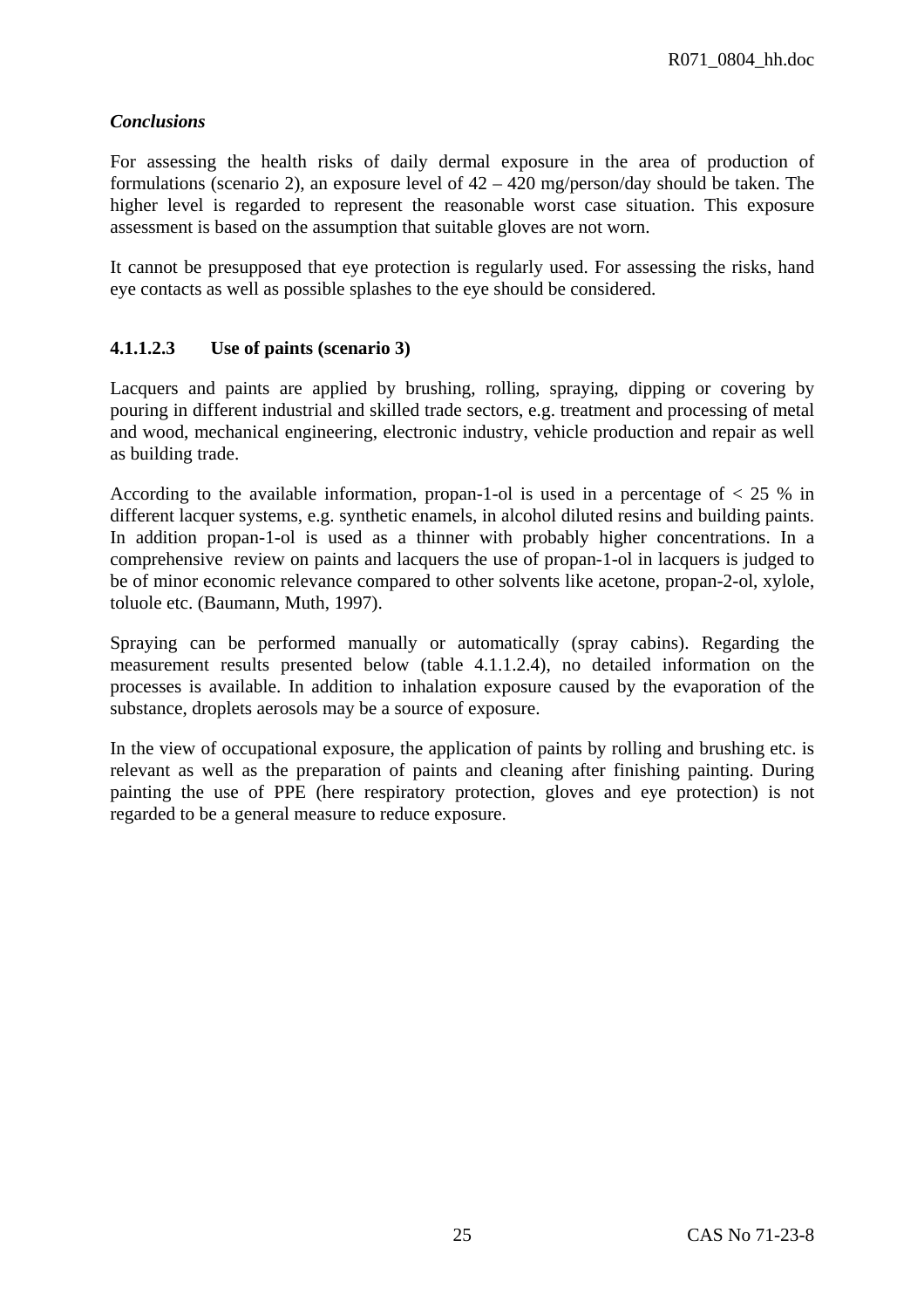# **Inhalation exposure**

# *Workplace measurements*

Table 4.1.1.2.4: Exposure to propan-1-ol at workplaces during use of paints (scenario 3)

| <b>Job category</b> /<br>activities                         | <b>Years of</b><br>measurement | Number of<br>samples               | <b>Technical</b><br>measures | data $[mg/m3]$ | [mg/m <sup>3</sup> ] | Measurement 50 <sup>th</sup> Percentile 90 <sup>th</sup> Percentile<br>[mg/m <sup>3</sup> ] |
|-------------------------------------------------------------|--------------------------------|------------------------------------|------------------------------|----------------|----------------------|---------------------------------------------------------------------------------------------|
| 8h TWA                                                      |                                |                                    |                              |                |                      |                                                                                             |
| Rolling, brushing<br>in the building trade<br>(BGAA)        | 1991-1995                      | 33 $(14^{(1)})$                    | no LEV                       |                | 3.0                  | 494                                                                                         |
| Spray painting: metal<br>industry, building<br>trade (BGAA) | 1991-1995                      | 80 $(11^{(1)})$<br>92 $(57^{(1)})$ | no LEV<br><b>LEV</b>         |                | 6.5<br>2.0           | 33.0<br>15.6                                                                                |
| Spray painting,<br>paint mixing (auto-<br>mobile ind.) (MA) | 1991<br>1991                   | 3                                  | <b>LEV</b>                   | $1 - 4$<br>6   |                      |                                                                                             |

 $\overline{^{(1)}}$  number of premises; LEV: local exhaust ventilation; 8 h TWA: 8 h time weighted average

Due to the measurement method and the measurement strategy applied, the measurement results from the German Worker's Compensation Funds (BGAA, 1997) are regarded as valid. The data from the Monitoring Authorities (MA) of the Federal States of Germany are taken as an additional description of occupational exposure.

Additional statements to the measured results (BGAA, 1997):

**Rolling, brushing in the building trade**: the data come predominatly from the construction industry. Levels in the region of  $90<sup>th</sup>$  percentile were measured for large scale brush and roller application.

Short-term values were measured in the construction sector for the roller application of surface coatings and are located at  $2204 \text{ mg/m}^3$  (BGAA, 1997).

The German Worker's Compensation Funds for construction industries (Bau BG) has simulated workplaces of painters in order to get information on the exposure during coating work. Measurements performed during brushing and rolling of paints in a non-ventilated room reveal exposure levels of propan-1-ol of  $82 - 2541$  mg/m<sup>3</sup> (n = 4, sampling time 78 -120 min). For the purpose of spray painting diluted paints were used. During spray painting in a ventilated room, exposure levels of propan-1-ol were located between 3 and 134 mg/m<sup>3</sup> (n = 66, sampling time 1 h). The 90<sup>th</sup> percentile amounts to 87 mg/m<sup>3</sup> (Gerner et al., 1997).

Additional data from 1990 – 1994 provided by Finnish Institute of Occupational Health are located between 5 and 320 mg/m<sup>3</sup>.

On the basis of the presented exposure data, the  $494 \text{ mg/m}^3$  obtained at real workplaces is regarded to represent the reasonable worst case situation of daily exposure during painting. The exposure situation "spray painting" is not treated separately from other painting techniques, because the measurement results obtained during spray painting  $(90<sup>th</sup>$  percentile, n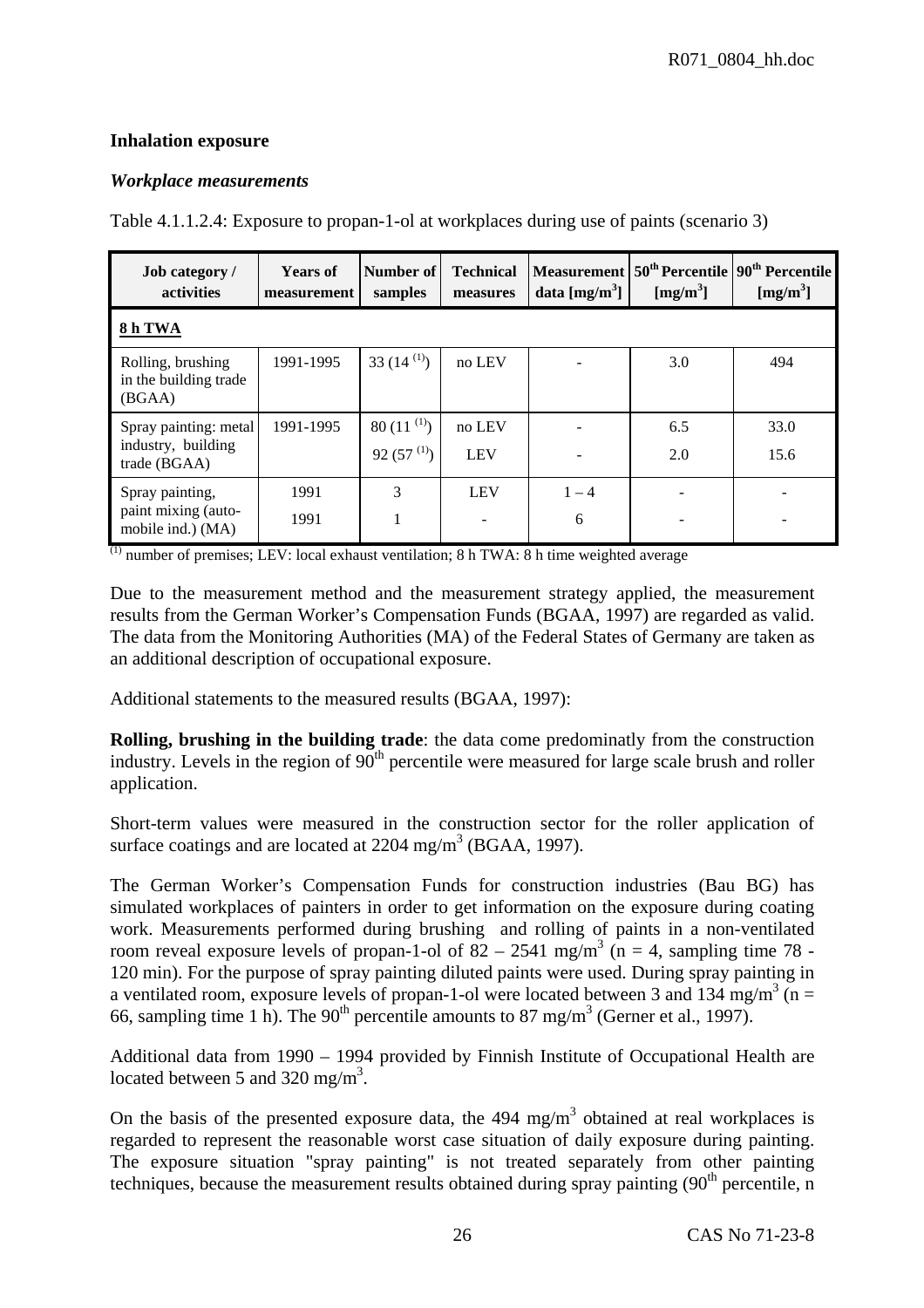= 172, 68 premises) are considerably lower than other measurement results (s. table 4.1.1.2.4).

However, the data reveal, that the 50<sup>th</sup> percentile (3.0 mg/m<sup>3</sup>) for rolling and brushing is two orders of magnitude below the  $90<sup>th</sup>$  percentile. The  $50<sup>th</sup>$  percentile is regarded to represent the typical exposure situation for the given scenario.

It is assumed, that activities relevant for exposure performed daily during the entire length of the shift.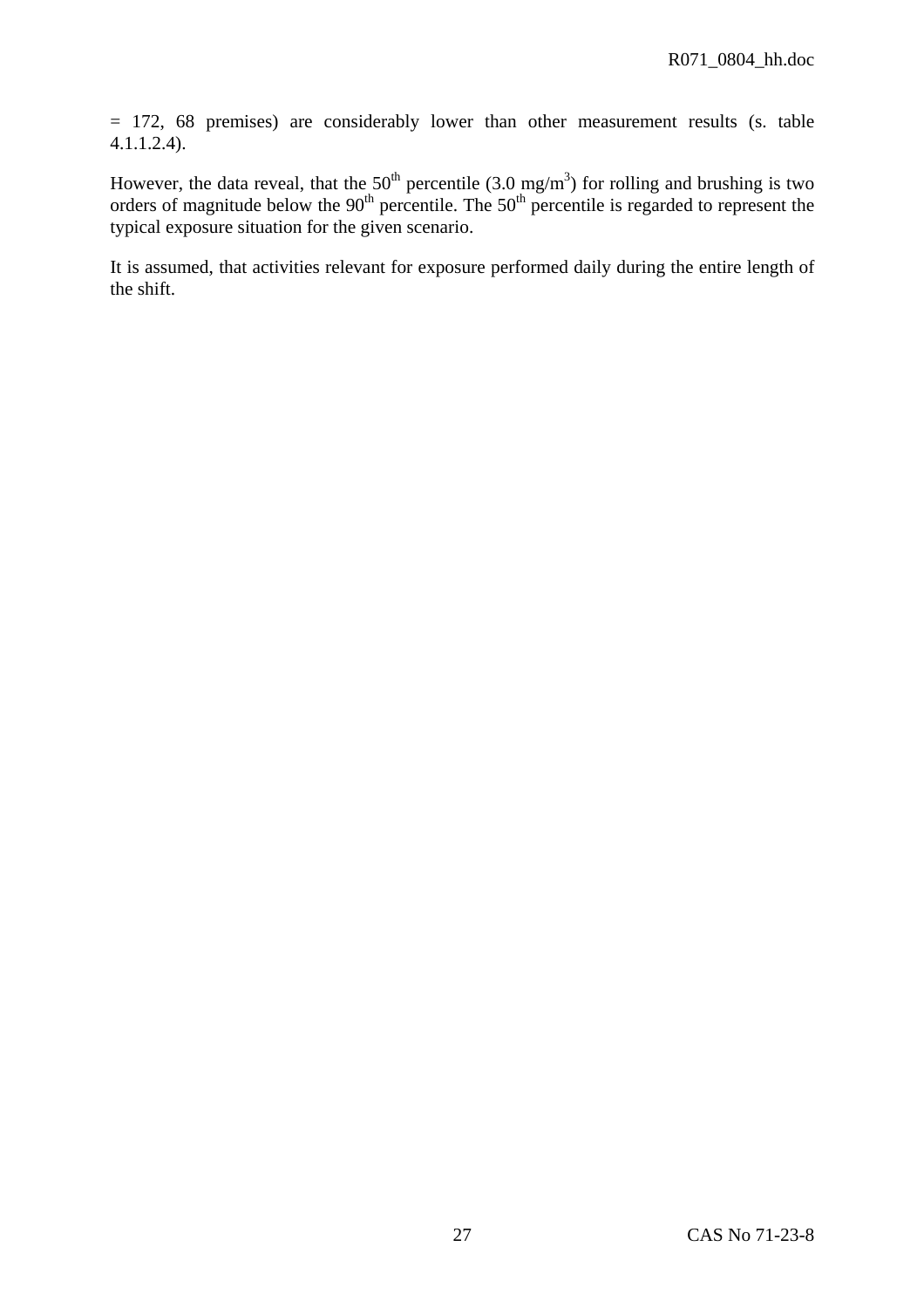### *EASE estimation* (EASE for Windows Version 2.0, 1997)

#### Rolling, brushing

Exposure by inhalation to vapour during the use of paints without local exhaust ventilation (vapour pressure 1940 Pa):

Input parameters:  $T = 20 \degree C$ , wide dispersive use, direct handling with dilution ventilation Exposure level:  $500 - 750$  mg/m<sup>3</sup> (200 - 300 ml/m<sup>3</sup>)

The EASE estimation is performed for the pure substance. The EASE estimates cannot be corrected for the partial vapour pressure, because the compositions of the formulations are not known in detail.

#### *Conclusions*

For the assessment of health risks from daily inhalation exposure to propan-1-ol during the use of paints (large scale roller, brusher application) an 8 h TWA of  $494 \text{ mg/m}^3$  should be taken. The EASE estimate of  $500 - 750$  mg/m<sup>3</sup> (200 - 300 ml/m<sup>3</sup>) is in good agreement with that exposure level. It should be considered that the typical value is expected to be considerably lower. The typical value is expected to be in the range of  $3 \text{ mg/m}^3$ . Higher shortterm exposure levels occur (2204 mg/m<sup>3</sup>, sampling time < 1 h).

#### **Dermal exposure**

Taking into consideration that personal protective equipment is not generally worn during painting works, the estimation of dermal exposure levels is performed for the unprotected worker.

Input parameters:  $T = 20 \degree C$ , wide dispersive use, direct handling, intermittent Exposure level:  $1-5$  mg/cm<sup>2</sup>/day

The estimation is performed for a formulation containing up to 25 % propan-1-ol and an affected skin area of  $1300 \text{ cm}^2$  (area corresponds to the surface area of the hands and part of the forearms). The estimated exposure levels amount to 325 - 1625 mg/person/day.

# *Conclusions*

For assessing the risk of daily dermal exposure during painting works (scenario 3), an exposure level of 325 - 1625 mg/person/day should be taken. The higher level is regarded to represent the reasonable worst case situation.

It cannot be presupposed that eye protection is regularly used. For assessing the risks, hand eye contacts as well as possible splashes to the eye should be considered.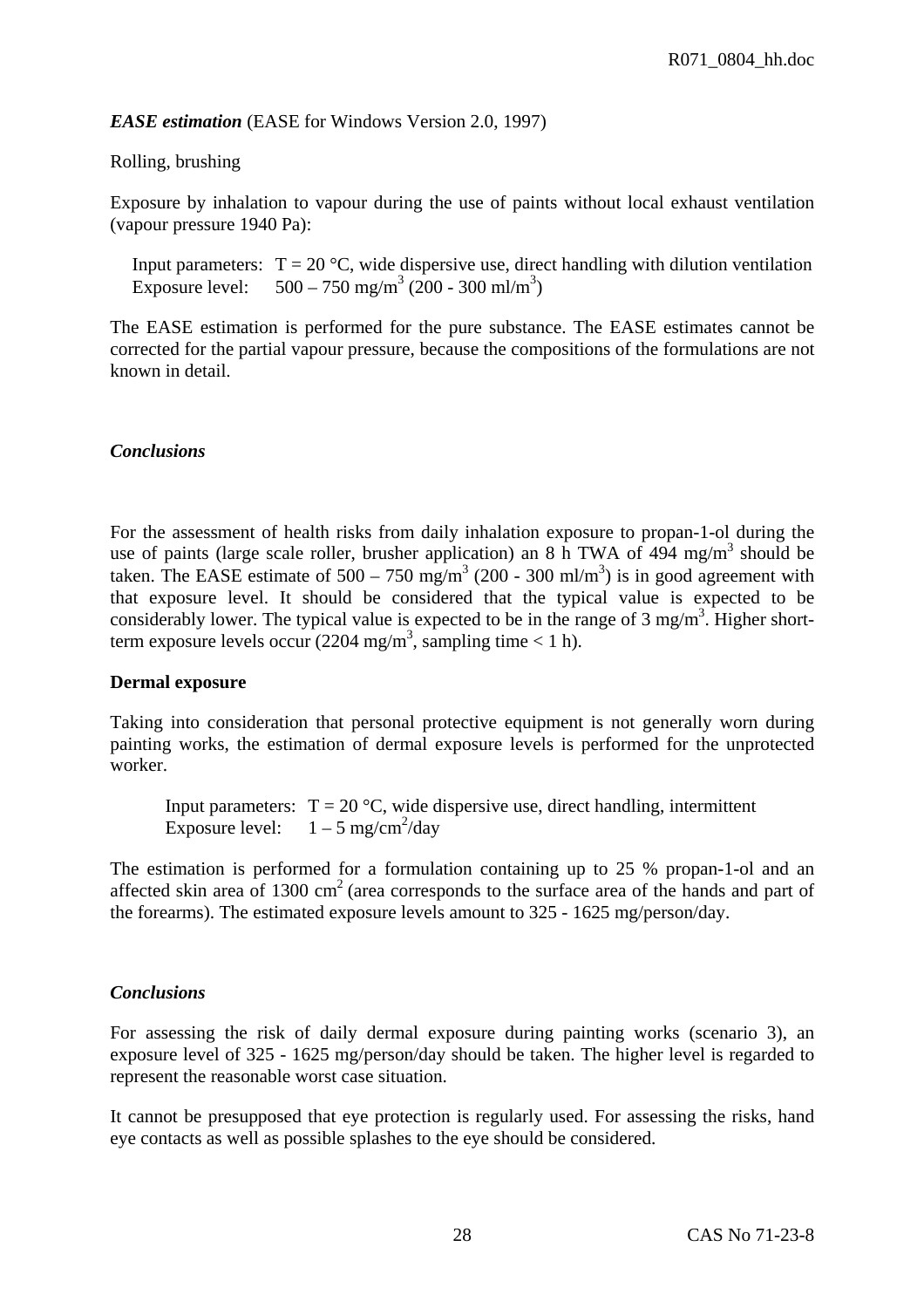# **4.1.1.2.4 Use of cleaning formulations (scenario 4)**

Propan-1-ol is used in cleaning products (e.g. degreasing products) usually in concentrations of 30 %. According to available information propan-1-ol is also applied as an de-icing agent (< 90 % propan-1-ol). The only known application is de-icing of locks. Further information is not available.

Usually cleaners are applied manually using cloths e.g. for the purpose of degreasing metal parts or machines (e.g. printing machines). On the other side, the use of cleaners in degreasing baths is also possible.

Manual application of products containing propan-1-ol is a type of wide dispersive use, sometimes without the presence of any personal or technical control measure.

#### **Inhalation exposure**

#### *Workplace measurements*

Table 4.1.1.2.5: Exposure to propan-1-ol at workplaces during use of cleaners (scenario 4)

| <b>Job category</b> /<br>activities                         | <b>Years of</b><br>measurement | Number of<br>samples            | <b>Technical</b><br>measures | data $[mg/m3]$ | [mg/m <sup>3</sup> ] | Measurement 50 <sup>th</sup> Percentile 90 <sup>th</sup> Percentile<br>[mg/m <sup>3</sup> ] |
|-------------------------------------------------------------|--------------------------------|---------------------------------|------------------------------|----------------|----------------------|---------------------------------------------------------------------------------------------|
| 8h TWA                                                      |                                |                                 |                              |                |                      |                                                                                             |
| Cleaning (degreasing<br>devices, manual<br>cleaning) (BGAA) | 1991 - 1995<br>1991 - 1995     | $12(8^{(1)})$<br>$22(10^{(1)})$ | no LEV<br><b>LEV</b>         |                | 89<br>4.8            | 446<br>72                                                                                   |
| <b>Short-term values</b>                                    |                                |                                 |                              |                |                      |                                                                                             |
| Cleaning of printing<br>machines (MA)                       | 1991                           |                                 | -                            | 4              |                      |                                                                                             |

 $\overline{^{(1)}}$  number of premises; LEV: local exhaust ventilation; 8 h TWA: 8 h time weighted average

Due to the measurement method and the measurement strategy applied, the measurement results from the German Worker's Compensation Funds (BGAA, 1997) are regarded as valid. The data from Monitoring Authorities (MA) of the Federal States of Germany are taken as an additional description of occupational exposure. The concentration of propan-1-ol in the applied formulations is not known.

The Finnish Institute of Occupational Health provided measurement values obtained during the cleaning of printing machines. The values  $(n = 6)$  range from 7.25 to 70 mg/m<sup>3</sup>.

Information on the frequency and duration of cleaning activities is not available. Full shift cleaning is regarded to be rather exceptional. On the other side, it is probable that exposure relevant activities are performed daily.

Short-term values are not available. Since for propan-1-ol, short-term exposures higher than 900 mg/m³ may cause respiratory depression (c.f. section 4.1.3.2.2, section Irritation/Corrosivity: inhalation) it has to be estimated whether short-term exposures higher than 900 mg/m<sup>3</sup> are likely to occur. Depending on the activity under consideration, short-term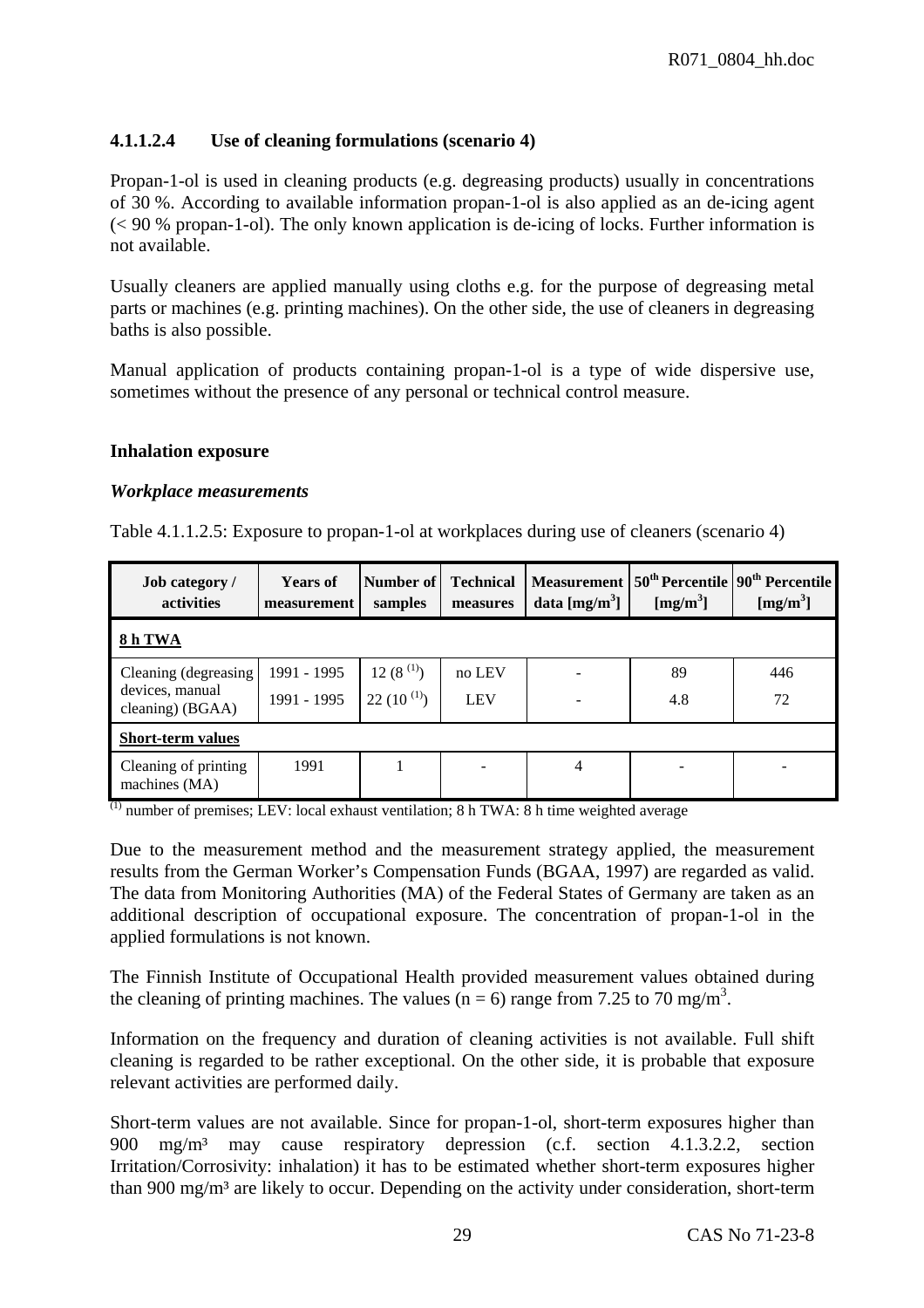exposure may be considerably higher than shift averages, which amount to  $446 \text{ mg/m}^3$  for cleaning activities without LEV. For cleaning activities it is regarded to be reasonable, that short-term value might be 2 times higher that the shift averages. Taking this level into account, for the purpose of estimating a short-term value, it is concluded that short-term exposure levels higher than  $900 \text{ mg/m}^3$  are possible.

#### *EASE estimation* (EASE for Windows Version 2.0, 1997)

Exposure by inhalation to vapour during the use of cleaners with local exhaust ventilation (vapour pressure: 1940 Pa):

Input parameters:  $T = 20$  °C, wide dispersive use, direct handling with LEV Exposure level:  $125 - 175$  mg/m<sup>3</sup> (50 - 70 ml/m<sup>3</sup>)

Exposure by inhalation to vapour during the use of cleaners without local exhaust ventilation (vapour pressure: 1940 Pa):

Input parameters:  $T = 20 \degree C$ , wide dispersive use, direct handling with dilution ventilation Exposure level:  $500 - 750$  mg/m<sup>3</sup> (200 - 300 ml/m<sup>3</sup>)

The EASE estimation is performed for the pure substance. The EASE estimates cannot be corrected for the partial vapour pressure, because the compositions of the formulations are not known in detail.

The consideration of a daily duration exposure (duration not known) would lead to shift averages being lower than the EASE estimates.

# *Conclusion*

The EASE estimates and the workplace measurement results are in agreement for cleaning at workplaces. For the purpose of assessing inhalation exposure levels, the measurement results are taken.

For the assessment of health risks from daily inhalation exposure to propan-1-ol an 8 h TWA of 446 mg/m<sup>3</sup> should be taken for workplaces without LEV and 72 mg/m<sup>3</sup> for workplaces with LEV. In addition, for workplaces without LEV, short-term values higher than 900 mg/m<sup>3</sup> should be considered.

#### **Dermal exposure**

Taking into consideration that personal protective equipment is not generally worn, the estimation of dermal exposure levels is performed for the unprotected worker.

Input parameters:  $T = 20 \degree C$ , wide dispersive use, direct handling, intermittent Exposure level:  $1 - 5$  mg/cm<sup>2</sup>/day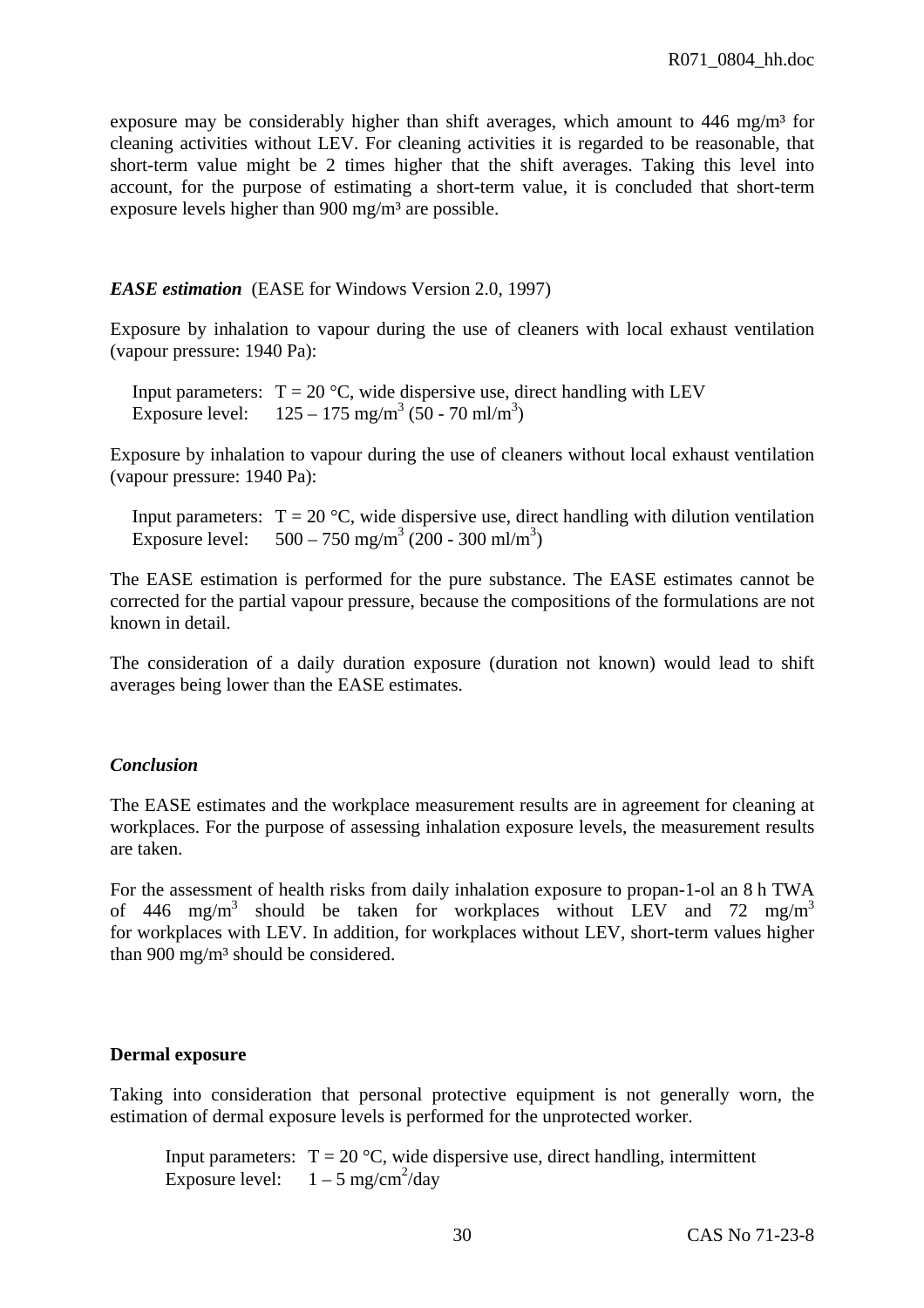The estimation is performed for formulations containing up to 30 % propan-1-ol and an affected skin area of  $840 \text{ cm}^2$  (area corresponds to the surface area of the hands). The estimated exposure levels amount to 252 – 1260 mg/person/day.

# *Conclusion*

For assessing the health risks of daily dermal exposure during cleaning activities (scenario 4), an exposure level of 252 – 1260 mg/person/day should be taken. The higher level is regarded to represent the reasonable worst case situation.

It cannot be presupposed that eye protection is regularly used. For assessing the risks, hand eye contacts as well as possible splashes to the eye should be considered.

# **4.1.1.2.5 Use of printing inks (scenario 5)**

Propan-1-ol is a constituent of printing inks which are use in silk screen printing, flexo printing and rotogravure printing (Baumann, Herberg-Liedtke, 1991). It can be contained in quantities of  $0.2 - 42.5$  % by weight.

In the printing industry, the printing process is performed mainly automatically, whereas the mixing and refilling of printing inks can be done manually. In addition, exposure is possible during cleaning, maintenance and repair.

Inhalation and dermal exposures are expected in particular in the case of activities in which printing inks are handled (e.g. mixing, weighing of inks, application of inks)

# **Inhalation exposure**

#### *Workplace measurements*

Table 4.1.1.2.6: Exposure to propan-1-ol at workplaces during printing (scenario 5) (BGAA, 1997; INRS, 2000)

| <b>Job category</b> /<br>activities                  | <b>Years of</b><br>measurement | Number of<br>samples              | <b>Technical</b><br>measures | data $[mg/m3]$           | [mg/m <sup>3</sup> ] | Measurement 50 <sup>th</sup> Percentile 90 <sup>th</sup> Percentile<br>[mg/m <sup>3</sup> ] |
|------------------------------------------------------|--------------------------------|-----------------------------------|------------------------------|--------------------------|----------------------|---------------------------------------------------------------------------------------------|
| 8h TWA                                               |                                |                                   |                              |                          |                      |                                                                                             |
| Printing industry:<br>silk screen printing<br>(BGAA) | $1991 - 1995$<br>$1991 - 1995$ | 57 $(27^{(1)})$<br>$29(15^{(1)})$ | no LEV<br><b>LEV</b>         | $\overline{\phantom{a}}$ | 5<br>3               | 18<br>82                                                                                    |
| Printing operations<br>(INRS)                        | 1987 - 2000                    | 251                               | $\overline{\phantom{a}}$     | $0.1 - 1439$             | $29^{(2)}$           | 109                                                                                         |

 $\frac{1}{10}$  number of premises,  $\frac{1}{2}$  median; LEV: local exhaust ventilation; 8 h TWA: 8 h time weighted average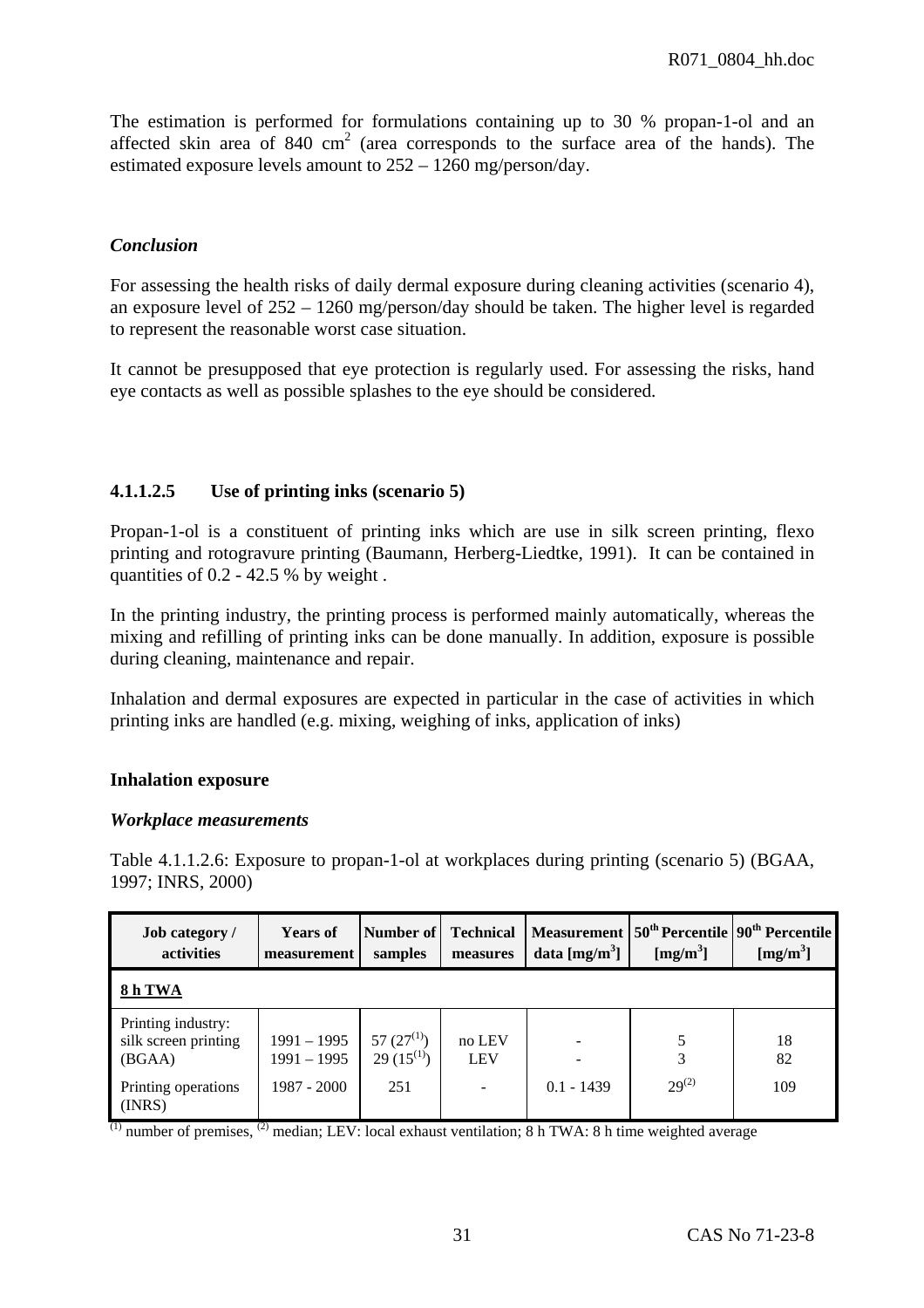For the printing industry at workplaces with LEV higher measurement results were measured compared to workplaces without LEV (see table 4.1.1.2.6). For a better understanding, it should be kept in mind, that occupational exposure levels at similar workplaces (here exposure to propan-1-ol during printing) depend on the level of technical protection (here: LEV) and on the amount of the substance in use. Often, if the handling of large amounts of a substance is required, workplaces are equipped with LEV, whereas workplaces at which small amounts are handled are possibly not equipped with LEV. This circumstance might lead to the situation, that exposure is higher at workplaces with LEV than at those without LEV.

Additional measurement results are given in a report on exposure in the paper industry (Ahrens, Jöckel, 1996). In the field of finishing and packaging 14 measurements of propan-1 ol were performed in 2 companies (1974-1993). The 90<sup>th</sup> percentile is located at 22 mg/m<sup>3</sup> and the maximum amounts to 76 mg/m<sup>3</sup>. It is not clear, during which activities (cutting to sizing, printing, folding or packaging) the measurement results were obtained and no information is available whether the workplaces were equipped with LEV or not. However, measurement values of propan-1-ol from 1990 – 1994 provided by the Finnish Institute of Occupational Health range from 1 - 93 mg/m<sup>3</sup> (n = 32) confirm the exposure levels of BGAA (1997), INRS (2000) and Ahrens, Jöckel (1996).

Taking all exposure information into account,  $109 \text{ mg/m}^3$  is regarded to represent the reasonable worst case situation. There are no information available about the number of workers involved in the printing processes. It is assumed, that activities relevant for exposure are performed daily during the whole shift.

Short-term exposure levels are not available. Since for propan-1-ol, short-term exposures higher than 900 mg/m<sup>3</sup> may cause respiratory depression (c.f. section 4.1.3.2.2, section Irritation/ Corrosivity, inhalation) it has to be estimated whether short-term exposures higher than 900 mg/m<sup>3</sup> are likely to occur. Based on the data provided by INRS which range from  $0.5 - 1439$  mg/m<sup>3</sup> it is concluded, that short-term exposure levels higher than 900 mg/m<sup>3</sup> may occur.

# *EASE estimation* (EASE for Windows Version 2.0, Aug. 1997)

Exposure by inhalation to vapour during printing with local exhaust ventilation (vapour pressure: 1940 Pa):

| Input parameters:  | $T = 20$ °C, non dispersive use, LEV present             |
|--------------------|----------------------------------------------------------|
| Level of exposure: | $25 - 50$ mg/m <sup>3</sup> (10 - 20 ml/m <sup>3</sup> ) |

Exposure by inhalation to vapour during printing without local exhaust ventilation (vapour pressure: 1940 Pa):

| Input parameters:  | $T = 20$ °C, non dispersive use, dilution ventilation present |
|--------------------|---------------------------------------------------------------|
| Level of exposure: | 125 - 175 mg/m <sup>3</sup> (50 - 70 ml/m <sup>3</sup> )      |

The EASE estimation is performed for the pure substance. The EASE estimates cannot be corrected for the partial vapour pressure, because the compositions of the formulations are not known in detail.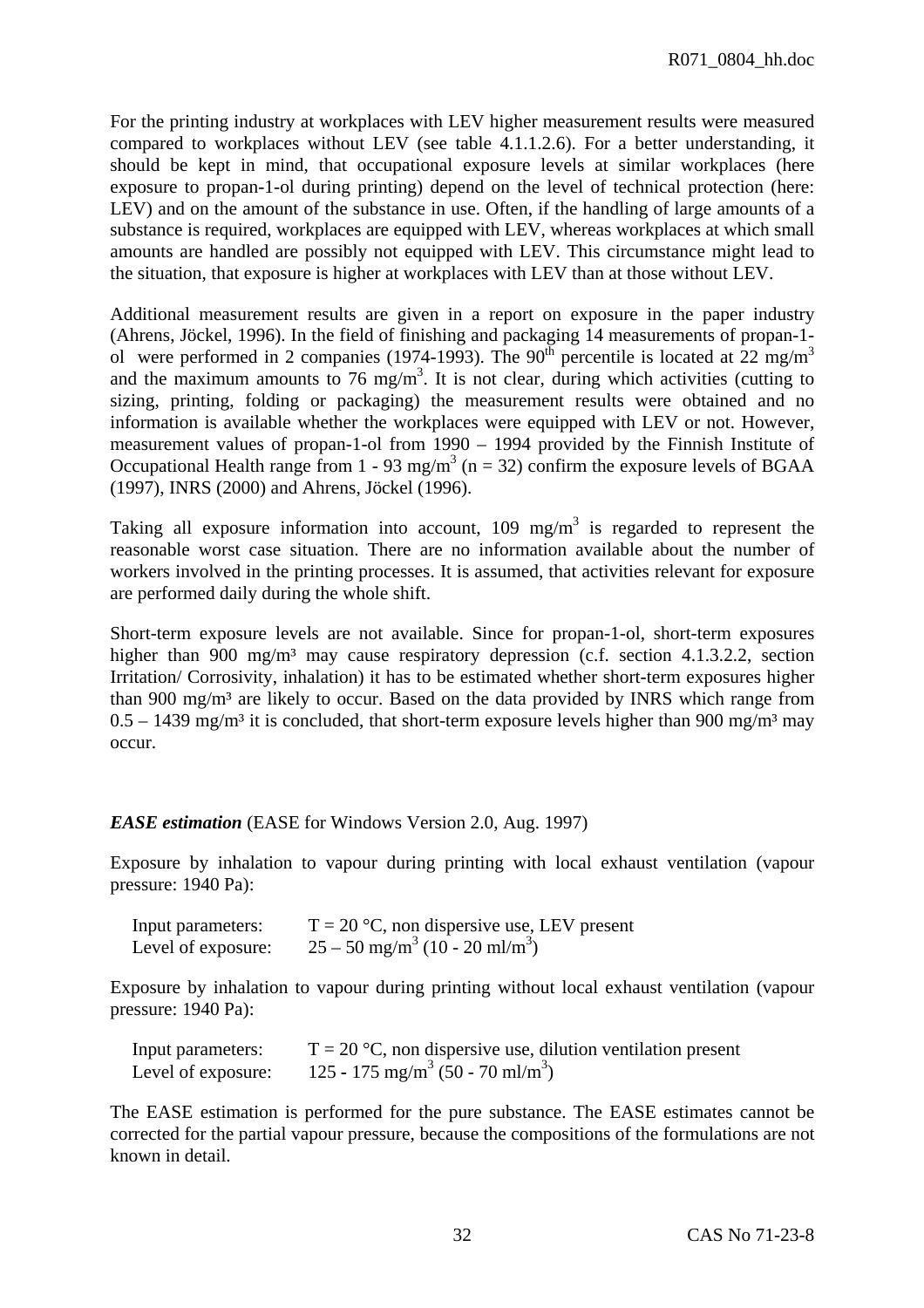# *Conclusions*

The EASE estimates do not correspond to the measurement results and measurement values described below. Since measurement data from different sources reveal similar exposure levels, the exposure estimation is based on measurement results.

For the assessment of health risks from daily inhalation exposure to propan-1-ol during printing an 8 h TWA of 109 mg/m<sup>3</sup> (90<sup>th</sup> percentile of a measurement collective) should be taken. Short-term exposure levels higher than 900 mg/m<sup>3</sup> are likely to occur.

# **Dermal exposure**

Taking into consideration that personal protective equipment is not generally worn, the estimation of dermal exposure is performed for the unprotected worker.

| Input parameters: | $T = 20$ °C, non dispersive use, direct handling, intermittent |
|-------------------|----------------------------------------------------------------|
| Exposure level:   | $0.1 - 1$ mg/cm <sup>2</sup> /day                              |

The estimation is performed for a formulation containing up to 42.5 % propan-1-ol and an affected skin area of  $840 \text{ cm}^2$  (area corresponds to the surface area of the hands). The estimated exposure levels amount to 36 - 357 mg/person/day.

# *Conclusions*

For assessing the risks of daily dermal exposure in the printing area (scenario 5), an exposure level of 36 - 357 mg/person/day should be taken. The higher level is regarded to represent the reasonable worst case situation.

It cannot be presupposed that eye protection is regularly used. For assessing the risks, hand eye contacts as well as possible splashes to the eye should be considered.

# **4.1.1.2.6 Use of disinfectants containing propan-1-ol (scenario 6)**

Propan-1-ol is used for disinfecting procedures in hospitals and other medical establishments. The most important applications are disinfecting patient's skin and hygienic and surgical hand disinfecting of medical personnel. This is performed prior to all types of operations. Another application is for surfaces and instruments which must be disinfected rapidly, e.g. examination tables, working surfaces and rooms. Propan-1-ol and propan-2-ol are reaching their maximum potency in a approx. 60 % solution. (Harke, 1998).

The known propan-1-ol concentration in such preparations range from 1 - 70 %. If sprays are used, the concentration of propan-1-ol is approx. 10 %. For surface disinfection e.g. floors or operation rooms rather high amounts of solutions containing less propan-1-ol are used. This is concluded from a German workplaces survey on disinfections works where it is tated, that for room disinfection solutions with less than 5 % alcohols (BG/BIA-Empfehlung) are used.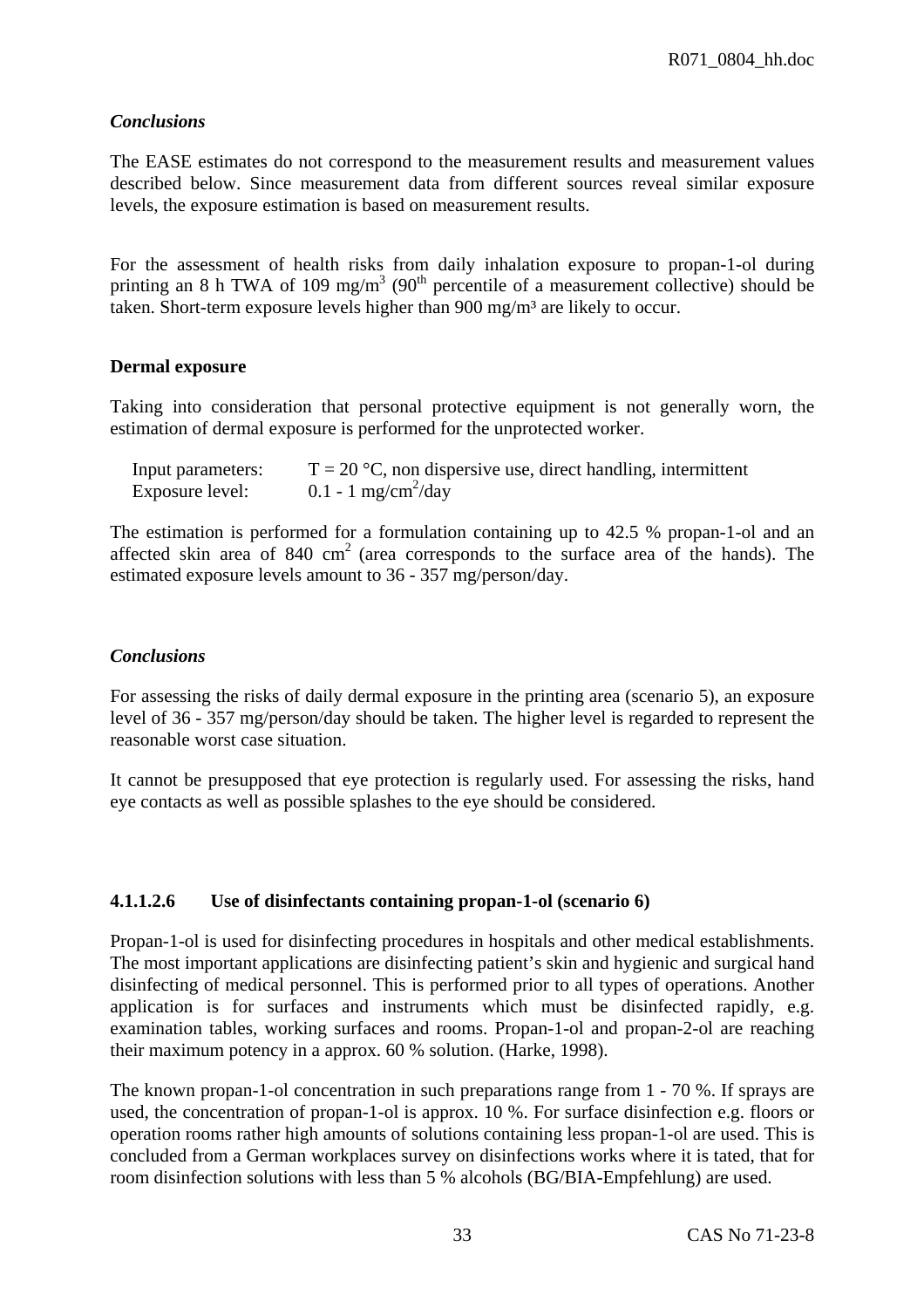Activities like disinfecting patient`s skin and hospital personnel hands are performed on short terms. Based on a general knowledge on the disinfecting activities in hospitals, it is to be assumed that the daily duration of exposure is considerably lower than shift length.

#### **Inhalation exposure**

#### *Workplace measurements*

Within the framework of a research project of the Monitoring Authorities of the Federal States of Germany two short-term values were obtained during skin disinfection (4 and 61 mg/m<sup>3</sup>, stationary sampling, sampling time =  $0.5$  h).

*EASE estimation* (EASE for Windows Version 2.0, 1997)

Exposure by inhalation to vapour during the use of disinfectant without local exhaust ventilation (vapour pressure: 1940 Pa):

Input parameters:  $T = 20 \degree C$ , non dispersive use, direct handling with dilution ventilation Exposure level:  $250 - 350$  mg/m<sup>3</sup> (100 - 140 ml/m<sup>3</sup>)

Taking into account a daily duration of 1 h/shift, exposure levels reduce to 8 h TWA of 31 –  $44 \text{ mg/m}^3 (12.5 - 17.5 \text{ ml/m}^3)$ .

The EASE estimation is performed for the pure substance. The EASE estimates cannot be corrected for the partial vapour pressure, because the compositions of the formulations are not known in detail.

#### *Conclusions*

For the assessment of health risks from daily inhalation exposure to propan-1-ol during use of disinfectants an 8 h TWA of 44 mg/m<sup>3</sup> (EASE estimation) should be taken. Short-term exposure is typical for nursing activities. In addition, a short term value of 61 mg/m<sup>3</sup> should be considered.

#### **Dermal exposure**

Hand and surface disinfection is regarded to represent the exposure situation with highest dermal exposures, because no PPE is used.

Hand disinfection:

| Input parameters: | $T = 20$ °C, non dispersive use, direct handling, intermittent |
|-------------------|----------------------------------------------------------------|
| Exposure level:   | $0.1 - 1$ mg/cm <sup>2</sup> /day                              |

The estimation is performed for formulation containing up to 70 % propan-1-ol and an affected skin area of  $840 \text{ cm}^2$  (area corresponds to the surface area of the hands). The estimated exposure levels amount to 59 - 588 mg/person/day.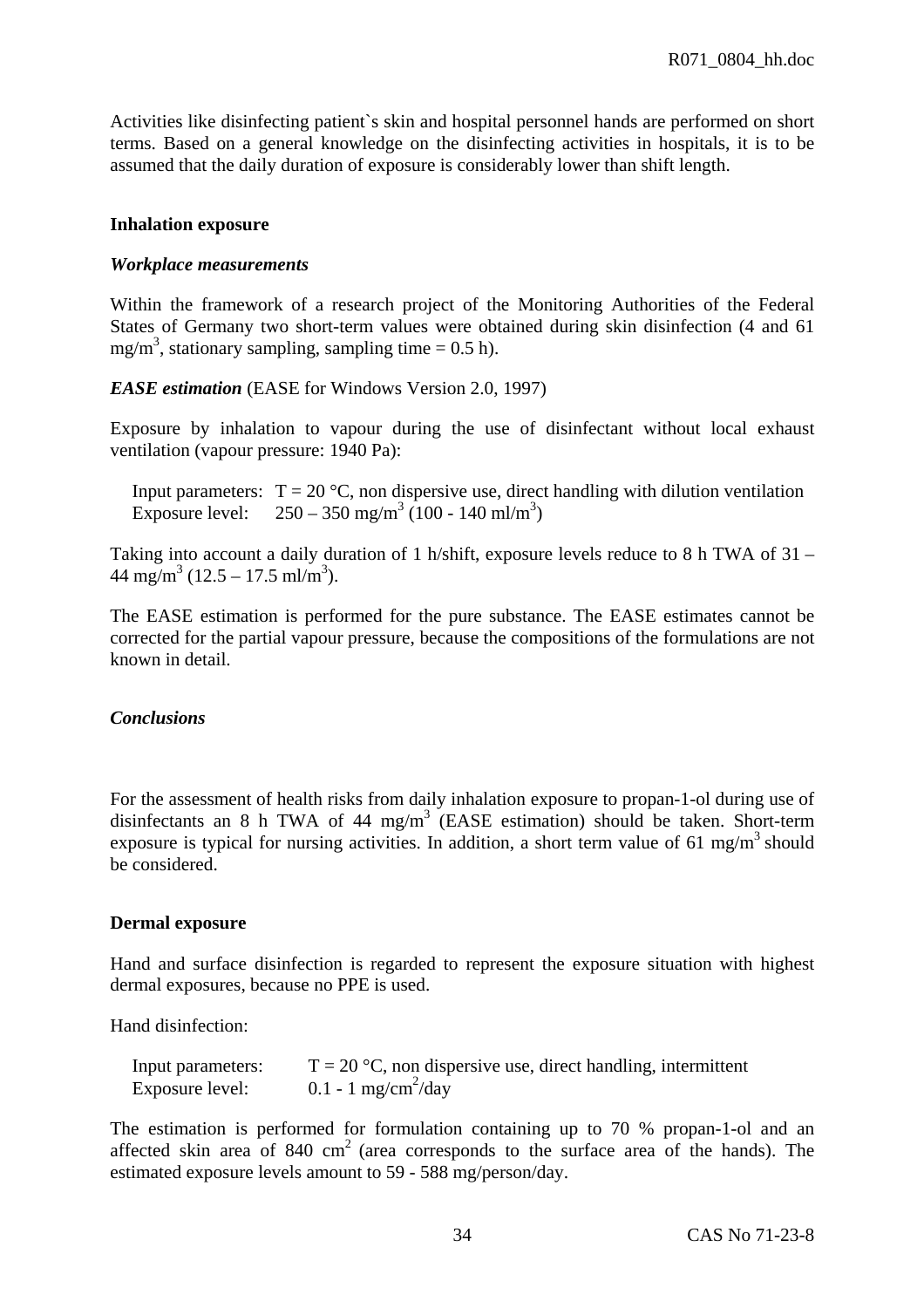Surface disinfection:

| Input parameters: | $T = 20$ °C, wide dispersive use, direct handling, extensive |
|-------------------|--------------------------------------------------------------|
| Exposure level:   | 5 - 15 mg/cm <sup>2</sup> /day                               |

The estimation is performed for a formulation containing up to 5 % propan-1-ol and an affected skin area of  $840 \text{ cm}^2$  (area corresponds to the surface area of the hands). The estimated exposure levels amount to 210 - 630 mg/person/day.For room disinfection, 2 measurement results on exposure of bare hands are published in the Technical Notes for Guidance for Human Exposure to Biocidal Products. They were obtained during dilution and mixing of disinfectant and cleaning surfaces with a wrung cloth or mop and wringer bucket (Schnipper et al. 1996): 1.7 and 70.2 mg/min. The duration was 22 minutes for an operation room and 79 minutes for an isolation room. Taking the higher level and considering a duration of 79 minutes lead to an exposure level of 5545.8 mg substance on the hands. Taking into account the concentration of propan-1-ol (5 %) an exposure level of 277 mg/person/day is obtained.

For assessing the risks, the highest level of 630 mg/person/day is taken.

#### *Conclusions*

For assessing the health risks of daily dermal exposure during use of disinfectants (scenario 6), an exposure level of 210 – 630 mg/person/day should be taken. The higher level is regarded to represent the reasonable worst case situation. The use of protective equipment (PPE) is excluded for hand disinfection but might be taken into account for surface disinfection. Since no information on the suitability of the gloves is feasible, this effect cannot be taken into account quantitatively.

It cannot be presupposed that eye protection is regularly used. For assessing the risks, hand eye contacts as well as possible splashes to the eye should be considered.

#### **4.1.1.2.7 Summary**

55 % of propan-1-ol are applied as a solvent in formulations like paints, lacquers, pharmaceuticals (disinfectants), cosmetics and cleaning agents. The remaining 45 % is used as a chemical intermediate.

For occupational exposure there are 6 main scenarios:

- Scenario 1: production and further processing of propan-1-ol
- Scenario 2: preparation of formulations
- Scenario 3: use of paints
- Scenario 4: use of cleaning agents
- Scenario 5: use of printing inks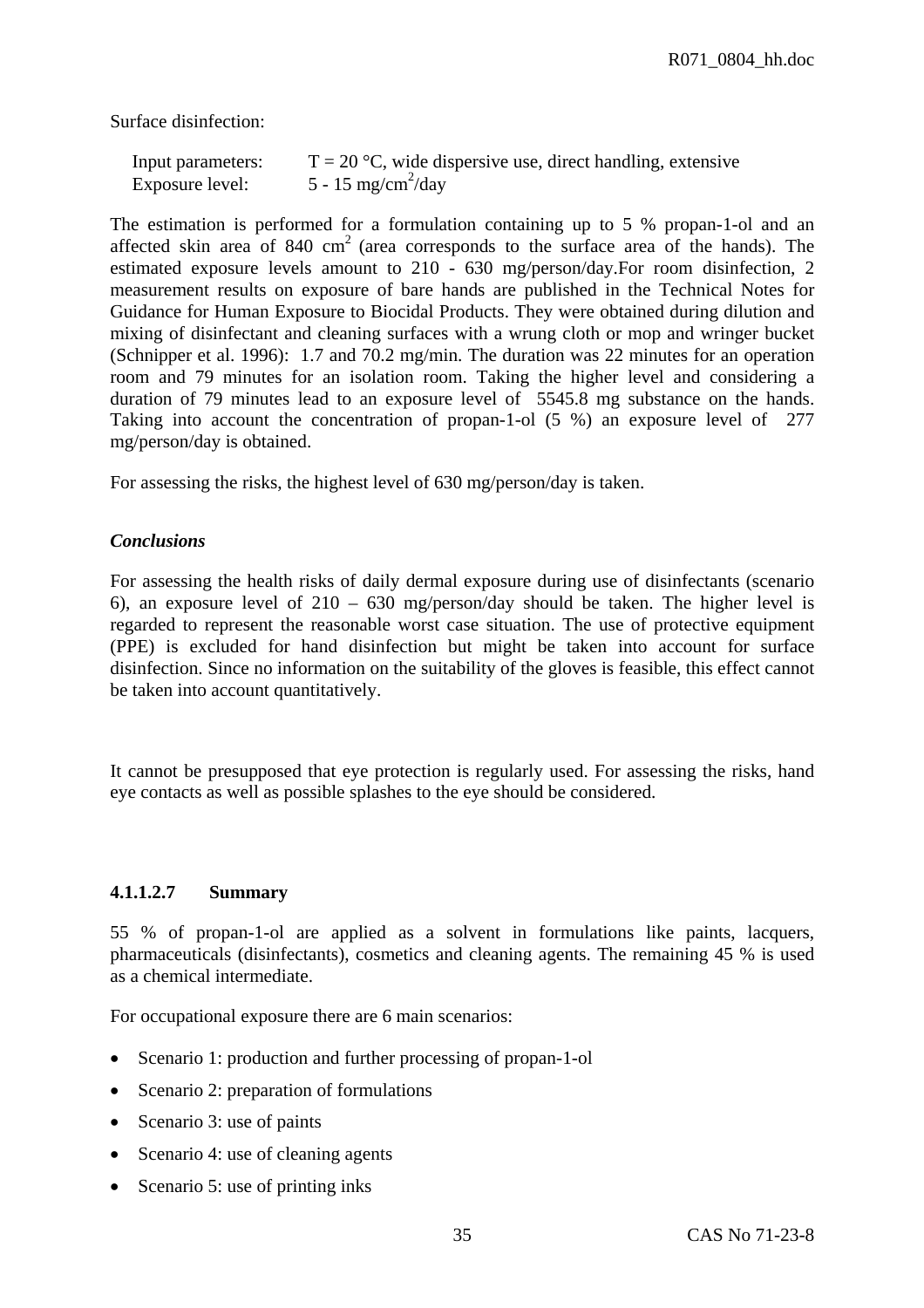• Scenario 6: use of disinfectants

Relevant inhalation and dermal exposure levels are given in table 4.1.1.2.7 A and 4.1.1.2.7 B, respectively. The main sources of exposure are cleaning and painting works (scenario 3 and 4).

Additional there is incomplete information on other uses of the substance, e. g. as a solvent during core making, in hardeners and glues. The situation is often not clear, since in the literature the term "propanols" is used instead of referring to propan-1-ol or propan-2-ol. Since propan-2-ol is of major economic importance compared to propan-1-ol, the corresponding exposure situations are judged to be of minor relevance for propan-1-ol.

For the large scale chemical industry, it is assumed that the production and further processing of propan-1-ol is mainly performed in closed systems. Exposure occurs if the systems are breached for certain activities, e.g. filling (scenario 1, table 4.1.1.2.7 A). As concerning dermal exposure producers provided information that suitable gloves (tested according to EN 374) are used regularly during production and further processing. For all other scenarios (2 - 6), dermal exposure is assessed for the unprotected worker.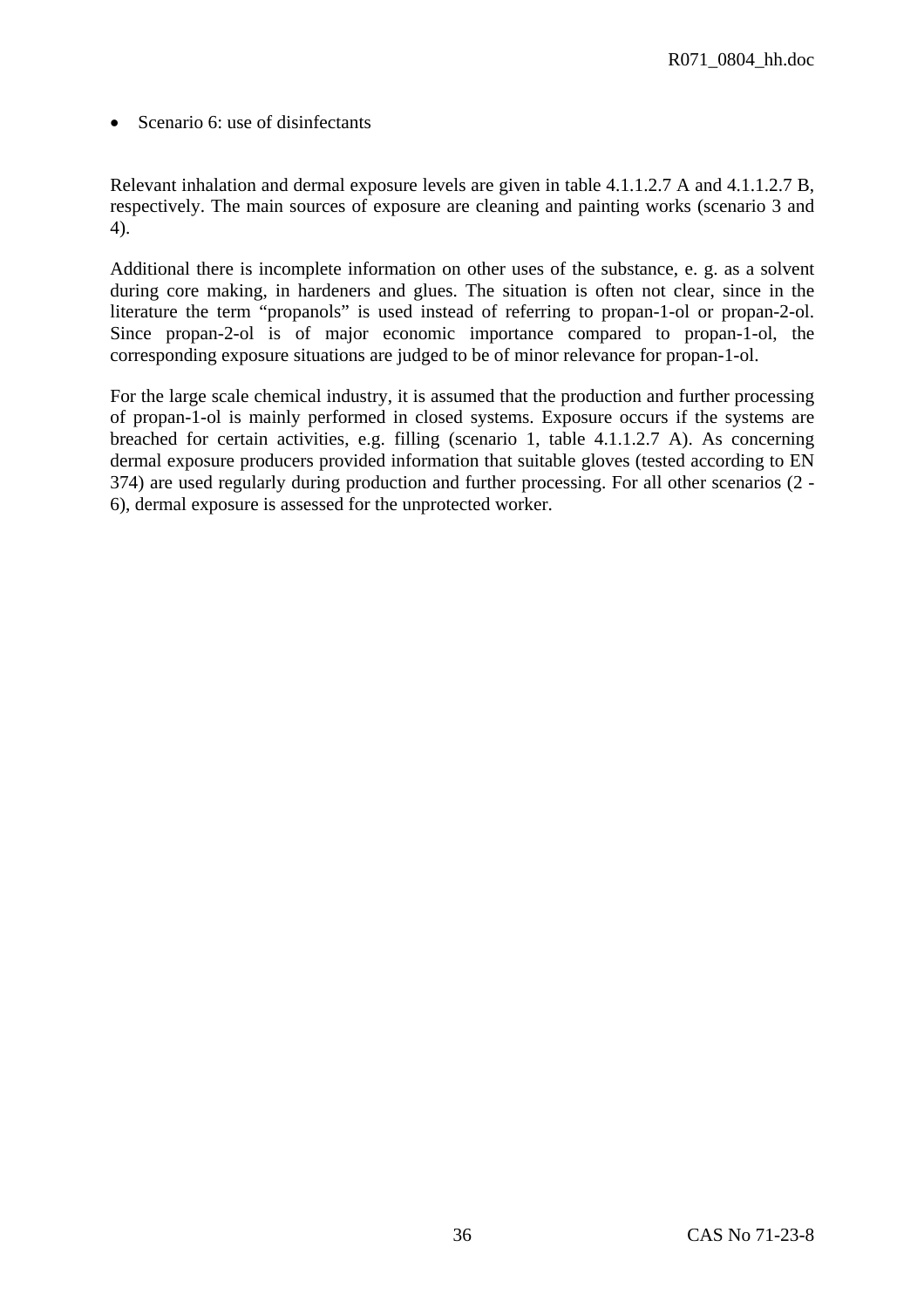| <b>Inhalation exposure</b>                                                               |                     |                                                            |                                  |                                 |                                                               |                                                  |                                                            |                                                  |
|------------------------------------------------------------------------------------------|---------------------|------------------------------------------------------------|----------------------------------|---------------------------------|---------------------------------------------------------------|--------------------------------------------------|------------------------------------------------------------|--------------------------------------------------|
| Scenario number,<br>Area of production and<br><b>use</b>                                 | Form of<br>exposure | <b>Activity</b>                                            | <b>Duration</b><br>[h/day]       | <b>Frequency</b><br>[days/year] | <b>Shift average</b><br>concentration<br>[mg/m <sup>3</sup> ] | <b>Method</b>                                    | <b>Short-term</b><br>concentration<br>[mg/m <sup>3</sup> ] | <b>Method</b>                                    |
| Production an use as a chemical intermediate                                             |                     |                                                            |                                  |                                 |                                                               |                                                  |                                                            |                                                  |
| 1. Production and further<br>processing as an<br>intermediate                            | vapour<br>(liquid)  | charging,<br>drumming,<br>cleaning, repair,<br>maintenance | shift length<br>(assumed)        | daily                           | 4.1                                                           | $90th$ percentile                                | 550                                                        | workplace<br>measurements<br>(duration: $< 1$ h) |
| Formulation                                                                              |                     |                                                            |                                  |                                 |                                                               |                                                  |                                                            |                                                  |
| 2. Formulation of<br>products, e.g. paints,<br>printing inks,<br>disinfectants, cleaners | vapour<br>(liquid)  | charging,<br>drumming,<br>cleaning, repair,<br>sampling    | shift length<br>(assumed)        | daily                           | 15.5                                                          | $90th$ percentile                                | 132                                                        | expert judgement                                 |
| <b>Use of formulations</b>                                                               |                     |                                                            |                                  |                                 |                                                               |                                                  |                                                            |                                                  |
| 3. Use of paints<br>$(< 25 %$ propan-1-ol) <sup>(1)</sup>                                | vapour<br>(liquid)  | brushing, rolling                                          | shift length<br>(assumed)        | daily                           | 494                                                           | $90th$ percentile                                | 2204                                                       | measurements<br>(duration: $< 1$ h)              |
| 4. Use of cleaning<br>formulations<br>$(< 30 %$ propan-1-ol)                             | vapour<br>(liquid)  | application                                                | not shift<br>length<br>(assumed) | daily                           | 446<br>(4a: without LEV)<br>72<br>(4b: with LEV)              | $90th$ percentile<br>90 <sup>th</sup> percentile | $> 900^{(2)}$<br>$\sim$                                    | expert judgement                                 |
| 5. Use of printing inks<br>$(< 42.5 %$ propan-1-ol)                                      | vapour<br>(liquid)  | mixing,<br>weighing,<br>application                        | shift length<br>(assumed)        | daily                           | 109                                                           | $90th$ percentile                                | $>900^{(3)}$                                               | expert judgement                                 |
| 6. Use of disinfectants<br>$(< 60 %$ propan-1-ol)                                        | vapour<br>(liquid)  | disinfecting                                               | 1 h / day<br>(assumed)           | daily                           | 44                                                            | <b>EASE</b> estimation                           | 61                                                         | measurements<br>(duration: $0.5$ h)              |

Table 4.1.1.2.7 A: Summary of inhalation exposure data (reasonable worst case) of propan-1-ol which are relevant for occupational risk assessment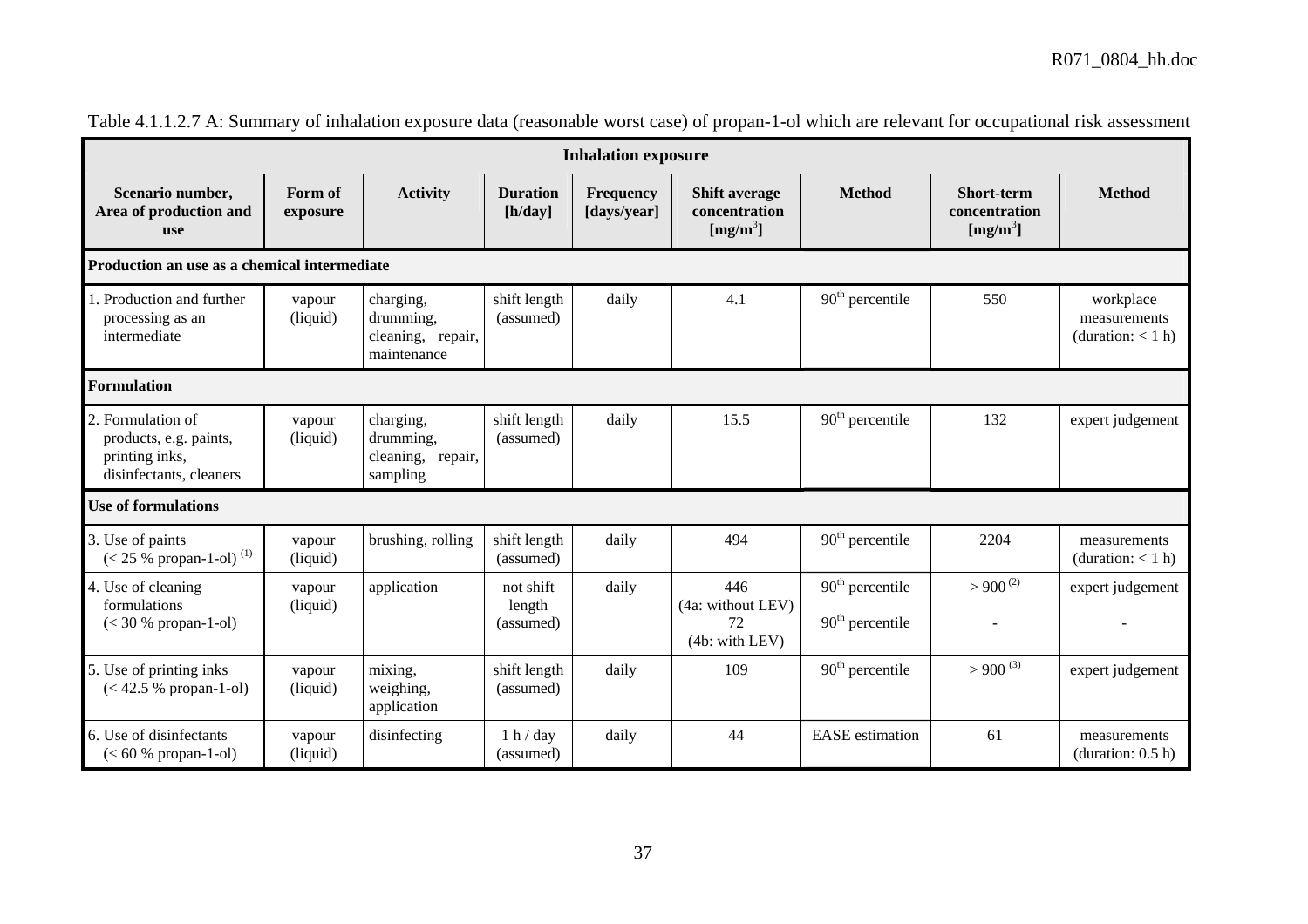- <sup>(1)</sup> The exposure level for the typical case is considerably lower (3 mg/m<sup>3</sup>).
- $^{(2)}$  assumption: short term values higher than 2 x shift average are possible.
- $(3)$  expert judgement based on the range of the available measurement results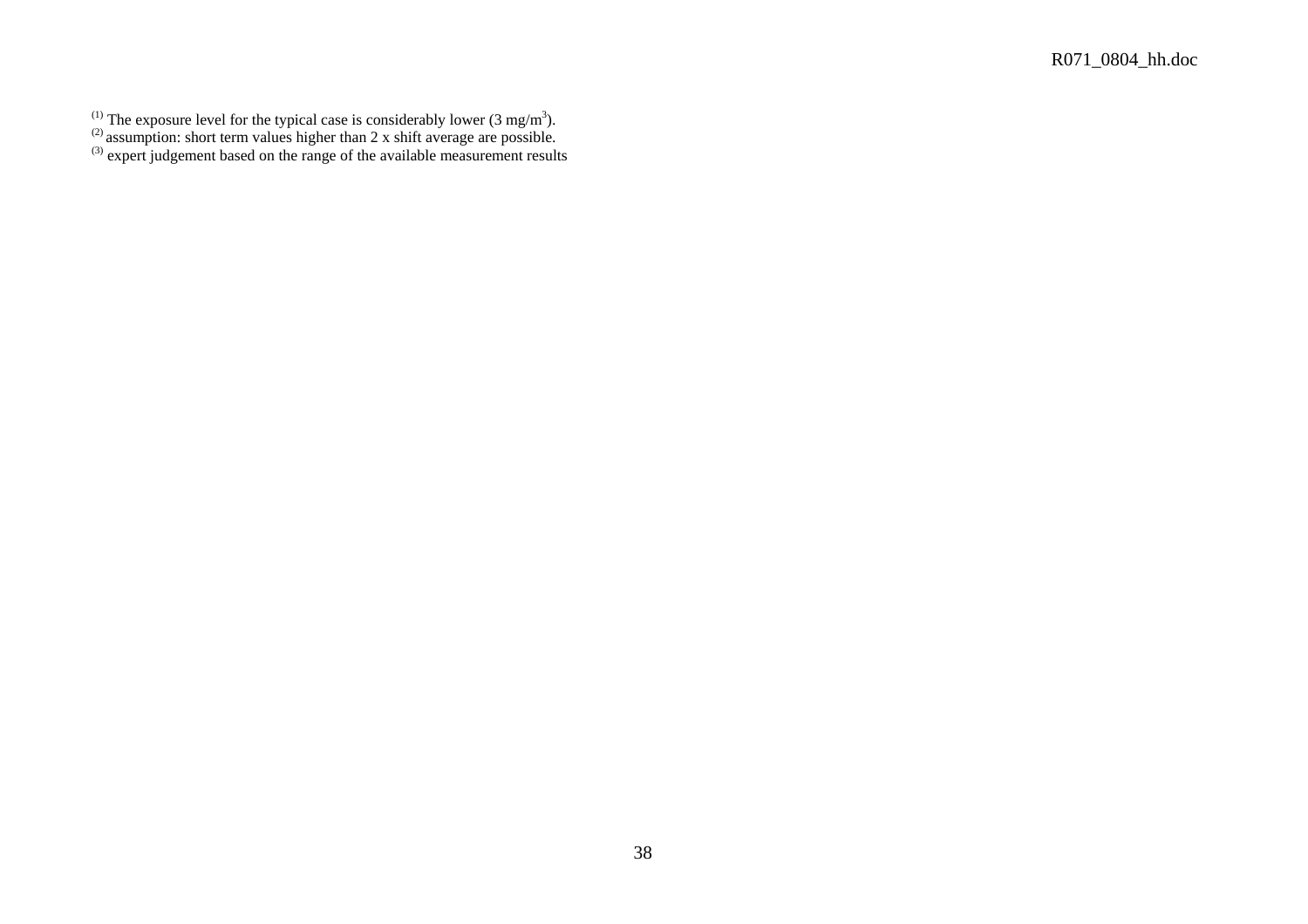| <b>Dermal exposure</b>                                                         |                     |                                                                                      |                                 |                             |                                      |                                      |                                         |                                  |
|--------------------------------------------------------------------------------|---------------------|--------------------------------------------------------------------------------------|---------------------------------|-----------------------------|--------------------------------------|--------------------------------------|-----------------------------------------|----------------------------------|
| Scenario number,<br>Area of production and<br>use                              | Form of<br>exposure | <b>Activity</b>                                                                      | <b>Frequency</b><br>[days/year] | Contact level <sup>1)</sup> | Level of exposure<br>$[mg/cm^2/day]$ | <b>Exposed</b> area<br>$\text{cm}^2$ | <b>Shift average</b><br>[mg/person/day] | <b>Method</b><br>(use of gloves) |
| <b>Production and further processing</b>                                       |                     |                                                                                      |                                 |                             |                                      |                                      |                                         |                                  |
| L. Production and further<br>processing as an inter-<br>mediate                | liquid              | drumming,<br>charging, sampling<br>cleaning,<br>repair,<br>maintenance <sup>2)</sup> | daily                           | intermittent                | $0.1 - 1$                            | 210                                  | 21                                      | <b>EASE</b><br>(suitable gloves) |
| <b>Further processing to formulations</b>                                      |                     |                                                                                      |                                 |                             |                                      |                                      |                                         |                                  |
| 2. Formulation of<br>products, e.g. paints,<br>printing inks,<br>disinfectants | liquid              | charging,<br>drumming,<br>cleaning,<br>repair,<br>sampling                           | daily                           | intermittent                | $0.1 - 1$                            | 420                                  | 420                                     | <b>EASE</b><br>(without gloves)  |
| <b>Use of formulations</b>                                                     |                     |                                                                                      |                                 |                             |                                      |                                      |                                         |                                  |
| 3. Use of paints<br>$(< 25 %$ propan-1-ol)                                     | liquid              | brushing, rolling                                                                    | daily                           | intermittent                | $1 - 5$                              | 1300                                 | 1625                                    | <b>EASE</b><br>(without gloves)  |
| 4. Use of cleaning<br>formulations<br>$(< 30 %$ propan-1-ol)                   | liquid              | application                                                                          | daily                           | intermittent                | $1 - 5$                              | 840                                  | 1260                                    | <b>EASE</b><br>(without gloves)  |
| 5. Use of printing inks<br>$(< 42.5 %$ propan-1-ol)                            | liquid              | mixing, weighing,<br>application                                                     | daily                           | intermittent                | $0.1 - 1$                            | 840                                  | 357                                     | <b>EASE</b><br>(without gloves)  |
| 6. Use of disinfectants<br>$(< 5 %$ propan-1-ol)                               | liquid              | disinfecting                                                                         | daily                           | extensive                   | $5 - 15$                             | 840                                  | 630                                     | <b>EASE</b><br>(without gloves)  |

Table 4.1.1.2.7 B: Summary of dermal exposure data (reasonable worst case) of propan-1-ol which are relevant for occupational risk assessment

 $<sup>1)</sup>$  Contact level according to the EASE model</sup>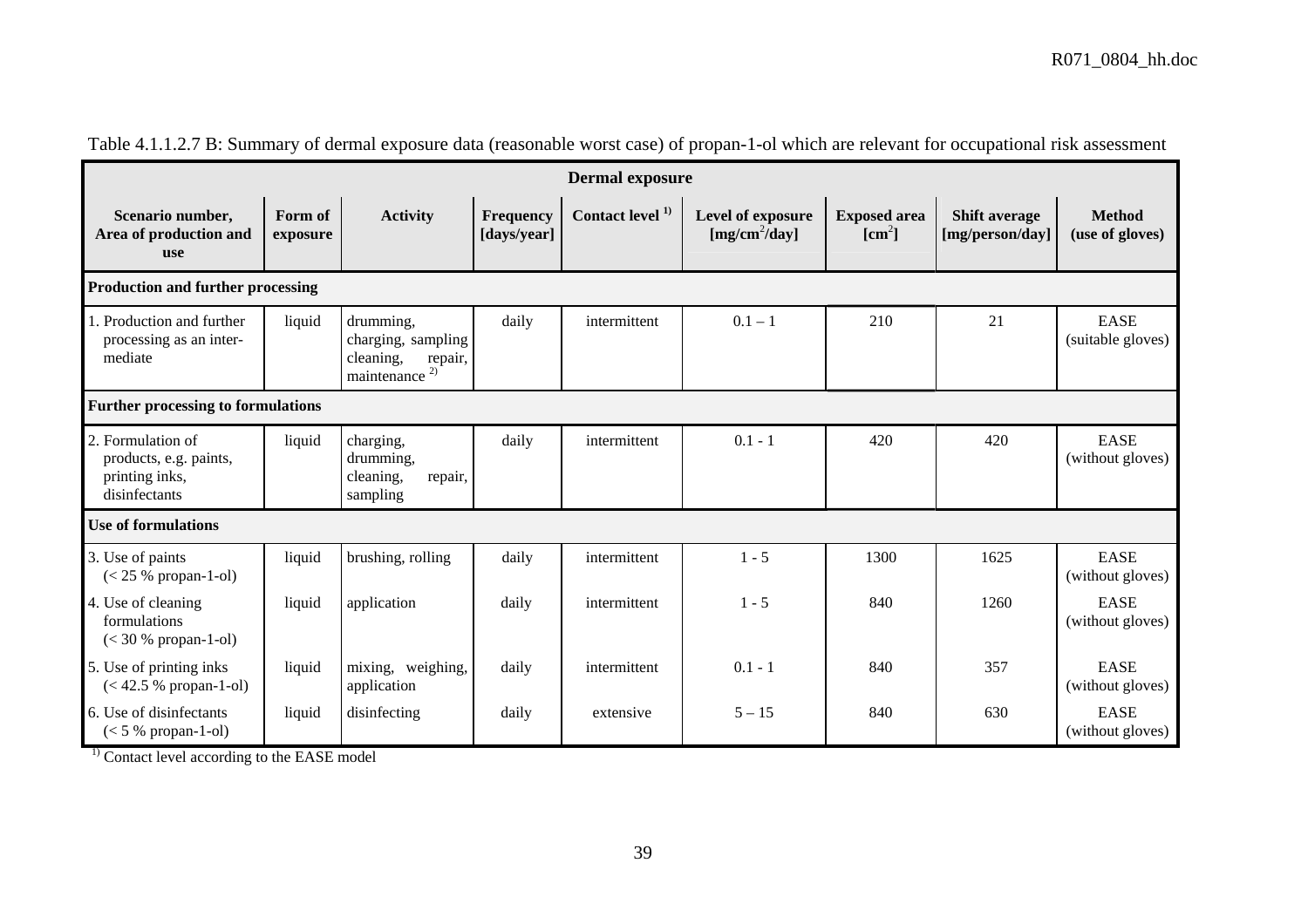### **4.1.1.3 Consumer exposure**

The table below gives an overview on use of propan-1-ol in consumer products.

Table 4.1.1.3.1 Overview on use of propan-1-ol in consumer products

| <b>Product-category</b>        | <b>Maximum content</b> | <b>Exposure</b>       |
|--------------------------------|------------------------|-----------------------|
| <b>Cosmetic products</b>       |                        |                       |
| Skin care                      | 2 %                    | dermal                |
| Mouth hygiene                  | 45 %                   | oral                  |
| <b>Disinfectants</b>           | 65 %                   | by inhalation, dermal |
| <b>Other chemical products</b> |                        |                       |
| Lacquers                       | 15 %                   | by inhalation         |
| Paints, varnishes              | unknown                | by inhalation         |
| Thinners/diluents              | unknown                | by inhalation         |
| Cleaners (all kinds)           | 90 %                   | by inhalation         |
| Hardener solutions             | 45 %                   | by inhalation         |
| Removers of wall paper         | 6 %                    | by inhalation         |

Because there is no information about the amounts of propan-1-ol in thinners/diluents and paints/varnishes, it is assumed that it is similar to lacquers. For estimation of exposure, these three product categories were assumed to contain a maximum amount of 15 %.

# **Exposure by inhalation**

For estimation of exposure to propan-1-ol the CONSEXPO program (RIVM) was used. First of all, for all calculations the physical data were set to the molecular weight of 60, the octanol/water coefficient of 0.34, the vapour pressure was set to 1.94 kPa, and the water solubility to 1  $g/cm<sup>3</sup>$ . For all scenarios, a common assumption was made that the products are applicated to an area from which the substance is evaporated. Therefore, for the exposure scenario in all cases the CONSEXPO-"Painting" model has been chosen. The assumptions for modelling are given in table 4.1.1.3.2 below.

It should be considered that CONSEXPO 3.0 calculates two concentrations 1) mean per event and 2) average per year. The mean per event characterises the concentration which occurs for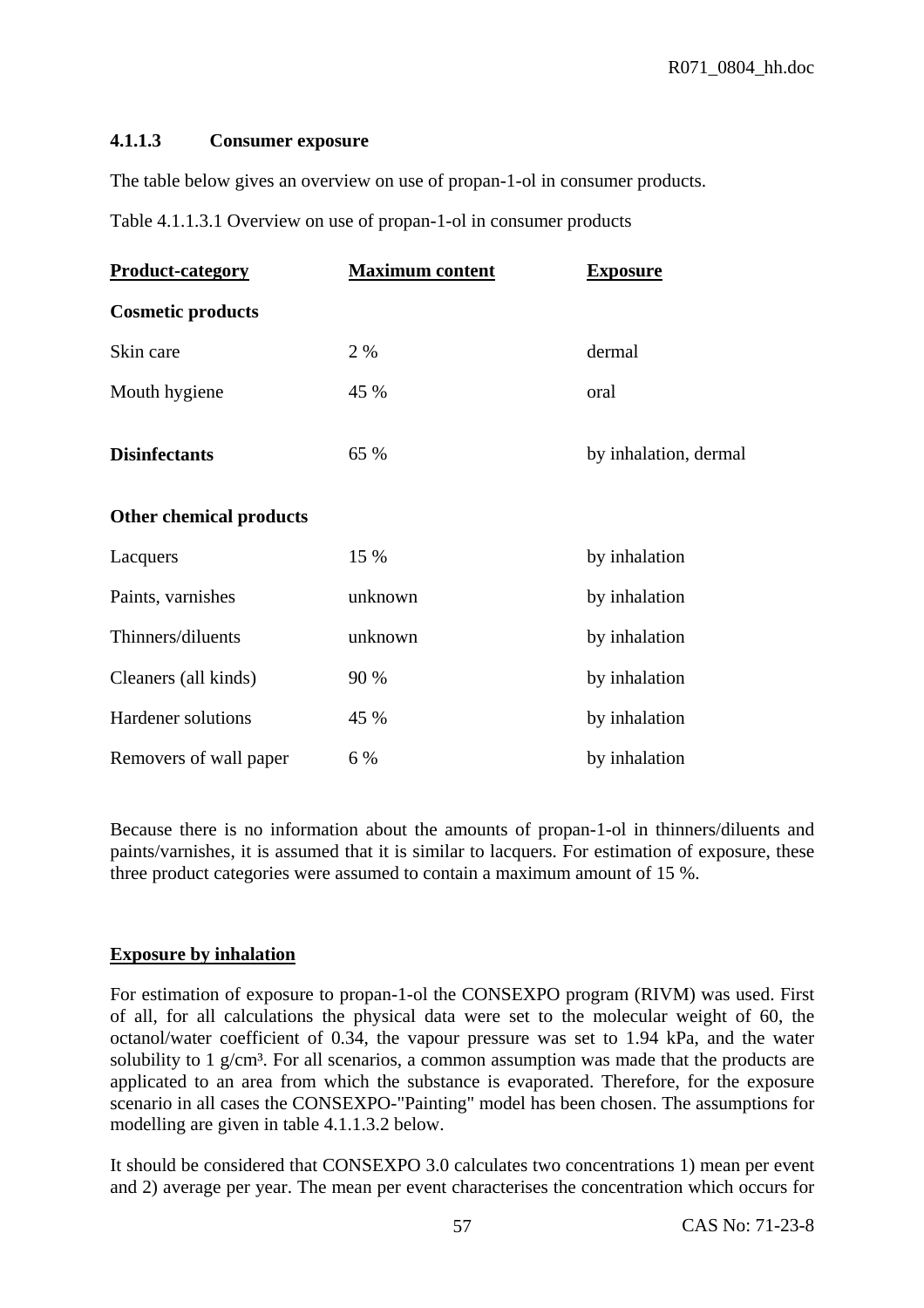the user when he/she is in contact to the substance. This value is overestimating the concentration because it refers to the personal volume which is only of relevance during working. The rest of the contact time is referred to normal room volume. From this reason for the user two phases of exposure are relevant 1. during use and 2. after use. CONSEXPO does not consider that point. Therefore, the user concentration is an overestimation.

The scenarios chosen for exposure estimations are shortly characterised as follows:

- 1. Use of disinfectants. This scenario characterizes the application of a disinfectant aqueous solution to a surface, e.g. table, furniture, beds or even parts of walls and floors. This work will mostly occur in bedrooms.
- 2. Use of household cleaners. This scenario comprises a number of uses with short duration where small areas are cleaned by application of relative small volumes of a cleaning liquid to the surface of e.g. furniture, doors, or glass windows. Because the frequency per day can vary greatly, it is assumed that one use will occur every day. The use of these products may occur in any rooms.
- 3. Use of paints. This scenario comprises the use of paints for hobby applications, e.g. building models of aeroplanes, ships etc..
- 4. Hardener solutions. These chemicals are used for repair, in particular of machines and vehicles. From this reason the use of this chemical takes place outside the flat or house in a garage, the size of which is greater than normal rooms.
- 5. Removers of wall paper. To remove all wall paper in a room of ca 40 m², an area between 40 and 50 m² has to be painted.
- 6. Cleaning the kitchen floor. For cleaning the floor in the kitchen, the cleaning solution of about 60 g has to be dissolved in water 1:100.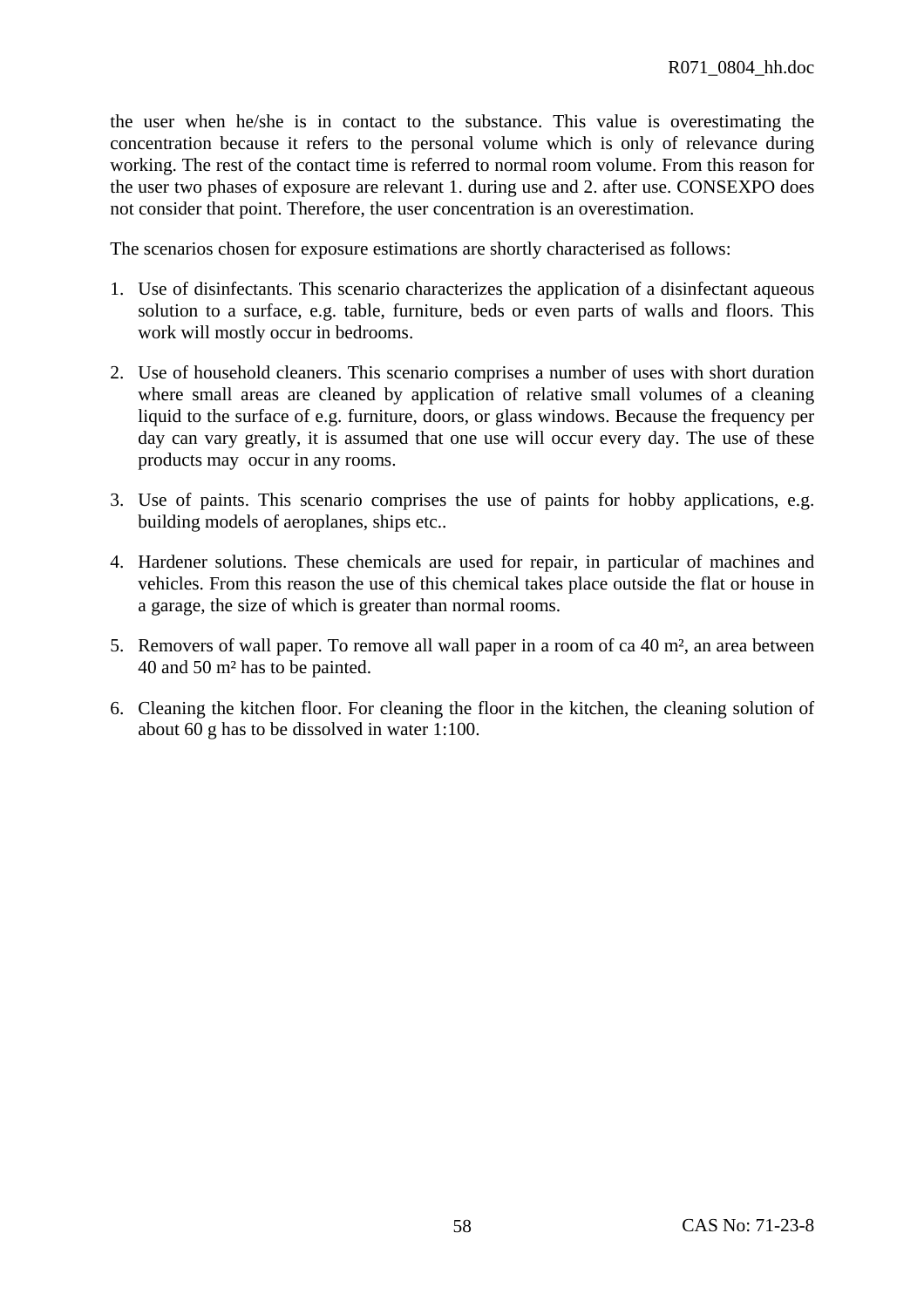Table 4.1.1.3.2 Assumptions made for the estimation of inhalation exposure to propan-1-ol (For all scenarios, it is assumed that the product is applied to a surface to build a film/layer)

| <b>Use category</b>       | <b>Disinfectants</b><br>(areas) | All<br>cleaners  | hobby<br>purpose | solutions                                  | purpose Paints for Hardener Removers<br>of<br>paper | Kitchen<br>wall cleaner | Dimension           |
|---------------------------|---------------------------------|------------------|------------------|--------------------------------------------|-----------------------------------------------------|-------------------------|---------------------|
| <b>Contact scenario</b>   | medical care                    | house<br>keeping | painting         | reparing<br>boats or the house<br>caravans | working                                             | at house<br>keeping     |                     |
| Exposure scenario         | painting                        | painting         | painting         | painting                                   | painting                                            | painting                |                     |
| Location                  | inhouse                         | inhouse          | inhouse          | garage                                     | inhouse                                             | inhouse                 |                     |
| Annual frequency of use   | 52                              | 300              | 12               | 1                                          | 3                                                   |                         | 52 1/year           |
| Total duration of contact | 12                              | 12               | 3.5              | 4                                          | 12                                                  |                         | 2 hours             |
| Use duration              | 0.5                             | 0.5              | 0.5              | 1                                          | 3                                                   | 0.5 <sub>h</sub>        |                     |
| <b>Exposure scenario</b>  |                                 |                  |                  |                                            |                                                     |                         |                     |
| Volume of room            | 40                              | 40               | 25               | 100                                        | 40                                                  |                         | $20 \text{ m}^3$    |
| Personal volume           | 5                               | 5                | 5                | 5                                          | 5                                                   |                         | $5 \, \mathrm{m}^3$ |
| Release area              | $\overline{c}$                  | $\overline{c}$   | 0.005            | 5                                          | 50                                                  | $7.5 \, \mathrm{m}^2$   |                     |
| Mass of product           | 50                              | $\overline{c}$   | 35               | 100                                        | 1000                                                | 60g                     |                     |
| Air exchange rate         | 8                               | 8                | 5                | 20                                         | 8                                                   |                         | $8 \text{ m}^3/h$   |
| Product density           | 1                               | 1                | 1                | 1                                          | 1                                                   |                         | $1$ g/ml            |
| Weight faction            | 65                              | 90               | 17               | 45                                         | 6                                                   | 10%                     |                     |
| Fraction of upper layer   | 0.95                            | 0.95             | 0.1              | 0.30                                       | 0.50                                                | 0.95                    |                     |
| Layer exchange rate       | 1                               | 1                | 0.4              | 0.1                                        | 0.1                                                 |                         | 1/h                 |
| Mol weigth matrix         | 50                              | 50               | 450              | 100                                        | 100                                                 |                         | 50 g/mol            |
| Substance data            |                                 |                  |                  |                                            |                                                     |                         |                     |
| Part coefficient          | 0.34                            |                  |                  |                                            |                                                     |                         | log <sub>pow</sub>  |
| Vapour pressure           | 19.4                            |                  |                  |                                            |                                                     |                         | hPa                 |
| Water solubility          | 1                               |                  |                  |                                            |                                                     |                         | g/cm <sup>3</sup>   |
| Molecular weight          | 60                              |                  |                  |                                            |                                                     |                         | g/mol               |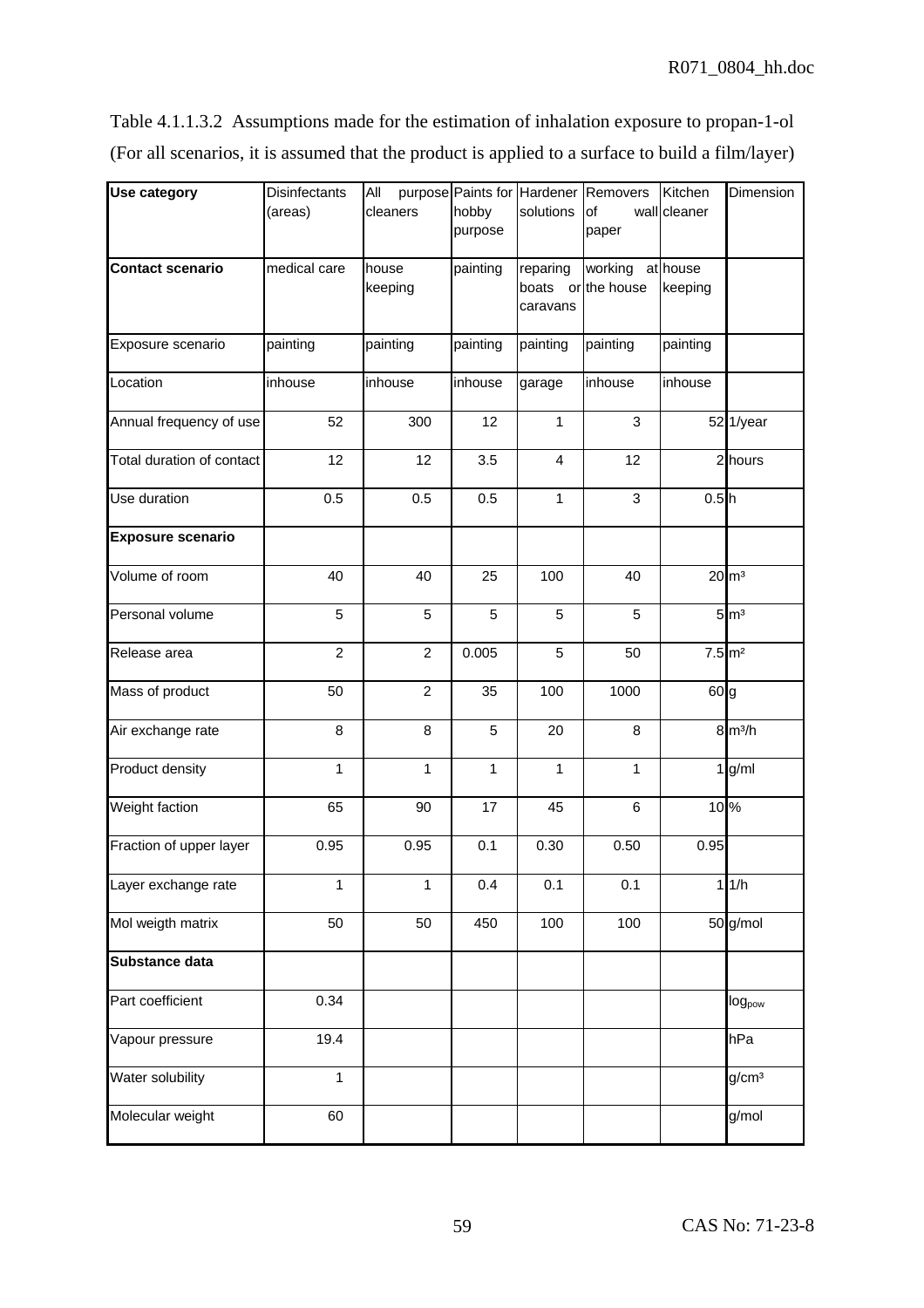According to evaluations of the "German Federal Statistical Office", room volumes in Germany vary greatly from ca. 25 m<sup>3</sup> up to  $> 100$  m<sup>3</sup>. The value of 40 m<sup>3</sup> was taken because this is a volume which lies in the lower range of living and sleeping rooms, where people spend most of their time. Kitchen room volume was taken from RIVM publication (1999). The value for room ventilation of 0.2 lies in the lower range of ventilation rates as measured by Guo et al. (1992).

The exposure by inhalation was estimated for males and females, either as users or non-users. The anthropometric data needed for this calculation are depicted in the table 4.1.1.3.3.

Table 4.1.1.3.3 Anthropometric data for estimation of exposure to propan-1-ol (defaults from CONSEXPO)

|        | Body weight*) | Inhalation rate**) | Exercise | Type of exposure |  |
|--------|---------------|--------------------|----------|------------------|--|
|        | (kg)          | $(m^3/h)$          |          |                  |  |
| Male   | 70            | 1.62               | light    | user             |  |
| Female | 60            | 1.446              | light    | bystander        |  |

\*)TGD-defaults \*\*) Consexpo defaults

Taken these assumptions, the following room concentrations were calculated taking the CONSEXPO software, either for users and non-users (bystanders). For users, a fictitous "personal volume" of 5 m<sup>3</sup> was assumed, for non-users, the room volume was taken. All estimations of exposure are given for users and non-users. The inhalation absorption rate was assumed to account for 75%.

|  |  |  |  | Table 4.1.1.3.4 Estimated exposure to propan-1-ol by inhalation |
|--|--|--|--|-----------------------------------------------------------------|
|--|--|--|--|-----------------------------------------------------------------|

| Use category                                                   | Disin-   | All      | Paints for Hardener |           | Removers | Kitchen Dimen- |                         |
|----------------------------------------------------------------|----------|----------|---------------------|-----------|----------|----------------|-------------------------|
|                                                                | fectants | purpose  | hobby               | solutions | of wall  | cleaner        | sion                    |
|                                                                | (areas)  | cleaners | purpose             |           | paper    |                |                         |
| Cumulated worst case estimated<br>concentrations, CONSEXPO 3.0 |          |          |                     |           |          |                |                         |
| Mean event<br>concentration, non<br>user                       | 303      | 17       | 78                  |           | 261      |                | $178 \text{mg/m}^3$     |
| Year average<br>concentration, non<br>user                     | 21       |          | 0.37                |           | 1.1      |                | $2.1 \text{mg/m}^3$     |
| Mean event<br>concentration, user                              | 2290     | 134      | 388                 | 1611      | 1520     |                | $617$ mg/m <sup>3</sup> |
| Year average<br>concentration, user                            | 163      | 5        | 1.8                 | 1.5       | 6.2      |                | $7.3 \text{mg/m}^3$     |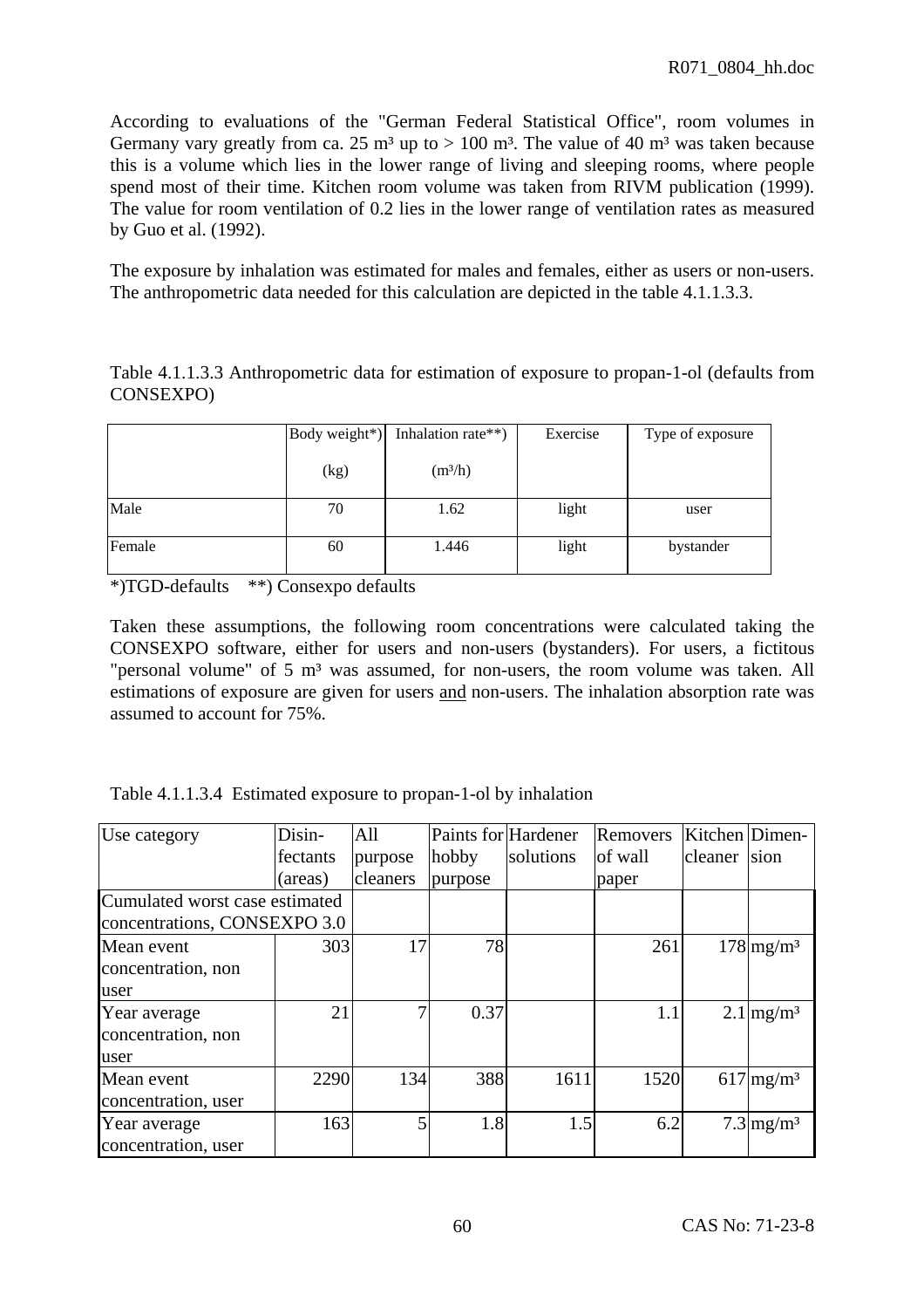Interpretation of concentrations:

CONSEXPO calculates two concentrations 1) mean per event and 2) average per year. Taking the mean concentration per event for the user the total exposure will be overestimated because it refers to the personal volume which is only of relevance during working but not for the rest of the contact, which is not considered by CONSEXPO. However, this overestimation can be accepted under precautional aspects. The value is only used for characterisation of acute risks.

Table 4.1.1.3.5 shows the estimations for exposure, related to body weight, and per day. The values are given for all three populations, as non-users and users, where adequate. Because the absorption is considered in the riskcharacterisation chapter, it is not considered here. The estimates were calculated by the formula:  $E = C * IR *D$ , where E is the exposure (mg/kg/bw), C the concentration calculated by CONSEXPO, referred to mean concentration per event or the average concentration per year (table 4.1.1.3.4), IR is the inhalation rate (table 4.1.1.3.3), and D the total duration of contact (table 4.1.1.3.2).

It should be noted that the yearly average concentration for the non-user of  $21 \text{ mg/m}^3$  from disinfectants is in the same range as the room air concentration estimate for workers exposure (Chapter 4.1.1.2.6 (Use of disinfectants containing propan-1-ol (scenario 6))

| Cumulated<br>worst case<br>estimated Exposure | Medical care | cleaner | Household    | Painting |                |        | Repairing boats | remover     | Wall paper    | Kitchen cleaner | Dimension |
|-----------------------------------------------|--------------|---------|--------------|----------|----------------|--------|-----------------|-------------|---------------|-----------------|-----------|
|                                               | activity     |         | activity     |          | activity       |        | activity        |             | activity      | activity        |           |
| Male, acute exposure                          | 63 nonuser   |         | 3.54 nonuser |          | 81 user        |        | $112$ user      |             | $317$ user    | 6.18 non-user   | mg/kg/day |
| Male, (semi)chronic<br>exposure               | 4 nonuser    |         | nonuser      |          | $0.37$ user    |        | $0.1$ user      | $0.23$ user |               | $0.07$ non-user | mg/kg/day |
| Female, acute exposure                        | 497 user     |         | 29 user      |          | 10 nonuser     | no exp | nonuser         |             | 57 nonuser    | $22.3$ user     | mg/kg/day |
| Female, (semi)chronic<br>exposure             | 35 user      |         | 12 user      |          | $0.39$ nonuser | no exp | nonuser         |             | $0.2$ nonuser | $0.26$ user     | mg/kg/day |

Table 4.1.1.3.5 Worst case estimated exposures (CONSEXPO)

Data show variability of exposure estimates in relation to the type of preparation and its scenario of usage. For acute exposure, the highest estimated value should be taken. The maximum exposure by inhalation per event (= estimated potential dose rate  $[I_{inh}]$ ) amounts to 497 (disinfection) mg/kg bw/day for males and females.

The estimation of exposure scenarios of inhalation performed by CONSEXPO revealed that dermal exposure via surrounding air and oral exposures can be neglected.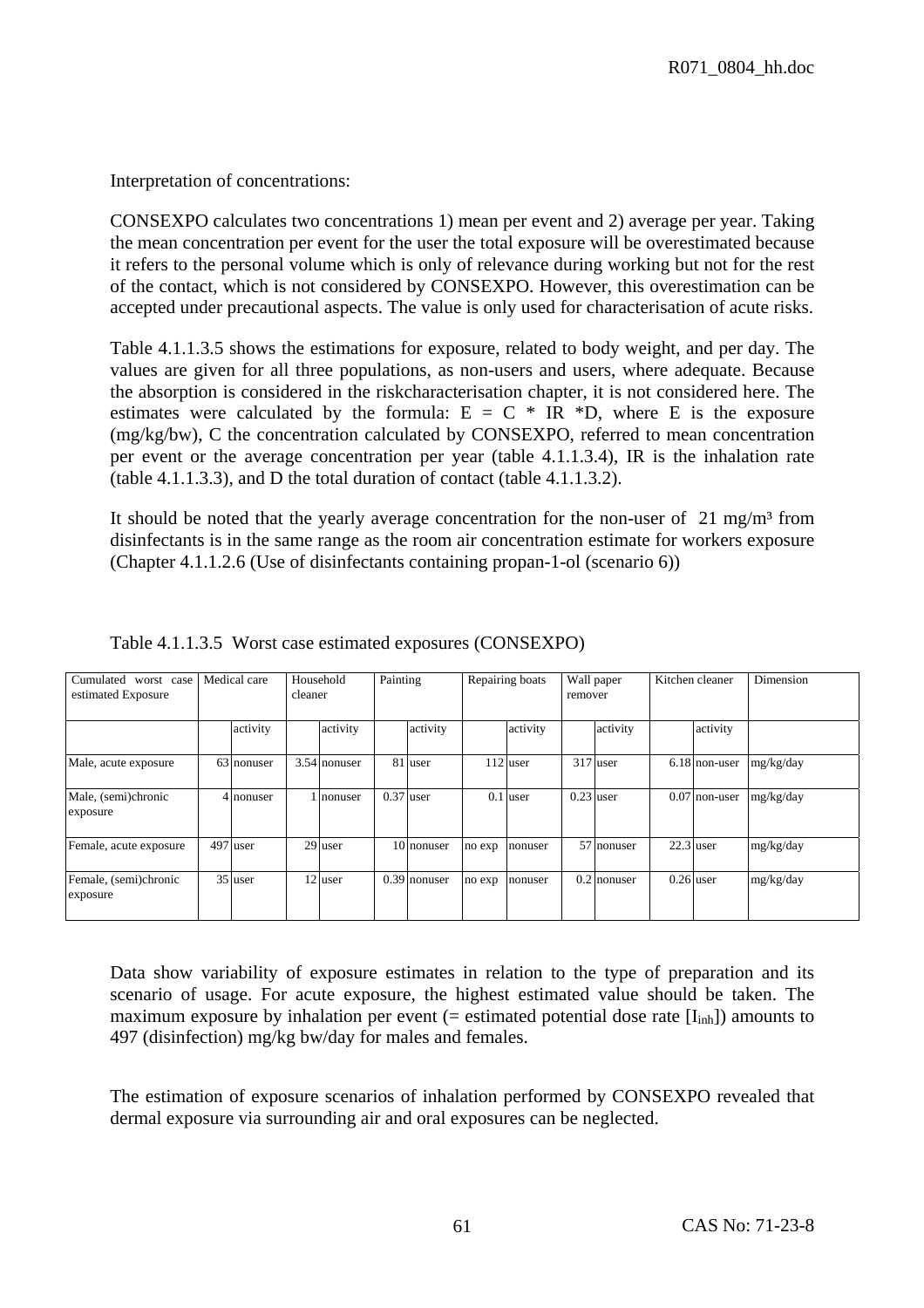## **Dermal exposure**

### **Dermal exposure by use of cosmetics:**

For dermal exposure of propan-1-ol in a cosmetic product the estimation is based on the use of 8 g of a skin-care preparation containing 2 % of propan-1-ol. Under the assumption that under worst case conditions 100 % of propan-1-ol will be absorbed dermally, the estimated exposure  $U_{\text{der, not}}$  according to TGD will be 160 mg per day (= 2.6 mg/kg bw/day).

## **Dermal exposure by use of disinfectants:**

For dermal exposure by use of propan-1-ol as an ingredient in disinfectants the TGD rules were applied: The concentration  $(C<sub>der</sub>)$  is calculated by the formula (3, page 183 TGD), where average concentration of the undiluted product (Cp) is 0.65 g/ml, and the dilution factor is 1. The concentration on skin is 6.5 mg/cm<sup>3</sup>. According to eq. (4) the amount on skin is 5.46 mg (including a fraction of 01. remaining on skin) and (5) the potential uptake per kg of bw is 0.09 mg/kg bw/day. The following defaults were assumed: Surface area 840 cm² (hands), thickness of layer 0.01 cm, body weight 60 kg.

The same scenario can be taken for the use of kitchen cleaners, where according to table 4.1.1.3.2, a volume of 60 ml is taken, which is diluted 1:100. According to the equation mentioned for disinfectants, the dermal concentration reveals 7.8 mg/cm<sup>3</sup>, and the potential uptake 0.11 mg/kg bw.

## **Oral exposure**

## **Oral exposure by use of mouth hygiene:**

The SCCNFP guidance document estimates an amount of 3 g of mouth wash products. This would lead to an exposure of 19.3 mg/kg per day of 1-propanol for a male adult (amount of product swallowed \* weight fraction/bw).

As a constituent of fusel oils propan-1-ol may be present in alcoholic beverages in different but low concentrations. Exposure is possible by drinking alcoholic beverages, but can be neglected and is not considered here.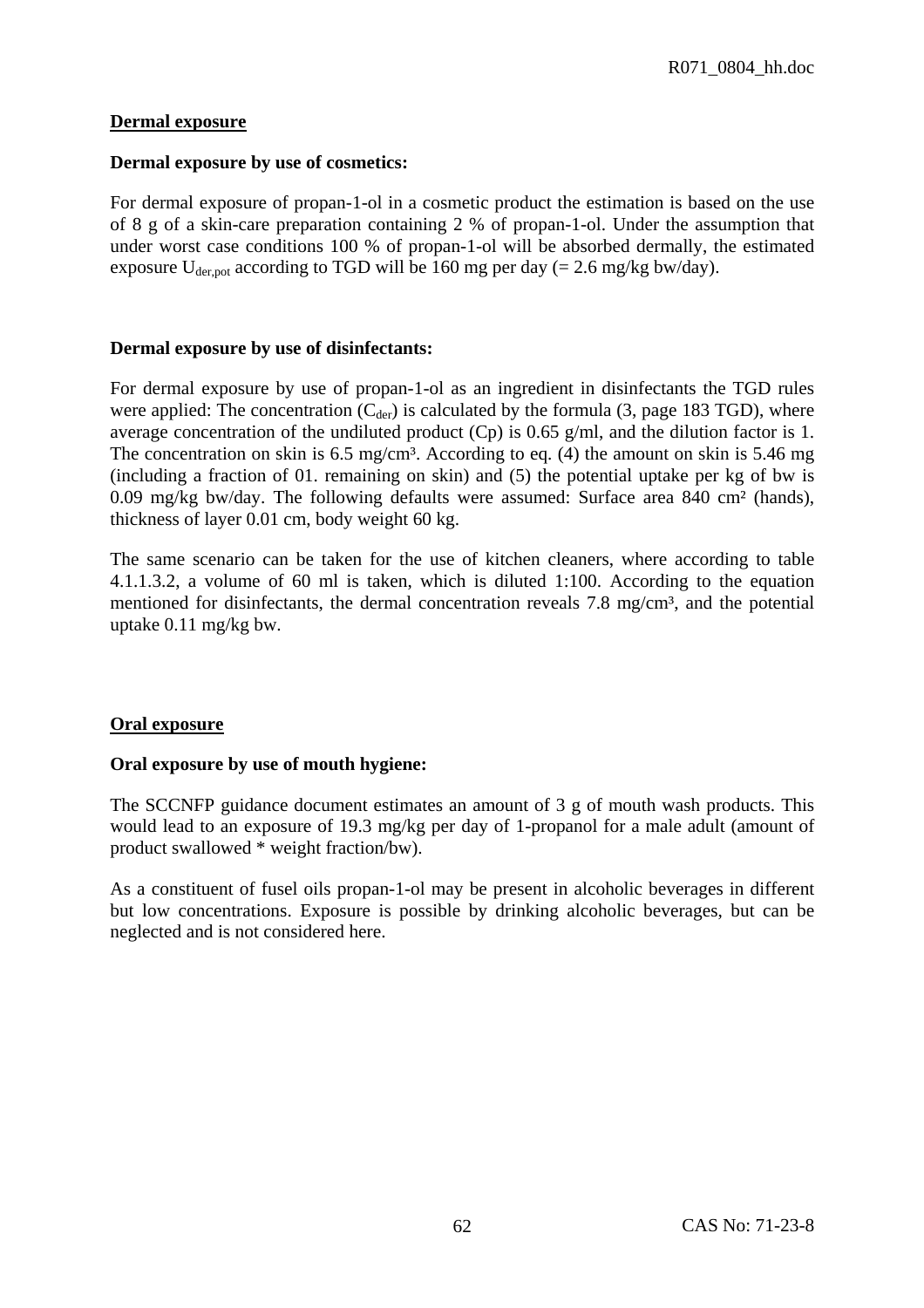|                               | Estimated exposure per day<br>(mg/kg bw) |                 | Estimated exposure per<br>year (mg/kg bw) |              |  |
|-------------------------------|------------------------------------------|-----------------|-------------------------------------------|--------------|--|
| Chronic exposure <sup>5</sup> |                                          |                 |                                           |              |  |
| Dermal exposure               |                                          |                 |                                           |              |  |
| disinfectants                 |                                          | 0.09            |                                           | 30           |  |
| Cosmetics                     |                                          | 2.6             |                                           | 950          |  |
| kitchen cleaners              |                                          | 0.11            |                                           | 40           |  |
| Oral exposure                 |                                          |                 |                                           |              |  |
| Mouth hygiene products        |                                          | 19.3            |                                           | 7000         |  |
| Inhalation exposure           |                                          |                 |                                           |              |  |
|                               | user                                     | non-user        | user                                      | non-user     |  |
| Disinfectants                 | 35                                       | 4               | 12775                                     | 1460         |  |
| General cleaning products     | 12                                       | 1               | 4380                                      | 365          |  |
| Paints                        | 0.39                                     | 0.02            | 1058                                      | 7.3          |  |
| Hardeners                     | 0.1                                      | $\overline{0}$  | 37                                        | $\mathbf{0}$ |  |
| Wall paper remover            | 0.2                                      | 0.1             | 73                                        | 36           |  |
| Kitchen cleaner               | 0.26                                     | 0.07            | 94.9                                      | 25           |  |
| Sum (chronic exposure)        | $102^{\overline{6}}$                     | 27 <sup>7</sup> | 26446                                     | 1893         |  |
| Acute exposure                |                                          |                 |                                           |              |  |
| Dermal exposure               |                                          |                 |                                           |              |  |
| Disinfectants                 |                                          | 0.09            |                                           |              |  |
| Cosmetics                     |                                          | 2.6             |                                           |              |  |
| Oral exposure                 |                                          |                 |                                           |              |  |
| mouth hygiene                 |                                          | 19.8            |                                           |              |  |
| Inhalatory exposure           |                                          |                 |                                           |              |  |
| Disinfectants                 |                                          | 497             |                                           |              |  |
| All purpose cleaners          |                                          | 29              |                                           |              |  |
| Paints/thinners/lacquers      |                                          | 126             |                                           |              |  |
| Hardener solutions            |                                          | 112             |                                           |              |  |
| Removers of wall paper        |                                          | 317             |                                           |              |  |
| Kitchen cleaner               |                                          | 22.3            |                                           |              |  |
| Highest amount of exposure    |                                          | $\approx 500$   |                                           |              |  |

Table 4.1.1.3.6 Total exposure for consumers (users) is summarized as follows:

Chronic exposure to propan-1-ol is characterized predominantly by use of cosmetics, mouth hygiene products, disinfectants and general cleaning products and amounts up to ~102 mg/kg bw/day, under consideration of users in the inhalation scenario. Consideration of non-users for inhalation exposure would reveal an overall exposure of 27 mg/kg per day. Dermal exposure via air after evaporation does not play a role for overall exposure.

Disinfectants represent the major source of acute exposures, particularly for the users. A weekly use of these products is assumed. The concentration of propanol of  $\sim 2300 \text{ mg/m}^3$  is

 $\overline{a}$ 

<sup>&</sup>lt;sup>5</sup> The daily exposure values for semi(chronic) exposures for users were multiplied by 365.

<sup>&</sup>lt;sup>6</sup> Sum includes inhalation exposure (users), dermal and oral exposure

<sup>7</sup> Sum includes inhalation exposure (non-users) dermal and oral exposure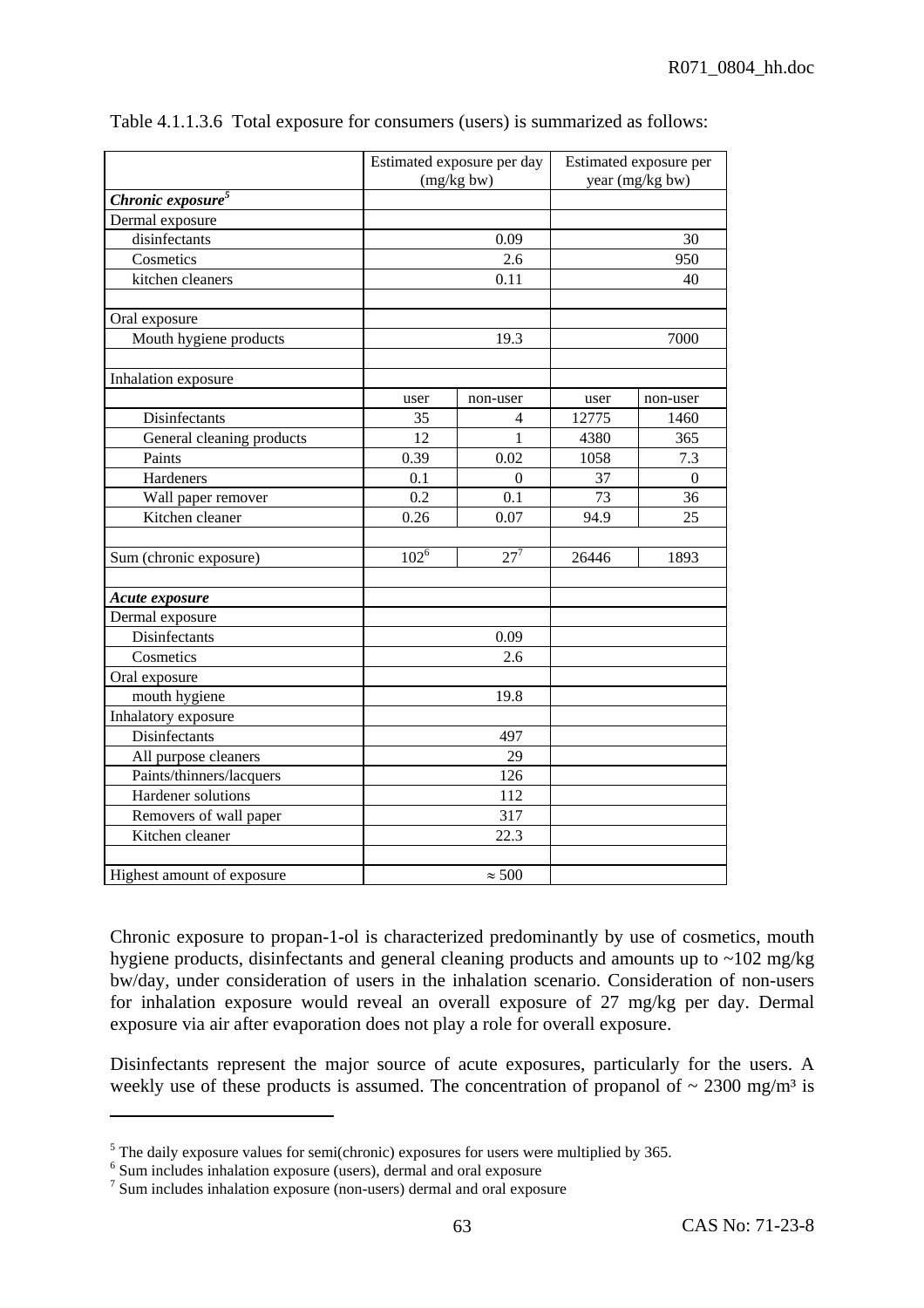estimated for this kind of use, the corresponding acute exposure by intake due to this use is 500 mg/kg/day.

It should be kept in mind, that measurements may vary per se considerably: the value of 44 mg/m³ found for occupational use of disinfectants must not convincingly represent a reasonable worst case situation. This value is comparable to the average concentration of consumers as non-users representing the normal consentration in a room.

Secondly, conservative assumptions with different degrees of uncertainty have been set as inputs in the CONSEXPO calculation; in particular the room volume and ventilation represent values at the lower end of a distribution. A sensitivity analysis for the CONSEXPO paintscenario showed that the variable "fraction of upper layer"  $(f<sub>ul</sub>)$  is proportional to the room air concentration. This means, that doubling  $f<sub>ul</sub>$  doubles the concentration. This value has a quality score of  $4<sup>8</sup>$  in the RIVM documents. From this reason, the uncertainty of the number of ful is high. In the model, a high value was taken shifting the estimate to the extreme. Furthermore, the model considers the "personal volume", e.g. a fictive space around the user having a small volume of 5 m<sup>3</sup>. Changing these values, e.g. select a higher room volume and air exchange or lower fraction of upper layer would result in a marked decrease of room concentrations.

Values to be taken for risk characterisation

 $\overline{a}$ 

For acute toxicity the highest amount of exposure should be taken which is  $2290 \text{ mg/m}^3$ resulting from the use of disinfectants.

For chronic inhalation toxicity, the sum of concentration of all scenarios is  $\sim$  32 mg/m<sup>3</sup> (nonusers). This should be considered as a precautional value. It should be considered, that for aggregation of exposure the concentrations must not be added, because one person would not use all the products together. Furthermore, medical care in the household requiring extensive disinfecting approach is a relative rare situation. Therefore, for chronic exposure a value of 30 mg/m³ is proposed to be taken forward to the risk characterisation which results from calculations of yearly exposure concentrations to disinfectants, all-purpose cleaners, and kitchen cleaners (cf. table 4.1.1.3.4).

Cosmetics are mainly contributing to dermal exposure of consumers (2.6 mg/kg bw/day) whereas disinfectants and kitchen cleaners can be considered negligible for risk characterisation due to 20-fold lower exposure values and in view of the lower use frequency (weekly).

Oral exposure by mouth hygiene products may lead to a daily dose of 19.3 mg/kg bw, which should be added to inhalation doses for aggregation of exposure.

 $8$  Single data source supplemented with expert judgment, parameter value doubtful as default value (RIVM)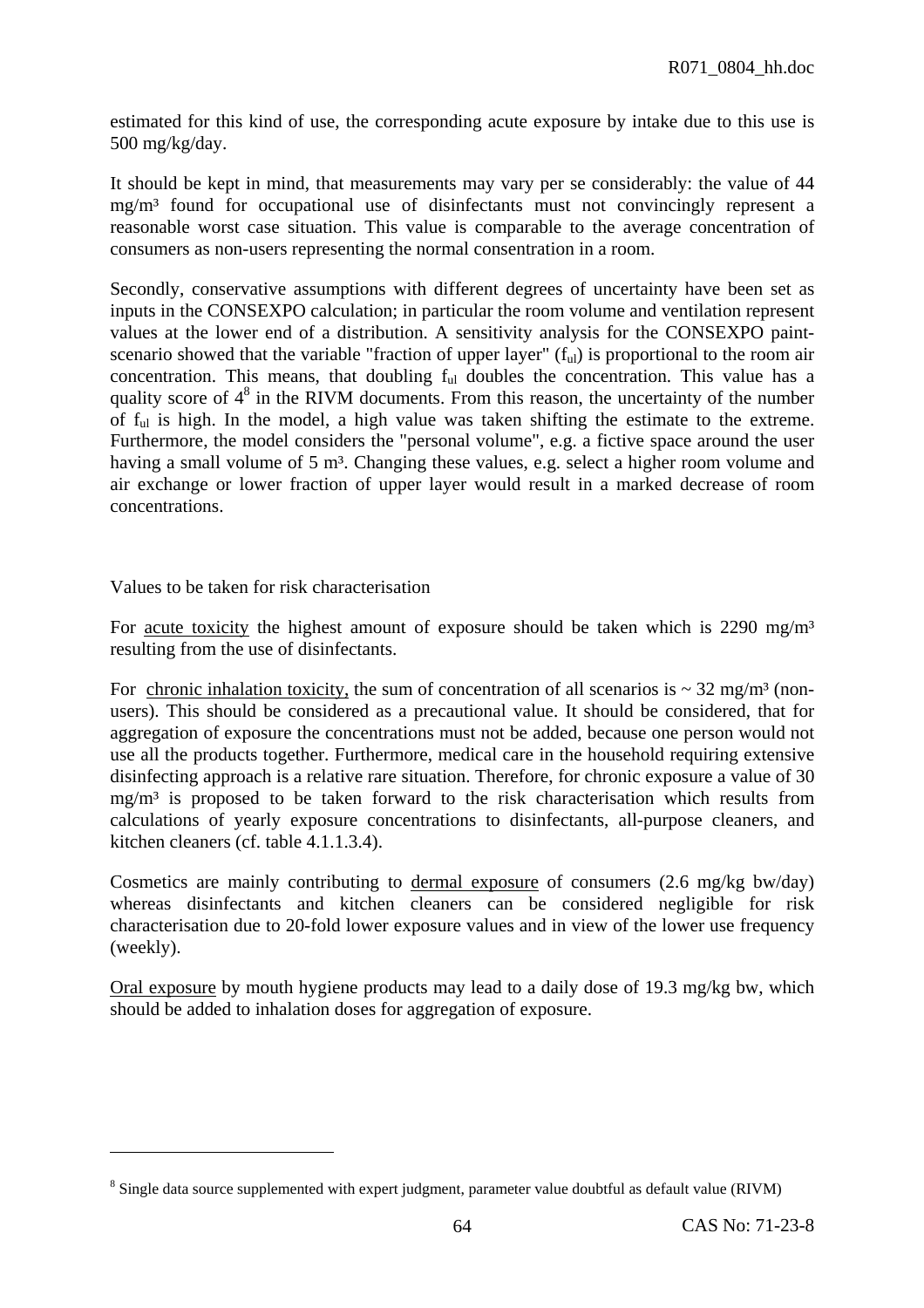# **4.1.1.4 Indirect exposure via the environment**

In accordance with the TGD, the indirect exposure of man to propan-1-ol via the environment, e.g. via food, drinking water and air, must be determined. In the form of a worst-case scenario, the most significant point source (in this case: propan-1-ol as solvent; processing of paints) is considered for calculation purposes. This result is then compared with a second calculation which is based on the regional background concentrations (see chapter 3.1.7).

The results of these calculations with the corresponding input values are summarised in Appendix A7. It is necessary to note, however, that the calculation model applied is as yet only provisional. It requires revision as soon as further information is available.

| Parameters                                                                 | Local scenario | Regional scenario |
|----------------------------------------------------------------------------|----------------|-------------------|
| Annual average PEC in surface water [mg/l]                                 | 0.040          | $8.59*10^{-3}$    |
| Annual average PEC in $\arctan^1$ [mg/m <sup>3</sup> ]                     | 0.062          | $9.45*10^{-5}$    |
| PEC in grassland [mg/kg]                                                   | 0.014          |                   |
| PEC in agricultural soil [mg/kg]                                           |                | $2.91*10^{-4}$    |
| PEC in porewater of agricultural soil [mg/l]                               | 0.046          | $1.50*10^{-3}$    |
| PEC in porewater of grassland [mg/l]                                       | 0.071          |                   |
| PEC in groundwater under agricultural soil<br>$\lceil \frac{mg}{l} \rceil$ | 0.046          |                   |

Table 4.1.1.4.1 Input parameter for calculation of indirect exposure

<sup>1</sup> For the estimation of indirect exposure via the environment, the local concentrations calculated for the emission period have to be averaged over the whole year.

The resultant daily doses for the substance are as follows:

- DOSEtot =  $0.036$  mg/kg<sub>body weight</sub> day (local scenario)
- DOSEtot = 3.119\*10<sup>-4</sup> mg/kg<sub>body weight</sub> day (regional background concentrations)

The calculated uptake quantities result via the following routes.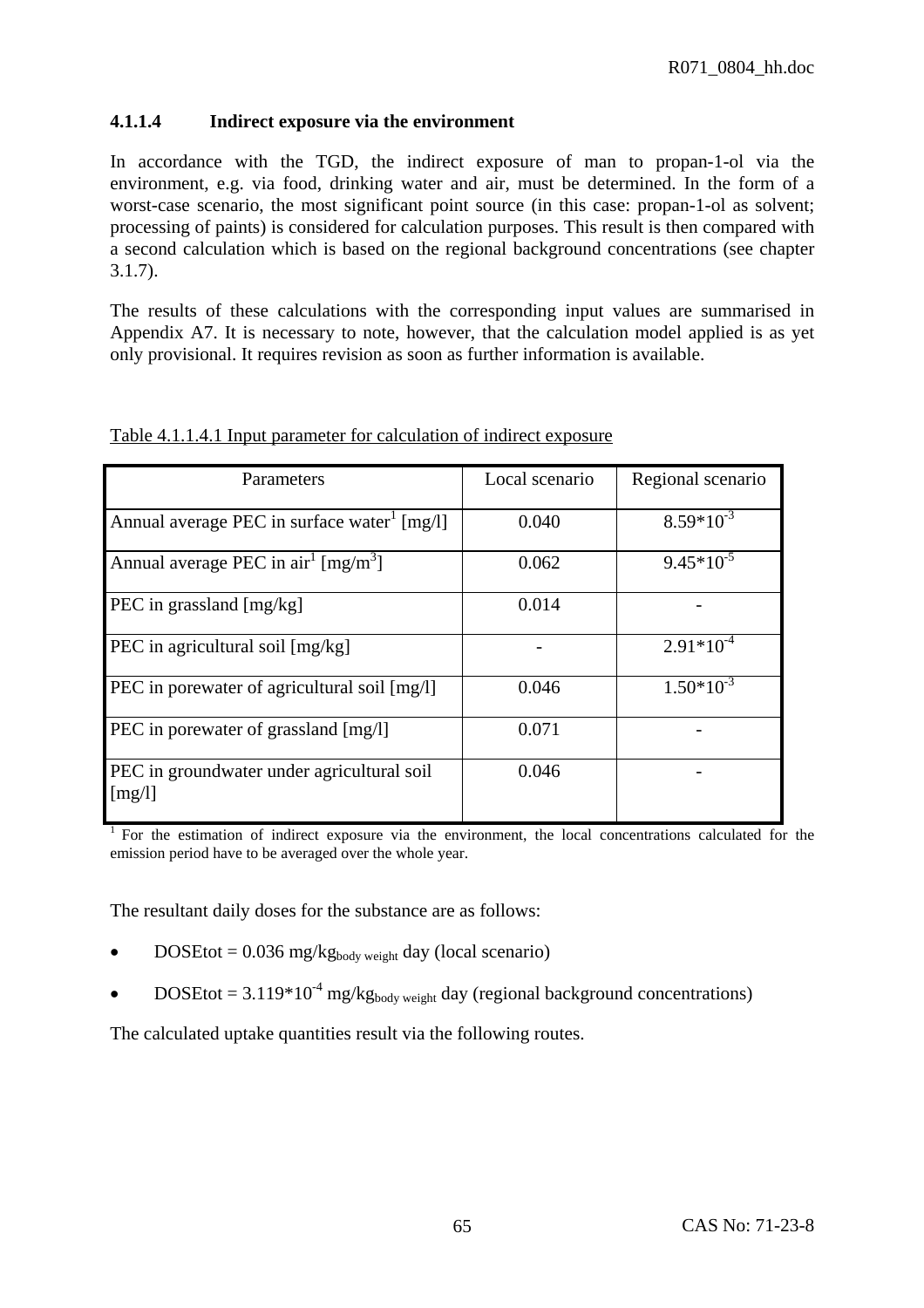| <b>Uptake route</b> | % of total uptake |          |  |  |  |
|---------------------|-------------------|----------|--|--|--|
|                     | local             | regional |  |  |  |
| drinking water      | 3.61              | 78.7     |  |  |  |
| fish                | 0.07              | 1.76     |  |  |  |
| plant shoot         | 58.8              | 10.5     |  |  |  |
| root                | 0.67              | 2.53     |  |  |  |
| meat                | < 0.01            | < 0.01   |  |  |  |
| milk                | 0.02              | 0.01     |  |  |  |
| air                 | 36.8              | 6.49     |  |  |  |

Table 4.1.1.4.2 Route percentages of indirect exposure

Drinking water is the most significant route of uptake when using the regional approach. However, the local model indicates consumption of leaf crops and inhalation as main routes for indirect exposure.

# **4.1.1.5 (Combined exposure)**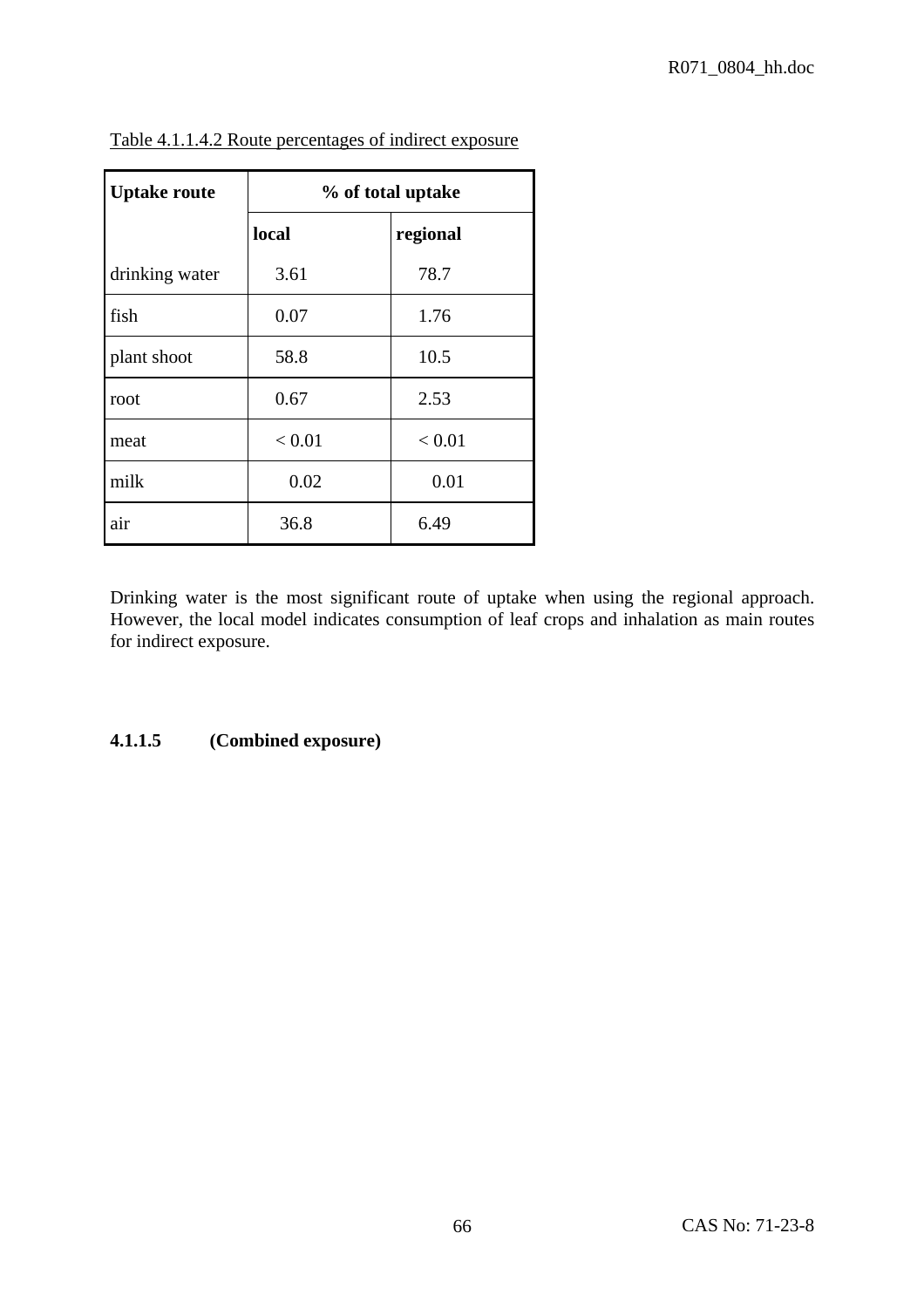# **4.1.2 Effects assessment: Hazard identification and Dose (concentration) response (effect) assessment**

### **4.1.2.1 Toxico-kinetics, metabolism and distribution**

Studies in animals

### Absorption, distribution and excretion

### *Inhalation*

There are no data from in vivo experiments available.

Using ex-vivo study on a rabbit trachea Fiserova-Bergerova (1985) showed that concentrations of vapours of propan-1-ol are reduced by 54 % during passage through the trachea (further details are not given).

### *Dermal*

No data available.

### *Oral*

Following single oral administration of 174 mg  ${}^{14}$ C-propan-1-ol to Wistar-rats gavaged as an aqueous solution concentration in blood was peaked one hour after administration, total recovery rate being about 80% 72 hours after dosage, about 74% of the radioactivity was eliminated in expired air, 5% via the urine and 0.4% in faeces (Fahelbum and James, 1979). Six hours after oral dosing following distribution of radioactivity in tissues of rats (µmol of the dose/g tissue) was found: blood  $(0.4)$ , brain  $(0.2)$ , heart  $(0.3)$ , kidney  $(0.7)$ , liver  $(1.3)$ .

The propan-1-ol concentration in blood serum peaked one hour after administration of 50 mmol (3000 mg) propan-1-ol/kg bw by gastric tube to female Wistar-rats (Beauge et al., 1979). From their data a peak blood level of approximately 1800 mg/l after about 1.5 hours could be derived. Thereafter blood levels decreased rapidly to below detection limits at 5 hours after administration.

In mice, peak blood levels of 320, 480 and 510 mg/l were seen at ten minutes (e.g. the first collection point) after orally dosing (intubation) with 1000, 2000 and 4000 mg/kg, respectively. At 20 minutes after administration, levels were 290, 420, and 480 mg/l, respectively. Propan-1-ol was below detection limits 40 minutes after applying the lowest dose and after 80 minutes after applying the two higher doses. An elimination half-life of 57 min was approximated (Maickel and Nash, 1985). In rabbits, 0.9% of an oral dose of 800 mg/kg was excreted conjugated with glucuronic acid in the urine within 24 hours (Kamil et al., 1953).

**Other**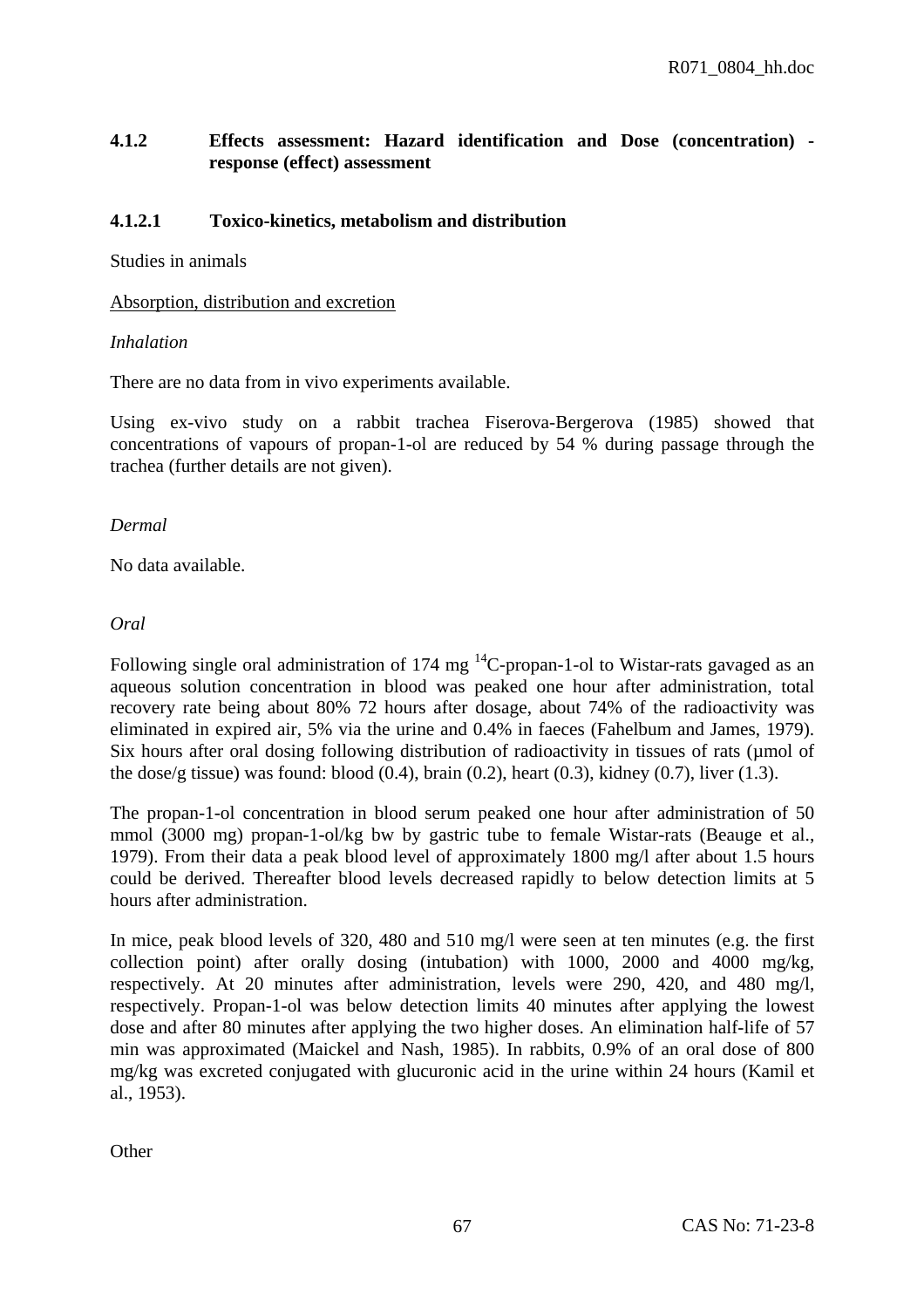In-vitro experiments on permeability of 60 mg/l aqueous  $^{14}$ C-propan-1-ol through mucosa preparations of dogs and rabbits indicate that already in oral cavity adsorption occurs (Siegel et al., 1981).

In in vitro experiments using a two-compartment model consisting in water and rabbit or human tissue (kidney, brain, lung, muscle, fatty) propan-1-ol was found to be present in the aqueous compartment only (Kühnholz et al., 1984).

Rietbrock and Abshagen (1971) referred to several studies in which a linear elimination of propan-1-ol from the blood was reported in several animal species. However, when reexamining one of these reports in which 0.8, 1.2, and 1.6 g/kg had been administered to rabbits, they concluded that propan-1-ol was exponentially eliminated from the blood at the two lower doses, while no conclusion could be drawn concerning the highest dose because of lack of essential data. Performing their own experiments by dosing rats intraperitoneally with 1 g/kg, they found an exponential elimination with a half-life of 45 minutes.

### Biotransformation:

Propan-1-ol was rapidly oxidized to its corresponding aldehyde by the human and rat liver alcohol dehydrogenase (ADH), more specifically by the Class I isozymes (Ehrig et al., 1988; Sinclair et al., 1990), and to a lesser extent - predominantly in chronic exposure - by the NADPH-dependent microsomal ethanol oxidizing system (MEOS) involving cytochrome P450 (Cytochrome P450 isozyme 3a, isolated from hepatic microsomes of rabbits) (Morgan et al., 1982). Propionaldehyde was then converted to propionic acid which was conjugated with coenzyme A (CoA). AldDH2 (aldehyddehydrogenase) is known to be involved in the metabolism of ethanol via acetoaldehyde. It is further known that functional important polymorphism of AldDH2 exists (Ginsberg et al., 2002). There are no data on the involvement of AldDH2 in the step in which propionaldehyde is converted to propionic acid. In a structure-activity assessment, however, it seems justified to make the assumption that this enzyme is involved and that polymorphism plays a role in determining the internal exposure (AUC) to propionaldehyde. This assumption will be forwarded to the section on MOS. In man and animals propionyl-CoA is carboxylated to methylmalonyl-CoA, this is followed by transcarboxylation to succinyl-CoA, which subsequently enters the tricarboxylic cycle to be metabolized to carbon dioxide and water (Halarnkar and Blomquist, 1989; Rietbrock and Abshagen, 1971).

Enzymatic esterification of propan-1-ol does not require former oxidation to propionic acid but direct reaction with fatty acids to corresponding esters was demonstrated in rats by Carlson (1993).

In man and rabbits conjugation of propan-1-ol with glucuronic acid or sulfate appeared to be of minor importance (Bonte et al., 1981a, 1981b; Kamil et al., 1953).

Beaugé et al. (1979) reported a rate of metabolism of 510 mg/kg/h which was calculated from an elimination curve consisting of five measurements of blood propanol levels in rats exposed to a single oral (intubation) dose of 3000 mg/kg. Intrahepatic fatty acid metabolism was clearly altered by administration of propan-1-ol. Orally dosed animals were injected i.p. with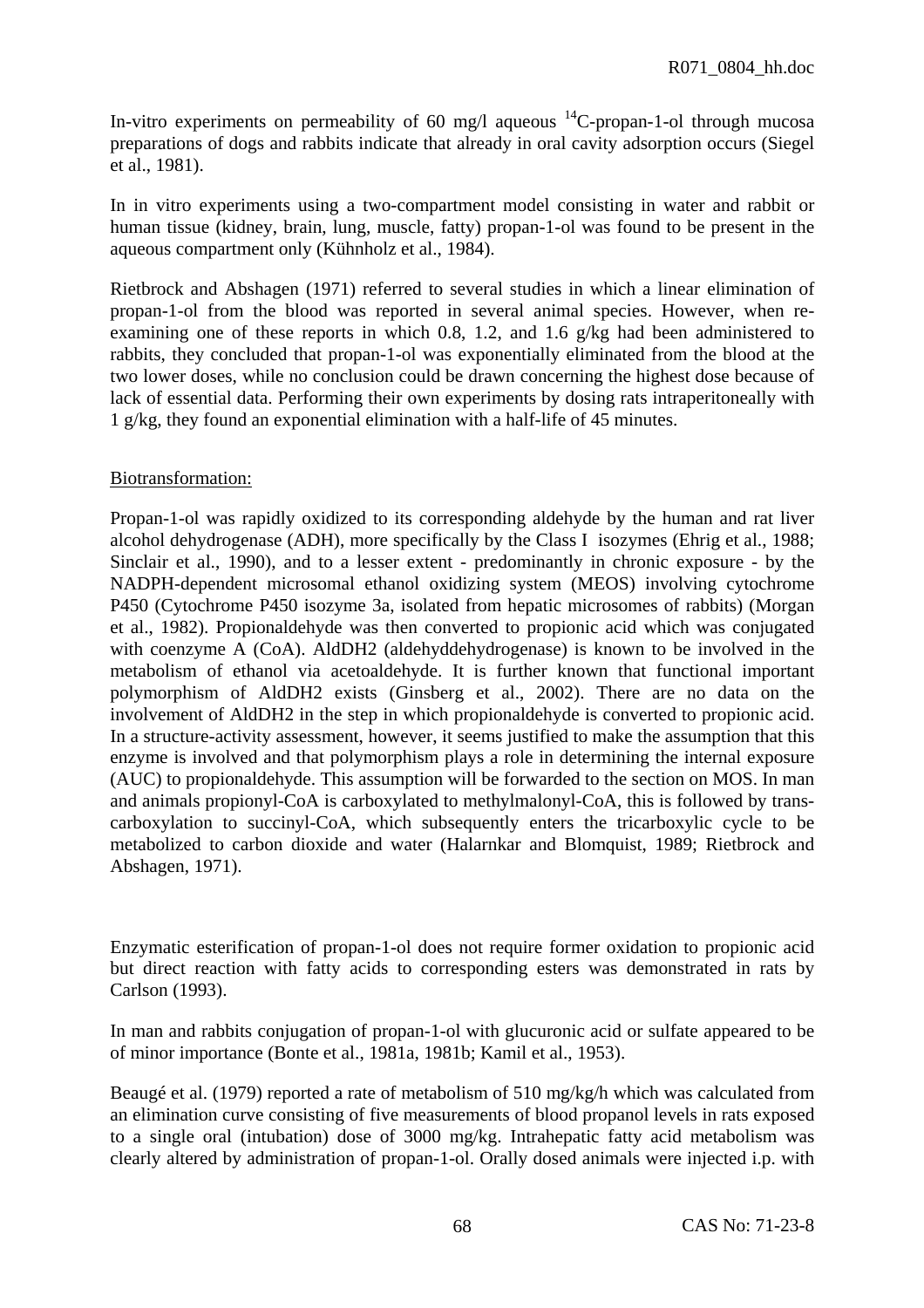albumin-bound palmitic acid  $(2.5 \mu \text{Ci/kg})$  1 h before sacrifice. The administration of propan-1-ol results in a large increase of  $1^{-14}$ C-palmitate incorporation into serum triacylglycerols.

Besides in the liver, propan-1-ol can be metabolized in nasal mucosa as was concluded from combined in vitro/in vivo experiments using surgically isolated upper respiratory tracts of Syrian hamsters and Syrian hamster nasal homogenates. This metabolism may be NADdependent oxidation catalyzed by ADH. Its rate was dependent on the inspiratory flow rate (Morris and Cavanagh, 1987).

Endogenous formation of propan-1-ol was observed in drinking experiments using propanolfree alcoholic beverages. Its origin is not clear (Iffland et al., 1989).

### Human data

*Inhalation* 

Based on retention data from Pedersen (1987) of ethanol (33%, 4-h human-exposure, 100-140 ppm) and butan-1-ol (46-54%, 0.5-h human-exposure, 120-200 ppm) it may be assumed that the absorption of propan-1-ol will be approximately 40-50% accordingly with measured tissue-gas-partition coefficients of aliphatic C1-C4 alcohols (Fiserova-Bergerova and Diaz, 1986). This is an extrapolated value with a comparatively high uncertainty.

Studies on seven adult male human subjects showed that about 55% of ethanol was absorbed during prolonged inspiration of ethanol (vapour) containing air for periods up to 80 min (ethanol concentration of 10-12 mg/l ) (Kruhoffer, 1983). This concentration was chosen to obtain satisfactory accuracy in the analyses of the ethanol concentrations in inspired and expired air, and yet not causing inconvenience to the subjects participating. The ethanol concentrations in air were periodically monitored by mass spectrometry or determined in samples of inspired or expired air by enzymatic analysis. The experiments revealed furthermore that the fractional absorption was not detectably affected by variations in tidal volume (0.7 - 2.1 liters).

In a study on modelling of respiratory exchange of polar solvents Johanson (1991; cited also by Gargas et al., 1993) summarized experimentally observed relative respiratory uptake of some water-soluble solvents in relation to their blood:air partition coefficient. The uptake data for ethanol ranging from about 40 to 75% were collected from a variety of sources cited by Johanson (1991).

### *Dermal*

The penetration through human skin was qualitatively demonstrated in volunteers: Rubbing hands and underarms for five minutes with propan-1-ol containing antiseptics (estimated amount propan-1-ol applied: 9-15 g) resulted in peak levels in blood taken from a foot vein from 0.2 to 0.4 mg/l (Peschel et al., 1992).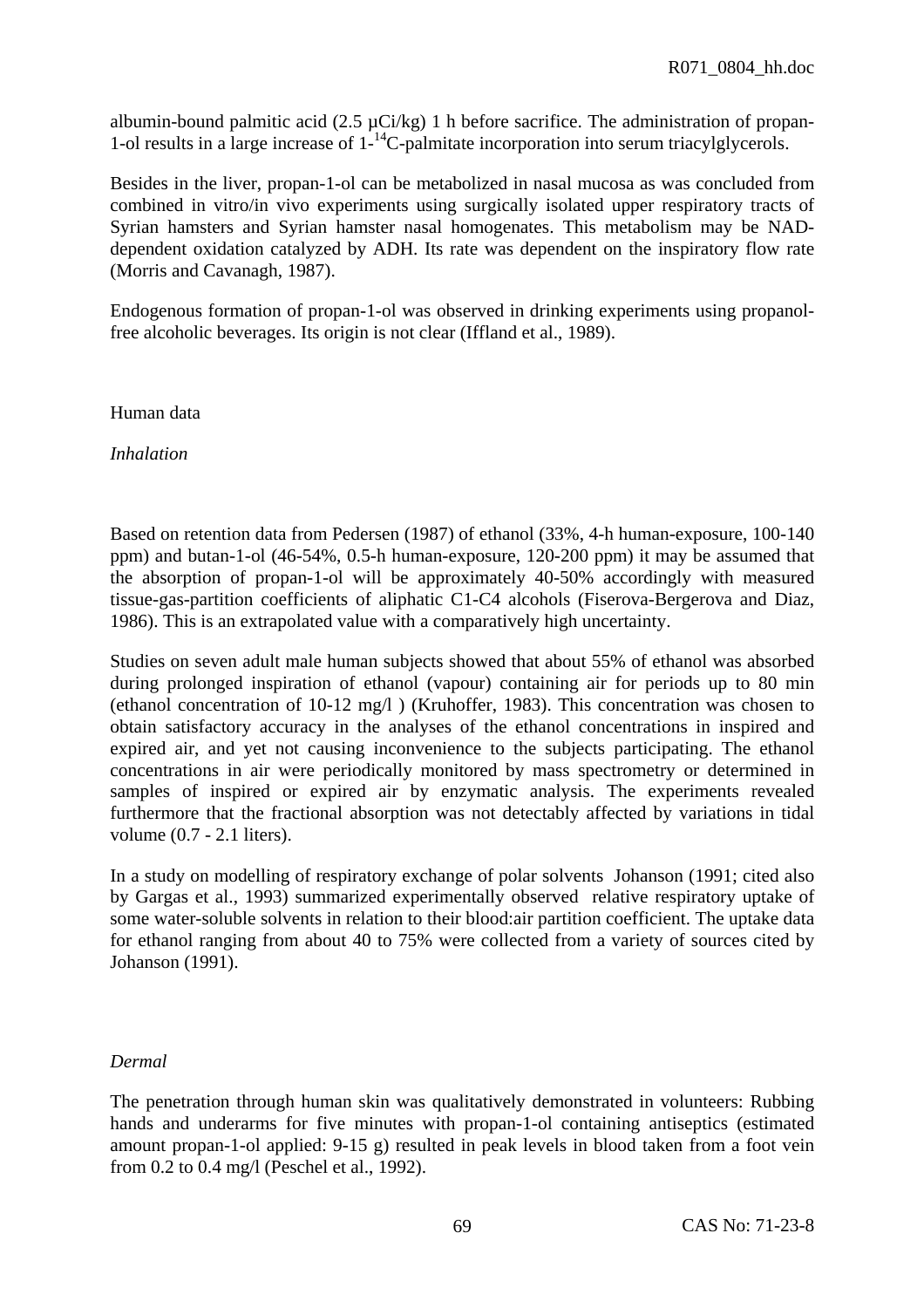# *Oral*

In studies with human volunteers ingesting orange juice containing alcohols (5 mg/kg bw propan-1-ol and 0.8 g /kg bw ethanol) blood levels of propan-1-ol peaked 15 minutes after the ending of the drinking period (30 or 60 minutes), indicating a rapid absorption from the GI tract (Bilzer et al., 1990).

Schmutte et al. (1988) could not detect propan-1-ol in the blood of 9 from 10 volunteers within 15 min after finishing drinking (16 whole blood samples/person, gas-liquid chromatography) of propan-1-ol doses in water of up to 12.5 mg/kg, probably due to a significant 'first pass' effect.

For evaluating the concentration of propan-1-ol in saliva, drinking test was performed with 10 test persons. The alcoholic drink was wine. During the test , the test persons each received 1 g ethanol (given equivalent as wine) /kg bw for 1 hour and the quantities of other alcohols, naturally contained in the beverage. Propan-1-ol concentrations in saliva were found to be up to 4 to 5 times higher than those in blood after the consumption of wine (Hein et al., 1989).

## *Other*

Wehner and Schieffer (1989) administered doses of 25, 50, 100, 200, and 300 mg propan-1-ol intravenously to one male (bw 69 kg) and one female (bw 72 kg) volunteer. Based on a three compartment open system model and a non-linear elimination process controlled by Michaelis-Menten kinetics the authors calculated a Michaelis-Menten constant  $(K_m)$  of approximately 10 mg/l and a maximal initial velocity of metabolism (Vmax) of 2.5 mg/l/min.

Tissue-gas partition coefficients were determined for propan-1-ol using head-space methods. Human tissues were obtained by autopsy. Blood and several representative tissues were examined: blood (866 + 55), muscle (651 + 28), kidney (713 + 33), lung (698 + 37), brain gray  $(749 + 23)$ , fat  $(287 + 8)$ . For liver a tissue-gas partition-coefficient of 564 was calculated. The solvent tend to be more soluble in plasma  $(969 + 60)$  than in erythrocytes  $(799 + 99)$ . It has been shown that solubility of propan-1-ol not increases with lipid content in blood and tissues (Fiserova-Bergerova and Diaz, 1986).

Permeation rates (flux) of pure liquid propanol and aqueous solutions of propan-1-ol, respectively, were determined in a diffusion cell using abdominal skin from human adults: through epidermis - 96 µg/cm²/h vs. 6 µg/cm²/h (Scheuplein and Blank, 1973).

## Interactions

Propan-1-ol has a high affinity for ADH. Its absence in blood in some drinking experiments may therefore be explained by a complete oxidation during the first passage through the liver (Iffland et al., 1989).

From enzyme kinetic data it appeared that propan-1-ol is a better substrate for ADH than ethanol and 2-propanol are and hence can retard the metabolism of these alcohols (Rietbrock and Abshagen, 1971). On the other hand, when the concentration of ethanol in blood was high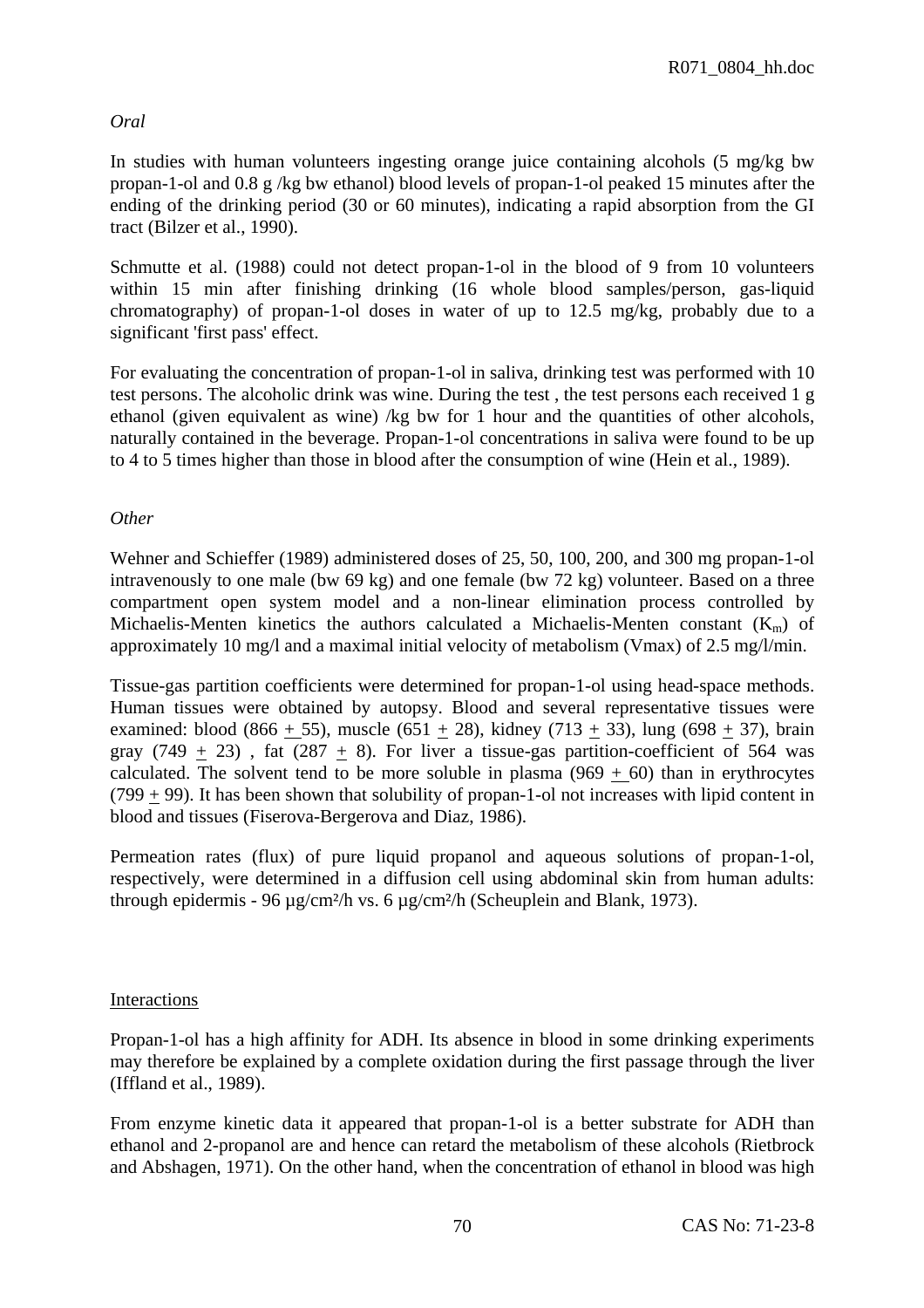enough to saturate ADH, the metabolism of propan-1-ol was found to be retarded in drinking experiments with volunteers (human data from Bilzer et al., 1990; Bilzer and Penners, 1985; Bonte et al., 1981b; Ehrig et al., 1988 and Wehner and Schieffer, 1989).

From experiments with two volunteers (a) absence of ethanol; b) blood ethanol concentration 0.3 vs.  $1.3^{\circ}/_{\text{oo}}$ ), injected intravenously with 25 - 300 mg propan-1-ol, and using a three compartment model, Wehner and Schieffer (1989) calculated a hepatic clearance of 10.2 l/min (7 to 8 times higher than for ethanol) and pointed out that this value is derived from the model whereas the liver blood flow in humans is four times lower. Hence, the calculated constants should be taken with caution. An increase of the ethanol exposition causes a prolongation of the mean residence time of propan-1-ol in the body. This phenomenon was interpreted as the result of an inhibition of the propan-1-ol metabolism by ethanol.

## **Conclusions**

There are no data on the toxicokinetics of propan-1-ol concerning exposure by inhalation. Based on comparison with data on other short-chain alcohols retention after inhalation may be approximately 40-50 %. From the available data it can be concluded that dermal absorption occurs. Considering the physicochemical properties (molecular weight 60 g/mol, complete water solubility and a log Pow of 0.34) absorption through the skin can be assumed. The compound is readily absorbed from the GI tract (about 80%). Propan-1-ol is readily metabolized via its aldehyde to propionic acid which can then be converted by a number of pathways (e.g., the citrate cycle). Its metabolism may be retarded by already-present ethanol.

Taking into account the indicated high uncertainties in the inhalatory absorption figure and the described differences for ethanol in inhalation absorption in humans ranging from 30-75% (Gargas et al. 1993; Kruhoffer 1983) an inhalation absorption rate of 75% is proposed as a reasonable worse case assumption for risk characterisation purposes. Under worst case assumptions 100% absorption through dermal and oral exposure route, respectively, was taken performing calculations in risk characterisation.

## **4.1.2.2 Acute toxicity**

## Animal studies

*Oral* 

For young rats weighing 90 to 120 g a LD50 value of 1870 (1340 - 2000) mg/kg is reported (Smyth et al. 1954; Kennedy and Graepel 1991). For young adult rats in the weight range of 180 - 350 g the LD50 value is 6500 (5800 - 7280) mg/kg with death occurring within 2 - 18 hours (Taylor et al. 1964). Another LD50 value of approx. 8000 mg/kg was obtained with rats of unspecified age (BASF AG 1974). Clinical signs consisted of dyspnoea, apathy, ventrolateral position atonia and exsiccosis (BASF AG 1974) or of coma and scrawny appearance (Taylor et al. 1964). Autopsy findings showed dilatation of the heart, passive hyperemia, reddening of the glandular part of the stomach and liquid contents of the intestine (BASF AG 1974). For mice a LD50 value of 5467 mg/kg (Savini 1968) and for rabbits a LD50 value of 2823 mg/kg and a median narcotic dose of 1441 mg/kg (Munch 1972) are documented.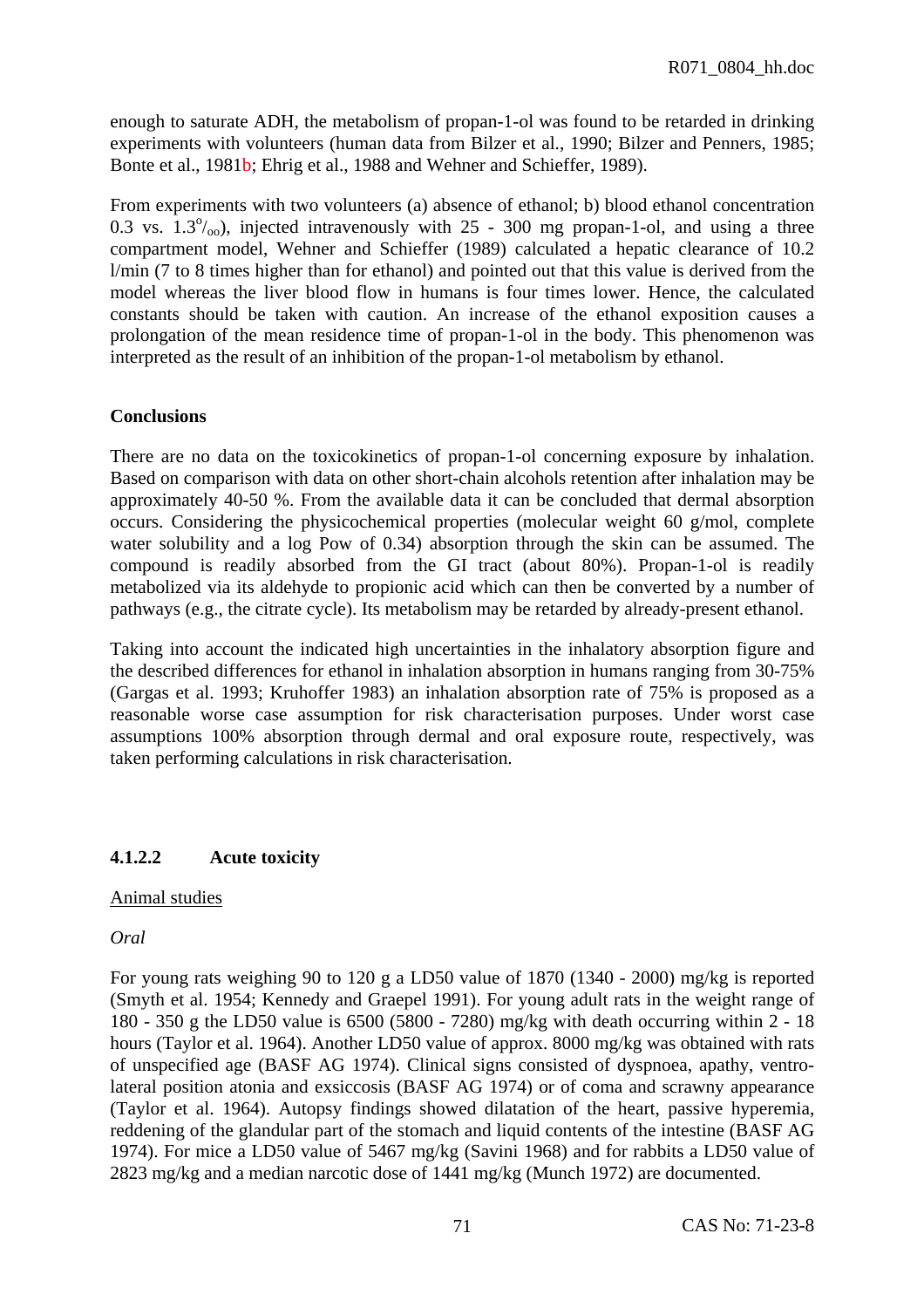# *Inhalation*

Sprague Dawley rats (5 males and 5 females/group) were exposed for 4 hours to vapour concentrations of propanol by whole body exposure either by dynamic or by static exposure (according to OECD TG 403; Union Carbide Corp. 1992). Dynamic generation and exposure system included airflow, while with the static generation and exposure system no additional air was supplied. For the dynamic exposure the rats were individually housed while for the static exposure rats were housed per sex (5 per cage) and exposed in a 120 liter chamber.

Three dynamic exposure concentrations were tested: 13548 ppm  $(33870 \text{ mg/m}^3)$ , 9741 ppm  $(24350 \text{ mg/m}^3)$ , 5185 ppm  $(12960 \text{ mg/m}^3)$ . No rats died during exposure or during the 14-day post exposure period. On the day of exposure there was evidence of ocular and nasal irritation and hyperactivity. Additional signs observed for animals of the medium and higher concentration groups included abdominal breathing, increased shallow respiration, narcosis and/or prostration and other signs. During the post-exposure period no clinical signs were observed. Mean body weight gains for all groups were normal at days 7 and 14. No macroscopic lesions were observed at the end of the 2-week observation period. CNS depression appeared at dose levels above the cut-off values of 20000 mg/m<sup>3</sup> regarding EU classification R 67.

One static exposure concentration (16760 ppm = 41 880 mg/m<sup>3</sup>) was tested for either 4 hours or 6 hours. After the 4 hour exposure 2/5 males and 0/5 females died. After a 6 hour exposure 5/5 males and 3/5 females died. Death occurred during exposure and within 1 day thereafter. Clinical signs were similar to the dynamic exposure but an additional sign prior to narcosis was ataxia. Body weight gain was normal during the second week. In animals that died the main autopsy findings were discoloration of the lungs and dark purple discoloration of the liver. No pathological findings were observed in animals sacrificed at the end of the 2-week observation period (Union Carbide Corp. 1992).

There are data on two inhalation hazard tests. In both tests the rats were exposed to a saturated vapour atmosphere at 20 degrees Celsius, which is equivalent to a substance concentration of 47 050 mg/m<sup>3</sup>. After an 8-hour exposure  $1/12$  rats died and after a 7-hour exposure there were no deaths (0/12). Irritant reactions of the mucous membranes, increased respiration followed by narcosis were observed. Autopsy of the animal that died showed dilatation of the heart, passive hyperemia, edema and hyperemia of the lung (BASF AG 1974, 1980).

## *Dermal*

Four rabbits were exposed for 24 hours under occlusive conditions. A dermal LD50 value of 5.04 ml/kg (4052 mg/kg) is reported. The observation time was 14 days. There are no data on clinical signs and autopsy findings (Smyth et al. 1954).

### Human data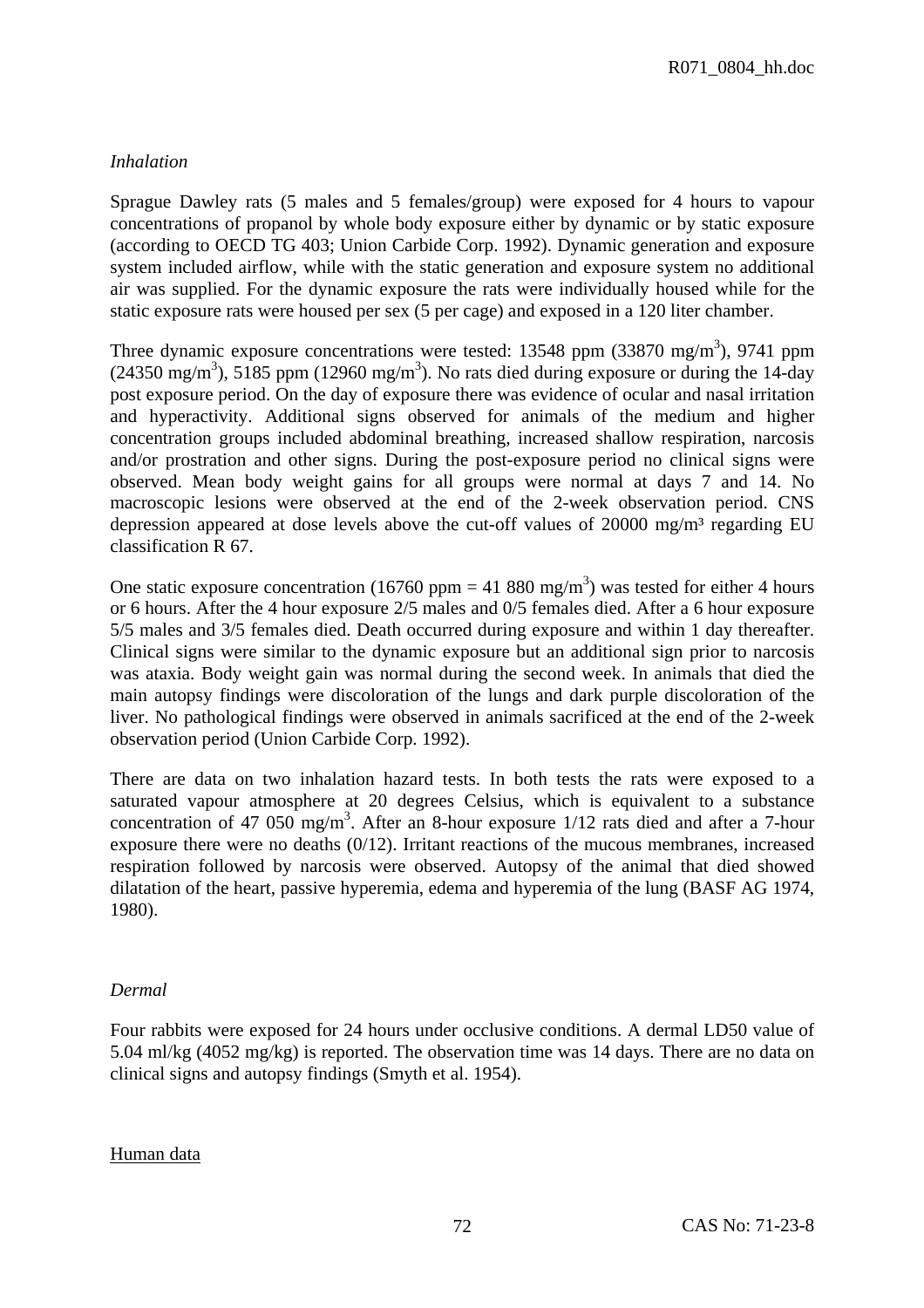A woman died 4-5 hours after ingestion of approximately 400 - 500 ml (322 - 401 g) of the substance as a solvent in a hair lotion. It is mentioned that she could have ingested this preparation and perfumes more than once in the past. Autopsy revealed a "swollen brain" and lung oedema, the substance was detected in the bowel (Dürwald and Degen 1956). Taking into account a median body weight of 70 kg the lethal dose for humans may be in the range of 4.60 - 5.77 g/kg bw. Though the authors concluded that death was caused by the ingestion of propanol it may be possible that other unknown components in the hair lotion may have contributed to the death.

In 4 subjects with normal smell (normosmics) and two subjects lacking a functional sense of smell (anosmics) the threshold for odor was ca. 15 ppm  $(28 \text{ mg/m}^3)$  for normosmics and ca. 2600 ppm  $(6500 \text{ mg/m}^3)$  for anosmics (Cometto-Muniz and Cain 1990).

### **Conclusion**

The oral LD50 ranges from 1870, 6500 to 8000 mg/kg in the rat. For rabbits this value is 2823 mg/kg and for the mouse 5467 mg/kg. It is concluded that these data do not warrant a classification labelling for acute oral toxicity. None of the tests were conducted according to OECD Guidelines.

The value of 42000 mg/m<sup>3</sup> (resp. 16800 ppm) after a 4-hour exposure is considered as an approximate estimate of a LC50 value (study according to OECD TG 403). In two inhalation hazard tests there were  $1/12$  or  $0/12$  deaths after an exposure of up to 8 hours to a substance concentration of 47 000 mg/m<sup>3</sup>. These findings do not warrant a classification and labelling for acute inhalation toxicity.

The dermal LD50 value is 4052 mg/kg for the rabbit. There is no need of classification and labelling for acute dermal toxicity. This test was not conducted according to OECD.

A case of acute oral poisoning in one women suggests that the lethal dose may be in the range of 4.6 - 5.8 g/kg bw. Though the authors concluded that death was caused by the ingestion of propanol it may be possible that other unknown components in the hair lotion that was ingested may have contributed to the death. Based on these data no classification and labelling for acute oral toxicity is warranted.

The odor threshold for normosmics is 28 mg/m<sup>3</sup> (15 ppm) and the pungency threshold is 6500 mg/m<sup>3</sup> (2600 ppm) for anosmics.

## **4.1.2.3 Irritation**

### Animal studies

A weak skin irritation was observed in 5 rabbits after a 24-hour contact with 0.01 ml of undiluted substance. A grade 1-reaction was observed indicating the least visible capillary injection (Smyth et al. 1954). An unspecified number of rats were exposed from 1.5 minutes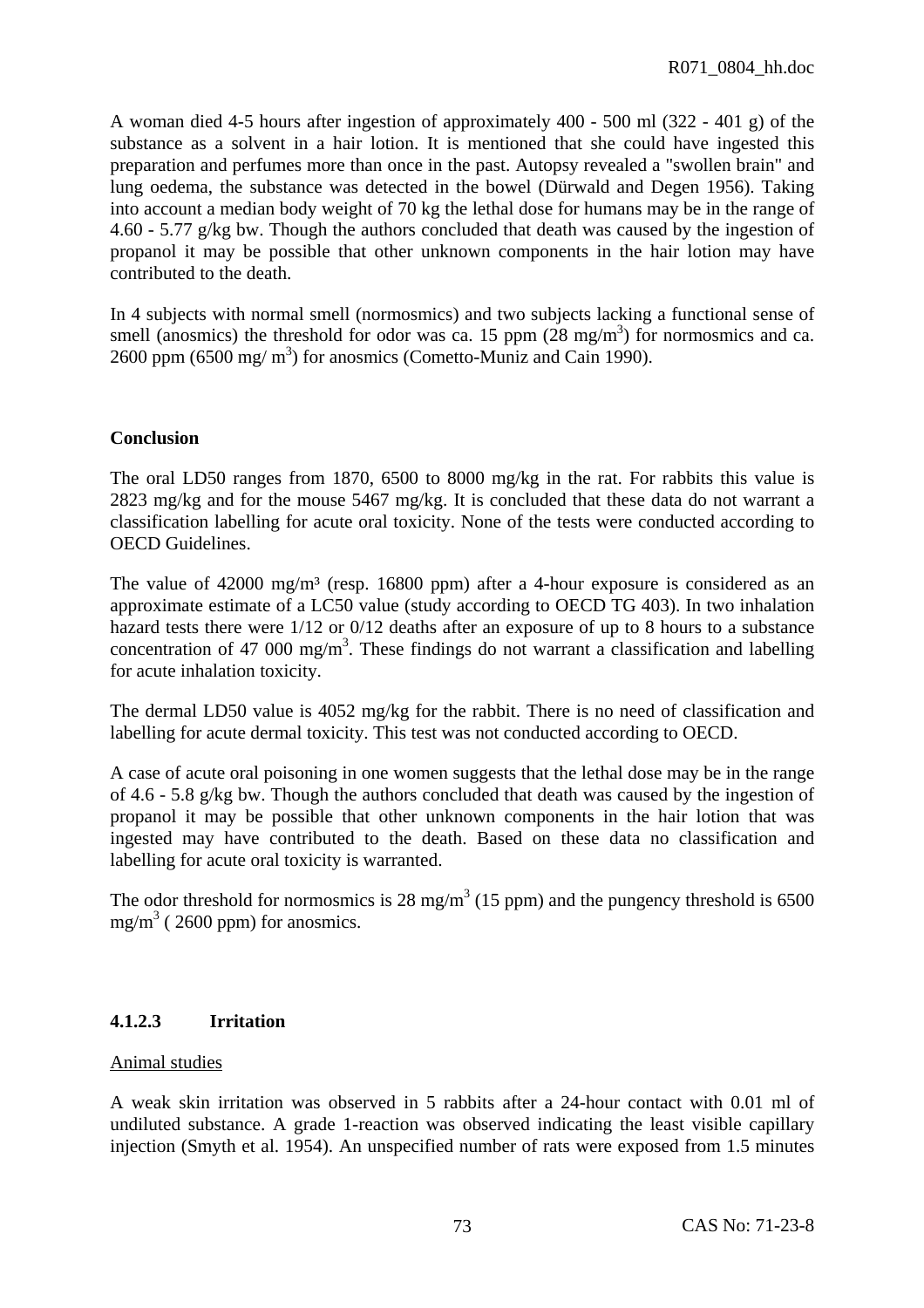up to 20 hours of the undiluted substance (amount not specified); 24 hours later a weak reddening was observed. At 8 days there were weak scales and weak scabs (BASF AG 1974).

Instillation of a very small volume (0.005 ml) of the substance resulted in grade 5-reactions of the rabbit cornea. This corresponds a necrosis of 63 % to 87 % of the cornea (Smyth et al. 1954). Instillation of 50 mg of undiluted substance to the eyes of rabbits resulted in partial gray discoloration, mild reddening and strong oedema of the conjunctiva and the nictitating membrane, mild opacity and suppuration at day 1. At 8 days strong reddening, strong oedema and strong corneal opacity together with vascularization, suppuration and scar formation was observed (BASF AG 1974).

There are several reports on the RD50 (50% decrease in respiratory rate). Mice (4 animals per group) were exposed for 10 minutes to 7 concentrations of n-propanol ranging from ca. 4000 ppm (10 000 mg/m<sup>3</sup>) to ca. 28 000 ppm (70 000 mg/m<sup>3</sup>). A RD50 value of 12 704 ppm (31)  $760 \text{ mg/m}^3$ ) was determined. The substance is considered a weak/very weak sensory irritant (Kane et al. 1980). In normal mice or in cannulated mice (trachea) (4 animals per group) the sensory irritation or the pulmonary irritation, respectively were determined after a 30-minute exposure. Sensory irritation and pulmonary irritation are effects due to activation of the trigenimus nerves and the vagus nerves, respectively. For both effects RD50 values were obtained within the first minutes and remained almost constant during the exposure period. The RD50 values are 17 967 ppm (44 230 mg/m<sup>3</sup>) for sensory irritation and 15 593 ppm (38 980 mg/m<sup>3</sup>) for pulmonary irritation. Respiratory rates after a 30-minute exposure were in the range of untreated mice at the end of the observation period of 50 minutes (Kristiansen et al. 1986). Nielsen and Bakbo (1985) quote two references with RD50 values of 12 704 ppm (31 760 mg/m<sup>3</sup>) and 4770 ppm (11 930 mg/m<sup>3</sup>) for mice.

## Human data

Ten subjects received a closed patch test for 10 minutes with 0.3 ml substance to the volar aspect of both forearms. One forearm was hydrated by the immersion in water at 33 degrees Celsius for 10 minutes before the application of the patches. No reaction was seen at the nonhydrated site. Hydration resulted in 7/10 subjects in trace to notable erythema formation (Haddock and Wilkin 1982).

Twenty volunteers rubbed 3 to 5 ml of the substance (50 %) into the hands until dry 15 times a day, 5 days a week and for 2 weeks per preparation. Appearance, intactness and turgor was slightly but significantly affected. These reactions were significantly less obvious when cosmetic ingredients were added to the preparation (Rotter et al. 1991).

Propanol and other substances cause formation of vacuoles on the cornea but do not result in scar formation. These findings have been observed with furniture foremen and lacquer workers after accidental exposure (Heydenreich 1966).

### **Conclusion**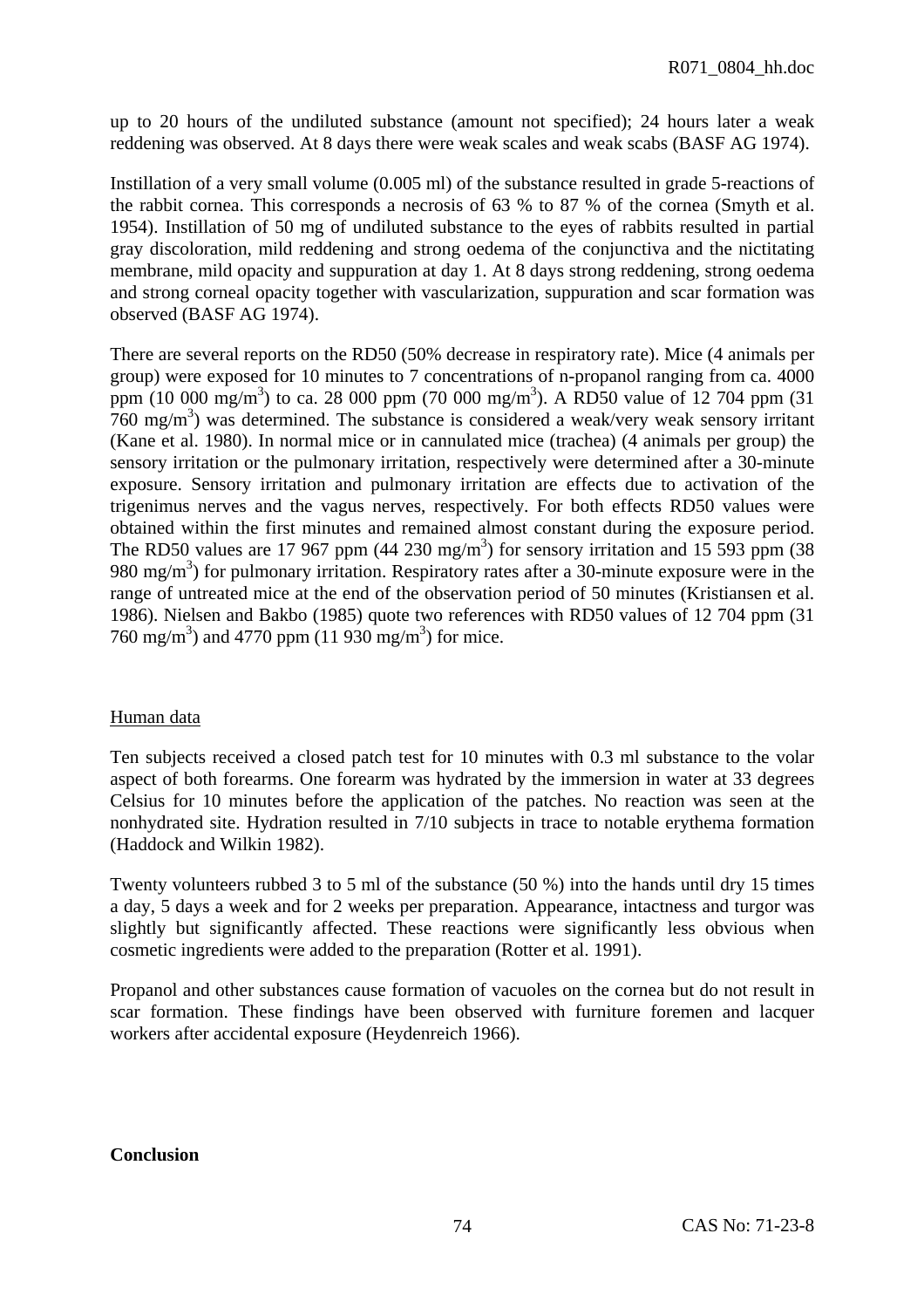A weak skin irritation was observed in rabbits after an exposure of up to 24 hours in two tests that were not conducted according to OECD Guidelines. However, it can be concluded that these findings do not warrant a classification and labelling for skin irritation. The data obtained with humans (patch test with 0.3 ml substance for 10 minutes) did not indicate a skin irritating effect in untreated forearms. In humans no skin irritation was observed on the untreated skin but slight erythema was observed when the treated skin site was immersed in water for 10 minutes at 33 degrees Celsius before exposure to the substance. After frequent exposure of the hands to a 50 % preparation for two weeks appearance, intactness and turgor was slightly but significantly affected. Taking also into account the defatting solvent character of propan-1-ol it is assumed that frequent contact can lead to skin dryness or cracking of skin. Consequently, classification with R 66 (Repeated exposure may cause skin dryness or cracking) is proposed.

Instillation of the substance to the eyes of rabbits resulted in serious damage (e.g. strong oedema, strong opacity, vascularization). The data were obtained with two tests that were not conducted according to OECD Guidelines. Nevertheless, a classification as "Xi, Irritant" and labelling as "R 41, Risk of serious damage to eyes" is warranted. This labelling is supported by data on humans. After accidental exposure at the workplace to propanol and other substances vacuolization of the cornea without subsequent scar formation has been reported.

There are several reports on RD50 testing (50% decrease in respiratory rate). A RD50 value of 12 704 ppm  $(31 \ 760 \ mg/m^3)$  was determined for mice. The substance is considered a weak/very weak sensory irritant (Kane et al. 1980). In normal mice or in cannulated mice (trachea) the sensory irritation or the pulmonary irritation were determined after a 30-minute exposure and resulted in a RD50 value of 17 967 ppm  $(44\ 230\ \text{mg/m}^3)$  for sensory irritation and a RD50 value of 15 593 ppm (38 980 mg/m<sup>3</sup>) for pulmonary irritation obtained within the first minutes, which remained almost constant during the exposure period (Kristiansen et al. 1986). Nielsen and Bakbo (1985) quote two references with RD50 values of 12 704 ppm (31 760 mg/m<sup>3</sup>) and 4770 ppm (11 930 mg/m<sup>3</sup>) for mice. On the basis of these data the substances is considered a weak sensory irritant and labelling for respiratory irritation is not considered appropriate.

# **4.1.2.4 Corrosivity**

### Animal studies

The substance is not corrosive to skin but causes serious damage to eyes (Smyth et al. 1954; BASF AG 1974).

### Human data

Data obtained on humans do not demonstrate a corrosive effect (Haddock and Wilkin 1982; Rotter et al. 1991). Accidental ocular exposure results in vacuolization of the cornea but not in scar formation, indicating a serious damage to eyes (Heydenreich 1966).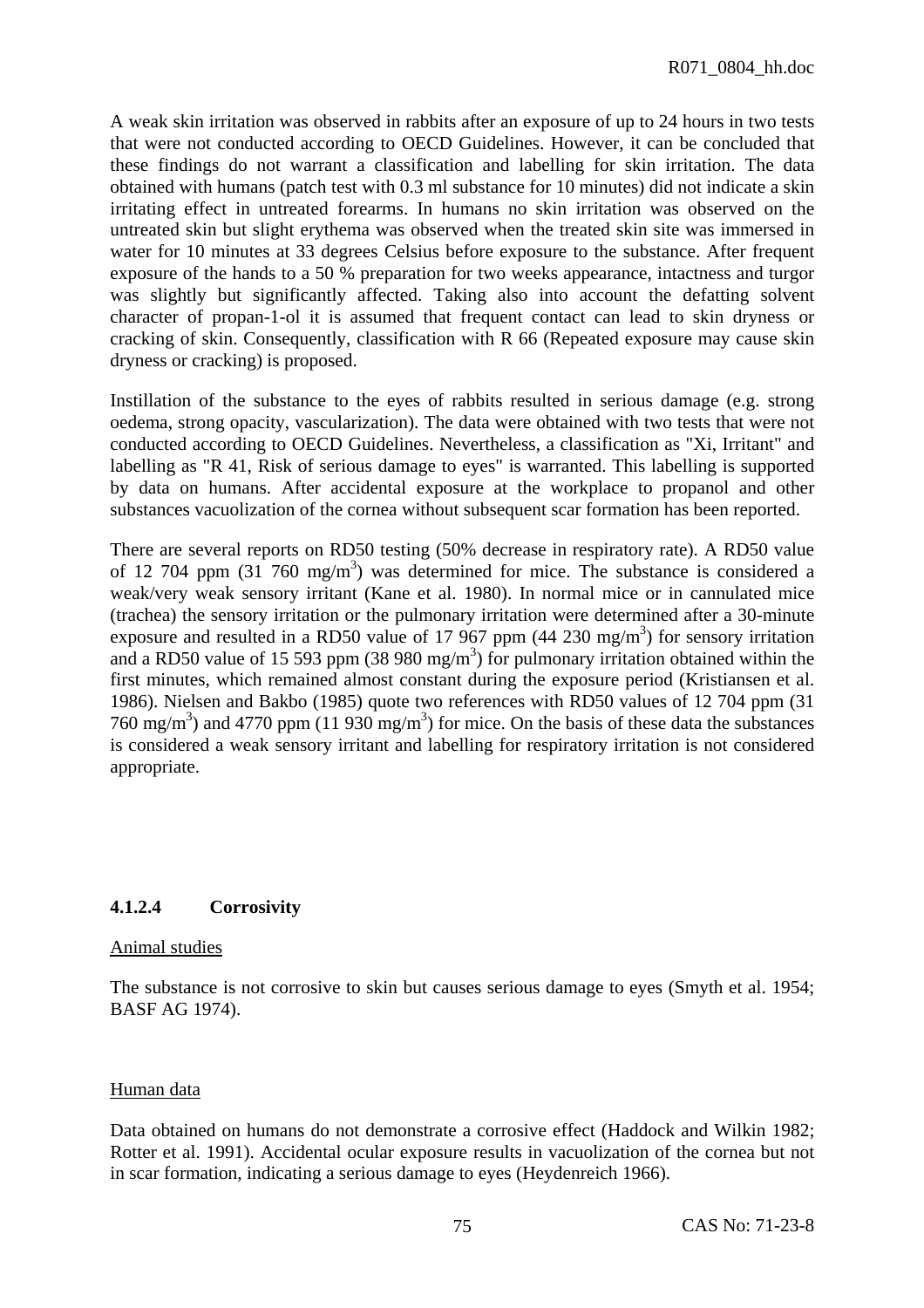## **Conclusion**

The animal data obtained for skin and eye irritation demonstrate a weak effect on the skin and an irritating effect to the eye. There is no corrosive effect on humans (see 4.1.2.3). There is no need to classify the substance as corrosive.

## **4.1.2.5 Sensitisation**

### Animal studies

With three test methods (Mouse Ear Swelling Test, MEST; Magnusson Kligman test and Buehler test) a negative result was obtained. With all three tests the substance concentration tested was 100% and all tests were in compliance with international testing standards (Gad et al. 1986).

### Human data

A positive patch test reaction to propan-1-ol (test concentration: undiluted or 50 %) was elicited in a woman sensitive to 2-propanol and 1-butanol but not to primary alcohols with less than 3 C atoms and other substances. The woman worked in the laboratories of a cosmetic company and she was primarily exposed to commercial isopropyl alcohol (Ludwig and Hausen 1977).

Fifty subjects were patch tested with nine 24-hour applications of 0.2 ml substance over a three week period and challenge patching 10 to 14 days later. In all subjects the response was negative (Gad et al. 1986).

### **Conclusion**

Animal and human data demonstrate that the substance has no skin sensitizing potential. There is only one report of a woman showing allergic skin reactions after patch testing to propan-1-ol and 2-propanol and other substances. There is no need to classify and label the substance for skin sensitizing properties.

There are no data on sensitization by inhalation.

### **4.1.2.6 Repeated dose toxicity**

Animal studies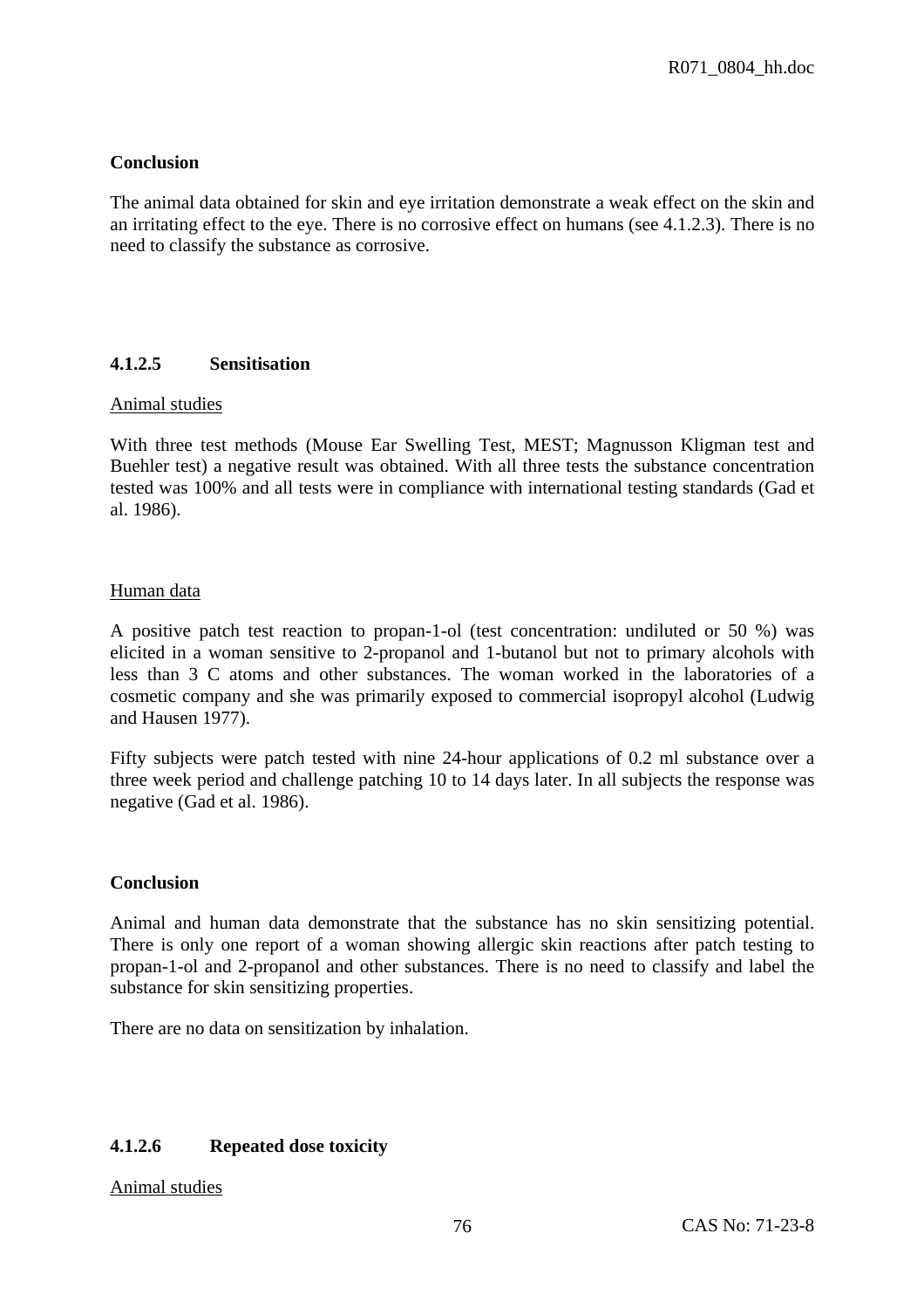## *Oral*

Only a few data are available concerning the oral exposure of animals.

In a study designed for research purposes a non specified number of rats (Wistar) received a dose of 25 720 mg/kg propan-1-ol an aqueous solution of 32 % (v/v) in drinking water. Doses were calculated as 25 ml water uptake per day at an average body weight of 250 g. The application period lasted from one week up to 3 months (Wakabayashi et al. 1991). The calculation of the dose in the study has been estimated from the only information given in the paper (i.e. 32% v/v in drinking water). The amount of water intake per day and body weight cannot be exactly verified.

Electron microscopic studies of the liver showed a mixed population of small and enlarged mitochondria, i.e. irregularly shaped megamitochondria with few cristae, and normally sized but irregularly shaped mitochondria with a decreased number of cristae. The number of enlarged mitochondria per hepatocyte increased with prolongation of the duration of the experiment and more than 1 month was required to induce those changes.

In a 7-day gavage study 6 rats (no strain and sex identification) received 800 or 1620 mg/kg propanol-1-ol per day. Propan-1-ol caused a significant, dose-related decrease of 46-73% in the hepatic contents of the vitamins of the B-group, i.e. thiamin, riboflavin, pyridoxine, niacin and pantothenic acid after an oral application for 7 days (Shehata and Saad 1978). The finding of diminished Vitamin B concentrations in the liver can only be taken as an isolated information. Without further results on clinical biochemistry and haematology the adversity of these data cannot be assessed. Comprehensive description of histopathological findings in the liver is lacking.

In a study with 25 male mice three dose groups received 1000, 2000 and 4000 mg/kg/day on five consecutive days per gavage. Body temperature, rotarod performance and levels of alcohol in blood were examined at five time points (10, 20, 40, 80 and 120 min) each day. The maximum blood levels for propan-1-ol were seen at 10 min after administration. The maximal hypothermic response was observed at either 10 or 20 min after the administration of propan-1-ol, thereafter body temperature returned toward normal levels. The reduction of body temperature (1° to 2°C) was dose-related and significant. The acute effects of propan-1 ol on motor activity, as measured by impairment of rotarod performance, were dose- and time-dependent and could be correlated with concentration curves for propan-1-ol in the blood. Within 2 hours after administration the rotarod performance improved (Maickel and Nash 1985).

In a limited repeated dose study on male rats (drinking water/4 months) a nominal dose of 3000 mg/kg did not induce relevant toxic effects. Investigated parameters were restricted to body weight, food- and water consumption and alcohol uptake as well as liver weight and histology (Hillbom et al. 1974). Neither inflammation nor cirrhosis was seen in any of the livers. Thus, the dose of 3000 mg/kg bw/day is considered as NOAEL.

There is a vague indication on toxic effects of propan-1-ol in rats (at 240 mgkg bw twice weakly) treated for life-time from a non-guideline cancer study (Gibel et al., 1975, see 4.1.2.8). Hepatotoxic effects were observed in 'nearly all animals irrespective of the applied alcohol' (results from 2-methylpropanol and 3-methylpropanol were not considered in this report). Observed effects were congestion, steatosis, necrosis, fibrosis, zirrhosis and extramedullary and medullary hyperplasia of the haematopoietic bone marrow parenchyma. Neither the lesions were explicitely assigned to one of the alcohols tested nor the incidences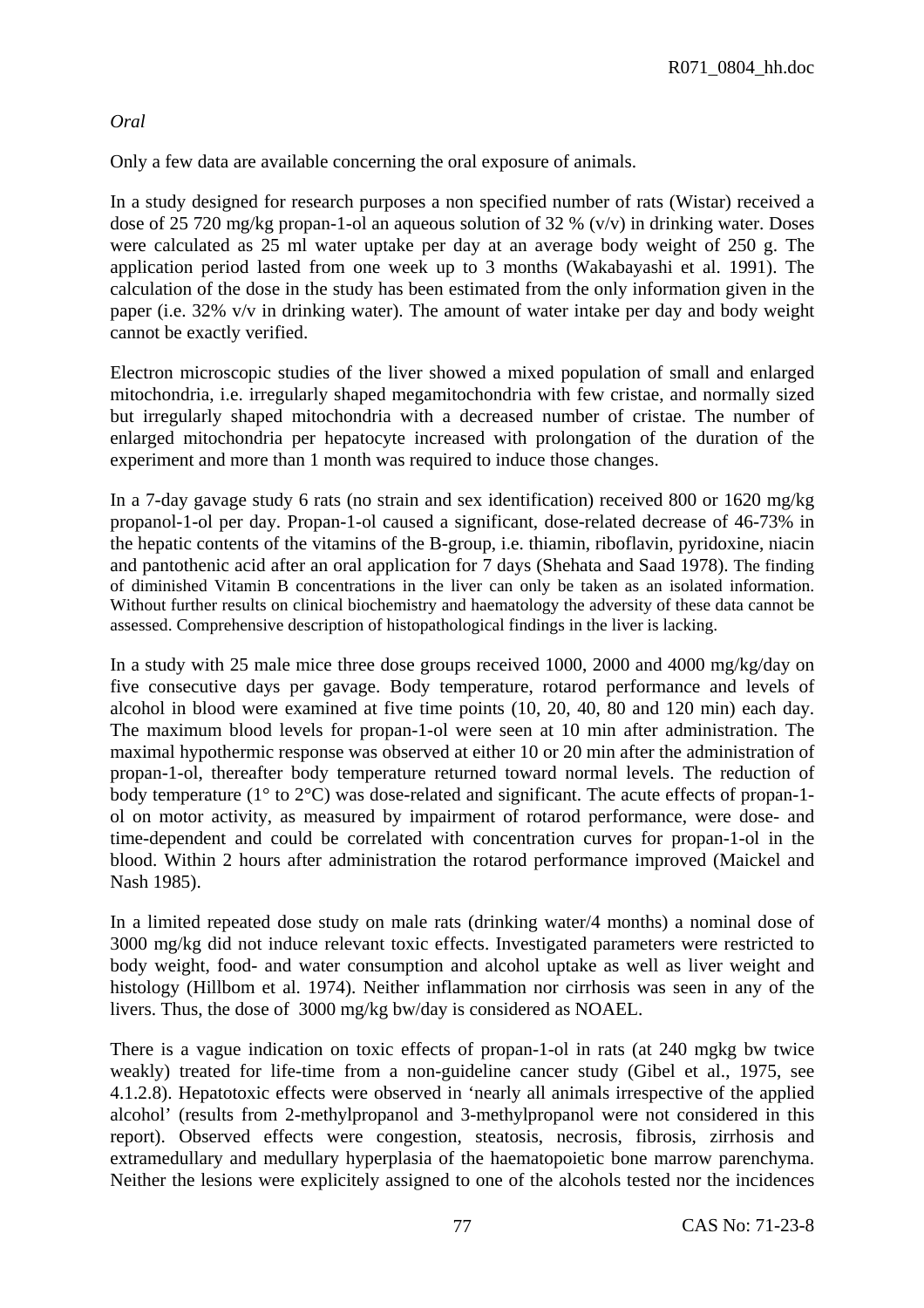of these lesions were reported for propan-1-ol. The authors concluded that liver toxicity and haematotoxicity was related to all three test substances. **This study of limited validity (cf. 4.1.2.8, too) cannot to be used for NOAEL derivation**.

# *Inhalation*

Only insufficient data are available concerning the inhalative exposure of animals.

Rats (Sprague-Dawley) were exposed to 100, 500 and 1000 ppm (246, 1230, 2460 mg/m<sup>3</sup>) for 6 hours/day 5 resp. 4 days/week up to 2 weeks (9 exposure days). No mortalities occur during this study. Exposure-related clinical observations were limited to slightly swollen periocular tissue, and minimal perinasal and periocular encrustations in the 1000 ppm exposure concentration group (Bushy Run 1992). Because there was no correlation in histopathology and other parameters at all doses, 500 ppm  $(1230 \text{ mg/m}^3)$  can be regarded as NOAEC for irritation after repeated exposure.

### *Dermal*

There are no data available.

### Human data

There are no human data on repeated toxicity.

## **Conclusion**

All available information (oral and inhalation studies) are insufficient with regard to current requirements. Nevertheless, it seemed to be clear from these insufficient data base that major toxic effects resulting from repeated dose treatment comprise narcotic/neurotoxic (alcohol related) reactions in relation to relative high doses/concentrations.

The limited repeated oral investigations by administration of propan-1-ol to rats indicate hepatotoxic effects at high doses.

Based on the available oral repeated toxicity data an overall NOAEL of 3000 mg/kg bw/day will be established. Regarding the inhalative route a NOAEC of 500 ppm  $(1230 \text{ mg/m}^3)$  for irritative effects can be derived from limited studies described.

Because of the lack of valid data for propan-1-ol, a scientifically sound risk characterisation on repeated dose toxicity cannot be performed. Formally, there is a conclusion i, i.e. the need for further information and/or testing (90-day rat inhalation study).

Propan-1-ol is also notified as an active substance within the scope of the Biocide Directive 98/8/EC. The necessary data on repeated dose toxicity is existing, but is owned by a company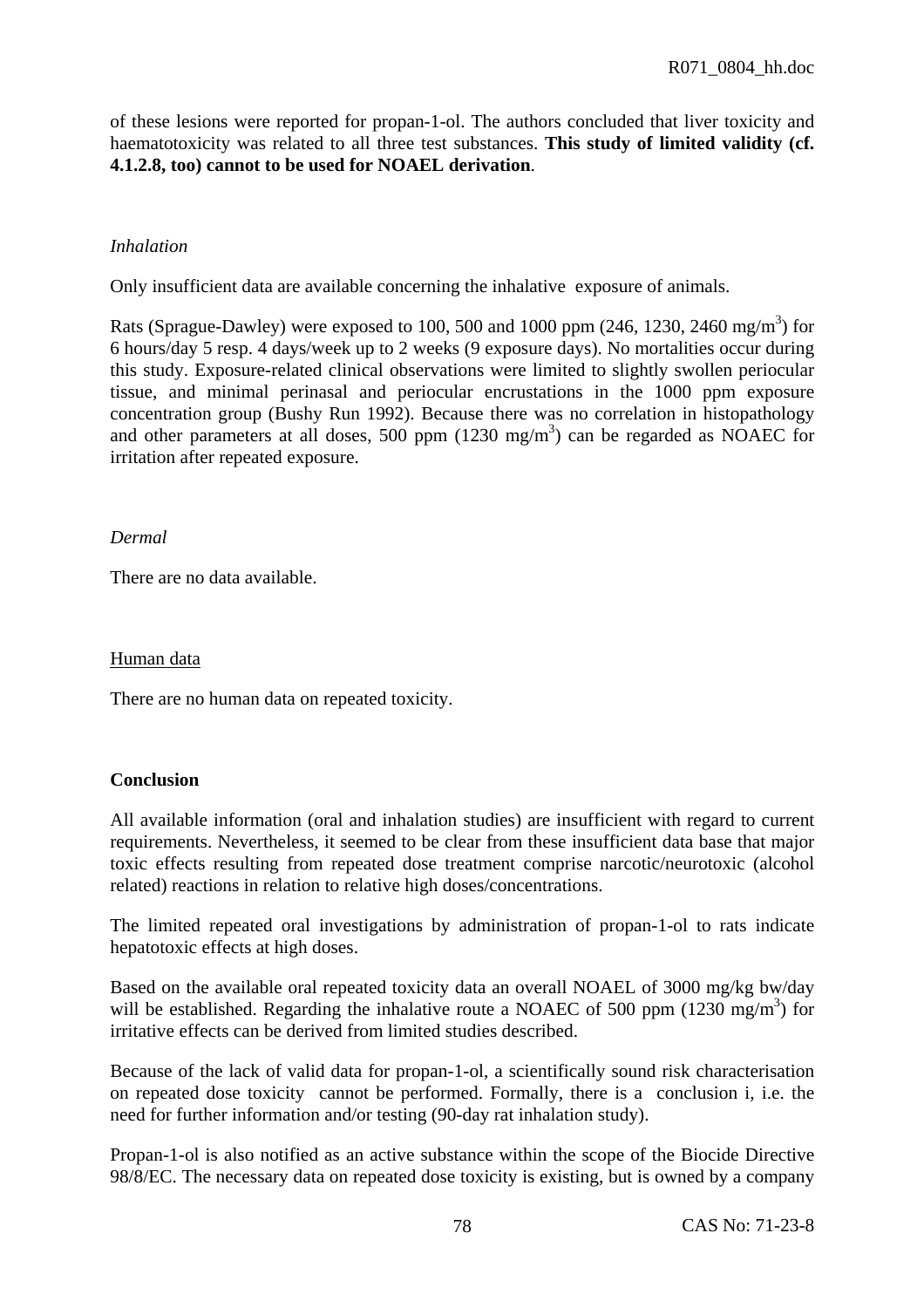who wishes to use it in the framework of other EU regulation (the Biocides Directive). The company is so far not willing to make the study available to support risk assessment in the context of the Existing Substances Regulation, and there are no provisions in the Biocides Directive that would force them to share the data with other companies. The information on repeated dose toxicity is requested for reasons of human health. For the sake of animal protection it is hoped that the companies involved will be able to negotiate and share the data.

# **4.1.2.7 Mutagenicity**

### Bacterial assays

In two gene mutation tests with Salmonella typhimurium propan-1-ol was negative; however, detailed data on methodologies and results are not available. Negative results were reported with and without S-9 mix for tester strains TA98 and TA100 by Khudoley et al. (1987; dose not given) and for tester strain TA100 by Stolzenberg and Hine (1979; doses up to 6000 µg/plate).

Hilscher et al. (1969) investigated the potential of 4 % propan-1-ol (32 000 µg/ml) for induction of revertants in E. coli strain CA 274 without S-9 mix and found an inconclusive result. In a specific sub-strain of E. coli SA500 propan-1-ol induced mutations suppressing the lethal loss of replication control from a prophage fragment of bacteriophage lambda (Hayes et al., 1990). Investigations in this non-routine system were done without S-9 mix. Induction of mutations was limited to extremely high doses which led to strong toxic effects. With a dose of 5 % (v/v; equivalent to 40000  $\mu$ g/ml) the mutation frequency was increased by a factor of 1.6 as compared to the negative control; the relative survival was 5 %. With doses of 6 % and 7 % propan-1-ol stronger increases in mutation frequencies were obtained; however, relative survival ranged from 0.08 to 0.008 %. Altogether, the finding is inconclusive.

In the SOS chromotest with E. coli (induction of SOS repair) a negative result was obtained with and without S-9 mix for doses up to 100 mmol/l (6000 µg/ml; von der Hude et al. 1988).

## Yeast assays

An induction of aneuploidy in Aspergillus nidulans was reported by Crebelli et al. (1989) in the absence of exogenous metabolic activation. Exposure to extremely high doses of 1.8% and 2.0 % (v/v; 14 400 and 16 000  $\mu$ g/ml) led to aneuploidy frequencies of 1.64 % and 5.41 %, whereas in the negative control the aneuploidy frequency was 0.26 %. These doses led to clear cytotoxicity (39 % and 14 % relative survival), after exposure to 2.5 % propan-1-ol (20 000 µg/ml) relative survival was decreased to 9 %. For the same dose range there was no induction of mitotic recombination.

### Mammalian cell culture assays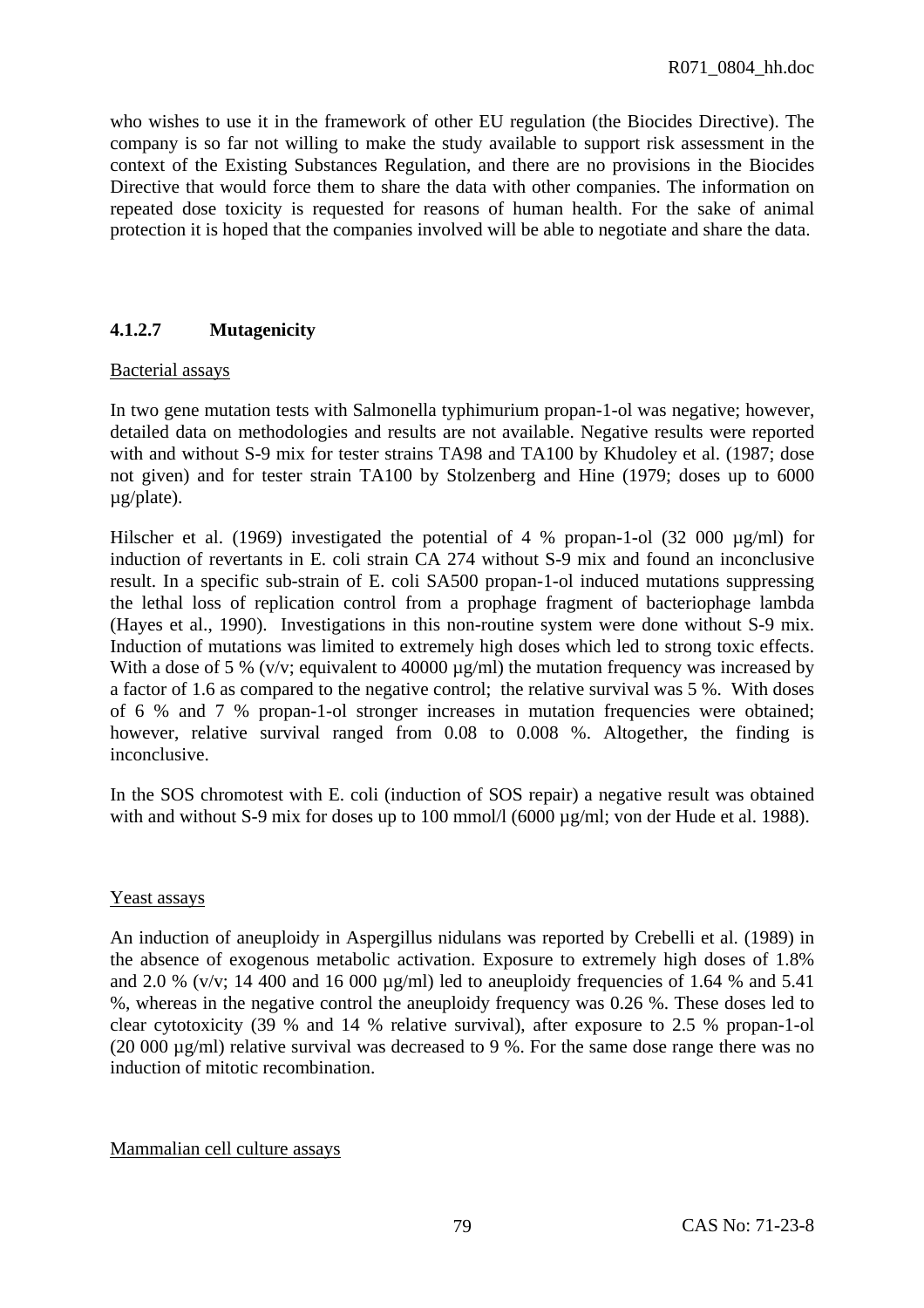A well conducted chromosomal aberration assay with V79 cells (BASF, 2003) was neagative with and without S-9 mix for doses up to 600 µg/ml in two independent experiments. The highest tested dose corresponds to 10 mmol/l limitation. No toxic effects were observed.

In V79 cells without S-9 mix, propan-1-ol did not induce micronuclei in a dose of 50 µl/ml (40 000 µg/ml; Lasne et al. 1984). Treatment was for 1 h, followed by 18 h-recovery; 7000 cells were analyzed.

Tests for induction of sister chromatid exchanges (SCE) were negative in V79 cells with and without S-9 mix for doses up to 100 mmol/l (6000  $\mu$ g/ml; von der Hude et al. 1987) and in CHO cells without S-9 mix for a dose of 0.1 % (800 µg/ml; Obe and Ristow 1977).

### In vivo assays

An in vivo chromosomal aberration test with rats (bone marrow assay) led to an inconclusive finding due to limitations in data presentation (Bariljak and Kozachuk 1988). In the exposed group (8 animals, 500 cells) 2.2 % of bone marrow cells carried chromosomal aberrations (exclusive gaps), in the negative control group (10 animals) no chromosomal aberrations were found in 600 cells. Furthermore, it is also reported on polyploidy frequencies 2.4 % in the exposed group and 0.5 % in the negative control. The dose of propan-1-ol is given as 1/5 of the LD-50, the route of administration is not specified.

## **Conclusion**

Bacterial genotoxicity tests were negative (with the exception of one inconclusive finding); however, the data are not fully reliable due to inadequate reporting. In yeast, aneuploidies were induced only in extremely high doses and only in a small dose range (14 400 to 16 000 µg/ml). In mammalian cell cultures propan-1-ol was negative for chromosomal aberrations (tested with and without S-9 mix), micronuclei (tested only without S-9 mix) and for sister chromatid exchanges (tested with and without S-9 mix). The only in vivo test was inconclusive.

There is no relevant concern with respect to mutagenicity. Propan-1-ol should not be classified as a mutagen.

# **4.1.2.8 Carcinogenicity**

There are only invalid carcinogenicity studies on rats (Gibel et al. 1975) and mice (Bushy Run 1980) available.

A group of 18 Wistar rats of both sexes received doses of 240 mg propan-1-ol/kg bw by gavage, twice a week, for their lifetime (Gibel et al. 1975). The control group, comprising 25 rats, received saline. The average survival time was 570 days for the exposed rats, and 643 days for the control group. It was reported that "nearly all rats" showed liver damage including congestion, steatosis, necrosis, fibrosis, and extramedullary and medullary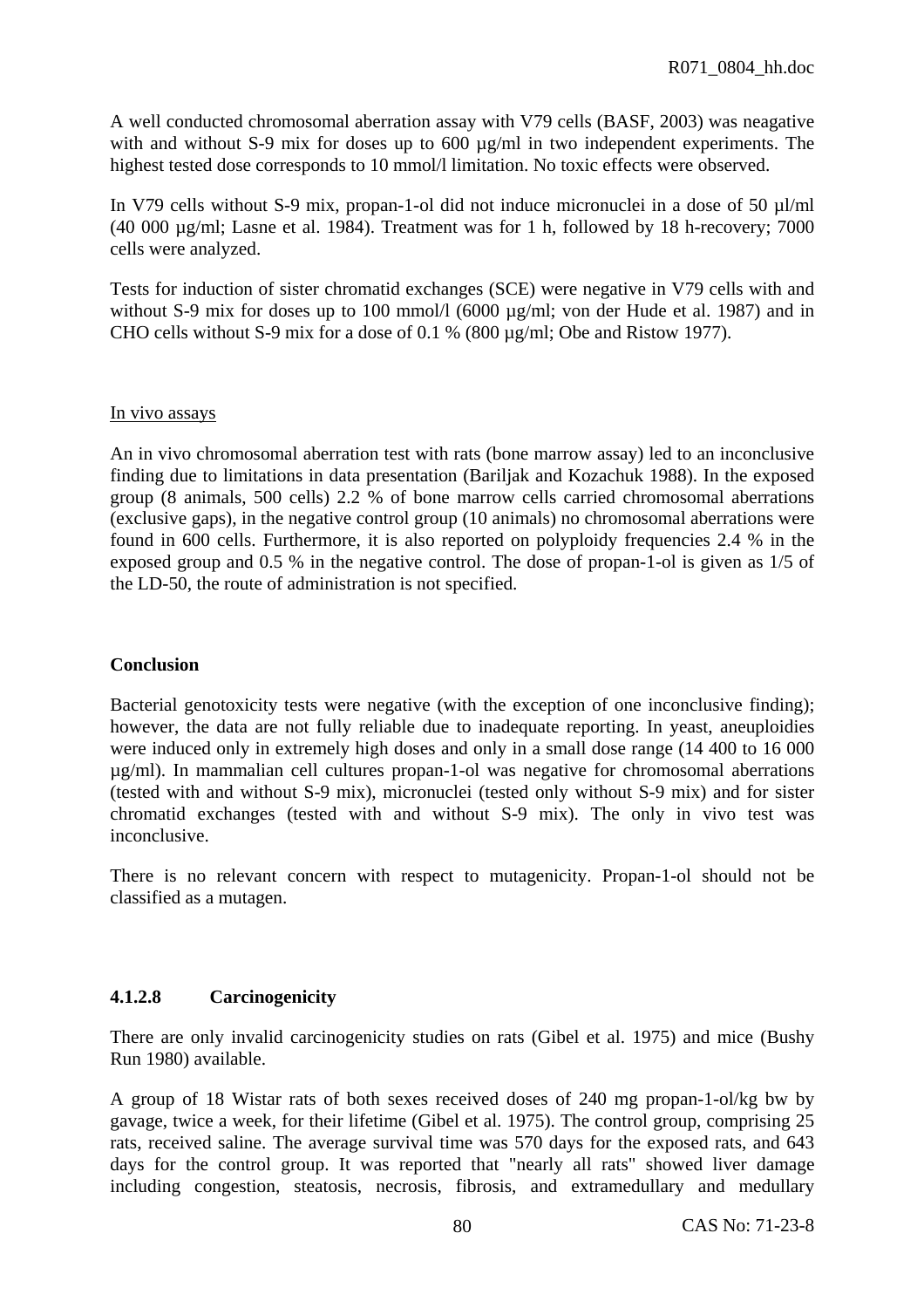hyperplasia of the haematopoietic bone marrow parenchyma. However, the incidence of these lesions were not reported.

### Table 4.1.2.8

Tumour incidence in Wistar rats exposed orally to propan-1-ol for lifetime

| Organ / tissue affected | Tumour types                | Incidence |          |  |  |
|-------------------------|-----------------------------|-----------|----------|--|--|
|                         |                             | exposed   | controls |  |  |
| <b>Blood</b>            | myeloid leukemia            | 2/18      | 0/25     |  |  |
| Liver                   | carcinoma                   | 1/18      | 0/25     |  |  |
| Liver                   | sarcoma                     | 2/18      | 0/25     |  |  |
| Other                   | carcinoma                   | 0/18      | 0/25     |  |  |
|                         | sarcoma                     | 0/18      | 0/25     |  |  |
|                         | benign tumours <sup>a</sup> | 10/18     | 3/25     |  |  |

<sup>a</sup> Mostly papillomas and mammary fibroadenomas

This study is considered to be inadequate for the assessment of carcinogenicity. The dosing regime did not conform to standard protocols. Too few animals were used in each dose group, the sex ratio of each group was unclear, no data were provided on the histological type of liver sarcoma, and no statistical analysis was conducted.

The increased incidences of malignant tumors in liver and bone marrow and of the overall tumor rate compared to the control animals (Gibel et al. 1975) might raise some concern that propan-1-ol has a carcinogenic potential. Negative genotoxicity data indicate that propanol is not a genotoxic compound. If at all, other modes of action should be considered. Since it was reported in this study that nearly all dosed rats showed liver fibrosis and necrosis, hepatotoxicity might be taken into account.

In the other lifetime study male C3H mice were dermally treated with 40 mg undiluted propan-1-ol/application 3 times per week (Bushy Run 1980). No skin tumours were observed. This study, although the conclusion reaches no evidence for skin carcinogenesis, is invalid, because of a number fundamental limitations and the complete lack of any to date requirements (i.e. insufficient number of animals, only one sex only one dose group, age of animals at the start of dosing, different age control and test group at the beginning of the study, arbitrary choice of locations for histopathology, inadequate reporting of the study).

## **Conclusion**

There is no valid carcinogenicity study available. Thus, a risk assessment for carcinogenicity can not be performed. However, taking into account the negative mutagenicity data it is concluded that carcinogenicity should not be an endpoint of concern.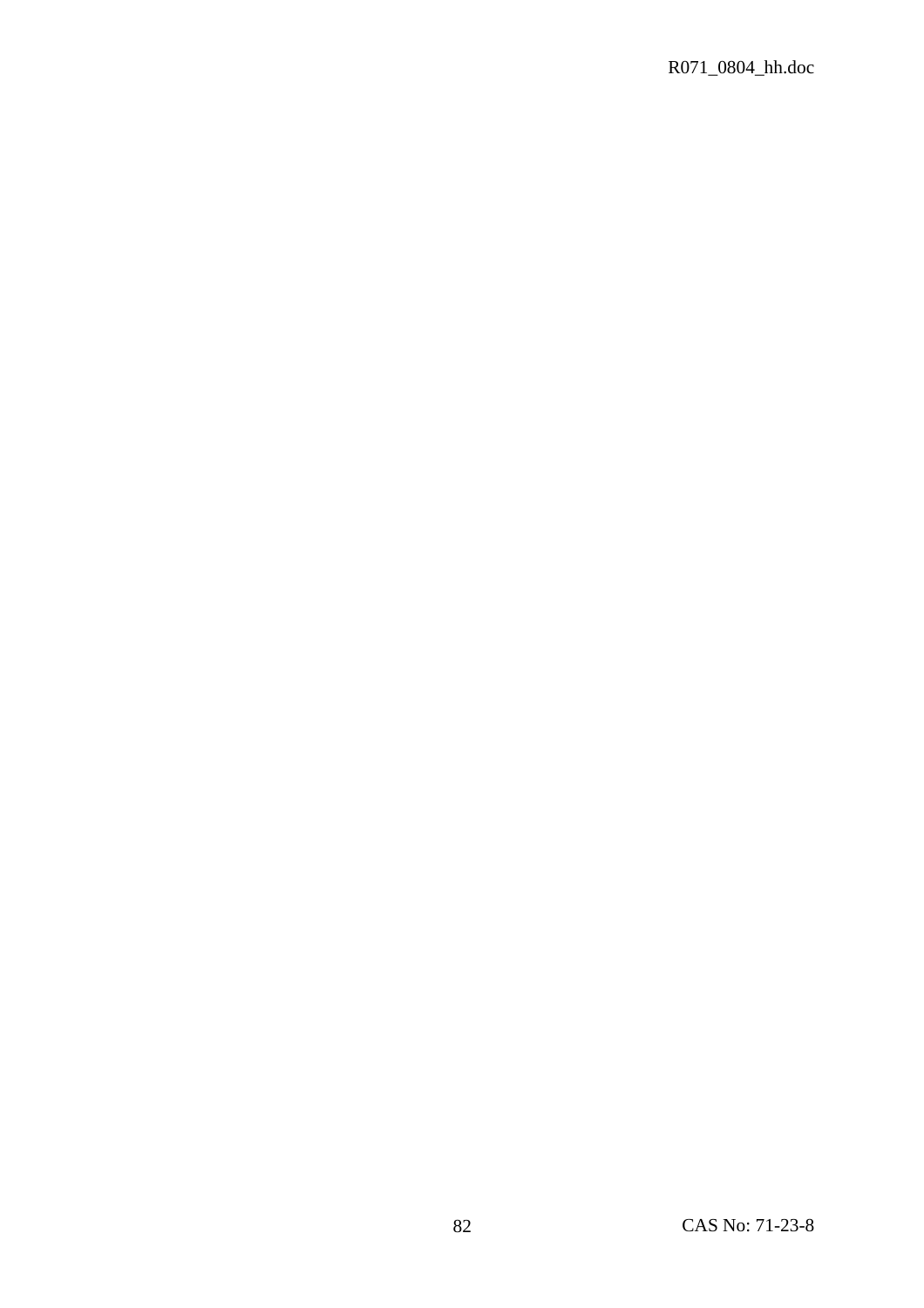# **4.1.2.9 Toxicity for reproduction**

## **Fertility Impairment**

### Human data

No data available.

### Animal studies

### *Inhalation*

Information on fertility data is available from investigations on behavioral teratology with Sprague Dawley rats (Nelson et al., 1985; 1989). Propan-1-ol vapors at target concentrations of 3500 and 7000 ppm (8730, and 17460 mg/m<sup>3</sup>) were administered by whole chamber exposure to either males or to sperm-positive females mated to unexposed males. As exposures were conducted approximately three months apart in this study, separate shamtreated control groups (filtered air) were run for the two concentrations of propan-1-ol. Exposures for females (n=15/group) were conducted during 7 hours/day on gestation days 1- 20 (sperm positive=day 0), and for males ( $n = 18$ /group, consisting of three sets of six males with exposures beginning on succeeding weeks) for 7 hours/day for a period of six weeks. Exposed males were subsequently mated (1:1) to unexposed virgin females for a maximum of 5 days.

It was reported for the exposed females that the higher concentration of propan-1-ol reduced maternal weight gain and feed intake (data not given), whereas no effects were found on maternal weight gain or feed intake at 3500 ppm. No significant differences were found among any of the groups for the length of gestation, the number of live pups per litter, or neonatal survival.

With the trial on 3500 ppm propan-1-ol, the number of pregnant/number bred was 17/18 for maternally-exposed rats, 17/18 for paternally-exposed rats, and 18/18 for the controls. With the trial on 7000 ppm propan-1-ol, the number of pregnant/number bred was 17/17 for maternally-exposed rats, 2/16 for paternally-exposed rats, and 18/18 for the controls. In spite of sperm plugs apparent for the 16 paternally exposed males, only two litters resulted. One had a litter of 12, and the other had a litter of only two pups. Mated females from the exposed males without litters were sacrificed, and after examination of the uterus indicated that pregnancy had not occurred, i.e., no resorption sites were detected. Because of the infertility in males in the 7000 ppm exposed group, the last six exposed males were retained (the others had been sacrificed before the infertility was noted) and were subsequently mated at biweekly intervals. The fertility effects observed in males revealed to be reversible within 13 weeks. The numbers of males which produced litters were as follows: 1/6 in week 1, 2/6 in week 3, 4/6 in week 5, 4/6 in week 7, 4/6 in week 9, 3/6 in week 11, 6/6 in week 13, and 6/6 in week 15. It was reported, that once a male sired a litter, he was generally fertile thereafter.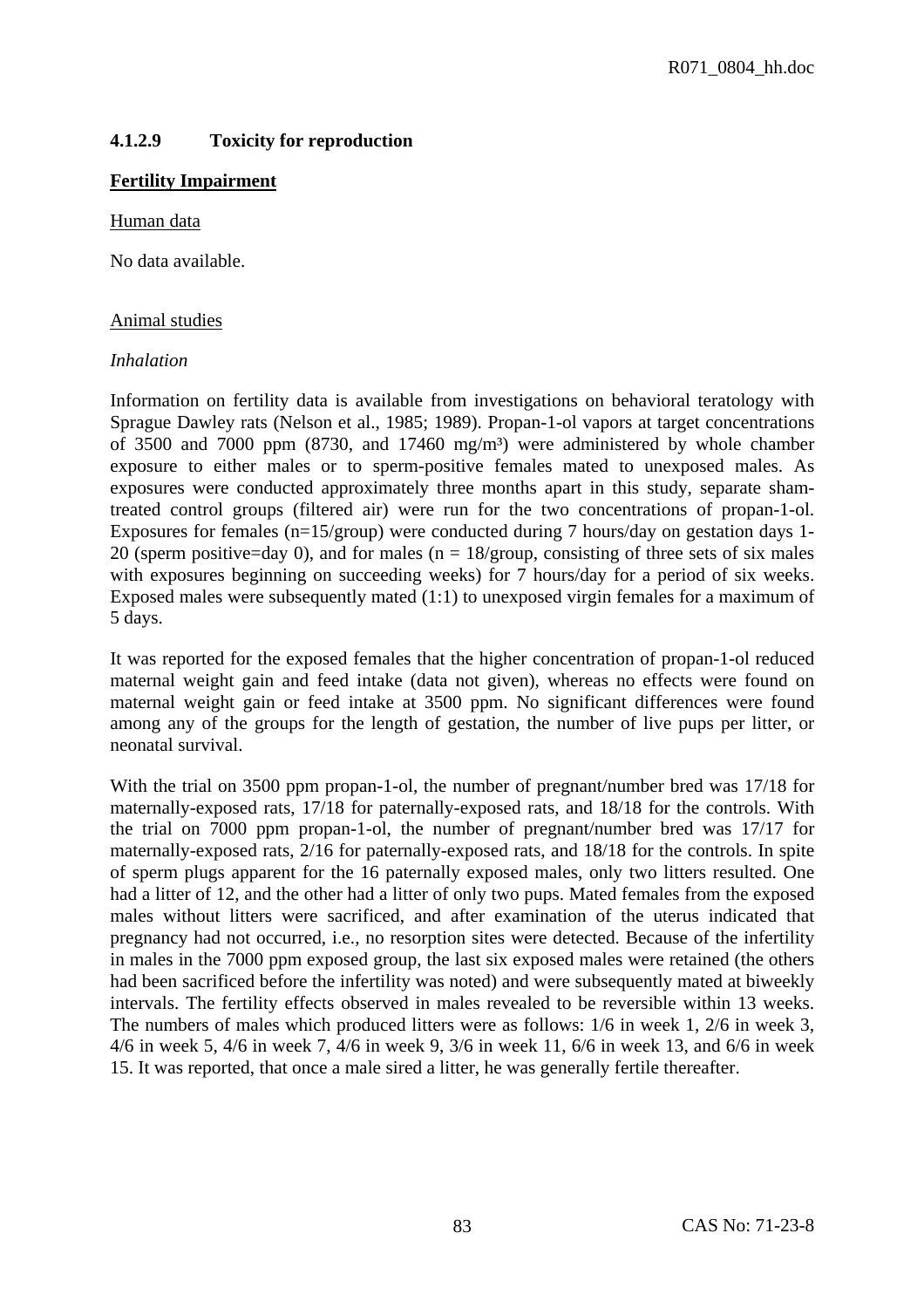## **Conclusion**

In summary, propan-1-ol did not induce detectable effects on fertility in males and in females of the 3500 ppm (8730 mg/m<sup>3</sup>) exposed group and in females of the 7000 ppm (17460 mg/m<sup>3</sup>) exposed group. According to the exposure conditions of the study, the statements related to female fertility are limited to the functional aspects of maintaining adequate and sufficient conditions for early extrauterine development of the conceptus and for its nidation. Exposure of male rats to 7000 ppm propan-1-ol for 6 weeks produced reversible infertility. Based on the latter finding the NOAEC/fertility is established at 3500 ppm (8730 mg/m<sup>3</sup>). With the assumption for rats of a respiratory rate of 0.8 L/min/kg, the effective concentrations (reversible effects on male fertility) of 7000 ppm for 7h/day can be converted to an oral uptake of approximately 5.8 g/kg bw/day. Thus, the effects on male fertility revealed from this investigation at very high inhalatory concentrations of propan-1-ol are not considered appropriate to justify classification and labelling as toxic to reproduction.

### *Oral, dermal*

Oral or dermal studies are not available.

## **Developmental Toxicity**

### Human data

No data available.

### Animal studies

### *Inhalation*

Propan-1-ol was tested for developmental toxicity in a teratogenicity study with Sprague-Dawley rats (Nelson et al., 1988; 1990; 1996). During this study propan-1-ol vapors at target concentrations of 3500, 7000 and 10000 ppm  $(8730, 17460, and 24940 \text{ mg/m}^3)$  were administered by whole chamber exposure to groups of 15 sperm positive females during gestation days 1-19 (sperm positive=day 0) for 7 h/day. Sham-treated controls received filtered air. Maternal weights were recorded daily for the first week and weekly thereafter. Feed and water intake was recorded at weekly intervals (g.d. 0, 7, 14, 20). Necropsy was performed on g.d. 20, when numbers of corpora lutea, resorptions (classified as early, middle or late) and live fetuses were recorded. Fetuses were examined for external malformations, weighed, and sex was determined by external examination. Half of the fetuses were randomly selected and examined for either skeletal malformations or variations or for visceral malformations or variations.

No clinical effects were observed in the exposed dams. It was reported that at 10000 ppm feed intake was reduced throughout gestation and maternal body weight was significantly affected at the end of gestation (data not given). At 7000 ppm feed intake was reduced during the last two weeks of gestation, but body weight gain was not significantly affected. At an exposure of 3500 ppm feed intake was reduced by about 10 % compared with controls, but this was not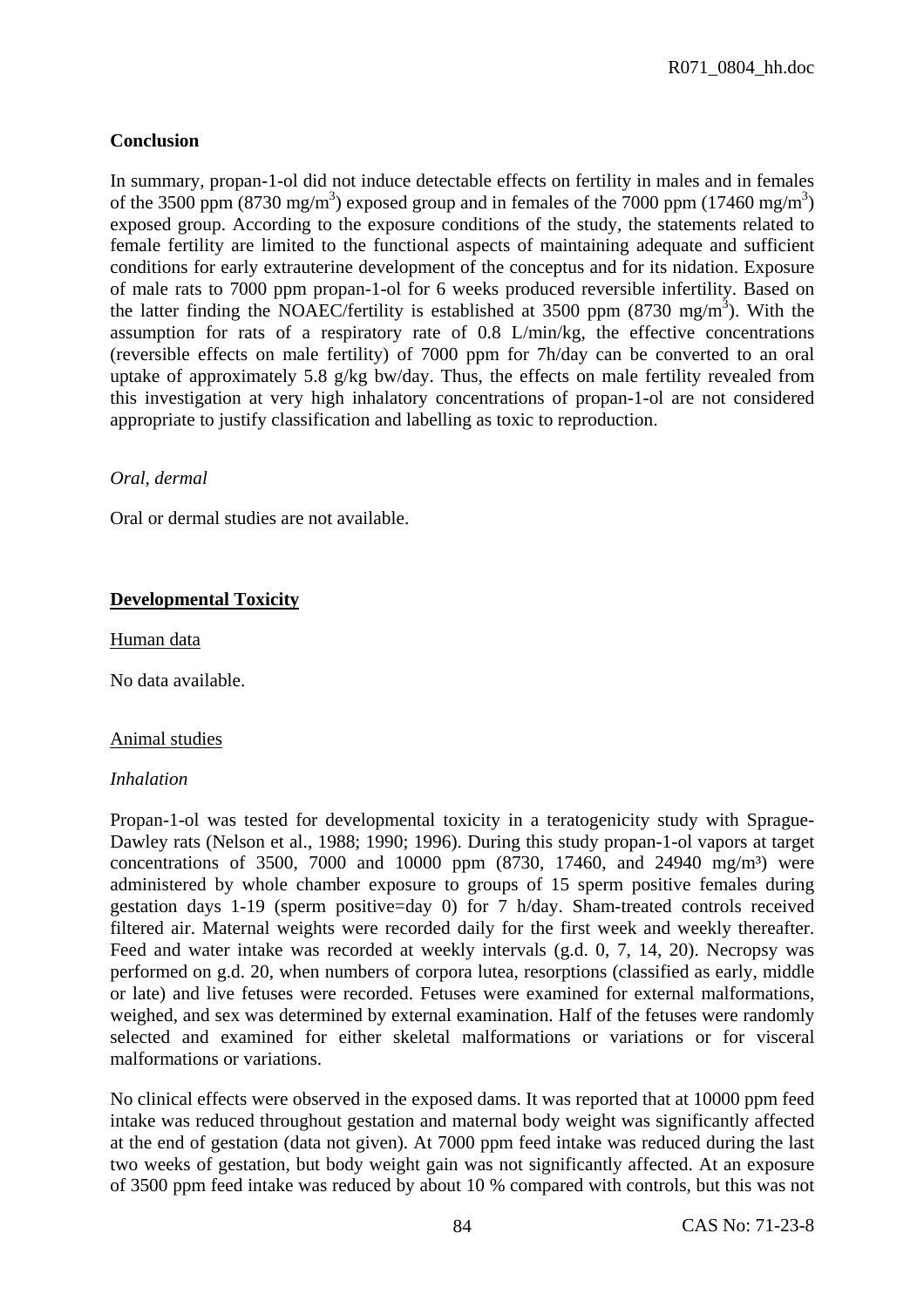statistically significant. No differences were observed in the exposed groups and in the controls on numbers pregnant/numbers bred or on the mean number of corpora lutea/dam or on the mean number of implants/dam. Three out of fifteen litters exposed to 10000 ppm were totally resorbed, and thus the ratio of implants resorbed/litter was statistically significantly increased ( $p<0.05$ ) in this group to 57 % in comparison to 6 % in controls. Fetal weights were statistically significantly reduced ( $p<0.05$ ) in the exposure groups of 7000 and 10000 ppm, but not at 3500 ppm. After exposure to 10000 ppm the incidence of external malformations was significantly increased compared with the controls (approximately one-third of the fetuses having a short or missing tail or ectrodactyly. A similar increase was seen for skeletal malformations (mostly rudimentary cervical ribs) and for visceral malformations (principally cardiovascular or urinary defects). These were all increased after exposure to 10000 ppm, whereas only skeletal malformations were increased at 7000 ppm. After exposure to 3500 ppm no changes in skeletal or visceral malformations or variations were revealed when compared to the controls.

During the above mentioned study on behavioral teratogenicity of propan-1-ol (Nelson et al., 1985; 1989) the female Sprague Dawley rats that had been exposed to either 3500 or 7000 ppm during gestation days 1-20 were allowed to litter and their offspring subjected to behavioral testing. After parturition the litters were arbitrarily culled to 4 pups of each sex and fostered to untreated dams. Offspring were weaned from their foster mothers on postnatal day 25, and weighed individually on days 7, 14, 21, 28, and 35. Seven behavioral tests spanning postnatal days 10 through approximately 90 were applied at several stages of postnatal development. Tests on neuromuscular ability, activity, and learning were: ascent of a wire mesh screen, rotorod, open field and optically monitored activity, running wheel, avoidance conditioning, and progressive fixed ratio schedule of reinforcement. Female and male pups were selected randomly, ear-marked and assigned to the test groups on postpartum day 10. For each test, one female and one male were used from each litter. It is reported from the study (data not given) that behavioral testing revealed no differences from the controls after maternal exposures to propan-1-ol.

### *Oral*

Neonatal rats were exposed to propan-1-ol via an artificial milk formula for 4 consecutive days and a recovery period of 10 days. On postnatal days 5, 6, 7 and 8 the neonates received propan-1-ol doses of 3800, 7500, 3000 and 7800 mg/kg bw respectively via stomach tube. Twenty-one of the animals completed the experiment. Seven of the animals died: four resulting from surgical complications and three to apparent propanol overdose. It is reported that during the period of propanol administration, the alcohol exposed animals were observed to be intoxicated, frequently showing an impaired righting response. After the 18th day of age there were no effects on body weight or on absolute weight of kidneys, heart, or liver. But the absolute and relative brain weights were decreased in the exposed neonatal rats. The amount of DNA was in all brain areas decreased. Cholesterol levels were decreased in the forebrain and cerebellar samples (Grant and Samson 1984).

The study by Grant and Samson (1984) is of limited validity and not appropriate to be used as a study to derive a NOAEL for developmental toxicity (or repeated dose toxicity) due to the following reasons: a completely artificial rearing procedure had been used including implantation of a gastric catheder by surgical procedure to 5 day old pups; the pups were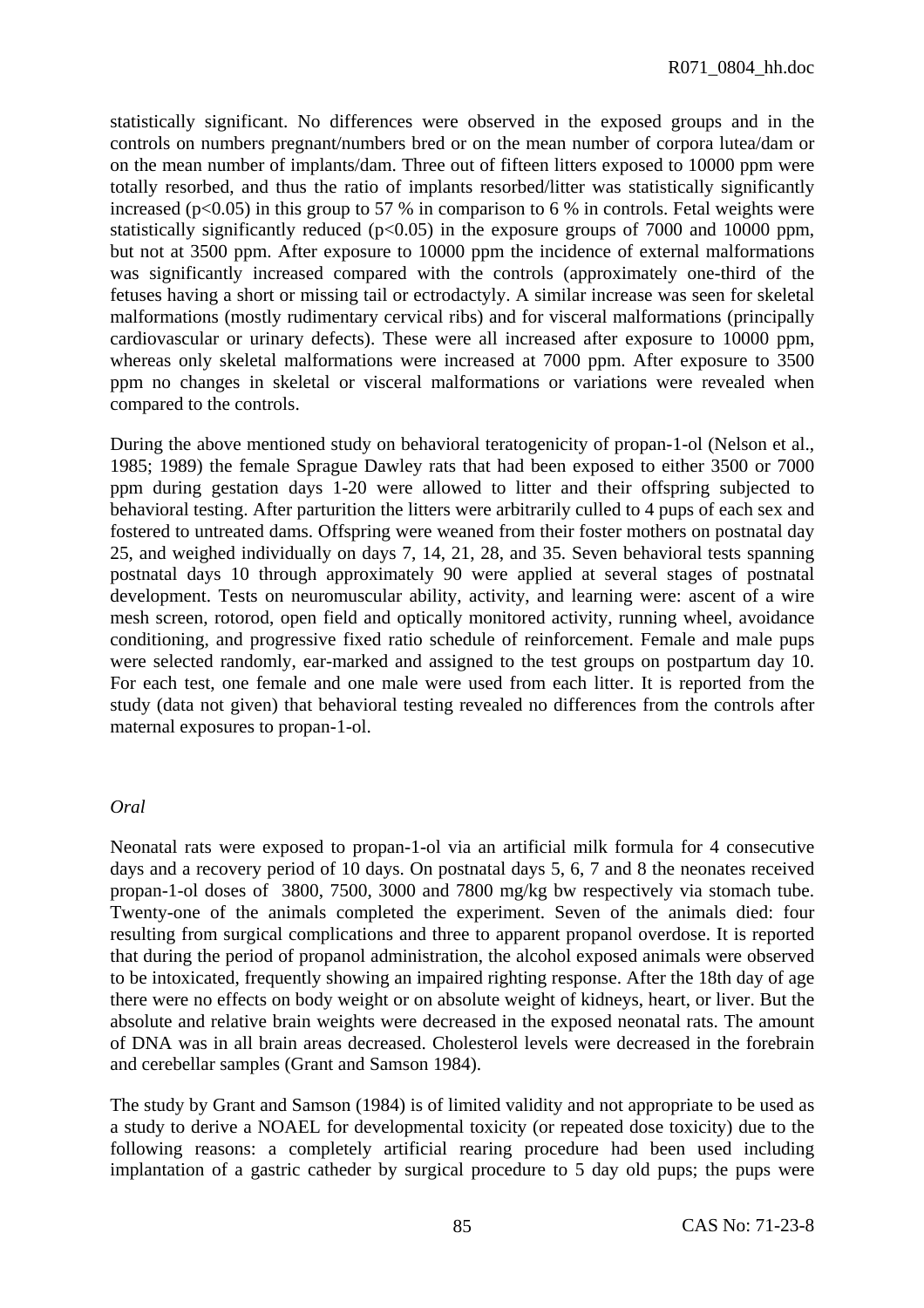taken off their dams during the whole treatment period and kept isolated in individual plastic cups to compensate for maternal deprivation; 25% of neonates died due to surgical complications as well as from apparent propan-1-ol overdose. It is reported that the alcohol exposed pups were intoxicated during the period of propan-1-ol administration (cf. impaired righting response indicating acute neurotoxic effects) and, furthermore, that pups suffered from acute withdrawl symptoms 8 h after the last exposure (including spontaneous seizures, full body shakes, severe head bobbing, etc.).

The test conditions used in the study are characterised as testing effects of alcoholic insults after acute intoxication rather than testing repeated exposure to not acutely toxic alcohol dosages. Effects that were reported from the study were only assigned to either treated or to non-treated neonates. Thus, although different dosages (3000 - 7800 m**g**/kg bw) had been investigated, there is no indication any for dose response/dependency. This further suggests that acute toxicity testing was driving the study.

Dermal studies are not available.

### **Conclusion**

In a study with Sprague-Dawley rats (Nelson et al., 1988; 1990; 1996) propan-1-ol did not induce detectable developmental effects in the conceptuses of dams exposed to 3500 ppm  $(8730 \text{ mg/m}^3)$  during the whole period of gestation. At maternally toxic concentrations of 7000 (17460 mg/m<sup>3</sup>) and 10000 ppm (24940 mg/m<sup>3</sup>), embryotoxic, fetotoxic and teratogenic effects were observed. Based on the findings of reduced fetal body weights and higher incidences of rudimentary cervical ribs at gestational exposures of 7000 ppm, a NOAEC/developmental toxicity of 3500 ppm is established from this study. With the assumption for rats of a respiratory rate of 0.8 L/min/kg, the effective concentrations (embryonic death, fetal growth retardation, skeletal and visceral malformations) of 7000 and 10000 ppm for 7 h/day can be converted to an oral uptake of approximately 5800 mg/kg bw/day, respectively, 8300 mg/kg bw/day. Thus, the effects revealed from exposures to very high inhalatory concentrations of propan-1-ol are not considered appropriate to justify classification and labeling as toxic to reproduction.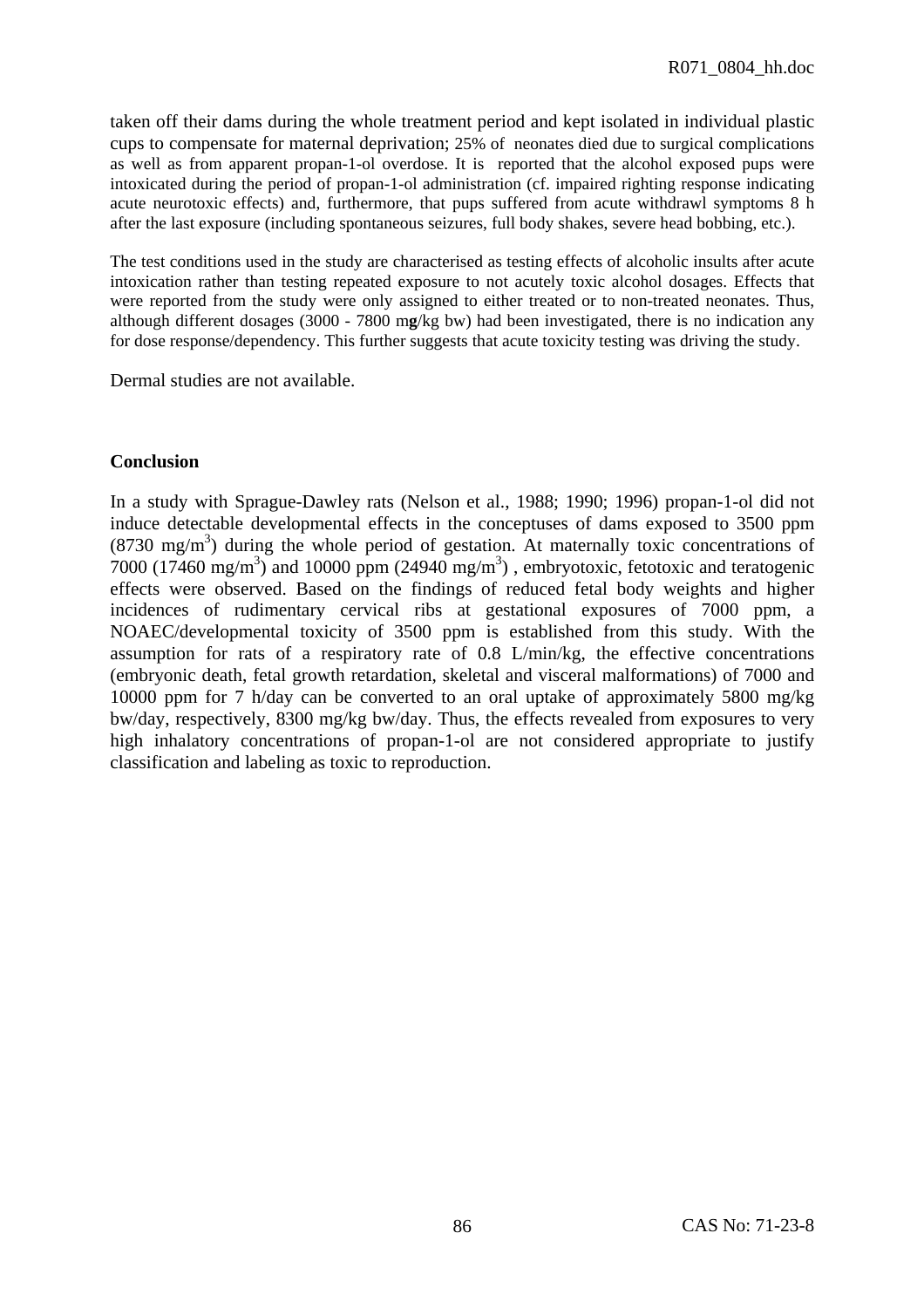# **4.1.3 Risk characterisation**

## **4.1.3.1 General aspects**

Propan-1-ol may be incorporated to human body by oral, dermal and inhalative route.

There are no data on the toxicokinetics of propan-1-ol concerning exposure by inhalation. Based on comparison with data on other short-chain alcohols retention after inhalation may be approximately 40-50%. From the available data it can be concluded that dermal absorption occurs. Considering the physicochemical properties (molecular weight 60 g/mol, complete water solubility and a log Pow of 0.34) absorption through the skin can be assumed. The compound is readily absorbed from the GI tract (about 80%). Propan-1-ol is readily metabolized via its aldehyde to propionic acid which can then be converted by a number of pathways (e.g., the citrate cycle). Its metabolism may be retarded by already-present ethanol.

Taking into account the indicated high uncertainties in the inhalatory absorption figure and the described differences for ethanol in inhalation absorption in humans ranging from 30-76% an inhalation absorption rate of 75% is proposed as a reasonable worse case assumption for risk characterisation purposes. Under worst case assumptions 100% absorption through dermal and oral exposure route, respectively, was taken performing calculations in risk characterisation.

The oral LD50 ranges from 1870, 6500 to 8000 mg/kg bw in the rat. For rabbits this value is 2823 mg/kg bw and for the mouse 5467 mg/kg. bw It is concluded that these data do not warrant a classification labelling for acute oral toxicity. None of the tests were conducted according to OECD Guidelines.

The value of 42000 mg/m<sup>3</sup> (resp. 16800 ppm) after a 4-hour exposure is considered as an approximate estimate of a LC50 value (study according to OECD TG 403). In two inhalation hazard tests there were  $1/12$  or  $0/12$  deaths after an exposure of up to 8 hours to a substance concentration of 47000 mg/m<sup>3</sup>. These findings do not warrant a classification and labelling for acute inhalation toxicity.

The dermal LD50 value is 4052 mg/kg bw for the rabbit. There is no need of classification and labelling for acute dermal toxicity. This test was not conducted according to OECD.

A case of acute oral poisoning in one women suggests that the lethal dose may be in the range of 4.6 - 5.8 g/kg bw. Though the authors concluded that death was caused by the ingestion of propanol it may be possible that other unknown components in the hair lotion that was ingested may have contributed to the death. Based on these data no classification and labelling for acute oral toxicity is warranted.

The odor threshold for normosmics is 28 mg/m<sup>3</sup> (15 ppm) and the pungency threshold is 6500 mg/m<sup>3</sup> (2600 ppm) for anosmics.

A weak skin irritation was observed in rabbits after an exposure of up to 24 hours in two tests that were not conducted according to OECD Guidelines. However, it can be concluded that these findings do not warrant a classification and labelling for skin irritation. The data obtained with humans (patch test with 0.3 ml substance for 10 minutes) did not indicate a skin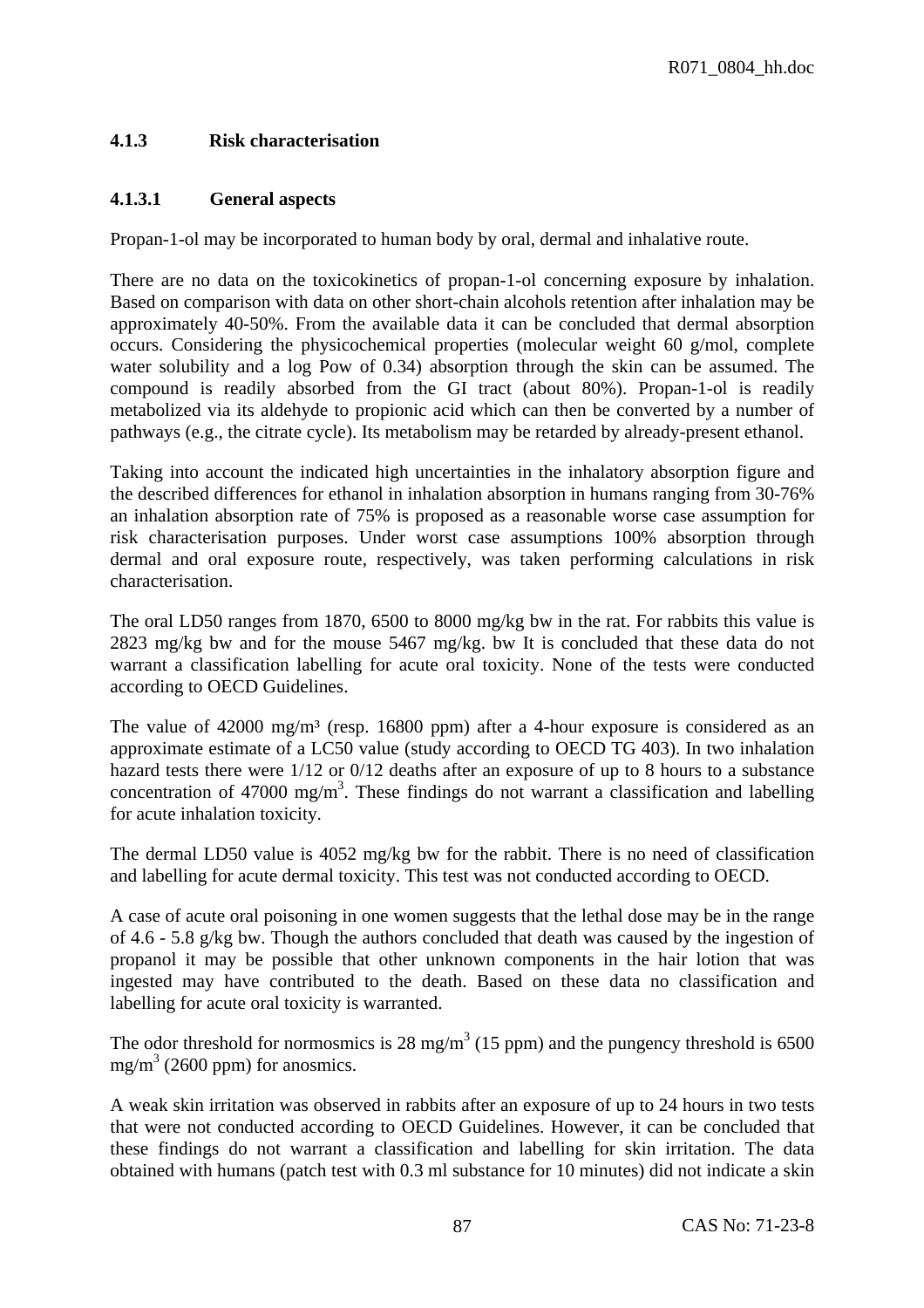irritating effect. In humans no skin irritation was observed on the untreated skin but slight erythema was observed when the treated skin site was immersed in water for 10 minutes at 33°C before exposure to the substance. After frequent exposure of the hands to a 50% preparation for two weeks appearance, intactness and turgor was slightly but significantly affected. Taking also into account the defatting solvent character of propan-1-ol it is assumed that frequent contact can lead to skin dryness or cracking of skin. Consequently, classification with R 66 (Repeated exposure may cause skin dryness or cracking) is proposed.

Instillation of the substance to the eyes of rabbits resulted in serious damage (e.g. strong oedema, strong opacity, vascularization). The data were obtained with two tests that were not conducted according to OECD Guidelines. Nevertheless, a classification as "Xi, Irritant" and labelling as "R 41, Risk of serious damage to eyes" is warranted. This labelling is supported by data on humans. After accidental exposure at the workplace to propanol and other substances vacuolization of the cornea without subsequent scar formation has been reported.

There are several reports on RD50 testing (50% decrease in respiratory rate). A RD50 value of 12704 ppm  $(31760 \text{ mg/m}^3)$  was determined for mice. The substance is considered a weak/very weak sensory irritant. In normal mice or in cannulated mice (trachea) the sensory irritation or the pulmonary irritation were determined after a 30-minute exposure and resulted in a RD50 value of 17967 ppm  $(44230 \text{ mg/m}^3)$  for sensory irritation and a RD50 value of 15593 ppm  $(38980 \text{ mg/m}^3)$  for pulmonary irritation obtained within the first minutes, which remained almost constant during the exposure period. Nielsen and Bakbo (1985) quote two references with RD50 values of 12704 ppm (31760 mg/m<sup>3</sup>) and 4770 ppm (11930 mg/m<sup>3</sup>) for mice. On the basis of these data the substances is considered a weak sensory irritant and labeling for respiratory irritation is not considered appropriate.

The animal data obtained for skin and eye irritation demonstrate a weak effect on the skin and an irritating effect to the eye. There is no corrosive effect on humans. There is no need to classify the substance as corrosive.

Animal and human data demonstrate that the substance has no skin sensitizing potential. There is only one report of a woman showing allergic skin reactions after patch testing to propan-1-ol and 2-propanol and other substances. There is no need to classify and label the substance for skin sensitizing properties.

There are no data on sensitization by inhalation.

All available information on repeated dose toxicity (oral and inhalation studies) are insufficient with regard to current requirements. Nevertheless, it seemed to be clear from these insufficient data base that major toxic effects resulting from repeated dose treatment comprise narcotic/neurotoxic (alcohol related) reactions in relation to relative high doses/concentrations.

In limited repeated oral investigations by administration of propan-1-ol to rats hepatotoxic effects were observed at high doses. For oral repeated toxicity an overall NOAEL of 3000 mg/kg bw/day will be established. Regarding the inhalative route a NOAEC of 500 ppm  $(1230 \text{ mg/m}^3)$  for irritative effects can be derived from limited studies described. Because of the lack of valid data for propan-1-ol, a scientifically sound risk characterisation on repeated dose toxicity cannot be performed. Formally, there is a conclusion i, i.e. the need for further information and/or testing (90-day rat inhalation study).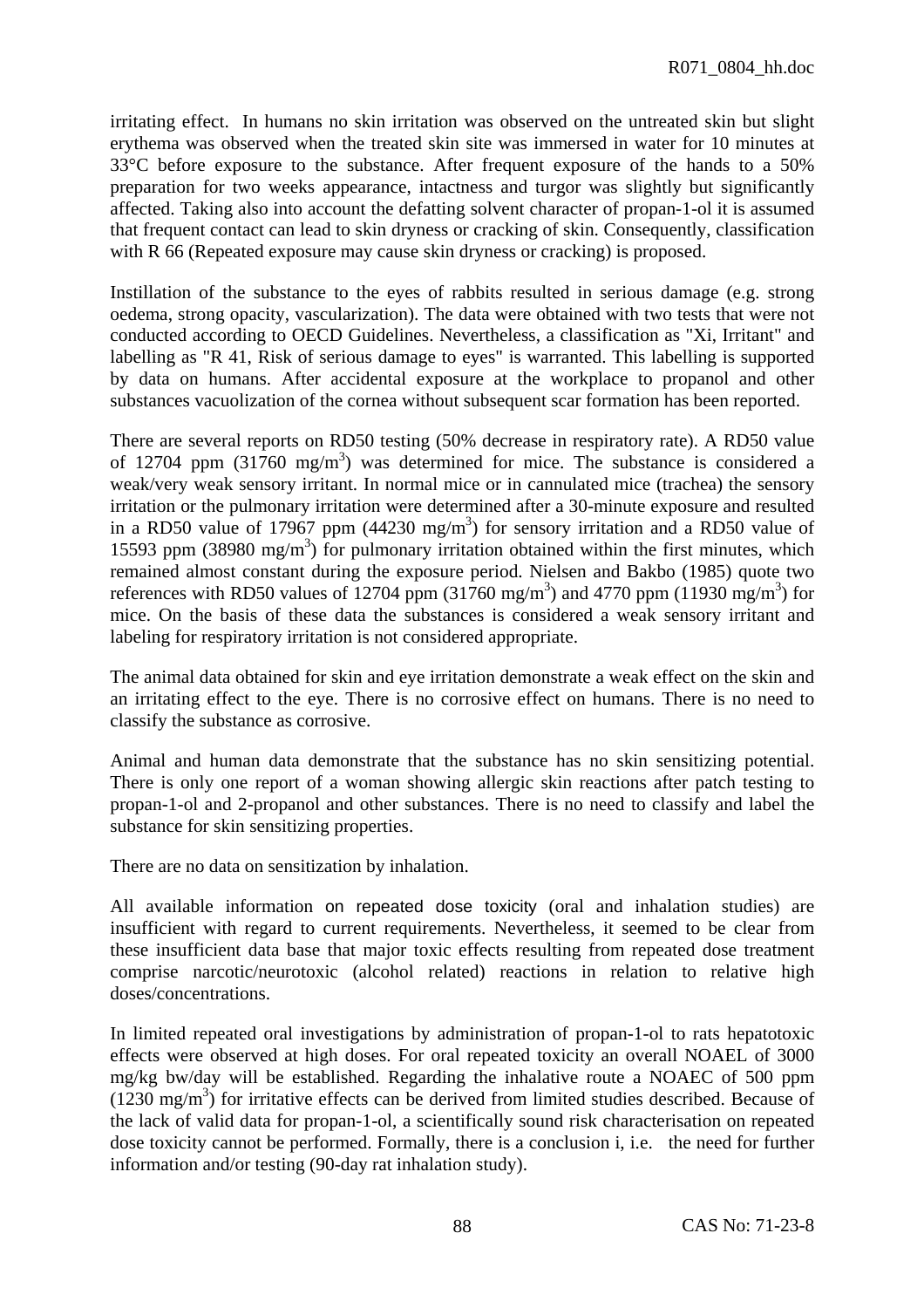Bacterial genotoxicity tests were negative (with the exception of one inconclusive finding); however, the data are not fully reliable due to inadequate reporting. In yeast, aneuploidies were induced only in extremely high doses and only in a small dose range (14 400 to 16 000 µg/ml). In mammalian cell cultures propan-1-ol was negative for chromosomal aberrations (tested with and without S-9 mix), micronuclei (tested only without S-9 mix) and for sister chromatid exchanges (tested with and without S-9 mix). The only in vivo test was inconclusive.There is no relevant concern with respect to mutagenicity. Propan-1-ol should not be classified as a mutagen.

There is no valid carcinogenicity study available. Thus, a risk assessment for carcinogenicity can not be performed. However, taking into account the negative mutagenicity data it is concluded that carcinogenicity should not be an endpoint of concern.

In an inhalation study propan-1-ol did not induce detectable effects on fertility in males and in females of the 3500 ppm  $(8730 \text{ mg/m}^3)$  exposed group and in females of the 7000 ppm (17460 mg/m3 ) exposed group. According to the exposure conditions of the study, the statements related to female fertility are limited to the functional aspects of maintaining adequate and sufficient conditions for early extrauterine development of the conceptus and for its nidation. Exposure of male rats to 7000 ppm propan-1-ol for 6 weeks produced reversible infertility. Based on the latter finding the NOAEC/fertility is established at 3500 ppm (8730 mg/m3 ). With the assumption for rats of a respiratory rate of 0.8 L/min/kg, the effective concentrations (reversible effects on male fertility) of 7000 ppm for 7h/day can be converted to an oral uptake of approximately 5800 mg/kg bw/day. Thus, the effects on male fertility revealed from this investigation at very high concentrations of propan-1-ol are not considered appropriate to justify classification and labelling as toxic to reproduction.

In an inhalation study with Sprague-Dawley rats propan-1-ol did not induce detectable developmental effects in the conceptuses of dams exposed to  $3500$  ppm  $(8730 \text{ mg/m}^3)$  during the whole period of gestation. At maternally toxic concentrations of  $7000$  (17460 mg/m<sup>3</sup>) and 10000 ppm (24940 mg/m³), embryotoxic, fetotoxic and teratogenic effects were observed. Based on the findings of reduced fetal body weights and higher incidences of rudimentary cervical ribs at gestational exposures of 7000 ppm  $(17460 \text{ mg/m}^3)$  a NOAEC/developmental toxicity of 3500 ppm  $(8730 \text{ mg/m}^3)$  is established from this study. With the assumption for rats of a respiratory rate of 0.8 L/min/kg, the effective concentrations (embryonic death, fetal growth retardation, skeletal and visceral malformations) of  $7000$  (17460 mg/m<sup>3</sup>) and 10000 ppm (24940 mg/m<sup>3</sup>) for 7 h/day can be converted to an oral uptake of approximately 5800 mg/kg bw/day, respectively, 8300 mg/kg bw/day. Thus, the effects revealed from exposures to very high concentrations of propan-1-ol are not considered appropriate to justify classification and labeling as toxic to reproduction.

## **4.1.3.2 Workers**

### **4.1.3.2.1 Introductory remarks**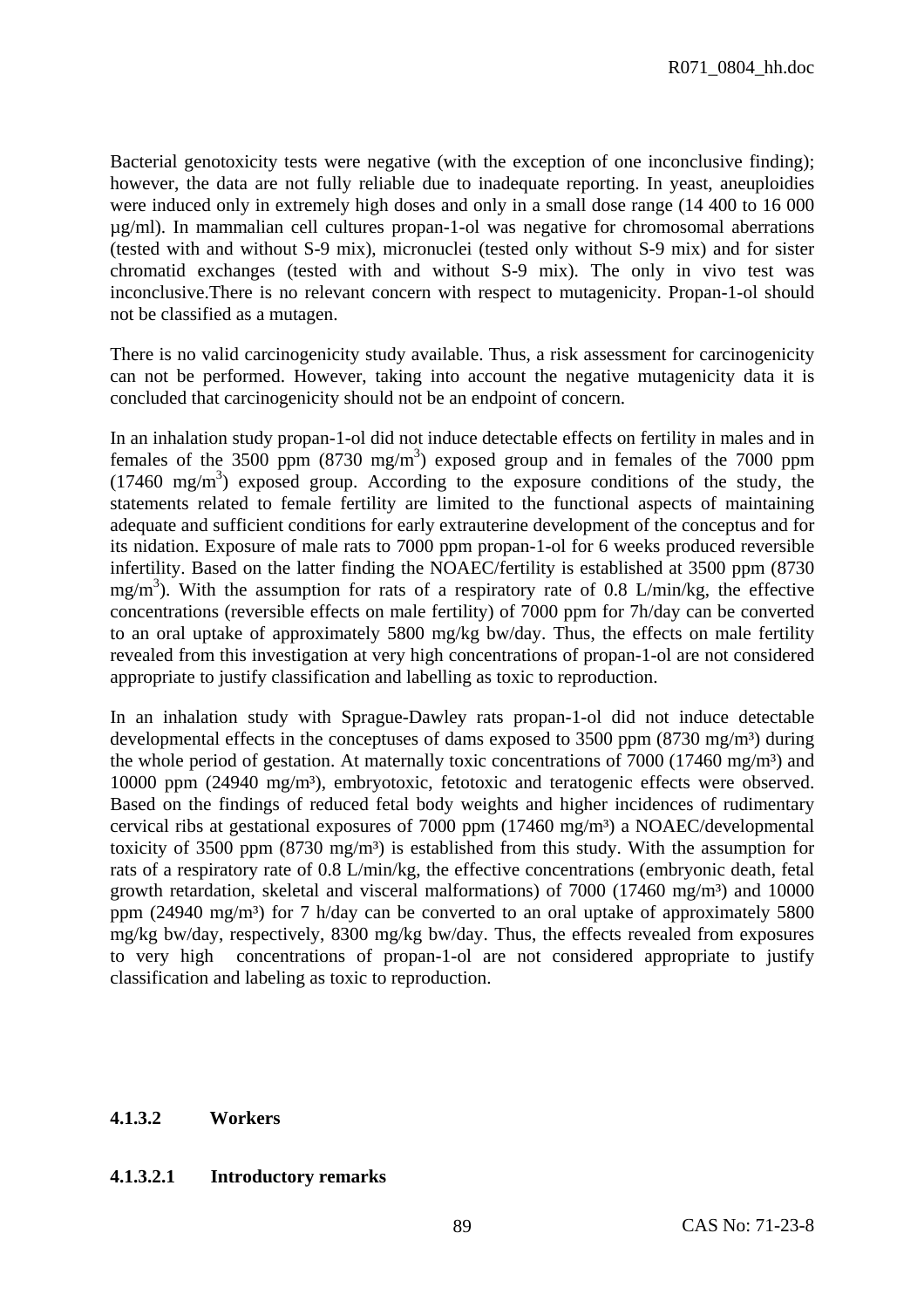Propan-1-ol is a colourless liquid with a vapour pressure of 19.4 hPa at 20°C. The substance is easily soluble in water and organic solvents. About 45 % of the handled propan-1-ol is processed to intermediates for the synthesis of further chemicals, approximately 55 % is used as solvent for the formulation of different products. The occupational exposure scenarios have been described and discussed in section 4.1.1.2. Exposure routes to be considered at the workplace are inhalation of propan-1-ol vapour and skin contact with the liquid substance and its formulations. For worker risk assessment the average and short-term exposure levels as reported in tables 4.1.1.2.7 A and B are taken forward to risk characterisation.

The toxicological data have been described and discussed in section 4.1.2. Quantitative human toxicity data are not available, thus risk estimations have to be based on animal data. The experimental threshold levels identified during hazard assessment are taken forward to occupational risk assessment. Respiratory tract irritation and reproductive toxicity at high inhalative exposure levels seem to be the most prominent effects of propan-1-ol.

# **Systemic availability for different routes of exposure**

Most of the toxicity data on propan-1-ol originate either from oral or inhalative studies. Since workers are exposed by inhalation or by skin contact, risk assessment frequently requires route to route transformation. Absorption data for the different routes usually serve as indicator for potential systemic availability. However, absorption data do not in any case reflect the correct relationship between effective doses.

Propan-1-ol is readily and almost completely absorbed via the gastrointestinal tract. For risk characterisation, 100% oral absorption is assumed.

Considering the physicochemical properties (molecular weight 60 g/mol, complete water solubility and a log Pow of 0.34) relevant absorption through the skin can be assumed. For dermal risk assessment, an absorption percentage of 100% is used. From an in vitro experiment with human epidermis a permeation rate of  $96 \mu g/cm^2/h$  is reported. Thus the maximum amount of propan-1-ol penetrating through  $1 \text{ cm}^2$  of skin in 8 hours is approximately 0.8 mg (0.1 mg/cm<sup>2</sup>/h x 1 cm<sup>2</sup> x 8 h). This information on dermal penetration rates should be reflected if dermal scenarios are considered to be of concern based on the assumption of 100% dermal absorption.

For propan-1-ol data on absorption by inhalation are not available. Based on structureactivity-relationships the assumption of a 75% absorption by inhalation seems reasonable (see chapter 4.1.2.1).

## **Occupational exposure and internal body burden**

Occupational exposure levels and internal body burdens are listed in table 4.1.3.2.A. For inhalation the table contains shift-average and short-term levels. Available data do not allow for a specification of durations of short-term exposures. For risk characterisation purposes, it might be reasonable to assume a duration of short-term exposures of about 30 minutes.

The internal body burden is based on shift-average levels and on the assumption of 100% dermal absorption and 75% absorption by inhalation.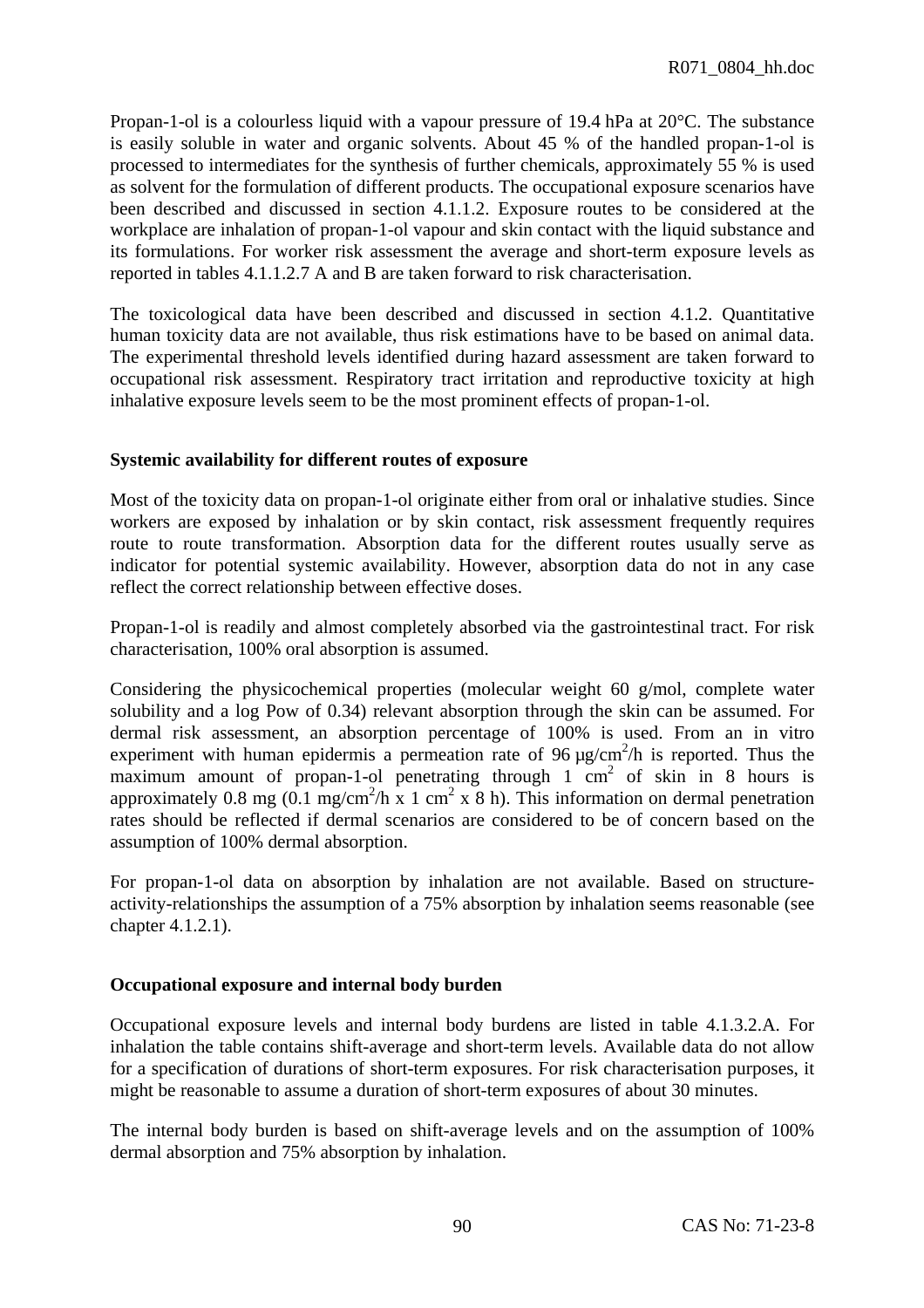| Area of production<br>and use                       | Inhalation<br>short-term                                        | Inhalation          | Dermal<br>contact | Internal body burden of workers after<br>repeated exposure $(mg/p/d)$ |          |       |  |
|-----------------------------------------------------|-----------------------------------------------------------------|---------------------|-------------------|-----------------------------------------------------------------------|----------|-------|--|
|                                                     | shift<br>shift<br>(mg/m <sup>3</sup> )<br>average<br>$(mg/m^3)$ | average<br>(mg/p/d) | Inhalation $(1)$  | Dermal                                                                | Combined |       |  |
| Production and<br>$1_{-}$<br>further processing     | 550                                                             | 4.1                 | 21                | 31                                                                    | 21       | 52    |  |
| Formulation of<br>2.<br>products                    | 132                                                             | 15.5                | 420               | 116                                                                   | 420      | 536   |  |
| Use of paints<br>3.                                 | 2,204                                                           | 494                 | 1,625             | 3,705                                                                 | 1,625    | 5,330 |  |
| 4a. Use of cleaning<br>formulations (- LEV)         | >900                                                            | 446                 | 1,260             | 3,345                                                                 | 1,260    | 4,605 |  |
| 4b. Use of cleaning<br>formulations<br>$(+$ LEV $)$ |                                                                 | 72                  | 1,260             | 540                                                                   | 1,260    | 1,800 |  |
| Use of printing inks<br>5.                          | >900                                                            | 109                 | 357               | 818                                                                   | 357      | 1,175 |  |
| Use of disinfectants<br>6.                          | 61                                                              | 44                  | 630               | 330                                                                   | 630      | 960   |  |

Table 4.1.3.2.A: Occupational exposure levels and internal body burden

<sup>(1)</sup> shift average x 10 m<sup>3</sup> x 0.75

## **Default values for physiological parameters**

| Body weight, rat                                        | 250 g             |
|---------------------------------------------------------|-------------------|
| Body weight, worker                                     | $70 \text{ kg}$   |
| Respiratory rate, rat (reduced activity)                | $0.8$ l/min/kg    |
| Respiratory rate, worker (reduced activity)             | $0.2$ l/min/kg    |
| Respiratory volume, worker, 8 hours (reduced activity)  | $6.7 \text{ m}^3$ |
| Respiratory volume, worker, 8 hours (moderate activity) | $10 \text{ m}^3$  |

## **Calculation of MOS values**

For toxicological endpoints with relevant quantitative data MOS values are calculated as quotient of experimental NOAEL/C from animal studies and workplace exposure assessments. If the route of application in animal studies is different from the actual occupational exposure the dose units of the experimental data have to be adapted previously to MOS calculation. For this procedure the physiological default values from above are used to modify the effects data. As result a socalled "starting point" is identified.

MOS values for inhalative and dermal route are considered separately. The combined MOSvalue is calculated as quotient of the internal NAEL (i.e. the external NOAEL multiplied by the percentage of absorption) and total internal body burden. If different NOAELs for different application routes are available for a certain endpoint, as e.g. in case of acute toxicity, the lowest value is used for the assessment of the combined risks if it is not possible to identify a value which is most relevant under toxicological aspects. With respect to the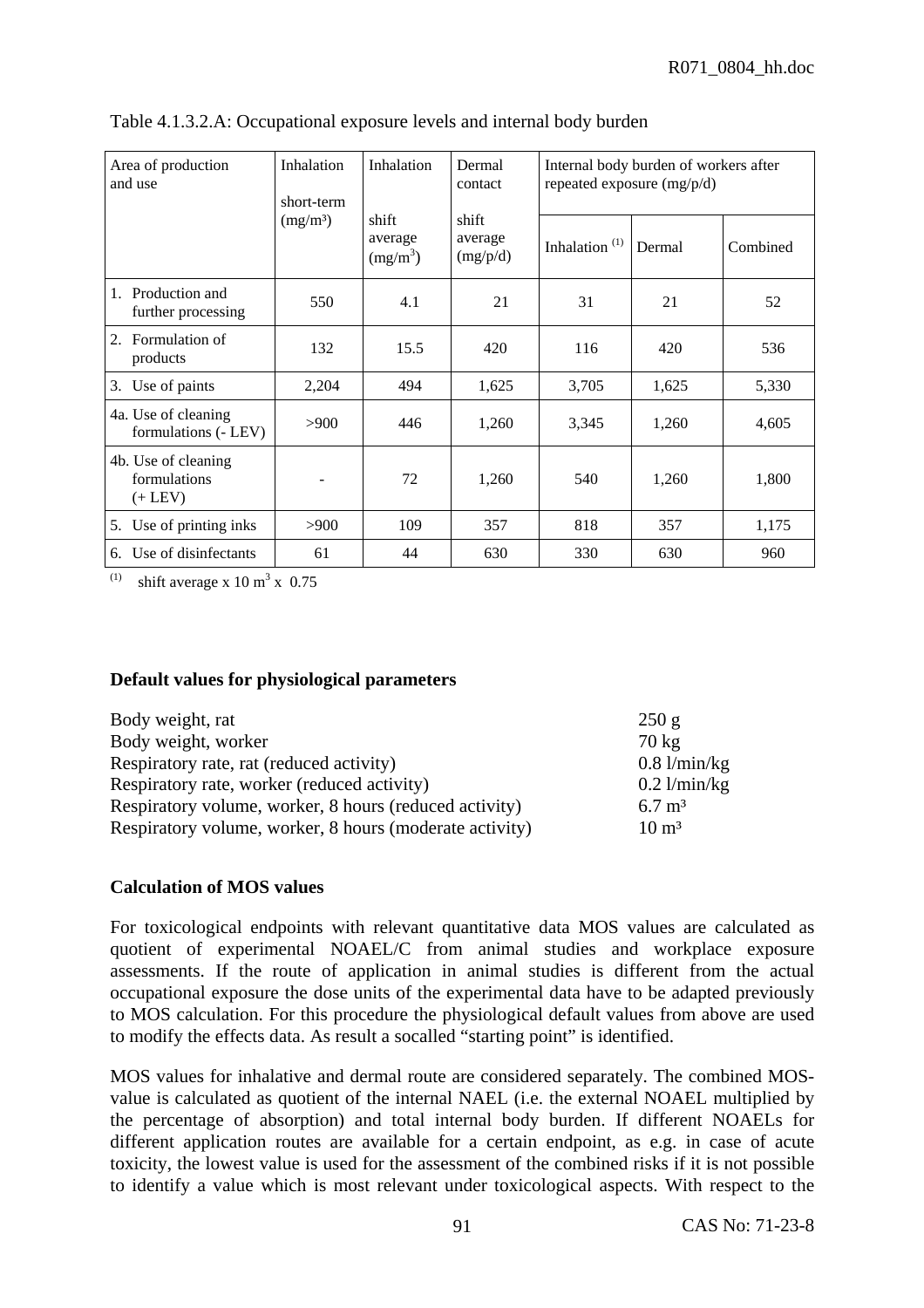possible outcome of an assessment for combined risks, interest focuses on scenarios with conclusion ii at both exposure routes. Based on theoretical considerations combined exposure generally will not increase the most critical route-specific risk component more than twice. Against this background it is recognized, that combined risks only rarely will determine concern.

### **Evaluation of MOS values**

Risk assessment based on MOS values implies the identification of a minimal MOS as criterion for deciding between conclusion ii and iii. In order to obtain consistent results for different chemicals, substance-specific assessment factors, which may vary depending on data availability and the specific toxicological endpoint to be evaluated are identified. Scientifically based adjustment factors describe the extrapolation of animal data to the worker population. The uncertainties in the specific calculations are weighed by expert judgement and expressed as an additional "uncertainty factor". The value of the minimal MOS results from the multiplicative combination of the different assessment factors.

If the MOS value for a certain exposure scenario is below the minimal MOS for a specific endpoint, the corresponding risk situation is considered to be of concern. A MOS value higher than the minimal MOS indicates no concern.

In a parallel procedure, which gives identical but more direct results, the toxicological starting point carried forward to risk characterisation may be divided by the endpoint-specific assessment factors. As a result, an exposure level is identified which, when compared directly with the occupational exposure levels, may serve as trigger for decisions. In the context of this risk assessment report it will be called the "critical exposure level". Concern will be expressed for scenarios above this trigger value.

### **Interspecies extrapolation**

For propan-1-ol there is no reason to suggest substance-specific susceptibility differences among species. For the purpose of occupational risk assessment, scaling on the basis of metabolic rate is used as default assumption for interspecies extrapolation. For oral or dermal data the concept of metabolic rate scaling results in lower effective dose levels for humans compared to experimental animals. For mice the scaling factor is 7, for rats 4, for rabbits 2.2 (for calculation see NO\_NL, 1999).The scaling factor is calculated by the formula  $(BW_{human}/BW_{animal})^{0.25}$ . According to the revised TGD, an additional default factor of 2.5 for remaining interspecies differences shall be used.

For inhalation exposure, the principle of metabolic rate scaling implies that a specific inhalation exposure level (in  $mg/m<sup>3</sup>$ ) is toxicologically equivalent in rats and humans. However, care has to be taken to rely the extrapolation between species on directly comparable conditions: under study conditions rats are thought to be at a state of reduced activity; the according human breathing volume in 8 hours is  $6.7 \text{ m}^3$  (0.2 l/min/kg x 60min/h x 8h x 70 kg). Workers, however, are assumed to breathe 10  $m<sup>3</sup>$  during a normal working day under conditions of light to moderate activity. Thus for workers the amount of substance inhaled must be spread over a 1.5 times higher breathing volume. Maintaining toxicological equivalence means, that compared to the experimental levels the according occupational air concentrations will be 1.5 times lower.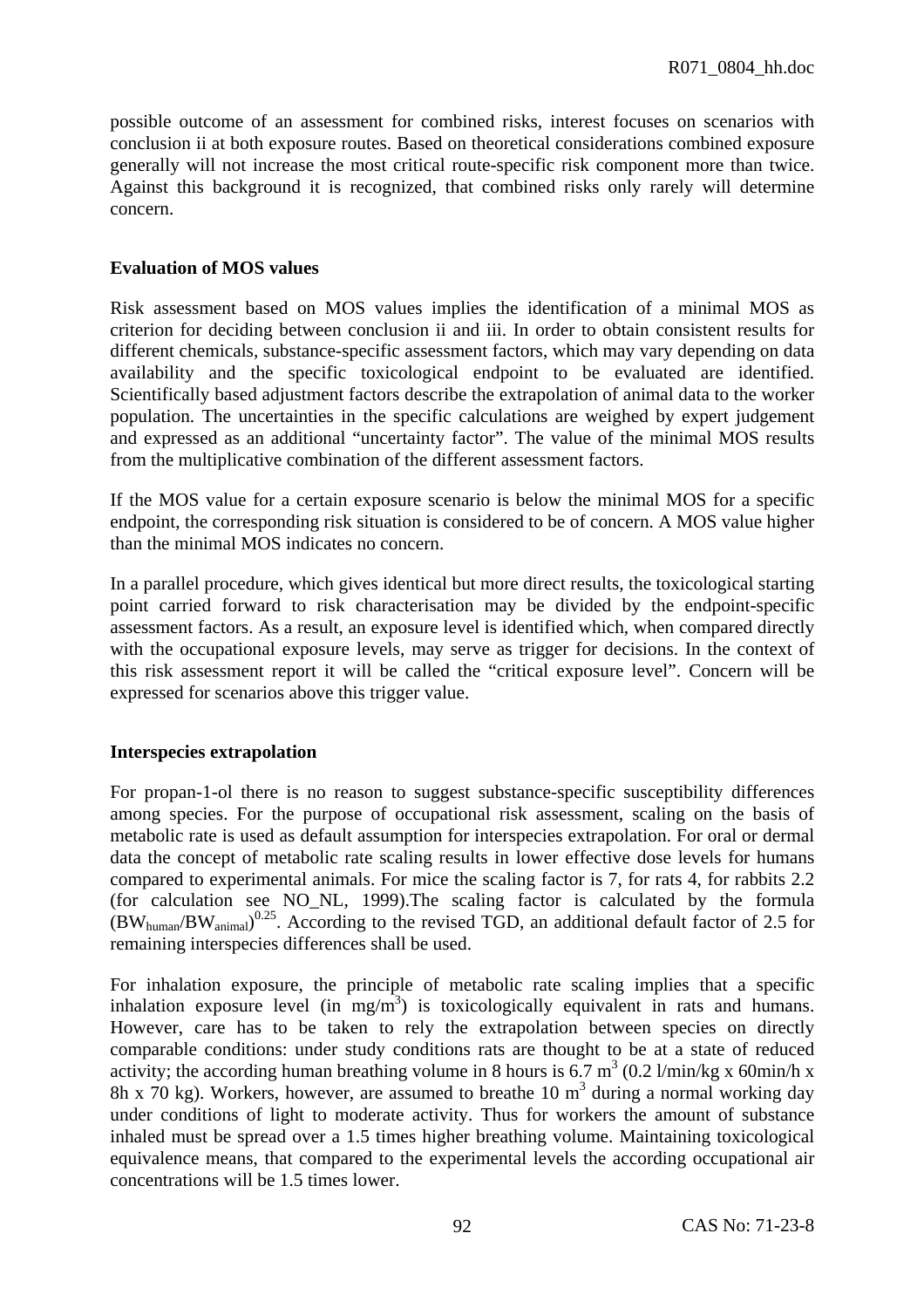### **Intraspecies differences**

Humans differ in sensitivity due to biological factors. The actual risks for a single person may either be less or more pronounced than estimated for the average human. It is recognised that in order to cover the most sensitive person a very high default assessment factor would be required.

Based on an evaluation of empirical data by Schneider et al. (2004) it is anticipated that a factor of 5 generally will be sufficient to protect the major part of the worker population (about 95%). Using a lower factor of 3, for instance, would be protective for about 90% of the population whereas a factor of 10 would include 99% of the population. The empirical data do not allow to decide, if a lower factor would be sufficient for certain toxicological effects, like for instance local effects in the airways. In the absence of further specific information a default intraspecies variation factor for local effects is not defined.

For propan-1-ol the chosen default factor of 5 for intraspecies differences might not cover the susceptability of people with a low activity of aldehyde dehydrogenase (polymorphism).

### **Duration adjustment**

From substance-specific data for various chemicals it is known, that the duration of a study may significantly influence the NOAEL. Longer study duration frequently implies a lower NOAEL. Based on empirically determined average values, duration adjustment for systemic effects for subacute to chronic exposures uses the default factor of 6; duration adjustment for subchronic to chronic exposure is accounted for with a factor of 2 (Kalberlah and Schneider, 1998).

For substances causing respiratory tract effects by inhalation a separate evaluation of empirical data was performed. Duration adjustment factors identified for the local effects are comparable to those for systemic effects (Kalberlah, F. et al., 1999).

Since there is no better information available the values cited above will be used for duration adjustment of repeated dose toxicity data on propan-1-ol concerning systemic and local effects.

### **Uncertainty considerations**

The default adjustment factors outlined above are based upon evaluation of literature data for different chemicals. From a statistical point of view the individual parameters have to be understood as point estimates belonging to probability density distributions. Each factor is taken as geometric mean (point near the maximum) from its density function. The multiplicative combination of all factors is therefore supposed to result in a central tendency estimate. It addresses a likely situation for that percentile of the population reflected by the intraspecies factor.

To complete the assessment, the uncertainty included in the procedure outlined above should be addressed and, if necessary, used to modify the minimal MOS in terms of precaution. On that purpose several aspects should be taken into account, which by their nature are not easy to quantify. Examples are the reliability of the data base, the variability in assessment factors,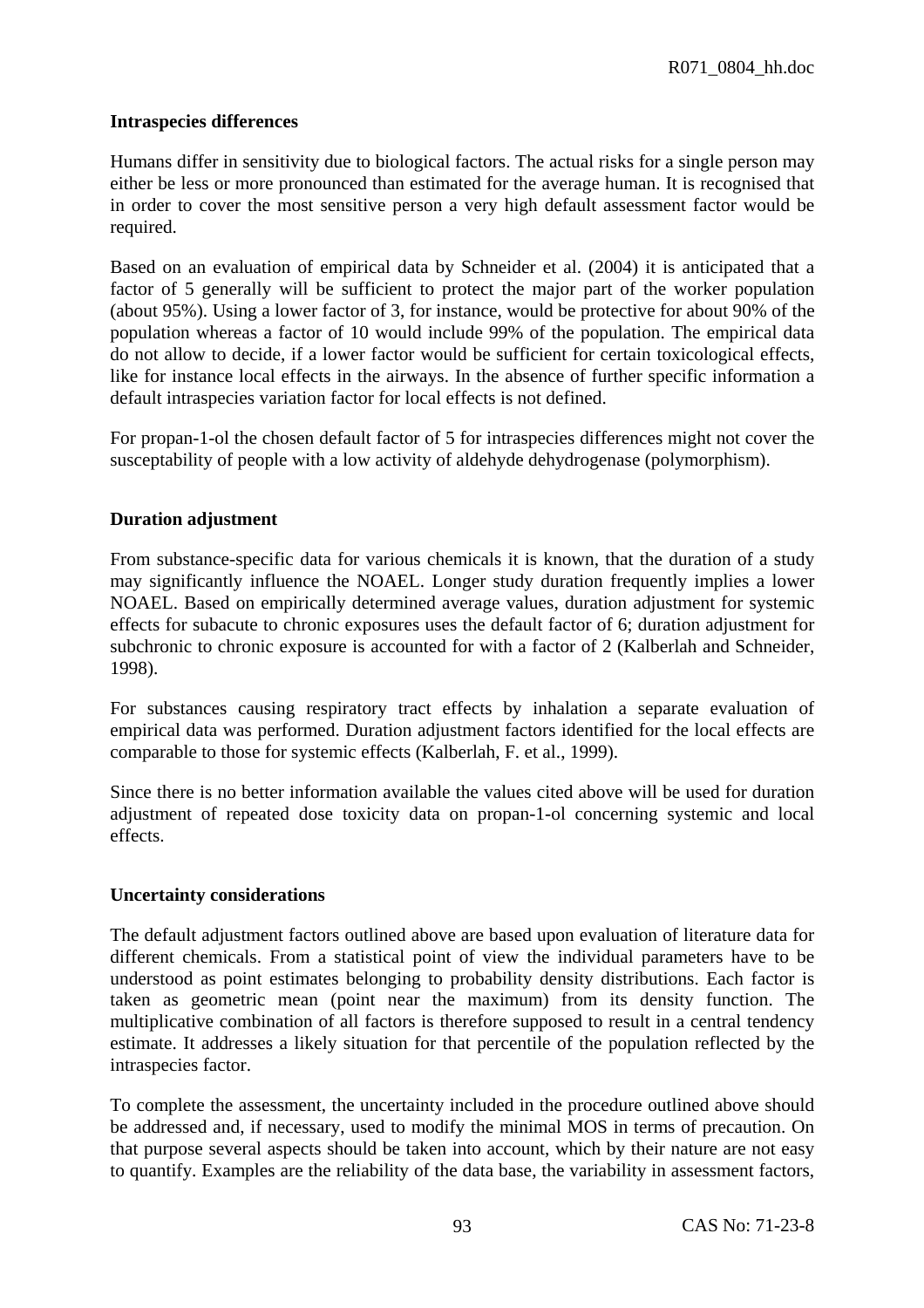the different steps necessary to bridge data gaps, the biological relevance of the observed effects.

## **4.1.3.2.2 Occupational risk assessment**

### **Acute toxicity**

### *Systemic effects, inhalation*

In two inhalation hazard tests (rats,  $47,000$  mg/m<sup>3</sup> for up to 8 hours) a death rate of  $1/12$  or 0/12 was observed. An approximate LC50 (4h) in rats is reported to be 42,000 mg/m<sup>3</sup>. At 12,960 mg/m<sup>3</sup> signs of toxicity were ocular and nasal irritation and hyperactivity, no mortality occurred. As starting point for MOS calculation the air concentration of 12,960 mg/m<sup>3</sup> is chosen, a dose without severe acute effects in rats. This starting point for acute toxicity is supported by the information, that there were no clinical effects in exposed dams at a concentration of 24,940 mg/m<sup>3</sup> (see teratogenicity study). Evaluation of MOS values has to account for the following aspects: (a) for intraspecies variation in humans a factor of 5 is used, (b) study duration was 4 hours compared to occupational exposure of 8 hours, (c) physiological differences between humans at rest and workers account for a factor of 1.5. Based on the overall information on acute effects at very high concentrations of propan-1-ol a further factor for possible remaining differences is not used. Altogether the minimal MOS calculates to 15 (5 x 8/4 x 1.5). The critical exposure level is identified as 864 mg/m<sup>3</sup> (12,960)  $mg/m^3/15$ ).

The highest shift average value for inhalation is reported as  $494 \text{ mg/m}^3$  for use of paints (scenario 3), the according MOS value calculates to 26 (12,960 / 494) which does not give reason for concern (table 4.1.3.2.B). In this approach it has been assumed that the total daily dose is responsible for acute toxicity. Except for scenario 1 the total dose resulting from the average exposure levels is higher than the total dose which is calculated based on available short-term levels. For scenario 1, a short-term level of  $550 \text{ mg/m}^3$  (30 minutes) is equivalent to an average level of 34 mg/m<sup>3</sup> (8 hours), which is higher than the reported average level, but clearly lower than the estimated critical exposure level of 864 mg/m<sup>3</sup>.

Risk assessment for acute inhalation toxicity is based on the starting point of 12,960 mg/m<sup>3</sup>, an air-borne concentration with signs of toxicity. For repeated dose toxicity there is the need for further testing (90-day rat inhalation study). Depending on the study design of the 90-day rat inhalation study, especially the choice of the highest concentration tested, the result of the required study might influence the outcome of this risk assessment for acute effects by inhalation.

### **Conclusion: ii**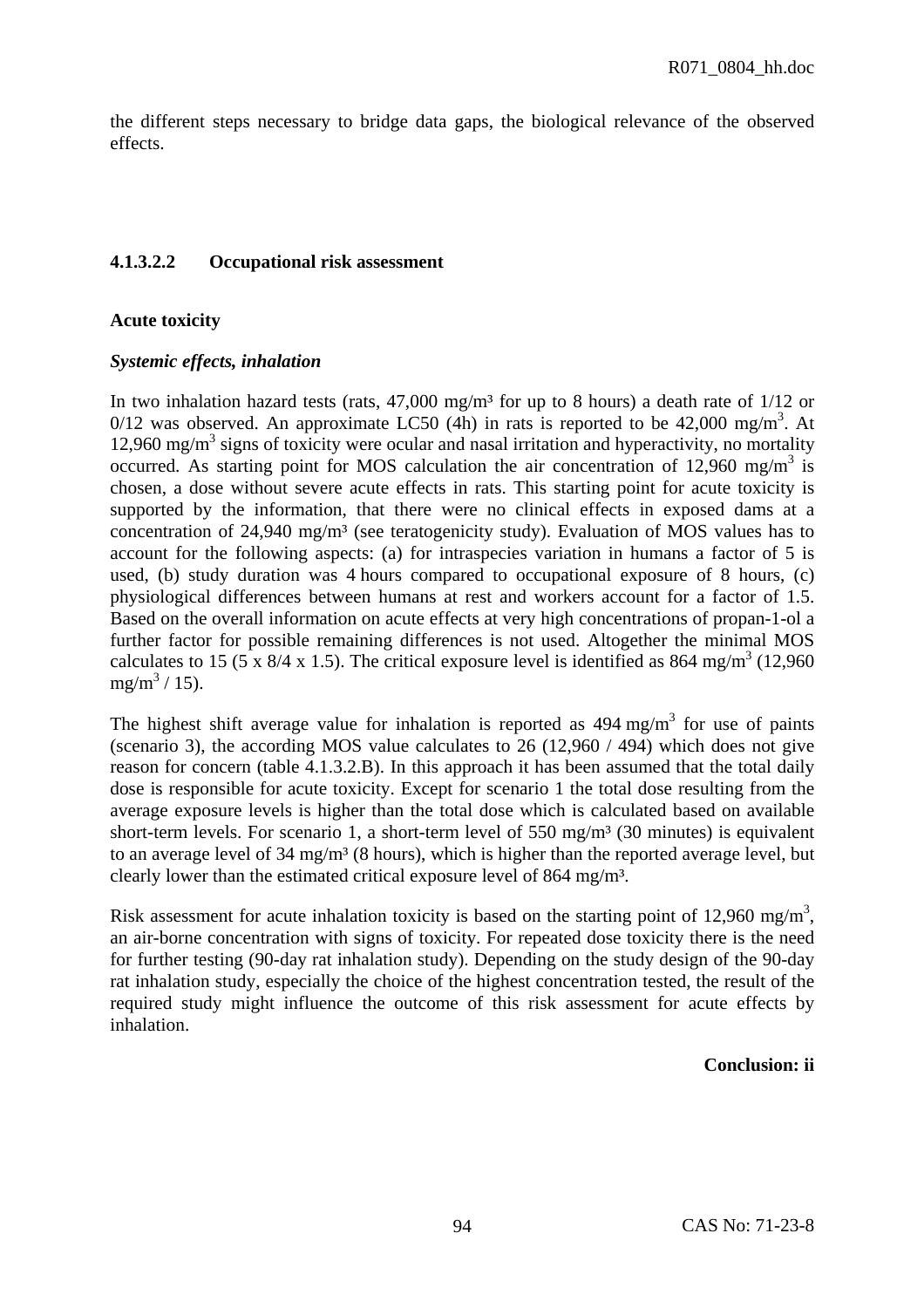|                                                     | Inhalation                                             |                         |                 |                                          | Dermal         |               |                                                 | Combined       |                     |  |
|-----------------------------------------------------|--------------------------------------------------------|-------------------------|-----------------|------------------------------------------|----------------|---------------|-------------------------------------------------|----------------|---------------------|--|
| Starting point for<br><b>MOS</b> calculation        | $12,960$ mg/m <sup>3</sup>                             |                         |                 |                                          | 283,640 mg/p/d |               |                                                 | 131,040 mg/p/d |                     |  |
| Minimal MOS                                         |                                                        | 15                      |                 |                                          | 33             |               |                                                 | 20             |                     |  |
| Critical exposure<br>level                          |                                                        | $864$ mg/m <sup>3</sup> |                 |                                          | $8,600$ mg/p/d |               |                                                 | $6,552$ mg/p/d |                     |  |
|                                                     | Exposure $\frac{\text{exp}(\text{m}^3)}{(\text{m}^3)}$ | <b>NOS</b>              | Conclusion      | Exposure<br>$(\mathrm{mg}/\mathrm{p/d})$ | <b>NOS</b>     | Conclusion    | body burden<br>(mg <sub>p</sub> /d)<br>Internal | <b>MOS</b>     | Conclusion          |  |
| Production and<br>1.<br>further processing          | 4.1                                                    | 3,160                   | $\ddot{\rm ii}$ | 21                                       | 13,507         | $\mathbf{ii}$ | 52                                              | 2,520          | ii                  |  |
| Formulation of<br>2.<br>products                    | 15.5                                                   | 836                     | $\mathbf{ii}$   | 420                                      | 675            | $\rm ii$      | 536                                             | 244            | $\rm ii$            |  |
| 3. Use of paints                                    | 494                                                    | 26                      | $\ddot{\rm ii}$ | 1,625                                    | 175            | $\rm ii$      | 5,330                                           | 25             | $\rm ii$            |  |
| 4a. Use of cleaning<br>formulations<br>$(-$ LEV $)$ | 446                                                    | 29                      | $\ddot{\rm ii}$ | 1,260                                    | 225            | $\rm ii$      | 4,605                                           | 28             | $\rm ii$            |  |
| 4b. Use of cleaning<br>formulations<br>$(+$ LEV $)$ | 72                                                     | 180                     | $\ddot{\rm ii}$ | 1,260                                    | 225            | $\rm ii$      | 1,800                                           | 73             | $\ddot{\mathbf{i}}$ |  |
| 5. Use of printing<br>inks                          | 109                                                    | 119                     | $\mathbf{ii}$   | 357                                      | 795            | $\rm ii$      | 1,175                                           | 112            | $\rm ii$            |  |
| 6. Use of<br>disinfectants                          | 44                                                     | 295                     | $\ddot{\rm n}$  | 630                                      | 450            | $\rm ii$      | 960                                             | 137            | ii                  |  |

# Table 4.1.3.2.B: Acute toxicity, systemic effects

# *Systemic effects, dermal contact*

The LD50 in rabbits is reported to be 4,052 mg/kg, with occlusive exposure for 24 h. A dermal exposure level without lethality has not been reported. No further information is given. Compared to the oral LD50 for rabbits of 2,823 mg/kg the dermal value seems to be plausible and relevant for risk assessment. It has to be recognized, that according to this data the rabbit skin seems to be no essential permeation barrier for propan-1-ol. As starting point for MOS calculation the human dose corresponding to the dermal LD50 in rabbits is calculated to 283,640 mg/person  $(4.052 \text{ mg/kg} \times 70 \text{ kg})$ .

Evaluation of MOS values has to account for the following aspects: (a) metabolic rate scaling from rabbits to humans reveals a factor of 2.2, (b) in this case assessment starts from the LD50, from a comparison with inhalation data it is assumed, that at 3 times lower doses acute effects might be slight, (c) for intraspecies variation in humans a factor of 5 is used, (d) a further factor for remaining differences and uncertainties is not considered necessary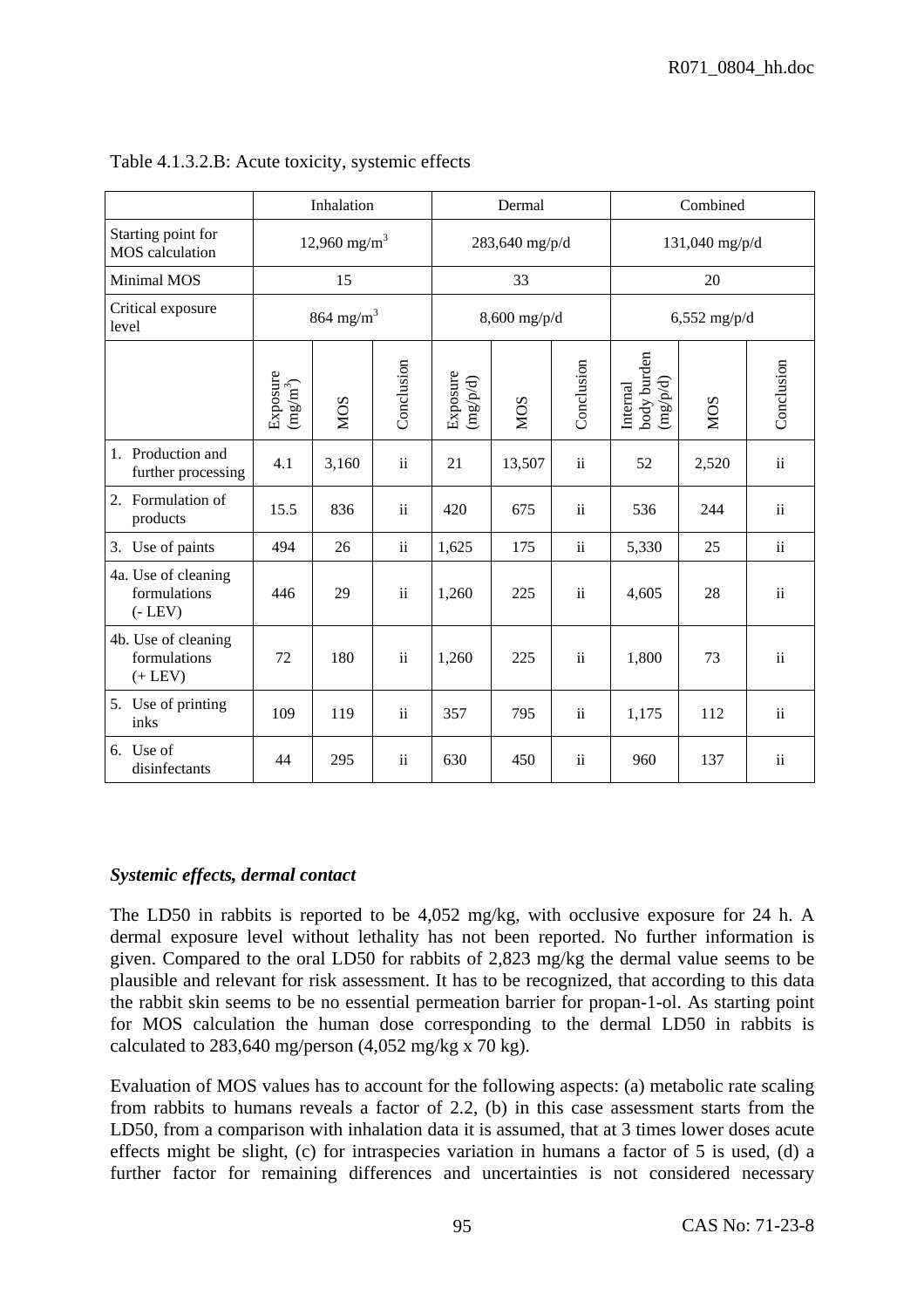especially because of the rather strict experimental exposure conditions (occlusive exposure for 24 hours). Altogether the minimal MOS calculates to 33 (2.2 x  $3 \times 5$ ). The critical exposure level is identified as 8,595 mg/person (283,640 mg/person / 33).

The highest dermal exposure level is reported to be 1,625 mg/person for use of paints (scenario 3). The according MOS value calculates to 175 (283,640 / 1,625) which does not give reason for concern (table 4.1.3.2.B).

# **Conclusion: ii**

# *Systemic effects, combined exposure*

Risk assessment concerning combined exposure will be based on the experimental air concentration of 12,960 mg/m<sup>3</sup> in the rat as outlined under *acute toxicity, inhalation*. This air concentration is converted in an equivalent internal dose scaled per bodyweight, taking into account the amount inhaled by the rat during 4 hours of exposure and an inhalative absorption rate of 75 %. As starting point for combined MOS calculation the equivalent internal dose for rats is identified as 1,872 mg/kg (13.0 mg/l x 0.8 l/min/kg x 60 min/h x 4 h x 0.75), the according dose for humans is 131,040 mg/person (1,872 mg/kg x 70 kg/person).

Evaluation of the MOS values has to account for the following aspects: (a) assessment starts from a rat dose scaled per bodyweight, thus for species extrapolation a factor of 4 is introduced, (b) for intraspecies variation in humans a factor of 5 is used. Altogether the minimal MOS calculates to 20  $(4 \times 5)$ . The critical internal body burden is identified as 6,552 mg/person (131,040 mg/person / 20).

The highest combined exposure level is reported to 5,330 mg/person for the use of paints (scenario 3, table 4.1.3.2.B). The according MOS value calculates to  $25$  (131,040 / 5,330), which is above the minimal MOS but might be addressed as a borderline situation. However no concern will be expressed. No further scenario is in the concern region.

Risk assessment for combined exposure is based on the starting point of 12,960 mg/m<sup>3</sup>, an air-borne concentration with signs of toxicity. For repeated dose toxicity there is the need for further testing (90-day rat inhalation study). Depending on the study design of the 90-day rat inhalation study, especially the choice of the highest concentration tested, the result of the required study might influence the outcome of this risk assessment for combined exposure.

**Conclusion: ii**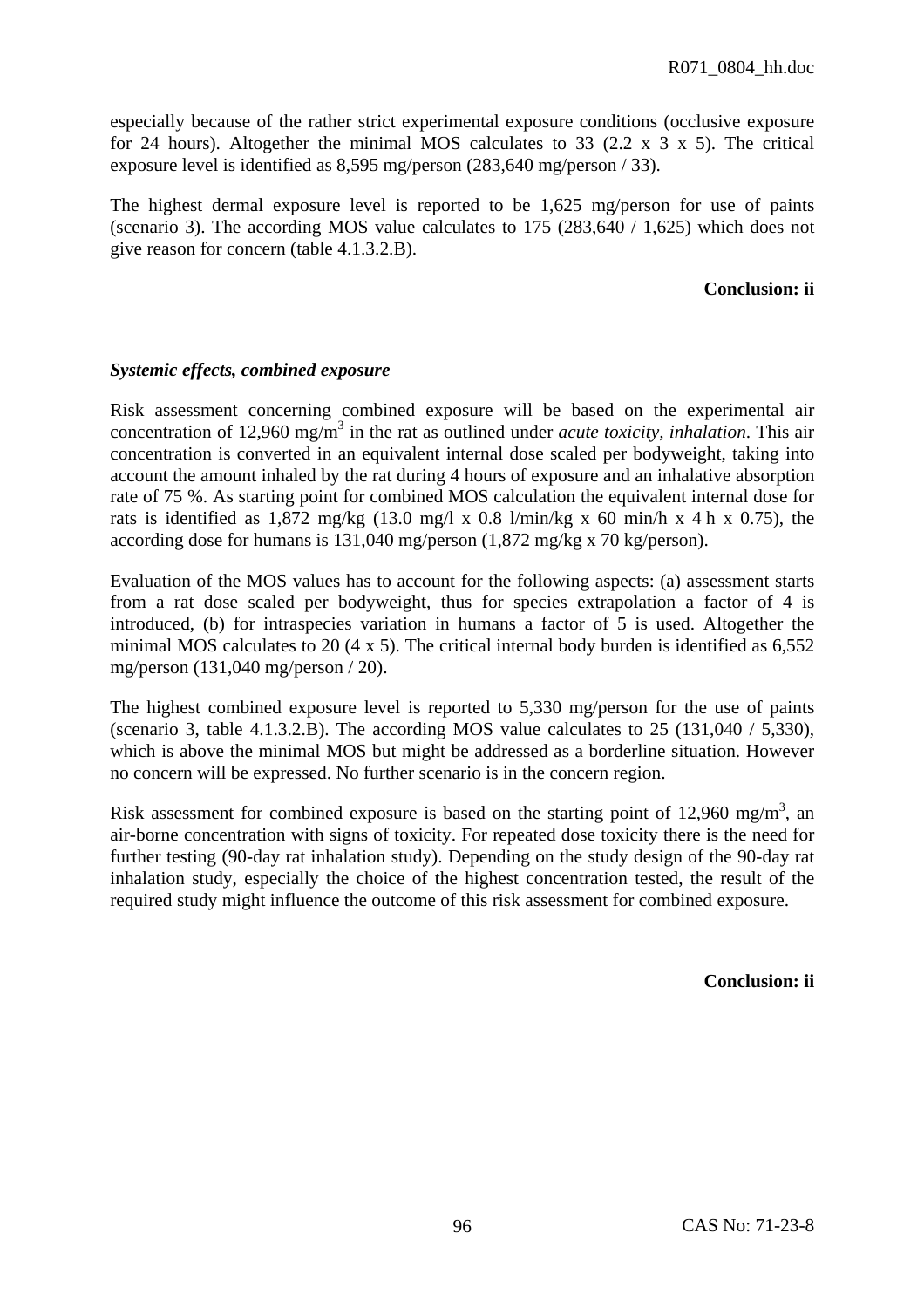# **Irritation/Corrosivity**

## *Dermal contact*

In humans dermal exposure resulted in no or weak reactions. In rabbits weak skin irritation was observed which was not sufficient for classification. There is no concern from dermal irritation at the workplace.

## **Conclusion: ii**

# *Contact to the eyes*

From human and rabbit data propan-1-ol has shown the potential to cause serious damage to the eyes. Eye contact to liquid propan-1-ol critically depends on the proper handling of the substance and the use of eye glasses. Even though suitable personal protective equipment (PPE) usually should be available at the working places in question, unintended contact by non-proper use is considered to represent an incident which may occur in different exposure situations. Therefore a risk from eye irritation principally has to be considered.

On the grounds that control measures exist, which should be able to efficiently minimize exposure, conclusion ii is proposed. However, these control measures must be implemented and complied with to reduce the risk of damage to the eyes.

#### **Conclusion: ii**

# *Inhalation/sensory irritation*

For propan-1-ol sensory irritation is reported from animal data, the majority of RD50-values lying in the range of  $30,000 \text{ mg/m}^3$ . No information on an exposure level without respiratory depression is given. Alarie introduced the air concentration of 0.03 x RD50 as prediction of an exposure level with a minimal or low degree of sensory irritation in humans, which was confirmed by other authors (Alarie 1981, Bos et al 1992, Schaper 1993). The according air concentration for propan-1-ol is estimated to 900 mg/m<sup>3</sup>.

900 mg/m<sup>3</sup> is chosen as starting point concerning respiratory depression. For evaluation of the resulting MOS values no further aspects have to be taken into account, an uncertainty factor does not seem necessary. The according minimal MOS is 1, the critical exposure level is  $900 \text{ mg/m}^3$ . In workers the stinging and burning sensation caused by stimulation of the trigeminus nerve which is closely connected to respiratory depression generally is perceived within few minutes after exposure. Thus stimulation of the trigeminus nerve, unlike other effects, seems not to depend significantly on exposure duration, the main trigger for effects seems to be the air concentration of the substance. For this approach a focus of MOS calculation therefore lies at short term exposures, however shift average values are included in the assessment too.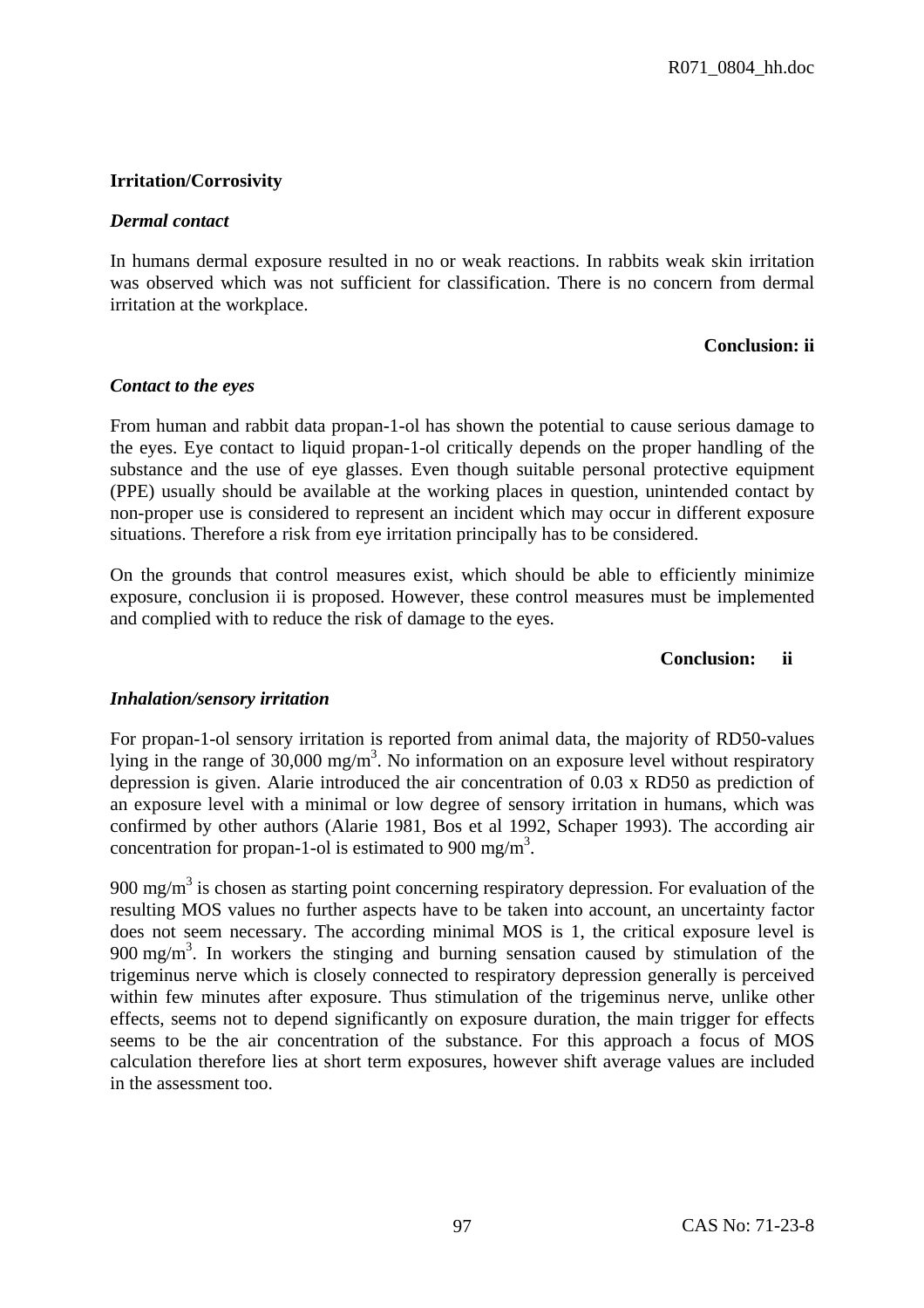# *Inhalation/other local effects*

The RD50 is only used to evaluate effects in the airways, which are caused by stimulation of the trigeminus nerve. Other local effects are not covered by this parameter. Additional information on portal-of-entry effects of propan-1-ol comes from a study with inhalative exposure of rats for 9 exposure days, 6 hours per day. The NOAEC for irritation is recorded to be 1,230 mg/m<sup>3</sup>. At 2,460 mg/m<sup>3</sup> slightly swollen periocular tissue and minimal perinasal and periocular encrustations were observed. No data is available which allow to assess whether the irritation threshold after single exposure might be different to that for 9 days of exposure.

The NOAEC (6 h/d) of 1,230 mg/m<sup>3</sup> is used for MOS calculation. This starting point may be directly compared with shift average values. Evaluation of the according MOS values has to account for the following aspects: (a) study duration was 6 hours compared to occupational exposure of 8 hours, (b) physiological differences between humans at rest and workers account for a factor of 1.5. A further adjustment factor for remaining differences and uncertainties is not applied because the reported irritation was slight and because the NOAEC is based on a repeated toxicity study (9 days). The minimal MOS thus calculates to 2 (8/6 x 1.5), the according critical air concentration (8h) is identified as 615 mg/m<sup>3</sup> (1,230 mg/m<sup>3</sup> / 2).

There is no clear guidance for the extrapolation of acutely toxic effects to shorter durations of exposure (e.g. from 6 hours to short-term levels of about 30 minutes). Available evidence suggests that there is a relevant influence of the duration of exposure on effect size for cytotoxic irritants as well. With reference to the NRC "standing operation procedures for developing acute exposure guideline levels for hazardous chemicals" [\(www.epa.gov/oppt/aegl/sop.htm\)](http://www.epa.gov/oppt/aegl/sop.htm) the relationship  $C<sup>n</sup>$  x t = k with n from 1 to 3 is used to extrapolate acute toxicity of different types of chemicals (including irritants) for exposure durations between about 30 minutes and 8 hours. To be at the side of caution a value of  $n = 3$ is used when extrapolating from longer to shorter durations. Using the latter approach, and directly starting with a NOAEC of 1,230 mg/m<sup>3</sup> for 6 hours, a NOAEC of 2,800 mg/m<sup>3</sup> for 30 minutes is calculated. Available short-term levels are not higher than the latter NOAEC; no further concern for available short-term exposure levels is indicated.

Risk assessment for acute respiratory tract irritation is based on an NOAEC of 1,230 mg/m<sup>3</sup> (6) h/d, 9 days of exposure). For repeated dose toxicity there is the need for further testing (90 day rat inhalation study). The result of the required study might influence the outcome of this risk assessment for acute respiratory tract irritation.

|                                       | Acute exposure,<br>respiratory depression | Acute exposure,<br>other local effects<br>$(8 \text{ hours})$ | Repeated<br>exposure,<br>local effects |
|---------------------------------------|-------------------------------------------|---------------------------------------------------------------|----------------------------------------|
| Starting point for MOS<br>calculation | 900 mg/m <sup>3</sup>                     | 1,230 mg/m <sup>3</sup>                                       | $1,230 \text{ mg/m}^3$                 |

# Table 4.1.3.2.C: Summary of local effects by inhalation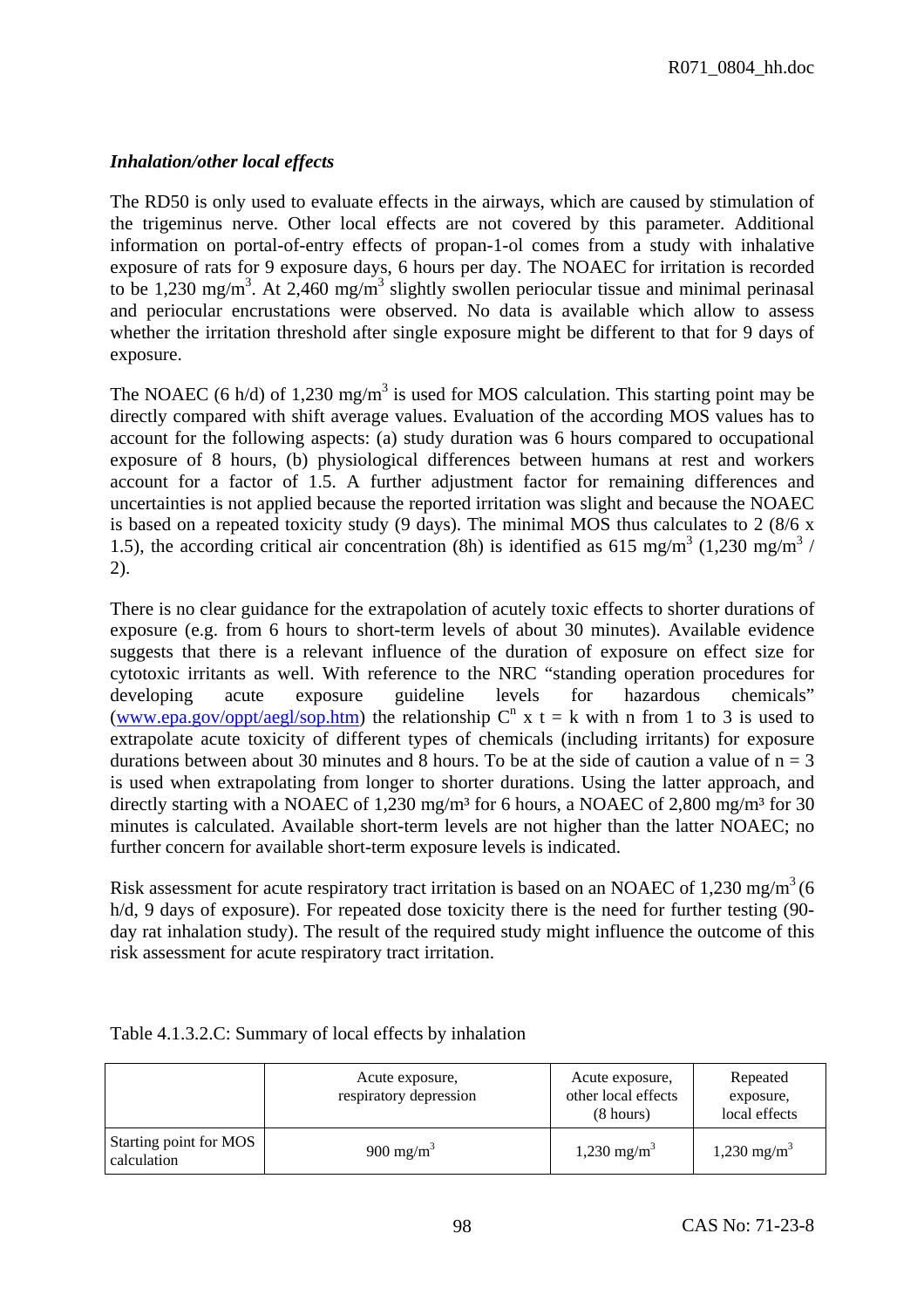| Minimal MOS                                         | 1                                  |                       |                |                                            |                |                     | $\mathfrak{2}$                     |                       |                 | 12                                                   |                       |                 |  |
|-----------------------------------------------------|------------------------------------|-----------------------|----------------|--------------------------------------------|----------------|---------------------|------------------------------------|-----------------------|-----------------|------------------------------------------------------|-----------------------|-----------------|--|
| Critical exposure level                             |                                    | 900 mg/m <sup>3</sup> |                |                                            |                |                     |                                    | 615 mg/m <sup>3</sup> |                 |                                                      | 103 mg/m <sup>3</sup> |                 |  |
|                                                     |                                    | short term            |                |                                            | shift average  |                     | shift average                      |                       | shift average   |                                                      |                       |                 |  |
|                                                     | Exposure<br>$\left( mg/m^3\right)$ | <b>NOS</b>            | Conclusion     | Exposure<br>$\left(\textrm{mg/m}^3\right)$ | <b>MOS</b>     | Conclusion          | Exposure<br>$\left( mg/m^3\right)$ | <b>NOS</b>            | Conclusion      | Exposure<br>$\left(\textrm{m} \textrm{g/m}^3\right)$ | <b>NOS</b>            | Conclusion      |  |
| Production and<br>$1_{\cdot}$<br>further processing | 550                                | 1.6                   | $\mathbf{ii}$  | 4.1                                        | 220            | $\ddot{\mathbf{i}}$ | 4.1                                | 300                   | $\ddot{\rm ii}$ | 4.1                                                  | 300                   | $\ddot{\rm ii}$ |  |
| Formulation of<br>2.<br>products                    | 132                                | 6.8                   | $\mathbf{ii}$  | 15.5                                       | 58             | $\rm ii$            | 15.5                               | 79                    | $\ddot{\rm ii}$ | 15.5                                                 | 79                    | $\mathbf{ii}$   |  |
| Use of paints<br>3.                                 | 2,204                              | 0.4                   | iii            | 494                                        | 1.8            | $\ddot{\mathbf{i}}$ | 494                                | 2.5                   | $\ddot{\rm n}$  | 494                                                  | 2.5                   | iii             |  |
| 4a. Use of cleaning<br>formulations<br>$(-$ LEV $)$ | >900                               | $\leq$ 1              | iii            | 446                                        | $\overline{2}$ | $\mathbf{ii}$       | 446                                | 2.8                   | $\ddot{\rm ii}$ | 446                                                  | 2.8                   | iii             |  |
| 4b. Use of cleaning<br>formulations<br>$(+$ LEV $)$ |                                    |                       |                | 72                                         | 13             | $\mathbf{ii}$       | 72                                 | 17                    | $\ddot{\rm ii}$ | 72                                                   | 17                    | $\mathbf{ii}$   |  |
| Use of printing inks<br>5.                          | >900                               | $<$ 1                 | iii            | 109                                        | 8              | ii                  | 109                                | 11                    | $\ddot{\rm n}$  | 109                                                  | 11                    | iii             |  |
| Use of disinfectants<br>6.                          | 61                                 | 14.8                  | $\ddot{\rm n}$ | 44                                         | 20             | $\mathbf{ii}$       | 44                                 | 28                    | $\ddot{\rm n}$  | 44                                                   | 28                    | $\ddot{\rm n}$  |  |

For respiratory depression concern is indicated for scenarios 4a and 5. This conclusion is based on short-term levels, because this type of effect has been basically proven to be dependent on exposure concentration. Risk assessment for other local effects (8 hours) is based on comparison of available toxicity data with shift-average levels. No further concern is derived. Based on the NRC approach, a NAEC for a 30-minutes exposure is calculated and compared with short-term exposure levels. Again, no further concern is derived.

## **Conclusion: iii**

#### **Sensitisation**

#### *Dermal contact*

Animal and human data demonstrate that propan-1-ol has no skin sensitising properties. There is no concern from skin sensitisation at the workplace.

#### **Conclusion: ii**

# *Inhalation*

No information on respiratory sensitisation is available. Propan-1-ol is not suspected to be a potent respiratory sensitiser in humans according to the fact that during all the years of use no notice of specific case reports has been given. There is no concern from respiratory sensitisation at the workplace.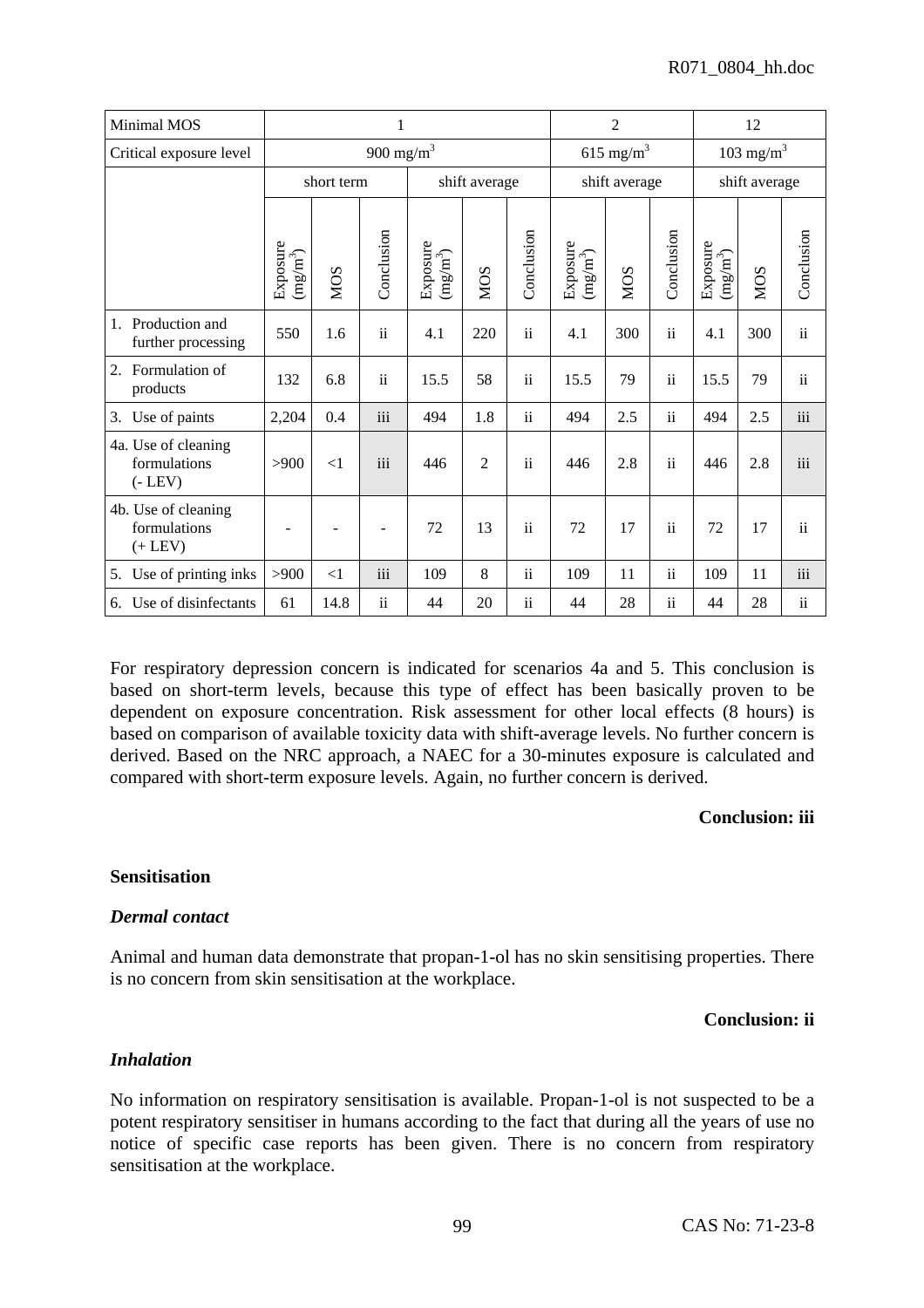## **Conclusion: ii**

## **Repeated dose toxicity**

#### *Local effects, inhalation*

From a study of limited validity with inhalative exposure of rats for 9 exposure days, 6 hours per day, a NOAEC for irritation is recorded to be 1,230 mg/m<sup>3</sup> (see *Irritation, inhalation*). This value is used as starting point for MOS calculation. It is recognized that the quality of the study design is rather limited. Thus, risk characterisation for local effects by repeated inhalation contains substantial uncertainties.

Factors to be additionally taken into account during MOS evaluation are: (i) study duration was 6 hours compared to occupational exposure of 8 hours, (ii) physiological differences between humans at rest and workers account for a factor of 1.5, (iii) for duration adjustment of short-term data to chronic exposure situations a factor of 6 will be used. Altogether the minimal MOS calculates to 12 (8/6 x 1.5 x 6). The critical air concentration at the workplace is identified as 103 mg/m<sup>3</sup> (1,230 mg/m<sup>3</sup> / 12).

At the moment there is no clear guidance as to an intraspecies variation factor for local effects. Additional implementation of an intraspecies variation factor of 5, which is normally used for systemic effects, would result in a critical exposure level of about 20 mg/m<sup>3</sup>. Against the background of many national current OELs of about  $500 \text{ mg/m}^3$  it is not considered reasonable to use a minimal MOS that is essentially greater than calculated.

The highest shift average value for inhalation is reported as  $494 \text{ mg/m}^3$  for use of paints (scenario 3). The according MOS value calculates to 2.5 which is clearly below the minimal MOS of 12. In addition, concern is expressed for scenarios 4a (use of cleaning formulations without LEV) and for scenario 5 (use of printing inks).

Risk assessment for respiratory tract irritation following repeated exposure is based on an NOAEC of 1,230 mg/m<sup>3</sup> (6 h/d, 9 days of exposure). For repeated dose toxicity (systemic effects) there is the need for further testing (90-day rat inhalation study). The result of the required study might influence the outcome of this risk assessment for chronic respiratory tract irritation.

# **Conclusion: iii**

# *Local effects, dermal*

Propan-1-ol is not classified as a skin irritant. Human data do not indicate acute skin irritation at untreated forearms. Following repeated dermal exposure under rigorous exposure conditions (rubbing of up to 5 ml of a 50% preparation into the hands, 15 times a day, 5 days a week, for two weeks) the appearance, intactness and turgor of the skin was slightly but significantly affected. With reference to table 4.1.1.2.7B dermal contact to propan-1-ol preparations is described to occur daily. Contact levels are assumed to be intermittent. Dermal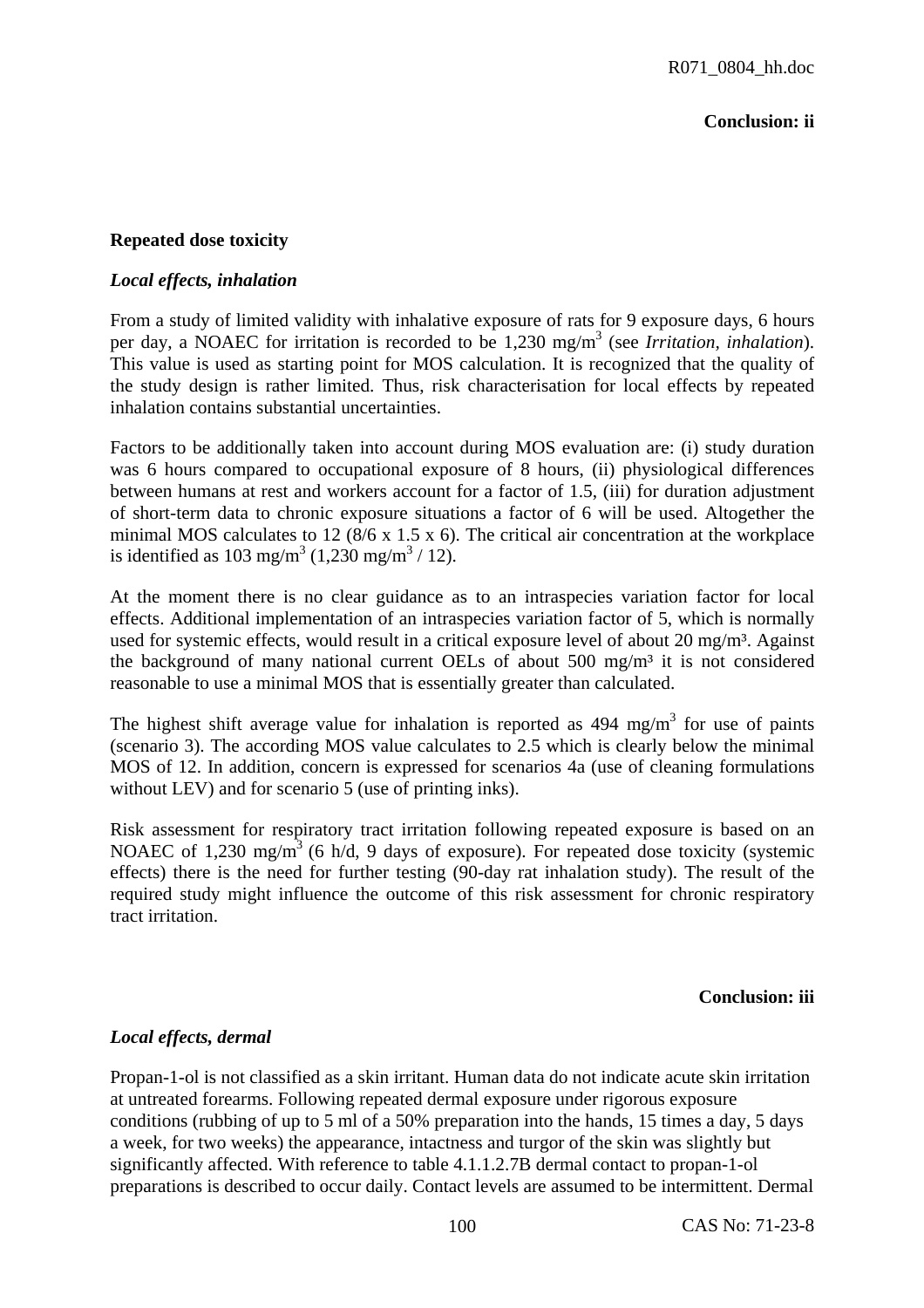exposure is estimated to be up to 1,625 mg/person/day. For these estimated exposure conditions (EASE) slight chronic effects to the human skin cannot be excluded. Conclusion iii is drawn for all occupational exposure scenarios except for scenario 1 (use of gloves in the production scenario).

## **Conclusion: iii**

## *Systemic effects by inhalation, dermal contact and combined exposure*

Inhalative data concerning this endpoint are not available. From oral studies for up to four months in rats an overall NOAEL of 3,000 mg/kg/day is reported. All available information is insufficient with regard to current requirements. The chosen oral NOAEL refers to a drinking water study without any histopathological investigations except for the liver. Other toxicological studies indicate that liver effects occur at higher doses. It should be recognized that lethal effects (LD50) have been reported for the range of 6,500 to 8,000 mg/kg for adult rats. For very young rats an LD50 of about 2,000 mg/kg was observed.

Based on these repeated dose toxicity data which are of rather limited reliability, a scientifically sound health risk assessment cannot be derived. However, a provisional risk assessment nevertheless might be helpful to give some guidance as to the necessity and priority of getting robust toxicological data for worker risk assessment. The following provisional risk assessment is based on the assumption of an oral NOAEL of 3,000 mg/kg/day and an overall adjustment factor that to some degree takes account of the rather limited reliability of the data.

Because of the assumption of 100% oral absorption the internal NAEL is chosen to be 3,000 mg/kg/day and thus is identical to the oral NOAEL. The internal starting point, which is used for assessment of combined exposure, is 210,000 mg/person/day (3,000 mg/kg/day x 70 kg).

For dermal risk assessment, a 100% dermal absorption is used. Therefore, the external starting point for exposure to the skin is 210,000 mg/person/day as well.

For inhalation, a 75% absorption percentage is taken forward. The starting point for repeated dose toxicity by inhalation is calculated as  $28,000 \text{ mg/m}^3$  (210,000 mg/person / 10 m<sup>3</sup> / 0.75).

For evaluation of MOS values the following aspects have to be considered: (a) metabolic rate scaling from rats to humans yields a factor of 4 , (b) for remaining interspecies differences an additional default factor of 2.5 is used, (c) intraspecies variation in humans is accounted for by a factor of 5, (d) duration adjustment from a subchronic to a chronic study design should be accounted for with a factor of 2, (e) for uncertainties as to the insufficient study design an additional adjustment factor is considered necessary; without specific justification at least a factor of 2 should be used.

Altogether the minimal MOS for systemic effects after repeated exposure (dermal contact and combined exposure) calculates to 200 (4 x 2.5 x 5 x 2 x 2). The according critical exposure level is 1,050 mg/person/d (210,000 / 200). For inhalation exposure, the corresponding critical inhalation exposure results in  $140 \text{ mg/m}^3$  (28,000 / 200).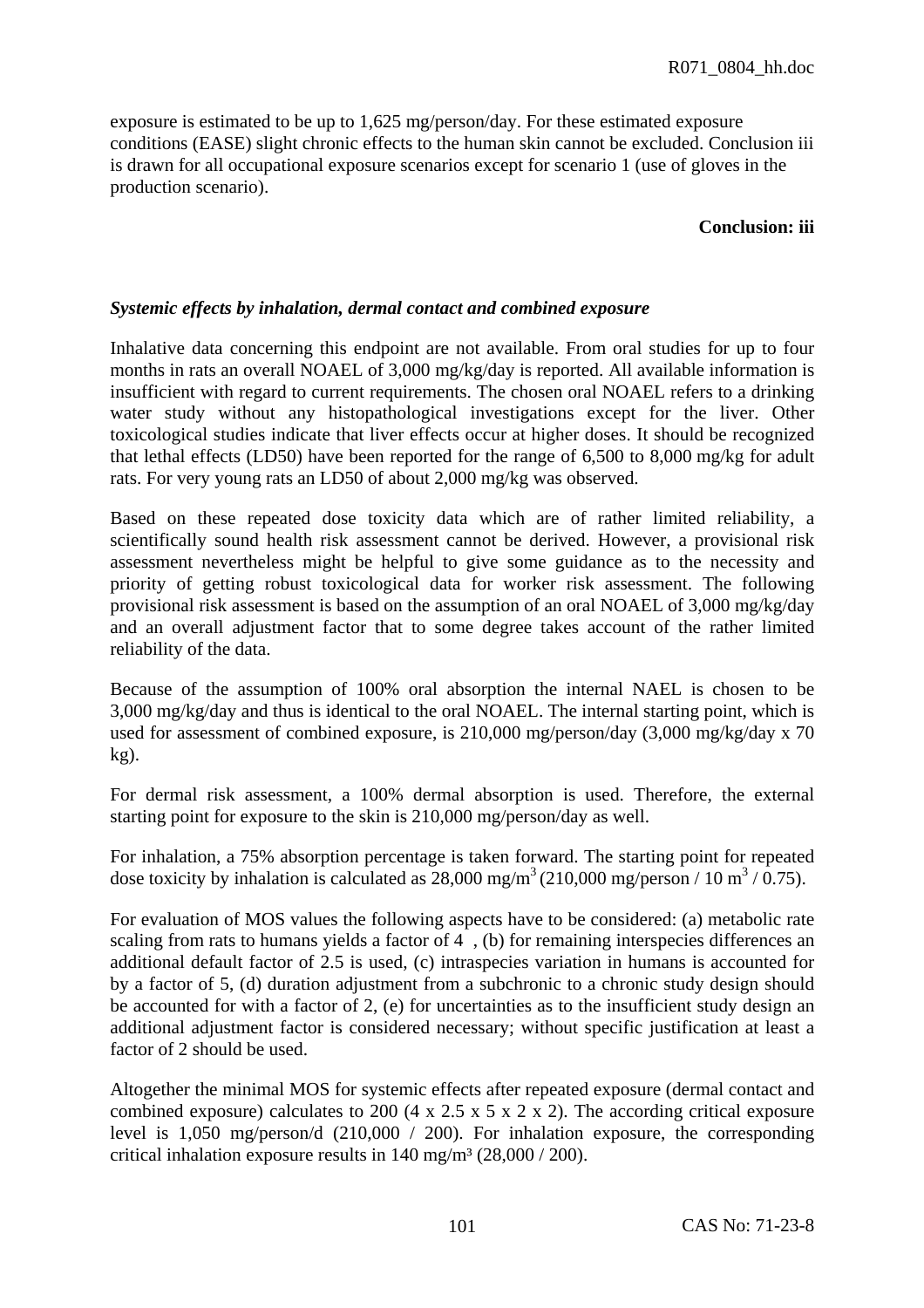Based on this orienting risk assessment, for specific occupational scenarios there might be concern for inhalation exposure and concern for dermal contact. This provisional risk assessment indicates that health risks for workers cannot be excluded.

However, in order to sufficiently justify possible risk management measures further toxicological information is needed. Overall, results from a repeated inhalation toxicity study (e.g. 90-day) are particularly suitable for a relevant occupational risk assessment.

## **Conclusion: i**

|                                                     | Inhalation                               |              |            |                      | Dermal           |            | Combined                            |                  |            |  |
|-----------------------------------------------------|------------------------------------------|--------------|------------|----------------------|------------------|------------|-------------------------------------|------------------|------------|--|
| Starting point for MOS<br>calculation               | $28,000 \text{ mg/m}^3$                  |              |            |                      | $210,000$ mg/p/d |            |                                     | $210,000$ mg/p/d |            |  |
| Minimal MOS                                         |                                          | 200          |            |                      | 200              |            |                                     | 200              |            |  |
| Critical exposure level                             |                                          | 140 mg/m $3$ |            |                      | $1,050$ mg/p/d   |            |                                     | $1,050$ mg/p/d   |            |  |
|                                                     | Exposure<br>$\left( \rm{mg/m}^3 \right)$ | <b>NOS</b>   | Conclusion | Exposure<br>(np/p/d) | <b>NOS</b>       | Conclusion | body burden<br>(npdp/d)<br>Internal | <b>NOS</b>       | Conclusion |  |
| Production and<br>$1_{\cdot}$<br>further processing | 4.1                                      | 6,830        | (ii)       | 21                   | 10,000           | (ii)       | 52                                  | 4,038            | (ii)       |  |
| 2. Formulation of<br>products                       | 15.5                                     | 1,806        | (ii)       | 420                  | 500              | (ii)       | 536                                 | 392              | (ii)       |  |
| Use of paints<br>3.                                 | 494                                      | 57           | (iii)      | 1,625                | 129              | (iii)      | 5,330                               | 39               | $(iii)**$  |  |
| 4a. Use of cleaning<br>formulations<br>$(-$ LEV $)$ | 446                                      | 63           | (iii)      | 1,260                | 167              | (iii)      | 4,605                               | 46               | $(iii)**$  |  |
| 4b. Use of cleaning<br>formulations<br>$(+$ LEV $)$ | 72                                       | 389          | (ii)       | 1,260                | 167              | (iii)      | 1,800                               | 117              | $(iii)**$  |  |
| Use of printing inks<br>5.                          | 109                                      | 257          | (ii)       | 357                  | 588              | (ii)       | 1,175                               | 179              | (iii)      |  |
| Use of disinfectants<br>б.                          | 44                                       | 636          | (ii)       | 630                  | 333              | (ii)       | 960                                 | 219              | (ii)       |  |

Table 4.1.3.2.D: Repeated dose toxicity, systemic effects (provisional assessment\*)

\* Table 4.1.3.2.D contains the results of the provisional risk assessment. Because this provisional assessment is not considered sufficiently valid, but is only used to give some indication of possible risks, there is no formal conclusion ii oder iii. For repeated dose toxicity (systemic effects) conclusion i is drawn (see main text)

\*\* conclusion iii already results from dermal and/or inhalation exposure, therefore no specific concern for the combined exposure scenario is indicated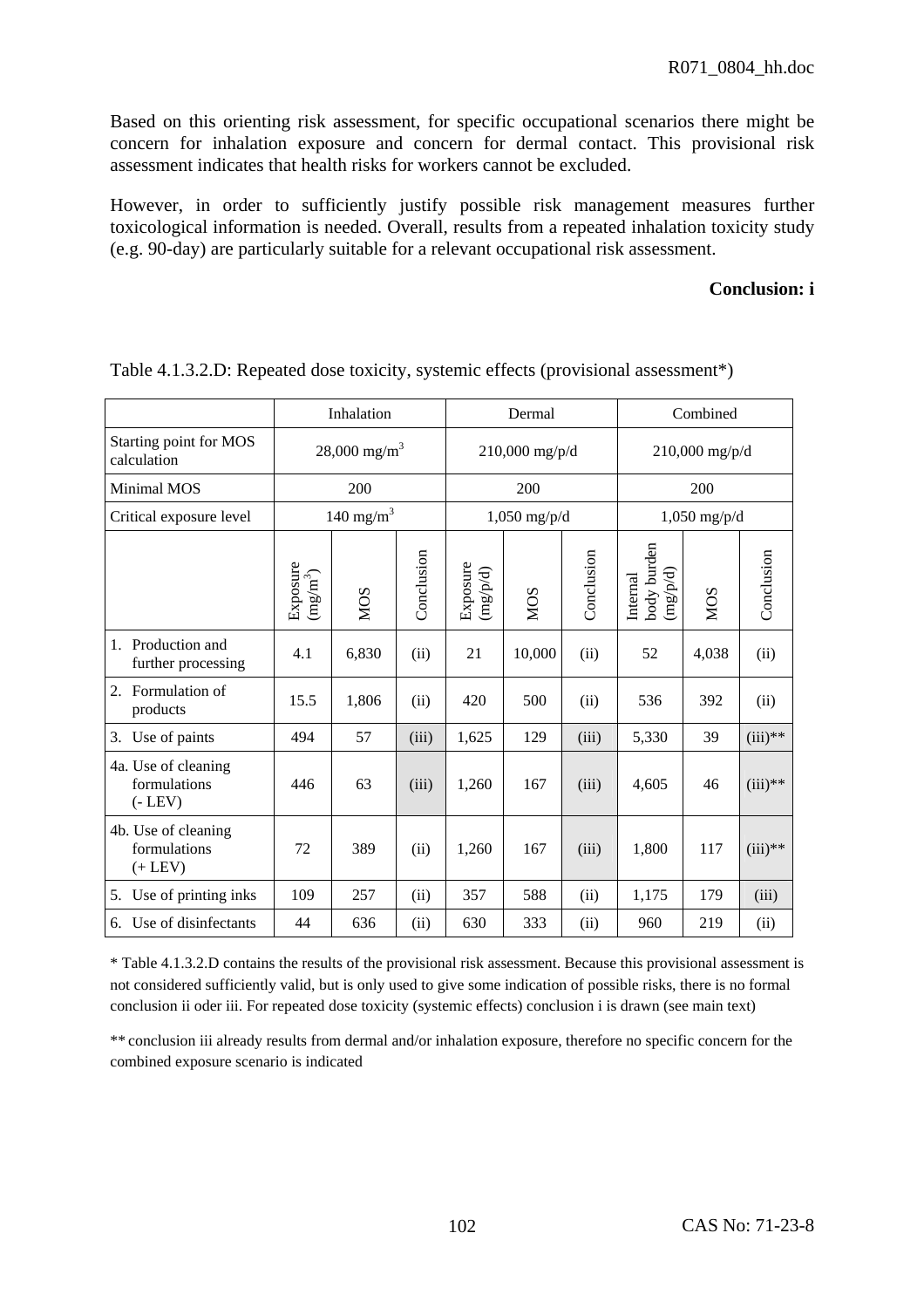## **Mutagenicity**

Available results from mutagenicity testing do suggest that propan-1-ol is not to be considered a mutagen. For all occupational exposure scenarios conclusion ii is drawn.

#### **Conclusion: ii**

## **Carcinogenicity**

There is no valid carcinogenicity study for propan-1-ol. Thus, a specific risk assessment for carcinogenicity can not be performed. However, taking into account the negative mutagenicity data, for carcinogenicity conclusion ii is drawn for all occupational exposure scenarios.

#### **Conclusion: ii**

## **Reproductive toxicity**

## *Fertility impairment, inhalation*

In an inhalation study, focusing on behavioral teratogenicity (6 weeks, 7h per day), 14 out of 16 male rats showed infertility at air concentrations of  $17,469$  mg/m<sup>3</sup>. At 8,730 mg/m<sup>3</sup> no fertility impairment was detected. No adverse effects on reproductive capacity was observed for females. The study is of limited validity, there is no information on maternal toxicity. However, its results will be used for preliminary risk assessment since no other information is available. As starting point for MOS calculation the NOAEC for male rats of 8,730 mg/m<sup>3</sup> is chosen.

Evaluation of the MOS values has to account for various aspects: (a) there is the possibility that male rat infertility is caused by toxic effects to the testis; in rats LOAELs for testis histopathology frequently are lower than the corresponding LOAELs for infertility; based on the publication by Mangelsdorf et al. (2003) a factor of 3 is used, (b) for remaining interspecies differences an additional default factor of 2.5 is used, (c) for intraspecies variation in humans a factor of 5 is used, (d) study duration was 7 hours compared to occupational exposure of 8 hours, (e) physiological differences between humans at rest and workers account for a factor of 1.5. Altogether the minimal MOS calculates to 65 (3 x 2.5 x 5) x 8/7 x 1.5). Because this assessment of male fertility impairment is already based on possible reproductive organ damage, which is considered more sensitive than infertility parameters, no further adjustment factor is used. The critical air concentration at the workplace is identified as 134 mg/m<sup>3</sup> (8,730 mg/m<sup>3</sup> / 65).

The highest shift average values for inhalation are reported as  $494 \text{ mg/m}^3$  for the use of paints (scenario 3) and 446 mg/m<sup>3</sup> for use of cleaning formulations without LEV (scenario 4a). The according MOS values calculate to 18  $(8,730 / 494)$  and 20  $(8,730 / 446)$ . Because of a minimal MOS of 65, both scenarios are considered to be of concern (table 4.1.3.2.E).

Risk assessment for male fertility impairment is partly based on the assumption of testis toxicity (see first adjustment factor). For repeated dose toxicity there is the need for further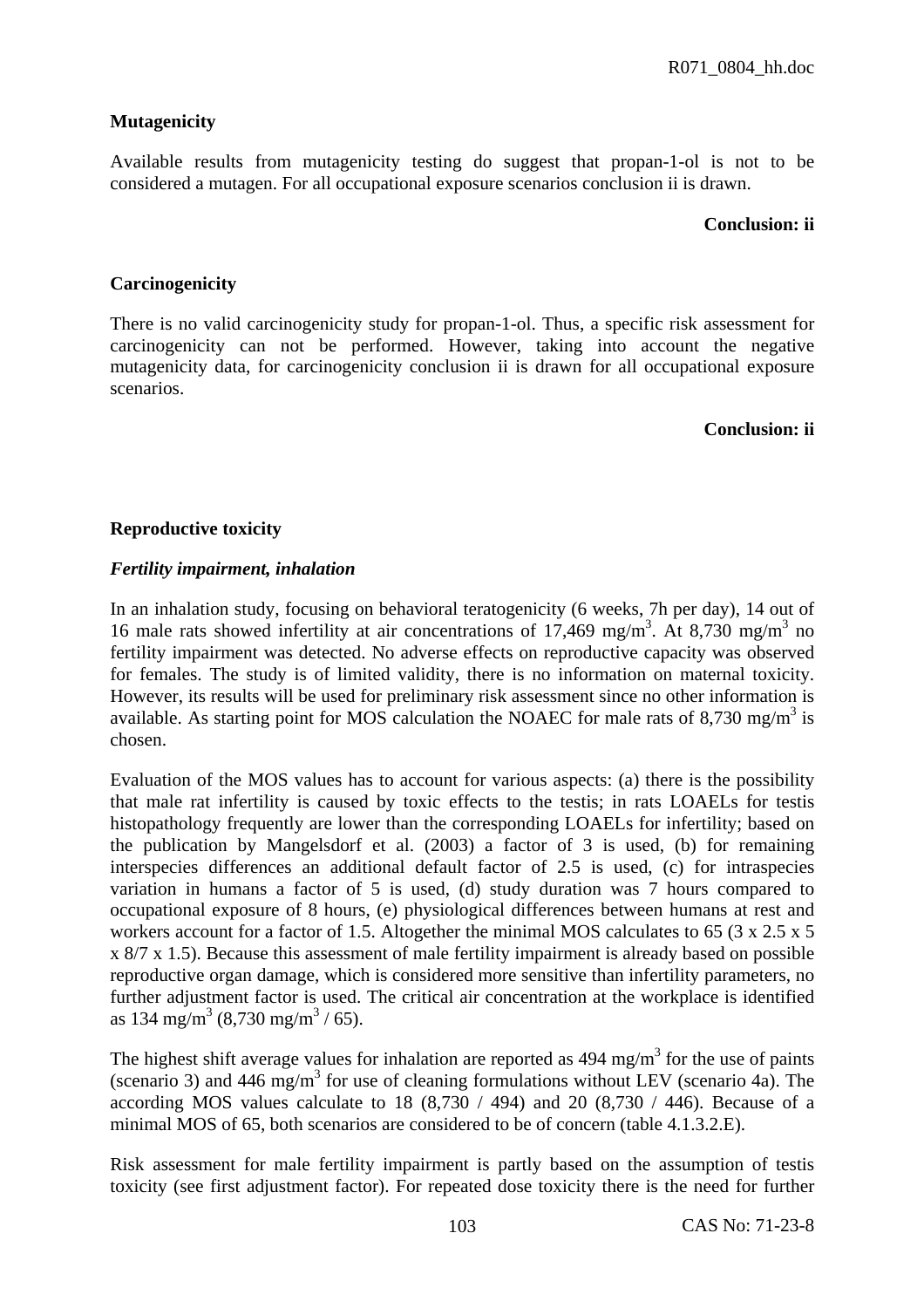testing (90-day rat inhalation study). The result of the required study (testis toxicity?) might influence the outcome of this risk assessment for male fertility impairment.

#### **Conclusion: iii**

## *Fertility impairment, dermal contact*

Risk assessment concerning dermal exposure will be based on the experimental no effect concentration of 8,730 mg/m<sup>3</sup> as outlined under *fertility impairment, inhalation*.

This air concentration is converted in an equivalent dose scaled per bodyweight for the rat, taking into account the amount inhaled by the rat during 7 hours of exposure and an inhalative absorption rate of 75 %. As starting point for MOS calculation a dose of 2,192 mg/kg (8.7 mg/l x 0.8 l/min/kg x 60 min/h x 7 h x 0.75) is identified as no effect level. The according dose for humans calculates to 153,440 mg/person (2,192 mg/kg x 70 kg/person), which likewise resembles the relevant internal dose for combined assessment, assuming 100 % dermal absorption.

Evaluation of the MOS values has to account for the following aspects: (a) for species extrapolation a scaling factor of 4 is introduced, (b) for remaining interspecies differences an additional default factor of 2.5 is used, (c) there is the possibility that male rat infertility is caused by toxic effects to the testis; in rats LOAELs for testis histopathology frequently are lower than the corresponding LOAELs for infertility; based on the publication by Mangelsdorf et al. a factor of 3 is used, (d) for intraspecies variation in humans a factor of 5 is used. Because this assessment of male fertility impairment is already based on possible reproductive organ damage, which is considered more sensitive than infertility parameters, no further adjustment factor is used. Altogether the minimal MOS calculates to 150 (4 x 2.5 x 3 x 5). The critical exposure level is identified as 1,023 mg/person/day (153,440 / 150).

Concern is indicated for scenario 3 (use of paints) and for scenarios 4a/4b (use of cleaning formulations). This risk characterisation is based on the assumption of a 100% dermal absorption.

Risk assessment for male fertility impairment is partly based on the assumption of testis toxicity (see first adjustment factor). For repeated dose toxicity there is the need for further testing (90-day rat inhalation study). The result of the required study (testis toxicity?) might influence the outcome of this risk assessment for male fertility impairment.

**Conclusion: iii**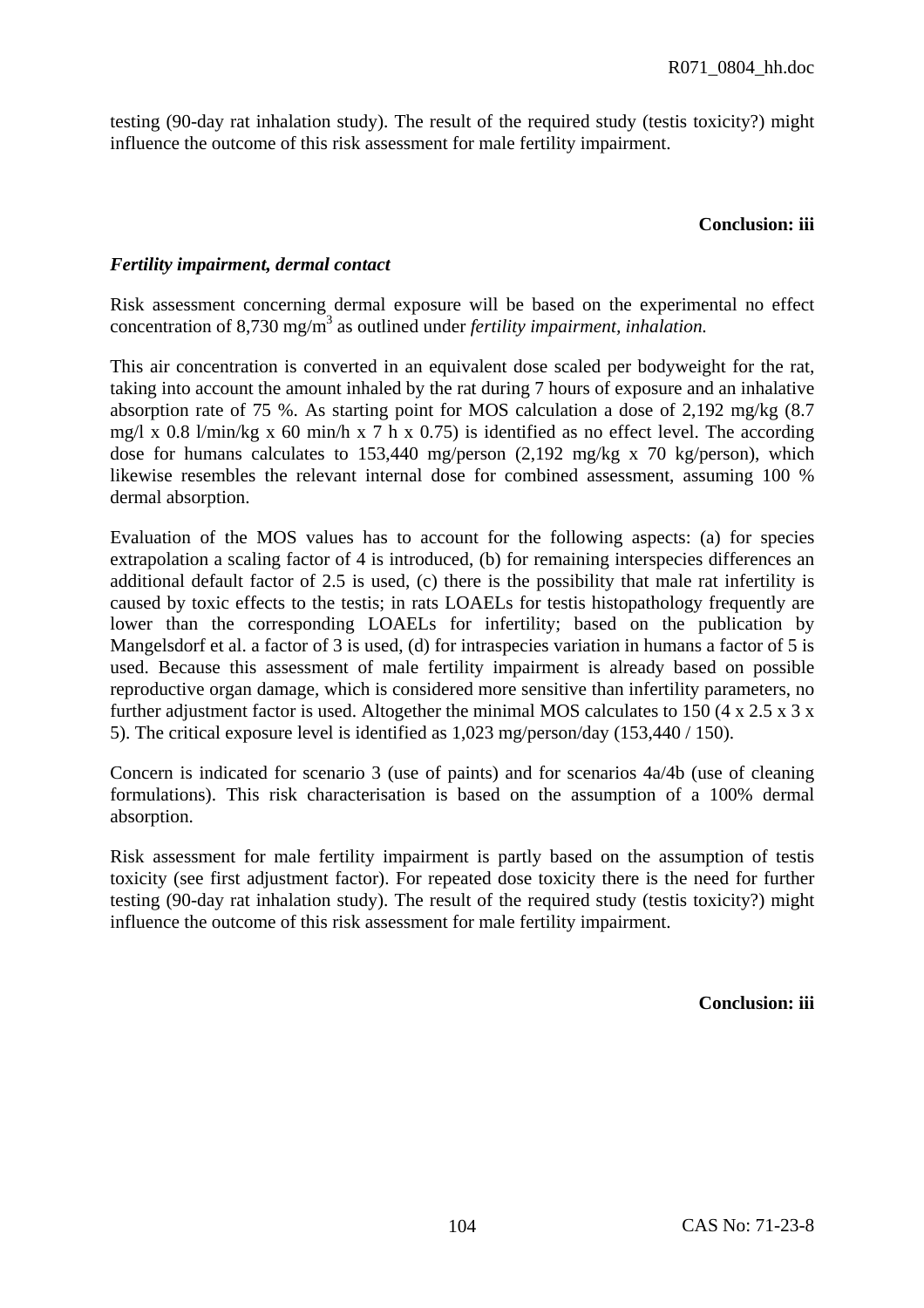|                                                  | Inhalation                               |                       |                 | Dermal              |                |                 | Combined                          |                |                |
|--------------------------------------------------|------------------------------------------|-----------------------|-----------------|---------------------|----------------|-----------------|-----------------------------------|----------------|----------------|
| Starting point for MOS<br>calculation            | $8,730$ mg/m <sup>3</sup>                |                       |                 |                     | 153,440 mg/p/d |                 | 153,440 mg/p/d                    |                |                |
| Minimal MOS                                      |                                          | 65                    |                 |                     | 150            |                 | 150                               |                |                |
| Critical exposure level                          |                                          | 134 mg/m <sup>3</sup> |                 |                     | $1,023$ mg/p/d |                 |                                   | $1,023$ mg/p/d |                |
|                                                  | Exposure<br>$\left(\text{mg/m}^3\right)$ | <b>NOS</b>            | Conclusion      | Exposure<br>$(p/d)$ | <b>NOS</b>     | Conclusion      | Internal body<br>(mg/d)<br>burden | <b>NOS</b>     | Conclusion     |
| Production and further<br>1.<br>processing       | 4.1                                      | 2,130                 | $\rm ii$        | 21                  | 7,306          | $\ddot{\rm n}$  | 52                                | 2,950          | $\rm ii$       |
| Formulation of products<br>2.                    | 15.5                                     | 560                   | $\ddot{\rm ii}$ | 420                 | 365            | $\ddot{\rm ii}$ | 536                               | 286            | $\ddot{\rm n}$ |
| Use of paints<br>3.                              | 494                                      | 18                    | iii             | 1,625               | 94             | iii             | 5,330                             | 29             | $iii*$         |
| 4a. Use of cleaning<br>formulations (- LEV)      | 446                                      | 20                    | iii             | 1,260               | 121            | iii             | 4,605                             | 33             | iii*           |
| 4b. Use of cleaning<br>formulations $(+$ LEV $)$ | 72                                       | 121                   | $\ddot{\rm n}$  | 1,260               | 121            | iii             | 1,800                             | 85             | iii*           |
| Use of printing inks<br>5.                       | 109                                      | 80                    | $\ddot{\rm ii}$ | 357                 | 430            | $\ddot{\rm ii}$ | 1,175                             | 130            | iii            |
| Use of disinfectants<br>6.                       | 44                                       | 198                   | ii              | 630                 | 244            | $\mathbf{ii}$   | 960                               | 160            | $\mathbf{ii}$  |

# Table 4.1.3.2.E: Fertility impairment

\* conclusion iii already results from inhalative or dermal exposure, therefore no specific concern for the combined exposure scenario is indicated

# *Fertility impairment, combined exposure*

For combined exposure the essential parameters for risk assessment and MOS calculation are the same as identified according to the procedure outlined under *fertility impairment, dermal contact.* For details see table 4.1.3.2.E.

For scenario 3 and 4a concern was already drawn for inhalation exposure. Consequently, these occupational scenarios for combined exposure are of concern as well. Additionally, concern is indicated for scenario 4b (mainly based on dermal exposure). There is specific concern for combined exposure for scenario 5 (use of printing inks).

# **Conclusion: iii**

# *Developmental toxicity*

# *Inhalation*

In an inhalation study in rats for 7 hours per day, propan-1-ol has proven to be embryotoxic and teratogenic at concentrations which did not cause marked maternal toxicity. At 17,460  $mg/m<sup>3</sup>$  embryos showed body weight reduction and sceletal malformations, at 24,940 mg/m<sup>3</sup>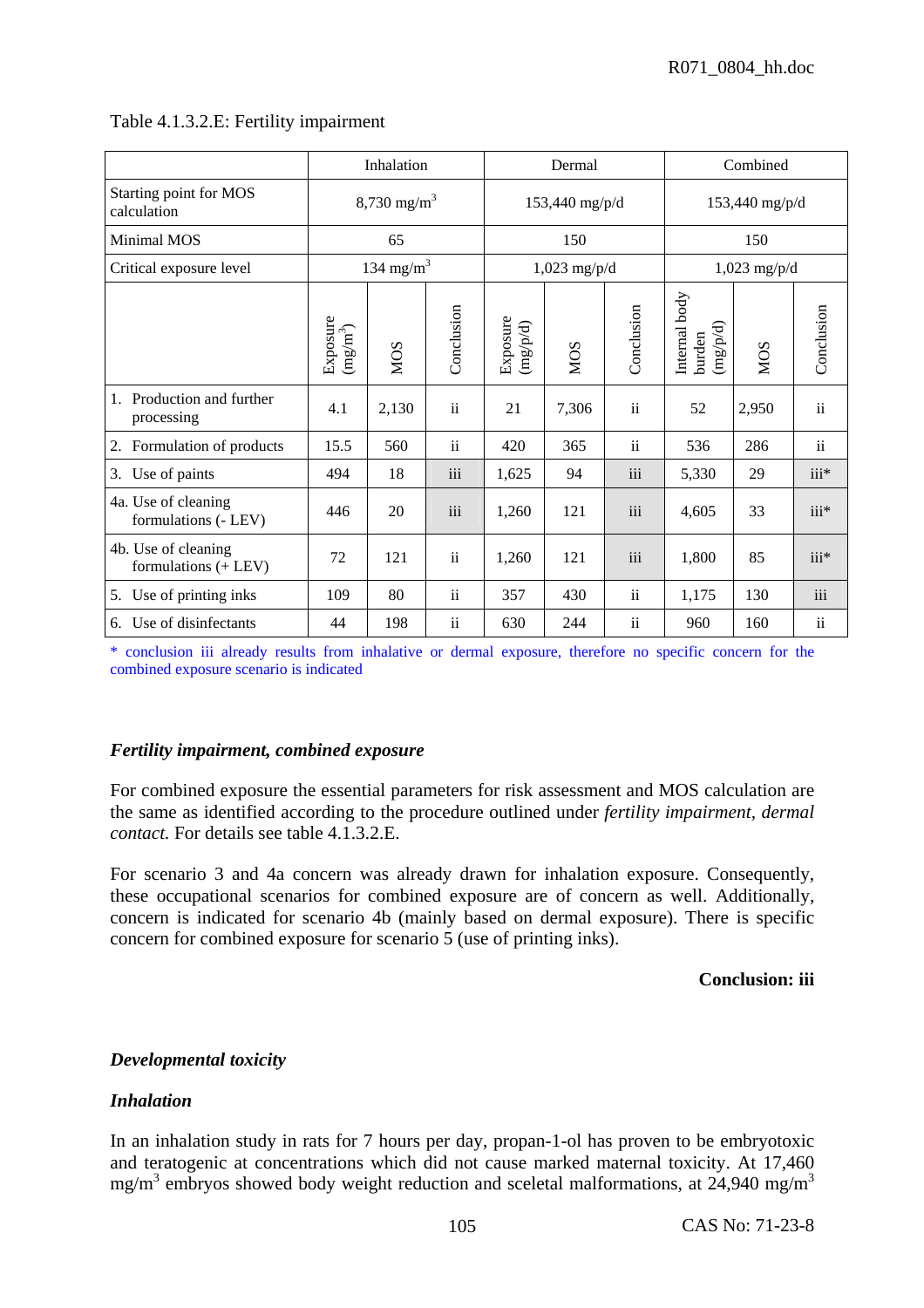57 % of the implants were resorbed and one third of the remaining embryos showed cardiovascular, urinary and other malformations besides the skeletal defects. The embryonal NOAEC was  $8,730 \text{ mg/m}^3$ .

Starting point for MOS calculation will be the embryonal NOAEC of 8,730 mg/m<sup>3</sup>. This NOAEC is identical to the NOAEC for fertility impairment.

Evaluation of MOS values has to account for various aspects: (a) for remaining interspecies differences a default factor of 2.5 is used, (b) for intraspecies variation in humans a factor of 5 is used, (c) study duration was 7 hours compared to occupational exposure of 8 hours, (d) physiological differences between humans at rest and workers account for a factor of 1.5. Altogether the minimal MOS for developmental toxicity calculates to 21 (2.5 x 5 x 8/7 x 1.5). The critical air concentration at the workplace is identified as  $416 \text{ mg/m}^3 (8,730 \text{ mg/m}^3 / 21)$ .

The highest shift average values for inhalation are reported as  $494 \text{ mg/m}^3$  for the use of paints (scenario 3) and  $446 \text{ mg/m}^3$  for use of cleaning formulations without LEV (scenario 4a). The according MOS values calculate to 18  $(8,730 / 494)$  and 20  $(8,730 / 446)$ . With a minimal MOS of 21, both scenarios reach borderline. Because of remaining uncertainties, (e.g. a steep dose-response curve between NOAEC and a significant irreversible increase of malformations, both scenarios are considered to be of concern (see table 4.1.3.2.F).

## **Conclusion: iii**

## *Dermal contact*

Risk assessment concerning dermal exposure will be based on the experimental no effect concentration of 8,730 mg/m<sup>3</sup> as outlined under *developmental toxicity, inhalation*.

This air concentration is converted in an equivalent dose scaled per bodyweight for the rat, taking into account the amount inhaled by the rat during 7 hours of exposure and an inhalative absorption rate of 75 %. As starting point for MOS calculation a dose of 2,192 mg/kg (8.7 mg/l x 0.8 l/min/kg x 60 min/h x 7 h x 0.75) is identified as no effect level. The according dose for humans calculates to 153,440 mg/person (2,192 mg/kg x 70 kg/person), which likewise resembles the relevant internal dose for combined assessment, assuming 100 % dermal absorption.

Evaluation of the MOS values has to account for the following aspects: (a) for species extrapolation a scaling factor of 4 is introduced, (b) for remaining interspecies differences an additional default factor of 2.5 is used, (c) for intraspecies variation in humans a factor of 5 is used. Because this assessment of male fertility impairment is already based on possible reproductive organ damage, which is considered more sensitive than infertility parameters, no further adjustment factor is used. Altogether the minimal MOS calculates to 50 (4 x 2.5 x 5). The critical exposure level is identified as 3,069 mg/person/day (153,440 / 50).

There is no concern indicated for the described scenarios with respect of developmental toxicity after dermal conctact.

# **Conclusion: ii**

# *Combined exposure*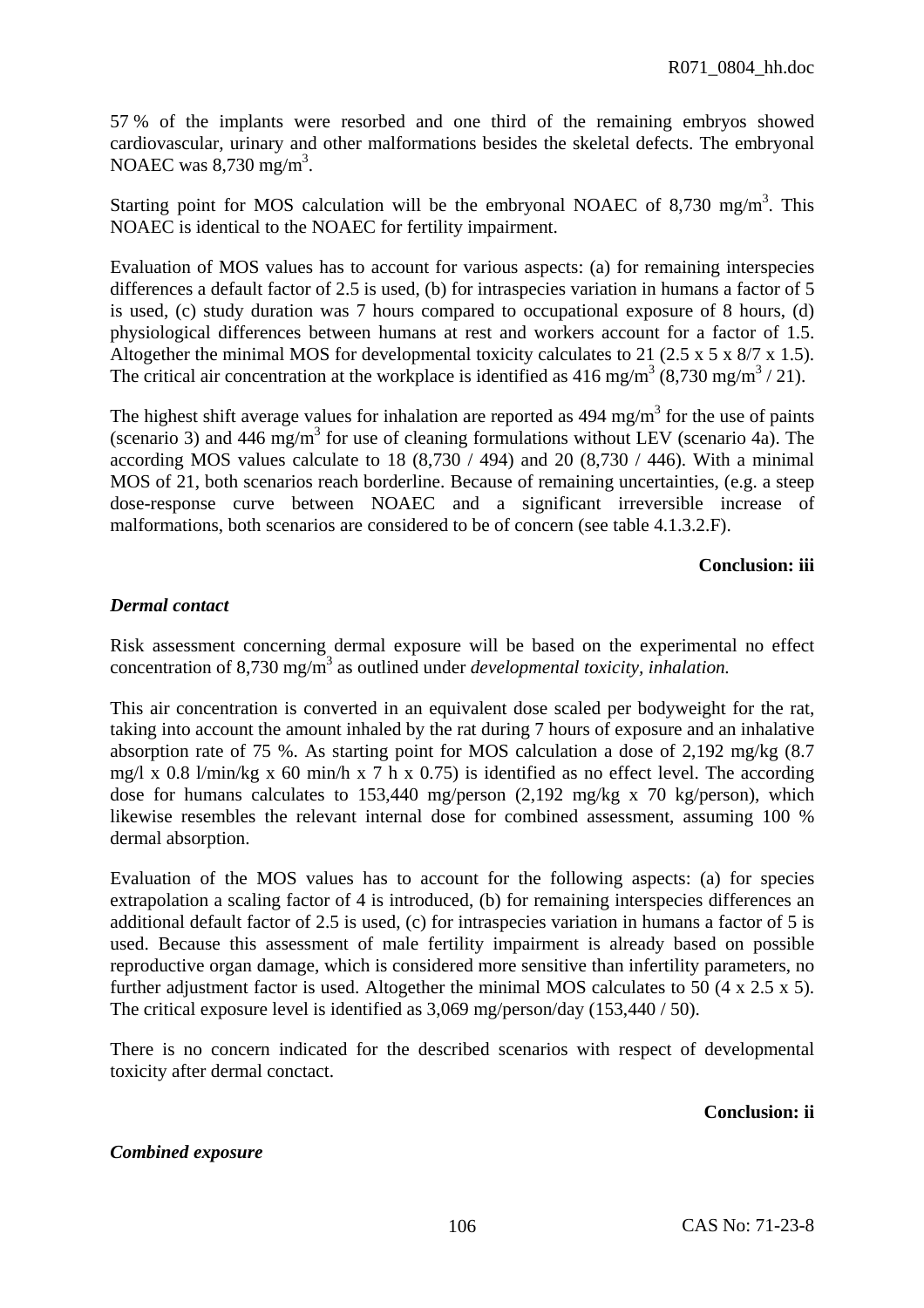For combined exposure the essential parameters for risk assessment and MOS calculation are the same as identified according to the procedure outlined under *developmental toxicity, dermal contact.* For details see table 4.1.3.2.F.

For scenario 3 and 4a concern was already drawn for inhalation exposure. Consequently, these occupational scenarios for combined exposure are of concern as well.

# **Conclusion: iii**

|                                             | Inhalation                                     |                      |                 | Dermal                                   |                |                 | Combined                                                       |                |            |
|---------------------------------------------|------------------------------------------------|----------------------|-----------------|------------------------------------------|----------------|-----------------|----------------------------------------------------------------|----------------|------------|
| Starting point for MOS<br>calculation       | $8,730$ mg/m <sup>3</sup>                      |                      |                 |                                          | 153,440 mg/p/d |                 | 153,440 mg/p/d                                                 |                |            |
| Minimal MOS                                 |                                                | 21                   |                 |                                          | 50             |                 |                                                                | 50             |            |
| Critical exposure level                     |                                                | $416 \text{ mg/m}^3$ |                 |                                          | $3,069$ mg/p/d |                 |                                                                | $3,069$ mg/p/d |            |
|                                             | Exposure<br>$\left( \rm{m}g\rm{/m}^{3}\right)$ | <b>NOS</b>           | Conclusion      | Exposure<br>$\left(\frac{m g}{p}\right)$ | NOS            | Conclusion      | Internal body<br>$\left(\text{mg}/\text{p/d}\right)$<br>burden | <b>MOS</b>     | Conclusion |
| Production and further<br>1.<br>processing  | 4.1                                            | 2,130                | ii              | 21                                       | 7,306          | $\rm ii$        | 52                                                             | 2,950          | $\rm ii$   |
| Formulation of products<br>2.               | 15.5                                           | 560                  | $\ddot{\rm ii}$ | 420                                      | 365            | $\rm ii$        | 536                                                            | 286            | $\rm ii$   |
| Use of paints<br>3.                         | 494                                            | 18                   | iii             | 1,625                                    | 94             | $\rm ii$        | 5,330                                                          | 29             | $iii*$     |
| 4a. Use of cleaning<br>formulations (- LEV) | 446                                            | 20                   | iii             | 1,260                                    | 121            | $\ddot{\rm ii}$ | 4,605                                                          | 33             | $iii*$     |
| 4b. Use of cleaning<br>formulations (+ LEV) | 72                                             | 121                  | $\ddot{\rm n}$  | 1,260                                    | 121            | $\ddot{\rm n}$  | 1,800                                                          | 85             | $\rm ii$   |
| Use of printing inks<br>5.                  | 109                                            | 80                   | $\ddot{\rm n}$  | 357                                      | 430            | $\rm ii$        | 1,175                                                          | 130            | $\rm ii$   |
| Use of disinfectants<br>6.                  | 44                                             | 198                  | $\ddot{\rm n}$  | 630                                      | 244            | $\rm ii$        | 960                                                            | 160            | ii         |

Table 4.1.3.2.F: Developmental toxicity

\*conclusion iii already results from inhalative exposure, therefore no specific concern for the combined exposure scenario is indicated

#### **4.1.3.2.3 Summary on occupational risk assessment**

Occupational risk assessment for propan-1-ol is summarized in table 4.1.3.2.F. This table contains the endpoint-specific overall conclusions.

With reference to the hazard assessment, it has to be recognized, that experimental animal data for repeated dose toxicity are of rather limited reliability. Because of the lack of valid data for propan-1-ol, for workers a scientifically sound risk assessment for repeated dose toxicity cannot be derived. There is the need for further information and/or testing (90-day rat inhalation study).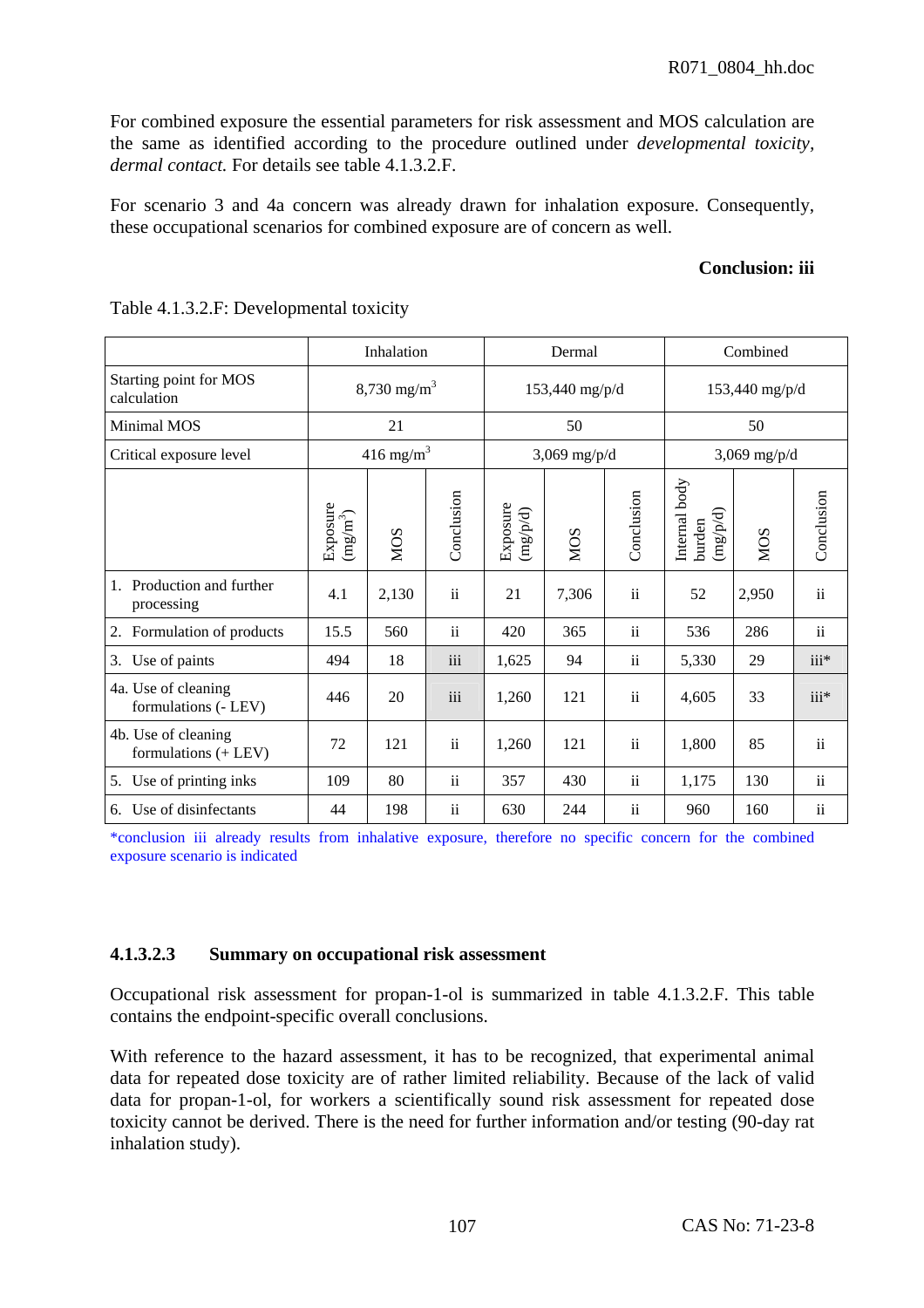Propan-1-ol is also notified as an active substance within the scope of the Biocide Directive 98/8/EC. The necessary data on repeated dose toxicity is existing, but is owned by a company who wishes to use it in the framework of other EU regulation (the Biocides Directive). The company is so far not willing to make the study available to support risk assessment in the context of the Existing Substances Regulation, and there are no provisions in the Biocides Directive that would force them to share the data with other companies. The information on repeated dose toxicity is requested for reasons of human health. For the sake of animal protection it is hoped that the companies involved will be able to negotiate and share the data.

Results from a 90-day rat inhalation study, in connection with corresponding dose finding studies, may have an impact on the risk assessment of other toxicological endpoints.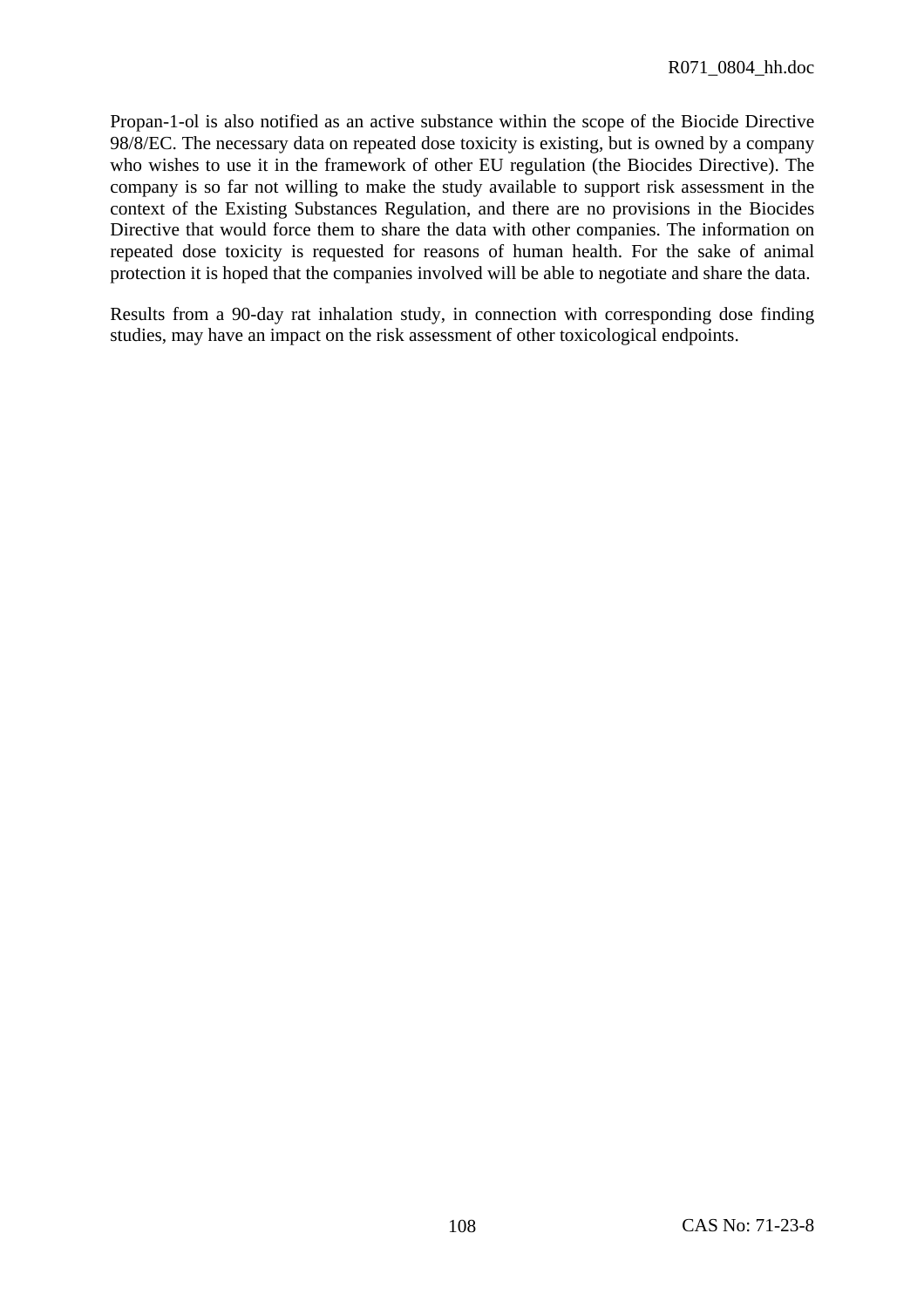| Toxicological endpoints |                        | General conclusion  |
|-------------------------|------------------------|---------------------|
|                         | systemic, inhalation   | $\rm ii$            |
| Acute toxicity          | systemic, dermal       | $\mathbf{ii}$       |
|                         | systemic, combined     | $\ddot{\mathbf{i}}$ |
|                         | dermal                 | $\ddot{\mathbf{i}}$ |
| Irritation/ Corrosivity | eye                    | $\ddot{\mathbf{i}}$ |
|                         | inhalation, acute      | $\rm ii$            |
|                         | respiratory depression | iii                 |
| Sensitisation           | skin                   | $\ddot{\mathbf{i}}$ |
|                         | respiratory            | $\ddot{\mathbf{i}}$ |
|                         | local, inhalation      | iii                 |
|                         | local, dermal          | iii                 |
| Repeated dose toxicity  | systemic, inhalation   | $\mathbf{i}$        |
|                         | systemic, dermal       | i                   |
|                         | systemic, combined     | $\mathbf{i}$        |
| Mutagenicity            |                        | $\ddot{\mathbf{i}}$ |
| Carcinogenicity         |                        | $\ddot{\mathbf{i}}$ |
|                         | inhalation             | iii                 |
| Fertility impairment    | dermal                 | iii                 |
|                         | combined               | iii                 |
|                         | inhalation             | iii                 |
| Developmental toxicity  | dermal                 | ii                  |
|                         | combined               | iii                 |

Table 4.1.3.2.F: Endpoint-specific overall conclusions

The toxicological endpoints of concern are respiratory depression, respiratory tract irritation by repeated exposure and reprotoxicity (fertility impairment and developmental toxicity). No concern is expressed for eye irritation although risks at the workplace cannot be excluded. Measures applied already because of classification and labelling with Xi, R 41 are judged to be sufficient for risk reduction. Slight effects to the skin following repeated dermal exposure cannot be excluded. For repeated dose toxicity (systemic effects) further toxicological data is needed in order to perform a robust risk assessment for workers.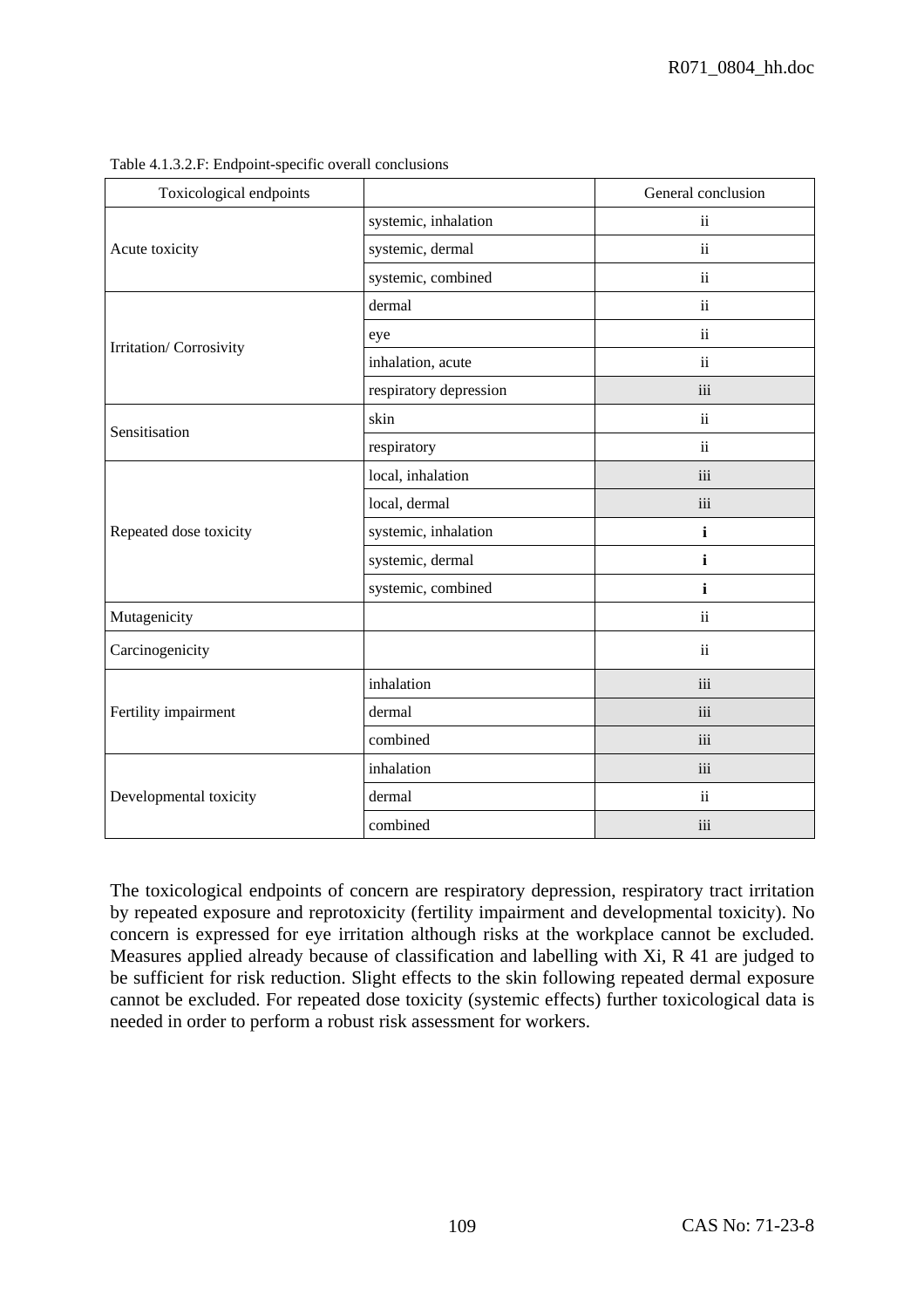# **4.1.3.3 Consumers**

## Exposure values to be taken for risk characterisation

For acute toxicity the highest amount of exposure should be taken which is 2290 mg/m<sup>3</sup> resulting from the scenario for the use of disinfectants.

For chronic inhalation toxicity an exposure value of 30  $\text{mg/m}^3$  is proposed to be taken forward to the risk characterisation which resulted from calculations of the aggregated yearly exposure via non-user scenarios to disinfectants, all-purpose cleaners, and kitchen cleaners (cf. table 4.1.1.3.4). This results in an exposure of 5.1 mg/kg bw/day. Dermal exposure of consumers originates mainly from the use of cosmetics, amounting to 2.6 mg/kg bw/d. Additional dermal exposure through disinfectants and kitchen cleaners can be considered negligible for risk characterisation due to >10-fold lower exposure values and in view of the lower use frequency (weekly). Oral exposure by mouth hygiene products may lead to a daily dose of 19.3 mg/kg bw. Taking all paths into consideration a total body burden of 27 mg/kg bw/day may arise under reasonable worst case conditions.

## Acute toxicity

 $LD_{50}$  values of propanol were determined in oral and dermal acute toxicity studies as 5467 mg/kg bw (oral, mouse) and 4052 mg/kg bw (dermal, rabbit). Expected acute consumer exposures are far below these values, with 2.6 mg/kg bw for the dermal route and 19.3 mg/kg bw via oral uptake. The LC<sub>50</sub> value after inhalation was determined as 42000 mg/m<sup>3</sup> in rats. At 12960 mg/m<sup>3</sup> signs of toxicity were occular and nasal irritation and hyperactivity, no mortality occurred. The exposure duration in this study was 4 h. The highest acute exposure of consumers from inhalation is estimated to be  $2290 \text{ mg/m}^3$ . The corresponding scenario (use of disinfectants) foresees an exposure duration of 0.5 h. In view of this short exposure time, the margin of safety is judged to be sufficient.

**Conclusion** (**ii)** There is at present no need for further information and/or testing and for risk reduction measures beyond those which are being applied already.

# Irritation/Corrosivity

From human and rabbit data propan-1-ol has shown the potential to cause serious damage to the eyes. The concentration of the substance in some final products for consumers is above the concentration limit which leads in these cases to classification and labelling of the preparation with R 41.

**Conclusion** (**ii)** There is at present no need for further information and/or testing and for risk reduction measures beyond those which are being applied already.

# Sensory irritation

Propan-1-ol shows weak sensory irritation (cf. 4.1.2.3). The majority of RD50-values is in the range of 30,000 mg/m<sup>3</sup>. No information on an exposure level without reduced respiratory rate is available. Alarie introduced the air concentration of 0.03 x RD50 as prediction of an exposure level with a minimal or low degree of sensory irritation in humans (cf. 4.1.3.2). The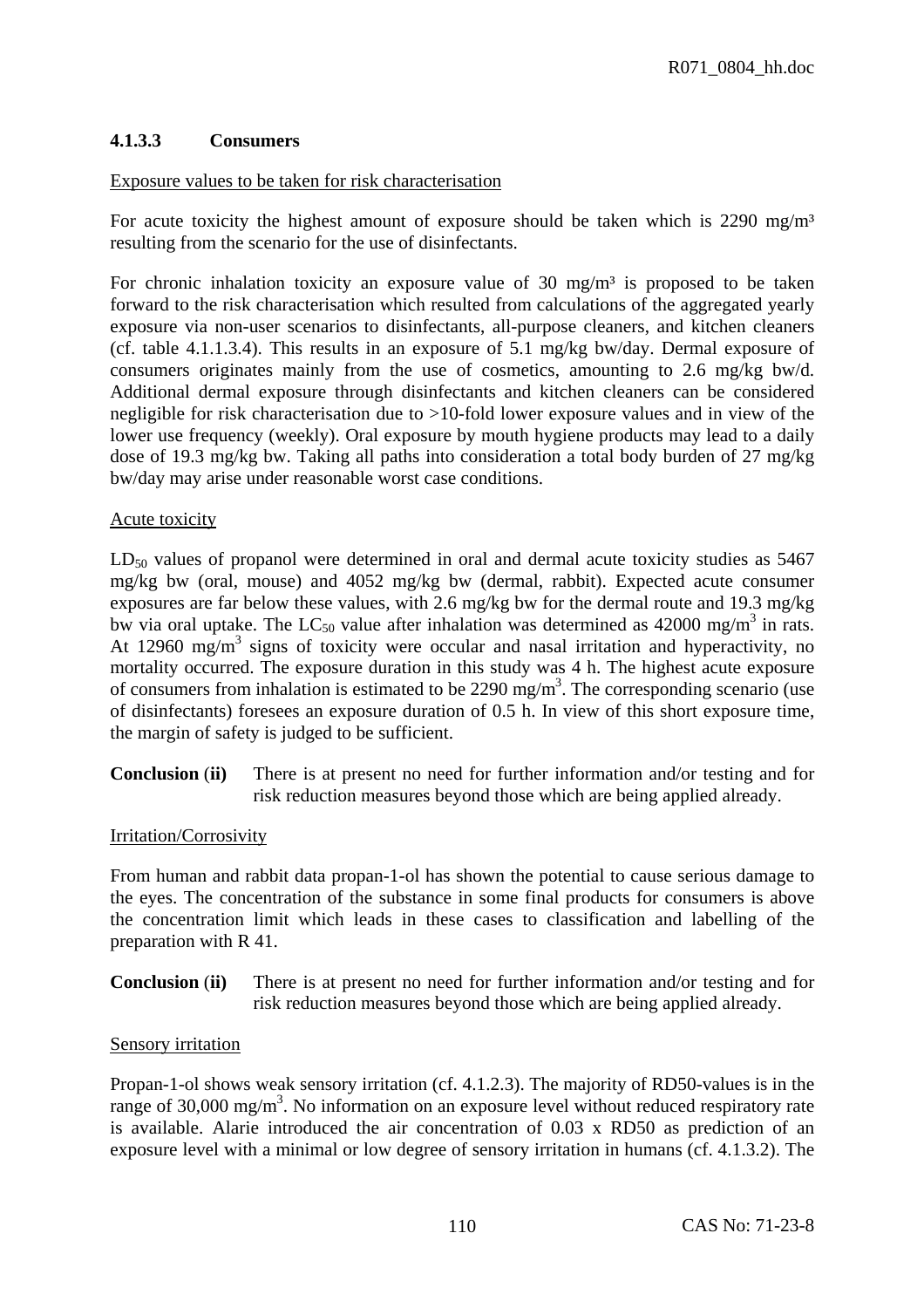according air concentration for propan-1-ol is estimated to be 900 mg/m<sup>3</sup> and will be used as starting point for risk characterisation purposes.

Sensory effects are thought to be dependent on the air concentration of a substance. They do not depend on the duration of exposure. The short-term inhalation exposure of consumers due to application of disinfectants, hardener solutions, and wall paper removers (cf. 4.1.1.3) may result in propan-1-ol concentrations of 2290, 1611, and  $1520 \text{ mg/m}^3$  which are higher than 900 mg/m<sup>3</sup>. Thus, a concern for respiratory depression in relation to a few consumer exposure scenarios is derived.

**Conclusion (iii)** There is a need for limiting the risks; risk reduction measures which are already being applied shall be taken into account.

## Sensitization

Animal and human data demonstrate that propan-1-ol has no skin sensitising properties. Propan-1-ol is not suspected to be a potent respiratory sensitiser in humans according to the fact that during all the years of use no notice of specific case reports has been given. There is no concern for consumers.

**Conclusion** (**ii)** There is at present no need for further information and/or testing and for risk reduction measures beyond those which are being applied already.

## Repeated dose toxicity

In an oral repeated dose study on male rats (drinking water/4 months) a nominal dose of 3000 mg/kg did not induce relevant toxic effects. However, investigated parameters were restricted to body weight, food and water consumption and alcohol uptake as well as liver weight and histology. The NOAEL is established at 3000 mg/kg bw/day.

Chronic oral exposure of consumers arises from the use of mouth hygiene products and amounts to 19.3 mg/kg bw/d.

For the decision on the appropriateness of MOS, the following aspects have been considered and taken into account:

- overall confidence in the database

No study strictly according to current guidelines is available. The available studies in rats and mice, covering application periods between five days and four months identify mainly the liver as the target organ of toxicity.

The data taken into account for performing the risk characterisation have been evaluated with regard to their reliability, relevance and completeness according to section 3.2 of the TGD. The data were published in peer reviewed journals, but the studies were not in accordance with GLP.

Based on the available repeated dose toxicity data which are considered to be of limited reliability, a scientifically sound health risk assessment cannot be performed. There is a need for further information and/or testing, i.e. formally conclusion (i) with the proposal to perform a 90-day rat inhalation study. However, a provisional risk characterisation can be based on the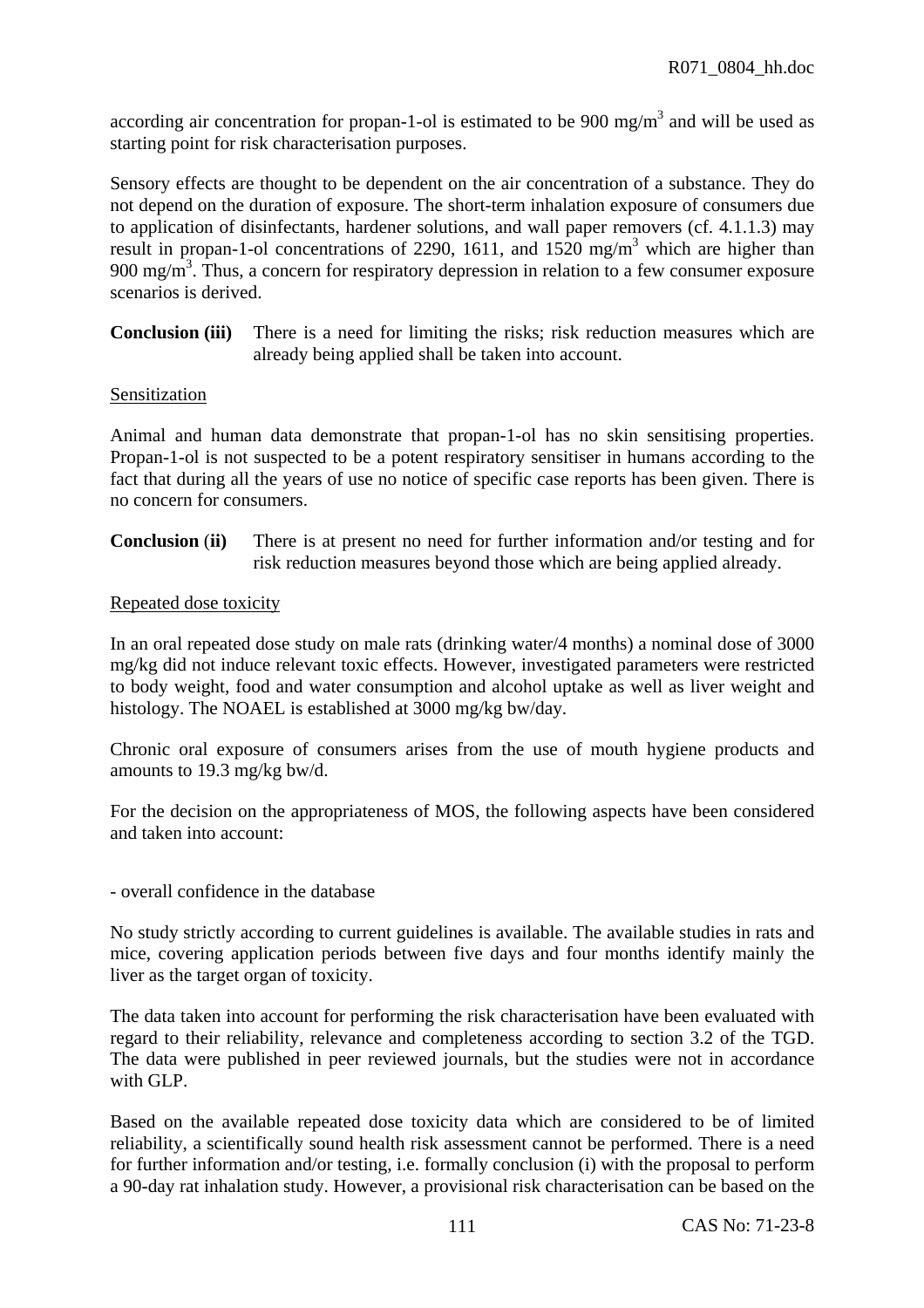oral NOAEL of 3000 mg/kg bw/d. The uncertainties in the database have to be considered in assessing the margin of safety.

- uncertainty arising from the variability in the experimental data

From the studies cited in 4.1.2.6 only one study allows to derive a NOAEL for oral application. The findings of all studies are not contradictory so that judgement can be based on this study.

- intra- and interspecies variation

Specific investigations about toxicokinetic behaviour and metabolism are available. All studies show comparable results. Propan-1-ol is readily metabolized via the aldehyde to propionic acid which can then be converted by a number of pathways (e.g., the citrate cycle).

With regard to intraspecies variability it is known that a functional polymorphism of the aldehyddehydrogenase enzyme AldDH2 exists which is involved in the metabolism of ethanol. But no data are available on the involvement of AldDH2 in the reaction in which propionaldehyde is converted to propionic acid. In a structure-activity assessment, however, it seems justified to make the assumption that this enzyme is involved and that the polymorphism plays a role in determining the internal exposure (AUC) to propionaldehyde. Taking into account that this polymorphism is confined to individuals of Asian origin in the European population it is concluded that people of the AldDH2 genotype may be at a higher risk.

- the nature and severity of the effect

The effects described are effects on the liver. These effects are not considered as serious health effects. No exposure related deaths occurred.

There are no reasons to assume that the effects shown in the animal experiments are limited to the species tested, thus being not of relevance for humans.

- dose-response relationship

The NOAEL for systemic effects was 3000 mg/kg bw/day. In a further study designed for research purposes rats received a dose of 25720 mg/kg bw/day propan-1-ol over a period lasted from one week up to 3 months. Electron microscopic studies of the liver showed a mixed population of small and enlarged mitochondria. The number of enlarged mitochondria per hepatocyte increased with prolongation of the duration of the experiment and more than 1 month was required to induce those changes. There are no indications for a steep doseresponse relationship.

- differences in exposure (route, duration, frequency and pattern)

The estimated total chronic body burden with an assumed totally oral absorption is compared with a NOAEL of 3000 mg/kg bw/day in a drinking water study. The exposure estimates for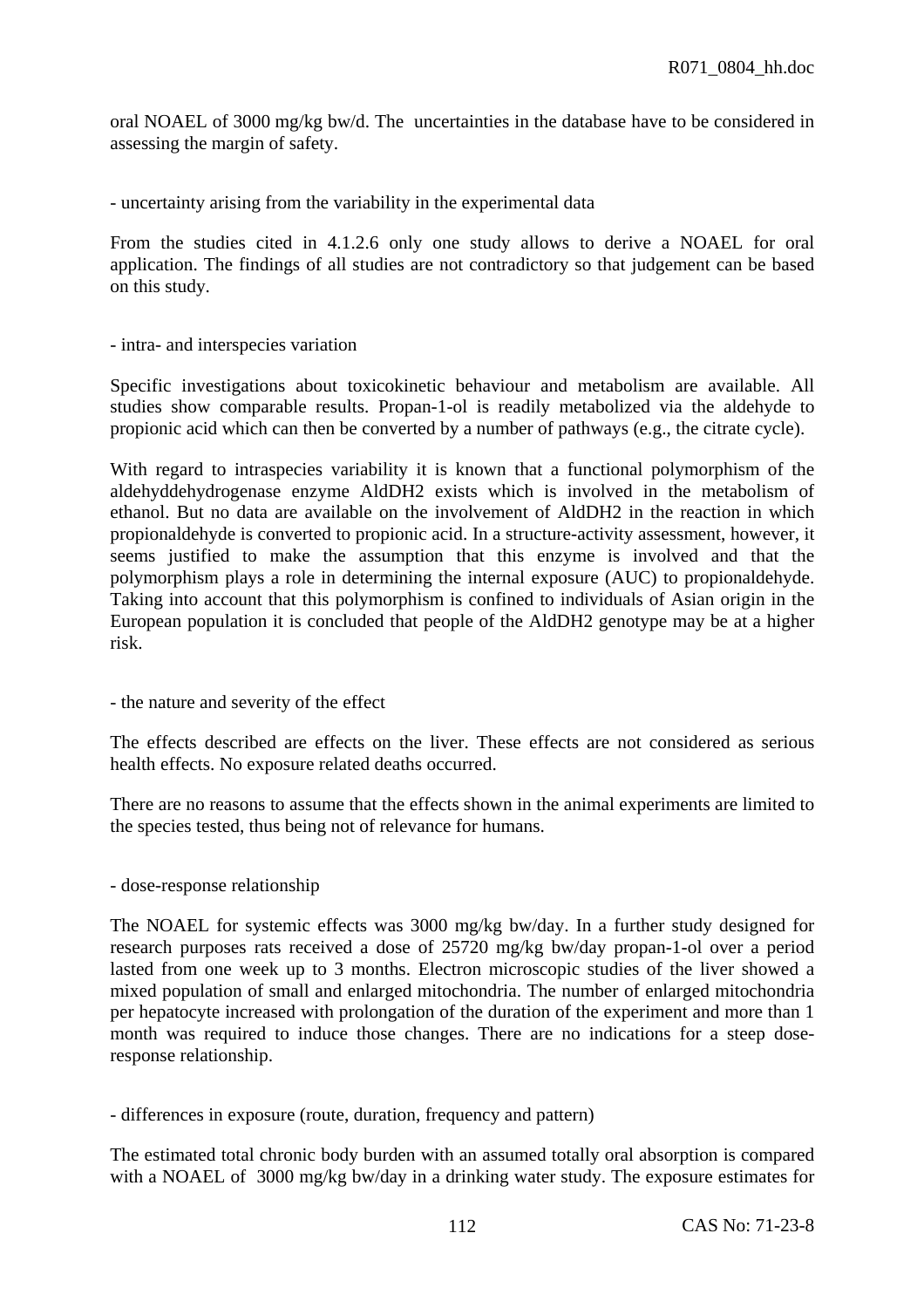oral exposure to propan-1-ol is based on the assumption of daily use of a mouth-hygiene product in a worst case scenario. There are no reasons to assume that special concern can be derived from this procedure.

- the human population to which the quantitative and/or qualitative information on exposure applies

There are no substance-specific data which allow to quantify possible sensitivity differences among consumers. Following the exposure scenario there is no reason to assume a special risk for elderly, children or other people suffering from special diseases (besides liver diseases at a final stage).

other factors

There are no other factors known requiring a peculiar margin of safety.

*MOS for oral exposure of the consumer:* 

Daily use of products will result in a propan-1-ol exposure (reasonable worst case) of 19.3 mg/kg bw/day.

The margin of safety between the

exposure estimate 19.3 mg/kg bw/day

and the  $\overline{\phantom{a}}$ 

NOAEL 3000 mg/kg bw/day

is judged to be not sufficient taking into account the insufficiencies in the database.

**Conclusion (iii)** There is a need for limiting the risks; risk reduction measures which are already being applied shall be taken into account.

This conclusion is drawn with reservation as there is the need for further testing for repeated dose toxicity (90-day rat inhalation study). The results of the required study may influence the outcome of the provisional risk characterisation for this endpoint.

#### *MOS for dermal exposure of the consumer:*

For the MOS calculation via dermal uptake the above described data regarding oral repeated dose study are sufficient. The estimated total chronic body burden with an assumed dermal absorption of 100% is compared with a NOAEL of 3000 mg/kg bw/day in a drinking water study. The exposure estimates of dermal exposure to propan-1-ol is based on the assumption of daily uses of cosmetics and reached 2.6 mg/kg bw/day exposure in reasonable worst case scenarios.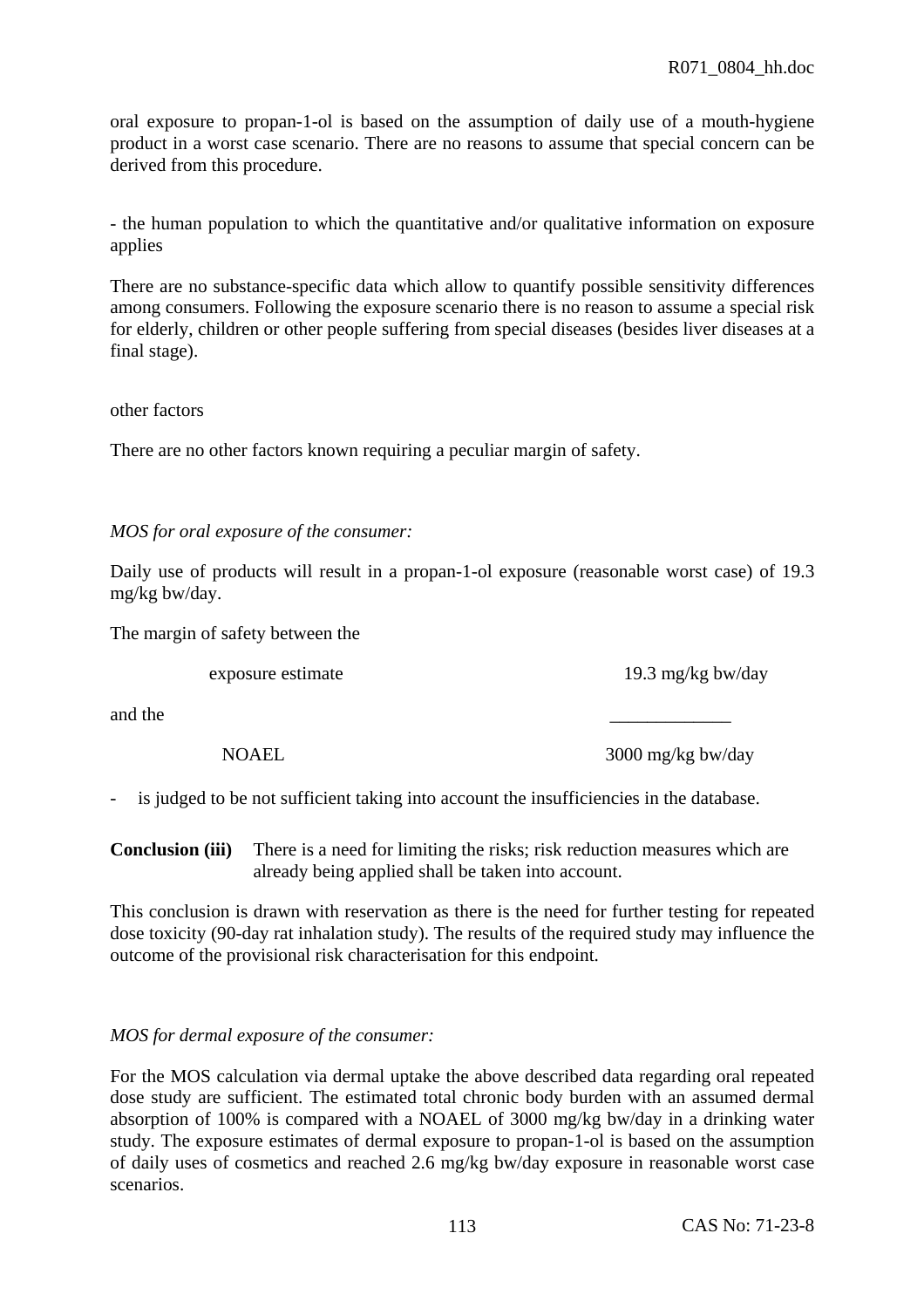The margin of safety between the

|         | exposure estimate | 2.6 mg/kg bw/day  |
|---------|-------------------|-------------------|
| and the |                   |                   |
|         | <b>NOAEL</b>      | 3000 mg/kg bw/day |

is judged to be sufficient, even taking into account the insufficiencies in the database.

**Conclusion** (**ii)** There is at present no need for further information and/or testing and for risk reduction measures beyond those which are being applied already.

## *Inhalation exposure of the consumer:*

For the MOS calculation via inhalation route one inhalation rat study is available with 9 exposure days. A NOAEC<sub>local</sub> of 500 ppm  $(1230 \text{ mg/m}^3)$  for respiratory irritative effects can be derived from this study. The data seems not sufficient for the derivation of an inhalative NOAECsys. Therefore, the provisional oral NOAELsys of 3000 mg/kg bw/d will be used for the risk characterisation.

For the decision on the appropriateness of MOS, the following aspects have been considered and taken into account:

- overall confidence in the database

The data taken into account for performing the risk characterisation have been evaluated with regard to their reliability, relevance and completeness according to section 3.2 of the TGD. Regarding irritative respiratory toxicity technical guidelines are not available. The chosen study in rats covers an application period of 9 days. The data were published in a peer reviewed journal. There are no reasons to assume limited confidence in the data which are chosen as the basis of the risk characterisation. For discussion of the oral data see above.

- uncertainty arising from the variability in the experimental data

From the study cited in 4.1.2.6 a NOAEC of irritation effects after inhalative application is available. However, there is a conclusion i, i.e. the need for further information and/or testing (90-day rat inhalation study).

- intra- and interspecies variation

Specific investigations about toxicokinetic behaviour and metabolism after inhalation are not available. For a discussion of general toxicokinetic data see above.

- the nature and severity of the effect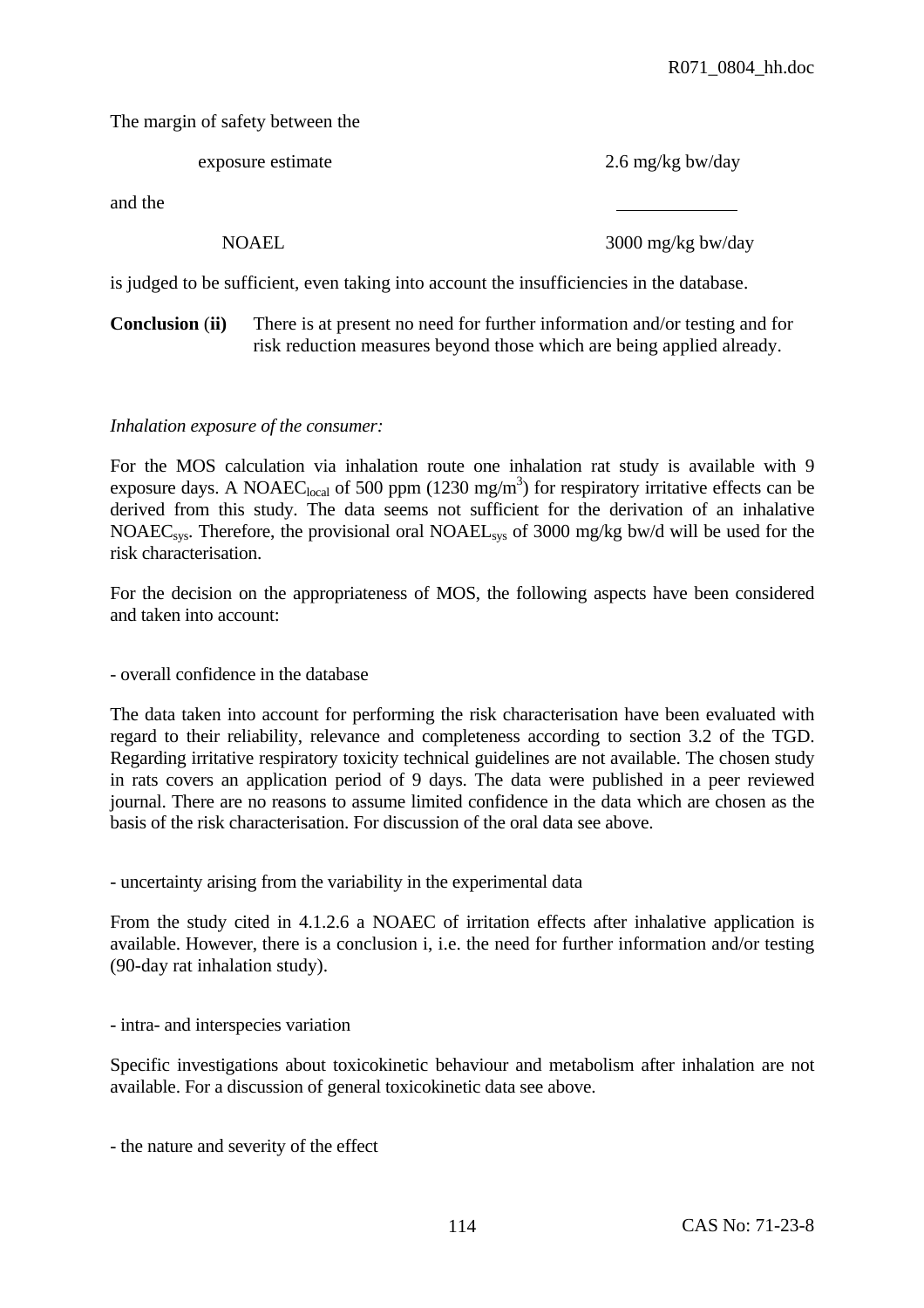The systemic effects described are effects on the liver. These effects are not considered as serious health effects. No exposure related deaths occurred. Local irritative effects on the respiratory tract were also described. These are reversible.

There are no reasons to assume that the effects shown in the animal experiments are limited to the species tested, thus being not of relevance for humans.

- dose-response relationship

There are no indications for a steep dose-response relationship.

- differences in exposure (route, duration, frequency and pattern)

The estimated aggregated chronic exposure after inhalation is compared with a  $NOAEC<sub>sys</sub>$ derived from an oral drinking water study and a NOAEC<sub>local</sub> derived from a subchronic inhalation study. The exposure estimate is based on the combination of the non-user scenarios for disinfectants, general cleaning products, and kitchen cleaners, with a sum of 30 mg/m<sup>3</sup>. There are no reasons to assume that special concern can be derived from this procedure.

- the human population to which the quantitative and/or qualitative information on exposure applies.

There are no substance-specific data which allow to quantify possible sensitivity differences among consumers. Following the exposure scenario there is no reason to assume a special risk for elderly, children or other people suffering from special diseases.

- other factors

There are no other factors known requiring a peculiar margin of safety.

# *MOS for inhalation exposure of the consumer, systemic effects:*

The use of different consumer products will result in an aggregated external exposure via inhalation of 30 mg/m<sup>3</sup>, corrresponding to an internal exposure of 5.1 mg/kg bw/d.

The margin of safety between the

exposure estimate 5.1 mg/kg bw/d

and the

NOAELsys 3000 mg/kg bw/d

is judged to be sufficient.

**Conclusion** (**ii)** There is at present no need for further information and/or testing and for risk reduction measures beyond those which are being applied already.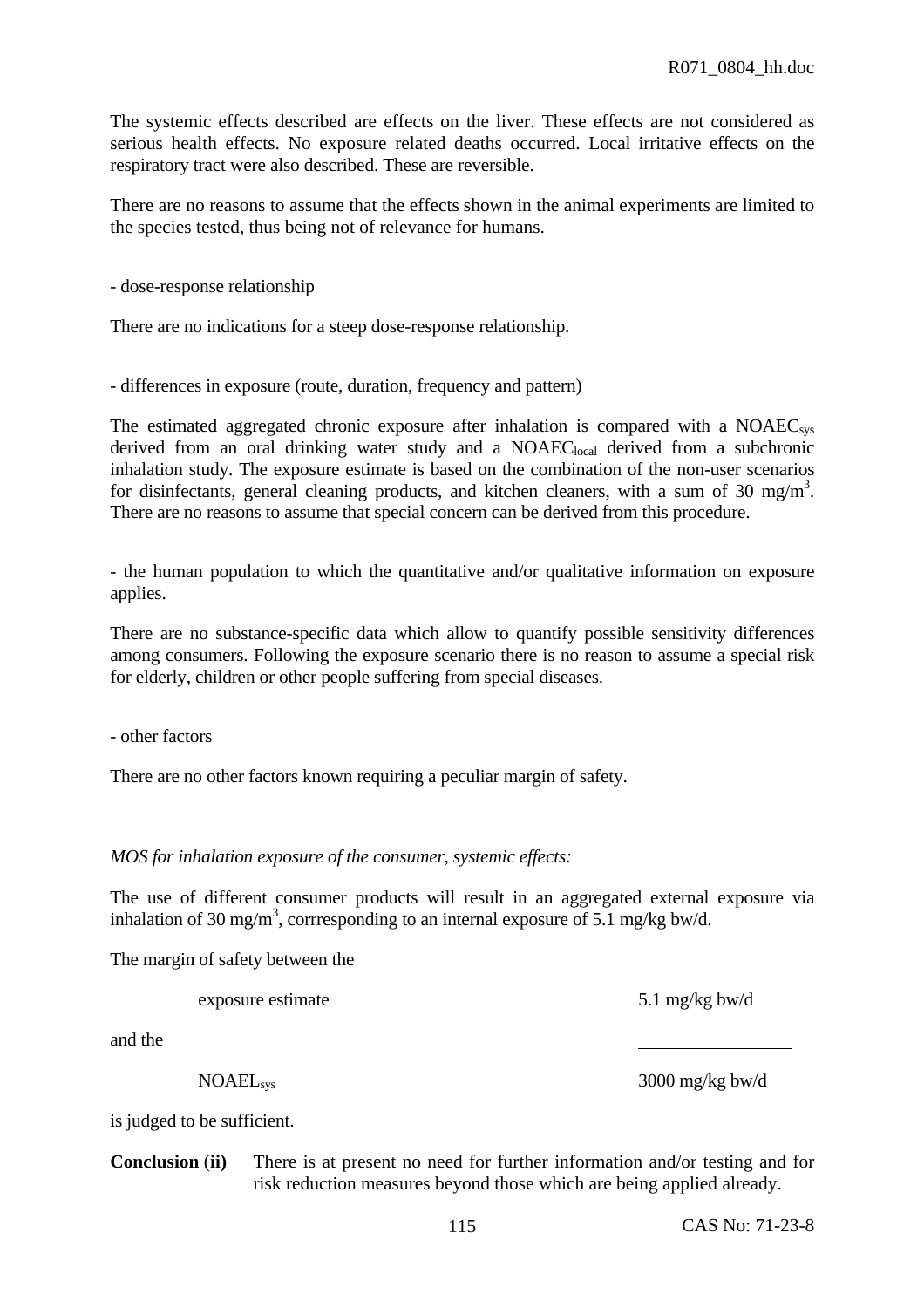This conclusion is drawn with reservation as there is the need for further testing for repeated dose toxicity (90-day rat inhalation study). The results of the required study may influence the outcome of the provisional risk characterisation for this endpoint.

## *MOS for inhalation exposure of the consumer, local effects:*

The use of different consumer products will result in an aggregated external exposure via inhalation of 30 mg/m<sup>3</sup>, corrresponding to an internal exposure of 5.1 mg/kg bw/d.

The margin of safety between the

exposure estimate  $30 \text{ mg/m}^3$ 

and the

 $NOAEC<sub>local</sub>$  1230 mg/m<sup>3</sup>

is judged to be not sufficient.

**Conclusion (iii)** There is a need for limiting the risks; risk reduction measures which are already being applied shall be taken into account.

*MOS for the total exposure (dermal, oral and inhalation) of the consumer:* 

The total internal exposure has been calculated to be 27 mg/kg bw/day. The margin of safety between the

exposure estimate 27 mg/kg bw/day

and the  $\overline{\phantom{a}}$ 

NOAELsys 3000 mg/kg bw/day

is judged to be not sufficient taking into account the insufficiencies in the database.

**Conclusion (iii)** There is a need for limiting the risks; risk reduction measures which are already being applied shall be taken into account.

This conclusion is drawn with reservation as there is the need for further testing for repeated dose toxicity (90-day rat inhalation study). The results of the required study may influence the outcome of the provisional risk characterisation for this endpoint.

Mutagenicity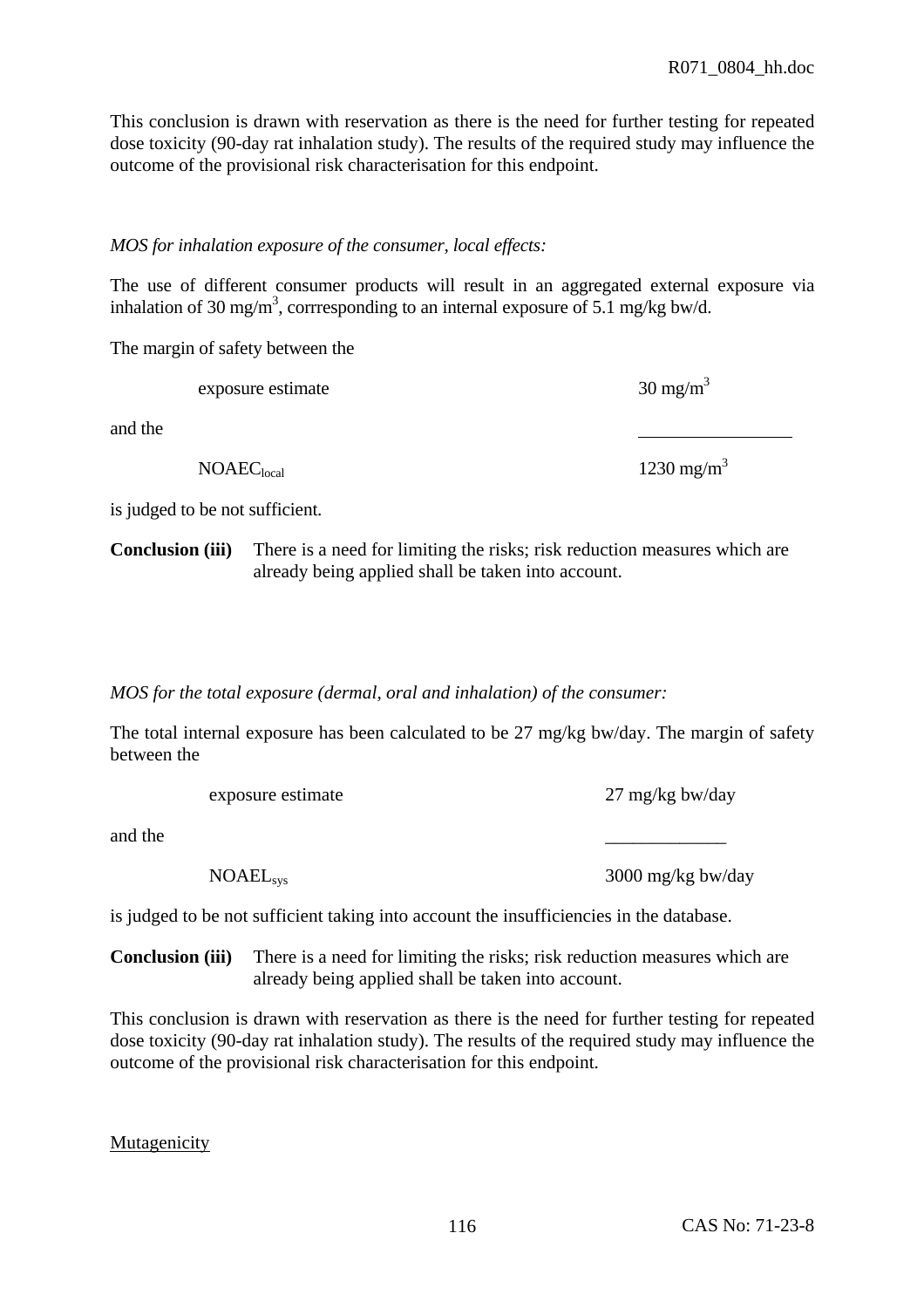There is no relevant concern with respect to mutagenicity. Propan-1-ol should not be classified as a mutagen.

**Conclusion** (**ii)** There is at present no need for further information and/or testing and for risk reduction measures beyond those which are being applied already.

#### **Cancerogenicity**

There is no valid carcinogenicity study available. Thus, a risk assessment for carcinogenicity can not be performed. However, taking into account the negative mutagenicity data it is concluded that carcinogenicity should not be an endpoint of concern.

**Conclusion** (**ii)** There is at present no need for further information and/or testing and for risk reduction measures beyond those which are being applied already.

#### Reproductive Toxicity

#### Fertility Impairment

In an inhalation study on reproductive toxicity, propan-1-ol did not induce detectable effects on the fertility of males or female rats at an exposure level of 3500 ppm, nor in females at 7000 ppm. At 7000 ppm, reduced fertility was observed in males. The NOAEC/fertility is established at  $3500$  ppm  $(8730 \text{ mg/m}^3)$  corresponding to an internal exposure of approximately 2190 mg/kg bw/day.

For the decision on the appropriateness of MOS, the following aspects regarding the critical effect as well as exposure have been considered and taken into account:

#### - overall confidence in the database

The data taken into account for performing the risk characterization have been evaluated with regard to their reliability, relevance and completeness according to section 3.2 of the TGD. The data were submitted to the Competent Authority in private reports being adequately detailed and in accordance with internationally recognized guidelines and to GLP. There are no reasons to assume limited confidence.

- uncertainty arising from the variability in the experimental data

The findings of all studies are not contradictory so that the judgement can be based on the database (cf. 4.1.2.9).

#### - intra- and interspecies variation

There are no indications to limit the findings to a single species. The higher sensitivity of men compared to rats because of lower sperm reserve has to be taken into account.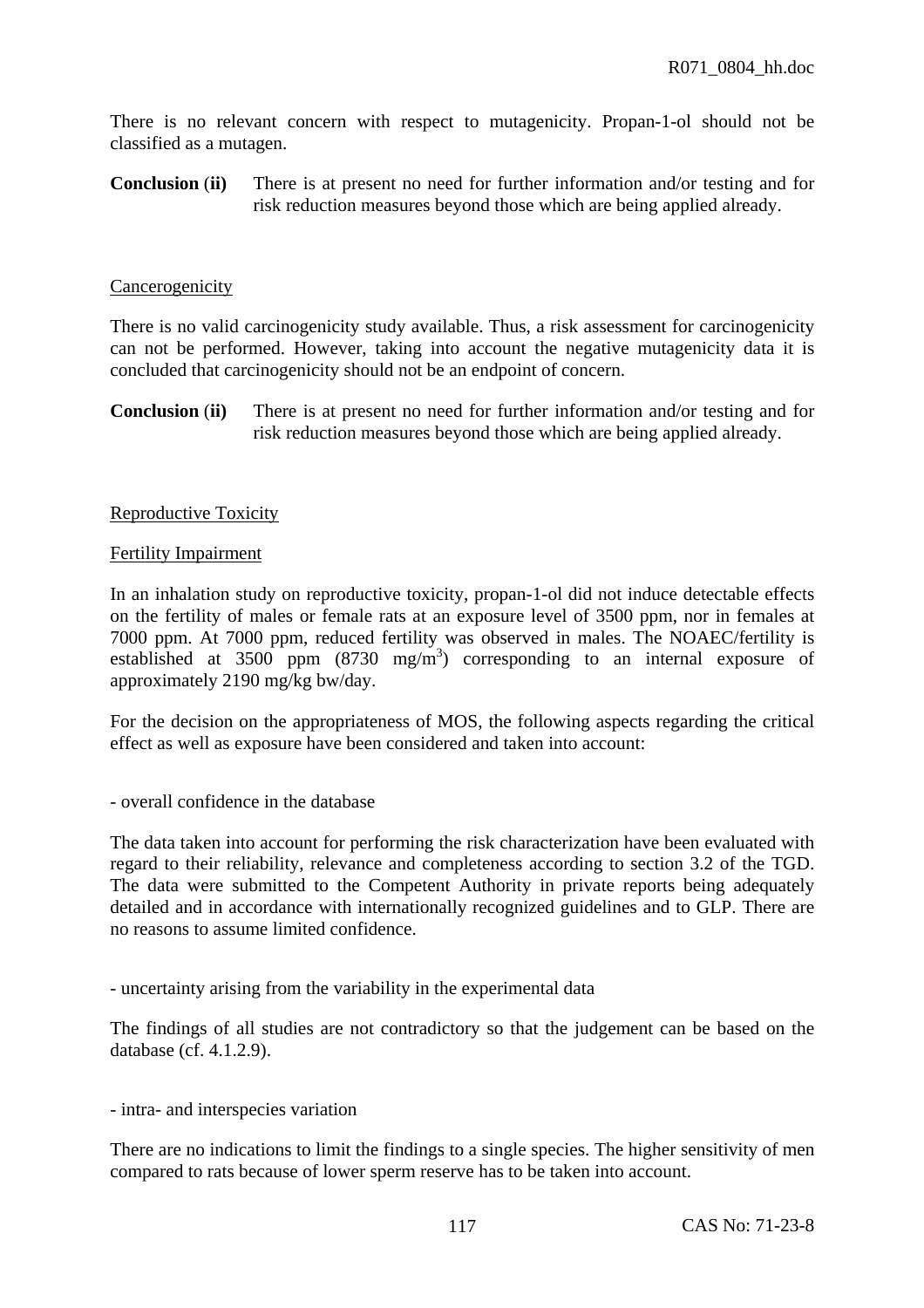- the nature and severity of the effect

The fertility effects observed in male rats revealed to be reversible within 13 weeks. There is the possibility that male rat infertility is caused by toxic effects to the testis which may also occur at lower doses but remained undetected. In rats, LOAEL values for testis histopathology are frequently lower than the corresponding values for infertility (cf. 4.1.3.2). There are no reasons to assume that the effects shown in the animal experiments are limited to the species tested, thus being not of relevance for humans.

- dose-response relationship

The effects of the male fertility were observed at high doses (7000 ppm / 17460 mg/m<sup>3</sup>), equivalent to an internal oral dose level 4.38 g/kg bw/day .

- differences in exposure (route, duration, frequency and pattern)

Following the exposure assessment, the consumer may be exposed to propan-1-ol via different routes. The systemic NOAEL was derived from an inhalation NOAEC. The resulting internal intake can be used for the risk characterisation of the other exposure routes as corrrections for differing bioavailability can be made (cf. 4.1.3.3).

#### *MOS for inhalation exposure of the consumer:*

Daily use of products will result in a propan-1-ol exposure concentration (reasonable worst case) of 30 mg/m³. The margin of safety between the

|         | exposure estimate  | $30 \text{ mg/m}^3$   |
|---------|--------------------|-----------------------|
| and the |                    |                       |
|         | NOAEC/fertility of | $8730 \text{ mg/m}^3$ |

is judged to be sufficient, taking into account the overestimated daily exposure figures.

**Conclusion** (**ii)** There is at present no need for further information and/or testing and for risk reduction measures beyond those which are being applied already.

*MOS for oral exposure of the consumer:* 

Daily use of mouth hygiene products will result in an exposure of 19.3 mg/kg bw/day. The margin of safety between the

exposure estimate 19.3 mg/kg bw/day and the  $\overline{\phantom{a}}$ 

NOAEL/fertility of 2190 mg/kg bw/day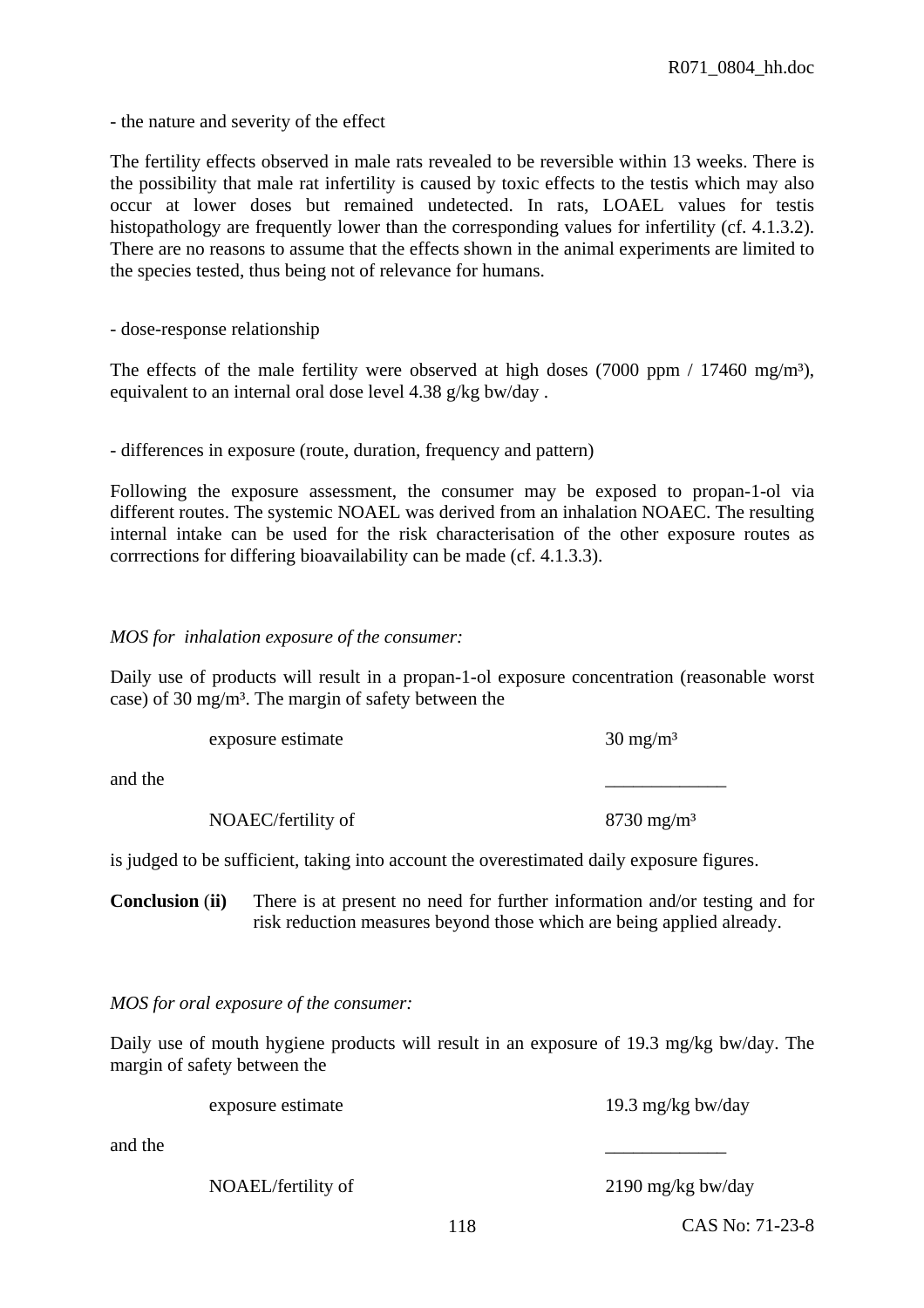is judged to be not sufficient taking into account a possible relation of the observed male infertility and testis toxicity that may occur at lower doses but remained undetected.

**Conclusion (iii)** There is a need for limiting the risks; risk reduction measures which are already being applied shall be taken into account.

#### *MOS for dermal exposure of the consumer:*

Daily use of cosmetics will result in an exposure of 2.6 mg/kg bw/day. The margin of safety between the

exposure estimate 2.6 mg/kg bw/day

and the  $\overline{\phantom{a}}$ 

NOAEL/fertility of 2190 mg/kg bw/day

is judged to be sufficient.

**Conclusion** (**ii)** There is at present no need for further information and/or testing and for risk reduction measures beyond those which are being applied already.

*MOS for the total exposure (dermal, oral and inhalation) of the consumer:* 

The total internal exposure has been calculated to be 27 mg/kg bw/day. The margin of safety between the

exposure estimate 27 mg/kg bw/day

and the  $\overline{\phantom{a}}$ 

NOAEL/fertility of 2190 mg/kg bw/day

is judged to be not sufficient taking into account a possible relation of the observed male infertility and testis toxicity that may occur at lower doses but remained undetected.

**Conclusion (iii)** There is a need for limiting the risks; risk reduction measures which are already being applied shall be taken into account.

The concern arises mainly from the contribution of oral exposure to the combined body burden.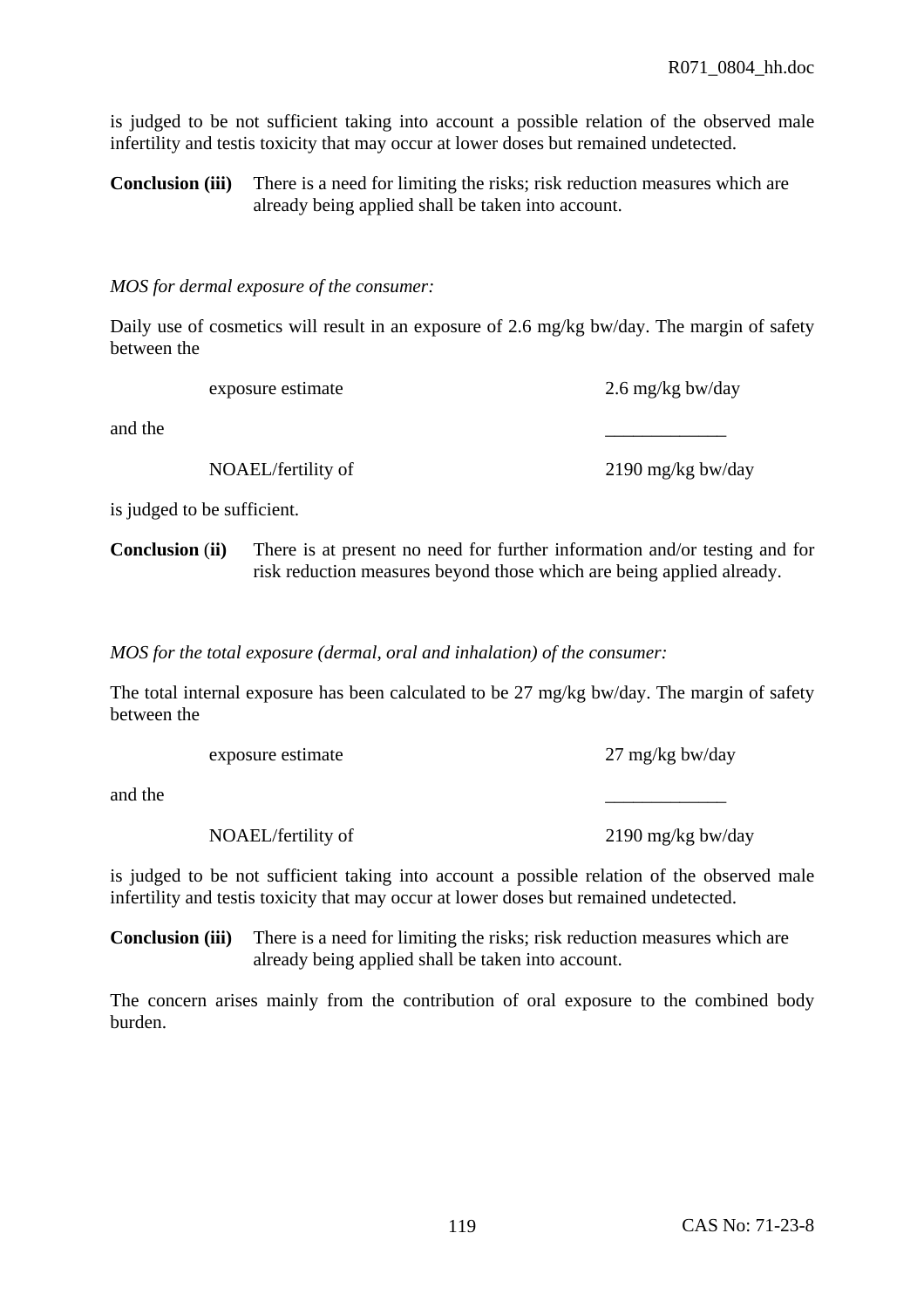## Developmental toxicity

Propan-1-ol did not induce detectable developmental effects in the conceptuses of dams exposed to 3500 ppm during the whole period of gestation. At maternally toxic concentrations of 7000 and 10000 ppm, embryotoxic, fetotoxic and teratogenic effects were observed. Based on the findings of reduced fetal body weights and higher incidences of rudimentary cervical ribs at gestational exposures of 7000 ppm, a NOAEC/developmental toxicity of 3500 ppm  $(8730 \text{ mg/m}^3)$  is established from this study. This corresponds to an internal exposure of approximately 2190 mg/kg bw/day considering an inhalation absorption of 75%.

For the decision on the appropriateness of MOS, the following aspects regarding the critical effect as well as exposure have been considered and taken into account:

- overall confidence in the database

The data taken into account for performing the risk characterization have been evaluated with regard to their reliability, relevance and completeness according to section 3.2 of the TGD. The data were submitted to the Competent Authority in private reports being adequately detailed and in accordance with internationally recognized guidelines and to GLP.

There are no reasons to assume limited confidence.

- uncertainty arising from the variability in the experimental data

The findings of all studies are not contradictory so that the judgement can be based on the database (cf. 4.1.2.9).

-intra- and interspecies variation.

There are no indications to limit the findings to a single species. The effects are expected to be based on the chemical structure. Also ethanol shows similar effects.

- the nature and severity of the effect

The developmental effects are considered to be severe health effects per se. They were observed essentially at high exposure concentrations of 10000 ppm leading to maternal toxicity. There are no reasons to assume that the effects shown in the animal experiments are limited to the species tested, thus being not of relevance for humans.

- dose-response relationship

The mentioned effects were only observed at high maternally toxic doses (7000 and 10000 ppm; equivalent oral dose level 5800 and 8300 mg/kg bw/day.)

- differences in exposure (route, duration, frequency and pattern)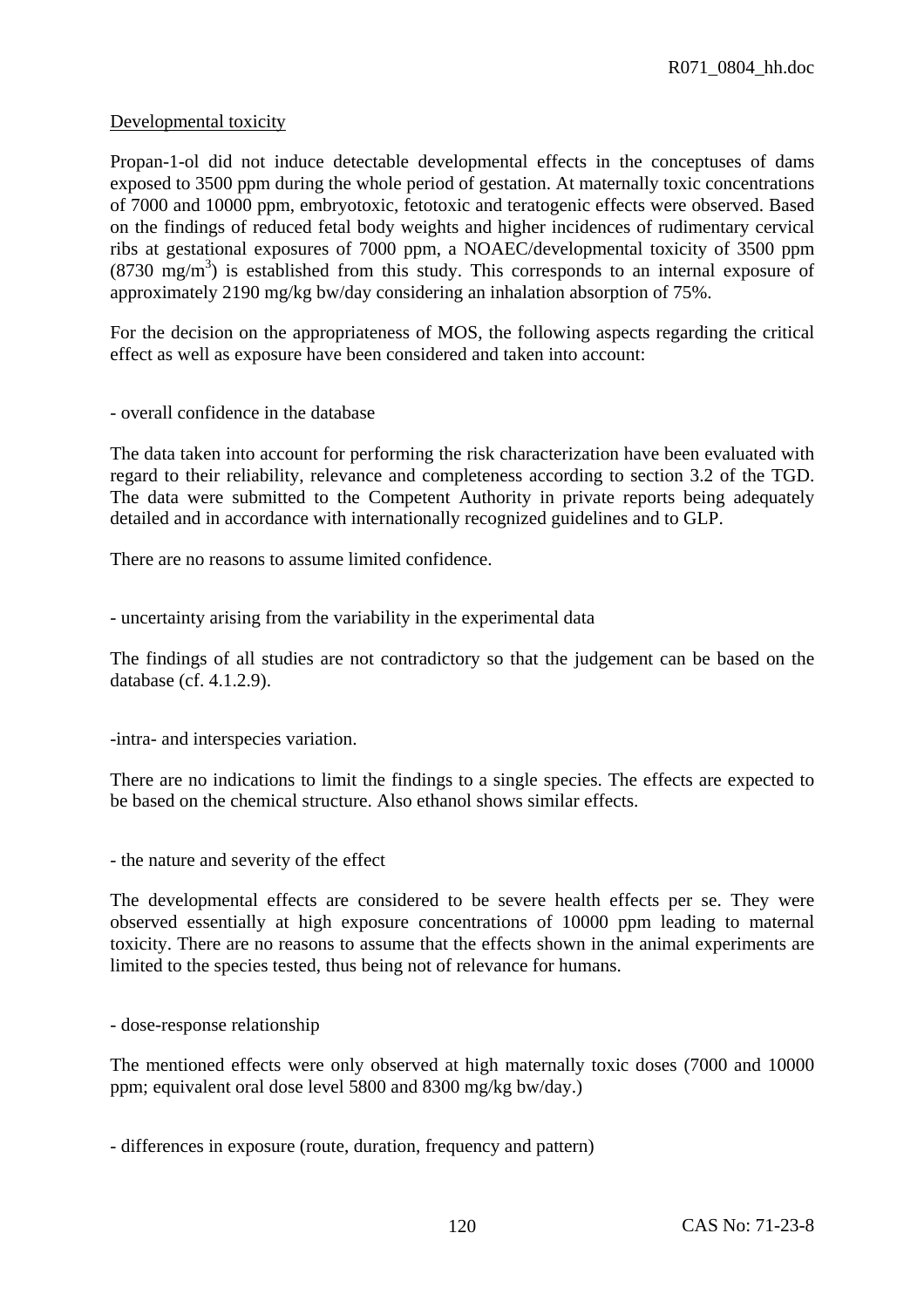Following the exposure assessment, the consumer may be exposed to propan-1-ol via different routes. The systemic NOAEL was derived from an inhalation NOAEC. The resulting internal intake can be used for the risk characterisation of the other exposure routes as corrrections for differing bioavailability can be made (cf. 4.1.3.3)

## *MOS for inhalation exposure of the consumer:*

Daily use of products will result in a propan-1-ol exposure concentration (reasonable worst case) of 30 mg/m³. The margin of safety between the

exposure estimate  $30 \text{ mg/m}^3$ 

and the  $\overline{\phantom{a}}$ 

NOAEC/dev.tox. of 8730 mg/m<sup>3</sup>

is judged to be sufficient, taking into account the nature and severity of the effect and the overestimated daily exposure figures.

**Conclusion** (**ii)** There is at present no need for further information and/or testing and for risk reduction measures beyond those which are being applied already.

*MOS for oral exposure of the consumer:* 

Daily use of mouth hygiene products will result in a propan-1-ol exposure (reasonable worst case) of 19.3 mg/kg bw/day. The margin of safety between the

exposure estimate 19.3 mg/kg bw/day and the  $\overline{\phantom{a}}$ NOAEL/dev.tox. of 2190 mg/kg bw/day

is judged to be sufficient, taking into account the nature and severity of the effect.

**Conclusion** (**ii)** There is at present no need for further information and/or testing and for risk reduction measures beyond those which are being applied already.

# *MOS for dermal exposure of the consumer:*

Daily use of cosmetics will result in a propan-1-ol exposure (reasonable worst case) of 2.6 mg/kg bw/day.The margin of safety between the

exposure estimate 2.6 mg/kg bw/day

and the  $\overline{\phantom{a}}$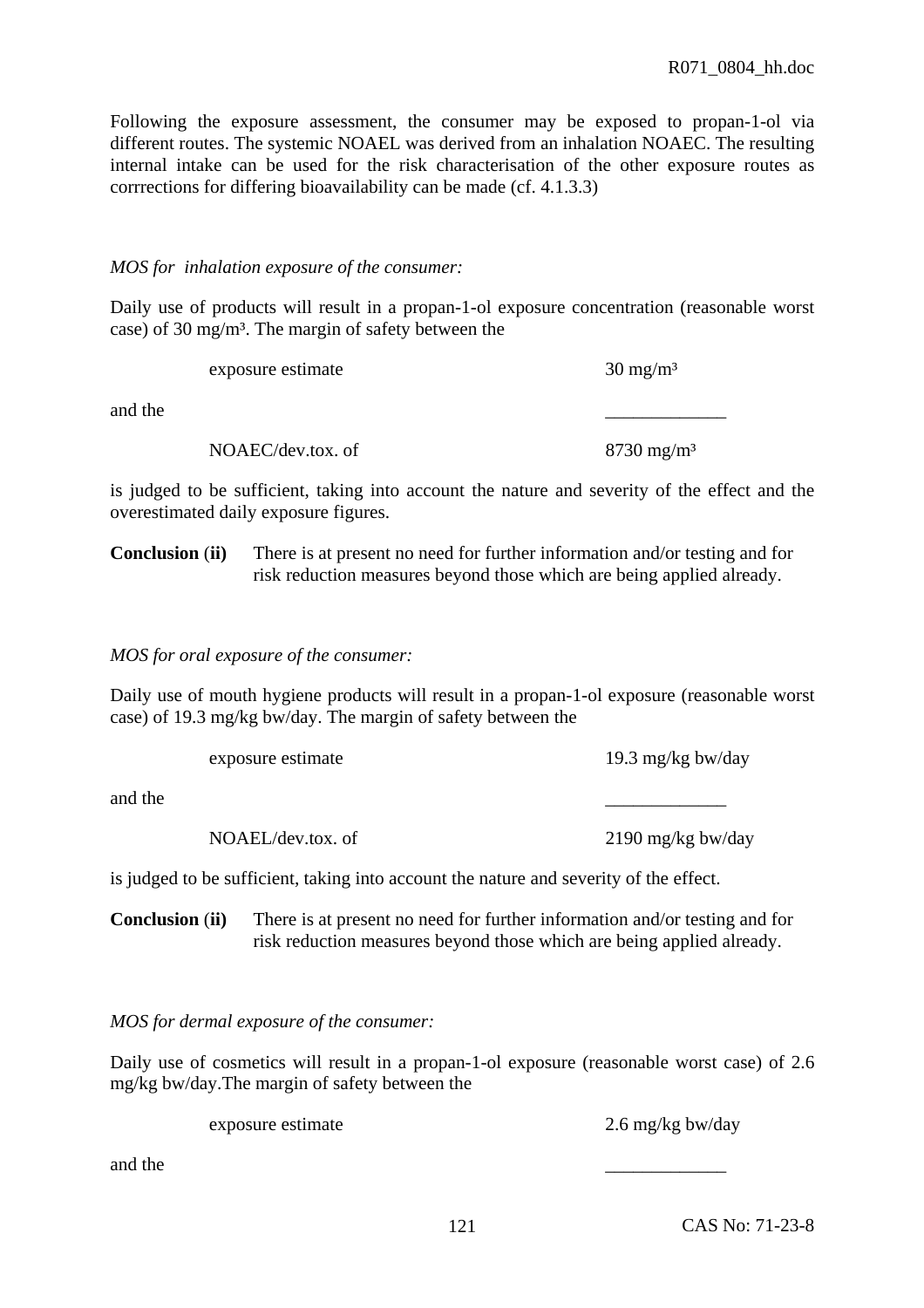is judged to be sufficient.

**Conclusion** (**ii)** There is at present no need for further information and/or testing and for risk reduction measures beyond those which are being applied already.

*MOS for the total exposure (dermal, oral and inhalation) of the consumer:* 

The total internal exposure has been calculated to be 27 mg/kg bw/day. The margin of safety between the

exposure estimate 27 mg/kg bw/day

and the  $\overline{\phantom{a}}$ 

NOAEL/dev.tox. of 2190 mg/kg bw/day

is judged to be not sufficient.

**Conclusion (iii)** There is a need for limiting the risks; risk reduction measures which are already being applied shall be taken into account.

The concern arises mainly from the contribution of oral exposure to the combined body burden.

# **4.1.3.4 Man exposed indirectly via the environment**

# a) Local approach

The local model indicates consumption of leaf crops and inhalation as main routes for indirect exposure. Model calculations for the local scenario resulted in a total daily dose in the range of 0.036 mg/kg bw/day (cf. 4.1.1.4).

# *Repeated dose toxicity*

From a repeated dose toxicity study (4 months) with rats a NOAEL of 3000 mg/kg bw/day was derived.

Comparison indirect exposure -NOAEL

Indirect exposure (local) 0.036 mg/kg bw/day

\_\_\_\_\_\_\_\_\_\_\_\_\_\_\_\_\_ = \_\_\_\_\_\_\_\_\_\_\_\_\_\_\_\_\_\_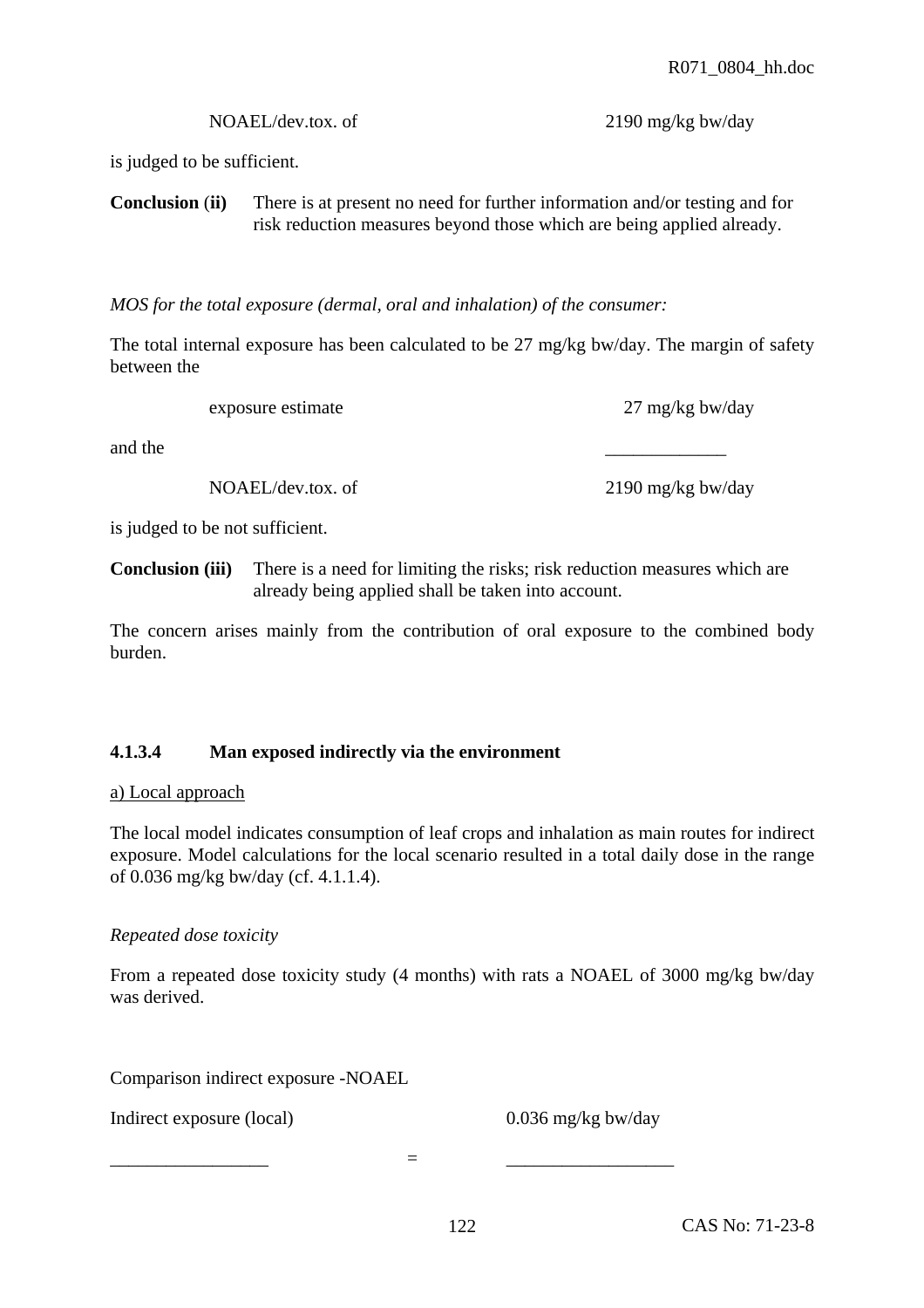#### NOAEL 3000 mg/kg bw/day

The margin of safety between the calculated exposure for the indirect exposure in the local approach and the NOAEL is judged to be sufficient even taking into account the insufficiencies in the database (cf. 4.1.3.3). Thus, the substance is of no concern for possible health effects risks in this provisional risk assessment in relation to local indirect exposure via the environment.

**Conclusion** (**ii)** There is at present no need for further information and/or testing and for risk reduction measures beyond those which are being applied already.

For repeated dose toxicity there is the need for further testing (90-day rat inhalation study). However, it might be expected that the results of this study will not influence the outcome of this risk characterisation.

## *Reproductive toxicity*

Fertility

Data from an inhalation study on rats with propan-1-ol did not give evidence for adverse effects on reproductive performance and outcome for doses of up to 3500 ppm (resp. 2190 mg/kg bw/day) (cf. 4.1.3.3).

Comparison indirect exposure - NOAEL

Indirect exposure (local) 0.036 mg/kg bw/day

NOAEL 2190 mg/kg bw/day

The margin of safety between the calculated exposure for indirect local exposure source and the NOAEL is judged to be sufficient. Thus, regarding adverse effects on reproductive performance the substance is of no concern in relation to indirect exposure via the environment.

\_\_\_\_\_\_\_\_\_\_\_\_\_\_\_\_\_ = \_\_\_\_\_\_\_\_\_\_\_\_\_\_\_\_\_\_

**Conclusion** (**ii)** There is at present no need for further information and/or testing and for risk reduction measures beyond those which are being applied already.

# *Developmental toxicity*

Fetotoxic and teratogenic effects in rats occur at propan-1-ol exposure levels of approximately 7500 ppm and above. From this inhalation study a NOAEL of 3500 ppm (resp. 2190 mg/kg bw/day) was derived (cf. 4.1.3.3).

Comparison indirect exposure - NOAEL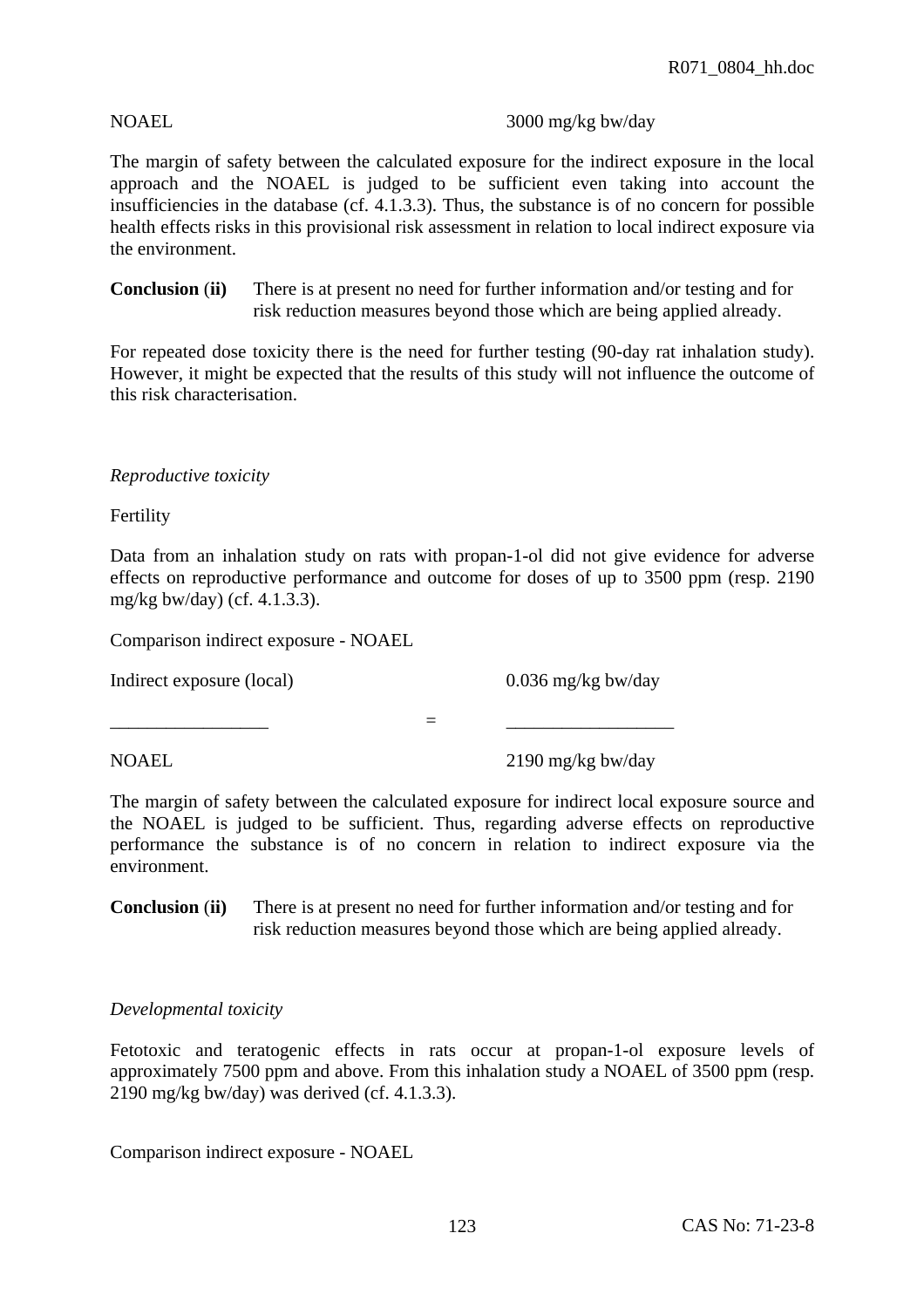Indirect exposure (local) 0.036 mg/kg bw/day

NOAEL 2190 mg/kg bw/day

The margin of safety between the calculated exposure indirect exposure and the NOAEL is judged to be sufficient. Thus, regarding fetotoxic and teratogenic effects the substance is of no concern in relation to indirect exposure via the environment.

\_\_\_\_\_\_\_\_\_\_\_\_\_\_\_\_\_ = \_\_\_\_\_\_\_\_\_\_\_\_\_\_\_\_\_\_

**Conclusion** (**ii)** There is at present no need for further information and/or testing and for risk reduction measures beyond those which are being applied already.

# b) Regional approach

Using the regional approach the only significant indirect exposure occurs via drinking water. Model calculations for the regional scenario for propan-1-ol resulted in a total daily dose  $3.12*10^{-4}$  mg/kg bw/d (cf. 4.1.1.4).

# *Repeated dose toxicity*

From a repeated dose toxicity study (4 months) with rats a NOAEL of 3000 mg/kg bw/day was derived.

Comparison indirect exposure -NOAEL

Indirect exposure (regional)  $3*10^{-4}$  mg/kg bw/day

\_\_\_\_\_\_\_\_\_\_\_\_\_\_\_\_\_ = \_\_\_\_\_\_\_\_\_\_\_\_\_\_\_\_\_\_

NOAEL 3000 mg/kg bw/day

The margin of safety between the calculated exposure for the only significant indirect exposure source drinking water in the regional approach and the NOAEL is judged to be sufficient even taking into account the insufficiencies in the database (cf. 4.1.3.3). Thus, the substance is of no concern for health risks in relation to indirect exposure via the environment in this provisional risk assessment.

**Conclusion** (**ii)** There is at present no need for further information and/or testing and for risk reduction measures beyond those which are being applied already.

For repeated dose toxicity there is the need for further testing (90-day rat inhalation study). However, it is expected that the results of this study will not influence the outcome of this risk characterisation.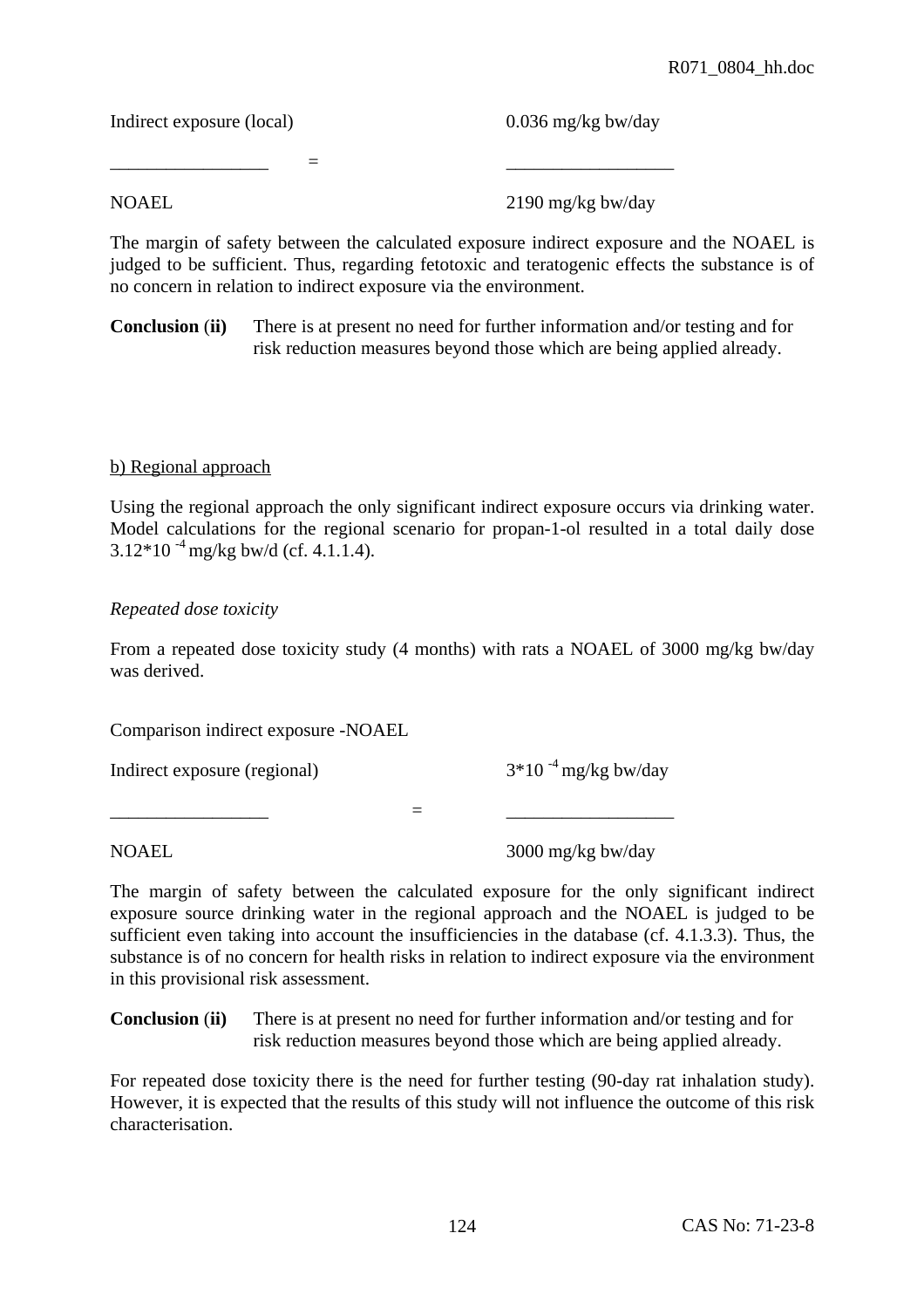#### *Reproductive toxicity*

## Fertility

Data from a inhalation study on rats with propan-1-ol did not give evidence for adverse effects on reproductive performance and outcome for doses of up to 3500 ppm (resp. 2190 mg/kg bw/day).

Comparison indirect exposure - NOAEL

Indirect exposure (regional)  $3*10^{-4}$  mg/kg bw/day

NOAEL 2190 mg/kg bw/day

The margin of safety between the calculated exposure via drinking water and the NOAEL is judged to be sufficient. Thus, regarding adverse effects on reproductive performance the substance is of no concern in relation to indirect exposure via the environment.

\_\_\_\_\_\_\_\_\_\_\_\_\_\_\_\_\_ = \_\_\_\_\_\_\_\_\_\_\_\_\_\_\_\_\_\_

**Conclusion** (**ii)** There is at present no need for further information and/or testing and for risk reduction measures beyond those which are being applied already.

#### Developmental toxicity

Fetotoxic and teratogenic effects have been observed in rats at propan-1-ol exposure levels of approximately 7500 ppm and above. From the inhalation study a NOAEC of 3500 ppm (resp. NOAEL of 2190 mg/kg bw/day) was derived.

Comparison indirect exposure (regional) - NOAEL

Indirect exposure (regional)  $3*10^{-4}$  mg/kg bw/day

NOAEL 2190 mg/kg bw/day

The margin of safety between the calculated exposure via drinking water and the NOAEL is judged to be sufficient. Thus, regarding fetotoxic and teratogenic effects the substance is of no concern in relation to indirect exposure via the environment.

\_\_\_\_\_\_\_\_\_\_\_\_\_\_\_\_\_ = \_\_\_\_\_\_\_\_\_\_\_\_\_\_\_\_\_\_

**Conclusion** (**ii)** There is at present no need for further information and/or testing and for risk reduction measures beyond those which are being applied already.

# **4.1.3.5 (Combined exposure)**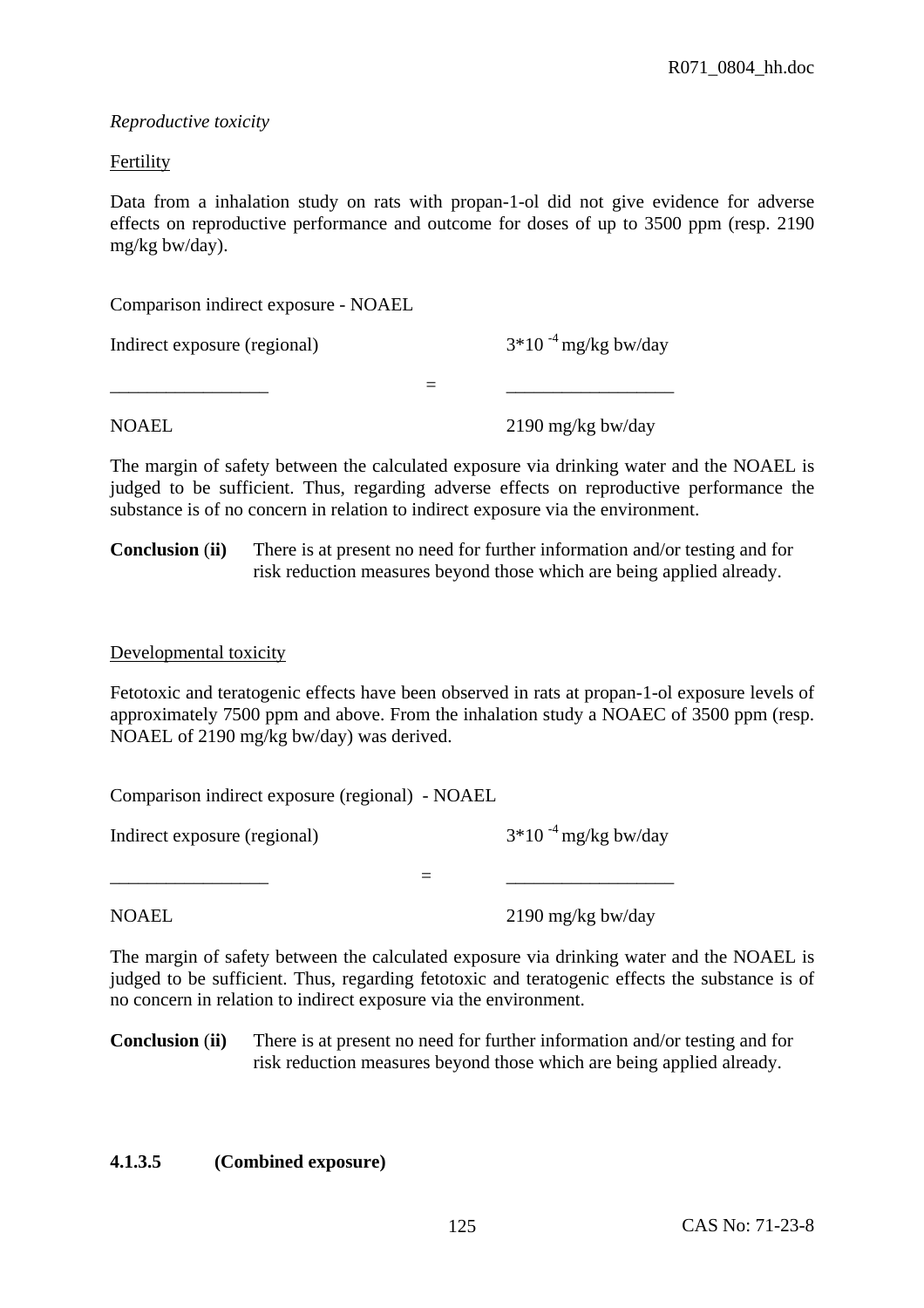It is possible for an individual to receive exposure to propan-1-ol at work, from consumer products and indirectly via the environment. The levels that would be received indirectly from environmental sources are so low that they will not significantly add to the daily body burden received at work and at home. However, the levels of propan-1-ol in consumer products are not negligible so that they should add to the daily body burden received at work.Therefore the conclusions reached for workers apply to combined exposure.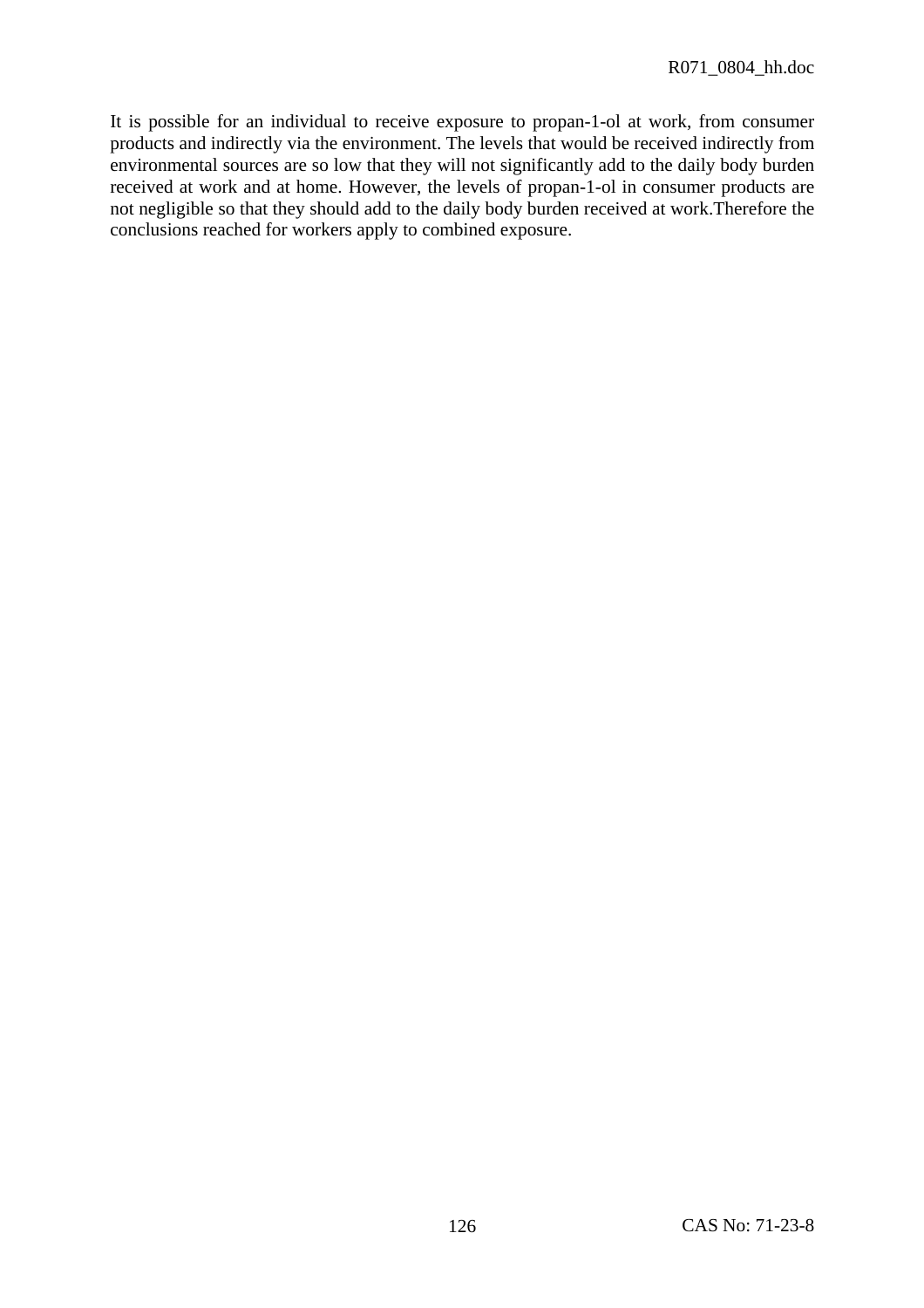# **4.2 HUMAN HEALTH (PHYSICO-CHEMICAL PROPERTIES)**

# **4.2.1 Exposure assessment**

#### **4.2.1.1 Occupational exposure**

See chapter 4.1.1.1

- **4.2.1.2 Consumer exposure**
- **4.2.1.3 Indirect exposure via the environment**
- **4.2.2 Effects assessment: Hazard identification and Dose (concentration) response (effect) assessment**

#### **4.2.2.1 Explosivity**

Propan-1-ol is not explosive.

#### **4.2.2.2 Flammability**

Propan-1-ol is flammable.

#### **4.2.2.3 Oxidising potential**

Due to its chemical structure, propan-1-ol is not expected to possess any oxidizing properties.

#### **4.2.3 Risk characterisation**

#### **4.2.3.1 Workers**

Propan-1-ol is flammable. Adequate worker protection measures are requested. Risk reduction measures beyond those which are beeing applied already are not considered necessary.

# **Conclusion: ii**

# **4.2.3.2 Consumers**

#### **4.2.3.3 Man exposed indirectly via the environment**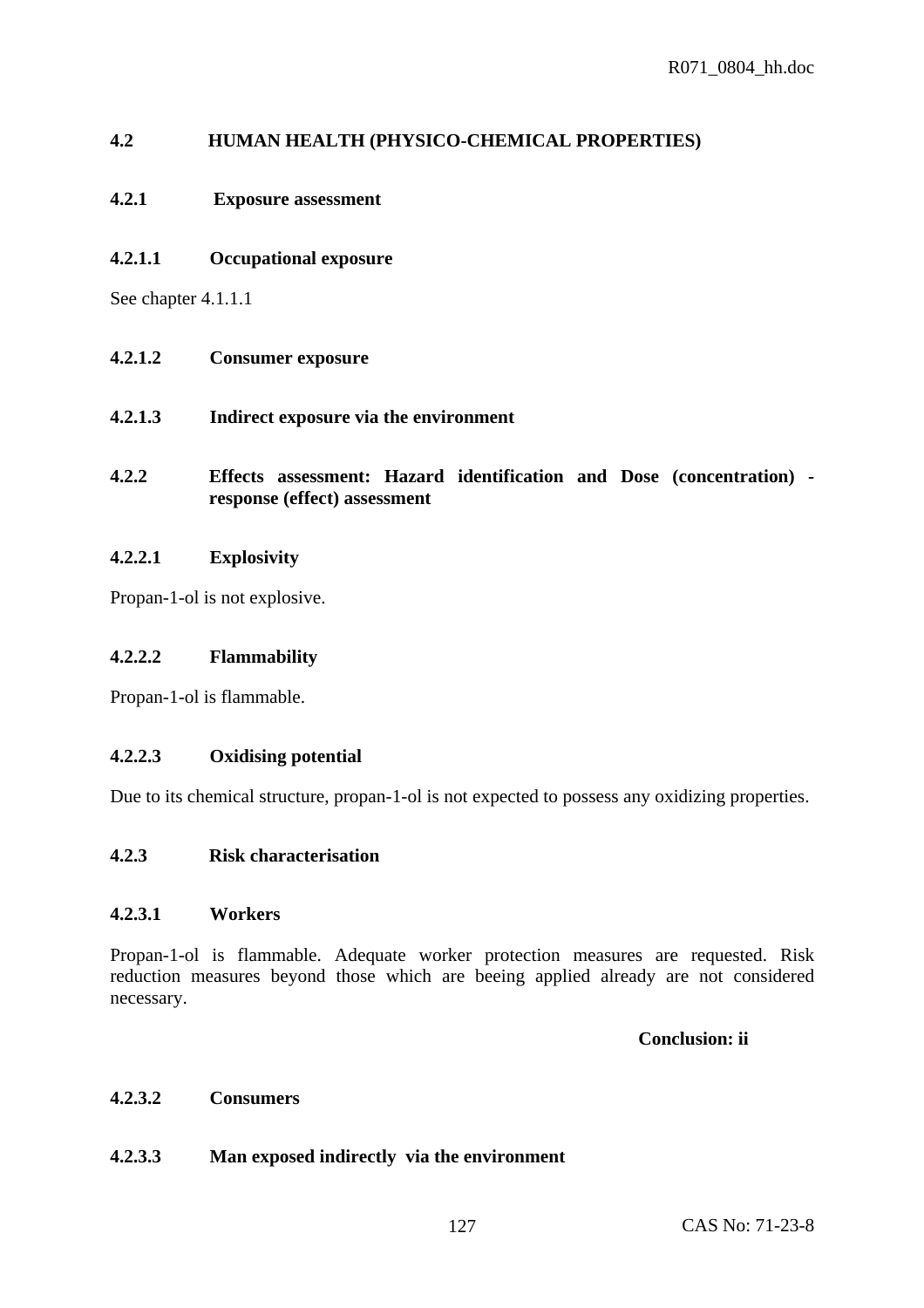# **5 CONCLUSIONS / RESULTS**

## **Environment**

From the intrinsic properties it is expected that propan-1-ol is of low concern for the environment. Therefore, a targeted environmental risk assessment was performed. using conservative estimates based on worst-case assumptions at the exposure and effects side. The targeted risk assessment results in the following conclusion:

ii) There is at present no need for further information and/or testing and for risk reduction measures beyond those which are being applied already

Based on the currently available data, propan-1-ol represents no risk to the environment for the area of production, processing, formulation and use (see chapter 3.3).

Although the exposure calculation is based on conservative . worst case assumptions the calculated environmental concentrations remain clearly under the predicted no effect concentrations.

# **Human Health**

#### **Workers**

i) There is need for further information and/or testing

Further toxicological data (90-day rat inhalation study) is needed in order to perform a robust occupational risk assessment for repeated dose toxicity (systemic effects).

Propan-1-ol is also notified as an active substance within the scope of the Biocide Directive 98/8/EC. The necessary data on repeated dose toxicity is existing, but is owned by a company who wishes to use it in the framework of other EU regulation (the Biocides Directive). The company is so far not willing to make the study available to support risk assessment in the context of the Existing Substances Regulation, and there are no provisions in the Biocides Directive that would force them to share the data with other companies. The information on repeated dose toxicity is requested for reasons of human health. For the sake of animal protection it is hoped that the companies involved will be able to negotiate and share the data.

iii) There is a need for limiting the risks; risk reduction measures which are already being applied shall be taken into account

Occupational risk assessment reveals that for certain exposure scenarios there is a need for limiting the risks. The toxicological endpoints of concern especially are reprotoxicity (fertility impairment and developmental toxicity) and local effects by inhalation (acute sensory irritation and respiratory tract irritation by repeated exposure). Sensory irritation may occur following high short-term exposure levels. Results from the required 90-day rat inhalation study may have an impact on the risk assessment for fertility impairment and respiratory tract irritation by repeated exposure.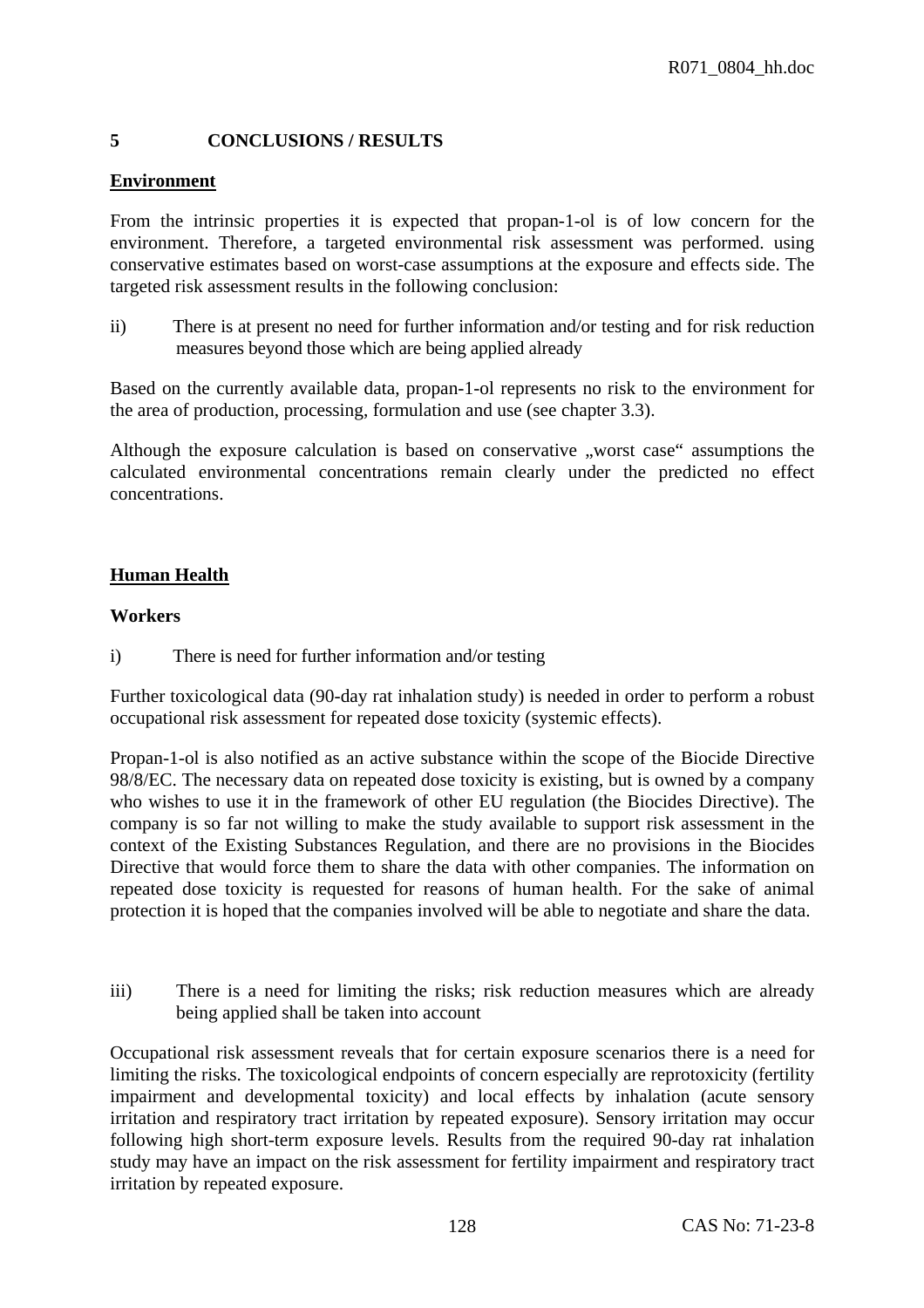Slight effects to the skin following repeated dermal exposure cannot be excluded. No concern is expressed for eye irritation; it is assumed that corresponding classification of propan-1-ol will result in necessary risk reduction measures.

Concern especially concentrates on the use of paints (scenario 3) and on the use of cleaning formulations (scenario 4a).

# **Consumers**

i) There is need for further information and/or testing

Further toxicological data is needed in order to perform a sound risk assessment for repeated dose toxicity (cf. conclusion i for workers).

iii) There is a need for limiting the risks; risk reduction measures which are already being applied shall be taken into account

The risk characterisation for the oral exposure scenario via mouth hygiene products and the aggregated exposure scenario of consumers via mouth hygiene products, cosmetics, disinfectants and general cleaning products leads to conclusion iii) because of concern for men with respect to fertility impairment.

The risk characterisation for the oral exposure scenario via mouth hygiene products and the aggregated exposure scenario of consumers via mouth hygiene products, cosmetics, disinfectants and general cleaning products leads to conclusion iii) because of concern with respect to developmental toxicity.

Sensory irritation may occur following short-term inhalation exposure during the application of propan-1-ol containing disinfectants, hardener solutions, and wall aper removers.

The provisional risk characterisation for repeated dose toxicity reveals that there may be a need for limiting the risks due to the oral exposure scenario via mouth hygiene products and the aggregated exposure scenario of consumers via mouth hygiene products, cosmetics, disinfectants and general cleaning products.. The results of the required inhalation study may influence the outcome of the risk characterisation for consumers.

# **Man exposed indirectly via the environment**

(i) There is need for further information and/or testing

Further toxicological data is needed in order to perform a sound risk assessment for repeated dose toxicity (cf. conclusion i for workers).

(ii) There is at present no need for further information and/or testing and for risk reduction measures beyond those which are being applied already

Conclusion (ii) is reached for the provisional risk characterisation for repeated dose toxicity and for all other toxicological endpoints for the local and the regional scenario.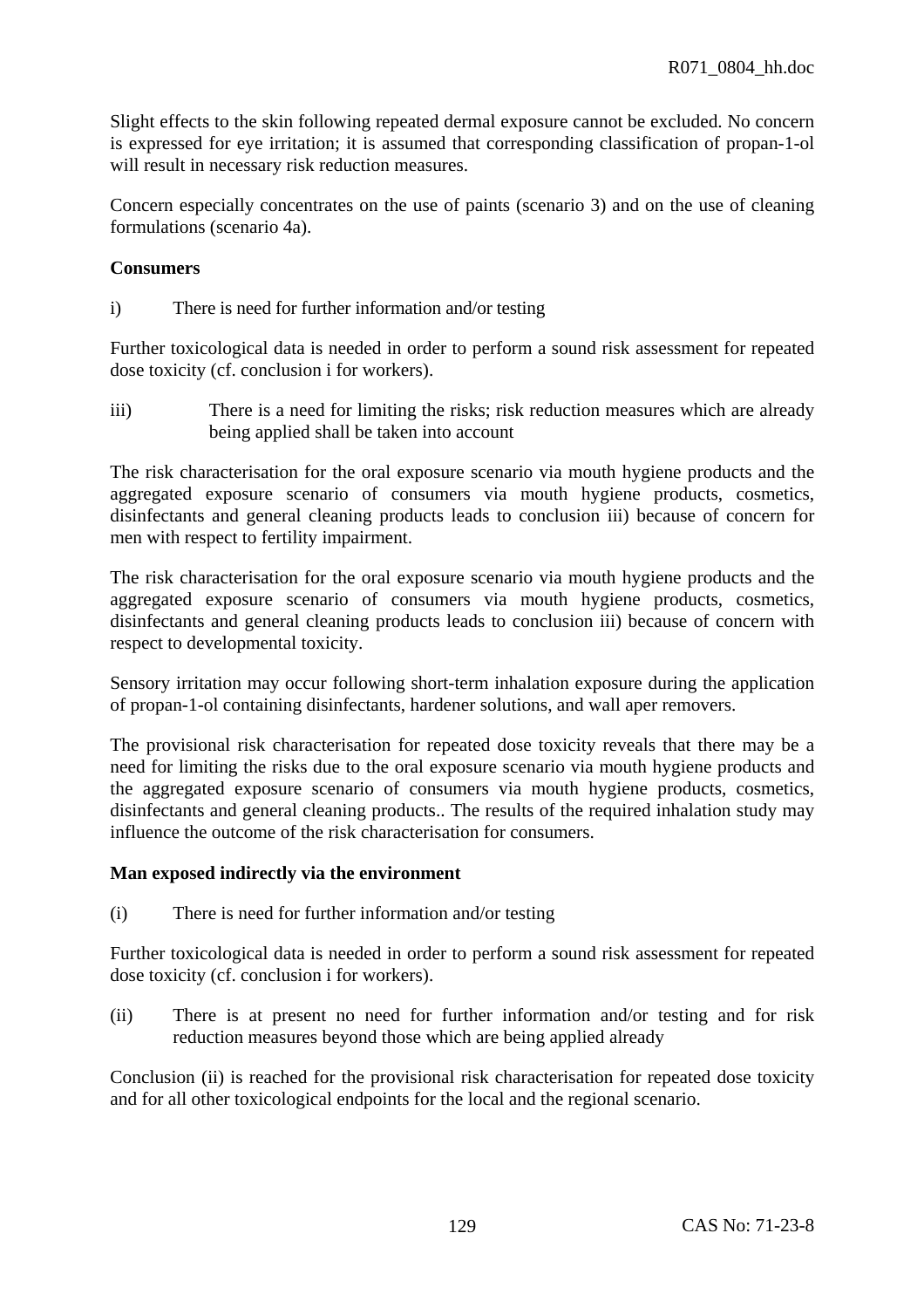## **6 REFERENCES**

Abraham, M.H., Chadha, H.S., Whiting, G.S., Mitchell, R.C. (1994): J. Pharm. Sci., **83**: 1085- 1100

Ahrens, W., Jöckel, K-H. (1996): Stoffbelastung in der Papierindustrie. Schriftenreihe der Bundesanstalt für Arbeitsschutz – GA 48, S.68-71, Wirtschaftsverlag NW, Bremerhaven

Alarie, Y. (1981): Dose response analysis in animal studies: Prediction of human responses. Env Health Perspect, **42**: 9-13

Ariel (2000): Ariel Insight 2.0: For survival in a world of expanding chemical regulations, April 2000

Altschuh, J., Brüggemann, R., Santl, H., Eichinger, G., Piringer, O. G. (1999): Henry's law constants for a diverse set of organic chemicals: experimental determination and comparison of estimation methods. Chemosphere, **39**: 1871-1887

Auty, R.M., Branch R.A. (1976): The elimination of ethyl, n-propyl, n-butyl and iso-amyl alcohols by the isolated perfused rat liver. J Pharmacol Exp Ther, **197**, 669-674

Babeu, L., Vaishnav, D.D. (1987): Prediction of biodegradability for selected organic chemicals. J. Ind. Microbiology, **2**, 107-115

Bariljak, I.P., Kozachuk, C.J. (1988): Untersuchung der cytogenetischen Wirkung einer Reihe einwertiger Alkohole auf Zellen des Knochenmarks von Ratten. Citologija i genetika, **22**: 49- 52

BASF AG (1974): Unpublished report XXIV 522;

BASF AG (1978): Bestimmung der biologischen Abbaubarkeit von n-Propanol - Prüfergebnis, BASF AG DUU/OM - Z 570, 16.3.1978, unpublished.

BASF AG (1980): unpublished results; 78/647

BASF AG (1989): Labor fuer Umweltanalytik; unveroeffentlichte Untersuchung (09.01.1989)

BASF AG (1994): unpublished information from 19.01.1994

BASF AG (1995): Safety data sheet "n-Propanol" (23.05.1995)

BASF AG (1996): unpublished information from 19.04.1996

BASF AG (1999): unpublished information from 18.10.1999

BASF AG (2003): Report. In vitro chromosome aberration assay with n-Propanol in V79 cells. Project No.: 32M0469/024111

BAU (1994): Neue Stoffe am Arbeitsplatz: Ein Bewertungskonzept, Amtliche Mitteilungen der Bundesanstalt für Arbeitsschutz, Sonderdruck März 1994, Dortmund, Germany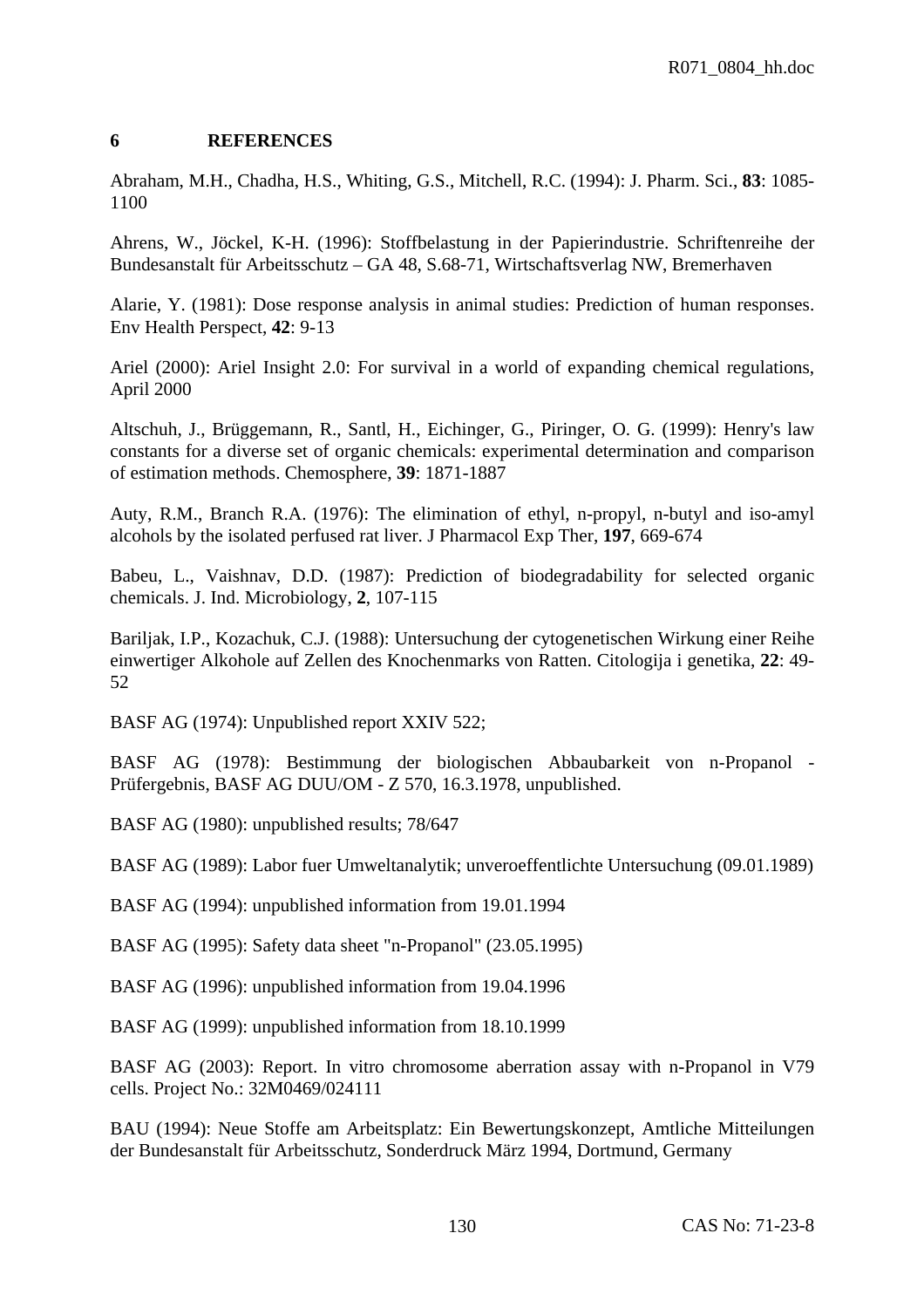Baumann, W., Muth, A. (1997): Farben und Lacke 1 - Daten und Fakten zum Umweltschutz, S. 143-146, Springer Verlag, Berlin

Baumann, W., Herberg-Liedtke, B. (1991): Druckereichemikalien - Daten und Fakten zum Umweltschutz, Springer Verlag, Berlin

Beaugé, F., Clément, M., Nordmann, J., Nordmann, R. (1979): Comparative effects of ethanol, n-propanol and isopropanol on lipid disposal by rat liver. Chem Biol Interact, **26**: 155-166

Bengtsson, B.-E., Renberg, L., Tarkpea, M. (1984): Molecular structure and aquatic toxicity an example with C1-C13 aliphatic alcohols. Chemosphere, 13: 613-622.

Betterton, E.A.: Henry's law constants of soluble and moderately soluble organic gases: effects on aqueous phase chemistry. In: Nriagu, J. O. (1992): Gaseous pollutants, Wiley Series: Advances in Environmental Science and Technology, Vol. 24, John Wiley & Sons, New York

BGAA (1997): Altstoffe – Exposition am Arbeitsplatz – 1-Propanol In: Berufsgenossenschaftlicher Arbeitskreis Altstoffe (BGAA) Report 1/99, Hauptverband der gewerblichen Berufsgenossenschaften, Sankt Augustin

Bilzer, N., Penners, B.-M. (1985): Zur Frage der Abbau- und Ausscheidungsgeschwindigkeit der Begleitstoffe Propanol-1 und Isobutanol nach Genuß von Whisky der Marke "Chivas Regal". Blutalkohol, **22**: 140-145

Bilzer, N., Schmutte, P., Jehs, M., Penners, B.-M. (1990): Kinetik aliphatischer Alkohole (Methanol, Propanol-1 und Isobutanol) bei Anwesenheit von Äthanol im menschlichen Körper. Blutalkohol, **27**: 385-409

Blum, D.J.W., Speece, R.E. (1991): A database of chemical toxicity to environmental bacteria and its use in interspecies comparison and correlations. Res. J. Water Poll. Contr. Fed. 63 (3), 198-207

Bonte, W., Rüdell, E., Sprung, R., Frauenrath, C., Blanke, E., Kupilas, G., Wochnik, J., Zäh, G. (1881a): Experimentelle Untersuchungen zum Nachweis geringer Dosen höherer aliphatischer Alkohole im Urin von Versuchsteilnehmern. Blutalkohol, **18**: 399-411

Bonte, W., Sprung, R., Rüdell, E., Frauenrath, C., Blanke, E., Kupilas, G., Wochnik, J., Zäh, G. (1981b): Experimentelle Untersuchungen zum Nachweis geringer Dosen höherer aliphatischer Alkohole im Urin von Versuchsteilnehmern. Blutalkohol, **18**: 412-426

Bos, P.M.J., Zwart, A., Reuzel, P.G.J., Bragt, P.C. (1992): Evaluation of the sensory irritation test for the assessment of occupational health risk. Crit Rev Toxicol, **21**: 423-450

Boublik, T., Fried, V., Hala, E. (1984): The vapour pressure of pure substances.  $2^{nd}$  ed., Elsevier, Amsterdam

Bremmer, H.J., Veen, M.P. van (2000): Factsheet algemeen. RIVM report 612810 009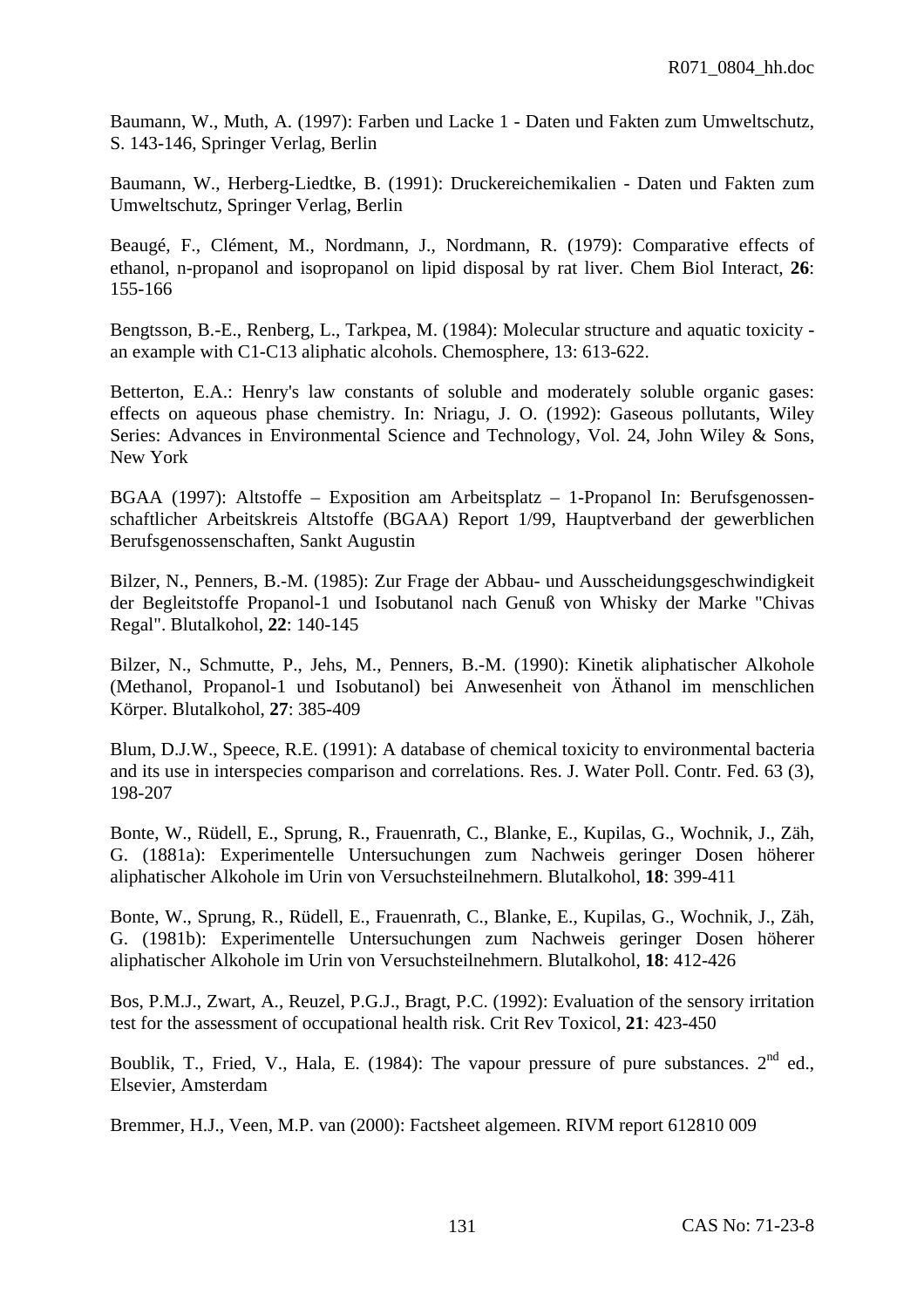Bringmann, G. (1975): Bestimmung der biologischen Schadwirkung wassergefährdender Stoffe aus der Hemmung der Zellvermehrung der Blaualge Microcystis. Gesundheitsingenieur 96, 238-241

Bringmann, G. (1978): Bestimmung der biologischen Schadwirkung wassergefährdender Stoffe gegen Protozoen. Mitt. I. Bakterienfressende Flagellaten. Z. Wasser Abwasser Forsch. 11, 210-215

Bringmann, G., Kühn, R. (1977a): Befunde der Schadwirkung wassergefährdender Stoffe gegen Daphnia magna. Z. Wasser Abwasser Forsch. 10, 161-166

Bringmann, G., Kühn, R. (1977b): Grenzwerte der Schadwirkung wassergefährdender Stoffe gegen Bakterien (Pseudomonas putida) und Grünalgen (Scenedesmus quadricauda) im Zellvermehrungshemmtest. Z. Wasser Abwasser Forsch. 10, 87-98

Bringmann, G., Kühn, R. (1980): Bestimmung der biologischen Schadwirkung wassergefährdender Stoffe gegen Protozoen. Mitt. II. Bakterienfressende Ciliaten. Z. Wasser Abwasser Forsch. 13, 26-31

Bringmann, G., Kühn, R., Winter, A. (1980): Bestimmung der biologischen Schadwirkung wassergefährdender Stoffe gegen Protozoen. Mitt. III. Saprozoische Flagellaten. Z. Wasser Abwasser Forsch. 13, 170-173

Bringmann, G., Kühn, R. (1982): Ergebnisse der Schadwirkung wassergefährdender Stoffe gegen Daphnia magna in einem weiterentwickelten standardisierten Testverfahren. Z. Wasser Abwasser Forsch. 15, 1-6

Brooke, L.T., Call, D.J., Geiger, D.L., Northcott, C.E. (1984): Acute toxicities of organic chemicals to fathead minnows (Pimephales promelas). Vol. 1, pp 3, 5-16, 65-68. Center for Laker Superior Environmental Studies, University of Wisconsin-Superior.

Bushy Run Research Center (1979): Evaluation of the dermal carcinogenic potential of npropanol

Bushy Run Research Center (1980): Evaluation of the dermal cancerogenic potential of npropanol. Project Report 42-96; March 14, 1980, cited in EUCLID Data Sheet Union Carbide Benelux N V; 07.12.1995

Bushy Run Research Center (1992): n-Propyl Alcohol (n-Propanol): Nine-Day-Vapor Inhalation in Rats. Project Report 54-87; March 5

Carlson, G.P. (1993): Formation of fatty acid propyl esters in liver, lung and pancreas of rats administered propan-1-ol. Res Commun Chem Pathol Pharmacol, **81**, 121-124

CEH (1995): Oxochemicals. In: Chemical Economics Handbook, S. 682.7002S, 682.7002T, 684.7001C; SRI International

CHEMSAFE: national database for safety data of the Physikalisch-technische Bundesanstalt Braunschweig, established by expert judgement

Cometto-Muniz, J.E., Cain, W.S. (1990): Thresholds for odor and pungency. Physiology and Behavior, **48**: 719-725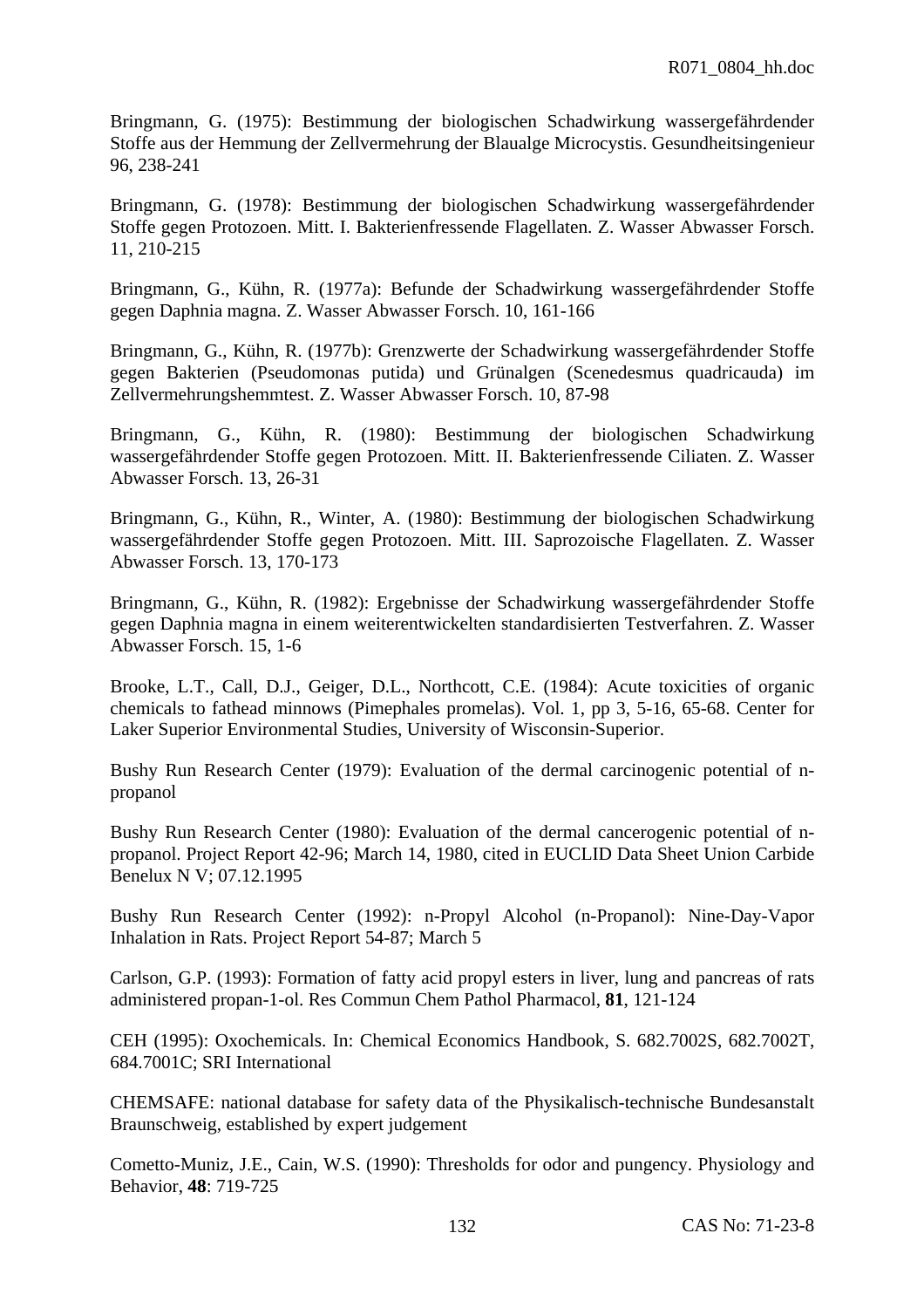CRC handbook of chemistry and physics, 72nd ed., 1991-1992, CRC Press

Crebelli, R., Conti, G., Carere, A. (1989): A comparative study on ethanol and acetaldehyde as inducers of chromosome malsegregation in aspergillus nidulans. Mutation Res, **215**: 187- 195

Delogu, B. (2000): Understanding the Precautionary Principle. Presentation at the International Conference on Chemical Control Regulations as representative of EU DG SANCO, 10/12 May 2000, Documentation ChemCon 2000, Austrian Federal Economic Chamber, Salzburg, Austria

Dürwald, W., Degen, W. (1956): Eine tödliche Vergiftung mit n-Propylakohol. Arch Toxikol, **16**: 84-88

ECB4/TR2/98: Technical Recommendation "The use of the 10 % rule in emission estimations", ECB, Joint Research Centre, 1998.

EHC (1990): International Programme on Chemical Safety (IPCW), Environmental Health Criteria 102, propan-1-ol, World Health Organization, Geneva, 98 pages

Ehrig. T., Bohren, K.M., Wermuth, B., von Wartburg, J.P. (1988): Degradation of aliphatic alcohols by human liver alcohol dehydrogenase: Effect of ethanol and pharmacokinetic implications. Alcoholism : Clin Exp Res, **12**: 789-794

Fahelbum, I.M.S., James, S.P. (1979): Absorption, distribution and metabolism of propyl anthranilate. Toxicology, **12**: 75-87

Falbe J. et al. (1980): Propanol. In: Ullmanns Enzyklopädie der technischen Chemie, 4. Auflage, Bd.19, 443-451, Verlag Chemie, Weinheim - Deerfield Beach – Basel

Fiserova-Bergerova, V. (1985): Toxicokinetics of organic solvents. Scand J Work Environ Health, suppl **1**: 7-21

Fiserova-Bergerova, V., Diaz, M.L. (1986): Determination and prediction of tissue-gas partition coefficients. Int Arch Occup Environ Health, **58**: 75-87

Gad, S.C., Dunn, B.J., Dobbs, D.W., Reilly, C., Walsh, R.D. (1986): Development and validation of an alternative dermal sensitization test: The mouse ear swelling test (MEST). Toxicol Appl Pharmacol, **84**: 93-114

Gargas, M.L., Medinsky, M.A., Andersen, M.E. (1993): Advances in physiological modelling. Approaches for understanding the disposition of inhaled vapors. In Toxicology of the lung. Edited by D.E. Gardner et al., 2<sup>nd</sup> ed., Raven Press, Ltd., New York, 461-483

GDCh (1997): BUA Report No. 190, 1-propanol, S. Hirzel Wissenschaftliche Verlagsgesellschaft

Gerner, Muhl, Rühl, Teich, Waßmann (1997): Beschichtungsarbeiten, BAU BG Hamburg, 1997

Gibel, W., Lohs, K., Wildner, G.P. (1975): Experimental study on the cancerogenic activity of propanol-1, 2-methylpropanol-1 and 3-methylbutanol. I. Arch. Geschwulstforsch., **45**: 19-24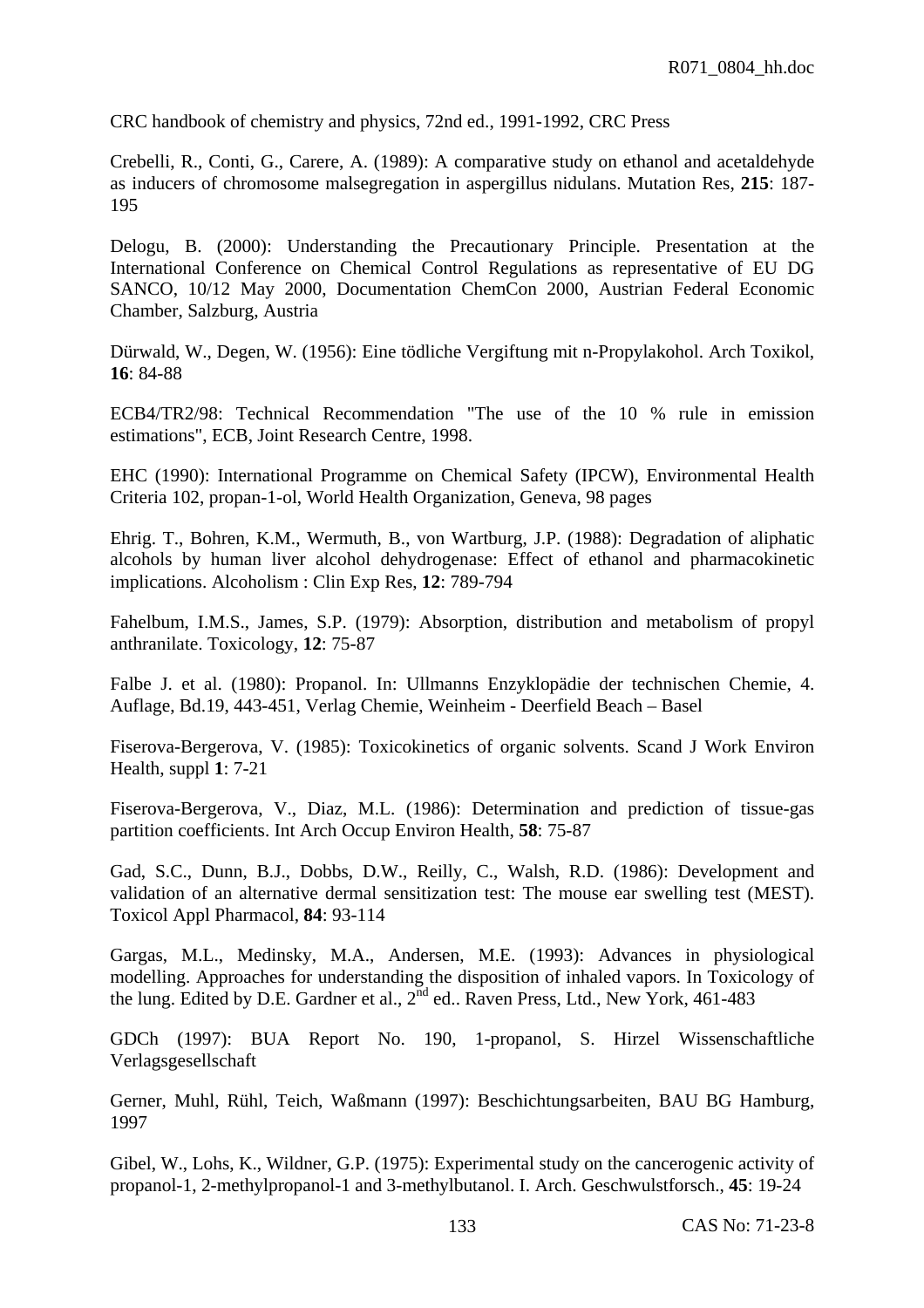Ginsberg, G., Smolenski, S., Hattis, D., Sonawane, B. (2002): Population distribution of aldehyde dehydrogenase-2 genetic polymorphism: implications for risk assessment. Regul. Toxicol. Pharmacol., **36**: 297-309

Grant, K.A., Samson, H.H. (1984): n-Propanol induced microcephaly in neonatal rat. Neurobehav Toxicol Teratol, **6**: 165-169

Gulati, A., Nath, C., Shanker, K., Srimal, R.C., Dhawan, K.N., Bhargava, K.P. (1985): Effect of alcohols on the permeability of blood-brain barrier. Pharmacol Res Commun, **17**: 85-93

Guo, Z., Sparks, L.E., Bero, M.R. (1995): Air exchange rate measurements in an IAQ test house. Engeneering Solutions to Indoor Air Quality Problems, Research Triangle Park, 498- 510

Haddock, N.F., Wilkin, J.K. (1982): Cutaneous reactions to lower aliphatic alcohols before and during disulfiram therapy. Arch Dermatol, **118**: 157-159

Halarnkar, P.P., Blomquist, G.J. (1989): Comparative aspects of propionate metabolism. Comp Biochem Physiol, **92B**: 227-231

Hansch, C., Anderson, S.M. (1967) J. Org. Chem., 32, 2583

Harke, P. (1998): Disinfectants – Uses. In: Ullmann's Encylopedia of Industrial Chemistry, Sixth Ed., Edition Release, Wiley VCH, Weinheim

Hayes, S., Hayes, C., Duncan, D., Bennett, V., Blushke J. (1990): Stimulation of mutations suppressing the loss of replication control by small alcohols. Mutation Res, **231:** 151-163

Hein, P.M., Magerl, H., Schulz, E. (1989): Detection of alcohols in saliva. J Clin Chem Clin Biochem, **27**: 231

Heydenreich, A. (1966): Chemisch-toxische Schäden der Augen (Vergiftungen, Berufskrankheiten) Monatsblätter für Augenheilkunde, **149**: 145-165

Hiaki, T., Takahashi, K., Tsuji, T., Hongo, M., Kojima, K. (1994), J. Chem. Eng. Data, 39, 602-604

Hillbom, M.E., Franssila, K., Forsander, O.A. (1974): Effects of chronic ingestion of some lower aliphatic alcohols in rats. Res Comm Pathol Pharmacol, **9**: 177-180

Hilscher, H., Geissler, E., Lohs, K., Gibel, W. (1969): Untersuchungen zur Toxizität und Mutagenität einzelner Fuselöl-Komponenten an E.coli. Acta biol med germ, **23**: 843-852

Hoechst AG (1994): unpublished information from 14.06.1994

Hoechst AG (1995a): Safety data sheet "n-Propanol" (20.07.1995)

Hoechst AG (1995b): unpublished information from 15.12.1995

Hoechst AG (1997): unpublished information from 20.03.1997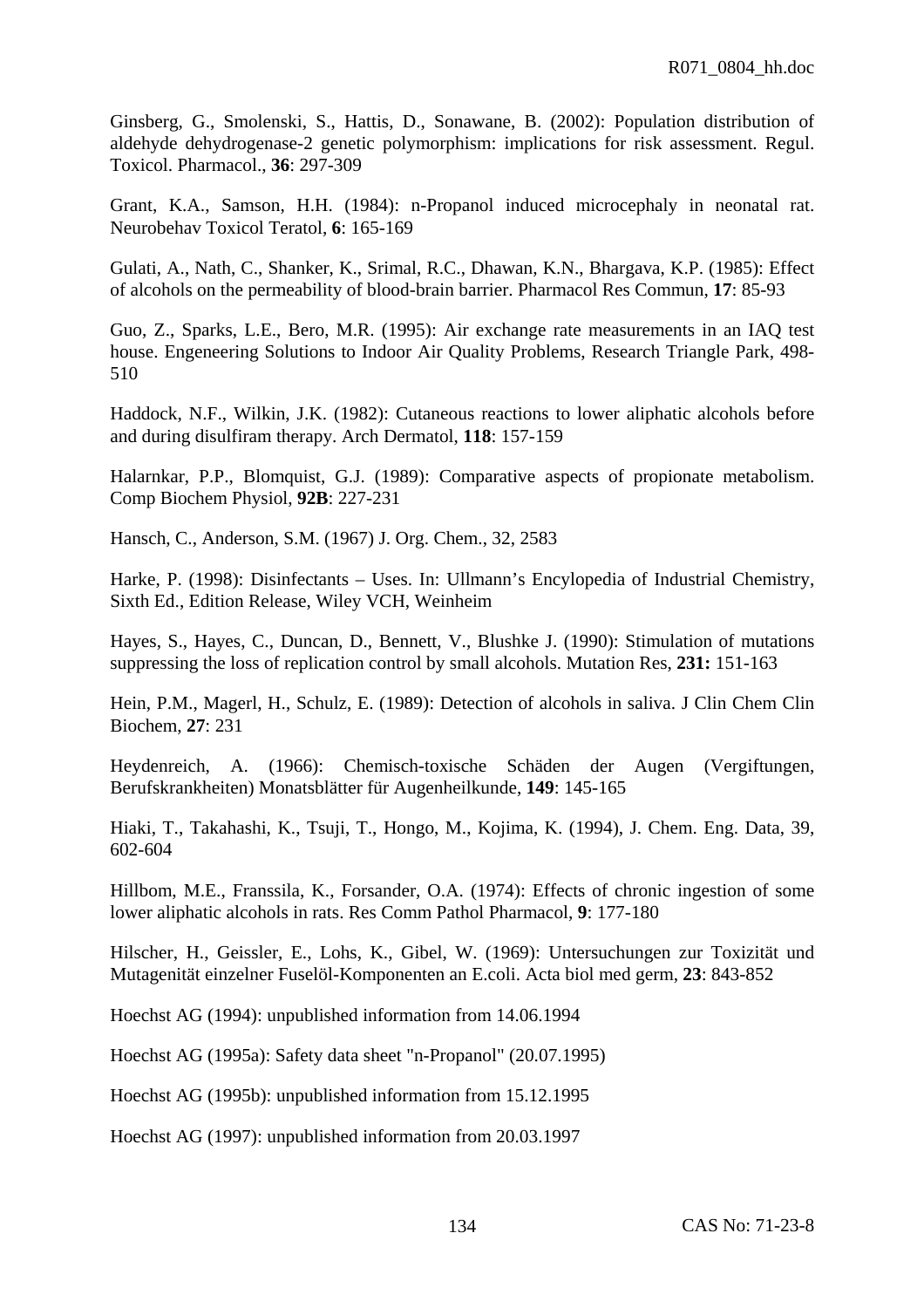Iffland, R., Balling, P., Oehmichen, M., Lieder, F., Norpoth, Th. (1989): Methanol, Isopropanol, n-Propanol - endogene Bildung unter Äthanoleinfluß? Blutalkohol, **26**: 87-97

INRS (2000): Results of occupational exposure measurements to 1-propanol, COLCHIC database, No. 38/2000

Johanson, G. (1991): Modelling of respiratory exchange of polar solvents. Ann Occup Hyg, **35**: 323-339

Juhnke, I., Lüdemann, D. (1978): Ergebnisse der Untersuchung von 200 chemischen Verbindungen auf akute Fischtoxizität mit dem Goldorfentest. Z. Wasser Abwasser Forsch. 5, 161-164

Kalberlah, F. et al. (1999): Zeitextrapolation und Interspeziesextrapolation bei lokal wirksamen Stoffen mit begrenzter Datenlage, Endbericht des Forschungsvorhabens F1719 der BauA, Bundesanstalt für Arbeitsschutz und Arbeitsmedizin, Schriftenreihe -Forschung- Fb 862

Kalberlah, F., Schneider, K. (1998): Quantifizierung von Extrapolationsfaktoren, Endbericht des Forschungsvorhabens Nr. 116 06 113 des Umweltbundesamtes, Bundesanstalt für Arbeitsschutz und Arbeitsmedizin, Schriftenreihe -Forschung- Fb 796

Kamil, I.A., Smith, J.N., Wiliams, R.T. (1953): Studies in detoxication. 46. The metabolism of aliphatic alcohols. The glucuronic acid conjugation of acyclic aliphatic alcohols. Biochem J, **53**: 129-137

Kane, L.E., Dombroke, R., Alarie, Y. (1980): Evaluation of sensory irritation from some common industrial solvents. Am Ind Hyg Ass, **41**: 451-455

Kaneko, T., Wang, P.-Y., Sato, A. (1994): Partition coefficients of some acetate esters and alcohols in water, blood, olive oil, and rat tissues. Occupat Environ Med, **51**: 68-72

Kennedy, G.L., Graepel, G.J. (1991): Acute toxicity in the rat following either oral or inhalation exposure. Toxicol Letters, **56**: 317-326

Khudoley et al. (1987): The study of mutagenic activity of carcinogens and other chemical agents with Salmonella typhimurium assays: Testing of 126 compounds. Arch f Geschwulstforschung, **57**: 453-462

Klecka, G.M., Land, L.P., Bodner, K.M. (1985): Evaluation of the OECD activated sludge respiration inhibition test. Chemosphere, **14:** 1239-1251

Kruhoffer, P.W. (1983): Handling of inspired vaporized ethanol in the airways and lungs (with comments on forensic aspects). Forensic Science International, 21; 1-17

Kristiansen, U., Hansen, L., Nielsen, G.D., Holst, E. (1986): Sensory irritation and pulmonary irritation of cumene and n-propanol: Mechanisms of receptor activation and desentitization. Acta pharmacol et toxicol, **59**: 60-72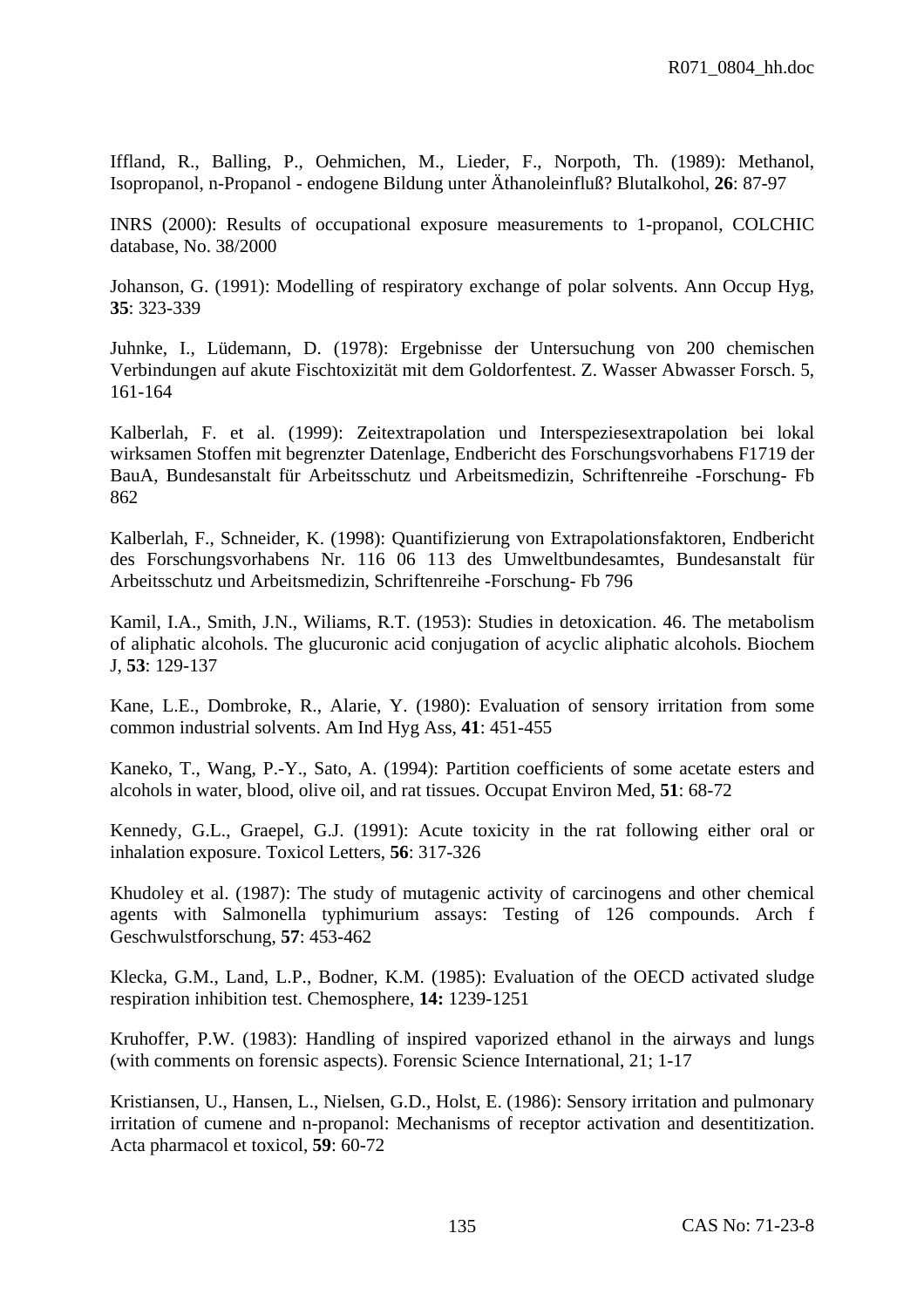Kühn, R., Pattard, M., Pernak, K.-D., Winter, A. (1989): Results of the harmful effects of selected water pollutants (anilines, phenols, aliphatic compounds) to Daphnia magna. Water Res., **23:** 495-499

Kühnholz, B., Wehner, H.D., Bonte, W. (1984): In-vitro-Untersuchungen zur Löslichkeit aliphatischer Alkohole in Körpergeweben. Blutalkohol, **21**: 308-318

Lasne et al. (1984): The in vitro micronucleus for detection of cytogenetic effects induced by mutagen-arcinogens:comperison with in vitro sister-chromatid exchange assay. Mutation Res, **130**: 273-282

Ludwig, E., Hausen, B.M. (1977): Sensitivity to isopropyl alcohol. Contact Dermatitis, **3**: 240-244

Maickel, R.P., Nash, J.F. Jr. (1985): Differing effects of short-chain alcohols on body temperature and coordinated muscular activity in mice. Neuropharmacology, **24**: 83-89

Morgan, E.T., Koop, D.R., Coon, M.J. (1982): Catalytic activity of cytochrome P-450 isozyme 3a isolated from liver microsomes of ethanol-treated rabbits. J Biol Chem, **257**: 13951-13957

Morris, J.B., Cavanagh, D.G. (1987): Metabolism and deposition of propanol and acetone vapors in the upper respiratory tract of the hamster. Fund Appl Toxicol, **9**: 34-40

Munch, J.C. (1972): Aliphatic alcohols and alkyl esters: narcotic and lethal potencies to tadpoles and rabbits. Indust Med, **41**: 31-33

Nelson, B.K., Brightwell, W.S., Taylor and Burg, J.R. (1985): Comparison of behavioral teratogenic effects of ethanol and N-propanol administered by inhalation to rats. Neurobehavioral Toxicology and Teratology, **7**: 779-783

Nelson, B.K., Brightwell, W.S., MacKenzie-Taylor, D.R., Khan, A., Burg, J.R., Weigel, W.W. (1988): Teratogenicity of n-propanol and isopropanol administered at high inhalation concentration to rats. Fd Chem Toxicol, **26**: 247-254

Nelson, B.K., Brightwell, W.S., Taylor, B.J., Khan, A., Burg, J.R., Krieg, E.F., JR and Massari, V.J. (1989): Behavioral teratology investigation of propan-1-ol administered by inhalation to rats. Neurotoxicology and Teratology, **11**: 153-159

Nelson, B.K., Brightwell, W.S., Krieg, E.F. (1990): Developmental toxicology of industrial alcohols: a summary of 13 alcohols administered by inhalation to rats. Toxicol Industrial Health, **6**: 373-387

Nelson, B.K., Brightwell, W.S., Krieg, E.F. (1996): Developmental toxicology of industrial alcohols: a summary of 13 alcohols administered by inhalation to rats. Int J Occup Med Immunol Toxicol, **5**: 29-42

Nielsen, G.D., Bakbo, J.C. (1985): Exposure limits for irritants. Ann Am Conf Ind Hyg, **12**: 119-133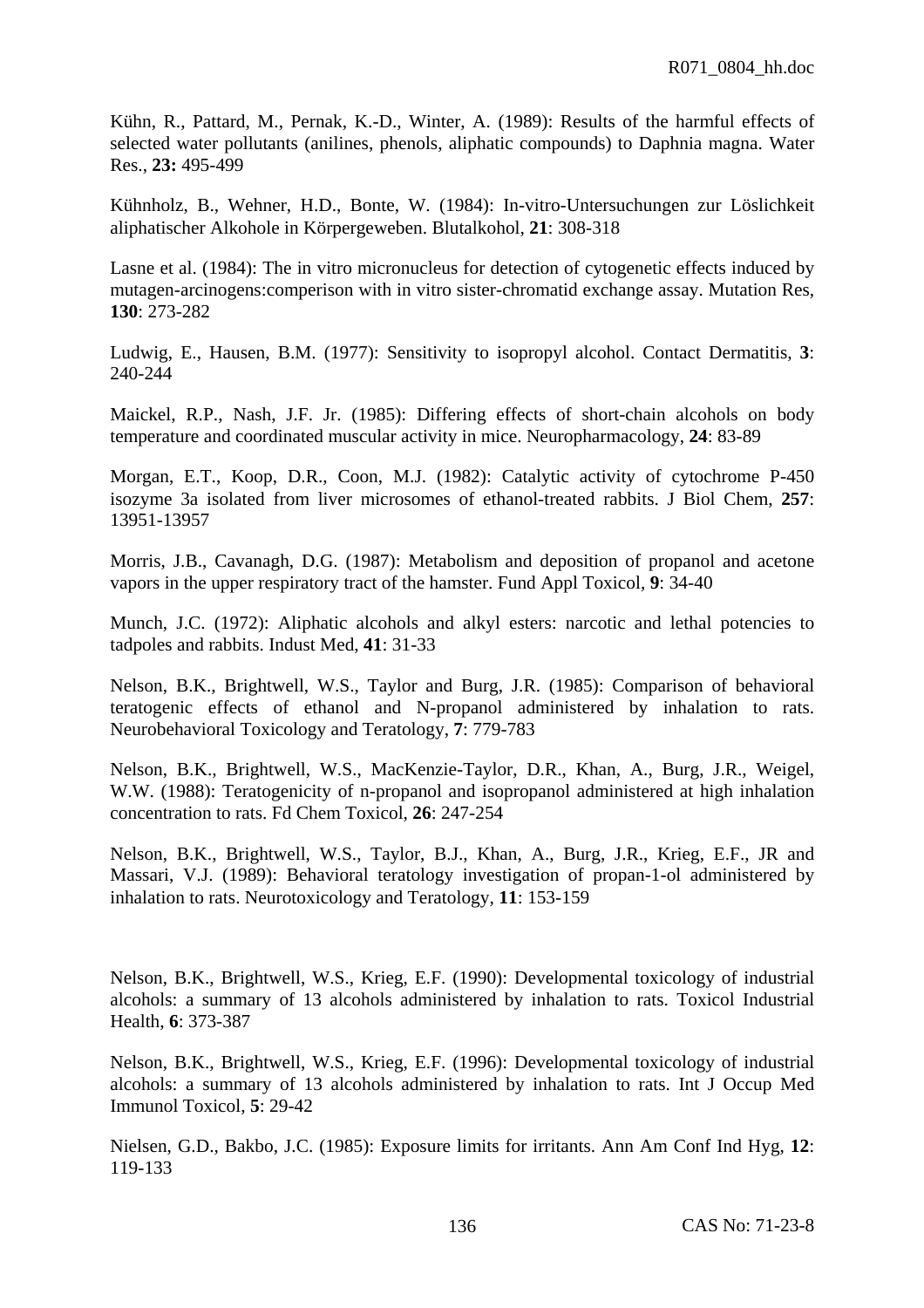NO\_NL (1999): Guidelines for quantitative risk characterisation of non-threshold carcinogens in the framework of existing chemicals following Council Regulation (EEC) 793/93, Draft 09.08.99, Commission Working Group on the Technical Meetings for Risk Assessment for Existing Substances, NO\_NL/01/99

Nordman, R. (1980): Metabolism of some higher alcohols. INSERM (Les Colloques de l`INSERM: Alcohol and the gastrointestinal tract), **95**: 187-205

Obe, G., Ristow, H. (1977): Acetaldehyde, but not ethanol, induces sister chromatid exchanges in Chinese hamster cells in vitro. Mutation Res, **56**: 211-213

Pedersen, L.M. (1987): Biological Studies in human exposure to and poisoning with organic solvents: Kinetics, haemotology, and serum chemistry. Phamacol Toxicol, **61**, Suppl. III: 1-38

Peschel, O., Bauer, M.F., Gilg, T., v. Meyer, L. (1992): Veränderung von Begleitstoffanalysen durch percutane Resorption propanolhaltiger Antiseptika. Blutalkohol, **29**: 172-184

Petrasol B.V. Gorinchem, HSDB (Hazardous Substances Data Bank), on-line via STN

Pitter, P. (1976): Determination of biological degradability of organic substances. Water Res. **10**, 231-235

Price, K.S., Waggy, G.T., Conway, R.A. (1974): Brine shrimp bioassay and seawater BOD of petrochemicals. J. Water Pollut. Contr. Fed. **46**, 63-77

Rietbrock, N., Abshagen, U. (1971): Pharmakokinetik und Stoffwechsel aliphatischer Alkohole. Arzneimittelforsch, **21**: 1309-1319

Robra, K.H. (1979): Akute Bakterientoxizität: Auswertung von Ringversuchen mit einer Reinkultur im Vergleich zu Untersuchungen an Mischpopulationen. Vom Wasser 53, 267-282

Rotter, M.L., Koller, W., Neumann, R. (1991): The influence of cosmetic additives on the acceptability of alcohol-based hand disinfectants. J Hospital Inf, **18**: 57-63

Savini, E.C. (1968): Estimation of the LD50 in Mol/kg. Proceedings of the European Society for the Study of Drug. Toxicity, **9**: 276-278

Schaper, M. (1993): Development of a database for sensory irritants and its use in establishing occupational exposure limits. Am Ind Hyg Assoc, **54**: 488-495

Scheuplein, R.J., Blank, I.H. (1973): Mechanism of percutaneous absorption. IV. Penetration of nonelectrolytes (alcohols) from aqueous solutions and from pure liquids. J Invest Dermatol, **60**: 286-296

Schmutte, P., Bilzer, N., Penners, B.M. (1988): Zur Nüchternkinetik der Begleitalkohole Methanol und Propanol-1. Blutalkohol, **25**: 137-142

Shehata, M., Saad, S. (1978): The effect of aliphatic alcohols on certain vitamins of the Bcomplex group in the liver of the rat. Pol J Pharmacol Pharm, **30**: 35-39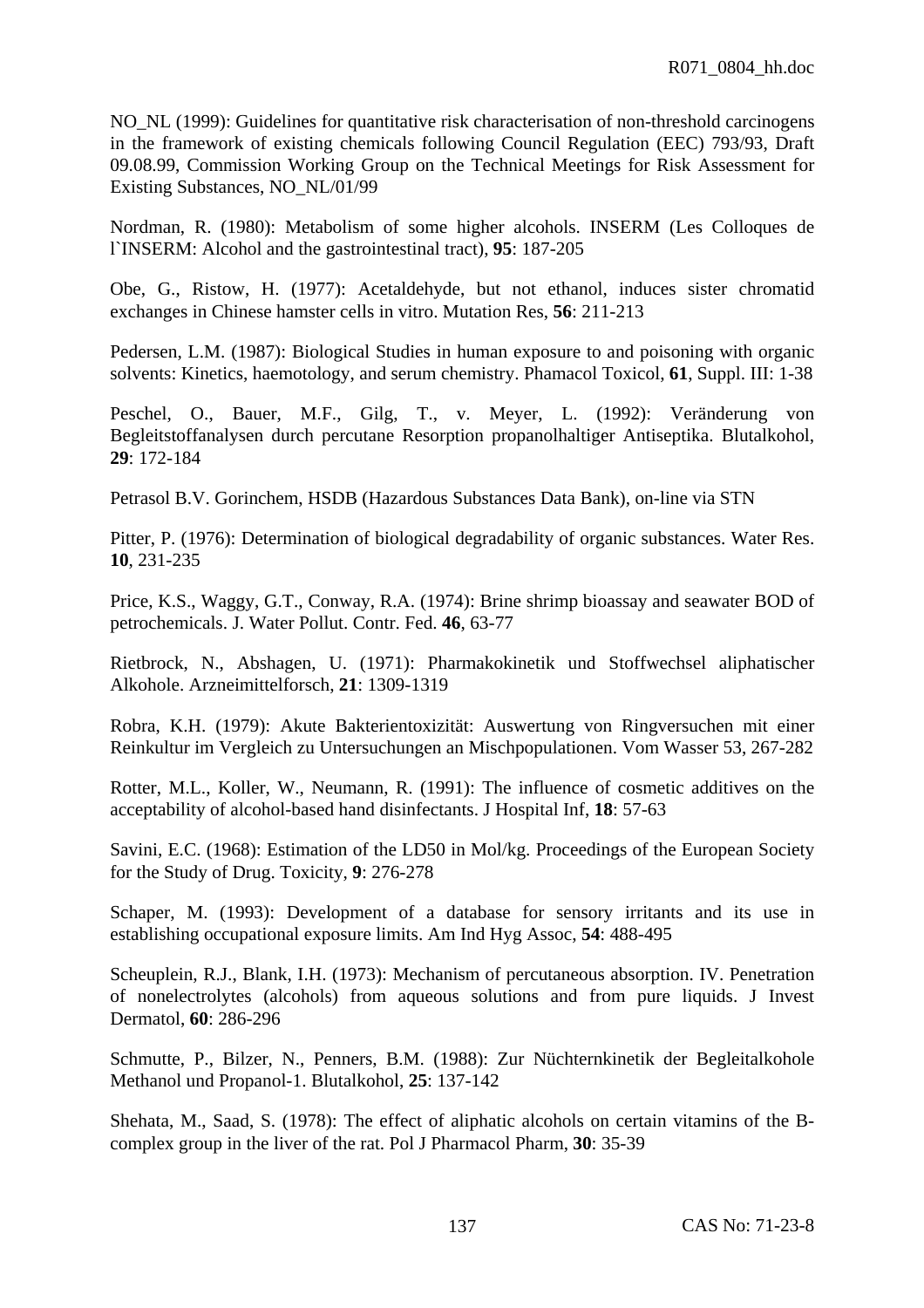Siegel, I.A., Izutsu, K.T., Watson, E. (1981): Mechanisms of non-electrolyte penetration across dog and rabbit oral mucosa in vitro. Arch Oral Biol, **26**: 357-361

Sinclair, J., Lambrecht, L., Smith, E.L. (1990): Hepatic alcohol dehydrogenase activity in chick hepatocytes towards the major alcohols present in commercial alcoholic beverages: Comparison with activities in rat and human liver. Comp Biochem Physiol, **96B**: 677-682

Slooff, W. (1983): Benthic macroinvertebrates and water quality assessment: some toxical considerations. Aquatic Toxicol. **4**, 73-82

Slooff, W., Baerselman, R. (1980): Comparison of the usefulness of the mexican Axolotl (Ambystoma mexicanum) and the Clawed Toad (Xenopus laevis) in toxicological bioassays. Bull. Environ. Contam. Toxicol. **24**, 439-443

Slooff, W., Canton, J.H., Hermens, J.L.M. (1983): Comparison of the susceptibility of 22 freshwater species to 15 chemical compounds. I. (Sub)acute toxicity tests. Aquatic Toxicol. **4**, 113-128

Smyth, H.F., Carpenter, C.P., Weil, C.S., Pozzani, U.C. (1954): Range-finding toxicity data, List V. Arch Indust Hyg Occup Med, **10**: 61-68

Stolzenberg, S.J., Hine, C.H. (1979): Mutagenicity of halogenated and oxygenated threecarbon compounds. J Toxicol Environ Health, **5**: 1149-1158

Stoye, D., Funke, W., Hoppe, L., Hasselkus, J., Curtis, L., Hoehne, K., Zech, H.-J., Heiling, P., Yamabe, M. (1998): Paints and Coatings – Production Technology. In: Ullmann's Encylopedia of Industrial Chemistry, Sixth Ed., Edition Release, Wiley VCH, Weinheim

Taylor, J.M., Jenner, P.N., Jones, W.I. (1964): A comparison of the toxicity of some allyl, propenyl, and propyl compounds in the rat. Toxicol Appl Pharmacol, **6**: 378-387

Union Carbide Corporation (1991), Safety data sheet "n-Propanol"

Union Carbide Corp. (1992): N-propyl alcohol (n-propanol): acute inhalation toxicity in rats. Bushy Run Research Center; Project Report 54-48 (BRRC No. 90-13-40281)

Vaishnav, D.D., Boethling, R.S., Babeu, L. (1987): Quantitative structure-biodegradability relationships for alcohols, ketones and alicyclic compounds. Chemosphere 16/4, 695-703

van Veen, M.P., Fortezza, F., Bloemens, H.J.Th., Kliest, J.J. (1999): Indoor air exposure to volatile compounds emitted by paints: Model and experiment. J. Expo Anal Epidem **9**, 569- 574

von der Hude, W., Scheutwinkel, M., Gramlich, U., Fissler, B., Basler, A. (1987): Genotoxicity of three-carbon compounds evaluated in the SCE test in vitro. Environ Mutagen, **9**: 401-410

von der Hude, W., Behm, C., Gürtler, R., Basler, A. (1988): Evaluation of the SOS chromotest. Mutation Res, **203**: 81-94

Wakabayashi, K.A., Kayo, A., Popinigis, J. (1991): Effects of alkyl alcohols and related chemicals in rat liver structure and function. Acta Pathol Jap, **41**: 405-413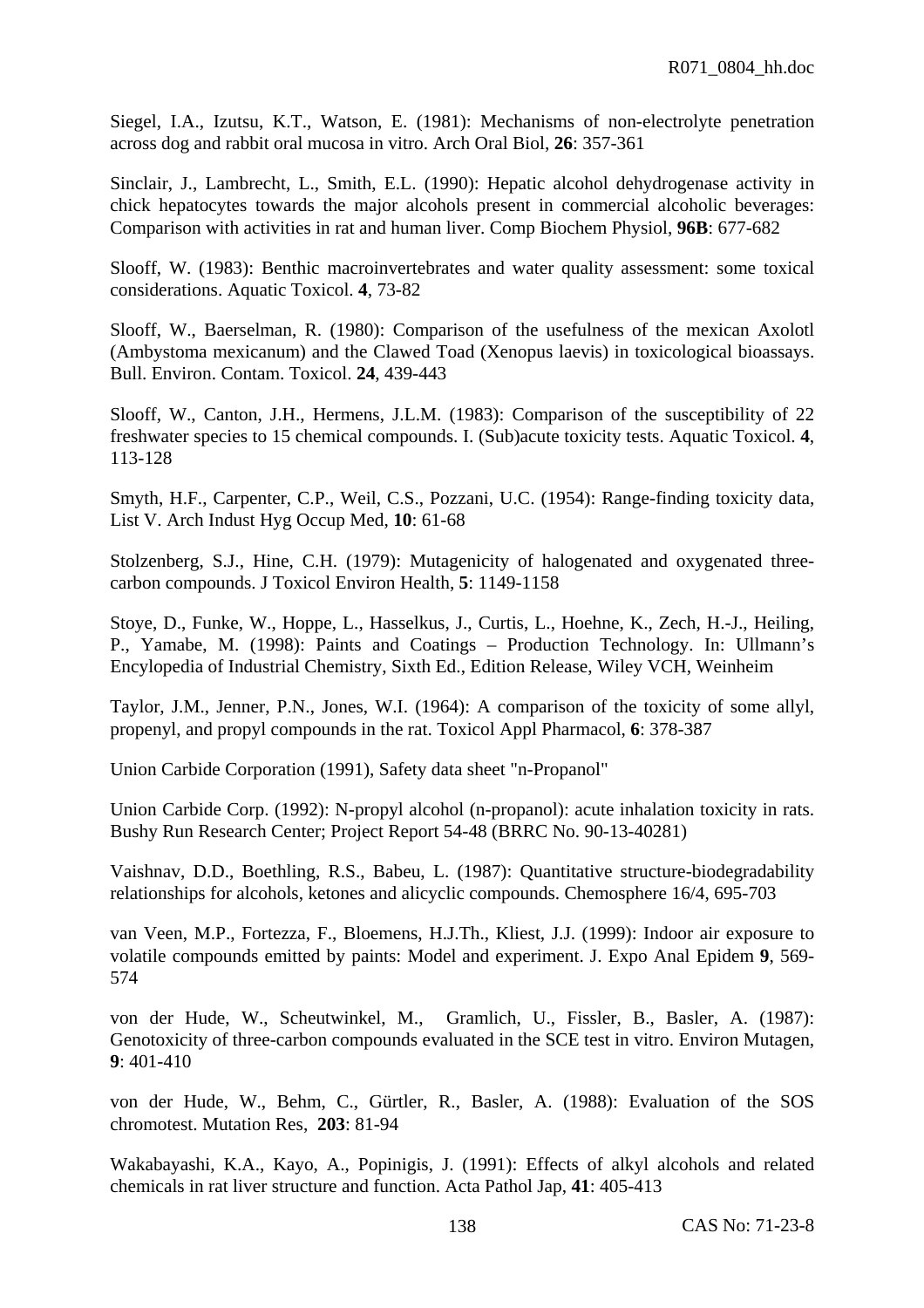Wallington T.J. and Kurylo M.J. (1987): The gas phase reaction of hydroxyl radicals with a series of aliphatic alcohols over the temperature range 240 - 440 K. Intern. J. Chem. Kinet. 19, 1015 - 1023

Wehner, H.D., Schieffer, M.C. (1989): Eliminationseigenschaften des Begleitstoffes n-Propanol. Blutalkohol, **26**: 28-41

Weissermel K., Arpe H.-J. (1988): Synthesen mit Kohlenmonoxid. In: Industrielle organische Chemie, bedeutende Vor- und Zwischenprodukte. 3. Auflage, 133-145, VCH Verlagsgesellschaft mbH, Weinheim

Welke, B., Ettlinger, K., Riederer, M. (1998): Sorption of Volatile Organic Chemicals in Plant Surfaces. Environ. Sci. Technol. **32**: 1099 – 1104

Wilhoit, R.C., Zwolinski, B.J. (1973), J. Phys. Chem. Reference Data 2 (Suppl.1) 1-1, 1-5, 1- 66, 1-68 bis 1-72, 1-76, 1-389 bis 1-408

Yaws, C.L., Yang, H-C., Hopper, J.R., Hansen, K.C. (1990), Chemical Enginieering, 7, 116